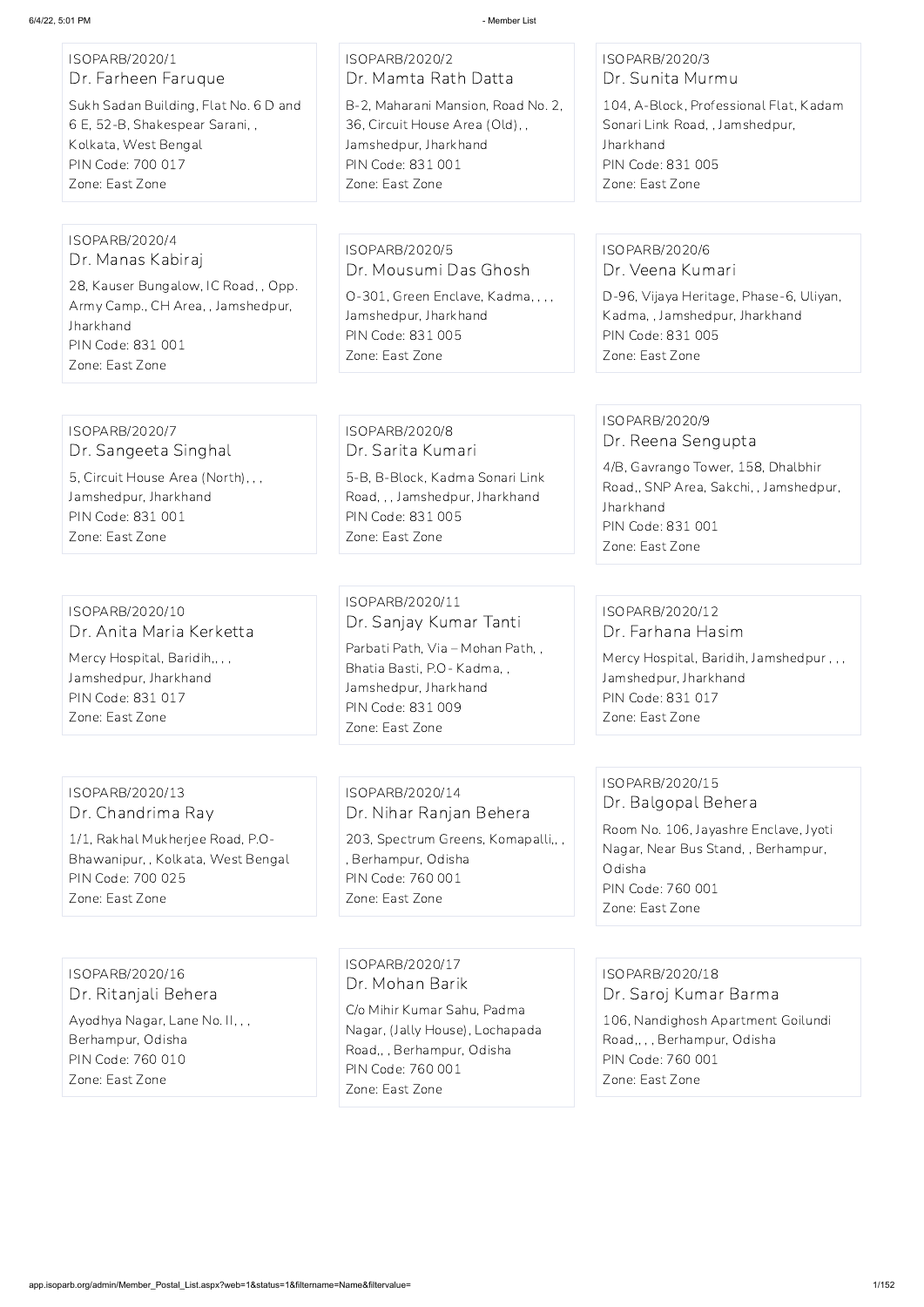h Nagar, Lane – II, , , Berhampur, Odisha

is, M.K.C.G. Odisha

| ISOPARB/2020/19                                                                                                                                                   | ISOPARB/2020/20                                                                                                                          | ISOPARB/2020/21                                                                                                                                            |
|-------------------------------------------------------------------------------------------------------------------------------------------------------------------|------------------------------------------------------------------------------------------------------------------------------------------|------------------------------------------------------------------------------------------------------------------------------------------------------------|
| Dr. Himanshu Kumar Das                                                                                                                                            | Dr. Pradeep Kumar Gantayat                                                                                                               | Dr. Brundaban Chandra (                                                                                                                                    |
| At / P.O - Chingudi Khole, Via -                                                                                                                                  | Medical Bank Colony, 2nd Lane, , , ,                                                                                                     | At - Raijholo, P.O - Kukudakhand                                                                                                                           |
| Kodala,,,, Ganjam, Odisha                                                                                                                                         | Berhampur, Odisha                                                                                                                        | Ganjam, Odisha                                                                                                                                             |
| PIN Code:                                                                                                                                                         | PIN Code: 760 004                                                                                                                        | PIN Code: 761 100                                                                                                                                          |
| Zone: East Zone                                                                                                                                                   | Zone: East Zone                                                                                                                          | Zone: East Zone                                                                                                                                            |
| ISOPARB/2020/22<br>Dr. Prema Priya Jena<br>316, Nandighosh Apartment,<br>Komapalli, Goilundi Road, , Berhampur,<br>Odisha<br>PIN Code: 760 001<br>Zone: East Zone | ISOPARB/2020/23<br>Dr. Sanghamitra Mohapatra<br>Shanti Nagar, Goilundi, , ,<br>Berhampur, Odisha<br>PIN Code: 760 004<br>Zone: East Zone | ISOPARB/2020/24<br>Dr. Nina Mishra<br>Bhaba Nagar, Lane - I, In Front<br>Clinic, Berhampur Ganjam, , Ber<br>Odisha<br>PIN Code: 760 001<br>Zone: East Zone |
| ISOPARB/2020/25<br>Dr. Leela Mishra<br>In Front of Nandighosh Apartment,<br>Berhampur, Ganjam, , Berhampur,<br>Odisha<br>PIN Code: 760 001<br>Zone: East Zone     | ISOPARB/2020/26<br>Dr. S. Padmaja<br>Prem Nagar, 4th Lane, , ,<br>Berhampur, Odisha<br>PIN Code: 760 002<br>Zone: East Zone              | ISOPARB/2020/27<br>Dr. Indira Polo<br>Brahma Nagar, 1st Lane, Microv<br>Tower Road, , , Berhampur, Odis<br>PIN Code: 760 001<br>Zone: East Zone            |
| ISOPARB/2020/28                                                                                                                                                   | ISOPARB/2020/29                                                                                                                          | ISOPARB/2020/30                                                                                                                                            |
| Dr. Deepak K. N. Padhi                                                                                                                                            | Dr. Santosh Kumar Panda                                                                                                                  | Dr. Sandhyasri Panda                                                                                                                                       |
| Santan Fertility Centre, Opp. Sale Tax                                                                                                                            | Bhaba Nagar, 1st Lane, , ,                                                                                                               | Laxmi Priya Niwas, Baidyanath                                                                                                                              |
| Office, , , Berhampur, Odisha                                                                                                                                     | Berhampur, Odisha                                                                                                                        | Lane - II, , , Berhampur, Odisha                                                                                                                           |
| PIN Code:                                                                                                                                                         | PIN Code: 760 001                                                                                                                        | PIN Code: 760 010                                                                                                                                          |
| Zone: East Zone                                                                                                                                                   | Zone: East Zone                                                                                                                          | Zone: East Zone                                                                                                                                            |
| ISOPARB/2020/31                                                                                                                                                   | ISOPARB/2020/32                                                                                                                          | ISOPARB/2020/33                                                                                                                                            |
| Dr. R. L. N. Patnaik                                                                                                                                              | Dr. Gunurani Patnaik                                                                                                                     | Dr. Surendra Nath Soren                                                                                                                                    |
| JN-2/83, 2nd Lane Extension,                                                                                                                                      | Bima Nagar Extension, Ambapua, , ,                                                                                                       | Qr. No. 3R/17, Medical Campus                                                                                                                              |
| Jyotinagar,,, Berhampur, Odisha                                                                                                                                   | Berhampur, Odisha                                                                                                                        | Medical College, , Berhampur, C                                                                                                                            |
| PIN Code: 760 001                                                                                                                                                 | PIN Code: 760 010                                                                                                                        | PIN Code:                                                                                                                                                  |
| Zone: East Zone                                                                                                                                                   | Zone: East Zone                                                                                                                          | Zone: East Zone                                                                                                                                            |
| ISOPARB/2020/34                                                                                                                                                   | ISOPARB/2020/35                                                                                                                          | ISOPARB/2020/36                                                                                                                                            |

ISOPARB/2020/34 Dr. Sitansu Sekhar Satapathi

Gajapati Nagar, Lane No. 6, , , Berhampur, Odisha PIN Code: 760 010 Zone: East Zone

Dr. Srikanta Sahu

LIC Colony, 1st Lane, Bhanjanagar,, , , Ganjam, Odisha PIN Code: 761 126

Gouda

ndi, , ,

t of Apollo erhampur,

owave Iisha

Zone: East Zone

### ISOPARB/2020/36 Dr. Khetrabasi Subudhi

House No. 16, Shanti Kunja, Near DIG (Police) Office,, , Berhampur, Odisha PIN Code: 760 004 Zone: East Zone

ISOPARB/2020/37 Dr. Saroj Sekhar Rath Bapuji Nagar, 3rd Lane, , , Berhampur, Odisha PIN Code: 760 004 Zone: East Zone

ISOPARB/2020/38 Dr. Rajan Pandey

Gyan Nagar, Near Telephone Exchange, Dumra Road, Rajopatti,, , Sitamarhi, Bihar PIN Code: 843 302 Zone: East Zone

ISOPARB/2020/39 Dr. Amit Verma Aashirwad, Hospital Road, , , Sitamarhi, Bihar PIN Code: 843 302 Zone: East Zone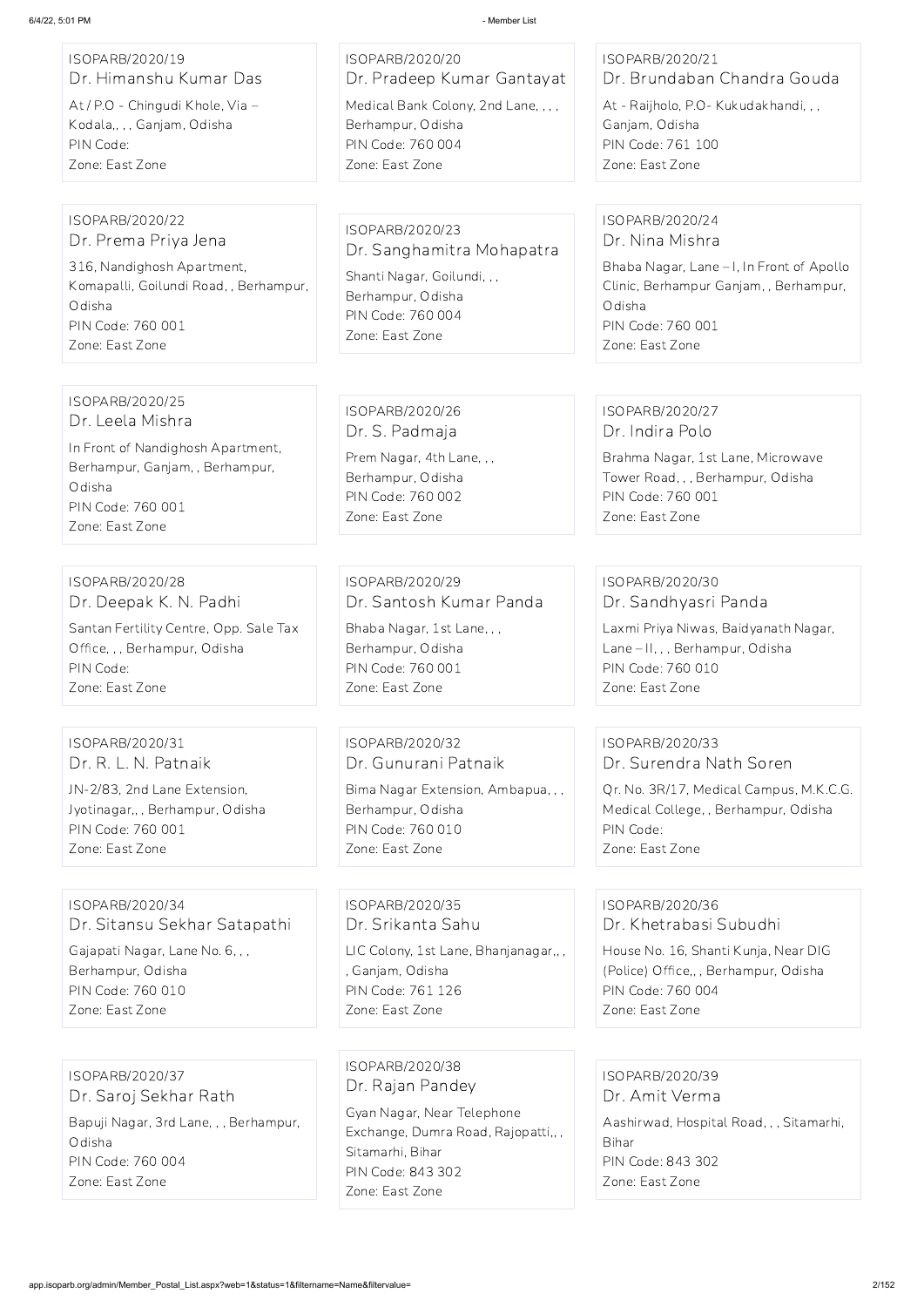| ISOPARB/2020/40<br>Dr. Sanjay Kumar Verma<br>Mannat Nursing Home Pvt. Ltd., Nahar<br>Chowk, Dumra Road,, Sitamarhi, Bihar<br>PIN Code: 843 302<br>Zone: East Zone                         | ISOPARB/2020/41<br>Dr. Neelu Prasad<br>N-4, Astha Lok Hospital,<br>Professor's Colony,, Kankerbagh,,<br>Patna, Bihar<br>PIN Code: 800 020<br>Zone: East Zone          | ISOPARB/2020/42<br>Dr. Anita Singh<br>C/o Dr. B. K. Chaudhary, Road No. 9,,<br>Rajiv Nagar, P.O- Kesharinagar, , Patna,<br>Bihar<br>PIN Code: 800 024<br>Zone: East Zone               |
|-------------------------------------------------------------------------------------------------------------------------------------------------------------------------------------------|-----------------------------------------------------------------------------------------------------------------------------------------------------------------------|----------------------------------------------------------------------------------------------------------------------------------------------------------------------------------------|
| ISOPARB/2020/43<br>Dr. Kumari Mamta<br>C/o Dr. Rakesh Kumar Singh B-122,,<br>Rajni Gandha Apartment, Sadaquat<br>Ashram, Digha, , Patna, Bihar<br>PIN Code: 800 010<br>Zone: East Zone    | ISOPARB/2020/44<br>Dr. Sarita Sharma<br>Doctors Flat No. 16, NMC Campus,<br>Kankarbagh, , , Patna, Bihar<br>PIN Code: 800 026<br>Zone: East Zone                      | ISOPARB/2020/45<br>Dr. Mallika Singh<br>C/o Mr. Kundan Krishnanj, Road No. 8/C,,<br>Rajendra Nagar,, , Patna, Bihar<br>PIN Code: 800 016<br>Zone: East Zone                            |
| ISOPARB/2020/46<br>Dr. Rupam Sinha<br>302, Mamta Apartment, Shivpuri,,,<br>Patna, Bihar<br>PIN Code: 800 023<br>Zone: East Zone                                                           | ISOPARB/2020/47<br>Dr. Vibhashini Prasad<br>Patna IVF and Endosurgery Centre,<br>80 "B", Patliputra Colony, , Patna,<br>Bihar<br>PIN Code: 800 013<br>Zone: East Zone | ISOPARB/2020/48<br>Dr. Rajani Sharma<br>D.S. - 12, Lohiya Nagar, Near<br>Kankarbagh, P.S., Kankarbagh, , Patna,<br>Bihar<br>PIN Code: 800 020<br>Zone: East Zone                       |
| ISOPARB/2020/49<br>Dr. Sweta Shyam<br>C/o Dr. P.S.P. Gupta, Aadarsh Colony,,<br>Opp. – Sharon School, Ramnagari,<br>Aashiyana More,, Patna, Bihar<br>PIN Code: 800 025<br>Zone: East Zone | ISOPARB/2020/50<br>Dr. Gautam Khastgir<br>FE 6, Salt Lake City, Sec - III, Fourth<br>Avenue, , , Kolkata, West Bengal<br>PIN Code: 700 106<br>Zone: East Zone         | ISOPARB/2020/51<br>Dr. Siddhartha Chatterjee<br>Plot - 114, Dakshinee Hsg Co-operative<br>Society, Canel South Road, , Kolkata,<br>West Bengal<br>PIN Code: 700 039<br>Zone: East Zone |
| ISOPARB/2020/52<br>Dr. Swati<br>Flat No. B-201, Kamala Apartments<br>Ambedkar Path,, Off Bailey Road,,                                                                                    | ISOPARB/2020/53<br>Dr. Firoz Alam<br>Agarwa, Gali No. 2, -, East<br>Champaran, , , Motihari, Bihar                                                                    | ISOPARB/2020/54<br>Dr. Mritunjay Kumar Dubey<br>S.K. Nagar, East Champaran, , , Motihari,<br>Bihar                                                                                     |

Patna, Bihar

PIN Code: 800014 Zone: East Zone

PIN Code: 845 401 Zone: East Zone

PIN Code: 845 401 Zone: East Zone

ISOPARB/2020/55

Dr. Mudita Jaiswal

Isalampur Tola, Azad Chowk, Dhaka, East Champaran, , , Motihari, Bihar PIN Code: 845 418 Zone: East Zone

ISOPARB/2020/56

Dr. Chandralata Jha

Mohalla – Agarwa, East Champaran , , , Motihari, Bihar PIN Code: 845 401 Zone: East Zone

ISOPARB/2020/57 Dr. Abhilasha Jha

C/o Dr. C. L. Jha, Bhawani Nursing Home, Agarwa, , East Champaran, , Motihari, Bihar PIN Code: 845 401 Zone: East Zone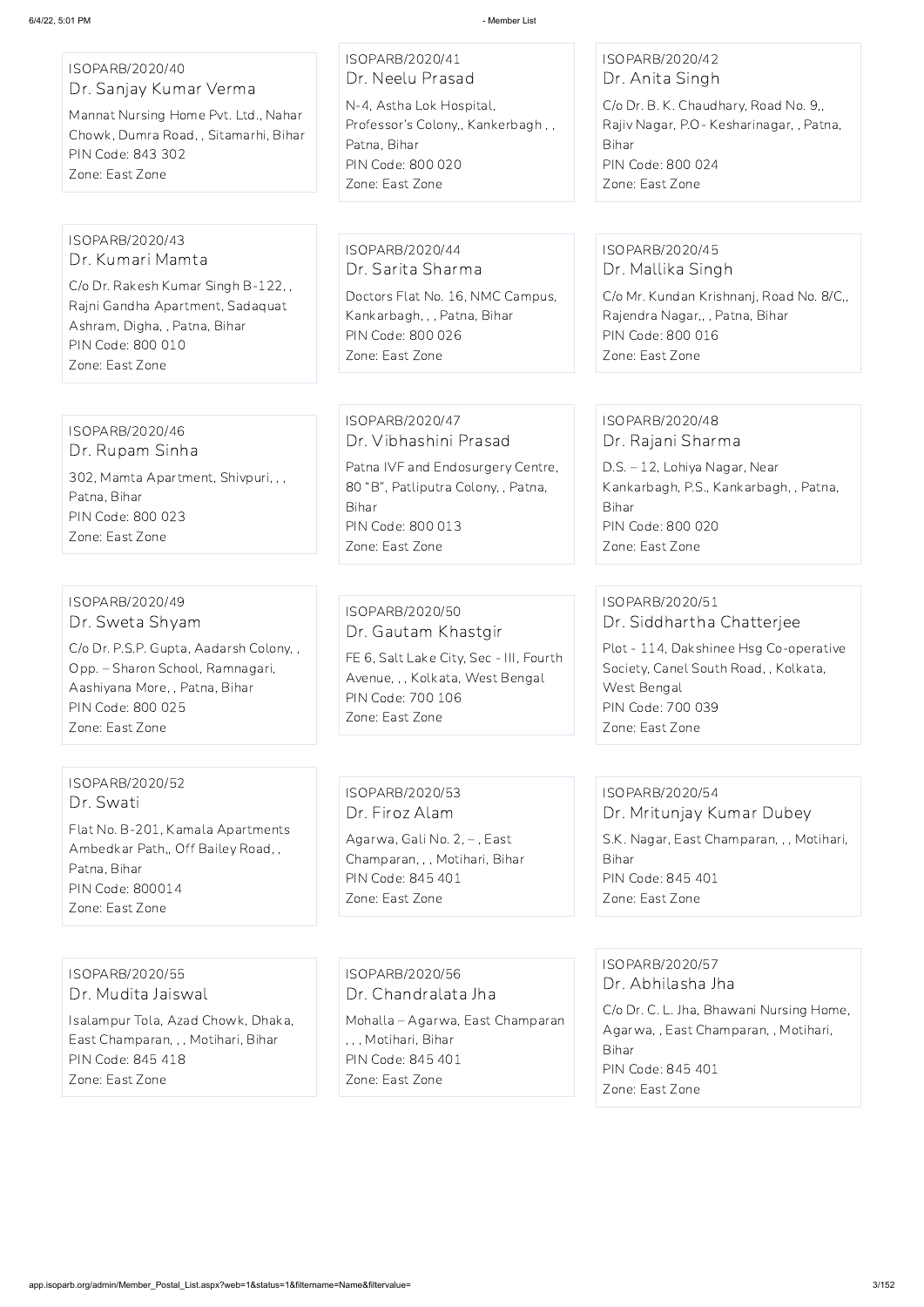#### ISOPARB/2020/58 Dr. Nina Jha

C/o Dr. Shankar Kumar Vatsa, Satya Nursing Home,, East Champaran, , Motihari, Bihar PIN Code: Zone: East Zone

# ISOPARB/2020/59 Dr. Sandhya Kumari

C/o Jeevan Deep Nursing Home, Mattriadih, Dhaka Road, East Champaran , , Motihari, Bihar PIN Code: Zone: East Zone

#### ISOPARB/2020/60 Dr. Khushboo Kumari

Tribhuwan Diagnostic Centre, Madan Raj Nursing Home, Hospital Road East Champaran , , Motihari, Bihar PIN Code: 845 401 Zone: East Zone

#### ISOPARB/2020/61 Dr. Manjula Nath

Azad Nagar, Belna Tal, Champaran, , Motihari, Bihar PIN Code: 845 401 Zone: East Zone

#### ISOPARB/2020/62 Dr. Preeti Prasad

C/o Dr. Lal Babu Prasad, Infront of Registry House, Dhaka, East Champaran , , Motihari, Bihar PIN Code: 845 418 Zone: East Zone

#### ISOPARB/2020/63 Dr. Lal Babu Prasad

Infront of Registry House, Dhaka,, East Champaran , , Motihari, Bihar PIN Code: 845 418 Zone: East Zone

#### ISOPARB/2020/64 Dr. Reena Prasad

C/o Dr. Sameer Sinha, Station Road, Sugauli, , East Champaran , , Motihari, Bihar PIN Code: Zone: East Zone

#### ISOPARB/2020/65 Dr. Sanjeev Ranjan

S/o Sri Bhagwan Prasad, At & P.O-Pakari Dayal, East Champaran , , Motihari, Bihar PIN Code: 845 428 Zone: East Zone

# ISOPARB/2020/66

Dr. Vijay Kumar Singh

103, Manprabha Place, East Boring Canal Road, , , Patna, Bihar PIN Code: 800 001 Zone: East Zone

#### ISOPARB/2020/67 Dr. Jasbir Sharan

Sharan Nursing Home, Belbanwa, East Champaran, , Motihari, Bihar PIN Code: 845 401 Zone: East Zone

#### ISOPARB/2020/68 Dr. Sumit Saurabh

Sparsh Child Care, Infront of Town Thana, Hospital Road, East Champaran, , Motihari, Bihar PIN Code: 845 401 Zone: East Zone

#### ISOPARB/2020/69 Dr. Swastee Sinha

Gopalpur West, East Champaran, , Motihari, Bihar PIN Code: Zone: East Zone

ISOPARB/2020/70 Dr. Sanjeev

Isalampur Tola, Azad Chowk, Dhaka, East Champaran, , Motihari, Bihar PIN Code: 845418 Zone: East Zone

ISOPARB/2020/71 Dr. Shakuntala Singh

Mai-Asthan, Station Road, East Champaran, , Motihari, Bihar PIN Code: 845 401 Zone: East Zone

#### ISOPARB/2020/72 Dr. Santosh Kuma Singh

Hospital Road, , East Champaran, , Motihari, Bihar PIN Code: 845 401 Zone: East Zone

ISOPARB/2020/73 Dr. Vinita Thakur Hayan Jyoti Complex, Opp. Cooperative Bank, Bank Road, East Champaran, , Motihari, Bihar PIN Code: Zone: East Zone

ISOPARB/2020/74 Dr. Vinita Verma Astha Nursing Home, Wast Gopalpur, East Champaran, , Motihari, Bihar PIN Code: 845 401 Zone: East Zone

ISOPARB/2020/75 Dr. Preeti Gupta

Sanjeevani Hospital, Gali No. 4, , Agarwa, Hospital Road, , Motihari, Bihar PIN Code: 845 401 Zone: East Zone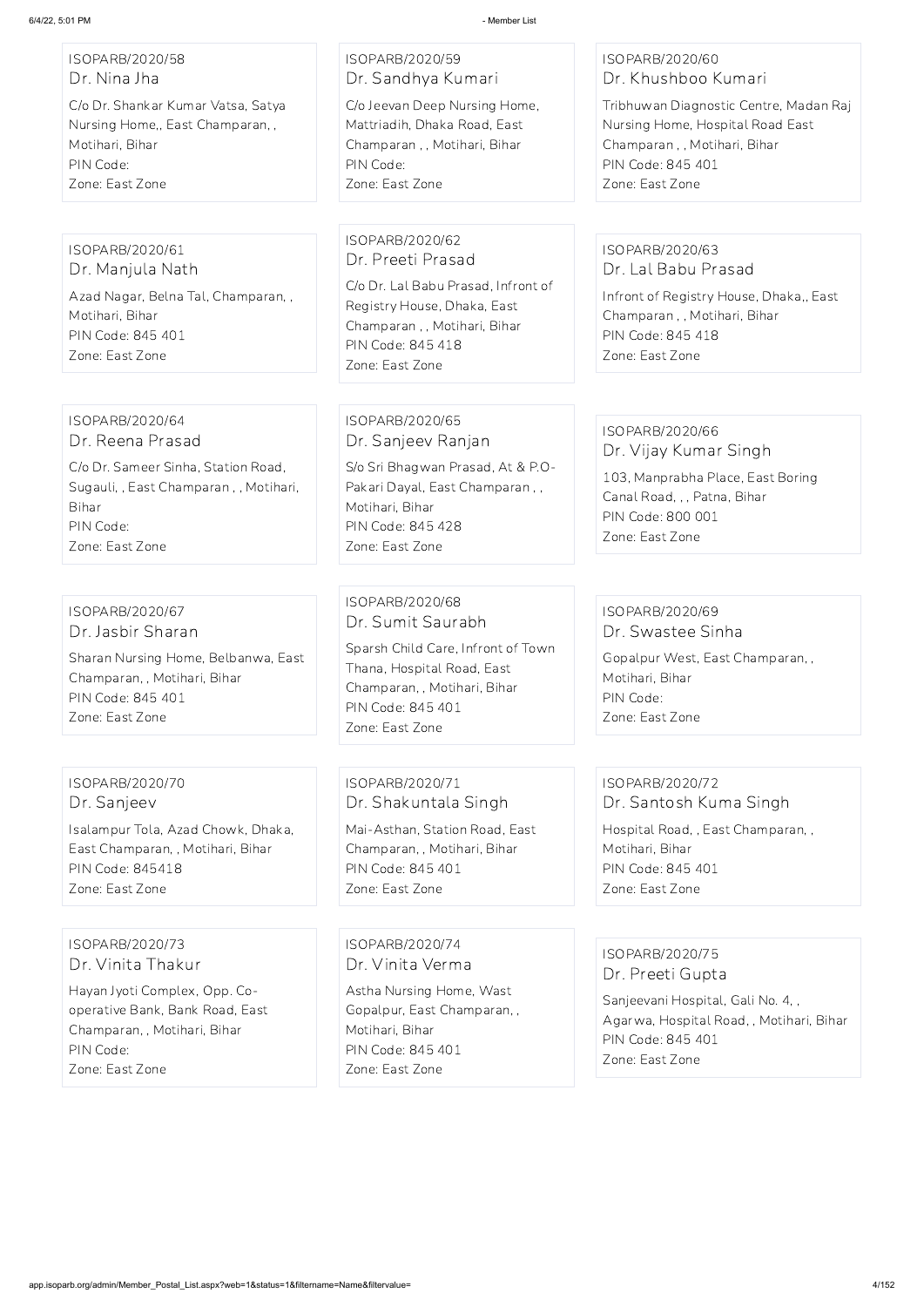| ISOPARB/2020/76<br>Dr. Poonam Mehta                                                                                        | ISOPARB/2020/77<br>Dr. Purusottam Agrawal                                                             | ISOPARB/2020/78<br>Dr. Charu Modi                                                                                         |
|----------------------------------------------------------------------------------------------------------------------------|-------------------------------------------------------------------------------------------------------|---------------------------------------------------------------------------------------------------------------------------|
| 1443, Saraswati Apartment, Vijaya<br>Shatabdee, Sonari, , Jamshedpur,<br>Jharkhand<br>PIN Code: 831 011<br>Zone: East Zone | Sanjivani Hospital, Farm Road, , , ,<br>Sambalpur, Odisha<br>PIN Code: 768 002<br>Zone: East Zone     | MODIs, Sai Kripa, Road No. 11,,<br>Rajendra Nagar, , , Patna, Bihar<br>PIN Code: 800 016<br>Zone: East Zone               |
|                                                                                                                            |                                                                                                       |                                                                                                                           |
| ISOPARB/2020/79<br>Dr. Prabha Kumari                                                                                       | ISOPARB/2020/80<br>Dr. Ragini Sinha                                                                   | ISOPARB/2020/81<br>Dr. Sudip Basu                                                                                         |
| 301, Amba Sadan Apartment, IAS<br>Colony, Kidwaipuri, , Patna, Bihar<br>PIN Code: 800 001<br>Zone: East Zone               | Station Road, Dehri-on-son, , ,<br>Rohtas, Bihar<br>PIN Code: 821 307<br>Zone: East Zone              | Shristi Clinic, 362, Santipally, , Block-B<br>6, Plot - 3, , Kolkata, West Bengal<br>PIN Code: 700 107<br>Zone: East Zone |
| ISOPARB/2020/82                                                                                                            | ISOPARB/2020/83                                                                                       |                                                                                                                           |
| Dr. Swagatika Panda                                                                                                        | Dr. Manju Prasad                                                                                      | ISOPARB/2020/84<br>Dr. Mala Sinha                                                                                         |
| Plot No. 853/1431, Madhusudan<br>Nagar, , Unit- 4, , Bhubaneshwar,                                                         | Shrivastava<br>White House, Flat No. 13, Hanuman                                                      | S/104, Udaygiri Apartment, Budh Marg,,                                                                                    |
| Odisha<br>PIN Code: 751 001<br>Zone: East Zone                                                                             | Nagar,, Kankarbagh, , , Patna, Bihar<br>PIN Code: 800 020<br>Zone: East Zone                          | ,, Patna, Bihar<br>PIN Code: 800 001<br>Zone: East Zone                                                                   |
|                                                                                                                            |                                                                                                       |                                                                                                                           |
| ISOPARB/2020/85<br>Dr. Punam Singh                                                                                         | ISOPARB/2020/86                                                                                       | ISOPARB/2020/87                                                                                                           |
| Rd No. 4, Rajiv Nagar, Nr. Indane Gas<br>Godown, P.O- Keshari Nagar, , Patna,                                              | Dr. Sunita Singh<br>Vill - Bajraiyan, P.O - Baruhi,,,<br>Bhojpur, Bihar                               | Dr. Sandhya Rani Panigrahy<br>Gayatri Clinic, Doctors Lane, Near New<br>Bus Stand, , Berhampur, Odisha                    |
| Bihar<br>PIN Code: 800 024<br>Zone: East Zone                                                                              | PIN Code: 802 203<br>Zone: East Zone                                                                  | PIN Code: 760 004<br>Zone: East Zone                                                                                      |
|                                                                                                                            |                                                                                                       |                                                                                                                           |
| ISOPARB/2020/88<br>Dr. Ruma Goswami                                                                                        | ISOPARB/2020/89<br>Dr. Kavita Kumari                                                                  | ISOPARB/2020/90<br>Dr. Chanchal                                                                                           |
| 22/C, Patliputra Colony, Patliputra<br>Golambar, , , Patna, Bihar<br>PIN Code: 800 013                                     | C/o Ramawati Devi, New Bailey<br>Road, Saguna More,, Opp. Keshav<br>Hospital, Danapur, , Patna, Bihar | New Ranipur, Near Block,<br>Phulwarisharif, , , Patna, Bihar<br><b>PIN Code: 801505</b>                                   |
| Zone: East Zone                                                                                                            | PIN Code: 801 503<br>Zone: East Zone                                                                  | Zone: East Zone                                                                                                           |

ISOPARB/2020/91 Dr. Sini S.

A-022, Cosmopolis Apartment, Dum Duma, Khandagiri,, , Bhubaneshwar, Odisha PIN Code: 751 019 Zone: East Zone

ISOPARB/2020/92 Dr. Sushma Alok Sri Sidhivinayak Hospital, Near Zero Mile, Sitamarhi Main Road, , Muzaffarpur, Bihar PIN Code: 842 001 Zone: East Zone

ISOPARB/2020/93 Dr. Manju Jaiswal

> Shanti Sadan, Naya Tola, , , Muzaffarpur, Bihar PIN Code: Zone: East Zone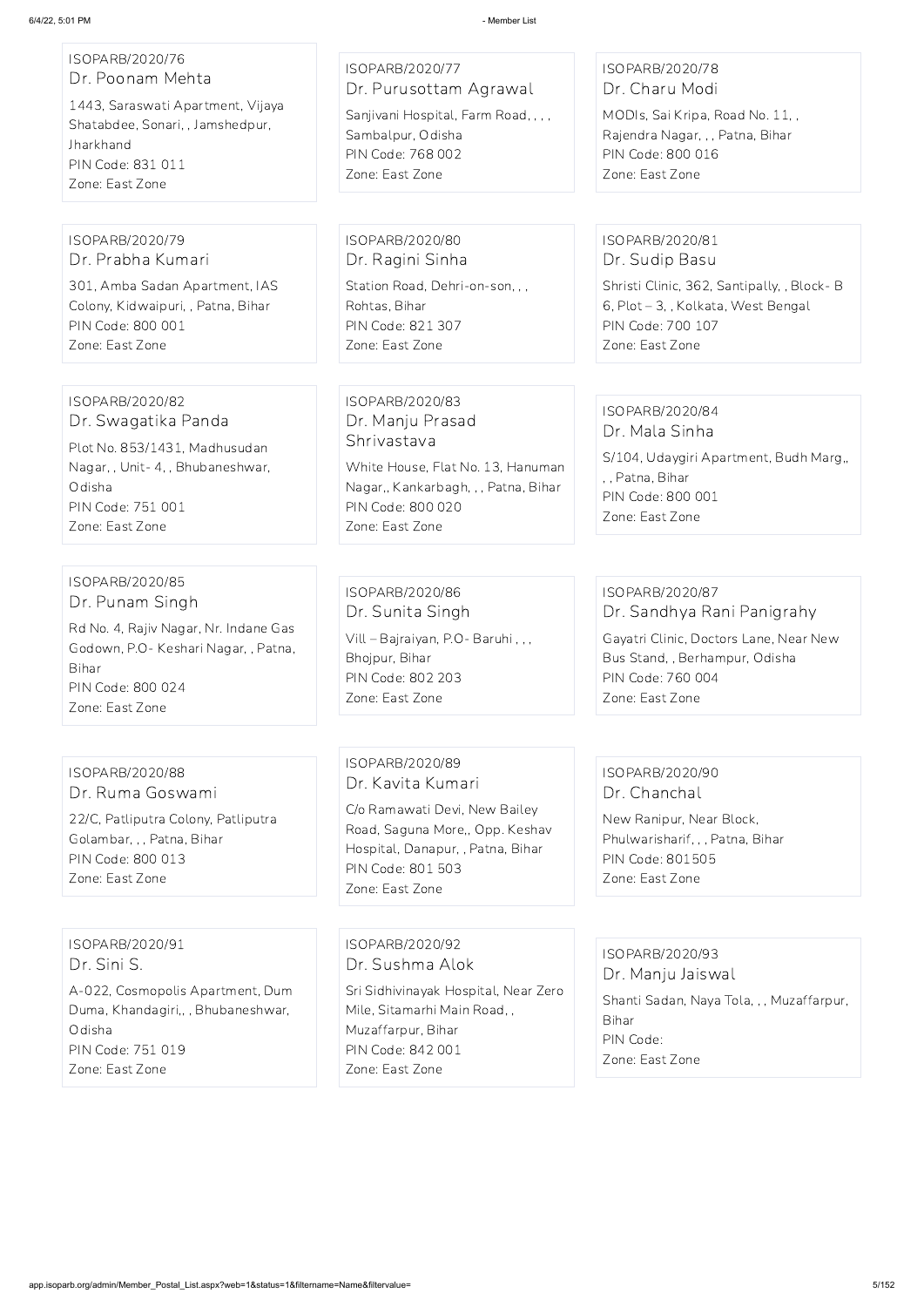ISOPARB/2020/94 Dr. Anubha Singh

C/o Dr. Kamlesh Tiwary, Daudpur Kothi, , , Muzaffarpur, Bihar PIN Code: 842 001 Zone: East Zone

# ISOPARB/2020/95

Dr. Ashu Rani

T-504, Aditya Vishnu Vihar Apartment, Near Bairiya Golambar, Old Motihari Road, , Muzaffarpur, Bihar PIN Code: Zone: East Zone

#### ISOPARB/2020/96 Dr. Vinita Tiwary

C/o Dr. Bharti Tiwary, NH-28, Bibiganj,, Bhagwanpur Chowk, , Muzaffarpur, Bihar PIN Code: 842 001 Zone: East Zone

ISOPARB/2020/97 Dr. Chandra Bhushan Kumar

Faith Children Hospital, Juran Chapra, Road No. 1, , , Muzaffarpur, Bihar PIN Code: Zone: East Zone

#### ISOPARB/2020/98 Dr. Preeti Singh

Saraswati Hospital and Research Centre, Opp. MIT, , New Police Line Road, Daudpur Kothi, Brahmapura, , Muzaffarpur, Bihar PIN Code: 842 003 Zone: East Zone

#### ISOPARB/2020/99 Dr. Sushmita Pushpam

Opp. Circuit House, Power House Road,, Maripur, , Muzaffarpur, Bihar PIN Code: 842 001 Zone: East Zone

#### ISOPARB/2020/100 Dr. Smita Karn

Karn Neurocare and Maternity Centre, Brahmapura, , Muzaffarpur, Bihar PIN Code: 842 003 Zone: East Zone

#### ISOPARB/2020/101 Dr. Anit

Akharaghat Road, Near Krishna Talkees, , , Muzaffarpur, Bihar PIN Code: 842001 Zone: East Zone

#### ISOPARB/2020/102 Dr. Suniti Kumari

Road No. 3, Juran Chapra, , , Muzaffarpur, Bihar PIN Code: 842 001 Zone: East Zone

#### ISOPARB/2020/103 Dr. Atul Vaibhav

Apex Children Hospital, Juran Chapra, Main Road, , , Muzaffarpur, Bihar PIN Code: 842 001 Zone: East Zone

ISOPARB/2020/104 Dr. Jaya Kumari D/o Krishna Mohan Sah, Jagdamba Agency,, Hospital Road, Forbesganj, , Araria, Bihar PIN Code: 884 318 Zone: East Zone

#### ISOPARB/2020/105 Dr. Seema Mishra

Nidan Nursing Home, Raj Hate,, , , Katihar, Bihar PIN Code: Zone: East Zone

#### ISOPARB/2020/106 Dr. Ranjana Jha

Katihar Sewa Sadan, Janina Flour Mill, , Hospital Road, , Katihar, Bihar PIN Code: Zone: East Zone

ISOPARB/2020/107 Dr. Rashmi Verma

Shekhar Hospital, Mangal Market, , Shekhpura, Bailey Road, , Patna, Bihar PIN Code: 800 014 Zone: East Zone

#### ISOPARB/2020/108 Dr. Usha Agrawal

Nimisha Clinic, House No. 25-Z ,Block-B, Road No. 6,, Rajendra Nagar, , Patna, Bihar PIN Code: 800 016 Zone: East Zone

#### ISOPARB/2020/109

Dr. Nimisha Agrawal

Nimisha Clinic, House No. 25-Z Block-B, , Road No. 6, Rajendra Nagar, , Patna, Bihar PIN Code: 800016 Zone: East Zone

ISOPARB/2020/110 Dr. Lovely Verma

Sector- D, House No. B/6, Kankarbagh,, , , Patna, Bihar PIN Code: 800 020 Zone: East Zone

#### ISOPARB/2020/111

Dr. Tabassum Ahmed

S.M. Life Care Hospital, Opp. Petrol Pump, Shantu Kunj Lane,, Haroon Nagar, Phulwarisharif, , Patna, Bihar PIN Code: 801 505 Zone: East Zone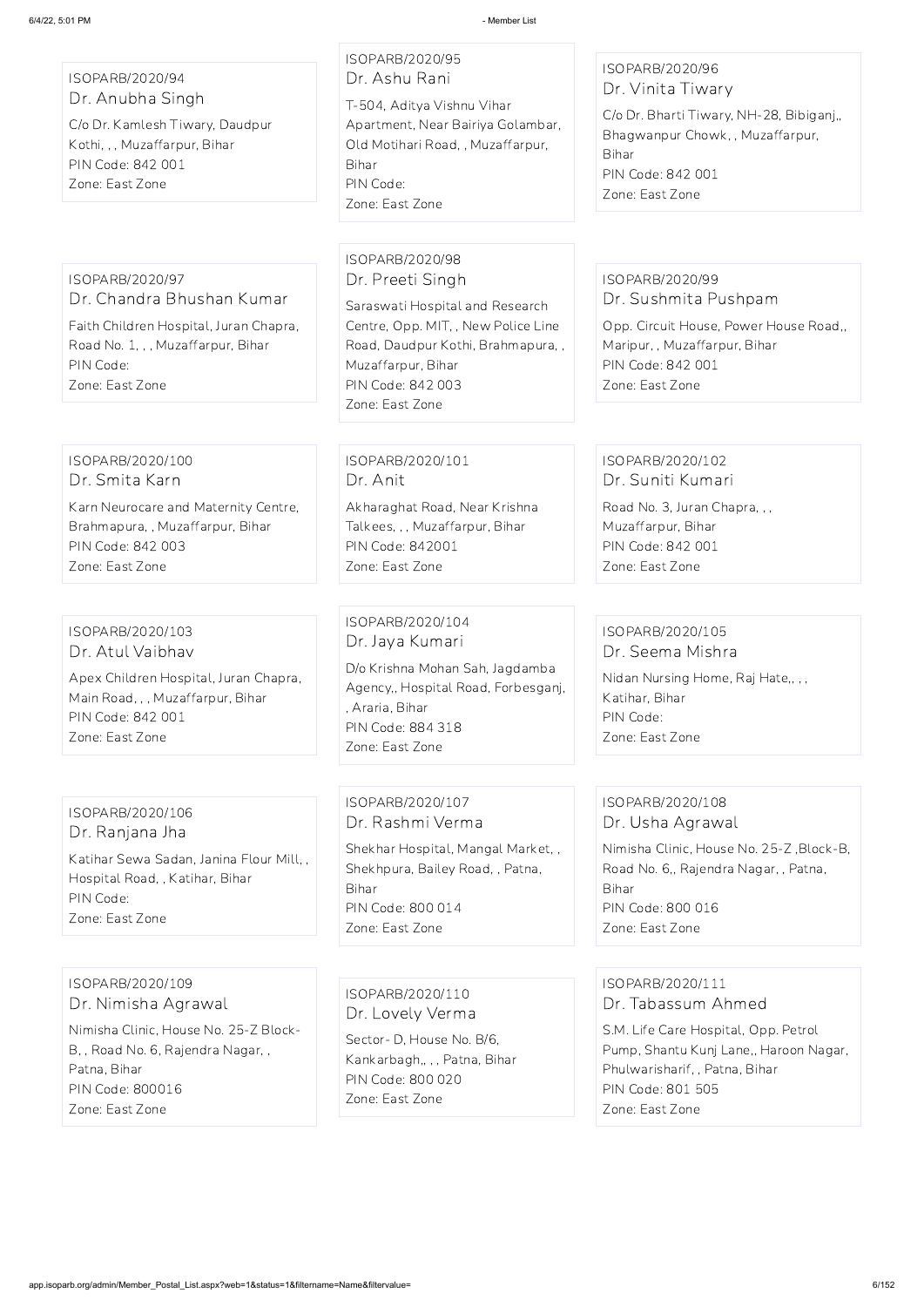#### ISOPARB/2020/112 Dr. Nishi Verma

B/32, New Kunj Colony, Saketpuri, Bazar Samiti,, Bahadurpur (E), , Patna, Bihar PIN Code: 800 016 Zone: East Zone

# ISOPARB/2020/113 Dr. Neelima Kumari

Shiv Shakti Hospital, Near Sri Kunj Apartment, Budha Colony, , Patna, Bihar PIN Code: 800 001 Zone: East Zone

#### ISOPARB/2020/114 Dr. Rita Kumari

2M/42, Kuwar Kunj, M. G. Nagar, Near T.V. Tower, Bahadurpur, , Patna, Bihar PIN Code: 800 026 Zone: East Zone

#### ISOPARB/2020/115 Dr. Vijaya

E-9, R.B.I. Colony, Nav Sharda Aspatal, Near Old Water Tank,, Malahi Pakri Chowk, Kankarbagh, , Patna, Bihar PIN Code: 800020 Zone: East Zone

ISOPARB/2020/116 Dr. Manorama Mishra

90, Patliputra Colony, , , Patna, Bihar PIN Code: 800 013 Zone: East Zone

#### ISOPARB/2020/117 Dr. Sarbeswar Pradhan

Ananya, Plot No. 391/2502, Patia, , , Bhubneshwar, Odisha PIN Code: 751 031 Zone: East Zone

#### ISOPARB/2020/118 Dr. Santosh Panda

D-13, Staff Quarter, KIMS, Patia, , , Bhubneshwar, Odisha PIN Code: 751 031 Zone: East Zone

ISOPARB/2020/119 Dr. Pradeep Kumar Acharya 1107/1862, SNUU Siva Nagar, Tankapani Road,, , Bhubneshwar, Odisha PIN Code: Zone: East Zone

#### ISOPARB/2020/120 Dr. Sudarshan Dash

Plot No. 346, Sahid Nagar, , , Bhubneshwar, Odisha PIN Code: 751 007 Zone: East Zone

#### ISOPARB/2020/121 Dr. Shashi Singh

C/o Sanjay Kaushal, IPS, VIMR-2, , Unit-6, New Capital, , Bhubneshwar, Odisha PIN Code: Zone: East Zone

#### ISOPARB/2020/122 Dr. Kumari Nirupama Singh

Qr. No. 2122, Sec-4/G, , , Bokaro Steel City, Bokaro, Jharkhand PIN Code: Zone: East Zone

#### ISOPARB/2020/123 Dr. Kusum Prakash

Qr. No. 7082, Sector – 4F, Bokaro Steel City, Bokaro, , Bokaro Steel City, Bokaro, Jharkhand PIN Code: Zone: East Zone

#### ISOPARB/2020/124 Dr. Richa Sinha

127, Co-operative Colony, Bokaro Steel City, , Bokaro Steel City, Bokaro, Jharkhand PIN Code: 827 001 Zone: East Zone

ISOPARB/2020/125 Dr. Sangeet Kumar

145, Co-operative Colony, Bokaro Steel City, , Bokaro Steel City, Bokaro, Jharkhand PIN Code: 827 001 Zone: East Zone

#### ISOPARB/2020/126 Dr. Pankaj Kumar

Sector – 3/A, Qr. No. 457, Bokaro Steel City, , , Bokaro Steel City, Bokaro, Jharkhand PIN Code: 827 003 Zone: East Zone

ISOPARB/2020/127

Dr. Manoj Kumar Srivastava

Plot No. 343, Co-operative Colony, , Bokaro Steel City, Bokaro, Jharkhand PIN Code:

Zone: East Zone

ISOPARB/2020/128 Dr. Anupriya Pankaj

Qr. No. 1071, Sector – 4/C, Bokaro Steel City, , , Bokaro Steel City, Bokaro, Jharkhand PIN Code: 827 004 Zone: East Zone

ISOPARB/2020/129 Dr. Meeta Sinha

Qr. No. 7278, Sector – 4F, Bokaro Steel City, , , Bokaro Steel City, Bokaro, Jharkhand PIN Code: 827 004 Zone: East Zone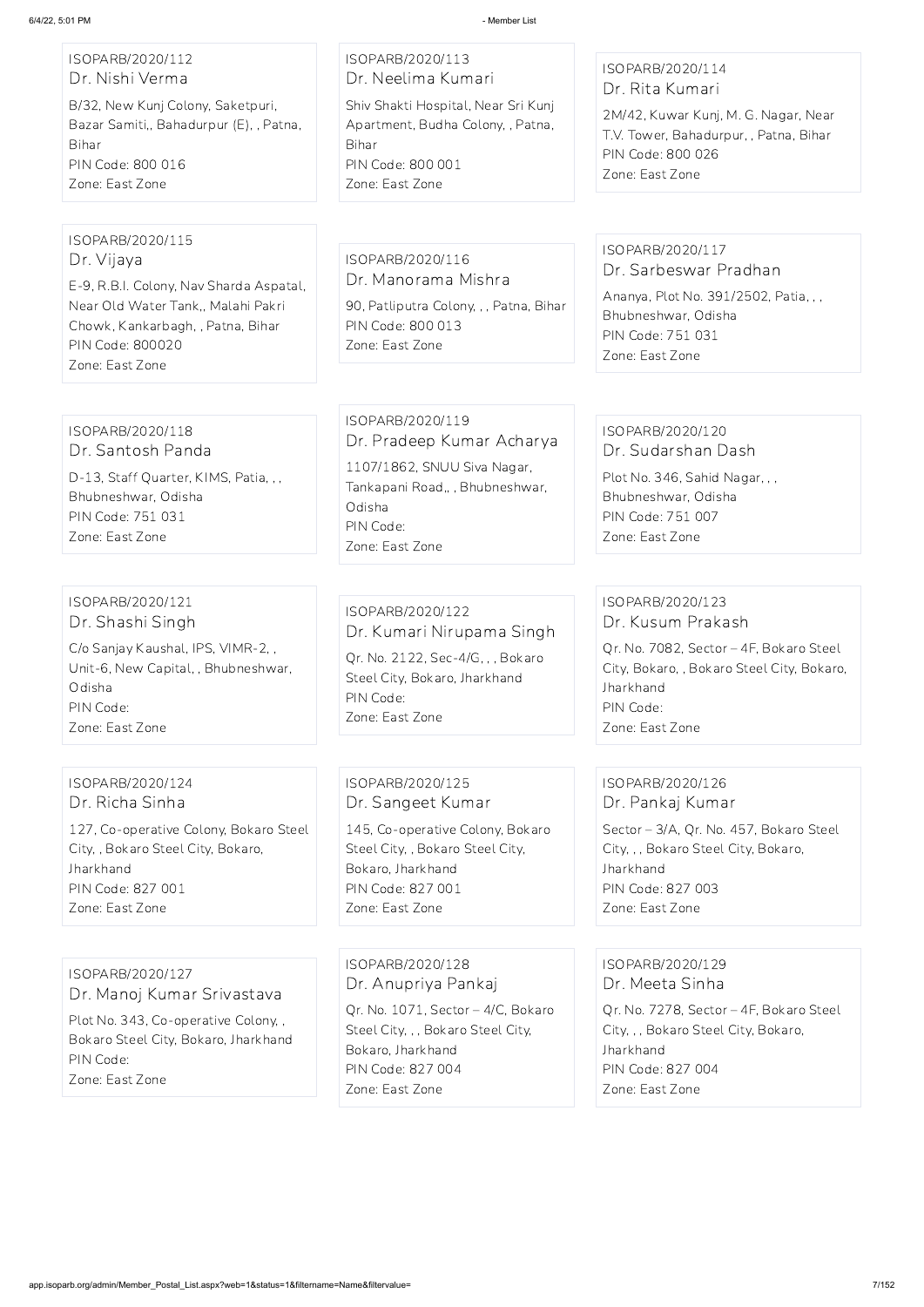# ISOPARB/2020/130 Dr. Jyoti Gupta

Siddhi Maternity, Plot No. JB-18, New City Centre, Sector – 4, Bokaro Steel City, Bokaro, Jharkhand PIN Code: Zone: East Zone

#### ISOPARB/2020/131 Dr. Nivedita Datta

BB-37, Flat No. 3, Salt Lake, , , Kolkata, West Bengal PIN Code: 700 064 Zone: East Zone

#### ISOPARB/2020/132 Dr. Anju Parira

Plot No. 194, Co-operative Colony, , Bokaro Steel City, Bokaro, Jharkhand PIN Code: 827 001 Zone: East Zone

ISOPARB/2020/133 Dr. Varuna Verma A-101, K. K. Singh Colony, Chas,,,, Bokaro, Jharkhand PIN Code: 827 013 Zone: East Zone

ISOPARB/2020/134 Dr. Chanda Sinha

103, Nand Baba Towers, Ashiana Gardens, , Phase-2, Chira Chas,, , Bokaro, Jharkhand PIN Code: Zone: East Zone

#### ISOPARB/2020/135 Dr. Subodh Chandra Munshi

Qr. No. 2112, Sector – 4F, Bokaro Steel City, , Bokaro Steel City, Bokaro, Jharkhand PIN Code: 827 004 Zone: East Zone

#### ISOPARB/2020/136 Dr. Richa

C/o Dr. Anjesh Kumar, Mohalla – Dhelwagoshain,, AT + P.O – Barh, , Patna, Bihar PIN Code: 803213 Zone: East Zone

#### ISOPARB/2020/137 Dr. Nikhat Perween

C/o Mojibul Haque, Vill – Laxmipur, , P.O + P.S. – Nautan, Bettiah, , West Champaran, Bihar PIN Code: Zone: East Zone

#### ISOPARB/2020/138 Dr. Divya Rashmi

Swastik Seva Sadan, Budhidih Mode, , , Dugda, Jharkhand PIN Code: 828 404 Zone: East Zone

#### ISOPARB/2020/139 Dr. Lalan Kumar Thakur

Qr. No. 3026, Sector – 4C, , Bokaro Steel City, Bokaro, Jharkhand PIN Code: 827 004 Zone: East Zone

ISOPARB/2020/140 Dr. Shilpi Anand

Sector – 4/F, Qr. No. 5133, Bokaro Steel City, , , Bokaro Steel City, Bokaro, Jharkhand PIN Code: 827 004 Zone: East Zone

#### ISOPARB/2020/141 Dr. Kirti Anima Kerketta

Qr. No. 4F- 5050, Bokaro Steel City,, , Bokaro Steel City, Bokaro, Jharkhand PIN Code: 827 004 Zone: East Zone

ISOPARB/2020/142 Dr. Nivedita Mishra

Sector- 4/C, Qr. No. 3009, Bokaro Steel City, , Bokaro Steel City, Bokaro, Jharkhand PIN Code: 827 004 Zone: East Zone

ISOPARB/2020/143 Dr. Roopam Singh

Qr. No. 1029, Sector- 4/C, Bokaro Steel City, , Bokaro Steel City, Bokaro, Jharkhand PIN Code: 827 004 Zone: East Zone

#### ISOPARB/2020/144 Dr. Soni Kumari

Qr. No. 380, ST-02, Sector – 9A, Bokaro Steel City, Bokaro Steel City, Bokaro, Jharkhand PIN Code: Zone: East Zone

ISOPARB/2020/145 Dr. Nagen Kumar Sahoo

Sector – 4/C, Qr. No. 2002, Bokaro Steel City, , Bokaro Steel City, Bokaro, Jharkhand PIN Code: 827 004 Zone: East Zone

ISOPARB/2020/146 Dr. Amrita Kumari

157, Co-operative Colony, Bokaro Steel City, , Bokaro Steel City, Bokaro, Jharkhand PIN Code: Zone: East Zone

ISOPARB/2020/147

Dr. Chandreyi Bandyopadhyay

Qr. No. 2118, Sector – 4/C, , Bokaro Steel City, Bokaro, Jharkhand PIN Code: 827 004 Zone: East Zone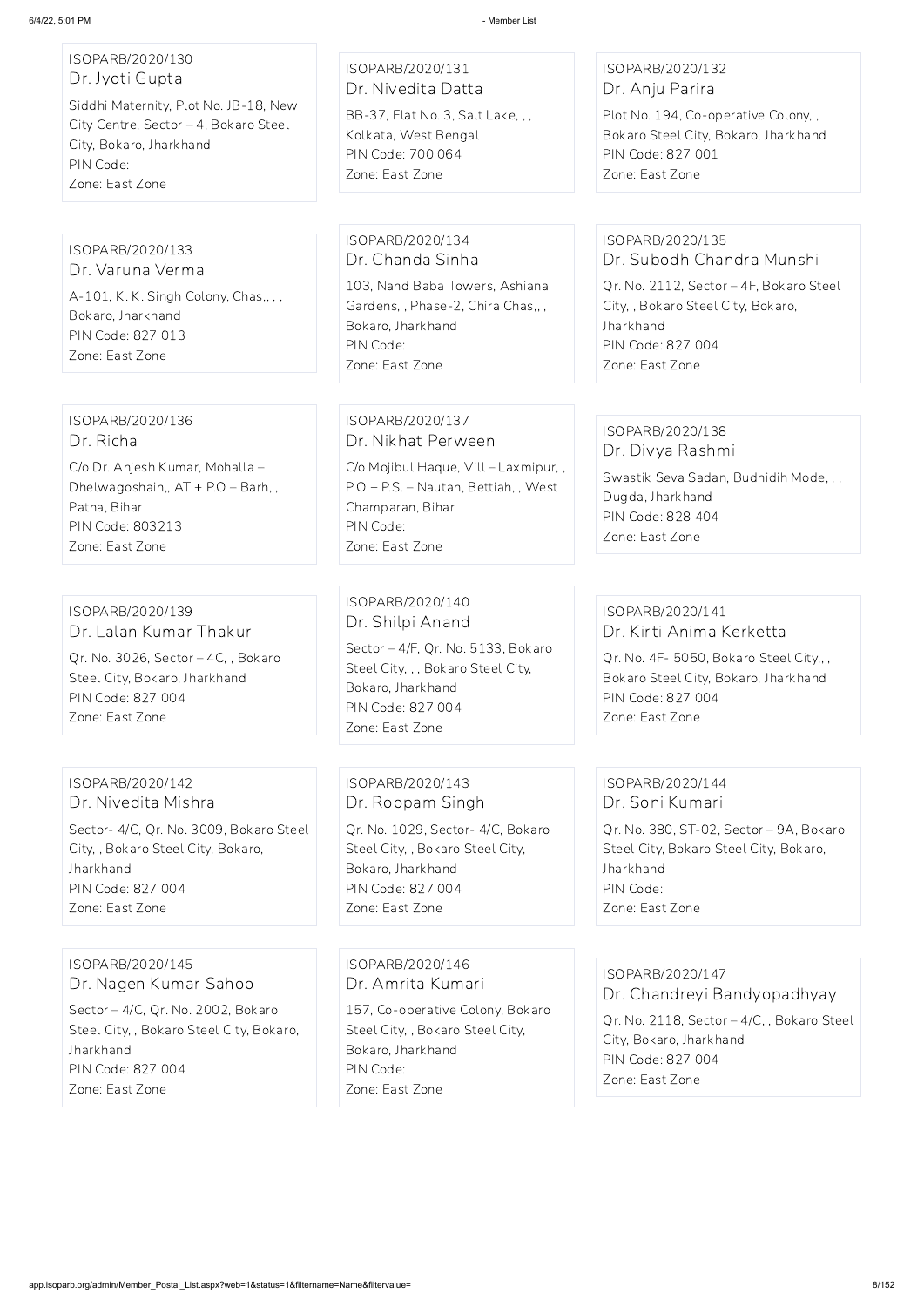| ISOPARB/2020/148<br>Dr. Indranil Choudhury<br>Qr. No. 1104, Sector - 4/C, , Bokaro<br>Steel City, Bokaro, Jharkhand<br>PIN Code: 827 004<br>Zone: East Zone                                 | ISOPARB/2020/149<br>Dr. Alka<br>Qr. No. 2145, Sector $-4/D$ , Bokaro<br>Steel City, Bokaro, Jharkhand<br><b>PIN Code: 827004</b><br>Zone: East Zone                              | ISOPARB/2020/150<br>Dr. Kusum Dash<br>Qr. No. 1122, Sector - 4/C, , Bokaro Steel<br>City, Bokaro, Jharkhand<br>PIN Code: 827 004<br>Zone: East Zone                                               |
|---------------------------------------------------------------------------------------------------------------------------------------------------------------------------------------------|----------------------------------------------------------------------------------------------------------------------------------------------------------------------------------|---------------------------------------------------------------------------------------------------------------------------------------------------------------------------------------------------|
| ISOPARB/2020/151<br>Dr. Kamal Kumar Das<br>225, Co-operative Colony, , Bokaro<br>Steel City, Bokaro, Jharkhand<br>PIN Code: 827 001<br>Zone: East Zone                                      | ISOPARB/2020/152<br>Dr. Sipra Singh<br>Care & Cure Clinic, Opp. Samudayik<br>Bhawan,, Durgasthan Colony No. 1,,<br>Katihar, Bihar<br><b>PIN Code: 854 105</b><br>Zone: East Zone | ISOPARB/2020/153<br>Dr. Rumana Tabassum<br>W/o Shamim Pervez, C/o Soniya Medico,,<br>Kalisthan Road, Jangaliya More, House<br>No. 242, , Gopalganj, Bihar<br>PIN Code: 841 428<br>Zone: East Zone |
| ISOPARB/2020/154<br>Dr. Shanti Snehlata<br>Akanksha Urmila Palace, Flat No. 101,<br>Ashokpuri,, Khajpura, Bailey Road,,<br>Patna, Bihar<br>PIN Code: 800 014<br>Zone: East Zone             | ISOPARB/2020/155<br>Dr. Kanchan Mala<br>Room No. 66, 4th Floor, Kasturba<br>PG Girls Hostel,, PMCH Campus,,<br>Patna, Bihar<br>PIN Code: 800 004<br>Zone: East Zone              | ISOPARB/2020/156<br>Dr. Arti Sinha<br>"Sinha Vatika", Patliputra Path,<br>Telephone Exchange Road, Rajendra<br>Nagar,, Patna, Bihar<br>PIN Code: 800 016<br>Zone: East Zone                       |
| ISOPARB/2020/157<br>Dr. Seema Pandey Chowdhary<br>C/o Dr. Sushma Pandey, Pandey<br>Nursing Home, G-99, , P.C. Colony<br>Kankarbagh,, , Patna, Bihar<br>PIN Code: 800 020<br>Zone: East Zone | ISOPARB/2020/158<br>Dr. Purnima Kumari<br>G-42, P.C. Colony, Kankarbagh, ,,<br>Patna, Bihar<br>PIN Code: 800 020<br>Zone: East Zone                                              | ISOPARB/2020/159<br>Dr. Rachita Pravalina<br>Plot No. MA-32, Suyog Telematics Pvt.<br>Ltd., Baragad Brit Colony,,<br>Bhubaneswar, Odisha<br>PIN Code: 751 018<br>Zone: East Zone                  |
| ISOPARB/2020/160<br>Dr. Mrinal Kanti Dash<br>S/121, Phase-1, Maitri Vihar, Nr Tech<br>Mahindra, Chandrasekharpur,,<br>Bhubaneswar,, Odisha<br>PIN Code: 751 023<br>Zone: East Zone          | ISOPARB/2020/161<br>Dr. Prabhat Nalini Mohanty<br>HIG-18, Sailashree Vihar, Phase-<br>VII,,,, Bhubaneswar,, Odisha<br>PIN Code: 751 021<br>Zone: East Zone                       | ISOPARB/2020/162<br>Dr. Baidyanath Nayak<br>Plot No. 155/1, BDA Colony Khurda-2, ,,<br>Khurda, Odisha<br>PIN Code: 751 056<br>Zone: East Zone                                                     |

ISOPARB/2020/163 Dr. Snigdha Das

N-3/448, IRC Village, Flat No. 12, , , Bhubaneswar, Odisha PIN Code: Zone: East Zone

ISOPARB/2020/164 Dr. Neeraja Pauranik B-5, Prativa Enclave, B-5B Nagar, Lewis Road,, Plot No. 333/337, , Bhubaneswar, Odisha PIN Code: 751 002 Zone: East Zone

ISOPARB/2020/165 Dr. Shabari Bhattacharya

D/34, Jaidev Vihar, , , Bhubaneswar, Odisha PIN Code: 751 013 Zone: East Zone

ISOPARB/2020/166 Dr. Bharadwaj Mishra

106, Lewis Road, Rabi Talkies Square, , Lane-1, , Bhubaneswar, Odisha PIN Code: Zone: East Zone

ISOPARB/2020/167 Dr. Sunanda Jain

B1, B-Block, Sammilani Park, Santoshpur, , Kolkata, West Bengal PIN Code: 700 075 Zone: East Zone

ISOPARB/2020/168 Dr. Pratibha Jena

Plot No. 782, Madhusudan Naga, , ,

Bhubaneswar, Odisha

PIN Code:

Zone: East Zone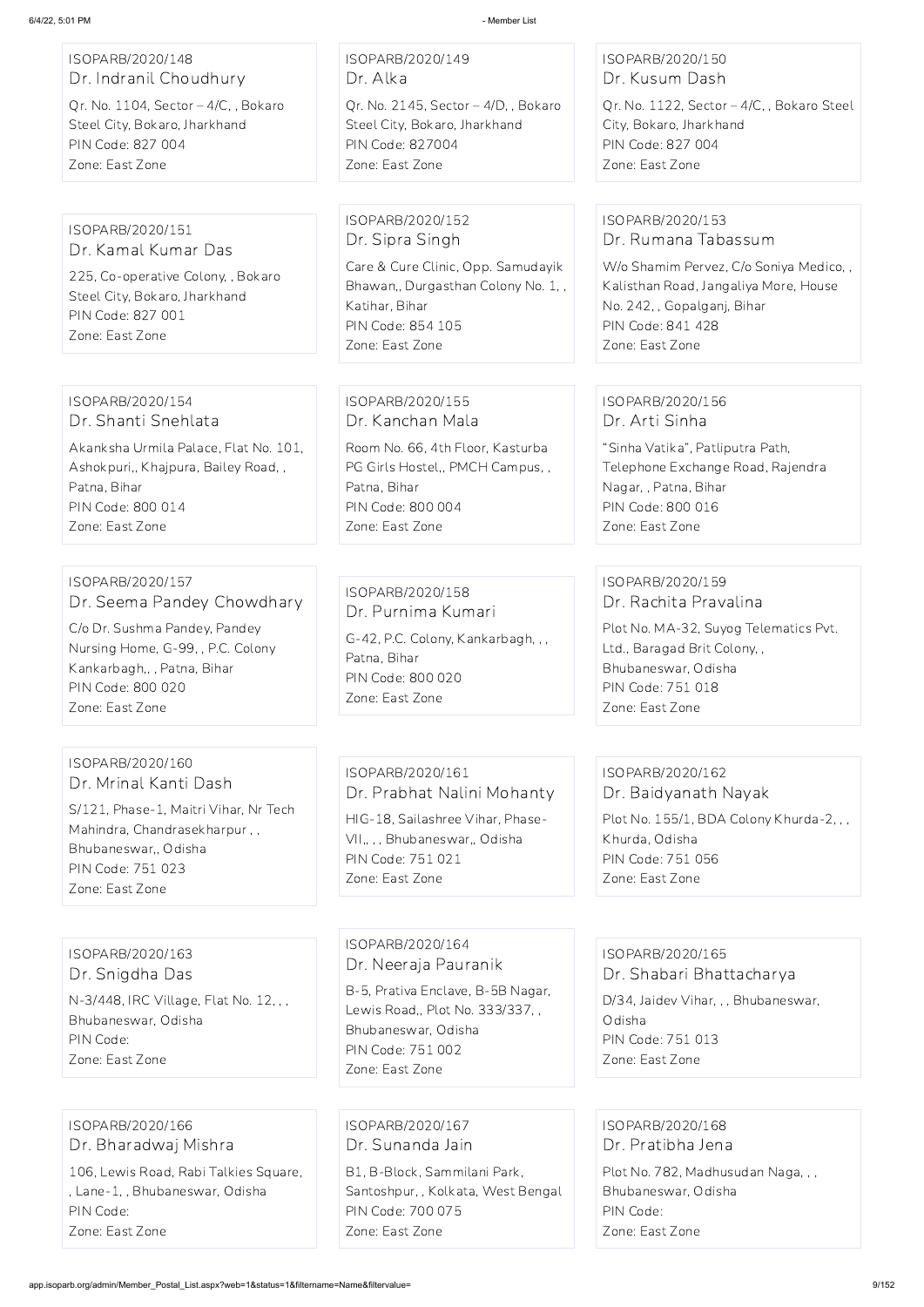#### ISOPARB/2020/169 Dr. Rimjhim Sinha

Namami Maternity Centre, Chandmari, , Road No. 9, Kankarbagh, , Patna, Bihar PIN Code: 800 020 Zone: East Zone

# ISOPARB/2020/170 Dr. Anupama Sinha

Quarter No. 1, Doctors Colony, Barari Path, Tilkamanjhi, , Bhagalpur, Bihar PIN Code: 812 001 Zone: East Zone

#### ISOPARB/2020/171 Dr. Neeta

Ishwar Women's Hospital, Manpur Road,, , , Samastipur, Bihar PIN Code: 848101 Zone: East Zone

#### ISOPARB/2020/172 Dr. Poonam Singh

Shri Murlidhar Memorial Nursing Home, NH-31, Main Road, Barh, , Patna, Bihar PIN Code: 803 213 Zone: East Zone

ISOPARB/2020/173 Dr. Binoy Kumar Mishra Hat Road Tilkamanjhi, , , Bhagalpur, Bihar PIN Code: 812 001 Zone: East Zone

#### ISOPARB/2020/175 Dr. Akhilesh Kumar

C/o Sri Chandradeo Singh, Chhoti Badlapur, Khagaul, , Danapur, Patna, Bihar PIN Code: 800 012 Zone: East Zone

#### ISOPARB/2020/176 Dr. Narayan Jana

Minto Park Government Housing Estate, Flat No. 14, 247/1, A.J.C. Bose Road, , Kolkata, West Bengal PIN Code: 700 027 Zone: East Zone

# ISOPARB/2020/177 Dr. Manju Gita Mishra

Jagat Narain Road, Kadam Kuan, , , Patna, Bihar PIN Code: 800 003 Zone: East Zone

#### ISOPARB/2020/178 Dr. Jagdishwari Mishra

A/23, Budha Colony, , Boring Canal Road, , Patna, Bihar PIN Code: 800 001 Zone: East Zone

#### ISOPARB/2020/179 Dr. Saraswati Chatterjee

A-203, Wellington Park, 8 & 9, Wellington Street, Richmond Town, , Bangalore, Karnataka PIN Code: 560 025 Zone: East Zone

#### ISOPARB/2020/180 Dr. A. K. Debdas

"Somerest", 26, Nildih Enclave, Nildih, , , Jamshedpur, Jharkhand PIN Code: 831 003 Zone: East Zone

#### ISOPARB/2020/181 Dr. Anima Banerjee

32, T, New Road, Alipore, , , Kolkata, West Bengal PIN Code: 700 027 Zone: East Zone

#### ISOPARB/2020/182 Dr. Y. Lakshimai Devi Wangkhei Angom Leikai, , , , Imphal, Manipur PIN Code: 795 001

Zone: East Zone

ISOPARB/2020/183 Dr. M.K. Saraf 46/ 3A, Ballygunge Place, , , Kolkata, West Bengal PIN Code: 700 019 Zone: East Zone

#### ISOPARB/2020/185 Dr. Rita Kumari Jha

3C, Radhika Apartments, Boring Road, Patna, Patna, Bihar PIN Code: 800001 Zone: East Zone

#### ISOPARB/2020/186 Dr. Gita Ganguly Mukherjee

CB-34, Sector-1, Salt Lake City, , , Kolkata, West Bengal PIN Code: 700 064 Zone: East Zone

ISOPARB/2020/187 Dr. Sushma Pandey Pandey Nursing Home, G-99, P.C. Colony, Kankerbagh, , , , Patna, Bihar PIN Code: 800 020 Zone: East Zone

ISOPARB/2020/189 Dr. Shanti Roy

V-19, Vidyapuri, Kankerbagh, , , , Patna, Bihar PIN Code: 800 020 Zone: East Zone

ISOPARB/2020/190 Dr. Gopal Sharan C/o Sri S.K. Sharan, Lalji Tola, , , , Patna, Bihar PIN Code: 800 001 Zone: East Zone

ISOPARB/2020/191 Dr. Jignesh Shah C/O Sri S.K. Sharan, Lalji Tola, , , Patna, Bihar PIN Code: 800 001 Zone: East Zone

ISOPARB/2020/192 Dr. Pramila Modi

MODIs, Sai Kripa, Road No. 11, , Rajendra Nagar, , , Patna, Bihar PIN Code: 800 016 Zone: East Zone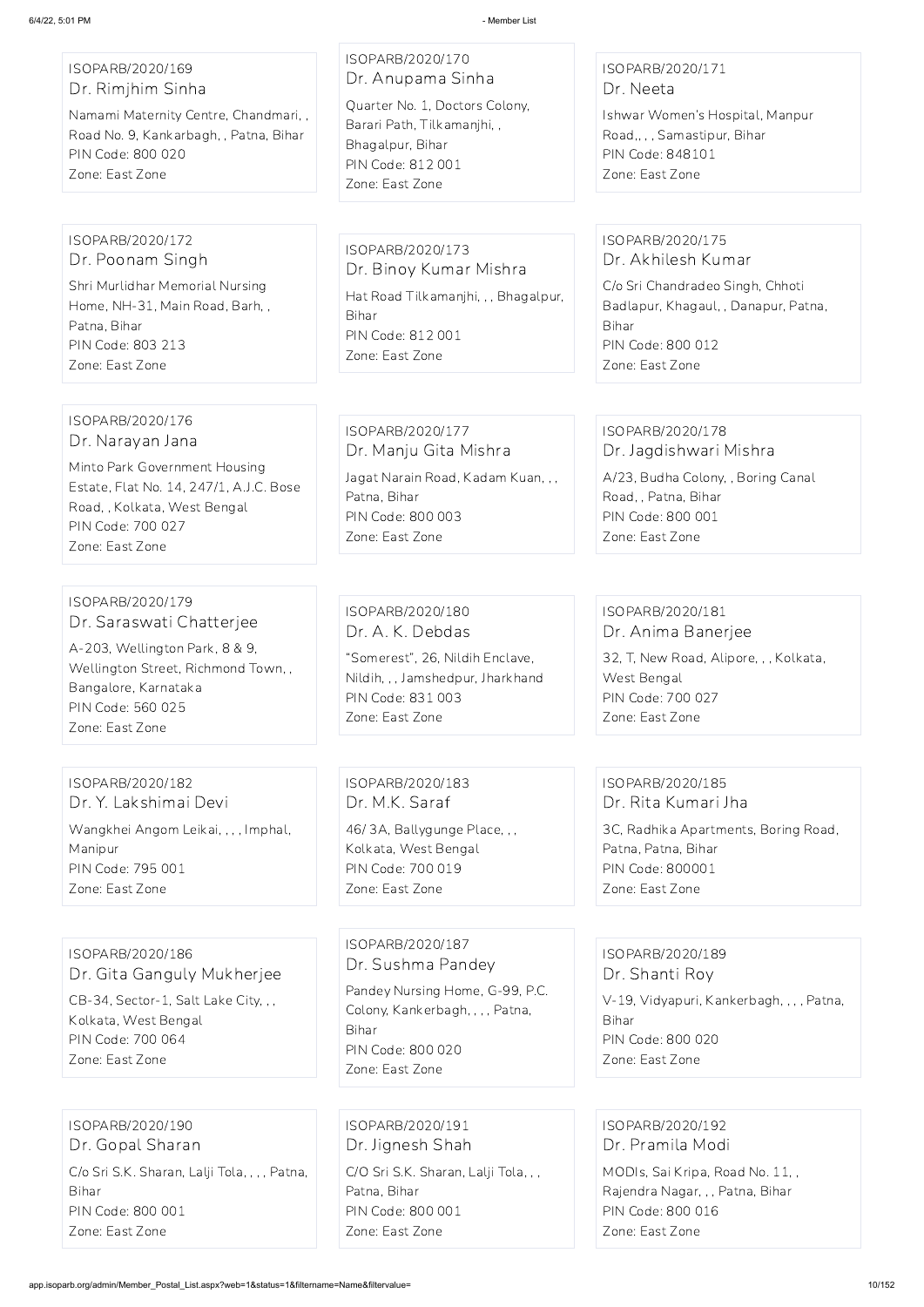| 6/4/22, 5:01 PM                                                                                                                                       | - Member List                                                                                                                                                                            |                                                                                                                                                                                                                             |
|-------------------------------------------------------------------------------------------------------------------------------------------------------|------------------------------------------------------------------------------------------------------------------------------------------------------------------------------------------|-----------------------------------------------------------------------------------------------------------------------------------------------------------------------------------------------------------------------------|
| ISOPARB/2020/193                                                                                                                                      | ISOPARB/2020/194                                                                                                                                                                         | ISOPARB/2020/195                                                                                                                                                                                                            |
| Dr. Barunkala Sinha                                                                                                                                   | Dr. Anita Singh                                                                                                                                                                          | Dr. Kumkum Sinha                                                                                                                                                                                                            |
| Sachivalya Colony, B/30, Kankerbagh,,                                                                                                                 | "Jan Chikitsa" Nursing Home,                                                                                                                                                             | K-194, Hanuman Nagar, Kankerbagh, , ,                                                                                                                                                                                       |
| , Patna, Bihar                                                                                                                                        | Mithapur, , , Patna, Bihar                                                                                                                                                               | Patna, Bihar                                                                                                                                                                                                                |
| PIN Code: 800 020                                                                                                                                     | PIN Code: 800 001                                                                                                                                                                        | PIN Code: 800 020                                                                                                                                                                                                           |
| Zone: East Zone                                                                                                                                       | Zone: East Zone                                                                                                                                                                          | Zone: East Zone                                                                                                                                                                                                             |
| ISOPARB/2020/196                                                                                                                                      | ISOPARB/2020/197                                                                                                                                                                         | ISOPARB/2020/198                                                                                                                                                                                                            |
| Dr. Kusum Kapoor                                                                                                                                      | Dr. Shobha Chakraborty                                                                                                                                                                   | Dr. Usha Didwania                                                                                                                                                                                                           |
| Gopal Nursing Home, Boring Canal                                                                                                                      | Bariatu Road, , , Ranchi, Jharkhand                                                                                                                                                      | Road No.3, Rajendra Nagar, , , Patna,                                                                                                                                                                                       |
| Road, , , Patna, Bihar<br>PIN Code: 800 001<br>Zone: East Zone                                                                                        | PIN Code: 834 009<br>Zone: East Zone                                                                                                                                                     | Bihar<br>PIN Code: 800 016<br>Zone: East Zone                                                                                                                                                                               |
| ISOPARB/2020/199<br>Dr. Shanti Singh<br>Patliputra Path, Rajendra Nagar, , ,<br>Patna, Bihar<br>PIN Code: 800 016<br>Zone: East Zone                  | ISOPARB/2020/200<br>Dr. B. Prasad<br>Heart and Lung Institute, "Panini<br>Hospital", , Opp. A.N. College,<br>Boring Road, , Patna, Bihar<br>PIN Code: 800 001<br>Zone: East Zone         | ISOPARB/2020/201<br>Dr. Rangila Sinha<br>Jaitpur Compund, Maripur, , ,<br>Muzaffarpur, Bihar<br>PIN Code: 842 001<br>Zone: East Zone                                                                                        |
| ISOPARB/2020/202<br>Dr. Rajiv Dhall<br>3-A, Vaishnawi Villa, 3 Nand Lal Jew<br>Road, , , Kolkata, West Bengal<br>PIN Code: 700 026<br>Zone: East Zone | ISOPARB/2020/203<br>Dr. Kumari Gayatri Singh<br>C/o Dr. Ajay Kumar Singh, Ashni<br>House,, Behind Quality Corner,<br>Boring Road, , Patna, Bihar<br>PIN Code: 800 001<br>Zone: East Zone | ISOPARB/2020/204<br>Dr. Manorama Shrivastava<br>Rishi Nursing Home, Bengali Colony,<br>Near Pradeep Lamp Factory, Nr. Patna<br>Saheb Railway Station, Patna City,,,<br>Patna, Bihar<br>PIN Code: 800 008<br>Zone: East Zone |
| ISOPARB/2020/205                                                                                                                                      | ISOPARB/2020/206                                                                                                                                                                         | ISOPARB/2020/207                                                                                                                                                                                                            |
| Dr. Shanti Ojha                                                                                                                                       | Dr. Moti Verma                                                                                                                                                                           | Dr. Vijaya Rani Singh                                                                                                                                                                                                       |
| M2/30, Shrikrishnapuri,, Opp. Yamuna                                                                                                                  | Post Box. No.3, Rajendra Nagar, , , ,                                                                                                                                                    | Upahar Sewa Sadan, West of Municipal                                                                                                                                                                                        |
| Apartment, , Patna, Bihar                                                                                                                             | Saharsa, Bihar                                                                                                                                                                           | Chowk, P.O- Chapra, , , Saran, Bihar                                                                                                                                                                                        |
| PIN Code: 800 001                                                                                                                                     | PIN Code: 852 201                                                                                                                                                                        | PIN Code: 841 301                                                                                                                                                                                                           |

Zone: East Zone

Zone: East Zone

Zone: East Zone

ISOPARB/2020/208 Dr. Anita Singh

Dulari Bhawan, Road No. 6-A,

Rajendra Nagar, , , , Patna, Bihar PIN Code: 800 016 Zone: East Zone

ISOPARB/2020/209 Dr. Tapati Mazumder

C/222, Rajnigandha Apartment, Block-II, , P.O- Sadaquat Ashram, Digha, , Patna, Bihar PIN Code: 800 010 Zone: East Zone

ISOPARB/2020/210 Dr. Tulsi Ballani

7, HF – 8/9, Bahadurpur Housing Colony,

Bhootnath Road, Kankarbagh, , Patna, Bihar PIN Code: 800 020 Zone: East Zone

ISOPARB/2020/211 Dr. Binod Kumar Mishra

Road No. 5-A, Rajendra Nagar, , , Patna, Bihar PIN Code: 800 016 Zone: East Zone

ISOPARB/2020/212 Dr. Renu Mishra

E-135, Doctors Colony, Malahi Pakri Chawk,, Kankerbagh, , Patna, Bihar PIN Code: 800 020 Zone: East Zone

ISOPARB/2020/213 Dr. R. Satyawati

Satya Sai Nursing Home,, Laheriasarai, , Darbhanga, Bihar PIN Code: Zone: East Zone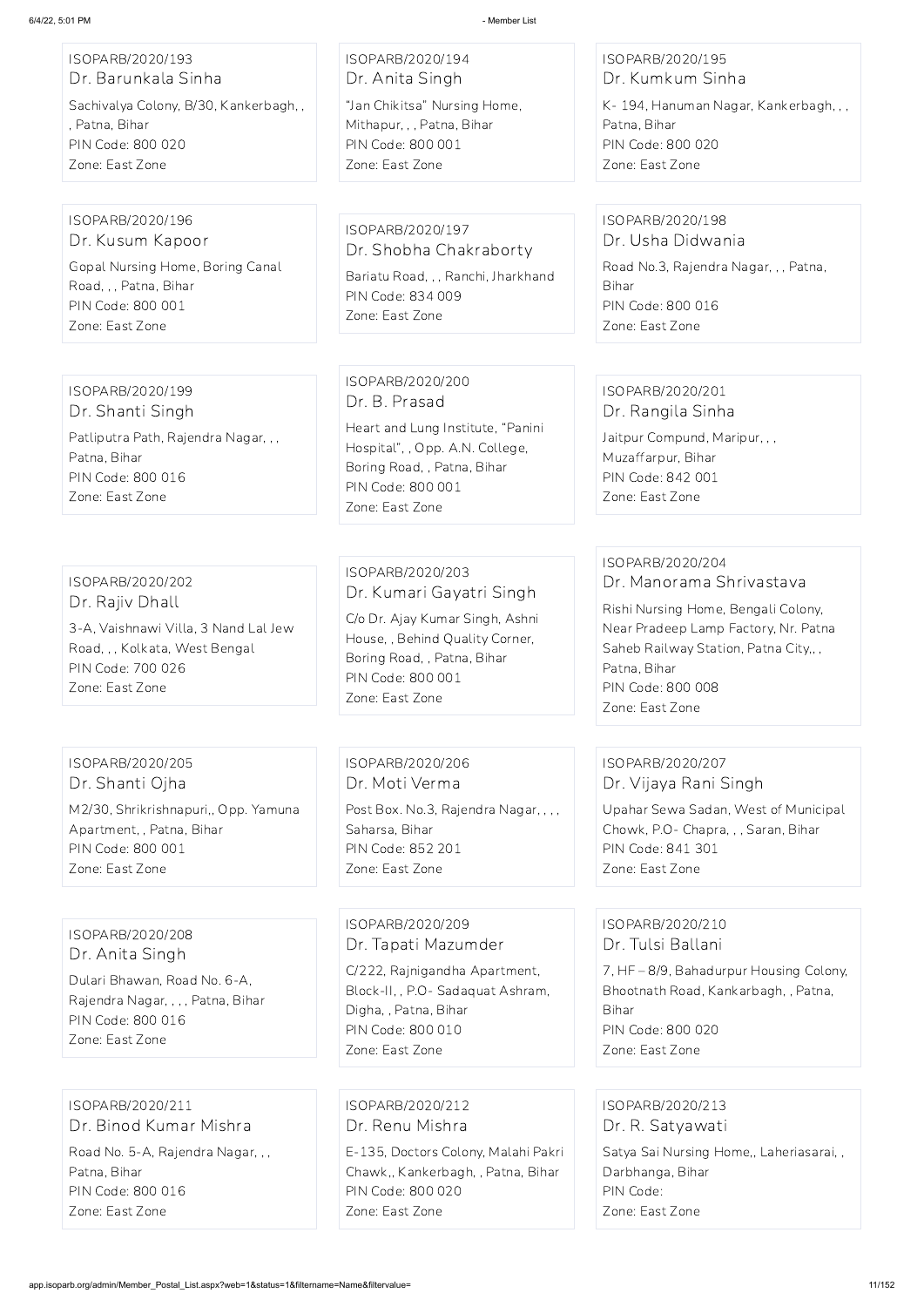ISOPARB/2020/214 Dr. Supreeta Das

7, Aliporse Avenue , Extension (East), , Kolkata, West Bengal PIN Code: 700 027 Zone: East Zone

ISOPARB/2020/215 Dr. Renu Rohatgi Shyam Nursing Home, Exhibition Road,, , , Patna, Bihar PIN Code: 800 001 Zone: East Zone

ISOPARB/2020/216 Dr. Chitra Ray

CJ-310, Sector - 2, Salt Lake, , , Kolkata, West Bengal PIN Code: 700 091 Zone: East Zone

#### ISOPARB/2020/217 Dr. Sobhan Bhanu Basu

33, Park Road, Officers Flat, , , Jamshedpur, Jharkhand PIN Code: 831 001 Zone: East Zone

ISOPARB/2020/218 Dr. Tripat Kaur

K4/ 32, Telco Colony, Telco, , , Jamshedpur, Jharkhand PIN Code: 831 004 Zone: East Zone

#### ISOPARB/2020/219 Dr. Pramila Pandey

A/27, Budha Colony, Boring Canal Road, , , Patna, Bihar PIN Code: 800 001 Zone: East Zone

#### ISOPARB/2020/220 Dr. K.C. Mitra MITRA' S CLINIC & NURSING HOME, HAKIMPARA, , Siliguri, West Bengal PIN Code: 734 001 Zone: East Zone

ISOPARB/2020/221 Dr. Suneeti Sinha

Allalpatti, Doctors Colony, P.O.- DMCH, Laheriasarai, , , Darbhanga, Bihar PIN Code: 846 003 Zone: East Zone

#### ISOPARB/2020/222 Dr. Shali Kumari

Station Road, Laheriasarai , , , Darbhanga, Bihar PIN Code: 846 001 Zone: East Zone

ISOPARB/2020/223 Dr. Gulab Jha

Om Nursing Home, TBDC Road, Laheriasarai, , , Darbhanga, Bihar PIN Code: Zone: East Zone

ISOPARB/2020/224 Dr. Geeta Sinha

Dharmashala Road, Near Rampyaari Dharamshala, Kadam Kaun, , Patna, Bihar PIN Code: Zone: East Zone

ISOPARB/2020/226 Dr. S.A. Krishna

Mitan Ghat, , , Patna, Bihar PIN Code: 800 008 Zone: East Zone

#### ISOPARB/2020/227 Dr. Subhadra Mallick

C-26, Nildih Road, P.O- Golmuri, , , Jamshedpur, Jharkhand PIN Code: 831 003 Zone: East Zone

ISOPARB/2020/228 Dr. Usha Rani 53, Circular Road, Lalpur, , , Ranchi, **Jharkhand** PIN Code: 843 001 Zone: East Zone

#### ISOPARB/2020/229 Dr. Nirmala Kumari

Obstetrician & Gynaecologist, Sadar Hospital, , , Madhubani, Bihar PIN Code: 841 211 Zone: East Zone

#### ISOPARB/2020/230 Dr. Farid Begum

M.S. Road, Tukobari, Guwahari , , , Guwahati, Assam PIN Code: 781 001 Zone: East Zone

ISOPARB/2020/231 Dr. B.N. Agrawal

N-35, Professor Colony, Kankerbagh, , , Patna, Bihar PIN Code: 800 020

Zone: East Zone

#### ISOPARB/2020/232

Dr. Nigam Prakash Narain

5A, Patlputra Colony, , , Patna, Bihar PIN Code: 800 013

Zone: East Zone

ISOPARB/2020/233 Dr. Sangita Narain 5A, Patlputra Colony, , , Patna, Bihar PIN Code: 800 013 Zone: East Zone

ISOPARB/2020/234 Dr. Adrija Kumar Dutta 9/3-B, Arupli Lane, , , Kolkata, West Bengal PIN Code: 700 012 Zone: East Zone

ISOPARB/2020/235 Dr. Dipika Sinha AJ- 74, Sector II, Salt Lake City, , , Kolkata, West Bengal PIN Code: 700 091 Zone: East Zone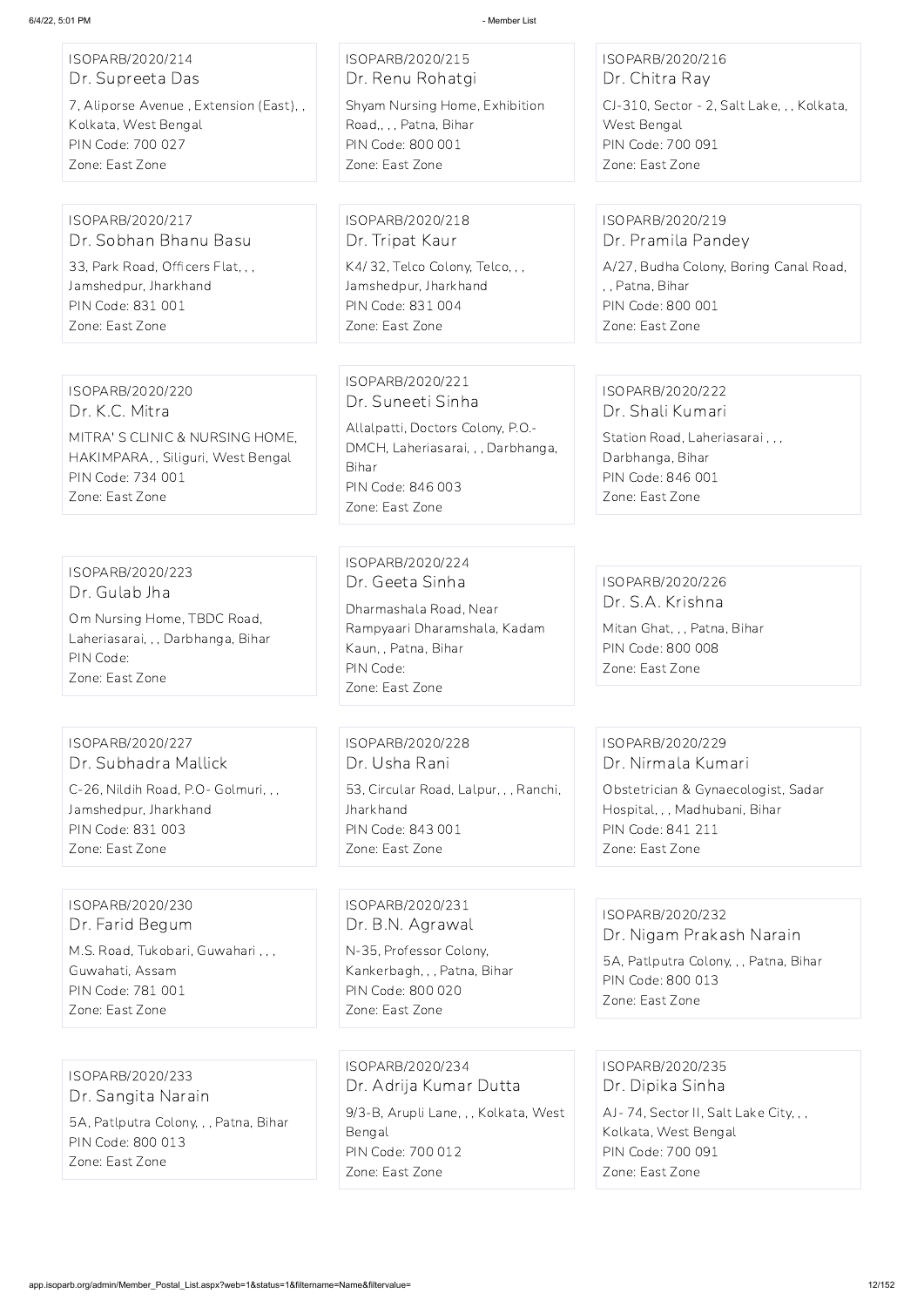| ISOPARB/2020/236<br>Dr. Anjana Sinha<br>C/O Dr. Krishna Kanhaiya, A/134,<br>Housing Colony, Main Road,<br>Kankarbagh, , , Patna, Bihar<br>PIN Code: 800 020<br>Zone: East Zone    | ISOPARB/2020/237<br>Dr. Ajay Kumar Singh<br>Asni House, Behind Quality Corner,<br>Boring Road, , , Patna, Bihar<br>PIN Code: 800 001<br>Zone: East Zone                 | ISOPARB/2020/238<br>Dr. Adrija Sarkar Ghosh<br>23, Baker Road, , , Kolkata, West Bengal<br>PIN Code: 700 027<br>Zone: East Zone                            |
|-----------------------------------------------------------------------------------------------------------------------------------------------------------------------------------|-------------------------------------------------------------------------------------------------------------------------------------------------------------------------|------------------------------------------------------------------------------------------------------------------------------------------------------------|
| ISOPARB/2020/239                                                                                                                                                                  | ISOPARB/2020/240                                                                                                                                                        | ISOPARB/2020/241                                                                                                                                           |
| Dr. AJit Kumar Sarkar                                                                                                                                                             | Dr. Mahamaya Sarkar                                                                                                                                                     | Dr. Tarun Kumar Ghosh                                                                                                                                      |
| 23, Baker Road, , , Kolkata, West                                                                                                                                                 | 23, Baker Road, , , Kolkata, West                                                                                                                                       | 21/C, Lansdown Terrace,, , , Kolkata,                                                                                                                      |
| Bengal                                                                                                                                                                            | Bengal                                                                                                                                                                  | West Bengal                                                                                                                                                |
| PIN Code: 700 027                                                                                                                                                                 | PIN Code: 700 027                                                                                                                                                       | PIN Code: 700 026                                                                                                                                          |
| Zone: East Zone                                                                                                                                                                   | Zone: East Zone                                                                                                                                                         | Zone: East Zone                                                                                                                                            |
| ISOPARB/2020/242                                                                                                                                                                  | ISOPARB/2020/245                                                                                                                                                        | ISOPARB/2020/246                                                                                                                                           |
| Dr. Tapti Chakraborty                                                                                                                                                             | Dr. Madhu Sudan Banerjee                                                                                                                                                | Dr. Bimal Chandra Bhadra                                                                                                                                   |
| P-294, Darga Road,, , , Kolkata, West                                                                                                                                             | 44-A, Syed Amir Ali Avenue,,,,                                                                                                                                          | B-10/117, Kalyani,,,, Nadia, West                                                                                                                          |
| Bengal                                                                                                                                                                            | Kolkata, West Bengal                                                                                                                                                    | Bengal                                                                                                                                                     |
| PIN Code: 700 017                                                                                                                                                                 | PIN Code: 700 017                                                                                                                                                       | PIN Code:                                                                                                                                                  |
| Zone: East Zone                                                                                                                                                                   | Zone: East Zone                                                                                                                                                         | Zone: East Zone                                                                                                                                            |
| ISOPARB/2020/248                                                                                                                                                                  | ISOPARB/2020/249                                                                                                                                                        | ISOPARB/2020/250                                                                                                                                           |
| Dr. Siddhartha Dutta                                                                                                                                                              | Dr. Arti Roy                                                                                                                                                            | Dr. Mamtaz Sanghamita                                                                                                                                      |
| 162/A-58, Lake Garden, , , Kolkata,                                                                                                                                               | 18, Garcha First Lane, , , Kolkata,                                                                                                                                     | 26, Ratu Sarkar Lane, , , Kolkata, West                                                                                                                    |
| West Bengal                                                                                                                                                                       | West Bengal                                                                                                                                                             | Bengal                                                                                                                                                     |
| PIN Code: 700 045                                                                                                                                                                 | PIN Code: 700 019                                                                                                                                                       | PIN Code: 700 073                                                                                                                                          |
| Zone: East Zone                                                                                                                                                                   | Zone: East Zone                                                                                                                                                         | Zone: East Zone                                                                                                                                            |
| ISOPARB/2020/251<br>Dr. Tapan Kumar Chakraborty<br>AC-224, Prafulla Kanan, , PO -<br>Prafulla Kanan, Keshtapur, , Kolkata,<br>West Bengal<br>PIN Code: 700 059<br>Zone: East Zone | ISOPARB/2020/252<br>Dr. Usha Sharma<br>Near Mahabir Asthan, R. K. Avenue,<br>Nala Road, Rajendra Nagar, , Patna,<br>Bihar<br><b>PIN Code: 800016</b><br>Zone: East Zone | ISOPARB/2020/253<br>Dr. Punam Dixit<br>N - 404, Udaigiri Apartmetns,, Opp-<br>Museum, Budha Marg, , , Patna, Bihar<br>PIN Code: 800 001<br>Zone: East Zone |
| ISOPARB/2020/254                                                                                                                                                                  | ISOPARB/2020/255                                                                                                                                                        | ISOPARB/2020/256                                                                                                                                           |

Dr. Mona Hassan

NC-103, SBI Colony, Near Biscomaun Coal Depot, , Kankarbagh, , Patna,

Bihar

PIN Code: 800 020 Zone: East Zone

Dr. Mamtaz Sanghamita

26, Ratu Sarkar Lane, , , Kolkata, West Bengal PIN Code: 700 073 Zone: East Zone

ISOPARB/2020/256 Dr. Sagar Dulal Sinha

Arya Samaj Path, Sahebganj, P.O. Chapra,, , , Saran, Bihar

PIN Code: 841 301 Zone: East Zone

ISOPARB/2020/257 Dr. Chanakya Das Basithapur, By- Lane3, Wireless, Beltone, , , Guwahati, Assam

PIN Code: 781 003 Zone: East Zone

ISOPARB/2020/258 Dr. Alaka Goswami

U.N. Bezbarua Road, Silpukhuri, , , Guwahati, Assam PIN Code: 781 003 Zone: East Zone

ISOPARB/2020/259 Dr. Sadequa Khatoon

Mattikpur, P.O. Baruipur, South 24 Parganas, , , South 24 Pargana, West Bengal PIN Code:

Zone: East Zone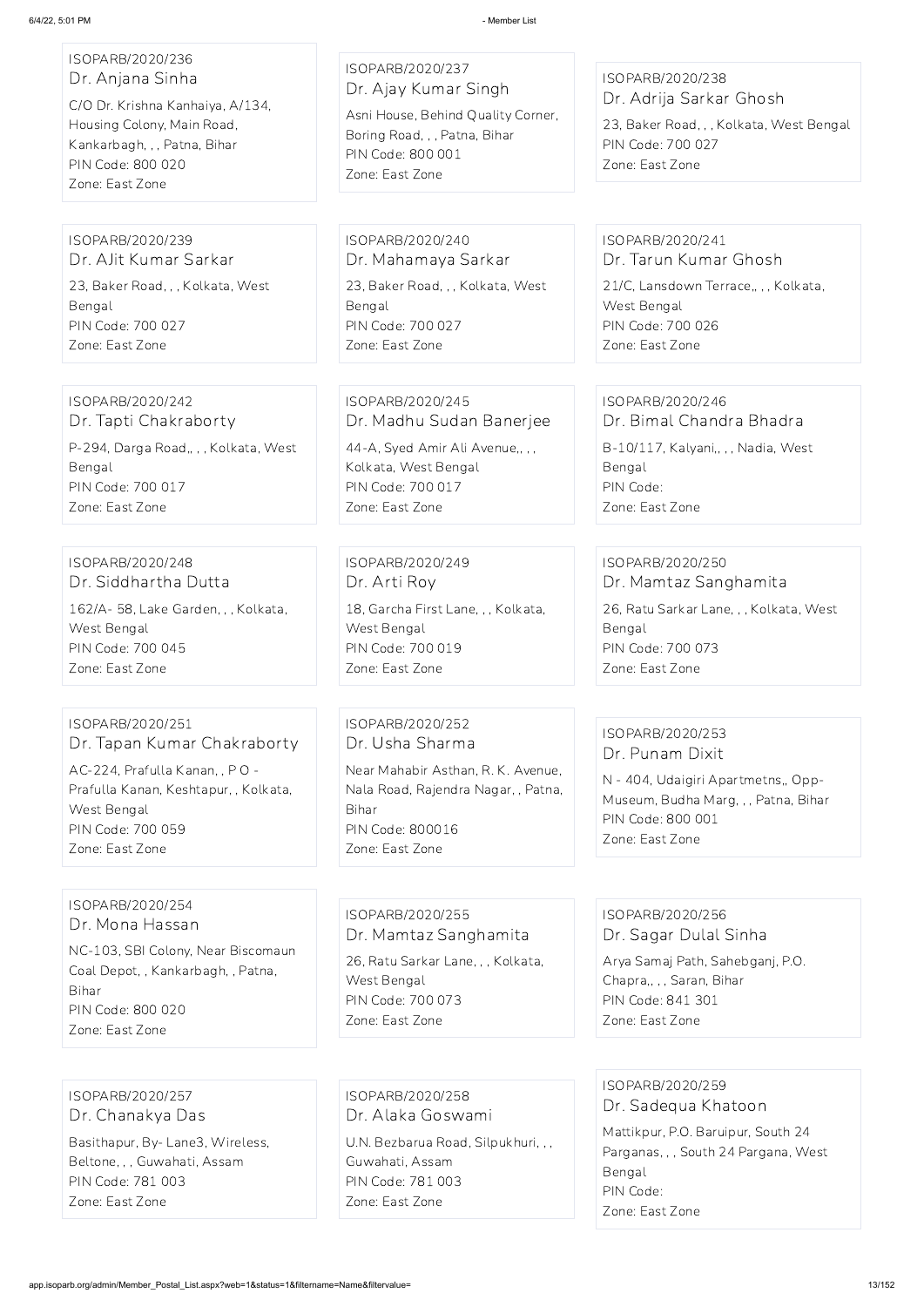### ISOPARB/2020/260 Dr. Tapan Kumar Chakraborty

AC-224, Prafulla Kanan, , P O - Prafulla Kanan, Keshtapur, , Kolkata, West Bengal PIN Code: 700 059 Zone: East Zone

# ISOPARB/2020/261

Dr. Ramji Sinha Janaki Bhawan, Jawaharlal Nehru

Road,, , , Patna, Bihar PIN Code: 800 001 Zone: East Zone

#### ISOPARB/2020/263 Dr. Veena Pandey

Flat No. 312, Prasambi's Saryug Vihar Aparts., Gosai Tola, Patliputra, , Patna, Bihar PIN Code: 800 013 Zone: East Zone

#### ISOPARB/2020/264 Dr. Usha Kachap

Prof. & Head of the Deptt. Of Obst. & Gynae.,, Qr. No. 29, Doctors Colony, P.O. DMCH, Laheriasarai-, , Darbhanga, Bihar PIN Code: 846 003 Zone: East Zone

ISOPARB/2020/265 Dr. Sudip Chakravarty 5-D, Sunny Towers, , 43, Ashutosh

Choudhary Avenue, , Kolkata, West Bengal PIN Code: 700 019 Zone: East Zone

#### ISOPARB/2020/266 Dr. Indu Sinha

195, MIGH, Near Doctors Colony,, Kankarbagh, , Patna, Bihar PIN Code: 800 020 Zone: East Zone

#### ISOPARB/2020/267 Dr. Prakash Chandra Jha

Kamala Apartmetns, 8- Kavi Raman Path,, Nageshwar Colony, , Patna, Bihar PIN Code: 800 001 Zone: East Zone

ISOPARB/2020/268 Dr. Indu Sinha 107, Patliputra Colony, , , Patna, Bihar PIN Code: 800 013 Zone: East Zone

# ISOPARB/2020/269

Dr. Arun Kumar Thakur Manglam Children Hospital, "Triveni Niwas", R.K. Avenue, Rajendra Nagar, , , Patna, Bihar PIN Code: 800 016 Zone: East Zone

#### ISOPARB/2020/270 Dr. Lata Shukla Dwivedi A/52, Birla Colony, P.O- Phulwarisharif , , Phulwarisharif, Patna, Bihar PIN Code: 801 505 Zone: East Zone

ISOPARB/2020/271 Dr. Utpal Kant Singh Road. No. 8, Rajendra Nagar,, , , Patna, Bihar PIN Code: 800 016 Zone: East Zone

ISOPARB/2020/272 Dr. Sukeshi Singh B-48-49, P.C. Colony, Kankerbag, Patna, , , Patna, Bihar PIN Code: 800 020 Zone: East Zone

#### ISOPARB/2020/273 Dr. Arati Ghose

P.273, CIT Road, Sch. TVM, Phool, Bagan, , , , Kolkata, West Bengal PIN Code: 700 010 Zone: East Zone

ISOPARB/2020/274 Dr. Veena Sinha

C-1, Kharkai, Nildih, Golmuri, , , Jamshedpur, Jharkhand PIN Code: 831 004 Zone: East Zone

ISOPARB/2020/275 Dr. Jharna Banerjee

P2-B, Telco Colony,, , , Jamshedpur, Jharkhand PIN Code: Zone: East Zone

ISOPARB/2020/276 Dr. Usha Sharma

2H/26, Gandhi Nagar, Near T. V. Tower,, Kankerbagh, , Patna, Bihar PIN Code: 800 020 Zone: East Zone

ISOPARB/2020/277 Dr. Meena Mahaseth Prof. of Obstet &Gynaecology, Mahaseth Clinic, Allalpatti,, P.O. DMCH,, Laheriasarai, Darbhanga, Bihar PIN Code: 846 003 Zone: East Zone

ISOPARB/2020/278 Dr. Usha Kumari

Qr. No. 3, Infront of AVN English School,, New Patliputra Colony, , , Patna, Bihar PIN Code: 800 013 Zone: East Zone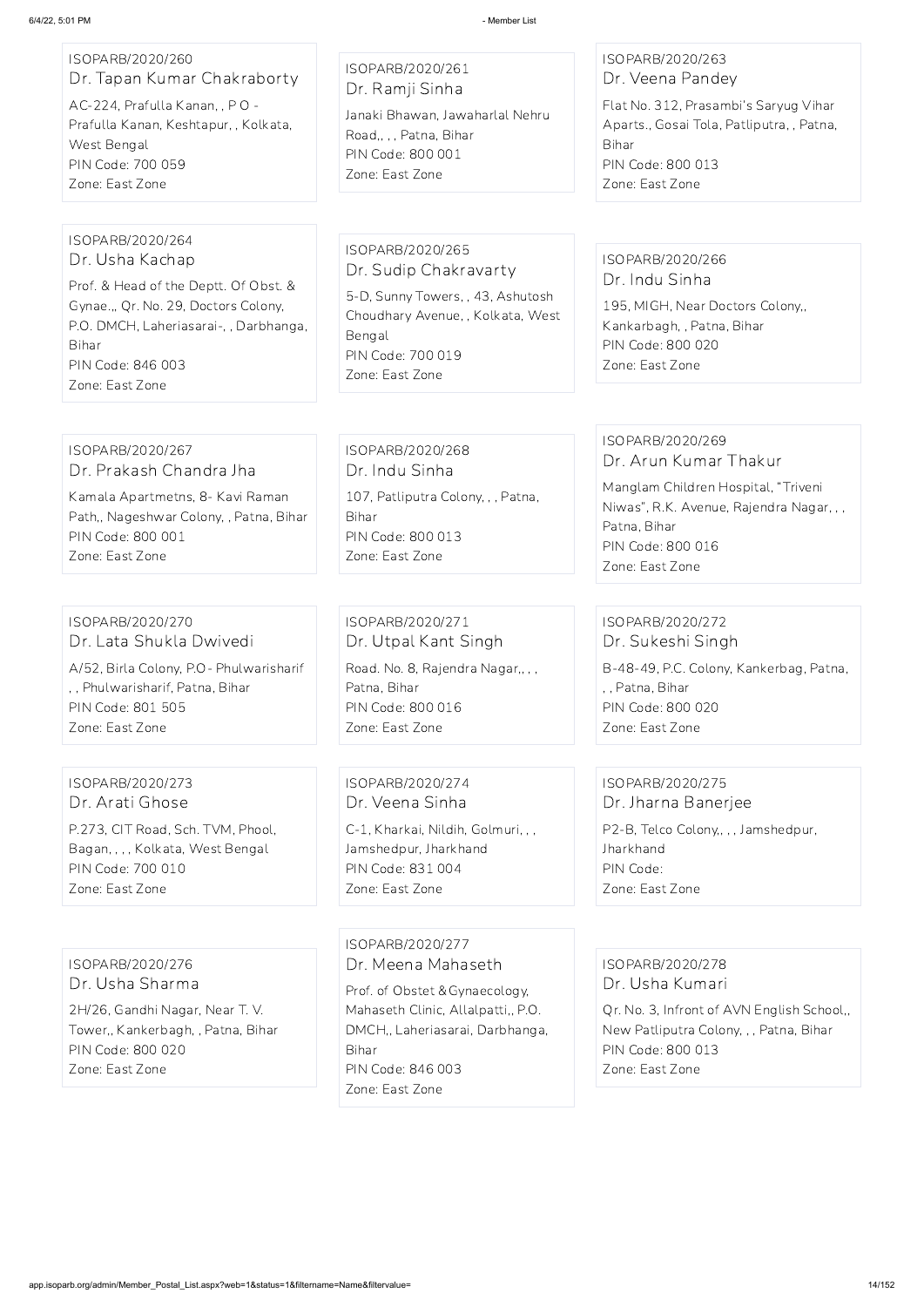| ISOPARB/2020/279<br>Dr. Bharat Prasad<br>Old Doctors Colony, PO-DMCH,<br>Laheriasarai, , Laheriasarai,<br>Darbhanga, Bihar<br>PIN Code:<br>Zone: East Zone | ISOPARB/2020/280<br>Dr. Pranati Sinha<br>8/48 Fern Road, , , Kolkata, West<br>Bengal<br>PIN Code: 700 019<br>Zone: East Zone                                   | ISOPARB/2020/281<br>Dr. Pratima Patnaik<br>Plot. No. 471, At/PO. Sahid Nagar, ,,<br>Bhubaneshwar, Odisha<br>PIN Code: 751 007<br>Zone: East Zone             |
|------------------------------------------------------------------------------------------------------------------------------------------------------------|----------------------------------------------------------------------------------------------------------------------------------------------------------------|--------------------------------------------------------------------------------------------------------------------------------------------------------------|
| ISOPARB/2020/282<br>Dr. Gokul Chandra Das                                                                                                                  | ISOPARB/2020/283<br>Dr. Bijay Kumar Shand                                                                                                                      | ISOPARB/2020/284<br>Dr. Shashi Chawla                                                                                                                        |
| Bye- Lane No.5, Lachit Nagar, , ,<br>Guwahati, Assam<br>PIN Code: 781 007<br>Zone: East Zone                                                               | Kay- Cee Clinic & Nursing Home,,<br>Tulapatty, , Silchar, Assam<br>PIN Code: 788 001<br>Zone: East Zone                                                        | Mercy Hospital, , , Jamshedpur,<br>Jharkhand<br>PIN Code:<br>Zone: East Zone                                                                                 |
| ISOPARB/2020/285<br>Dr. K.H. Tomba Singh                                                                                                                   | ISOPARB/2020/286<br>Dr. Santosh Bhattacharjee                                                                                                                  | ISOPARB/2020/287<br>Dr. H.K. Choudhary                                                                                                                       |
| Langthabal Matrikhong, BPO<br>Langthabal, , Via, Singjamei, , Imphal,<br>Manipur<br>PIN Code: 795 008<br>Zone: East Zone                                   | KD Flat. 17, 'B' Road, Telco Colony,,<br>, Jamshedpur, Jharkhand<br>PIN Code: 831 004<br>Zone: East Zone                                                       | Qr. No. K/3/159, Ring Road,, In front of<br>L.F.S. Telco Colony, , Jamshedpur,<br>Jharkhand<br>PIN Code: 831 004<br>Zone: East Zone                          |
|                                                                                                                                                            |                                                                                                                                                                |                                                                                                                                                              |
| ISOPARB/2020/288<br>Dr. Debidas Dutta                                                                                                                      | ISOPARB/2020/289<br>Dr. Shanti H.K. Singh                                                                                                                      | ISOPARB/2020/290<br>Dr. Bejaylakshmi Goswami                                                                                                                 |
| Beltola, P.O. Meherpur, , , Silchar,<br>Assam<br>PIN Code: 788 015<br>Zone: East Zone                                                                      | E-139, Doctros Colony, Lohiya<br>Nagar, Kankerbagh, , , , Patna, Bihar<br>PIN Code: 800 020<br>Zone: East Zone                                                 | SD - 11, Golf Green, Phase - I,,,,<br>Kolkata, West Bengal<br>PIN Code: 700 095<br>Zone: East Zone                                                           |
|                                                                                                                                                            |                                                                                                                                                                |                                                                                                                                                              |
| ISOPARB/2020/291<br>Dr. Bimal Kanti Goswami<br>SD - 11, Golf Green, Phase - I,,,,<br>Kolkata, West Bengal<br>PIN Code: 700 095<br>Zone: East Zone          | ISOPARB/2020/292<br>Dr. Anil Mishra<br>15-C, Abinash Chandra Banerjee<br>Lane,, Phool Bagan, , Kolkata, West<br>Bengal<br>PIN Code: 700 010<br>Zone: East Zone | ISOPARB/2020/293<br>Dr. Raj Sheela Singh<br>C/o Dr. Raj Kumari Singh,, Doctors<br>Colony, Kankerbagh, , Patna, Bihar<br>PIN Code: 800 020<br>Zone: East Zone |
|                                                                                                                                                            | ISOPARB/2020/295                                                                                                                                               |                                                                                                                                                              |

ISOPARB/2020/294 Dr. Sheela Sharma

O/83, Docotrs Colony, Lohiya Nagar,, Kankerbagh, , Patna, Bihar PIN Code: 800 020 Zone: East Zone

Dr. Amiyabala Mishra

Consultant Obst. & Gynae. C/o M.P. Mishra, HIG-61, , Lumbini Vihar, Chandrashekharpur, Khurda, , , Bhubaneshwar, Odisha PIN Code: 21 Zone: East Zone

ISOPARB/2020/296 Dr. Chhanda Bhattacharya

1/1, Snuff Mill Street, , , Kolkata, West Bengal PIN Code: 700 056 Zone: East Zone

ISOPARB/2020/297 Dr. Ranjit Kumar Bhattacharya 1/1, Snuff Mill Street,, , , Kolkata, West Bengal PIN Code: 700 056 Zone: East Zone

ISOPARB/2020/298 Dr. Kamala SIkdar AA-114, Sector I, Salt Lake City, , , Kolkata, West Bengal PIN Code: 700 064

Zone: East Zone

ISOPARB/2020/299 Dr. Kaushik Das

C/o Mr. Jaganath Das, Ramkrishna Palli,, P.O. & Dist. Malda, , Malda, West Bengal PIN Code: 732 101 Zone: East Zone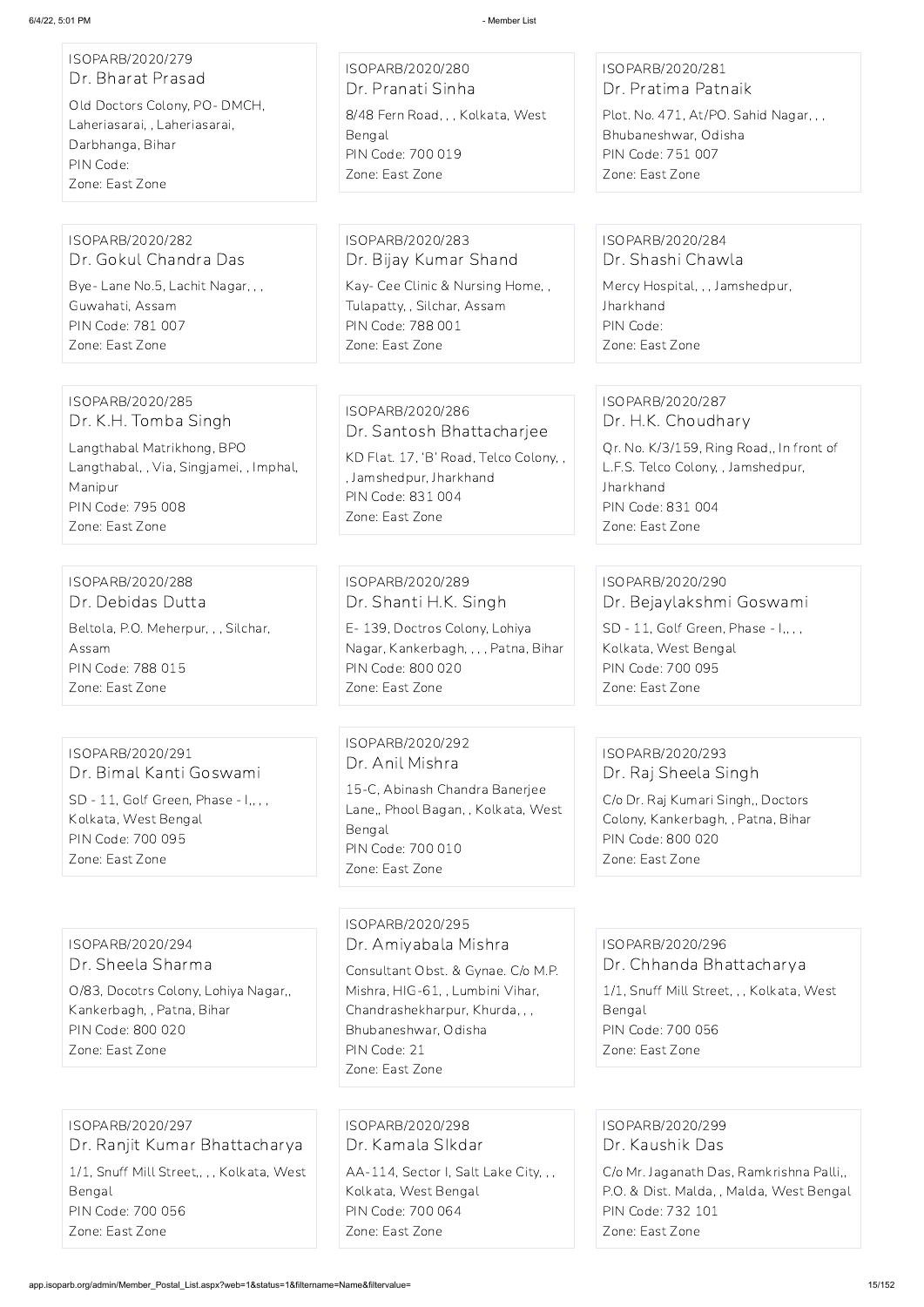| ISOPARB/2020/301<br>Dr. Chaitali Dutta Roy<br>BB 126, Salt Lake City,, , , Kolkata,<br>West Bengal<br>PIN Code: 700 064<br>Zone: East Zone                                                                        | ISOPARB/2020/302<br>Dr. Ajit Kumar De<br>Vill. - Gobindapore, P.O. Bakhrabad,<br>,, Mindapore, West Bengal<br>PIN Code: 721 424<br>Zone: East Zone          | ISOPARB/2020/303<br>Dr. Pradip Kumar Kalsar<br>Vill-Baraposa, P.O. Ghosediha, , ,<br>Midnapore, West Bengal<br>PIN Code: 721 156<br>Zone: East Zone        |
|-------------------------------------------------------------------------------------------------------------------------------------------------------------------------------------------------------------------|-------------------------------------------------------------------------------------------------------------------------------------------------------------|------------------------------------------------------------------------------------------------------------------------------------------------------------|
| ISOPARB/2020/304<br>Dr. Amit Kumar Chakraborty<br>C/o Chhabi Chakraborty, "Prantik", BB-<br>21/3, Deshbandhu Nagar,, Railpukur<br>Road, Bagviati,, , Kolkata, West Bengal<br>PIN Code: 700 059<br>Zone: East Zone | ISOPARB/2020/305<br>Dr. Gita Sen<br>B-52, Saptaparni, 58, , Ballygunge<br>Circular Road,, , Kolkata, West<br>Bengal<br>PIN Code: 700 019<br>Zone: East Zone | ISOPARB/2020/306<br>Dr. Bimal Kumar Raj<br>Raj Nursing Home, Kaushalaya,<br>Kharagpur, , , Midnapore, West Bengal<br>PIN Code: 721 301<br>Zone: East Zone  |
| ISOPARB/2020/307<br>Dr. Ilorasri Charaborty<br>375 Prince Anwar Shah Rd, , South<br>City, Tower-III, Flat-17J,, Kolkata,<br>West Bengal<br>PIN Code: 700 068<br>Zone: East Zone                                   | ISOPARB/2020/309<br>Dr. Bul Bul Rai Chaudhury<br>"Mirnalini", CF- 147, Salt Lake City,,<br>, Kolkata, West Bengal<br>PIN Code: 700 064<br>Zone: East Zone   | ISOPARB/2020/312<br>Dr. Sanjib Kumar<br>Mukhopadhyay<br>38/V, Sultan Alam Road, , , Kolkata,<br>West Bengal<br>PIN Code: 700 033<br>Zone: East Zone        |
| ISOPARB/2020/313<br>Dr. Kartik Chandra De<br>39, Bangur Avenue, Block'B', , , ,<br>Kolkata, West Bengal<br>PIN Code: 700 005<br>Zone: East Zone                                                                   | ISOPARB/2020/314<br>Dr. Mausumi Das<br>Flat ID/1, Meghmalhar, 18/3,<br>Gariahat Road, , , Kolkata, West<br>Bengal<br>PIN Code: 700 019<br>Zone: East Zone   | ISOPARB/2020/315<br>Dr. Debasish Bhattacharya<br>41C, R N Das Rd, , , Kolkata, West<br>Bengal<br>PIN Code: 700 031<br>Zone: East Zone                      |
| ISOPARB/2020/316<br>Dr. Satyanarain Matti<br>Flat No - C3, D3, Lake Place, 3rd<br>Floor,, 398, Parnasree Pally, Po & Ps -<br>Parnasree, Behala, , Kolkata, West<br>Bengal<br>PIN Code: 700 060                    | ISOPARB/2020/317<br>Dr. Meena Samant<br>21/D, Road. No. 10, Rajendra Nagar,<br>, Patna, Patna, Bihar<br><b>PIN Code: 800016</b><br>Zone: East Zone          | ISOPARB/2020/318<br>Dr. Bijay Kumar Saumandal<br>Rabindra Sarani (Jail Road), , , , Bankura,<br>West Bengal<br><b>PIN Code: 722 101</b><br>Zone: East Zone |

Zone: East Zone

ISOPARB/2020/319

Dr. Ranadeb Acharya

BJ-113, Sector – II Salt Lake City, , , Kolkata, West Bengal PIN Code: 700 091 Zone: East Zone

ISOPARB/2020/320 Dr. Saktipada Pradhan

Durgachak Colony, Block 'G', 69- A, P.O. Durgachak, , Haldia, Mindapore, West Bengal PIN Code: 721 602 Zone: East Zone

ISOPARB/2020/321

Dr. Birendra Nath Das

15-C, Beltala Road, Flat- C-2, 2nd Floor,

, , Kolkata, West Bengal PIN Code: 700 026 Zone: East Zone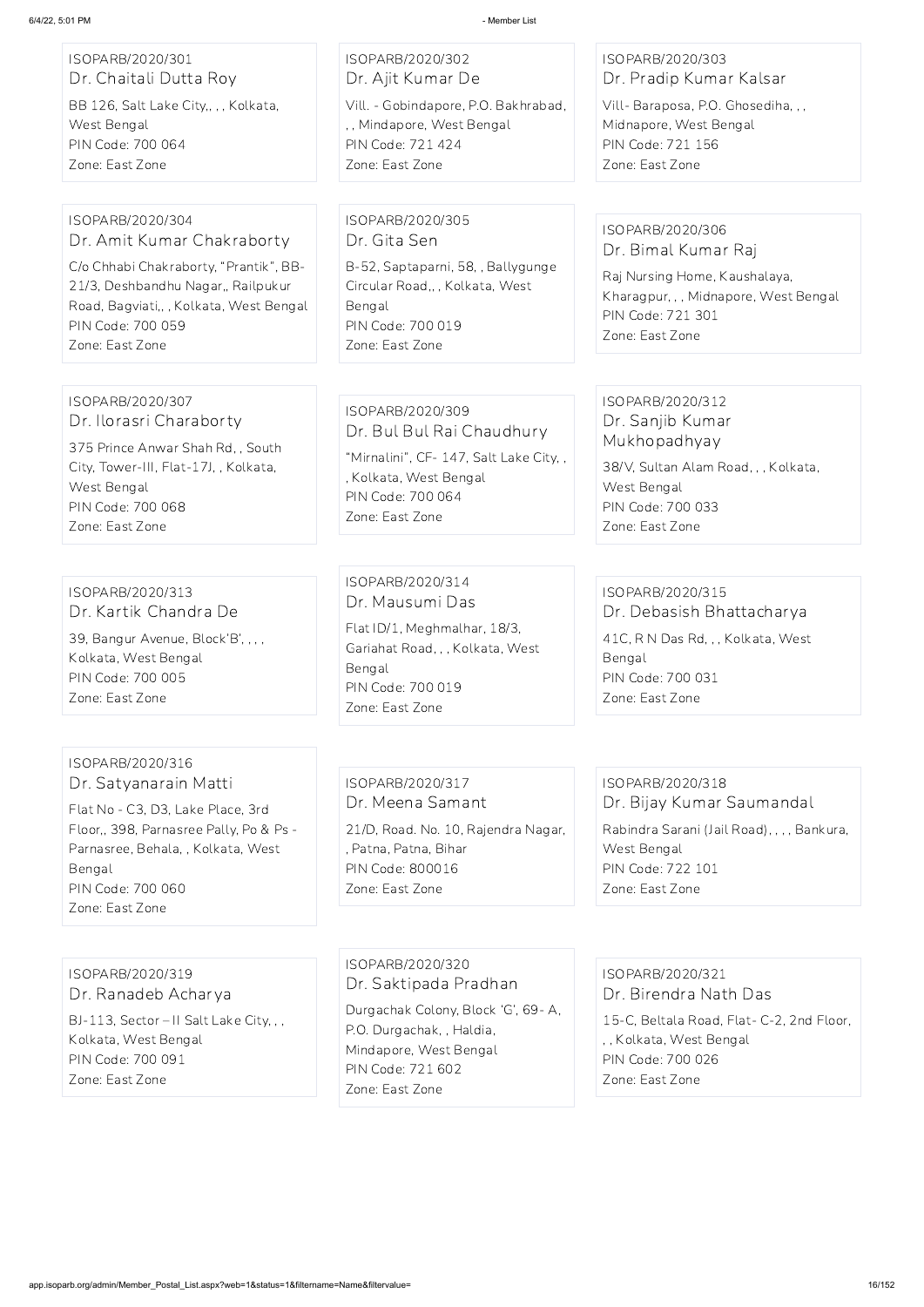| ISOPARB/2020/323<br>Dr. Rathindra Nath Roy                                                                                                                                                | ISOPARB/2020/324<br>Dr. Mala Basu                                                                                                                                                | ISOPARB/2020/325                                                                                                                                                         |
|-------------------------------------------------------------------------------------------------------------------------------------------------------------------------------------------|----------------------------------------------------------------------------------------------------------------------------------------------------------------------------------|--------------------------------------------------------------------------------------------------------------------------------------------------------------------------|
| Shanti Bhawan, Flat. No. 401(T),<br>48/4/B, B.T. Road, , Kolkata, West<br>Bengal<br>PIN Code: 700 050<br>Zone: East Zone                                                                  | Salboni Complex, Mohul-C-301,,<br>64/98C, Khudiram Bose Sarani,,<br>Kolkata, West Bengal<br>PIN Code: 700 037<br>Zone: East Zone                                                 | Dr. Ratnabali Chakroborty<br>AE/768, Salt Lake City, , , Kolkata, West<br>Bengal<br>PIN Code: 700 064<br>Zone: East Zone                                                 |
|                                                                                                                                                                                           |                                                                                                                                                                                  |                                                                                                                                                                          |
| ISOPARB/2020/326<br>Dr. Jyoti Sinha                                                                                                                                                       | ISOPARB/2020/327<br>Dr. Monu Pattanayak                                                                                                                                          | ISOPARB/2020/328<br>Dr. Anima Biswas Sengupta                                                                                                                            |
| Shital Seva Sadan Hospital,, East<br>Boring Canal Road,, , Patna, Bihar<br>PIN Code: 800 001<br>Zone: East Zone                                                                           | Shanti Memorial Hosptial,<br>Uditnagar, , , Rourkela, Odisha<br>PIN Code: 769 012<br>Zone: East Zone                                                                             | DA 205, Salt Lake City, Sector-1,,,,<br>Kolkata, West Bengal<br>PIN Code: 700 064<br>Zone: East Zone                                                                     |
|                                                                                                                                                                                           |                                                                                                                                                                                  |                                                                                                                                                                          |
| ISOPARB/2020/329<br>Dr. Amitava Das<br>AC 129, Salt Lake City, Sector-1, , ,<br>Kolkata, West Bengal<br>PIN Code: 700 064<br>Zone: East Zone                                              | ISOPARB/2020/330<br>Dr. Ashok K. Chakraborty<br>C/o Mr. R.C. Chakraborty,, Vill.<br>Shyamsundar Chowk, P.O.<br>Santoshpur, , Howrah, West Bengal<br>PIN Code:<br>Zone: East Zone | ISOPARB/2020/331<br>Dr. Phalguni Lal<br>109-A, Keshab Chandrasen Street, , ,<br>Kolkata, West Bengal<br>PIN Code: 700 009<br>Zone: East Zone                             |
|                                                                                                                                                                                           |                                                                                                                                                                                  |                                                                                                                                                                          |
| ISOPARB/2020/332<br>Dr. Pinki Ranjan Gupta<br>C/o Late Dr. Salil Kumar Gupta, Block<br>C/1, Flat 7, , Belgachia Villa,, , Kolkata,<br>West Bengal<br>PIN Code: 700 037<br>Zone: East Zone | ISOPARB/2020/333<br>Dr. Sudhir Kumar Sarkar<br>P.O. & Vill. Sadhak Bagh,,,,<br>Murshidaba, West Bengal<br>PIN Code: 742 123<br>Zone: East Zone                                   | ISOPARB/2020/334<br>Dr. Swapan Kumar Jana<br>C/o Mr. Bhaskar Chandra Jana, VIII.<br>Sahapur, , P.O. Tarkeshwar, , Hoogly,<br>West Bengal<br>PIN Code:<br>Zone: East Zone |
|                                                                                                                                                                                           |                                                                                                                                                                                  |                                                                                                                                                                          |
| ISOPARB/2020/335<br>Dr. Kalpana Sarkar                                                                                                                                                    | ISOPARB/2020/336<br>Dr. Basudeb Banerjee                                                                                                                                         | ISOPARB/2020/337<br>Dr. Umang Tripathy                                                                                                                                   |
| 102- CG, Salt Lake City, Sector- II, , , ,<br>Kolkata, West Bengal<br>PIN Code: 700 091<br>Zone: East Zone                                                                                | DB-85/4/2, Salt Lake City, Sector-<br>1, , , Kolkata, West Bengal<br>PIN Code: 700 064<br>Zone: East Zone                                                                        | K3/74, Road No.7, Telco Colony, Telco,,,<br>Jamshedpur, Jharkhand<br>PIN Code: 831 004<br>Zone: East Zone                                                                |

ISOPARB/2020/338 Dr. Runa Bal

C/o Prof. Manik Bal, 37, Tal Bagan Road,, P.O. Mona Chandapukur,, , 24Parganas(N), West Bengal PIN Code: 743 102 Zone: East Zone

ISOPARB/2020/339 Dr. Sudipta Bose 2K, Onrait 2nd Lane, , , Kolkata, West Bengal PIN Code: 700 014 Zone: East Zone

ISOPARB/2020/340 Dr. Jayanta Ray

102, Baithak Khana Road, , , Kolkata,

West Bengal PIN Code: 700 009 Zone: East Zone

ISOPARB/2020/341 Dr. Usha Jain

J-46, People Co- Operative Colony,, Near Anamika Gas Godown, Kankerbagh, , Patna, Bihar PIN Code: 800 020 Zone: East Zone

ISOPARB/2020/342 Dr. Sunita Jha

Qr. No. 2A/38, Gandhi Nagar Colony, , Kanke Road, , Ranchi, Jharkhand PIN Code: 834 008 Zone: East Zone

ISOPARB/2020/343 Dr. Rupali Sarkar 27, N.C. Chowdhury Road, KASBA, , , Kolkata, West Bengal PIN Code: 700 042 Zone: East Zone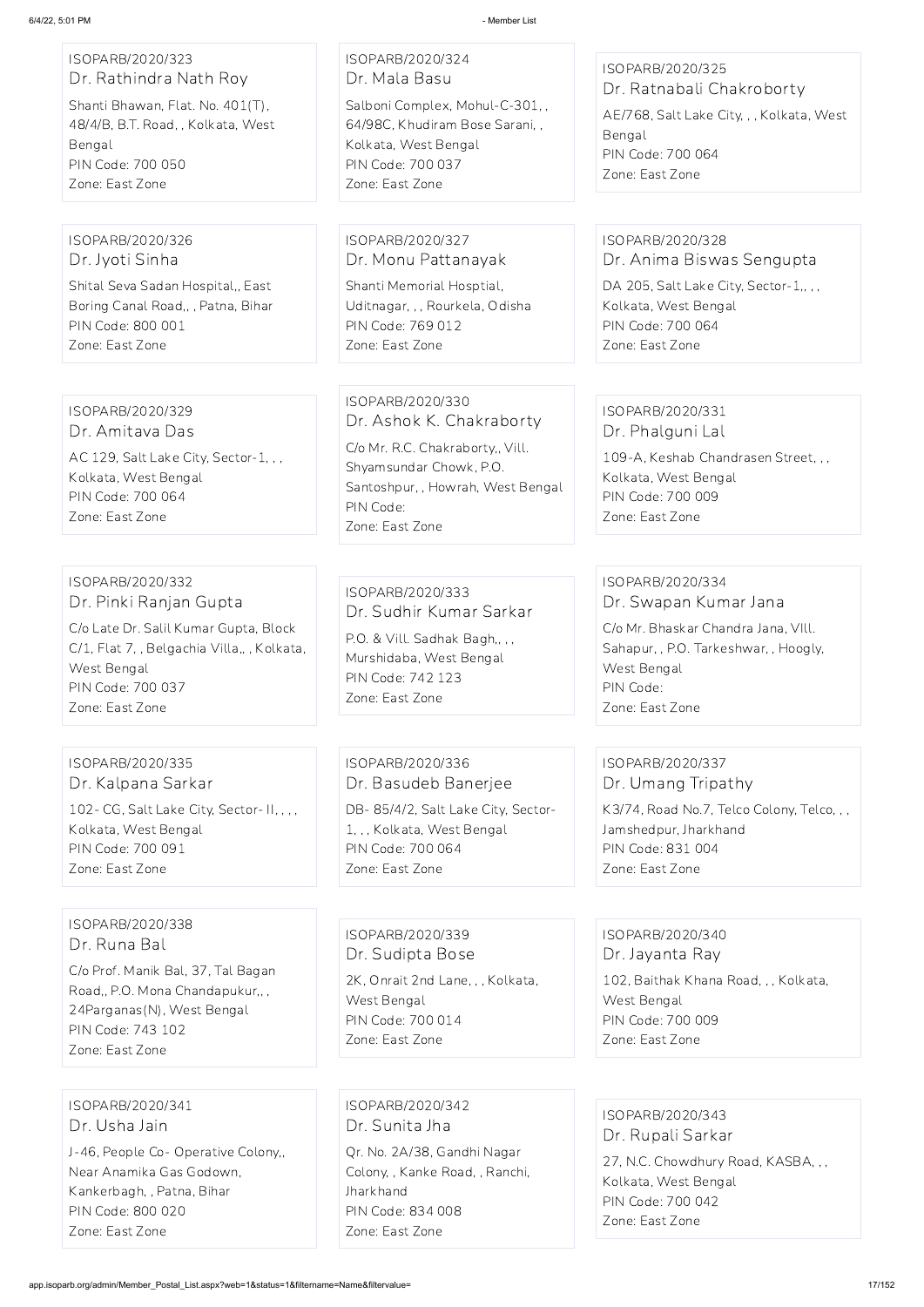| ISOPARB/2020/344<br>Dr. Dipak Kumar Sarkar | ISOPARB/2020/345<br>Dr. Aruna Tantia                         | ISOPARB/2020/346                                           |
|--------------------------------------------|--------------------------------------------------------------|------------------------------------------------------------|
| Noapara, Po-Shyamnagar, , , 24Pgs          | CL-80, Salt Lake City, , , Kolkata,                          | Dr. Purbi Gogoi                                            |
| (N), West Bengal                           | West Bengal                                                  | Zoo Narangi Road, , , Guwahati, Assam<br>PIN Code: 781 021 |
| PIN Code: 743 127                          | PIN Code: 700 091                                            | Zone: East Zone                                            |
| Zone: East Zone                            | Zone: East Zone                                              |                                                            |
| ISOPARB/2020/347                           | ISOPARB/2020/348                                             | ISOPARB/2020/350                                           |
| Dr. Arup Kumar Majhi                       | Dr. Rita Sinha                                               | Dr. Nita Chatterjee                                        |
| Nature Nest, Block 'C', Flat - 1 A,        | 115/1, Purboosinthi Road, , ,                                | C/o Shakuntla Mukherjee CJ/78, Salt                        |
| 1392/A,, Picnic Garden Road,,              | Kolkata, West Bengal                                         | Lake, , , Kolkata, West Bengal                             |
| Kolkata, West Bengal                       | PIN Code: 700 038                                            | PIN Code: 700 091                                          |
| PIN Code: 700 039<br>Zone: East Zone       | Zone: East Zone                                              | Zone: East Zone                                            |
|                                            |                                                              |                                                            |
| ISOPARB/2020/351                           | ISOPARB/2020/352                                             | ISOPARB/2020/353                                           |
| Dr. Aruna Ganguly                          | Dr. Gautam Dutta Sharma                                      | Dr. Hemadri Sekher DaS                                     |
| GC-52, Salt Lake City,, , , Kolkata,       | Bindabasini Nursing Home, 76,                                | 4-B, Khodagunj Road, , , , Kolkata, West                   |
| West Bengal                                | Madhusudan, Banerjee Road, Birati,<br>, Kolkata, West Bengal | Bengal                                                     |
| PIN Code: 700 091                          | PIN Code: 700 051                                            | PIN Code: 700 010                                          |
| Zone: East Zone                            | Zone: East Zone                                              | Zone: East Zone                                            |
|                                            |                                                              |                                                            |
| ISOPARB/2020/354                           | ISOPARB/2020/355                                             | ISOPARB/2020/356                                           |
| Dr. Partha Pratim Pradhan                  | Dr. Mukul Ghosh                                              | Dr. Saswati Sanyal Choudhury                               |
| 78-B, Hari Chatterjee Street, , ,          | C/o Das Pharmacy, P.O. Mokdampur,                            | Shanti Path, Zoo Road, Navin Nagar,,,,                     |
| Kolkata, West Bengal                       | ,, Malda, West Bengal                                        | Guwahati, Assam                                            |
| PIN Code: 700 025<br>Zone: East Zone       | PIN Code:<br>Zone: East Zone                                 | PIN Code: 781 024<br>Zone: East Zone                       |
|                                            |                                                              |                                                            |
| ISOPARB/2020/357                           | ISOPARB/2020/358                                             | ISOPARB/2020/359                                           |
| Dr. Shiv Kumari Prasad                     | Dr. Shanta Sinha                                             | Dr. Naresh Chandra Basu                                    |
| K-123, P.C. Colony, Hanuman Nagar,,        | 65-A, N.S.C. Bose Road, , , Kolkata,                         | P.128, Lake Terrace, , , Kolkata, West                     |
| Kankarbagh, , Patna, Bihar                 | West Bengal                                                  | Bengal                                                     |
| PIN Code: 800 020                          | <b>PIN Code: 700 040</b>                                     | PIN Code: 700 029                                          |
| Zone: East Zone                            | Zone: East Zone                                              | Zone: East Zone                                            |
|                                            |                                                              |                                                            |
| ISOPARB/2020/360                           | ISOPARB/2020/361                                             | ISOPARB/2020/362<br>Dr. Naba Kumar Saha                    |
| Dr. Minakshi Basu                          | Dr. Kajal Krishna Banik                                      |                                                            |

P.128, Lake Terrace, , , Kolkata, West

Bengal PIN Code: 700 029 Zone: East Zone

7A, Kali Mohan Banerjee Lane, , ,

Kolkata, West Bengal PIN Code: 700 025 Zone: East Zone

Anandmath, South Mathpara,, P.O. Ichapur, Nawabganj,, , 24Parganas(N), West Bengal PIN Code: 743 114 Zone: East Zone

ISOPARB/2020/363 Dr. Harendra Nath Rudra

C/o Dr. Dipika Sinha, AJ-74, Sector- II,, Salt Lake City, , Kolkata, West Bengal PIN Code: 700 091 Zone: East Zone

ISOPARB/2020/364 Dr. Sudipa Bose

CB- 162, Sector- 1, Salt Lake City, , , Kolkata, West Bengal PIN Code: 700 064 Zone: East Zone

ISOPARB/2020/365 Dr. Biman K. Chakraborty 6, Sunny Park, Apartment 17/4,, , , Kolkata, West Bengal PIN Code: 700 019 Zone: East Zone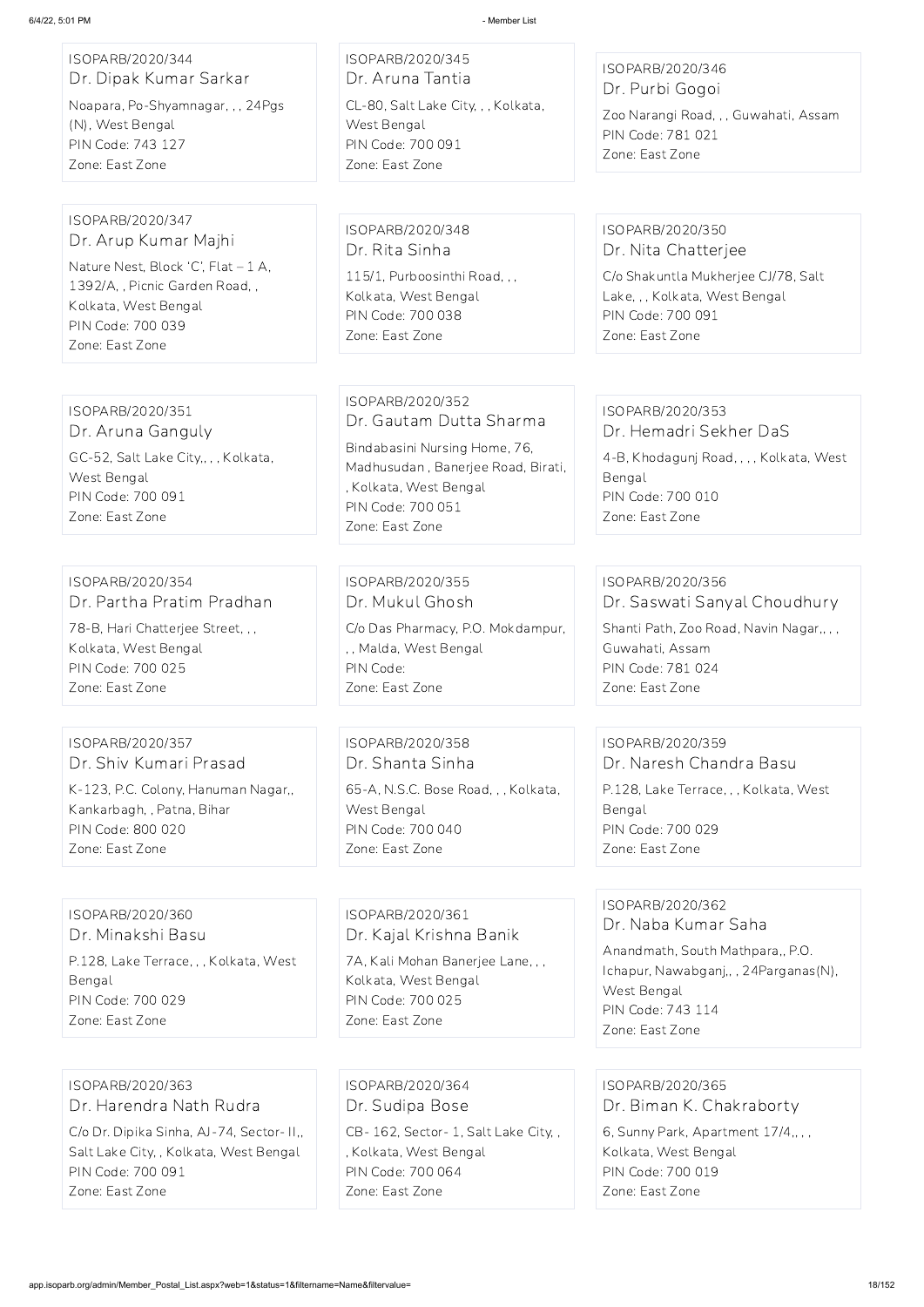ISOPARB/2020/368 Dr. Deb Prasad Mazumdar

Vill. & P.O. Dhaltitha, P.S. Basirhat, , , 24Parganas(N), West Bengal PIN Code: 743 411 Zone: East Zone

20, Anandpuri, Barrackpore, P.O. on Chandanpukur, , , 24 Parganas l), West Bengal N Code: 743 202 Zone: East Zone

DL-38, Sector II, Salt Lake City, , , Kolkata, West Bengal PIN Code: 700 091 Zone: East Zone

ISOPARB/2020/376 r. Hiralal Konar D-55, Salt Lake City, Sector- I, , ,

blkata, West Bengal PIN Code: 700 064 Zone: East Zone

ISOPARB/2020/371 Dr. Shyamal Ranjan Sarkar

| 6/4/22, 5:01 PM                                                                                                                  | - Member List                                                                                                                                                       |
|----------------------------------------------------------------------------------------------------------------------------------|---------------------------------------------------------------------------------------------------------------------------------------------------------------------|
| ISOPARB/2020/366<br>Dr. Dilip Kumar Dutta<br>A-Block, Kalyani, , , Nadia, West<br>Bengal<br>PIN Code: 741 235<br>Zone: East Zone | ISOPARB/2020/367<br>Dr. Savitri Mishra<br>36, Doctors Colony, P.O.- DMCH<br>Allalpatty, , Laheriasarai,<br>Darbhanga, Bihar<br>PIN Code: 846 003<br>Zone: East Zone |
|                                                                                                                                  |                                                                                                                                                                     |
| ISOPARB/2020/369<br>Dr. Runu Bhattacharya<br>Pronobin Appartment, Flat - A2,, 62,                                                | ISOPARB/2020/370<br>Dr. Subhash Sarkar<br>'Lokepur', P.O. - Kenduadih, , ,                                                                                          |
| Santoshpur Avenue, , Kolkata, West<br>Bengal<br>PIN Code: 700 075<br>Zone: East Zone                                             | Bankura, West Bengal<br>PIN Code: 722 102<br>Zone: East Zone                                                                                                        |
|                                                                                                                                  |                                                                                                                                                                     |
| ISOPARB/2020/372<br>Dr. Uma Sinha                                                                                                | ISOPARB/2020/373<br>Dr. Khusi Gopal Ghosh                                                                                                                           |
| 44, Rishi Bankim Chandra Road,,<br>Royde Park, Behala, Behala, Kolkata,<br>West Bengal<br>PIN Code: 700 034<br>Zone: East Zone   | F-20, Anandpuri, Barrackpore,<br>Mon Chandanpukur, , , 24 Parga<br>(N), West Bengal<br>PIN Code: 743 202<br>Zone: East Zone                                         |
|                                                                                                                                  |                                                                                                                                                                     |
| ISOPARB/2020/375<br>Dr. Amit Mukherjee                                                                                           | ISOPARB/2020/376<br>Dr. Hiralal Konar                                                                                                                               |
| 24/A, Prosanna Naskar Lane, , ,<br>Kolkata, West Bengal<br>PIN Code: 700 039<br>Zone: East Zone                                  | CD-55, Salt Lake City, Sector-I<br>Kolkata, West Bengal<br>PIN Code: 700 064<br>Zone: East Zone                                                                     |
|                                                                                                                                  |                                                                                                                                                                     |
| ISOPARB/2020/378<br>Dr. Anil Kumar Matty                                                                                         | ISOPARB/2020/379<br>Dr Allia Dandou                                                                                                                                 |

A.P. Nagar (Chandmari), Sonapur, , , 24 Parganas (South) , West Bengal PIN Code: Zone: East Zone

ISOPARB/2020/374 Dr. Sharmila Kundu

ISOPARB/2020/377 Dr. Mamta Dutta

19-B, Priyanath Mallick Road, , , Kolkata, West Bengal PIN Code: 700 028 Zone: East Zone

11, Makkeswar Ghat Road, P.O-Naihati,, , , 24, Parganas (N), West Bengal PIN Code: 743 165 Zone: East Zone

ISOPARB/2020/379 Dr. Alka Pandey

O/543, Sachivalaya Colony, Kankarbagh, , , Patna, Bihar PIN Code: 800 020 Zone: East Zone

ISOPARB/2020/380 Dr. Chitra Sinha P-12, Vidyapuri, Kankarbagh, , , Patna, Bihar PIN Code: 800 020 Zone: East Zone

ISOPARB/2020/381 Dr. Raj Kumari

96, Patliputra Colony, , , Patna, Bihar PIN Code: 800 013 Zone: East Zone

ISOPARB/2020/382 Dr. Rita Sinha Road No. 2-B, Rajendra Nagar, , , Patna, Bihar PIN Code: 800 016 Zone: East Zone

ISOPARB/2020/383 Dr. Sarita Tirkey W/o- Dr. RRD Eka, Kathar Toli, Bahubazar, Ranchi, , , Ranchi, Jharkhand PIN Code: Zone: East Zone

ISOPARB/2020/384 Dr. Abha Sinha

X- Ray Institue & Research, Patliputra Path, , Rajendra Nagar, , Patna, Bihar PIN Code: 800 016 Zone: East Zone

ISOPARB/2020/385 Dr. Abha Rani Sinha

Flat No. 203, Sadafalpunj, Opp. Kishore Dal School, Road No. 2 B, Rajendra Nagar, , Patna, Bihar PIN Code: 800 016 Zone: East Zone

ISOPARB/2020/386 Dr. Dharmasheela Sharma Sankalp Bhawan, Beldari Tola, Near Ramwati Nursing Home, Shekhpura, , Patna, Bihar PIN Code: 800 014 Zone: East Zone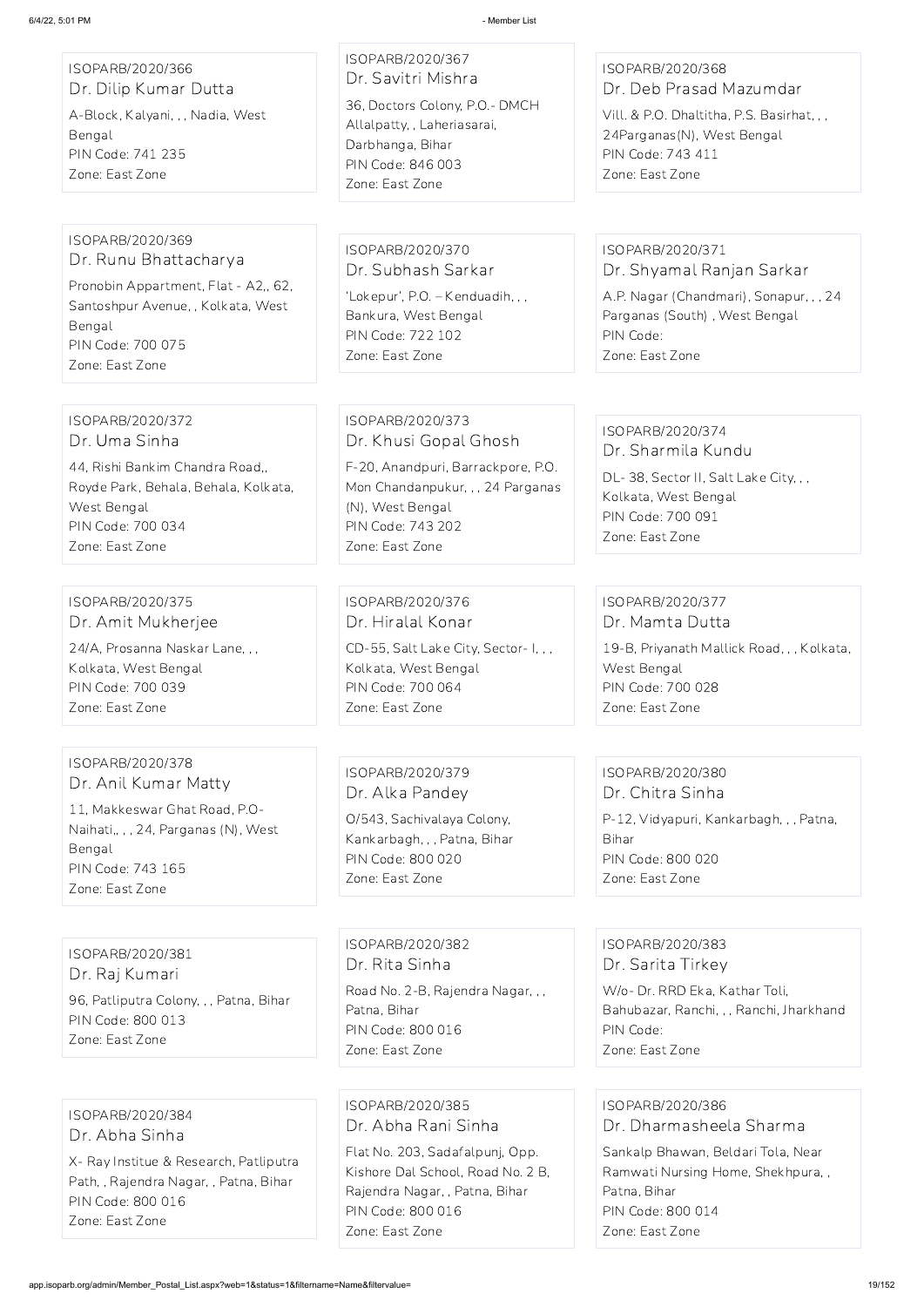| ISOPARB/2020/387<br>Dr. Sindhu Nandini Tripathy<br>1060, Mahandi Vihar, , , Cuttack,<br>Odisha<br>PIN Code: 753 004<br>Zone: East Zone      | ISOPARB/2020/388<br>Dr. Pushpa Roy<br>Near State Bank of India, Opp.<br>Patna College, Ashok Rajpath,,<br>Patna, Bihar<br>PIN Code: 800 004<br>Zone: East Zone      | ISOPARB/2020/389<br>Dr. Pramila Gupta<br>1-H/24, Mahatma Gandhi Nagar,<br>LohiyaNagar, , , Near Kanti Factory,<br>Kankerbagh, , Patna, Bihar<br>PIN Code: 800 020<br>Zone: East Zone |
|---------------------------------------------------------------------------------------------------------------------------------------------|---------------------------------------------------------------------------------------------------------------------------------------------------------------------|--------------------------------------------------------------------------------------------------------------------------------------------------------------------------------------|
| ISOPARB/2020/390<br>Dr. Naorem Nabakishore Singh<br>Sangolband Lukra, Leirak,,,, Imphal,<br>Manipur<br>PIN Code: 759 001<br>Zone: East Zone | ISOPARB/2020/391<br>Dr. S. Sangeeta Devi<br>Thangmeiband, Lairenhanjaba,<br>Leikai, , , Imphal, Manipur<br>PIN Code:<br>Zone: East Zone                             | ISOPARB/2020/392<br>Dr. S. Randhoni Devi<br>Thangmeiband, Lairenhanjaba, Leikai, , ,<br>Imphal, Manipur<br>PIN Code:<br>Zone: East Zone                                              |
| ISOPARB/2020/393<br>Dr. Haobam Bino Kumari Devi<br>Singjamei Makha, Thongom Leikai,,,,<br>Imphal, Manipur<br>PIN Code:<br>Zone: East Zone   | ISOPARB/2020/394<br>Dr. Manoj Mirdha<br>E.M.M. Hospital & Researh Centre,,<br>Ranu Singh Road, Tezpur, , Sonitpur,<br>Assam<br>PIN Code: 784 001<br>Zone: East Zone | ISOPARB/2020/395<br>Dr. F.R. Choudhary<br>Barikachuburi, , , Tezpur, Assam<br>PIN Code: 784 001<br>Zone: East Zone                                                                   |
| ISOPARB/2020/396<br>Dr. Lakshmi K. Goswami<br>Goswami Clinic,,,, Tezpur, Assam<br>PIN Code: 784 001<br>Zone: East Zone                      | ISOPARB/2020/397<br>Dr. Subrata Kakoti<br>Near Baroholia Police Point, Tezpur,<br>Sonitpur, , , Tezpur, Assam<br>PIN Code: 784 001<br>Zone: East Zone               | ISOPARB/2020/399<br>Dr. Pinky Jena<br>Plot No. 273, Anandi Kutir, Mahatab<br>Road, Old Town, , , Bhubaneswar,<br>Odisha<br>PIN Code: 751 002<br>Zone: East Zone                      |
| ISOPARB/2020/400<br>Dr. Neelam Sinha                                                                                                        | ISOPARB/2020/401<br>Dr. Suniti Sinha                                                                                                                                | ISOPARB/2020/402<br>Dr. Renuka Choudhary                                                                                                                                             |
| Arohi Hospital, Shekhpura, Bailey<br>Road, , , Patna, Bihar<br>PIN Code: 800 014<br>Zone: East Zone                                         | Mahesh Babu Chowk, Juran Chapra,<br>,, Muzaffarpur, Bihar<br>PIN Code:<br>Zone: East Zone                                                                           | 166, New Baraduari, Sakohi, , ,<br>Jamshedpur, Jharkhand<br>PIN Code:<br>Zone: East Zone                                                                                             |

ISOPARB/2020/403 Dr. Indu Chauhan

8, Vijaya Garden, Baridih, , ,

Jamshedpur, Jharkhand PIN Code: 831 017 Zone: East Zone

ISOPARB/2020/404 Dr. Shweta Kumari

C/o Dr. A. K. Thakur, Shiv Mandir Road, , Haludbani, Parsudih, , Jamshedpur, Jharkhand PIN Code: 831 002 Zone: East Zone

ISOPARB/2020/405 Dr. Shantoshini Murmu

Chulbul Flat No. 7, 3rd Floor, Adityapur, ,

, Jamshedpur, Jharkhand PIN Code: Zone: East Zone

ISOPARB/2020/406 Dr. Rajni Bagai

B-3, Dailmer Benz Road, Nildih Telco, , , Jamshedpur, Jharkhand PIN Code: 831 003 Zone: East Zone

ISOPARB/2020/407 Dr. Sachi Nanadan Basa Ashirwad Nursing Home, Modipada, , , Sambalpur, Odisha PIN Code: Zone: East Zone

ISOPARB/2020/408 Dr. Satya Narayan Panigrahi S/o Bhimasen Panigrahi, Near Sishu Mandir, , Shanti Nagar Pada, , Sonepur, Odisha PIN Code: 762 017 Zone: East Zone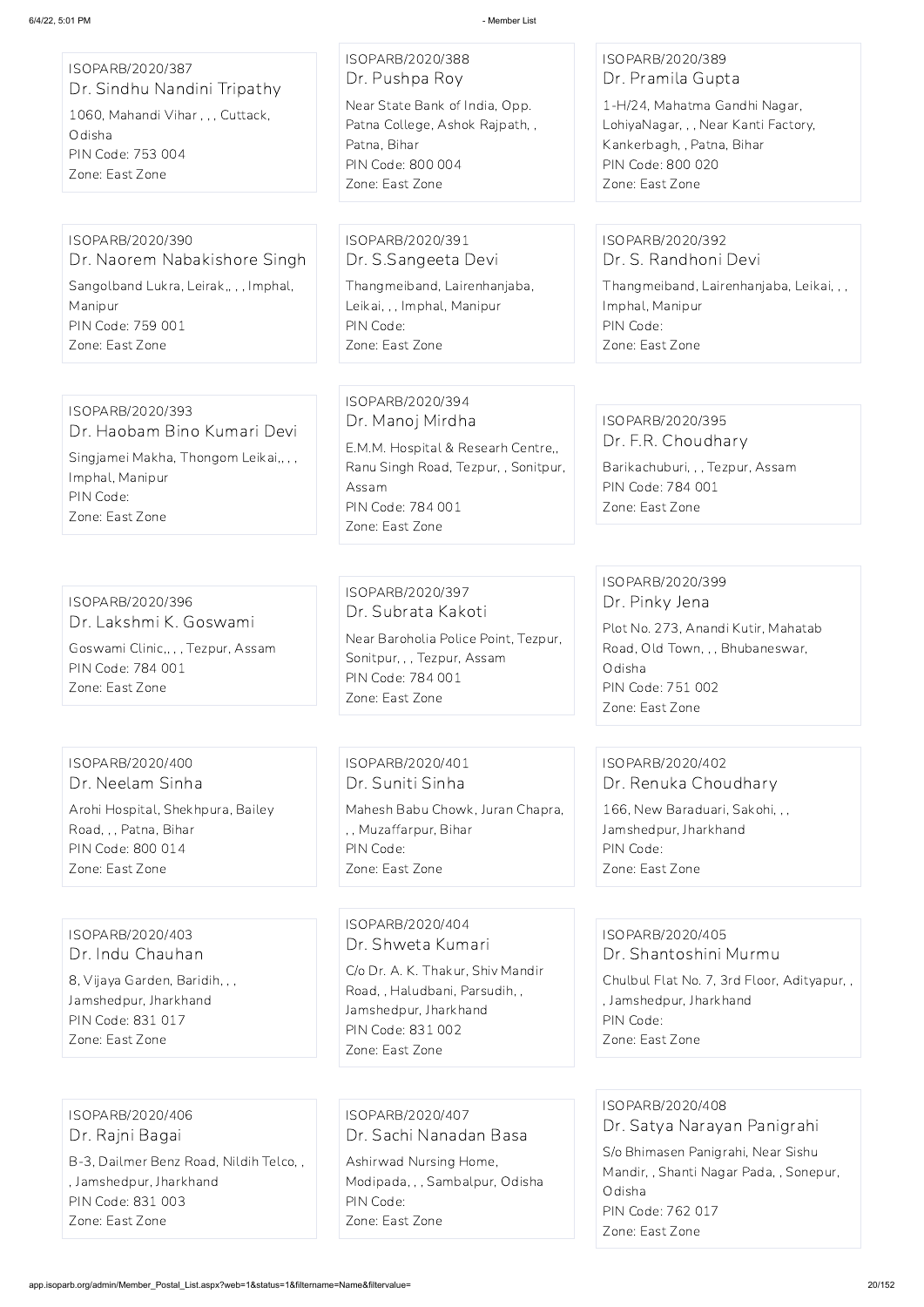| ISOPARB/2020/409 |                  |  |  |
|------------------|------------------|--|--|
|                  | Dr. Pragyan Dash |  |  |

C/o DR. Aurobindo Das, House No. C-3/5, , Indira Housing Colony, Lingipur, Bhubaneshwar, Khurdha, Odisha PIN Code: 751 002 Zone: East Zone

# ISOPARB/2020/410 Dr. Shilpa B. Dhaduti

C/o B. G. Dhatuti, Near Railway Police Quarter, Masari, , , Gadag, Karnataka PIN Code: 582 101 Zone: East Zone

#### ISOPARB/2020/411 Dr. Satyaranjan Nanda

Plot No. 704/1, Rameswar Patna Bariksahi Old Town,, , , Bhubaneswar, Odisha PIN Code: 751 002 Zone: East Zone

#### ISOPARB/2020/412 Dr. Snehadarshini Karanth

D/o Prakash Karanth, At – Vishwamitra, Karanth Byle, Near Ram Pai Math, Kundapur Taluk, Gangolli, , Udupi, Karnataka PIN Code: 576 216 Zone: East Zone

# ISOPARB/2020/413 Dr. Rashmi Raghu

Kavae Hospital, Shivaji Nagar, Near Yashwant Process, Ichalkaranti, , Taluk - Hatkanangale, , Kolhapur, PIN Code: 416 115 Zone: East Zone

#### ISOPARB/2020/414 Dr. Ganeshram Bhoi

At & P.O – Barahagoda, Via – Tora, , , Bargarh, Odisha PIN Code: 768 040 Zone: East Zone

ISOPARB/2020/415 Dr. Debashish Das At – Kudapali, P.O- Kodabahal, , , Bargarh, Odisha PIN Code: 768 102 Zone: East Zone

ISOPARB/2020/416 Dr. Rita Chaudhary 53/E, Road No. 12, Rajendra Nagar, , , , , PIN Code: 800 016 Zone: East Zone

#### ISOPARB/2020/417 Dr. Manju Mishra

A/4, 4th Floor, Mansarovar Apartments, Lake Avenue, Kanke Road, , Ranchi, Jharkhand PIN Code: 834 008 Zone: East Zone

#### ISOPARB/2020/418 Dr. Santvana Sharan

Mother & Child Health Care Centre, Patratu Basti, , Ramgarh Cantt, Near S. P. Residence, , Ranchi, Jharkhand PIN Code: Zone: East Zone

#### ISOPARB/2020/419 Dr. Hema Narayan

"Harsh Clinic", Mahavir Lane, East Boring Canal Road, , Patna, Bihar PIN Code: 800 001 Zone: East Zone

#### ISOPARB/2020/420 Dr. Prakriti Kumari

W/o Dr. Sanjay, 15-H, Rajeev Nagar, , P.O- Keshri Nagar, , Patna, Bihar PIN Code: 800 024 Zone: East Zone

#### ISOPARB/2020/421 Dr. Divya Suman

C/o Dr. H. N. Singh Hariaudh , B-118, , Near Bhagwat Milan Mandir Bhagwat Nagar, , Patna, Bihar PIN Code: 800 026 Zone: East Zone

### ISOPARB/2020/422 Dr. Suruchi Smriti

C/o Shri V. K. Tiwary, Opp- Praroop Vinayak Enclave, , Chankyapuri, Raja Bazar, P.O- B. V. College, , Patna, Bihar PIN Code: 800 014 Zone: East Zone

#### ISOPARB/2020/423 Dr. Anjana Sinha

C-1, Deverama Apartment, Tilak Marg, , North S. K. Puri, , Patna, Bihar PIN Code: 800 003 Zone: East Zone

ISOPARB/2020/424 Dr. Veena Kumari 12, Annexe, Jagat Amrawati Bailey Road,, , , Patna, Bihar PIN Code: 800 001

Zone: East Zone

ISOPARB/2020/425 Dr. Seema Narayan

Asha Nursing Home and Research Institute, F-657, Road No. 1 A, , Near Old Ganga Devi College, P.C. Colony, Kankarbagh, , Patna, Bihar PIN Code: 800 020 Zone: East Zone

ISOPARB/2020/426 Dr. Pratibha Prakash W/o Dr. Anjishnu Prakash, 43, MIGH, Kankarbagh, , , Patna, Bihar PIN Code: 800 020 Zone: East Zone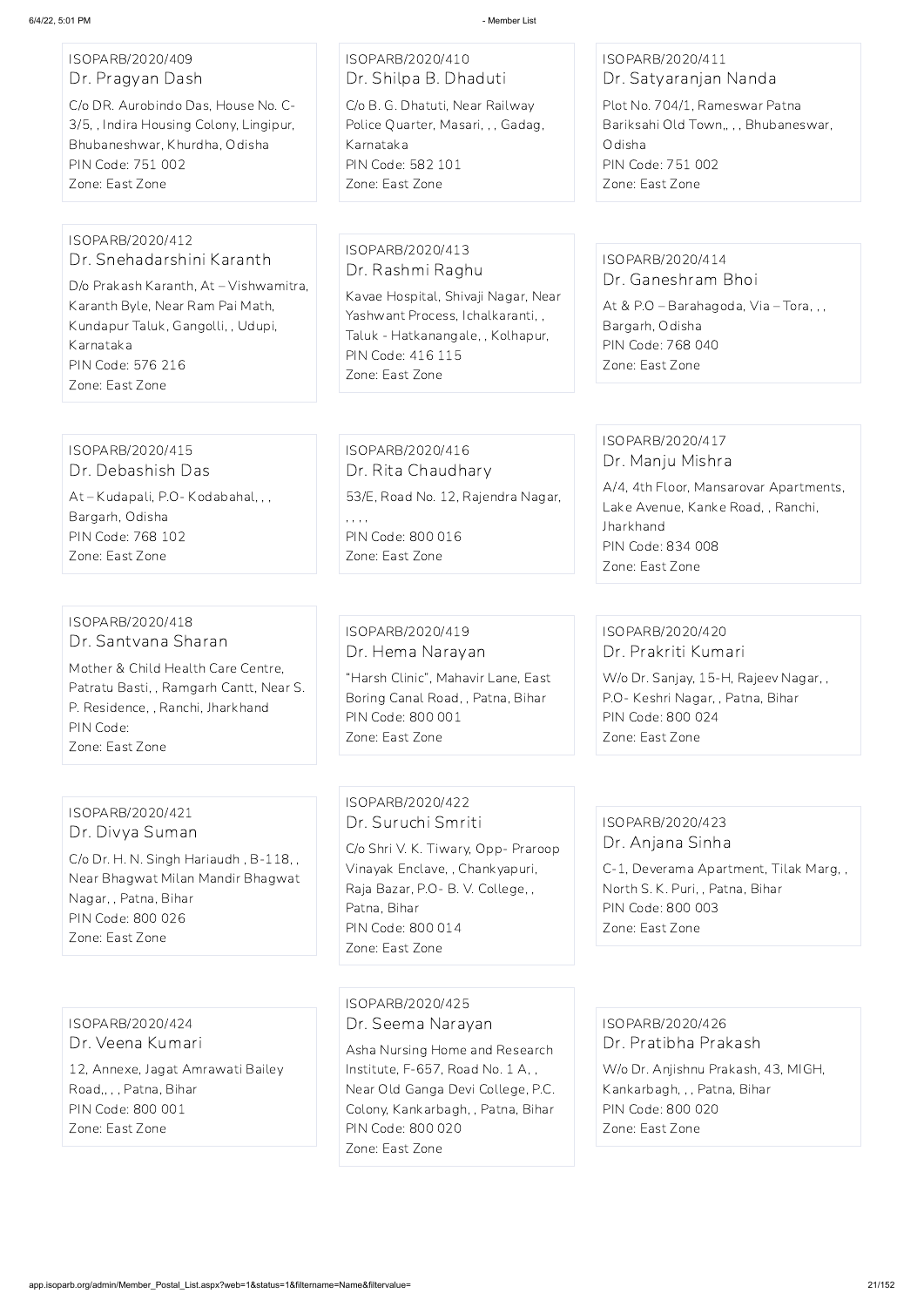| ISOPARB/2020/428<br>Dr. Madhu Priya                                                                                                                                      | ISOPARB/2020/429<br>Dr. Rajni Priyanka                                                                                                                                                  |
|--------------------------------------------------------------------------------------------------------------------------------------------------------------------------|-----------------------------------------------------------------------------------------------------------------------------------------------------------------------------------------|
| Flat No. 102, Prem Kunj Apartment,<br>Road No. 1 C, Rajendra Nagar,,<br>Patna, Bihar<br>PIN Code: 800 016<br>Zone: East Zone                                             | Utkarsh Maternity Home, Opp-Vaus<br>Maruti Service Centre, Ashiana Digha<br>Road, , Patna, Bihar<br>PIN Code: 800 014<br>Zone: East Zone                                                |
|                                                                                                                                                                          |                                                                                                                                                                                         |
| ISOPARB/2020/431                                                                                                                                                         | ISOPARB/2020/432<br>Dr. Avik Ghosh                                                                                                                                                      |
| Tara Hospital & MRC Pvt. Ltd., Bank<br>Road, Gandhi Maidan, , Patna, Bihar<br>PIN Code: 800 001<br>Zone: East Zone                                                       | 2No., Sankaripukur, Diptibag South,, P.O.<br>- Sripally, , , Purba Bardhaman, West<br>Bengal<br>PIN Code: 713 103<br>Zone: East Zone                                                    |
|                                                                                                                                                                          |                                                                                                                                                                                         |
| ISOPARB/2020/434<br>Dr. Jayoti Mukherjee                                                                                                                                 | ISOPARB/2020/435<br>Dr. Neelam Kumari                                                                                                                                                   |
| Kabi Nazrul Sarani, , , Baruipur,<br>West Bengal<br>PIN Code: 700 144<br>Zone: East Zone                                                                                 | D/o Sri A. K. P. Sinha, O/o G.M.T.D., BSNL,<br>CTO Building, , H.P.O.-Hirapur, , ,<br>Dhanbad, Jharkhand<br>PIN Code: 826 001<br>Zone: East Zone                                        |
|                                                                                                                                                                          |                                                                                                                                                                                         |
| ISOPARB/2020/437<br>Dr. Sabyasachi Sarkar<br>73/M, S. K. Sarani, Kalabagan, , P.O.<br>+ P.S- Nimta Belgharia, , , West<br>Bengal<br>PIN Code: 700 049<br>Zone: East Zone | ISOPARB/2020/438<br>Dr. Aniket Chatterjee<br>8/1, T.N. Biswas Road, Bhabatarini<br>Apartment,, FL-12, Dakshineswar,, 24<br>PGS (N), West Bengal<br>PIN Code: 700 035<br>Zone: East Zone |
|                                                                                                                                                                          | Dr. Priyanka Shahi                                                                                                                                                                      |

ISOPARB/2020/439 Dr. Sudip Saha

Flat No. 3A, 190 C, Manicktala Main Road, , , , Kakurgachi, West Bengal

PIN Code: 700 054

Zone: East Zone

ISOPARB/2020/440 Dr. Manik Mani House No. 24, Khudiram Nagar (Mico Lane), P.O- Mednipur,, , Paschim Mednipur, West Bengal PIN Code: 721 101 Zone: East Zone

#### ISOPARB/2020/441 Dr. Soma Basak

Sumangal Villa, 43/5, Purbosinthee Road,, P.O- Dumdum, , 24 PGS (N), West Bengal PIN Code: 700 030 Zone: East Zone

ISOPARB/2020/442

Dr. Swarnalata Soren

C/o Sanat Tudu, Adarshapally Santragachi, Near Bankra Rail Station, P.O- G.I.P. Colony, P.S- Domjur, , Howrah, West Bengal PIN Code: 711 112 Zone: East Zone

ISOPARB/2020/443

Dr. Joyeeta Mandal

"Abasheshe", 398, Thakurpukur Road, Prantik Pally, , Kolkata, West Bengal PIN Code: 700 063 Zone: East Zone

ISOPARB/2020/444

Dr. Chevuturi Rajya Lakshmi Priyanka

Flat – 1C, Lal Kamal Building,, 27, Baker Road, Alipore , , Kolkata, West Bengal PIN Code: 700 027

Zone: East Zone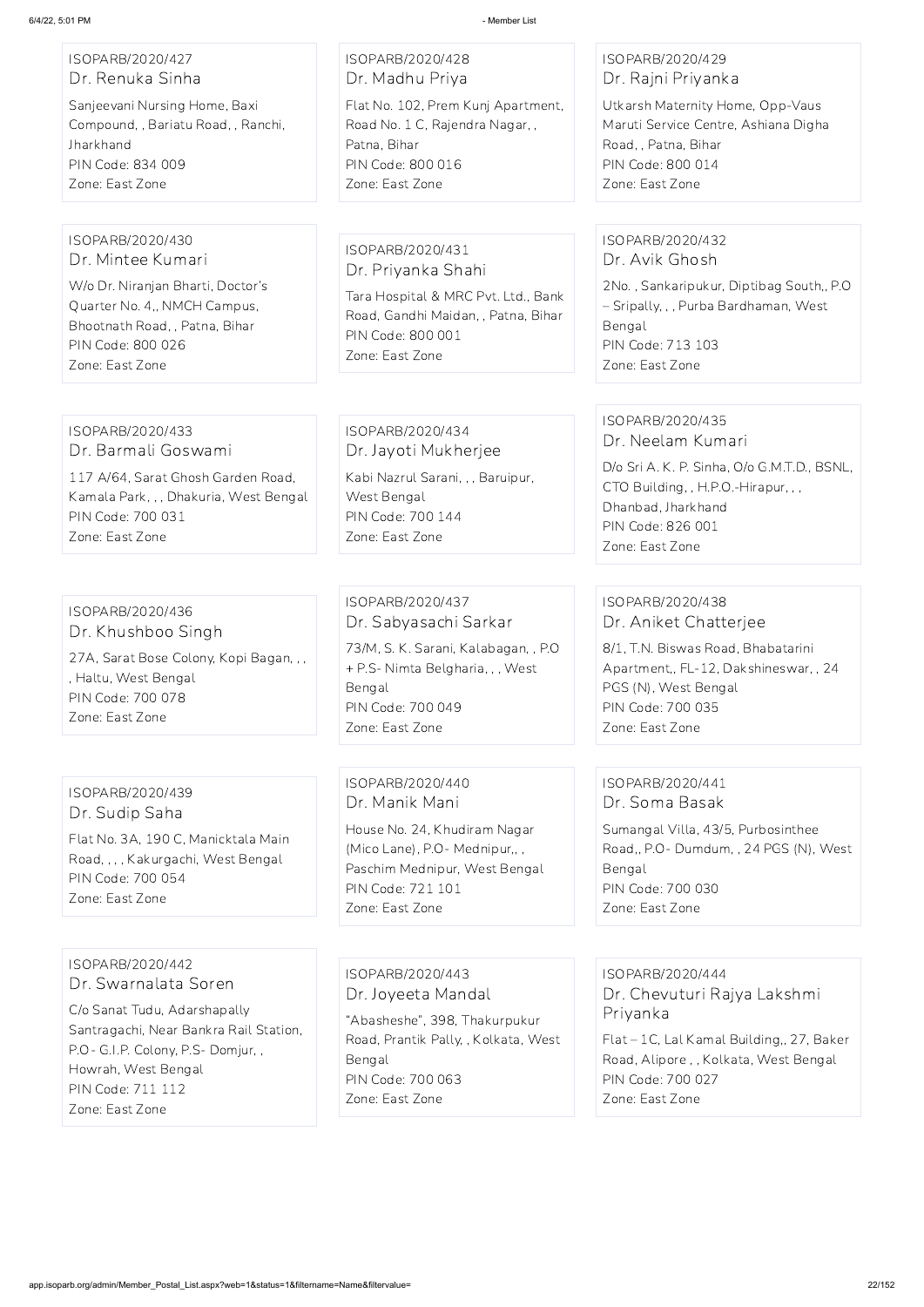ISOPARB/2020/445 Dr. Sampa Jana

"Amantran", C/o Paresh Jana, , Kola Kola Ghat P.S- KTPP, , Purba Medinipur, West Bengal PIN Code: 721 134 Zone: East Zone

ISOPARB/2020/446 Dr. Basudeb Manna

168/IX, Bhabanipur "R" Colony, P.O-Debhog, P.S- Bhabanipur, , Purba Medinipur, West Bengal PIN Code: 721 657 Zone: East Zone

#### ISOPARB/2020/447 Dr. Taposi Mandal

Vill – Debipur, P.O- Kantanagar, , P.S-Bhagwangola, , Murshidabad, West Bengal PIN Code: 742 135 Zone: East Zone

ISOPARB/2020/448 Dr. Ankur Biswas 388, VIP Nagar, , , , PIN Code: 700 100 Zone: East Zone

ISOPARB/2020/449 Dr. Sonali

C/o Pioneer Public School, Old Motihari Road, P.O- Kolkua, Via – Kalwari, Bairiya, , , Muzaffarpur, Bihar PIN Code: 843108 Zone: East Zone

#### ISOPARB/2020/450 Dr. Nigar Anjum

16, P.M. Busti, 4th Bye-Lane, , Shibpur, 4th Floor, , , Howrah, West Bengal PIN Code: 711 102 Zone: East Zone

#### ISOPARB/2020/451 Dr. Gauri Vinayak Dhamangaonkar

Sai Nilayam, Flat No. 302, L.N. Nagar, Yousufgnda, , Near Gangapati Complex, , Hyderabad, Arunachal Pradesh PIN Code: Zone: South Zone

ISOPARB/2020/452 Dr. Chinta Shoba Rani

Siri Hospital, Opp. Old Petrol Bank Beside Indian Gas Office,, Kain Nagar, , Hyderabad, Arunachal Pradesh PIN Code: Zone: South Zone

#### ISOPARB/2020/453 Dr. Wahid Begum

H. No. , Ambedkar Nagar Colony, , , Hyderabad, Arunachal Pradesh PIN Code: 500 067 Zone: South Zone

#### ISOPARB/2020/454 Dr. Srilatha Gorthi

K-1603, Aparna Sarover, Nullagundta Gahiboali, , , Hyderabad, Arunachal Pradesh PIN Code: 500 046 Zone: South Zone

ISOPARB/2020/455 Dr. G. B. Shilpa Alkya, No. 179/8, 15th Main, 4th T. Blcok, Jayanagar, , , Bangalore, Karnataka PIN Code: 560 044 Zone: South Zone

#### ISOPARB/2020/456 Dr. Jyothika Desai

No. 6, Dr. P. R. Desai Hospital, Kumarakrupa Road,, Madhavanagar, , Bangalore, Karnataka PIN Code: 560 001 Zone: South Zone

#### ISOPARB/2020/457 Dr. Manisha Madhai Beck

Unit-4, Deptt. of Obst. & Gynaecology, Christian Medical College and Hospital, IDA Scudder Road, , Vellore, Tamil Nadu PIN Code: 632 004 Zone: South Zone

#### ISOPARB/2020/458 Dr. Swati Rathore

Unit-5, Deptt. of Obst. & Gynaecology, Christian Medical College and Hospital, IDA, Scudder Road, , Vellore, Tamil Nadu PIN Code: 632 004 Zone: South Zone

#### ISOPARB/2020/459 Dr. K. V. Malini

No. 802, 5th Cross, 4th Block, Koramangala , , , Bangalore, Karnataka PIN Code: 560 034 Zone: South Zone

ISOPARB/2020/460 Dr. Jayanthi T.

8/10, 4th B Cross, 9th Main, HRBR, 1st Block, , , Bangalore, Karnataka PIN Code: 560 043 Zone: South Zone

ISOPARB/2020/461 Dr. R. H. Sharada Devi

Sri Sharada Nursing Home, 4th Floor, Gayathri Refreshment, , Devatha Complex, Ambedkar Road, , Harihar, Karnataka PIN Code: 577 601 Zone: South Zone

ISOPARB/2020/462 Dr. Nirmala B. M. Green City Hospital, 3726, 17th Cross, J. P. Nagar, , , Bangalore, Karnataka PIN Code: 560 076 Zone: South Zone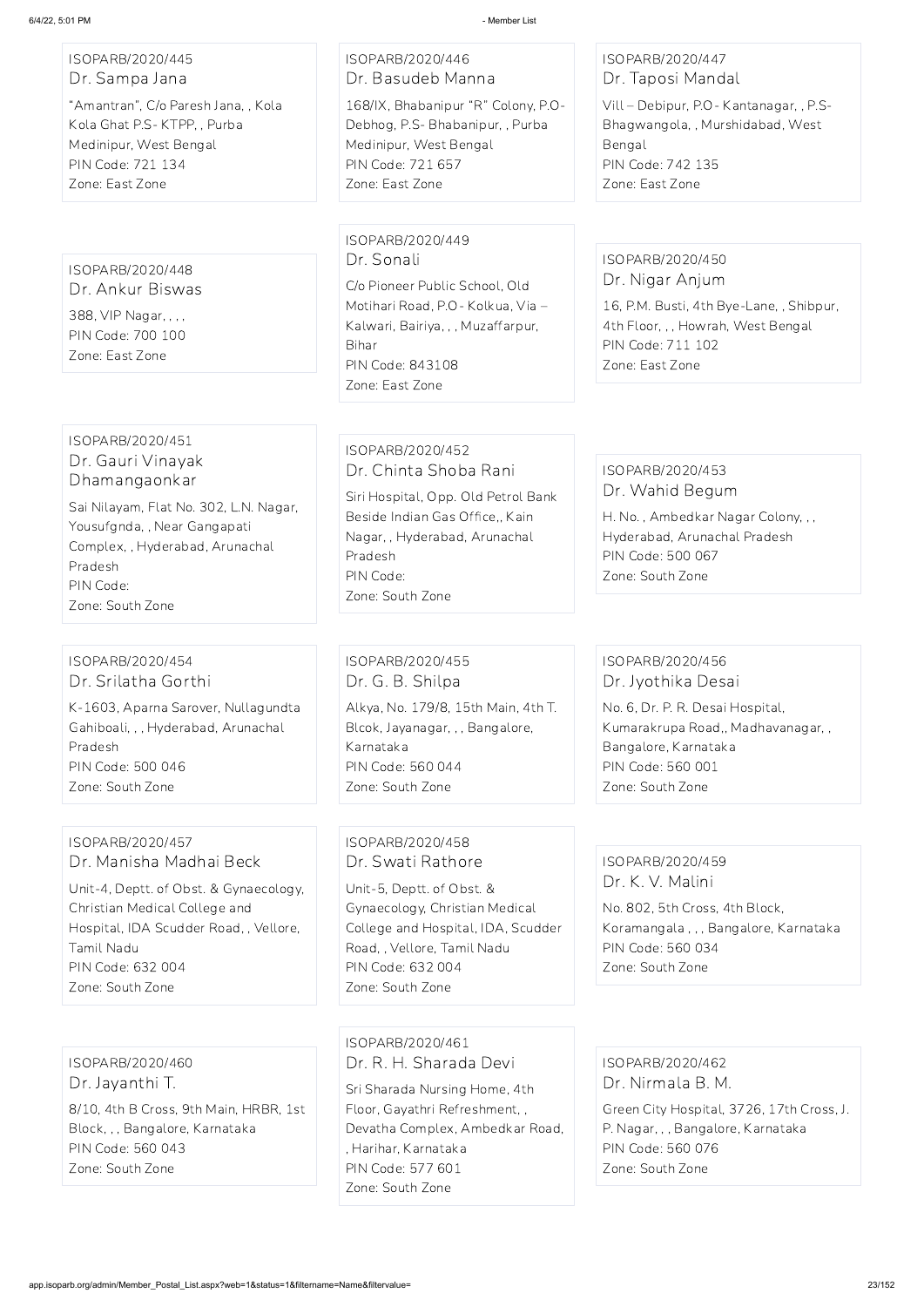#### ISOPARB/2020/463 Dr. Prathima Radhakrishnan

Bangalore Fetal Medicine , QE, 2nd Floor, , Rich Home, 5/2, Richmond Road, , Bangalore, Karnataka PIN Code: Zone: South Zone

# ISOPARB/2020/464 Dr. Shobha N. Gandhi

No. 004, Nandana Grnds, Opp. C. K. Accha Kattu,, Tel. Exchange , Vidyapeeth Road, BSK 3rd Stage, , Bangalore, Karnataka PIN Code: 560 085 Zone: South Zone

#### ISOPARB/2020/465 Dr. Sheela V. Mane

Anugraha Nursing Home, No. 2, , Vinayaka Circle, P. C. Hall, , Bangalore, Karnataka PIN Code: 560 003 Zone: South Zone

#### ISOPARB/2020/466 Dr. G. Shree Lakshmi

No. 36, "Vagdevi" Shankarapark, Shankarpuram, , , Bangalore, Karnataka PIN Code: 560 004 Zone: South Zone

#### ISOPARB/2020/467 Dr. Niraj Yanamandra

1601, Meenakshi Skylounge Polaris, , 'A' Wing, Hitex Road Madhapur, , Hyderabad, Arunachal Pradesh PIN Code: Zone: South Zone

#### ISOPARB/2020/468 Dr. Shanana P.

No. 304, Sai Coral Country, Aravind Nagar, , Anantapuramu, , Anantapuramu, Andhra Pradesh PIN Code: 515004 Zone: South Zone

#### ISOPARB/2020/469 Dr. C. Shanthi Shree

12-2-422, 1st Floor, Priya Colony, Gudimalkapur, Mehdipatnam,, , Hyderabad, Arunachal Pradesh PIN Code: 500 028 Zone: South Zone

#### ISOPARB/2020/470 Dr. Shobha Thirungagari

301, Bunchi Reddy Residency , H. No. 2-2-3, , Plot No. 47, 48, DD Colony, , Hyderabad, Arunachal Pradesh PIN Code: 500 013 Zone: South Zone

#### ISOPARB/2020/471 Dr. Bhargavi Reddy

7-1-38, 204 'B' Block, Amsri Residency, Shyam Karam Road, Ameerpet, , Hyderabad, Arunachal Pradesh PIN Code: Zone: South Zone

#### ISOPARB/2020/472 Dr. Amitha Indersen

Flat No. B 407, Aditya Sunshine Apartments , Hitex Road, Kondapur, , Hyderabad, Arunachal Pradesh PIN Code: 800 084 Zone: South Zone

#### ISOPARB/2020/473 Dr. Neelima Tipirneni

D.No. 8-3-979/1 to 6, Vishnu Splendor Apartment, Flat No. 307, B-Block, Yellareddyguda, , Hyderabad, Arunachal Pradesh PIN Code: 500 073 Zone: South Zone

#### ISOPARB/2020/474 Dr. A. Shilpa Reddy

5/1895, Geetha Ashram Road, Prodatpur , , , Hyderabad, Arunachal Pradesh PIN Code: 516 360 Zone: South Zone

#### ISOPARB/2020/475

Dr. Aditi Shah 7-1-29/A/22, Ameerpet, , , Hyderabad, Telegana PIN Code: 500 016 Zone: South Zone

#### ISOPARB/2020/476 Dr. Vankata Ramana B.

H. No. 4-12-704, Near Sai Baba Temple, Dwarakami Nagar Colony, Vansthalipuram, , Hyderabad, Arunachal Pradesh PIN Code: 500 007 Zone: South Zone

#### ISOPARB/2020/477 Dr. Mandava Kanaka Durga

H.No. 5-1-74, Durgashankar Hospital Tulsi Nagar, , , Nalagonda, Arunachal Pradesh PIN Code: 508 014 Zone: South Zone

ISOPARB/2020/478 Dr. Challa Suryakantam

H. No. 16-8-933/1/4, New Malakpet, Nalonga Cross Road, Beside Church, , Hyderabad, Arunachal Pradesh PIN Code: 500 024 Zone: South Zone

ISOPARB/2020/479 Dr. Sarada Beeram

Sai Baba Nursing Home, Shad Nagar, Mahaboob Nagar , , , Arunachal Pradesh PIN Code: 509 216 Zone: South Zone

ISOPARB/2020/480 Dr. Vanaja Poojari

Meghana Nursing Home, Hazar Nagar, , , Nalagonda, Arunachal Pradesh PIN Code: 508 207 Zone: South Zone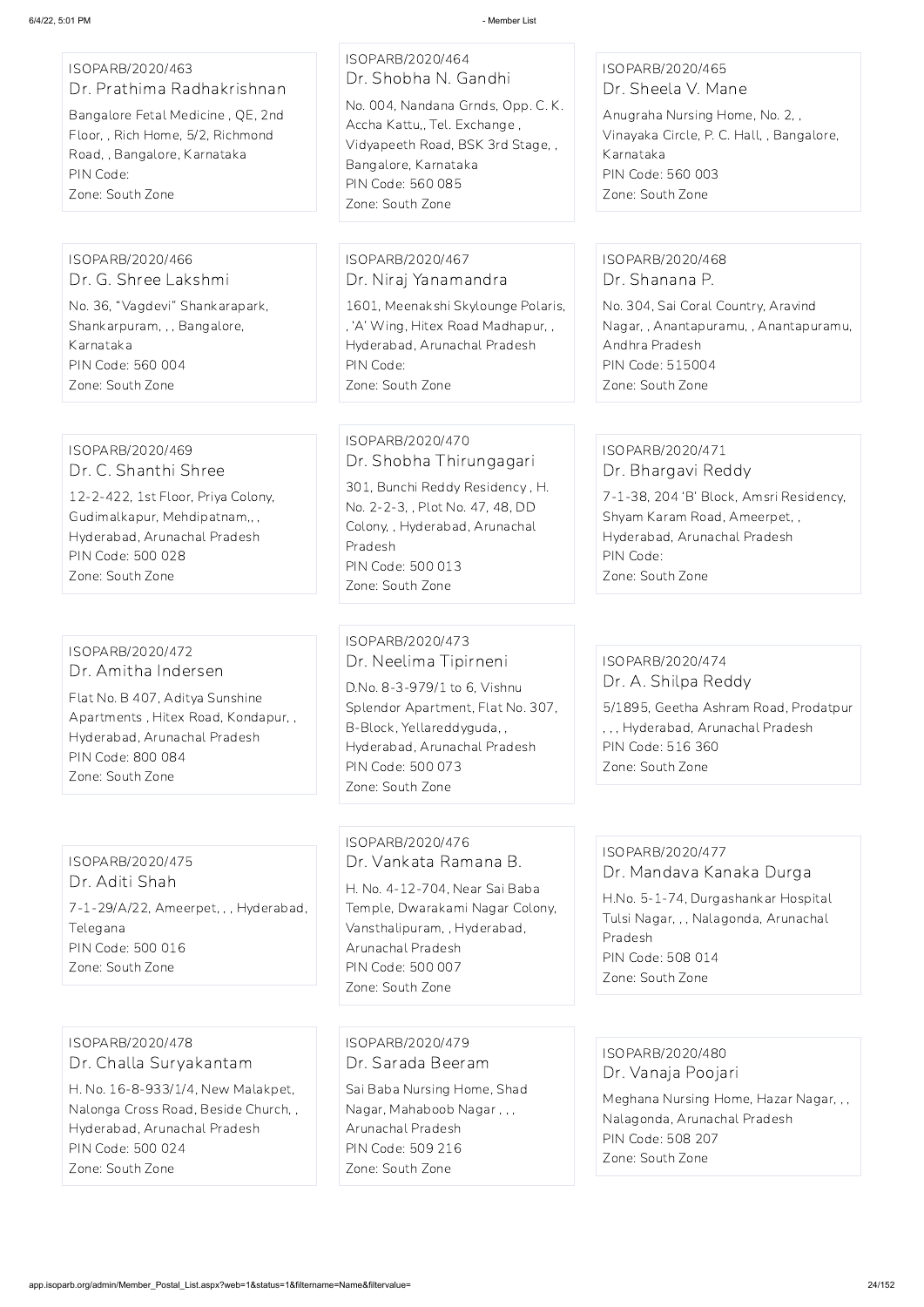#### ISOPARB/2020/481 Dr. Haritha T.

H. No. 8-2-684/J/8/A, Opp. Kanakadurga Temple, Road No. 12, Banjara Hills, , Hyderabad, Arunachal Pradesh PIN Code: 500 034 Zone: South Zone

#### ISOPARB/2020/482 Dr. Sana Fatima Patel

M. K. Patel Clinic, M. M. Patadam,, X-ray Road, Rajendra Nagar , , Hyderabad, Arunachal Pradesh PIN Code: 500 030 Zone: South Zone

#### ISOPARB/2020/483 Dr. Vanalakshmi N.

Rainbow Hospital, Madhapur, , Hyderabad, Arunachal Pradesh PIN Code: 500 081 Zone: South Zone

#### ISOPARB/2020/484 Dr. Jyoti Kanakanala

Aparna Cyber Commune, Serilingampally, , , Hyderabad, Arunachal Pradesh PIN Code: 500 019 Zone: South Zone

#### ISOPARB/2020/485 Dr. Swati Apsani

E-30, 31, Parwati 40 Capitals, Vikrampuri Colony, , Secunderabad, Arunachal Pradesh PIN Code: 500 091 Zone: South Zone

#### ISOPARB/2020/486 Dr. M. Govardhani

H. No. 164, Street No. 5, West Mardpally, , , Secunderabad, Telegana PIN Code: 500026 Zone: South Zone

#### ISOPARB/2020/487 Dr. Survarna Belgam

Ravi Helios Hospital, Ram Krishna Matta Road, , Opp. Indira Park , Bomalguda,, , Hyderabad, Arunachal Pradesh PIN Code: Zone: South Zone

#### ISOPARB/2020/488 Dr. Polavarapu Phani Jyothsna

H. No. 1-4-889, Gunj Road, Bodhan Nizamabad, , , , Telegana PIN Code: 503 185 Zone: South Zone

#### ISOPARB/2020/489 Dr. Radhika P.

1-4-879/B/4, Plot No. 4, Mega City 921, Gandhi Nagar, , , Hyderabad, Arunachal Pradesh PIN Code: 500 080 Zone: South Zone

#### ISOPARB/2020/490 Dr. Maalavika A.

8-2-674/B/2/10, Road No. 13, Banjara Hills, , , Hyderabad, Arunachal Pradesh PIN Code: 500 034 Zone: South Zone

### ISOPARB/2020/491 Dr. Ganga Bhavani House No. 8-2-293/82/2/41-B, Plot

No. 41, , MLA Colony, Road No. 12, Banjara Hills, , Hyderabad, Arunachal Pradesh PIN Code: 500 034 Zone: South Zone

#### ISOPARB/2020/492 Dr. V. P. Jyotsana

Flat No. D-201, CASA Rouge Apartments, Jubilee Hills, Kondapur, , Hyderabad, Arunachal Pradesh PIN Code: 500 084 Zone: South Zone

#### ISOPARB/2020/493 Dr. Muthineni Rajini

Villa No. 40 A, VITIS VILLA, Dhullapally, Kompally, , , Secunderabad, Telegana PIN Code: 500 014 Zone: South Zone

#### ISOPARB/2020/494 Dr. Pragya Srivastava

Pranaam Hospital, 1-58/6/40 and 41, , Madinaguda, Miyapur, , Hyderabad, Arunachal Pradesh PIN Code: 500 049 Zone: South Zone

#### ISOPARB/2020/495 Dr. Akanshi Singh

8-3-833/100, Phase-1, Tanvir Hospital, Srinigar Colony, Kamlapuri Colony, , Hyderabad, Arunachal Pradesh PIN Code: 500 073 Zone: South Zone

ISOPARB/2020/496 Dr. Swaraj Lakshmi B. V.

E-34/3, Lab Qtrs., Kanchanbagh, , , Hyderabad, Arunachal Pradesh PIN Code: 500 058 Zone: South Zone

ISOPARB/2020/497 Dr. Tanvir Singh 8-3-833/100, Phase-1, Tanvir Hospital, Srinigar Colony, Kamlapuri Colony, , Hyderabad, Arunachal Pradesh PIN Code: 500 073 Zone: South Zone

ISOPARB/2020/498 Dr. Sandhya Rani

2-2-316, Laxmi Narasimha, Kishanpura, Honamkonda, , , Warangal, PIN Code: 506 001 Zone: South Zone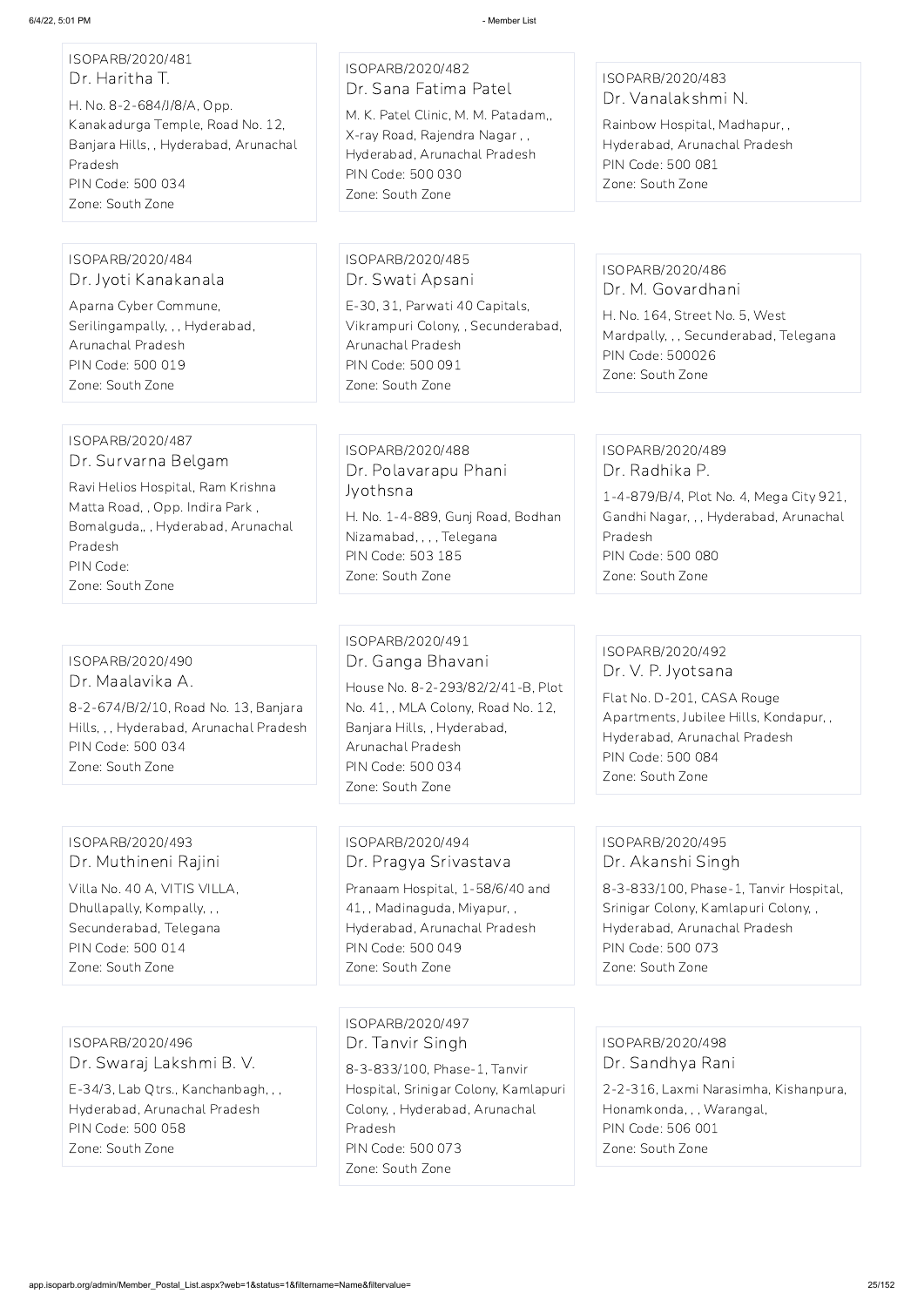# ISOPARB/2020/499 Dr. G. Sujatha

F-7, Metro Castle, 59, V. G. Paneer Nagar,, Mogappair West, , Chennai, Tamil Nadu PIN Code: 600 037 Zone: South Zone

ISOPARB/2020/500 Dr. Uma Ram 3/1, Second Street, Dr. Radha Krishnan Salai,, Mylapore, , Chennai, Tamil Nadu

PIN Code: 600 004 Zone: South Zone

ISOPARB/2020/501 Dr. Deepa Thangamani

Flat No. 41, Nutech Srinivas Apartment No. 52, , Gangatoos Nagar, Koil Street, Purasaiwakkam, , Chennai, Tamil Nadu PIN Code: 600 084 Zone: South Zone

ISOPARB/2020/502 Dr. Akila Ayyappan No. 1, 3rd Street, Ragavan Colony, Ashok Nagar, , , Chennai, Tamil Nadu PIN Code: 600 083 Zone: South Zone

ISOPARB/2020/503 Dr. Lakshmi Shanmugasundaram

G-15, 9th Street, Anna Nagar East, , , Chennai, Tamil Nadu PIN Code: 600 102 Zone: South Zone

#### ISOPARB/2020/504 Dr. Saranya Ravindran

Flat No. 3, 3rd Floor, Audilok Bagyashree Apartment, 3rd Main Road, Indira Nagar, , Chennai, Tamil Nadu PIN Code: 600 020 Zone: South Zone

ISOPARB/2020/505 Dr. R. Preetha

15, Collectrate Colony, Main Road Aminjikarai, , , Chennai, Tamil Nadu PIN Code: 600 029 Zone: South Zone

#### ISOPARB/2020/506 Dr. Shobhana Mohandas

"Thushara" Muraga Nagar, Punkunnam, Thrissur, , , Thrissur, Kerala PIN Code: 680 002 Zone: South Zone

# ISOPARB/2020/507

Dr. Anjalakhi Chandrasekhar

35 & 37, Anderson Road Ayanavarum, , , Chennai, Tamil Nadu PIN Code: 600 023 Zone: South Zone

#### ISOPARB/2020/508 Dr. M. G. Dhanalakshmi

No. 3, VOC Colony, Second Street, Aminjikarai, , , Chennai, Tamil Nadu PIN Code: 600 024 Zone: South Zone

ISOPARB/2020/509 Dr. M. Priyadharshini

No. 429/2 E, Plot No. 25, 4th Cross Street, V9P, Gokul Nagar, Perumbakkam, , Chennai, Tamil Nadu PIN Code: 600 100 Zone: South Zone

#### ISOPARB/2020/510 Dr. Cynthia Alexander

1, Vmayal Road Kilpauk, , , Chennai, Tamil Nadu PIN Code: 600 010 Zone: South Zone

#### ISOPARB/2020/511 Dr. Ramani Rao

G-1, Santham Enclave , 65, Pallam Street, Ambattur O.T., , , Chennai, Tamil Nadu PIN Code: 600 053 Zone: South Zone

### ISOPARB/2020/512 Dr. Shobana Mahadevan

31, Karpagam Avenue, 1 Street, R. A. Puram, , , Chennai, Tamil Nadu PIN Code: 600 028 Zone: South Zone

#### ISOPARB/2020/513 Dr. Pragya Srivastava

Pranaam Hospital, 1-58/6/40 and 41, , Madinaguda, Miyapur, , Hyderabad, Arunachal Pradesh PIN Code: 500 049 Zone: South Zone

ISOPARB/2020/514 Dr. Modugu Sita Reddy

Trendset Win-2, Nanakramguda "D", Block – 604,, , Hyderabad, Arunachal Pradesh PIN Code: 500 034 Zone: South Zone

ISOPARB/2020/515 Dr. Sudha B. K. N.

Sudha Hospital, H.No. 16-31, MIG-2/197,, Kukatpally Housing Board, 9th Phase, , Hyderabad, Arunachal Pradesh PIN Code: 500 085 Zone: South Zone

ISOPARB/2020/516 Dr. Syamalamba Potluri

Kranti Maternity Hospital, Kotha Gudem, Khamam, , , , Arunachal Pradesh PIN Code: 507 101 Zone: South Zone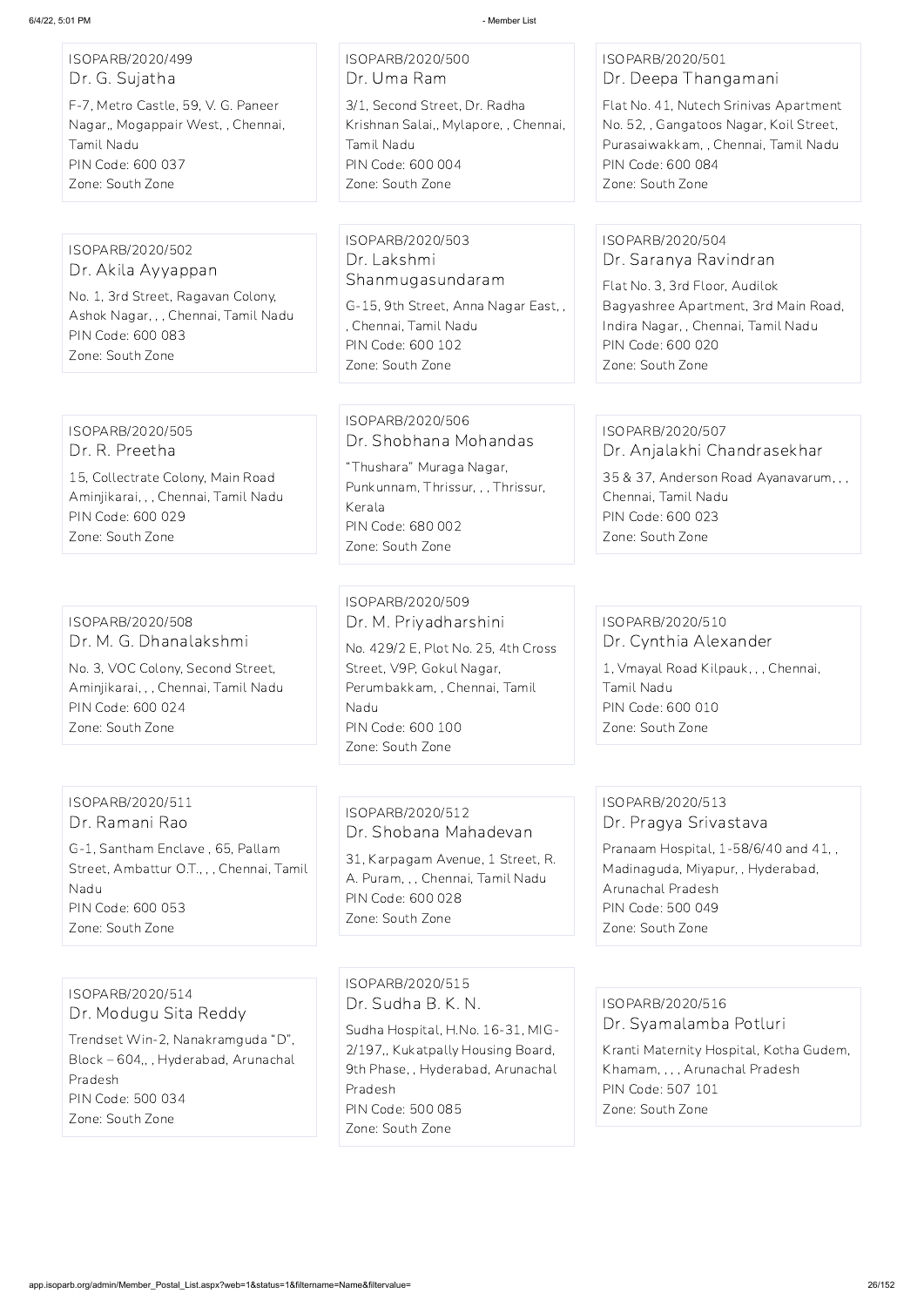#### ISOPARB/2020/517 Dr. Suvarna V.

Vill No 72 , Indu Aranya Haritha G S T Post,, Bandlaguda, Naglore Hyderabad , , Hyderabad, Arunachal Pradesh PIN Code: 500068 Zone: South Zone

#### ISOPARB/2020/518 Dr. Seshirekha

ICON Hospital, 540/1 & 2, VI Phase, , JNTU – Hitec City Road, KPHB Colony, , Hyderabad, Telegana PIN Code: 500072 Zone: South Zone

#### ISOPARB/2020/519 Dr. Rama Devi Mora

C/o Rama Nursing Home, Tadepalligudem, , Opp. RTC Bus Stop, , West Godavari, Arunachal Pradesh PIN Code: 534 101 Zone: South Zone

#### ISOPARB/2020/520 Dr. Ananda Vani Kollu

11-2-51, Balaji Nagar, Khammam, , , , Arunachal Pradesh PIN Code: 507 001 Zone: South Zone

#### ISOPARB/2020/521 Dr. Hari Chandana, P.

Flat No. 1204, 17 LH, Lanco Hills Apartment, Manikonda, , Hyderabad, Arunachal Pradesh PIN Code: Zone: South Zone

#### ISOPARB/2020/522 Dr. Narmada Katakam

Genesis Fertility & Laproscopy Centre, 11-13-884, Plot No. 21/A,, Beside Paradise Hotel, 3rd Floor, Mebaz Building, Green Hills Colony, , Hyderabad, Arunachal Pradesh PIN Code: 500 035 Zone: South Zone

#### ISOPARB/2020/523 Dr. Kavya Meesala

Plot No. 22-254, Kavya Nursing Home,, Kukatpally, , Hyderabad, Arunachal Pradesh PIN Code: 500 072 Zone: South Zone

#### ISOPARB/2020/524 Dr. Pratibha

Malkappa Sidhi, At – Aloor, TQ-Jewargi, , , Kalaburagi, Karnataka PIN Code: 585325 Zone: South Zone

#### ISOPARB/2020/525 Dr. Iskala Vasavi

Vijayalaxmi Nursing Home, S.K.D. Colony, 3rd Cross, Adoni, , , Kurnool, Arunachal Pradesh PIN Code: 518 301 Zone: South Zone

#### ISOPARB/2020/526 Dr. R. S. Rama Devi

Sri Sai Sathya Nursing Home, 40-5-9, , Tikkle Road, Krishna, , Vijayawada, Arunachal Pradesh PIN Code: 520 010 Zone: South Zone

# ISOPARB/2020/527 Dr. Koneru Gangadhar Rao

Flat – A2, KVR Complex, Opp-Modern Foods, , Moghal Raj Puram, , Vijayawada, Arunachal Pradesh PIN Code: 520 008 Zone: South Zone

#### ISOPARB/2020/528 Dr. Sajana Gogineni

Staff Quarters, B-Block No. 1, PSIMS & RE, Chinoutpalli,, Gannavalam Md, Krishna, , Vijayawada, Arunachal Pradesh PIN Code: 521 286 Zone: South Zone

#### ISOPARB/2020/529 Dr. Paruchuri Anil Kumar

Kids Kidney Care Cetnre, Dr. Y. Madhusudhan Rao Hospital Campus No. 5, Bus Route, , Beside SBI Zonal Officer, Prakasham Rd, , Vijayawada, Arunachal Pradesh PIN Code: 520 020

Zone: South Zone

#### ISOPARB/2020/530 Dr. Hima Bindu

Gayatri Hospital, Kaleswara Rao Road, , , Vijayawada, Arunachal Pradesh PIN Code: 520 002 Zone: South Zone

#### ISOPARB/2020/531 Dr. Ravipati Srilatha

RVR Hospital, 29-12-48, Venkataratnam Street,, Suryarao Pet, , Vijayawada, Arunachal Pradesh PIN Code: 520 002

Zone: South Zone

ISOPARB/2020/532 Dr. Nalluri Sailaja H.No. 32-26-18/A, Machavaram, Karlmarx Road, , , Vijayawada, Arunachal Pradesh PIN Code: 520 004 Zone: South Zone

ISOPARB/2020/533 Dr. Pinnamaneni Susila 29-14-58, Latha Super Specialities,, Prakasam Road, Surya Rao Pet,, , Vijayawada, Arunachal Pradesh PIN Code: 520 002 Zone: South Zone

ISOPARB/2020/534 Dr. CH Kavitha Sri Ram Hospital, 33-25-44, Kasturi Bai Pet, , , Vijayawada, Arunachal Pradesh PIN Code: 520 010 Zone: South Zone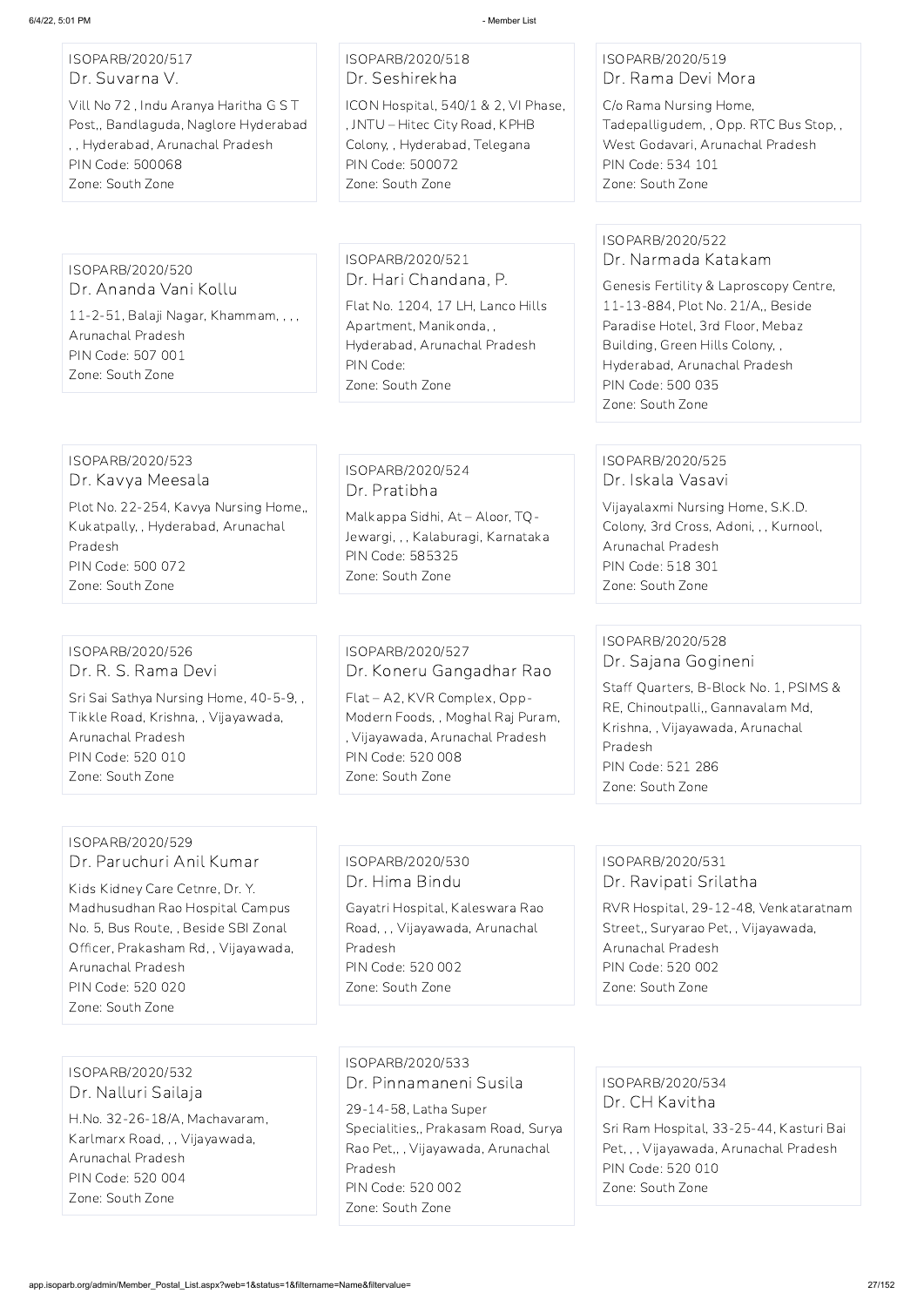| ISOPARB/2020/535      |  |  |  |  |  |
|-----------------------|--|--|--|--|--|
| Dr. Chandana Paladugu |  |  |  |  |  |

Flat No. 105, Sowbhagya Heights,, Surya Rao Pet, , Vijayawada, Arunachal Pradesh PIN Code: 520 002 Zone: South Zone

# ISOPARB/2020/536 Dr. Paleti Durga Prasad

Chinnari Hospital, No. 33-25-39, Kasturibari Pet, , , Vijayawada, Arunachal Pradesh PIN Code: 520 010 Zone: South Zone

#### ISOPARB/2020/537 Dr. Rekha Prashant Prabhu

203, ASM Towers, Bhashyam School Road, , Gayatri Nagar, , Vijayawada, Arunachal Pradesh PIN Code: Zone: South Zone

#### ISOPARB/2020/538 Dr. Rokkam Sridevi

101, Anjeneya Residency, Domchal Road, , , Vijayawada, Arunachal Pradesh PIN Code: 520 002 Zone: South Zone

#### ISOPARB/2020/539 Dr. Avirneni Sasi Bala

Bhargav Nursing Home and Hospital, Eye Hospital, Surya Rao Pet, , Vijayawada, Arunachal Pradesh PIN Code: 520 002 Zone: South Zone

#### ISOPARB/2020/540 Dr. Kuravi Brahmara Gayathri

48-11/1-5/1 B, 7th Cross, Gukul Street, Currency Nagar, , , Vijayawada, Arunachal Pradesh PIN Code: Zone: South Zone

#### ISOPARB/2020/541 Dr. Kodey Prabha Devi

9-61-4, B.R.A. Road, , , Vijayawada, Arunachal Pradesh PIN Code: Zone: South Zone

#### ISOPARB/2020/542 Dr. Karuparthi Lata

Lata Hospital, Crombay Road, Bhavanipuram, , , Vijayawada, Arunachal Pradesh PIN Code: 520 012 Zone: South Zone

#### ISOPARB/2020/543 Dr. Nirupama

Raintree Park, Villa- AE-123, Opp. Nagarjuna University,, Nagarjuna Nagar, , Guntur, Andhra Pradesh PIN Code: 522510 Zone: South Zone

#### ISOPARB/2020/544 Dr. Uma Mikkilineni

House No. 6, Maruthi Cooperative Colony,, 1st Cross, , Vijayawada, Arunachal Pradesh PIN Code: 520 008 Zone: South Zone

ISOPARB/2020/545 Dr. Manu Jasti Plot No. 342, Bhagarathi Nagar, Road No. 13, , , Vijayawada, Arunachal Pradesh PIN Code: 520 008 Zone: South Zone

#### ISOPARB/2020/546

Dr. Padmaja Veeramachaneni

No. 32-2-9, Ratnamamba Road, Mogal Rajpuram, , , Vijayawada, Arunachal Pradesh PIN Code: 520 008 Zone: South Zone

ISOPARB/2020/547 Dr. S. Ram Prasad Rainbow Hospital, , , Vijayawada, Arunachal Pradesh PIN Code: Zone: South Zone

ISOPARB/2020/548 Dr. Sultana Khan

Road No. 19, Plot No. 451, Jubilee Hills, , , , Hyderabad, Arunachal Pradesh PIN Code: Zone: South Zone

#### ISOPARB/2020/549 Dr. Hari Anupama

8-3-224, C-1, Vora Towers, C-89, Madhura Nagar,, Yousufguda, Main Road, , Hyderabad, Arunachal Pradesh PIN Code: 500 038 Zone: South Zone

ISOPARB/2020/550 Dr. Kousalya Chakravarthy

Flat No. 506, Sri Tarateet Residency, B/H Deepak Theatre, Narayanguda, , Hyderabad, Arunachal Pradesh PIN Code: 500 029 Zone: South Zone

#### ISOPARB/2020/551

Dr. Rama, V.

11-26-230, Dr. Pattabhi Complex, Srinivasa Clinic, Srinivasa Colony, , Warangal, Telegana PIN Code: 506 007 Zone: South Zone

ISOPARB/2020/552

Dr. Mathangi Rajagopalan

14/2, Shyamala Vadana Street, G-1, Sreenidhi Flats, , West Mambalam, , Chennai, Tamil Nadu PIN Code: 600 033 Zone: South Zone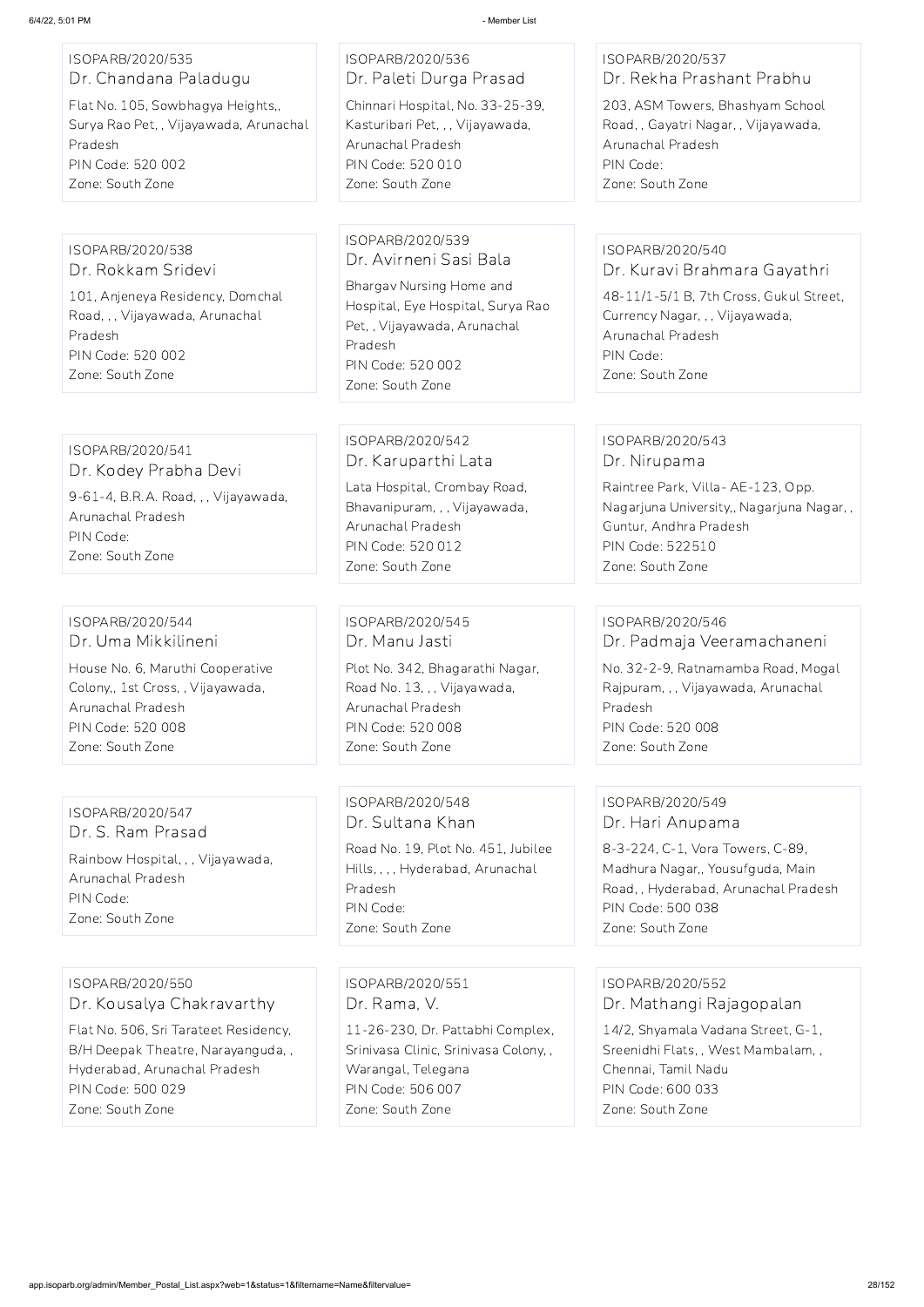# ISOPARB/2020/553 Dr. Thendral K.

3A, Jade Block, Krishna's Emerald Height Appt., Jayachandran Nagar, , 4th Main Road, Jalladianpet,Pallikasanai, , Chennai, Tamil Nadu PIN Code: 600 100 Zone: South Zone

ISOPARB/2020/554 Dr. Mala Raj

No. 65, R-Block, 12th Street, Anna Nagar, , , Chennai, Tamil Nadu PIN Code: 600 040 Zone: South Zone

#### ISOPARB/2020/555 Dr. Samatha Kumar

Plot No. 88, H.No.- 3-6-69/8/204A, Avanti Nagar,, Basheerbagh, Opp. – HPS Kids School, , Hyderabad, Arunachal Pradesh PIN Code: 500 029 Zone: South Zone

#### ISOPARB/2020/556 Dr. Girija Lakshmi Chigurpati

H.No 523,skyla avenue, Road no-36, jubliee hills, , , Hyderabad, Arunachal Pradesh PIN Code: 500 033 Zone: South Zone

### ISOPARB/2020/557 Dr. Pandra Rupa

Swapna Health care, Door No. 6-3- 1111/19, Nishath Bagh, Begumpet,, Kirtilal Diamonds Showroom, , Hyderabad, Arunachal Pradesh PIN Code: 500 016 Zone: South Zone

#### ISOPARB/2020/558 Dr. V. Janaki

401, Vamsiram Jyothi Suraja Apartment,, Srinagar Colony, Banjara Hills, , Hyderabad, Arunachal Pradesh PIN Code: 500 073 Zone: South Zone

#### ISOPARB/2020/559 Dr. Paapa Dasari

31, Netaji Subhash Chandra Bose Street, Kosapalayam, , Ponducherry, , Ponducherry, Goa PIN Code: 605 013 Zone: South Zone

#### ISOPARB/2020/560 Dr. Dyuti Samanta

4B, Ashabari Aparments, 66, S.K. Deb Road,, Shreepalli, , Kolkata, West Bengal PIN Code: 700 048 Zone: East Zone

#### ISOPARB/2020/561 Dr. Bimmi Kumari

No. 38, Patel Nagar, Rood No. 6, P.O-Shastri Nagar, , Patna, Bihar PIN Code: 800 023 Zone: East Zone

#### ISOPARB/2020/562 Dr. Somya Sinha

C/o L. P. Sinha, Rajiva Sadan, 67/E,, Rajendra Nagar, Road No. 11, , Patna, Bihar PIN Code: 800 016 Zone: East Zone

#### ISOPARB/2020/563 Dr. Archana Sinha

Flat No. 803, Block – A, S.B. Residency,, Opp. Leatherworld, Sheikhpura, , Patna, Bihar PIN Code: 800 014 Zone: East Zone

#### ISOPARB/2020/564 Dr. Smita Kumari

Nalanda Scan Centre, O/63,, Doctors Colony, Kankarbagh, , Patna, Bihar PIN Code: 800 020 Zone: East Zone

#### ISOPARB/2020/565 Dr. Usha Kiran

C/o Janardan Prasad Sah, Prakash Dharamkanta, Near Marketing Chowk, Gulab Bagh, , Purnea, Bihar PIN Code: 854 326 Zone: East Zone

ISOPARB/2020/566 Dr. Kuheli Chowdhury

Garpara, P.O- Gobandanga, P.S.- Habra, , , North 24 Parganas, West Bengal PIN Code: 743 252 Zone: East Zone

#### ISOPARB/2020/567 Dr. Aloke Ghosh Dastidar

46 B, Bose Pukur Road, "CANVAS", , , Kolkata, West Bengal PIN Code: 700 042 Zone: East Zone

ISOPARB/2020/568 Dr. Sima Biswas 22, 1st Bye- Lane, Subash Nagar, Dum Dum Cantonment, , Kolkata, West Bengal PIN Code: 700 065 Zone: East Zone

ISOPARB/2020/569 Dr. Varsa Saboo A-201, Panchsheel Apartment, 493-B/1, G. T. Road (South), , Howrah, West Bengal PIN Code: 711 102 Zone: East Zone

ISOPARB/2020/570 Dr. Bithi Biswas Manickpur, Milanpark, P.O- Italgacha, P.S- Dum Dum, 24 PGS (North), W.B, , Kolkata, West Bengal PIN Code: 700 079 Zone: East Zone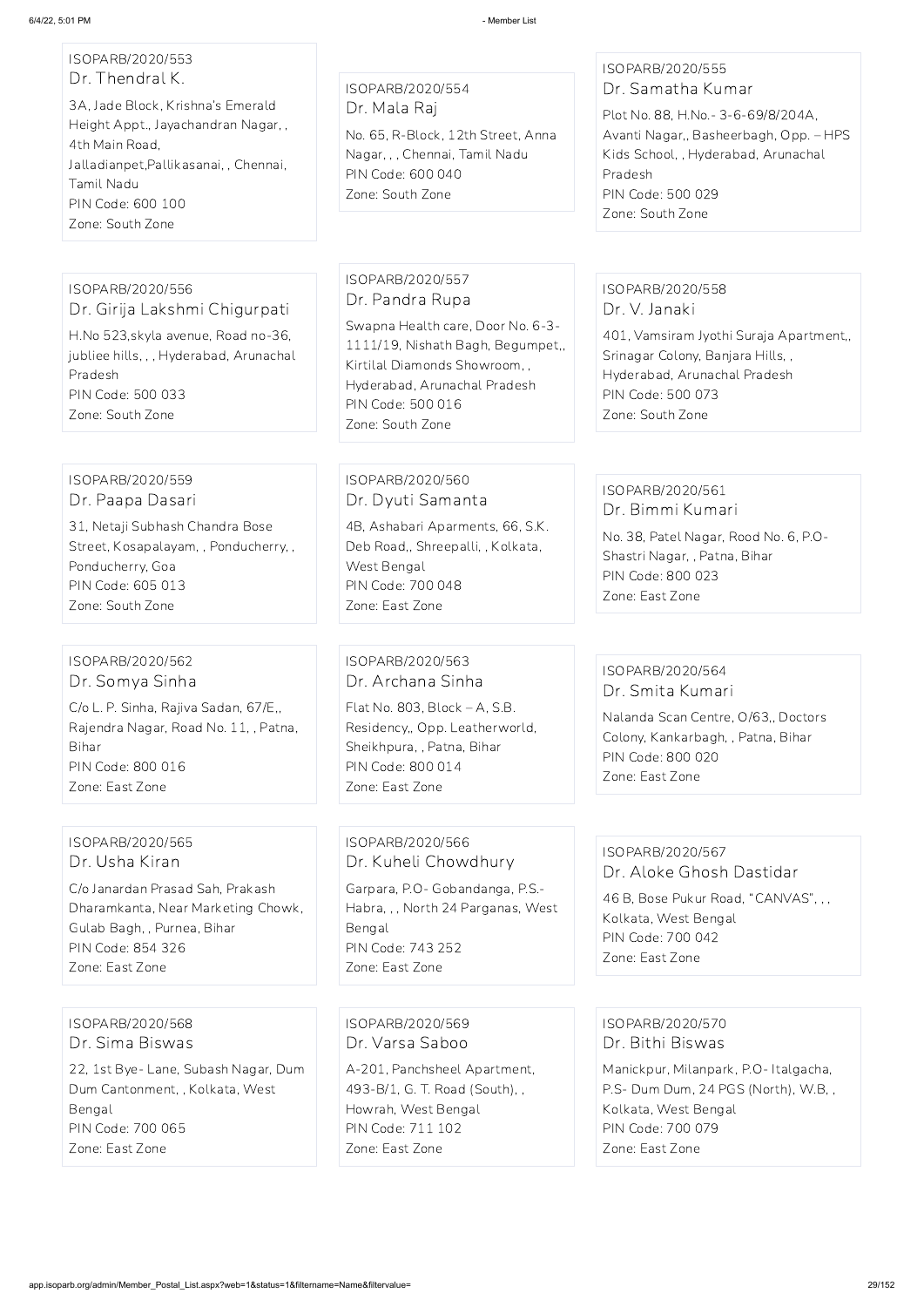#### ISOPARB/2020/571 Dr. Debraj Basu

Chowdhurypara, Vill + P.O – Khamanchandi, , , Hooghly, West Bengal PIN Code: 712 405 Zone: East Zone

#### ISOPARB/2020/572 Dr. Prasad Mandal

Meghnad Saha Palli, Rajbati, Golapbag, , , Burdwan, West Bengal PIN Code: 713 104 Zone: East Zone

#### ISOPARB/2020/573 Dr. Monu Singh

MIG, 40-A, Housing Colony, , , Dhanbad, Jharkhand PIN Code: 826 001 Zone: East Zone

#### ISOPARB/2020/574 Dr. Jyoti Malhotra

Kurji Holy Family Hospital, Asha Niwas West-1,, Sadaquat Ashram, Digha,, , Patna, Bihar PIN Code: 800 010 Zone: East Zone

ISOPARB/2020/575 Dr. Mamta Rani Sannu Clinic, Kagji Mohalla, Ranchi Road, Biharsharif, , Nalanda, Bihar PIN Code: 803 101

Zone: East Zone

### ISOPARB/2020/576 Dr. Sneha Kumari

Sannu Clinic, Kagji Mohalla, Ranchi Road, Biharsharif, , Nalanda, Bihar PIN Code: 803 101 Zone: East Zone

#### ISOPARB/2020/577 Dr. Ranjana

Manya Nursing Home, Nala Road, Shivpur, Near Machhli Market, Biharsharif, , Nalanda, Bihar PIN Code: 803101 Zone: East Zone

#### ISOPARB/2020/578 Dr. Kumari Sintu Sinha

C/O Shri Amresh Kumar, "Shanti Bhawan",, Mogal Kuan, Bawlipar Biharsharif, , Nalanda, Bihar PIN Code: 803 118 Zone: East Zone

#### ISOPARB/2020/579 Dr. Kavita Kumari

W/O Dr Ashok Kumar, Kagji Mohalla, Ranchi Road, Biharsharif, , Nalanda, Bihar PIN Code: 803 101 Zone: East Zone

#### ISOPARB/2020/580 Dr. Suniti Sinha

Nalanda Netralaya And Home Maternity Ltd, Doctor's Colony, Khandakpar, Biharsharif, , Nalanda, Bihar PIN Code: 803 101 Zone: East Zone

#### ISOPARB/2020/581 Dr. Shyam Bihari

Shishu Kendra, Kagji Mohalla, Ranchi Road, Biharsharif, , Nalanda, Bihar PIN Code: 803 101 Zone: East Zone

#### ISOPARB/2020/582 Dr. Swati Mishra

C/O Dr. R.S. Tiwari, Shivam Hospital, , Raj Colony G T Road, , Sasaram, Bihar PIN Code: 821 115 Zone: East Zone

#### ISOPARB/2020/583 Dr. Sushma Kumari

C/O Moti Women's Care, Jalalpur, P.O-Sohsarai, , , Nalanda, Bihar PIN Code: 803 118 Zone: East Zone

### ISOPARB/2020/585 Dr. Sandhya Sinha

Arpan Clinic,Kagji Mohalla, Ranchi Road, Biharsharif, , , Nalanda, Bihar PIN Code: 803 101 Zone: East Zone

#### ISOPARB/2020/586 Dr. Hena Shamayem

Alam Clinic, Kagji Mohalla, Ranchi Road, Biharsharif, , , Nalanda, Bihar PIN Code: 803 101 Zone: East Zone

ISOPARB/2020/587

#### Dr. Nupur Nandi

150, Rajdanga Main Road, KASBA, , , Kolkata, West Bengal PIN Code: 700 107 Zone: East Zone

ISOPARB/2020/588 Dr. Ratna Shila Sinha

Janki Aarogyam, Janki Nagar, NH-31,, Patna Bye Pass Road, Biharsharif, , Nalanda, Bihar PIN Code: 803 101 Zone: East Zone

#### ISOPARB/2020/589

#### Dr. Nirmala Prasad

Sinha Nursing and Maternity , Kachahari Road, Biharsharif, , Nalanda, Bihar PIN Code: 803 101 Zone: East Zone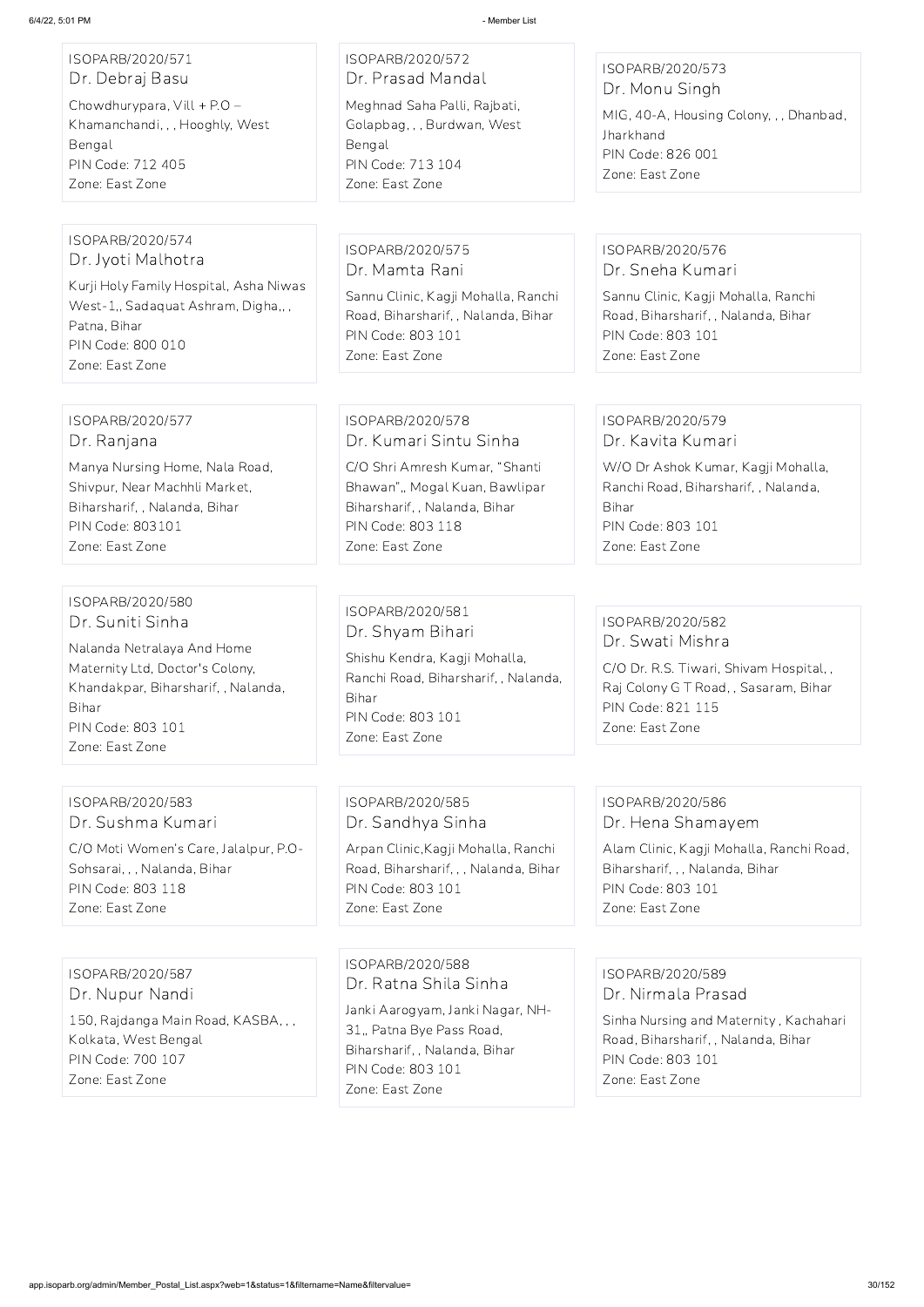#### ISOPARB/2020/590 Dr. Mamta Kaushambi

Mamta Hospital, Kashi Takia, , Ranchi Road, Biharsharif, , Nalanda, Bihar PIN Code: 803 101 Zone: East Zone

# ISOPARB/2020/591 Dr. Anita Sinha

Surya Clinic, Near Bhainsasur Chauraha, , Biharsharif, , Nalanda, Bihar PIN Code: 803 101 Zone: East Zone

#### ISOPARB/2020/592 Dr. Jeetendra Kumar

Shishu Care, Kagzi Mohalla, Biharsharif, , , Nalanda, Bihar PIN Code: 803 101 Zone: East Zone

#### ISOPARB/2020/593 Dr. Sushma Sharan

C/C-56, People's Co-operative Colony, Kankerbagh, , Patna, Bihar PIN Code: 800 020 Zone: East Zone

#### ISOPARB/2020/594 Dr. Sandhya Prasad

Sri Krishna Nursing Home and Maternity Cen., Near G.B.M. College, Roy Sheetal Prasad Road, , Gaya, Bihar PIN Code: 823 001 Zone: East Zone

#### ISOPARB/2020/595 Dr. Urmila Singh

Kagzi Mohalla, Near Old Jail, Biharsharif, , Nalanda, Bihar PIN Code: 803 101 Zone: East Zone

#### ISOPARB/2020/596 Dr. Bipin Kumar Verma

Mogal Kuan, Bawlipar, Sohsarai, Biharsharif, , , Nalanda, Bihar PIN Code: 803 118 Zone: East Zone

#### ISOPARB/2020/597 Dr. Ajay Kumar Sinha

Paediatric Clinic, Doctor's Colony, Khandakpar, Biharsharif, , Nalanda, Bihar PIN Code: 803 101 Zone: East Zone

#### ISOPARB/2020/598 Dr. A. K. Satyam

Matritva Chhaya Hospital, Bichli Adan, Sohsarai, , , Nalanda, Bihar PIN Code: 803118 Zone: East Zone

#### ISOPARB/2020/599 Dr. Sapan Kumar Murmu

Qr. No. 5R/3, Doctors Quarter, Near Netaji Chowk, VSSMCH, Burla, , Sambalpur, Odisha PIN Code: 768 017 Zone: East Zone

#### ISOPARB/2020/600 Dr. Priya Mohan Jayasingh

Plot No. 525, Phase – II, Dumduma Housing Board Colony, Bhubaneswar, Khurdha, Odisha PIN Code: 751 019 Zone: East Zone

#### ISOPARB/2020/601 Dr. Sudha Agrawal

C/o Mr. Tarachand Agrawal (Advocate), Balmukund Dora Lane,, Near SBI, P.O-Khetrajpur, Sambalpur, , Sambalpur, Odisha PIN Code: 768 003 Zone: East Zone

#### ISOPARB/2020/602 Dr. Susanta Kumar Barik

College Road, In Front of Vidyasagar Academy , , , Bargarh, Odisha PIN Code: 768 027 Zone: East Zone

#### ISOPARB/2020/603 Dr. Jeebanlal Naik

At & P.O – Uditnagar, F. L. – III, Second Floor, , , Rourkela, Odisha PIN Code: 769 012 Zone: East Zone

### ISOPARB/2020/604 Dr. Niranjan Bhoj

Obst. & Gynae. Sepcialist, Sub-Divisional Hospital, Bonai,, , , Sundargarh, Odisha PIN Code: 770 038 Zone: East Zone

ISOPARB/2020/605 Dr. Arti Behera

C/o Sri Balaram Behera, Jyoti Nagar – I, Ganjam , , , Behrampur, Odisha PIN Code: 760 001 Zone: East Zone

ISOPARB/2020/606 Dr. Nabanita Deka

House No. 3, Ranibari, Kaliram Medhi Road, , Pan Bazar, , Guwahati, Assam PIN Code: 781 001 Zone: East Zone

ISOPARB/2020/607 Dr. Radha Rashmi Baruah House No. 32, B/L-7, Natun Sarania, , , Guwahati, Assam PIN Code: 781 003 Zone: East Zone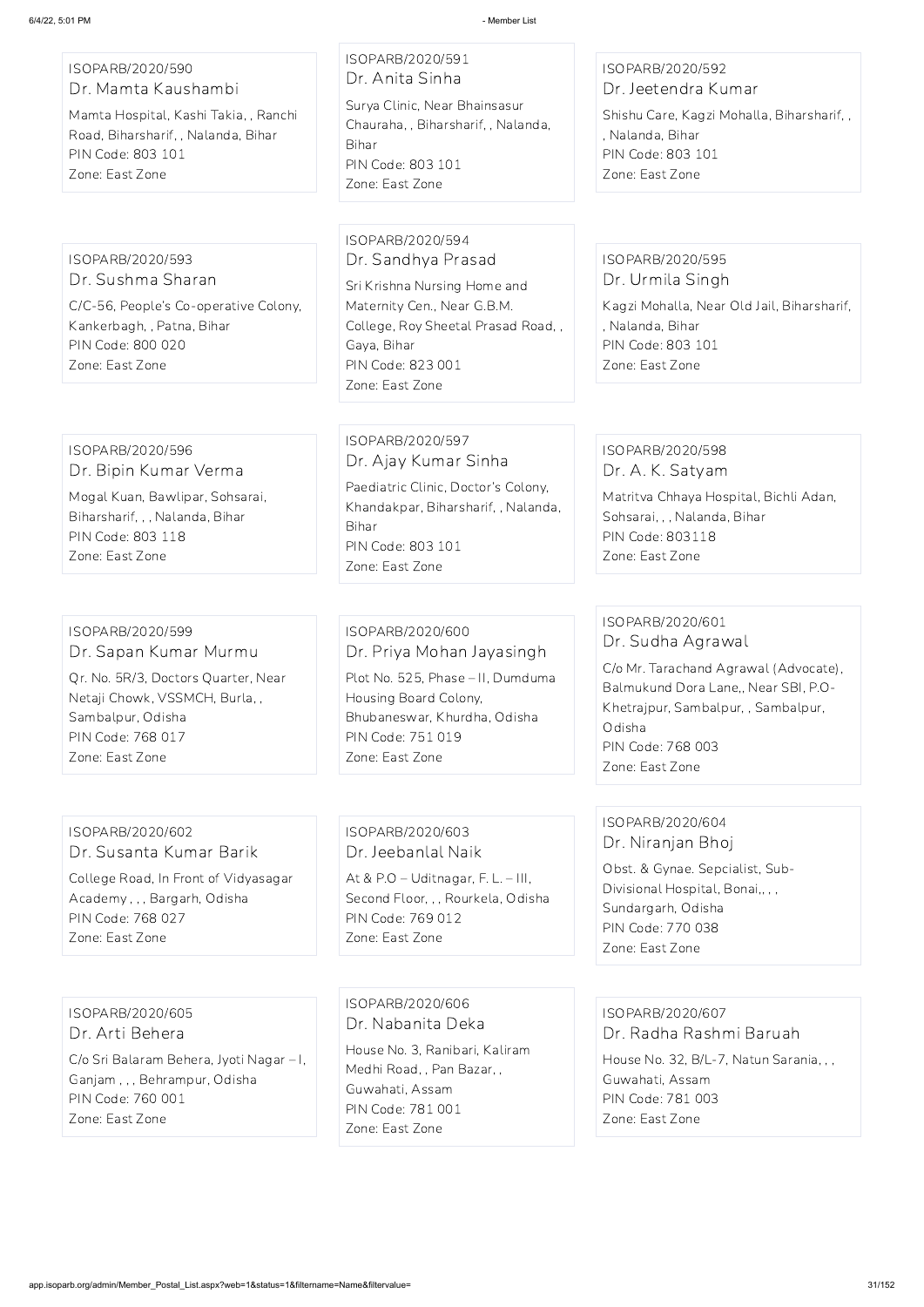| ISOPARB/2020/608<br>Dr. Meghna Das<br>C/o Mr. I. N. Das, House No. 27,,<br>Christian Barli, Dispur, , Guwahati,<br>Assam<br>PIN Code: 781 005<br>Zone: East Zone | ISOPARB/2020/609<br>Dr. Gitanjali Deka<br>Raghunath Choudhury Path Lachit<br>Nagar, , , Guwahati, Assam<br>PIN Code: 781 007<br>Zone: East Zone                 | ISOPARB/2020/610<br>Dr. Indrani Roy<br>Nazareth Hospital, Laitumukhrah, , ,<br>Shillong, Meghalaya<br>PIN Code: 793 033<br>Zone: East Zone                                        |
|------------------------------------------------------------------------------------------------------------------------------------------------------------------|-----------------------------------------------------------------------------------------------------------------------------------------------------------------|-----------------------------------------------------------------------------------------------------------------------------------------------------------------------------------|
| ISOPARB/2020/611<br>Dr. Pallavi Roy<br>Roy Nursing Home, , , , Muzaffarpur,<br>Bihar<br>PIN Code: 842 002<br>Zone: East Zone                                     | ISOPARB/2020/612<br>Dr. Ranjana Mishra<br>Parijat Nursing Home, Juran<br>Chapra,,,, Muzaffarpur, Bihar<br>PIN Code: 842 001<br>Zone: East Zone                  | ISOPARB/2020/613<br>Dr. Vibha Verma<br>Damuchak, , , Muzaffarpur, Bihar<br>PIN Code: 842 001<br>Zone: East Zone                                                                   |
| ISOPARB/2020/614<br>Dr. Prachi Singh<br>Aayushman Nursing Home, Brahmpura<br>Main Road, , , Muzaffarpur, Bihar<br>PIN Code: 842 001<br>Zone: East Zone           | ISOPARB/2020/615<br>Dr. Satyabhama Marandi<br>Plot - 191 (P), Bayababa Matha<br>Lane Unit-9, , , Bhubneshwar,<br>Odisha<br>PIN Code: 751 022<br>Zone: East Zone | ISOPARB/2020/616<br>Dr. Anupama<br>C/o Dr. Santosh Kr. Shahi, Gaushala<br>Road, Near P & T Colony, Mithapur,,<br>Muzaffarpur, Bihar<br><b>PIN Code: 842002</b><br>Zone: East Zone |
| ISOPARB/2020/617<br>Dr. Sadhana Singh<br>Appolo Maternity, Zila Parisad Market,<br>, Juran Chapra, , Muzaffarpur, Bihar<br>PIN Code: 842 001<br>Zone: East Zone  | ISOPARB/2020/618<br>Dr. Neera Kumari<br>C/o Sunil Kumar, Leelawati<br>Hospital,, Akhara Ghat,,<br>Muzaffarpur, Bihar<br>PIN Code: 842 002<br>Zone: East Zone    | ISOPARB/2020/619<br>Dr. Hari Priya<br>C/o Dr. Pallavi Roy, Roy Nursing Home, , ,<br>Muzaffarpur, Bihar<br>PIN Code: 842 002<br>Zone: East Zone                                    |
| ISOPARB/2020/620<br>Dr. Dipti Singh<br>Parijat Nursing Home, Juran Chapra, ,,<br>Muzaffarpur, Bihar<br>PIN Code: 842 001<br>Zone: East Zone                      | ISOPARB/2020/621<br>Dr. Kiran<br>C/o Dr. Sudhir Kumar, Kiran Sewa<br>Sadan,, Motipur,,, Muzaffarpur,<br>Bihar<br><b>PIN Code: 843111</b><br>Zone: East Zone     | ISOPARB/2020/622<br>Dr. Rajni Kumari<br>Care Nursing Home, MIT Road, , ,<br>Muzaffarpur, Bihar<br>PIN Code: 842 002<br>Zone: East Zone                                            |

ISOPARB/2020/623 Dr. Kuldeep Kaur

Harisant Matri Sadan, Shankar Nagar, Ramna, , , Muzaffarpur, Bihar PIN Code: 842 001 Zone: East Zone

ISOPARB/2020/624 Dr. Jyoti

C/o Dr. A. K. Das, Shree Nursing Home,, Gaushala Road, , Muzaffarpur, Bihar PIN Code: 842002 Zone: East Zone

ISOPARB/2020/625 Dr. Pushpa Prakash N.G.R.H. (New Gardinar Road Hospital), Near Income Tax Golambar, Doctors Quarter, Near Tara Mandal, , , Patna, Bihar PIN Code: 800 001 Zone: East Zone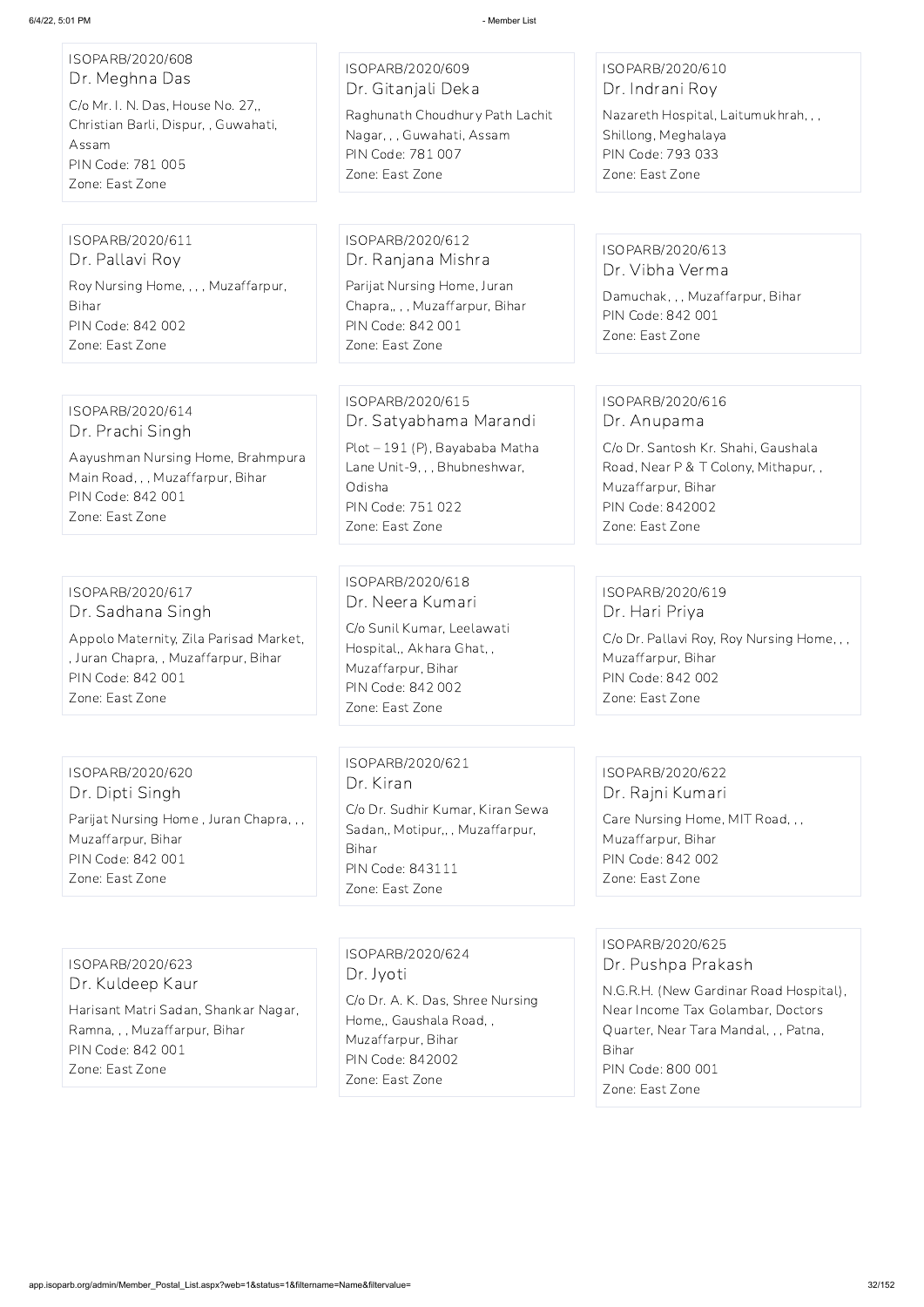# ISOPARB/2020/626 Dr. Sannyasi Charan Barman R.M.O (Obst. & Gynae.)B.S. Med. Coll. & Hosp., Doctors Quarter No. 2/4/26, Gobindanagar, , Bankura, West Bengal PIN Code: 722 102 Zone: East Zone

ISOPARB/2020/627 Dr. Pratima Anand

Hospital Road, , , Sitamarhi, Bihar PIN Code: 843 302 Zone: East Zone

ISOPARB/2020/628 Dr. Anjana Prasad

Hospital Road, Bhawdepur, , , Sitamarhi, Bihar PIN Code: 843 302 Zone: East Zone

ISOPARB/2020/629 Dr. Yugal Kishor Prasad Hospital Road, Bhawdepur, , , Sitamarhi, Bihar PIN Code: 843 302 Zone: East Zone

ISOPARB/2020/630 Dr. Madhu Singh

R. K. Dayal Nursing Home, Nahar Chowk,, Dumra Road, Rajopatty,, , Sitamarhi, Bihar PIN Code: 843 302 Zone: East Zone

# ISOPARB/2020/631 Dr. Nutan Singh

Singhwahini Niwas, Opp. Lichi Bagan,, Hospital Road, , Sitamarhi, Bihar PIN Code: 843 302 Zone: East Zone

#### ISOPARB/2020/632 Dr. Vimla Sinha

Dr. Savitri Sinha Nursing Home, Thana Road, , Sitamarhi, Bihar PIN Code: 843 302 Zone: East Zone

#### ISOPARB/2020/633 Dr. Renu Chatterjee

Retd. Civil Assistant Surgeon, Nagar Udyan Road, , Sitamarhi, Bihar PIN Code: 843 302 Zone: East Zone

#### ISOPARB/2020/634 Dr. Veena Gupta

Hospital Road, At & P.O- Sitamarhi, , , Sitamarhi, Bihar PIN Code: 843 302 Zone: East Zone

ISOPARB/2020/635 Dr. Lata Gupta Lata Nursing Home, Cinema Road, , , Sitamarhi, Bihar

PIN Code: 843 302 Zone: East Zone

#### ISOPARB/2020/636 Dr. Shweta Gupta

Nandipat Memorial Hospital Ring Imli, , , Sitamarhi, Bihar PIN Code: 843 302 Zone: East Zone

#### ISOPARB/2020/637 Dr. Sunita Kumari

Ashirwad Hospital, Hospital Road,, Near Pani Tanki, , Sitamarhi, Bihar PIN Code: 843 302 Zone: East Zone

#### ISOPARB/2020/638 Dr. Shrawan Kumar Chaudhary Vill. & P.O – Megpur, Via – Sursana, , , Sitamarhi, Bihar PIN Code: 843331 Zone: East Zone

ISOPARB/2020/639 Dr. Soni Kumari

Mannat Hospital, Basant Vihar,, Nagar Chowk, Dumra Road, , Sitamarhi, Bihar PIN Code: 843 302 Zone: East Zone

# ISOPARB/2020/640

Dr. Virendra Kumar Jha C/o Dr. V. K. Jha, Raghunathpur, , , Sitamarhi, Bihar PIN Code: 843 302 Zone: East Zone

ISOPARB/2020/641 Dr. Kumari Renu Singh

Nagar Chowk, Dumra Road, , , Sitamarhi, Bihar PIN Code: 843 302 Zone: East Zone

ISOPARB/2020/642 Dr. Sanjay Kumar

Diksha Child Care, Hospital Road, Bata Gali, , , Sitamarhi, Bihar PIN Code: 843 302 Zone: East Zone

#### ISOPARB/2020/643 Dr. Neelam Kumari

Ram Krishna Path, Adarsh Colony, West Patel Nagar, , Opp. Axis Bank ATM, , Patna, Bihar PIN Code: 800 023 Zone: East Zone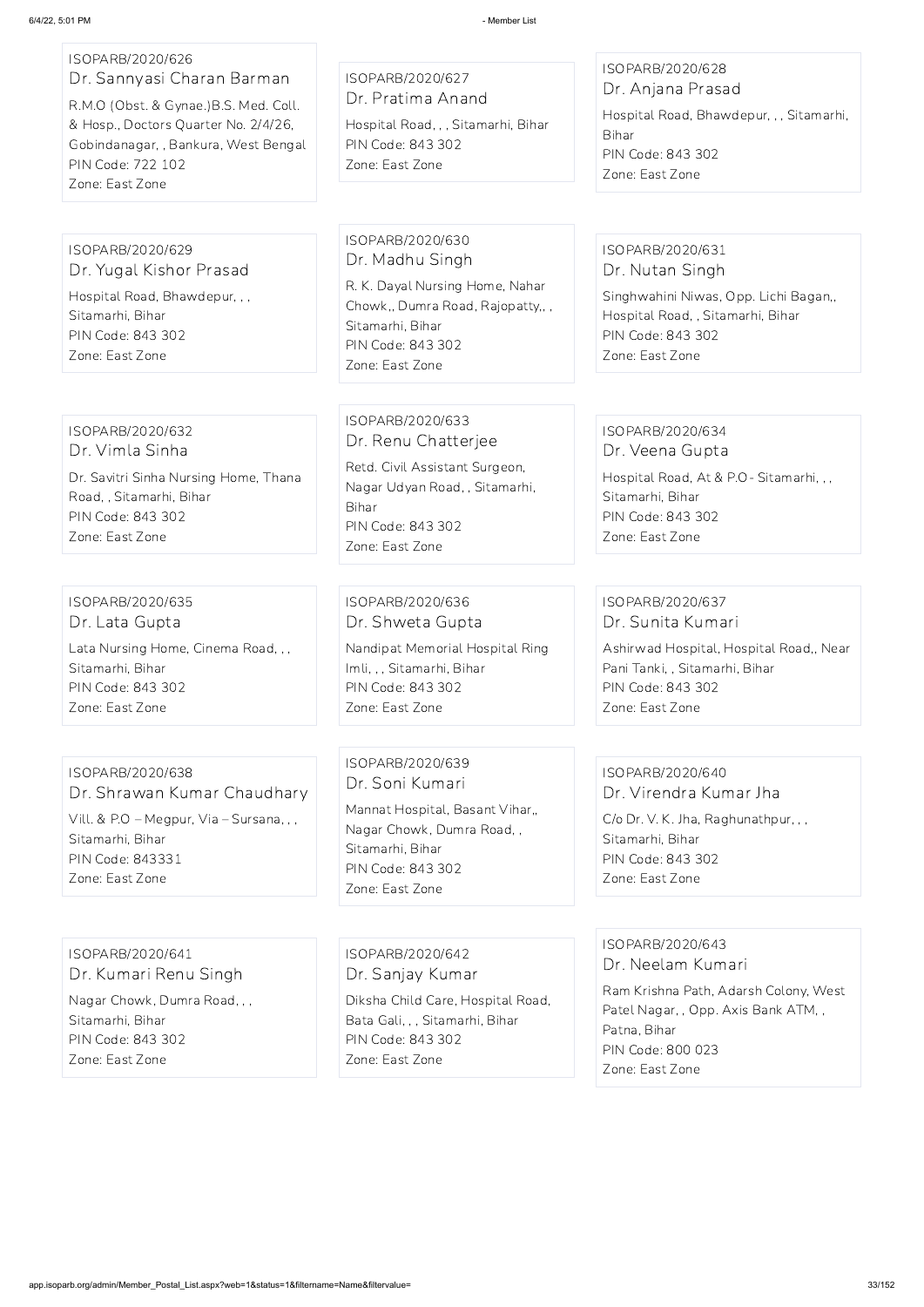| ISOPARB/2020/644<br>Dr. Sayed Nazaneen<br>W/o Dr. Anwar Alam, 60, Haque<br>Manzil, Karbala More, , Naya Tola,<br>Phulwarisharif, , Patna, Bihar<br>PIN Code: 801 505<br>Zone: East Zone | ISOPARB/2020/645<br>Dr. Mamata Samal<br>Qr. No. VA 26/2, Unit- II, Ashok<br>Nagar, , , Bhubaneshwar,, Odisha<br>PIN Code:<br>Zone: East Zone   | ISOPARB/2020/646<br>Dr. Polaki Srilekha<br>W/o Susanta Kumar Samal, Jena Street.<br>Berhampur, , , Ganjam, Odisha<br>PIN Code: 760 006<br>Zone: East Zone |
|-----------------------------------------------------------------------------------------------------------------------------------------------------------------------------------------|------------------------------------------------------------------------------------------------------------------------------------------------|-----------------------------------------------------------------------------------------------------------------------------------------------------------|
|                                                                                                                                                                                         |                                                                                                                                                |                                                                                                                                                           |
| ISOPARB/2020/647<br>Dr. Premananda Mohanty                                                                                                                                              | ISOPARB/2020/648<br>Dr. Sangram Keshori Sahoo                                                                                                  | ISOPARB/2020/649<br>Dr. Sudhanshu Sekhar Nath                                                                                                             |
| Adarshpada,, , , Bolangir, Odisha<br>PIN Code: 767 002<br>Zone: East Zone                                                                                                               | C/o Bhuban Mohan Sahoo, Talgorai,<br>Post - Parikhi, , Balasore, Odisha<br>PIN Code: 756 025<br>Zone: East Zone                                | At - Budhapada, P.O - Anakhia, , ,<br>Jagatsinghpur, Odisha<br>PIN Code: 754 102<br>Zone: East Zone                                                       |
|                                                                                                                                                                                         |                                                                                                                                                |                                                                                                                                                           |
| ISOPARB/2020/650<br>Dr. Debendra Kumar Naik                                                                                                                                             | ISOPARB/2020/651<br>Dr. Puspanjali Mishra                                                                                                      | ISOPARB/2020/652<br>Dr. Karunakar Patel                                                                                                                   |
| Qr. No. G/75, Sector - 6, Rourkela, , ,<br>Sundargarh,, Odisha<br>PIN Code:<br>Zone: East Zone                                                                                          | Mahalaxmi Nagar, , , Bolangir,<br>Odisha<br>PIN Code: 767 001<br>Zone: East Zone                                                               | Senior Obst. & Gynae Specialist, At &<br>P.O - Patrapada, , Sundargarh,, Odisha<br>PIN Code:<br>Zone: East Zone                                           |
|                                                                                                                                                                                         |                                                                                                                                                |                                                                                                                                                           |
| ISOPARB/2020/653<br>Dr. Sashibhusan Naik                                                                                                                                                | ISOPARB/2020/654<br>Dr. Shovna Sahoo                                                                                                           | ISOPARB/2020/655<br>Dr. Bijay Panigrahi                                                                                                                   |
| At & P.O - Bamra, , , Sambalpur,<br>Odisha<br>PIN Code:<br>Zone: East Zone                                                                                                              | Flat No. IIIA, Ashree Apartment,<br>Near L.I.C Building, , Jharsuguda,<br>Odisha<br>PIN Code: 768 204<br>Zone: East Zone                       | Obst. & Gynae. Specialist, DHH,<br>Nuapada,, At + P.O + Dist. - Nuapada,,<br>Nuapada, Odisha<br>PIN Code:<br>Zone: East Zone                              |
|                                                                                                                                                                                         |                                                                                                                                                |                                                                                                                                                           |
| ISOPARB/2020/656<br>Dr. Nilakanta Panigrahi                                                                                                                                             | ISOPARB/2020/657<br>Dr. Sheela Ghosh                                                                                                           | ISOPARB/2020/658<br>Dr. Bismoy Kumar Sarangi                                                                                                              |
| Deheripali, Dharitri Colony, Budharaja,,<br>, Sambalpur, Odisha<br>PIN Code: 768 004<br>Zone: East Zone                                                                                 | C/o Doctors Colony, Near Central<br>Hospital, IB Valley Mandalia, P.O-<br>Brajarajnagar, , Jharsuguda,, Odisha<br>PIN Code:<br>Zone: East Zone | C/o Bijoy Sarangi, Madhusudan Nagar,,<br>Tulasipur, , Cuttack, Odisha<br>PIN Code: 753 008<br>Zone: East Zone                                             |

#### ISOPARB/2020/659 Dr. Huma Nishat

C/o Dr. Arshad Ahmad, 47, Sector-1, Road No. 3,, Haroon Nagar Colony, Phulwarisharif, , Patna, Bihar PIN Code: 801 505 Zone: East Zone

ISOPARB/2020/660 Dr. Debilina Roy 150, Sarat Chatterjee Road,

Shibpur, , , Howrah, West Bengal PIN Code: 711 102 Zone: East Zone

ISOPARB/2020/661 Dr. Jyoti Jaiswal

E/129, Doctors Colony, Malahi Pakari

Chowk,, Kankarbagh,, , Patna, Bihar PIN Code: 800 020 Zone: East Zone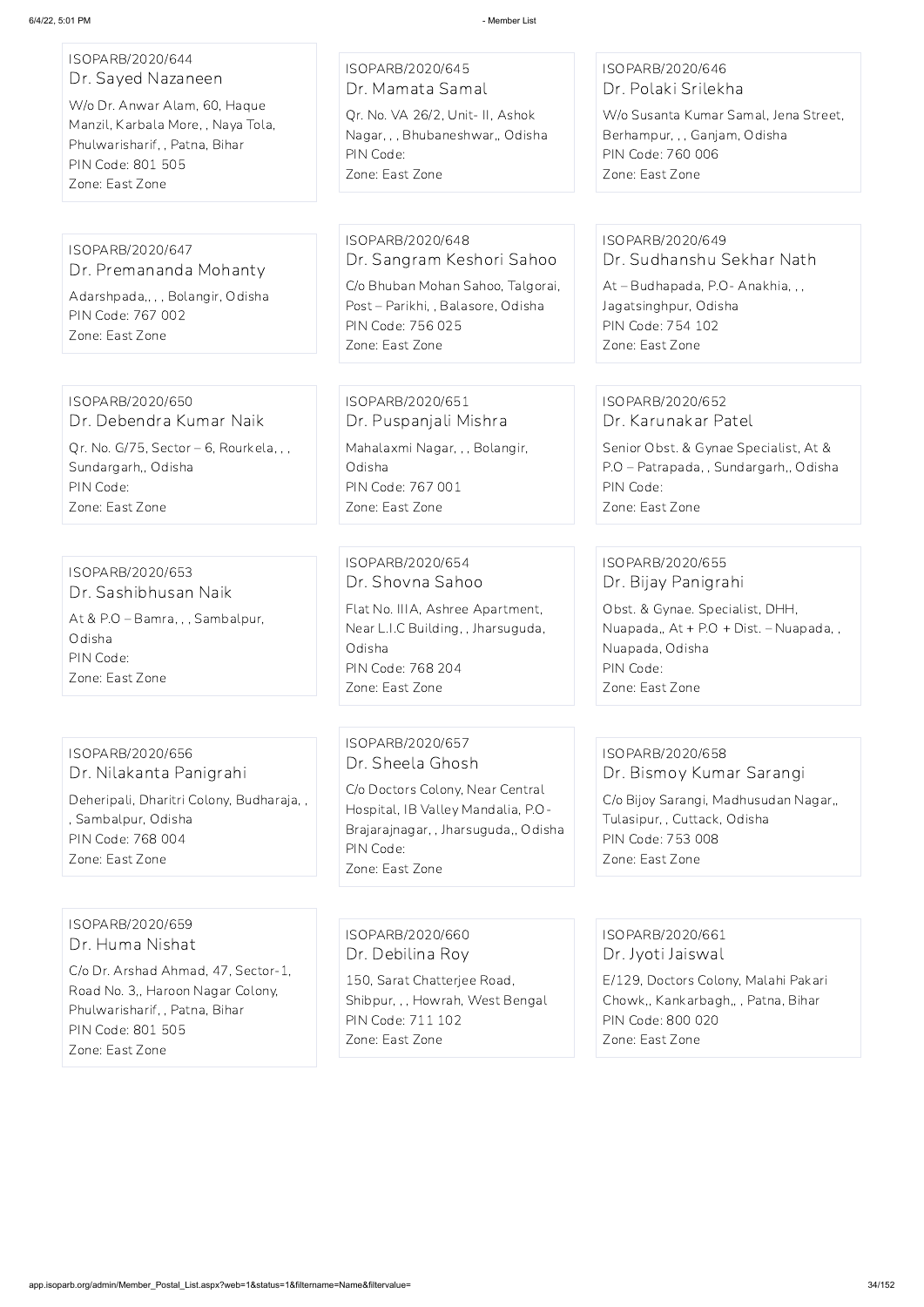ISOPARB/2020/662 Dr. Subhasis Panigrahy

At – Gokarnakhal, P.O- Nuapatna, P.S-Tigiria, , , Cuttack, Odisha PIN Code: 754 035 Zone: East Zone

ISOPARB/2020/663 Dr. Sangeeta Mishra

C/o Sri Ramachandra Pradhan, At – KV-34, Krishna Vihar, Infront of Sani Mandir, Patrapada, , Bhubaneshwar, Odisha PIN Code: 751 019 Zone: East Zone

### ISOPARB/2020/664 Dr. Prakash Chandra Mishra

At – Champadei, P.O- Devidwar, Jaipur, Orissa, , , Odisha PIN Code: Zone: East Zone

ISOPARB/2020/665 Dr. Prosun Bera Vill – Ekabbarpur, P.O- Jujersa, , ,

Howrah, West Bengal PIN Code: 711 302 Zone: East Zone

#### ISOPARB/2020/666 Dr. Seema Sahay

Ambika Nursing Home, House No. 91, , Road No. 12, Sri Krishna Nagar, , Patna, Bihar PIN Code: 800 001 Zone: East Zone

#### ISOPARB/2020/667 Dr. Kalipada Murmu

MO's Quarter No. 1, 57, B.M. Road, , ID & BG Hospital, , Kolkata, West Bengal PIN Code: 700 010 Zone: East Zone

#### ISOPARB/2020/668 Dr. Dibyendu Banerjee

Flat No 11E, Tower 9, Sankalpa 2, Street No - 160, New Town, , Kolkata, West Bengal PIN Code: 700 156 Zone: East Zone

#### ISOPARB/2020/669 Dr. Rabindra Nath Ray

Flat No. 547, Rail Vihar, East Kolkata Township, , , Kolkata, West Bengal PIN Code: 700 107 Zone: East Zone

#### ISOPARB/2020/670 Dr. Raja Pal

CJ-231, Sector – 2, Salt Lake, , , Kolkata, West Bengal PIN Code: 700 019 Zone: East Zone

### ISOPARB/2020/671 Dr. Sandip Kumar Sengupta

FF-5, Shanti Niketan Apartment, Amratala Lane, P.o- Chinsurah, , Hooghly, West Bengal PIN Code: 712 101 Zone: East Zone

#### ISOPARB/2020/672 Dr. Subhash Ranjan Saha

23, School Road, Annada Park, Birati, , , Kolkata, West Bengal PIN Code: 700 051 Zone: East Zone

#### ISOPARB/2020/673 Dr. Samira Saha

23, School Road, Annada Park, Birati, , , Kolkata, West Bengal PIN Code: 700 051 Zone: East Zone

#### ISOPARB/2020/674 Dr. Zinat Parveen

Zafar Manzil, Room No. 1, Near SBI Bank, , Ramna Road, , Patna, Bihar PIN Code: 800 005 Zone: East Zone

ISOPARB/2020/675 Dr. Renu Kumari

Balmukhi Bhawan, Kazipur, Naya Tola , , , Patna, Bihar PIN Code: 800 004 Zone: East Zone

#### ISOPARB/2020/676 Dr. Neena Raman

Dhanwantri Nursing Home, Dr. Yadav Path, Dumra, , Sitamarhi, Bihar PIN Code: 843 301 Zone: East Zone

ISOPARB/2020/677 Dr. Rabindra Kumar Yadav

Dr. Yadav Path, Dumra, , , Sitamarhi, Bihar PIN Code: 843 301

Zone: East Zone

ISOPARB/2020/678 Dr. S. N. Mishra

Dumra Road, Near Mehsaul Chowk, , , Sitamarhi, Bihar PIN Code: 843 302 Zone: East Zone

ISOPARB/2020/679 Dr. Sunita Brahma

Behind Jharsuguda Road, Check Gate, Ainthapali, , , Sambalpur,, Odisha PIN Code: Zone: East Zone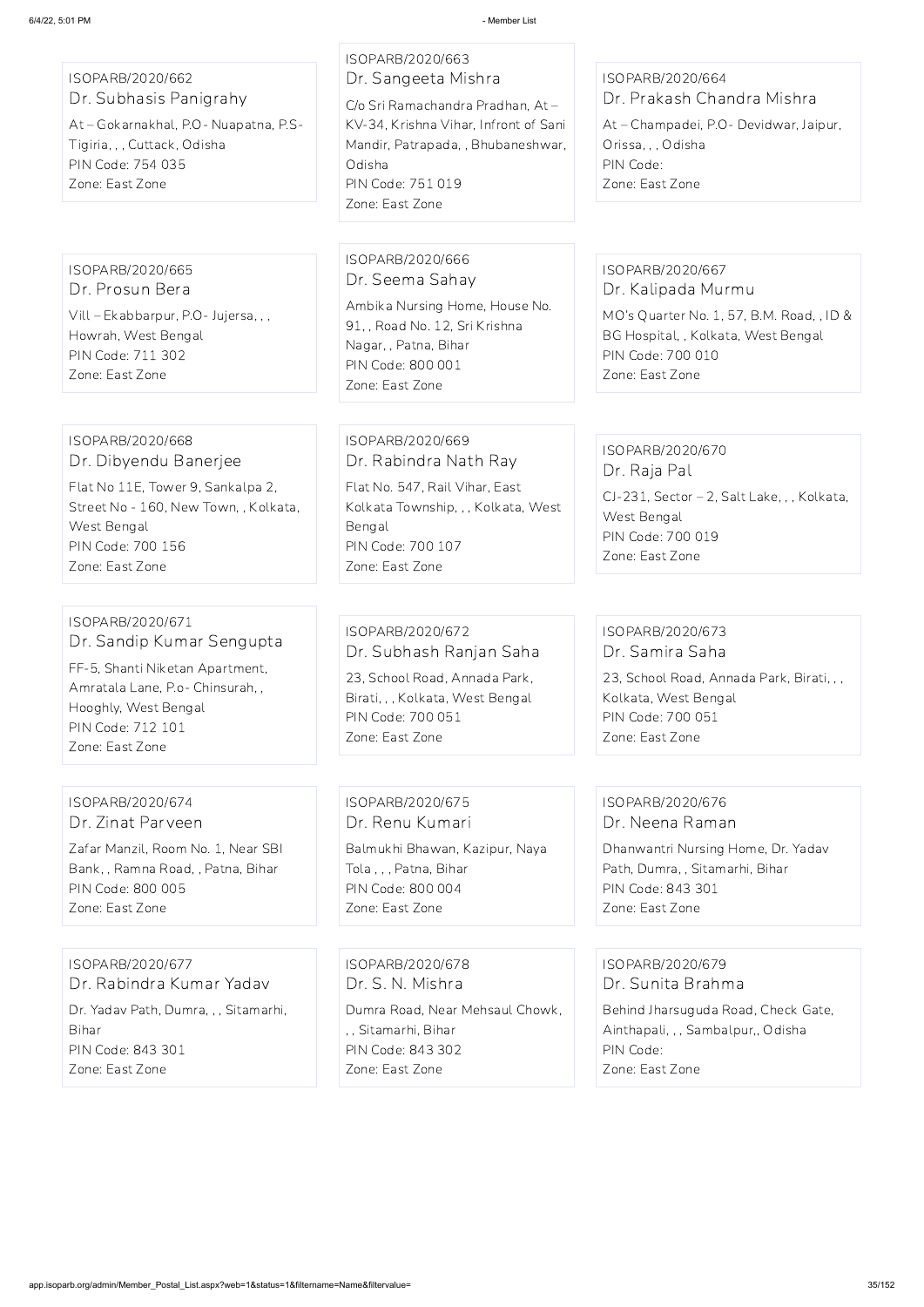# ISOPARB/2020/680 Dr. Supriya Suman

301, 'E' Block, Mundeshwari Enclave, Opp. Passport Office, Ashiana More, , Patna, Bihar PIN Code: 800 014 Zone: East Zone

#### ISOPARB/2020/681 Dr. Gauri Rani 3 SF- B2/22, Bahadurpur Housing Colony, Bhoothnath Road (Opp. SBI Bank), , Patna, Bihar PIN Code: 800 026 Zone: East Zone

#### ISOPARB/2020/682 Dr. Jeet Sharma

Mahavir Tola Ara, , , Bhojpur, Bihar PIN Code: 802 301 Zone: East Zone

#### ISOPARB/2020/683

Dr. Tanima Singh Mahavir Tola, Bari Mathia, , , Bhojpur, Bihar PIN Code: 802 301 Zone: East Zone

ISOPARB/2020/684 Dr. Neelima Pandey Opp. Circuit House, , , Bhojpur, Bihar PIN Code: 802 301 Zone: East Zone

#### ISOPARB/2020/685 Dr. Jaya Sharma

Satya Manju Nursing Home, Near Maruti Showroom,, IAS Colony, West of Rupaspur Nahar, Bailey Road, , Patna, Bihar PIN Code: 801 503 Zone: East Zone

#### ISOPARB/2020/686 Dr. Manisha Sahu

SB-66, Aditya Enclave, Kanan Vihar, , Phase- II, Patia, , Bhubneshwar, Odisha PIN Code: 751 031 Zone: East Zone

#### ISOPARB/2020/687 Dr. Kabita Chanania

Flat No. 6, Sangam Apartment, Lal Bahadur Sastri Lane, Old Station Square, , Bhubneshwar, Odisha PIN Code: 751 006 Zone: East Zone

#### ISOPARB/2020/688 Dr. Chandrabhanu Dalal

C-17, BDA Duplex, Baramunda,, Bhubaneshwar, , Khurda, Odisha PIN Code: 751 003 Zone: East Zone

#### ISOPARB/2020/689 Dr. Nirmala Verma Babu Bazar, Near Mohan Cinema, , , Bhojpur, Bihar PIN Code: 802 301 Zone: East Zone

#### ISOPARB/2020/690 Dr. Viveka Nand Yadav

28, Mahavir Tola, , , Bhojpur, Bihar PIN Code: 802 301 Zone: East Zone

### ISOPARB/2020/691 Dr. Savita (Rungta) Dokania Dr. Rungta Clinic, K.G. Road, , , Bhojpur, Bihar PIN Code: 802 301 Zone: East Zone

#### ISOPARB/2020/692 Dr. Mahija Sahu

Junus Patina, College Square, Infront of Bombay Hotel, , Cuttack, Odisha PIN Code: 753 003 Zone: East Zone

ISOPARB/2020/693 Dr. Om Avishek Das

Senior Resident, Room No. 132, Old Gents Hostel, S.C.B. Medical College, , Cuttack, Odisha PIN Code: 753 001 Zone: East Zone

# ISOPARB/2020/694 Dr. Pradip Kumar Panigrahi

203, Om Residency, Sarala Nagar, Laxami Sagar, , , Bhubaneshwar,, Odisha PIN Code: Zone: East Zone

ISOPARB/2020/695

Dr. Sibananda Nayak

Plot No. 1842/4849, Nuasahi, Nayapalli, , , Bhubaneshwar,, Odisha PIN Code:

Zone: East Zone

ISOPARB/2020/696 Dr. Tapasi Pati

C/o Dr. Girish Chandra Sahu, 1189, Ratnakarbagh (Ane-2), Tankapani Road, , Bhubaneshwar,, Odisha PIN Code: 751 018 Zone: East Zone

ISOPARB/2020/697

#### Dr. Tapan Pattanaik

MIG-9, Ananta Vihar, Pokhariput, , , , Bhubaneshwar,, Odisha PIN Code: 751 020 Zone: East Zone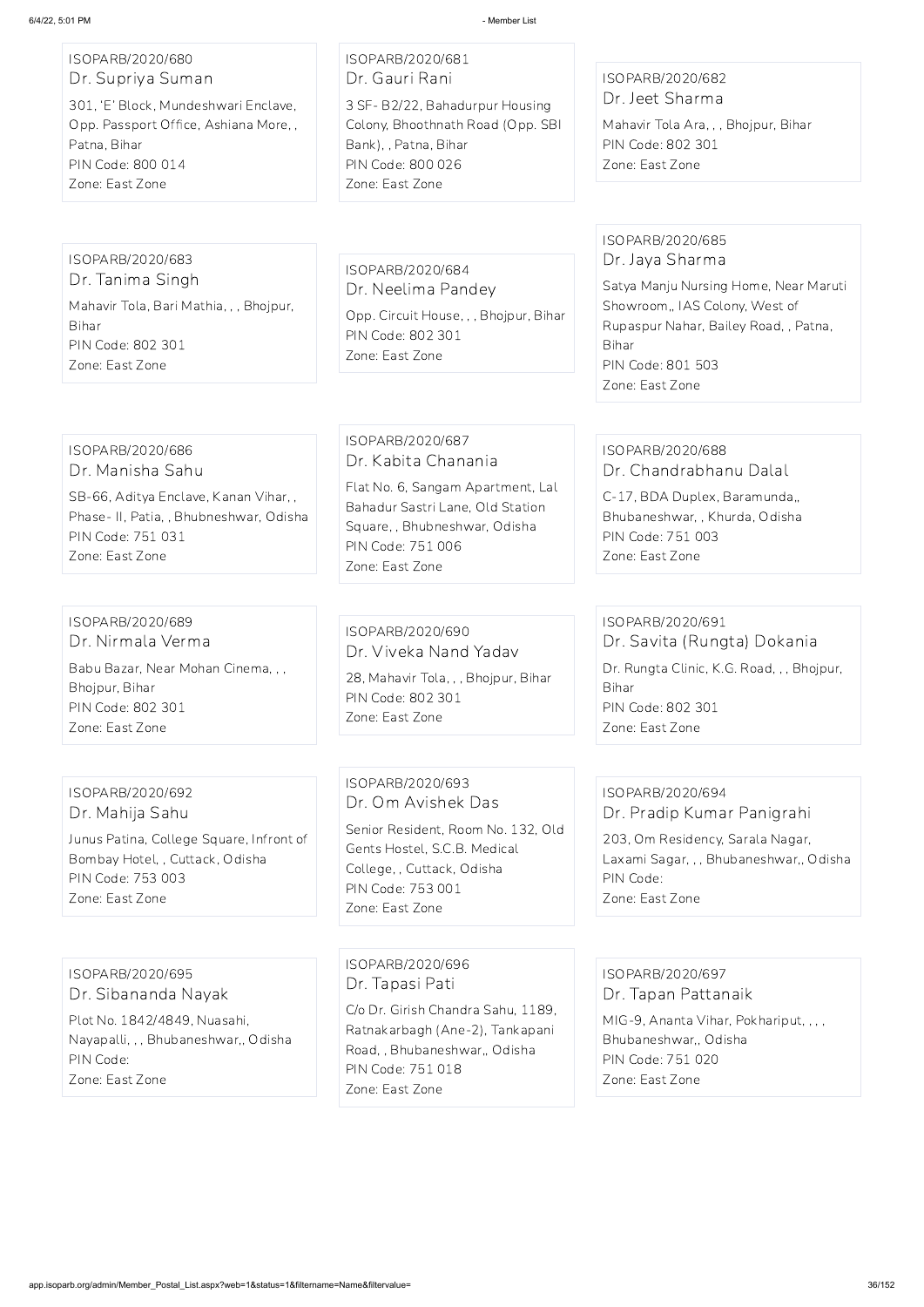## ISOPARB/2020/698 Dr. Potnuru Sarita

Flat No. D-502, Palm Heights Apartment, Opp. Sum Hospital, Sampur, K-8, , Bhubaneshwar,, Odisha PIN Code: 751 003 Zone: East Zone

## ISOPARB/2020/699 Dr. Shalini

Sum Hospital, K-8, Kaling Nagar, , , Bhubaneshwar,, Odisha PIN Code: 751003 Zone: East Zone

## ISOPARB/2020/700 Dr. Basant Kumar Pati

SV-6, Srikhetra Vihar, Alginia,, , , Bhubaneshwar, Odisha PIN Code: 751 019 Zone: East Zone

#### ISOPARB/2020/701 Dr. Sujata P. Mishra

Plot No. 172, Road No. 1, Jaganath Vihar, , Baxmunda, , Bhubaneshwar,, Odisha PIN Code: Zone: East Zone

ISOPARB/2020/702 Dr. Kodanda Rao AT – Dalaipara , P.O + Dist. – Sambalpur, , , PIN Code: 768 001 Zone: East Zone

## ISOPARB/2020/703

Dr. Ghanashyam Chattar

At + P.O- Naduapal, Via – Karanjia, , , Mayurbhanj, Odisha PIN Code: Zone: East Zone

#### ISOPARB/2020/704 Dr. Mihir Meher

At – Pradhanpara, Near Jamkani Temple,, P.O- Budharaja, , Sambalpur, Odisha PIN Code: 768 004 Zone: East Zone

ISOPARB/2020/705 Dr. Satyajeet Mishra

S/o Manmohan Mishra, Near B. B. High School,, Gudianali, P.O – Dhenkanal, , Dhenkanal, Odisha PIN Code: 759 001 Zone: East Zone

## ISOPARB/2020/706 Dr. Deepika Dash

Room No. 1, Steel Co. Building, Near Axis Bank, Jagatpur, , Cuttack, Odisha PIN Code: 754 021 Zone: East Zone

#### ISOPARB/2020/707 Dr. Kunja Bihari Singh

At + P.O – Damodarpur, , , Mayurbhanj, Odisha PIN Code: 757 003 Zone: East Zone

## ISOPARB/2020/708 Dr. Pushpalata Jena

At – Champapal, P.O-Radhikadeipur, , , Keonjhar, Odisha PIN Code: 758 025 Zone: East Zone

## ISOPARB/2020/709 Dr. Debabrat Sahoo

At + P.O – Abhimanyubalia, Via – B. Barada, , , Jaipur, Odisha PIN Code: Zone: East Zone

## ISOPARB/2020/710 Dr. Lina Baru

Qr No. 3R/7, Doctors Colony, VSS Medical College, Burla, , Sambalpur, Odisha PIN Code: 768 017 Zone: East Zone

## ISOPARB/2020/711 Dr. Jatindra Prasad Hota

At- Jubili Town, P.O Dhenkena, , , Dhenkanal, Odisha PIN Code: 759 001 Zone: East Zone

#### ISOPARB/2020/712 Dr. Gobind Lal Agrawalla

At – Podapara, P.O+ Dist. – Boudh , , , Boudh , Odisha PIN Code: 768 014 Zone: East Zone

ISOPARB/2020/713 Dr. Bulu Naik

At – Belmunda, P.O- Samasingha, , Via

– Lolibira, , Jharsuguda, Odisha PIN Code: 768 213 Zone: East Zone

ISOPARB/2020/714 Dr. Jyoti Rai

Indu Bhawan, Harihar Singh Road,, P.O- RMC, , Ranchi, Jharkhand PIN Code: 834 009 Zone: East Zone

# ISOPARB/2020/715 Dr. Preeti Sharma

W/o Dr. Arya Pranav Chaitanya Anandpuri Colony,, P.O- College More, , Hazaribagh, Jharkhand PIN Code: 825 302 Zone: East Zone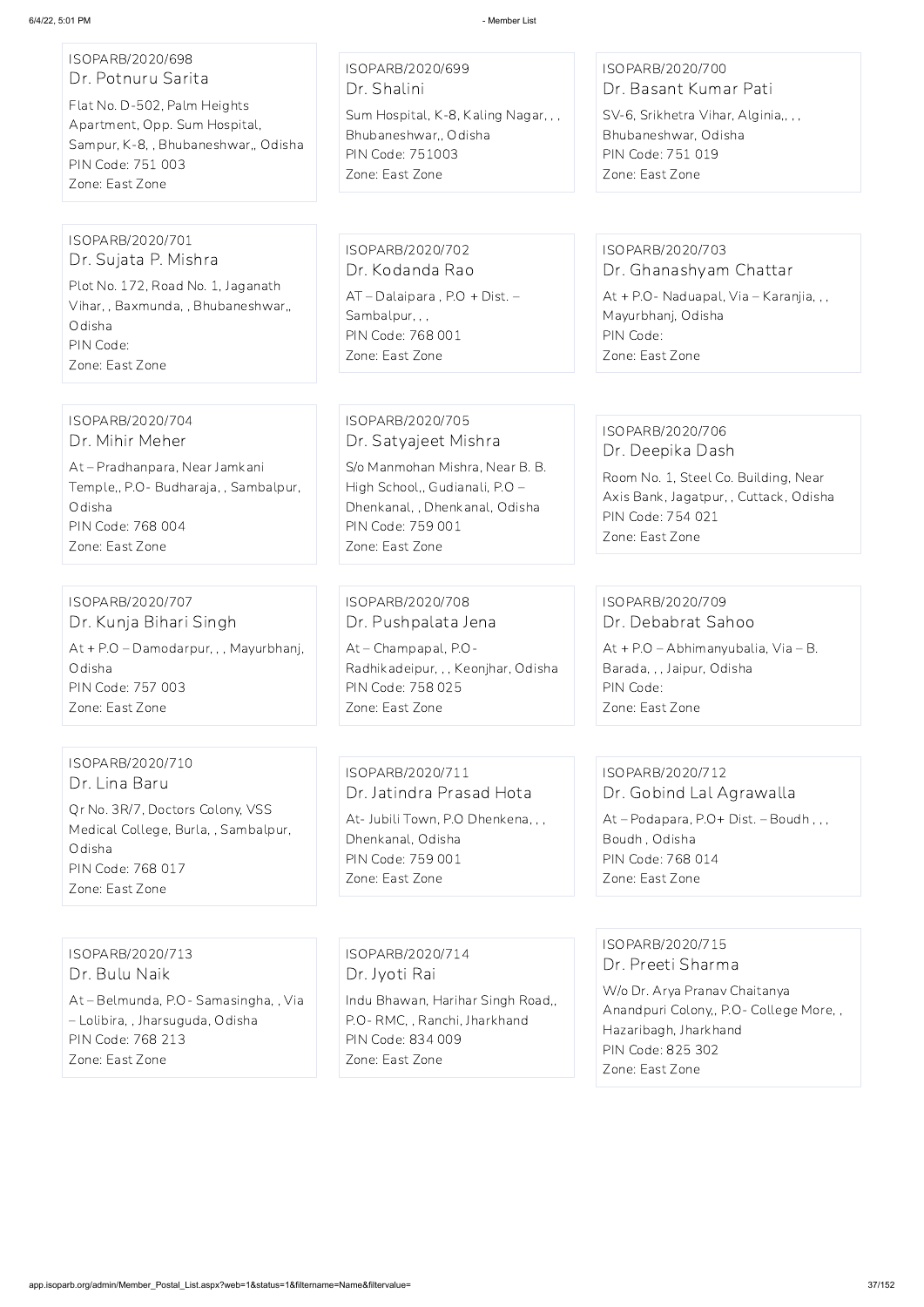#### ISOPARB/2020/716 Dr. Madhubala Rana

Pandit Jee Road, Shiv Kunj Lane, , House No. 123-I, , Hazaribagh, Jharkhand PIN Code: 825 301 Zone: East Zone

ISOPARB/2020/717 Dr. Ragini Agrawal Netram, 16 Deputy Para, Near Kutchery Chowk, , , Ranchi, **Jharkhand** PIN Code: 834 001 Zone: East Zone

## ISOPARB/2020/718 Dr. Rajesh Kumar

C/o Late Mr. B. N. Singh, Maa Shanti Niwas,, Gosai Toli, , Ranchi, Jharkhand PIN Code: Zone: East Zone

## ISOPARB/2020/719

Dr. Bhavya Kumar C/o Dr. V. K. Jha, Udhav Babu Street, , , Ranchi, Jharkhand PIN Code: 834 001 Zone: East Zone

ISOPARB/2020/720 Dr. Usha Nath 214-C, Ashok Nagar, , , Ranchi, **Jharkhand** PIN Code: 834 002 Zone: East Zone

## ISOPARB/2020/721 Dr. Dipti Malika Kujur

Shanti Niwas, House No. 2083 A / 12A, Piritola, Jaratalab, Bariatu, , Ranchi, Jharkhand PIN Code: 834 009 Zone: East Zone

#### ISOPARB/2020/722 Dr. Manisha Singh

Lakshmi Nursing Home, Main Road, Hinoo, , , Ranchi, Jharkhand PIN Code: 834 002 Zone: East Zone

## ISOPARB/2020/723 Dr. Hena Yasmeen

Capital Hospital and Research Centre, Kantatoli , , Ranchi, Jharkhand PIN Code: 834 002 Zone: East Zone

# ISOPARB/2020/724

Dr. Nirmala Ranje Nag Kumhartoli, Purelia Road, , , Ranchi, Jharkhand PIN Code: 834 001

Zone: East Zone

## ISOPARB/2020/725 Dr. Sudakshina Lata

B-62, Kusum Vihar, Morabari, , , Ranchi, Jharkhand PIN Code: 834 008 Zone: East Zone

## ISOPARB/2020/726 Dr. Shilpi

A-4, Sai Kripa Apartment, New Alakapuri, Dibdih, , , Ranchi, **Jharkhand** PIN Code: 834001 Zone: East Zone

## ISOPARB/2020/727 Dr. Priti Tigga

C/o Anwar E. Tigga, Tongri Toli, Behind Harmu Housing, Board Office, Harmu, , Ranchi, Jharkhand PIN Code: Zone: East Zone

## ISOPARB/2020/728 Dr. Kadambini Kumari

House No. 24, New AG Co-operative Colony, , Kadru, , Ranchi, Jharkhand PIN Code: 834 002 Zone: East Zone

ISOPARB/2020/729 Dr. Shalini Sinha

Flat No. 205, Balaji Garden, Near Gandhi Nagar Gate,, Kanke Road, , Ranchi, Jharkhand PIN Code: 834 008 Zone: East Zone

#### ISOPARB/2020/730 Dr. Reeta Verma

35, Budwan Compound, Lalpur, , , Ranchi, Jharkhand PIN Code: 834 001 Zone: East Zone

#### ISOPARB/2020/731

Dr. Meena Mehta

"Aashma", Pragati Path, Makchunda Toli,, Near Oxford School Chutia, , Ranchi, Jharkhand PIN Code: Zone: East Zone

ISOPARB/2020/732 Dr. Shikha Khandelwal Tambi

Khandelwal Vastralaya, Main Road,, Opp. Sadar Thana, , Hazaribagh, Jharkhand PIN Code:

Zone: East Zone

ISOPARB/2020/733 Dr. Ranjana Sharan

Imli Kothi, , , Hazaribagh, Jharkhand PIN Code: 825 301 Zone: East Zone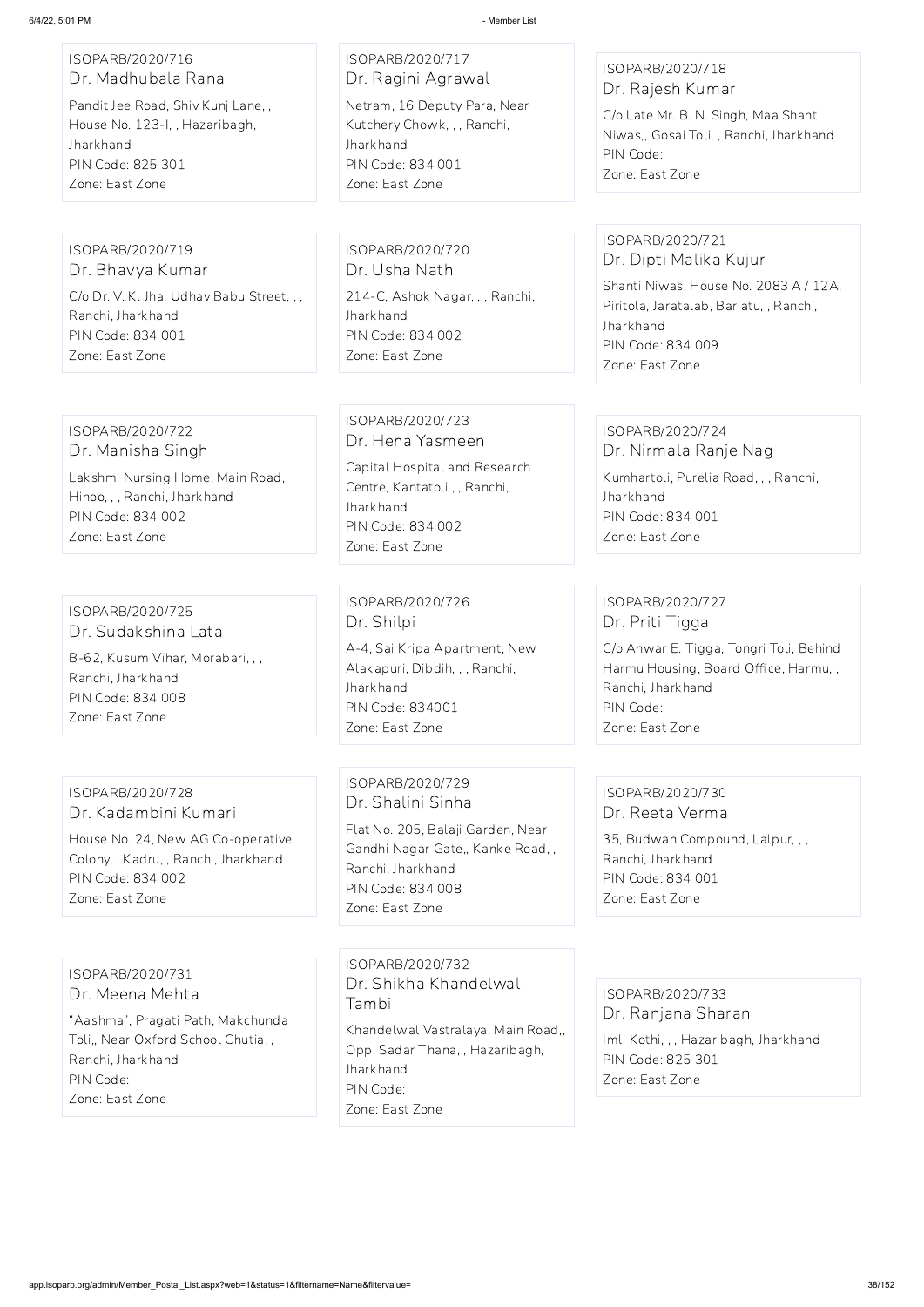| ISOPARB/2020/734<br>Dr. Pushpa Pandey<br>RJSIOR Hospital, Near Plaza Chowk,<br>H. B. Road, Ranchi, , , Ranchi,<br>Jharkhand<br>PIN Code: 834 001<br>Zone: East Zone | ISOPARB/2020/735<br>Dr. Ajay Ghosh<br>Child Care Circular Road, Lalpur, , ,<br>Ranchi, Jharkhand<br>PIN Code: 834 001<br>Zone: East Zone                                     | ISOPARB/2020/736<br>Dr. Karuna Jha<br>Bharati Hospital, Kokar Chowk,, H.B.<br>Road, Kokar,, Ranchi, Jharkhand<br>PIN Code: 834 001<br>Zone: East Zone                                  |
|---------------------------------------------------------------------------------------------------------------------------------------------------------------------|------------------------------------------------------------------------------------------------------------------------------------------------------------------------------|----------------------------------------------------------------------------------------------------------------------------------------------------------------------------------------|
|                                                                                                                                                                     |                                                                                                                                                                              |                                                                                                                                                                                        |
| ISOPARB/2020/737<br>Dr. Nibedita Chakraborty<br>"Nibedita", 192/ A-2, Bariatu Road, , ,<br>Ranchi, Jharkhand<br>PIN Code: 834 009<br>Zone: East Zone                | ISOPARB/2020/738<br>Dr. Shashi Bala Singh<br>201, Sai Anand Apartment, Anand<br>Vihar, Kadru, , , Ranchi, Jharkhand<br>PIN Code: 834 002<br>Zone: East Zone                  | ISOPARB/2020/739<br>Dr. Samarina Kamal<br>Alam Hospital & Research Centre, Booty<br>Road,, Ranchi, Jharkhand<br>PIN Code: 834 009<br>Zone: East Zone                                   |
|                                                                                                                                                                     |                                                                                                                                                                              |                                                                                                                                                                                        |
| ISOPARB/2020/740<br>Dr. Gauri Kumari                                                                                                                                | ISOPARB/2020/741<br>Dr. Rama Sharma                                                                                                                                          | ISOPARB/2020/742<br>Dr. Ajit Kumar Sharma                                                                                                                                              |
| W/o Dr. Asim Kumar, Doranda, Darjee<br>Mohalla,, Ansari Lane, , Ranchi,<br>Jharkhand<br>PIN Code: 834 002<br>Zone: East Zone                                        | Rama Nursing Home, Opp. GEL<br>Church,, Main Road,, Ranchi,<br>Jharkhand<br>PIN Code: 834 001<br>Zone: East Zone                                                             | Rama Nursing Home, Opp. GEL Church<br>Complex,, Main Road,, Ranchi,<br>Jharkhand<br>PIN Code: 834 001<br>Zone: East Zone                                                               |
|                                                                                                                                                                     |                                                                                                                                                                              |                                                                                                                                                                                        |
| ISOPARB/2020/743<br>Dr. Kiran Trivedi<br>C/o Rama Nursing Home, Opp. GEL<br>Church, , Main Road, , Ranchi,<br>Jharkhand<br>PIN Code: 834 001<br>Zone: East Zone     | ISOPARB/2020/744<br>Dr. Bratati Moitra<br>24, Burdwan Compound, Lalpur, , ,<br>Ranchi, Jharkhand<br><b>PIN Code: 834 001</b><br>Zone: East Zone                              | ISOPARB/2020/745<br>Dr. Sasmita Das<br>Flat No. 401, Kalpataru Niwas,<br>Swarnapuri Road, Patia,,<br>Bhubaneshwar, Odisha<br>PIN Code: 751 024<br>Zone: East Zone                      |
|                                                                                                                                                                     |                                                                                                                                                                              |                                                                                                                                                                                        |
| ISOPARB/2020/746<br>Dr. Sweta Singh<br>Mishra Bhawan, 133, Jharpara,,,,<br>Bhubaneshwar, Odisha<br>PIN Code: 751 019<br>Zone: East Zone                             | ISOPARB/2020/747<br>Dr. Saubhagya Kumar Jena<br>Deptt. of Obst. & Gynae., AllMS,<br>Sijua, , P.O - Dumduma, ,<br>Bhubaneswar, Odisha<br>PIN Code: 751 019<br>Zone: East Zone | ISOPARB/2020/748<br>Dr. Arati Mallick<br>C/o Dr. Balkrishna Kuanar, Gayatri Vihar,,<br>28 - Cantonment Road, Chandi Chhak,,<br>Cuttack, Odisha<br>PIN Code: 753 001<br>Zone: East Zone |
| ISOPARB/2020/749                                                                                                                                                    | ISOPARB/2020/750                                                                                                                                                             | ISOPARB/2020/751                                                                                                                                                                       |

ISOPARB/2020/749 Dr. Vandana Mohapatra

C/o Madhusudan Kar, Duplex No. 22, , Ratna Niwas, Brahmeswarpatna,, , Bhubaneshwar, Odisha PIN Code: 751 018 Zone: East Zone

Dr. Monalisha Naik C/o A.C. Naik, Sri Krishna Bhawan, Bidyadharpur, Nuabazar, , Cuttack, Odisha PIN Code: 753 004 Zone: East Zone

ISOPARB/2020/751 Dr. Satya Narayan Behera Deptt. Of Obst. & Gynaecology, AIIMS, , Sijua, P.O – Dumduma, , Bhubaneshwar, Odisha PIN Code: 751 019 Zone: East Zone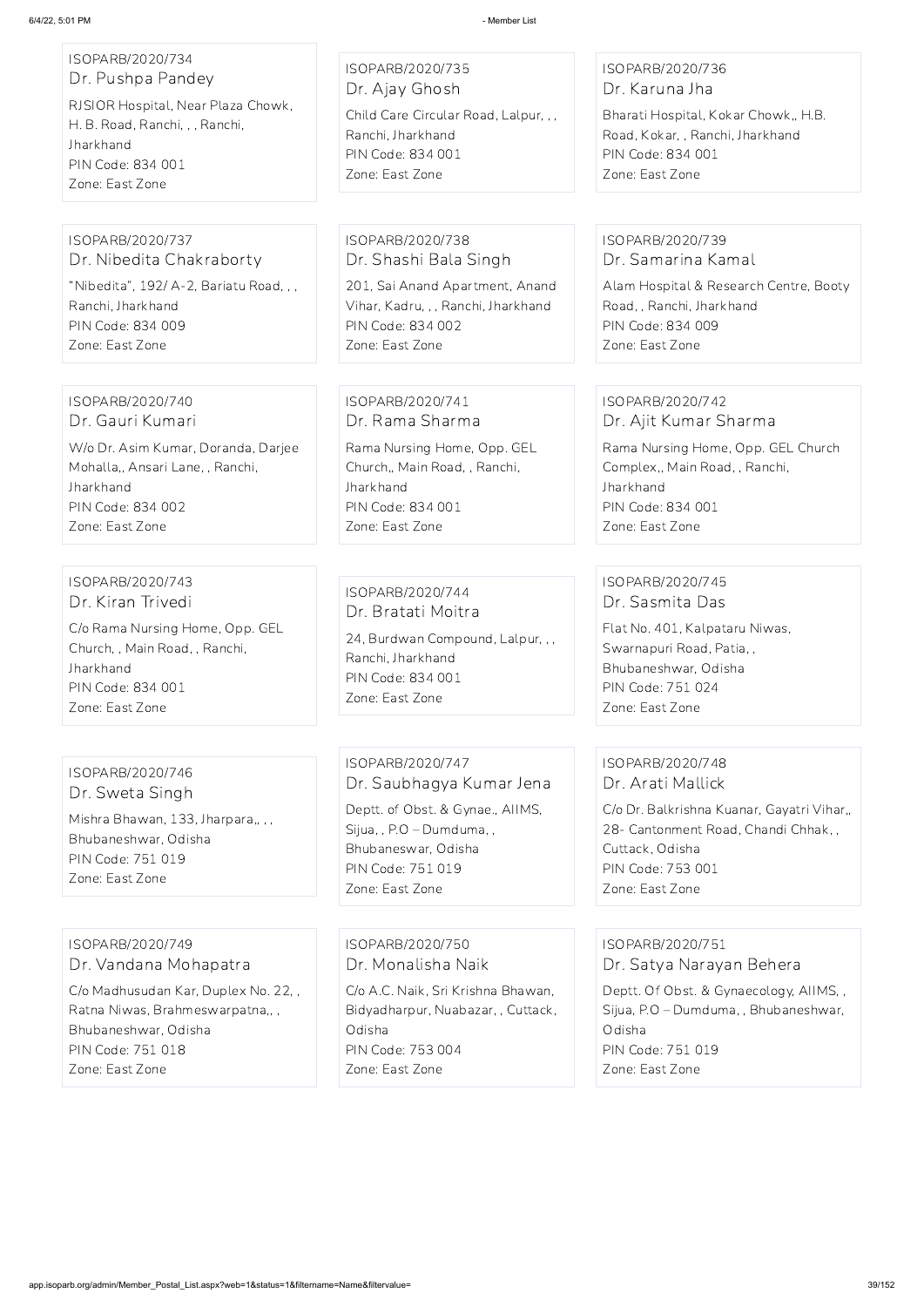| ISOPARB/2020/752           |  |
|----------------------------|--|
| Dr. Jagdish Chandra Behera |  |

Sr. Resident, Deptt. Of Obst. & Gynae. AIIMS, , Sijua, P.O – Dumduma, , Bhubaneshwar, Odisha PIN Code: 751 019 Zone: East Zone

## ISOPARB/2020/753 Dr. Bishmita Mallick Qr. No. A-401, Nita Building, Block-2, Tashali Apartment, Satyanagar, , Bhubaneshwar, Odisha

PIN Code: Zone: East Zone

## ISOPARB/2020/754 Dr. Leena Das

Cosmopolish, D-32, Dumduma, Bhubaneshwar, , , Khurda, Odisha PIN Code: 751 007 Zone: East Zone

#### ISOPARB/2020/755 Dr. Lipsa Ray

Plot No. 25-R, Behind Maharsi College, , P.O- Sahid Nagar, Bhubaneshwar, , Khurda, Odisha PIN Code: 751 007 Zone: East Zone

#### ISOPARB/2020/756 Dr. Sarita Sinha

Beside Shalimar Cold Storage, Bye-Pass Road, Anisabad, , , Patna, Bihar PIN Code: 800 002 Zone: East Zone

# ISOPARB/2020/757

Dr. Lopamudra Jena Plot No. V3/14, Civil Township, ,

Rourkela, Odisha PIN Code: 769 004 Zone: East Zone

#### ISOPARB/2020/758 Dr. Pramila Jena

S-18, Phase-II, , Maitri Vihar, Chandrasekharpur, , Bhubaneshwar, Odisha PIN Code: 751 023 Zone: East Zone

## ISOPARB/2020/759 Dr. Shashi Shankar Behera

D-16, Staff Quarters, KIMS, KIIT, Patia, , , Bhubaneshwar, Odisha PIN Code: 751 024 Zone: East Zone

# ISOPARB/2020/760

Dr. Swetaparna Khuntia

Tinigharia, Naya Bazar, , , Cuttack, Odisha PIN Code: 753 004 Zone: East Zone

## ISOPARB/2020/761 Dr. Jyochnamayi Panda

306, Manorama Estate, Rasulgarh,, , , Bhubaneshwar, Odisha PIN Code: 751 010 Zone: East Zone

## ISOPARB/2020/762 Dr. Lipipuspa Pattnaik

Plot No. 1942, Chitamaniswar, P.O-Budheswari Colony, , Bhubaneshwar, Odisha PIN Code: Zone: East Zone

## ISOPARB/2020/763 Dr. Sarika Avasthi

Deptt. of Obst. & Gynae, KIMS KIIT, Patia, , , Bhubaneshwar, Odisha PIN Code: 751 024 Zone: East Zone

## ISOPARB/2020/764 Dr. Madhusmita Pradhan Plot No. 708, Mahanadi Vihar P.O-Naubazar,, , , Cuttack, Odisha

PIN Code: 753 004 Zone: East Zone

## ISOPARB/2020/765 Dr. Abhipsa Mishra

J. N. Tower, Room No. 306, Patia, , , Bhubaneshwar, Odisha PIN Code: Zone: East Zone

#### ISOPARB/2020/766 Dr. Alakta Subhadarshini Das

S-202, Regal Dove Apartment, Phase – II, Patia, , Bhubaneshwar, Odisha PIN Code: Zone: East Zone

## ISOPARB/2020/767 Dr. Sujit Kumar Behera

H/2, Laxmi Vihar, Sikharchandi Bus Stop,, Patia, , Bhubaneshwar, Odisha PIN Code: 751 024 Zone: East Zone

ISOPARB/2020/768 Dr. Manasi Patnaik House No. 4, Tulasi Vihar, Chandrasekharpur, , , Bhubaneshwar, Odisha PIN Code: 751 021 Zone: East Zone

ISOPARB/2020/769 Dr. Asima Das

Plot No. 195/917, Paika Nagar, , , Bhubaneshwar, Odisha PIN Code: 751 003 Zone: East Zone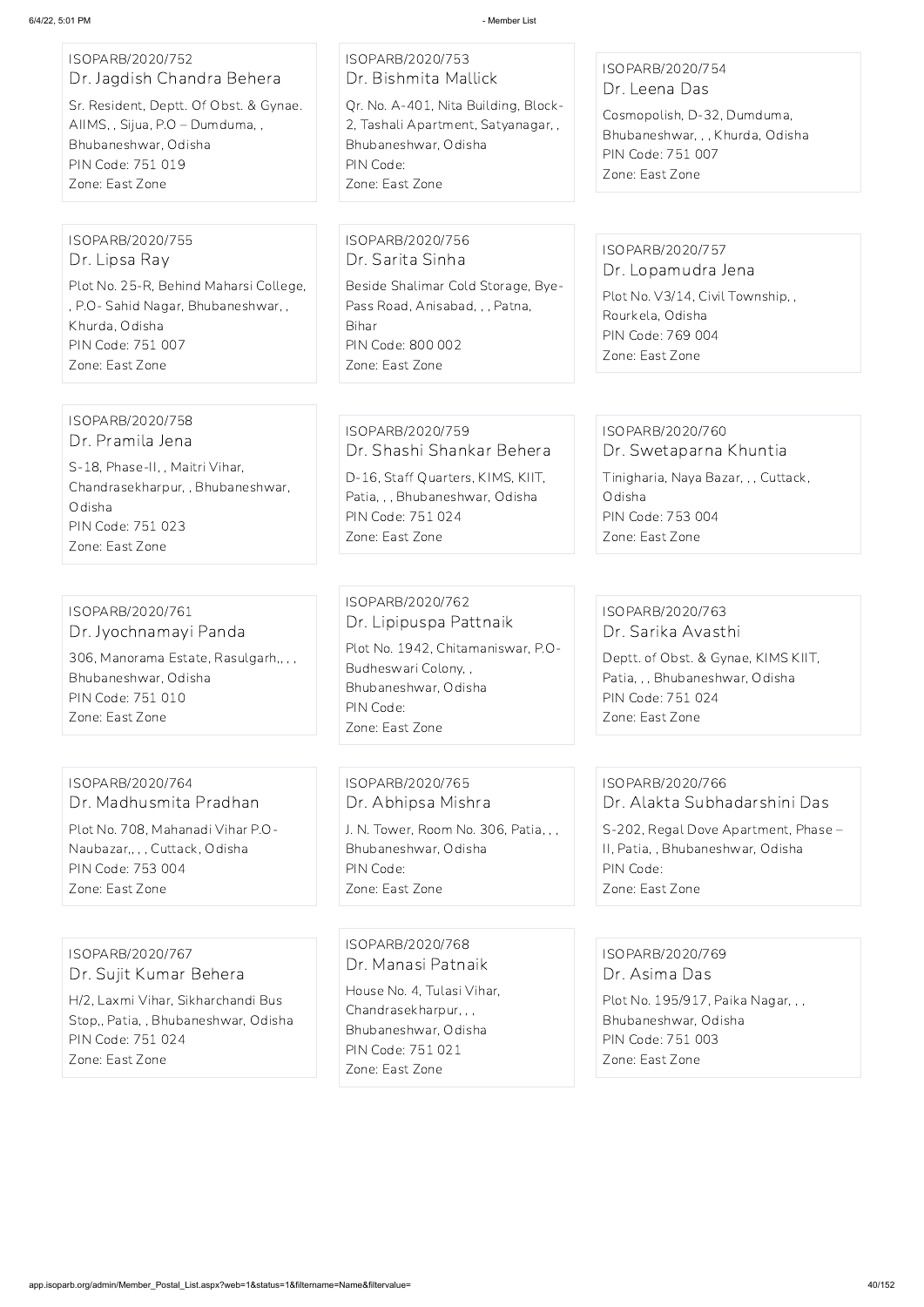## ISOPARB/2020/770 Dr. Sudipa Mandal

C/18/03, Kalindi Housing Estate Lake Town, , , Kolkata, West Bengal PIN Code: 700 089 Zone: East Zone

### ISOPARB/2020/771 Dr. Abhijit Mondal

Ghurni Haldar Para, P.O- Ghurni, Krishnagar, , , Nadia, West Bengal PIN Code: 741 103 Zone: East Zone

#### ISOPARB/2020/772 Dr. Shreya Barik

A-5, Sourav Abasan, Block – FF 5/2,, Sector – III, Salt Lake, , Kolkata, West Bengal PIN Code: 700 097 Zone: East Zone

#### ISOPARB/2020/773 Dr. Abhishek Malakar

19, Sabuj Sarani, Ravindra Nagar, Dum Dum Cantonment, , Kolkata, West Bengal PIN Code: 700 065 Zone: East Zone

#### ISOPARB/2020/774 Dr. Chiranjit Ghosh

Shivalaya Apartment, Flat – 'E', , 31, Olai Chandi Tola, 2nd Lane Nimta, , Kolkata, West Bengal PIN Code: 700 049 Zone: East Zone

#### ISOPARB/2020/775 Dr. Subrata Samanta

152, Gopal Lal Tagore Road, , , Kolkata, West Bengal PIN Code: 700 108 Zone: East Zone

#### ISOPARB/2020/776 Dr. Aparna Khan

Anjani Plaza, Flat No. 2B, 2nd Floor , 4A, R. K. Chatterjee Road, , Behind Old Kasba Police Station, KASBA,, , Kolkata, West Bengal PIN Code: 700 042 Zone: East Zone

## ISOPARB/2020/777 Dr. Suman Poddar

A/2, Rama Apartment, 2nd Floor, , 19, Lal Baba Road, P.O & P.S-Dankuni, , Hooghly, West Bengal PIN Code: 712 311 Zone: East Zone

#### ISOPARB/2020/778 Dr. Nandini Goswami

68, Farm Side Road, P.O & P.S – Chuchura, , , Hooghly, West Bengal PIN Code: 712 102 Zone: East Zone

#### ISOPARB/2020/779 Dr. Balaram Sahoo

C/o Dr.Paresh Kumar Mohapatra,Plot No. 749, Nadikula Sahi,, Near Haramani Mandap, Mahanadi Vihar, P.O – Naya Bazar, , Cuttack, Odisha PIN Code: 753 004 Zone: East Zone

## ISOPARB/2020/780 Dr. Ankita Sirohiya

C/o Mr. S. K. Sirohiya, Sudha, Flat No. 2-F,, 861, Beltala Road, , Kolkata, West Bengal PIN Code: 700 026 Zone: East Zone

## ISOPARB/2020/781 Dr. Anita Kumari

W/o Dr. Raju Kumar, Room No. 27, , New MDH, IGIMS Campus, , Patna, Bihar PIN Code: 800 014 Zone: East Zone

#### ISOPARB/2020/782 Dr. Shreya Raj

Qr. No. E-52, Sector-1, P.O. – Dhurwa, , , Ranchi, Jharkhand PIN Code: 834 004 Zone: East Zone

## ISOPARB/2020/783 Dr. Anil Chandra Das

1/416, Gariahat Road (S), Jodhpur Park, , , Kolkata, West Bengal PIN Code: 700 068 Zone: East Zone

## ISOPARB/2020/784 Dr. Biswajyoti Guha

Merlin Warden, Lake View, Block – 4, Flat No. 2 -0,, 104, Bidhan Nagar Road, Ultadanga, , , Kolkata, West Bengal PIN Code: 700 067 Zone: East Zone

ISOPARB/2020/785 Dr. Suresh Kumar C. HIG - B2 F1, Baghlingampally, , , Hyderabad, Arunachal Pradesh PIN Code: 500 044 Zone: South Zone

ISOPARB/2020/786 Dr. Vijay Lakshmi G. 208, Saptagiri Apartments, Phase-1, Padmarao Nagar, , ,

Secundarabad, Arunachal Pradesh PIN Code: 500 025

Zone: South Zone

ISOPARB/2020/787 Dr. Sadhana Reddy K.

1674, Road No. 12, Banjarara Hills, , ,

Hyderabad, Arunachal Pradesh

PIN Code: 500 034

Zone: South Zone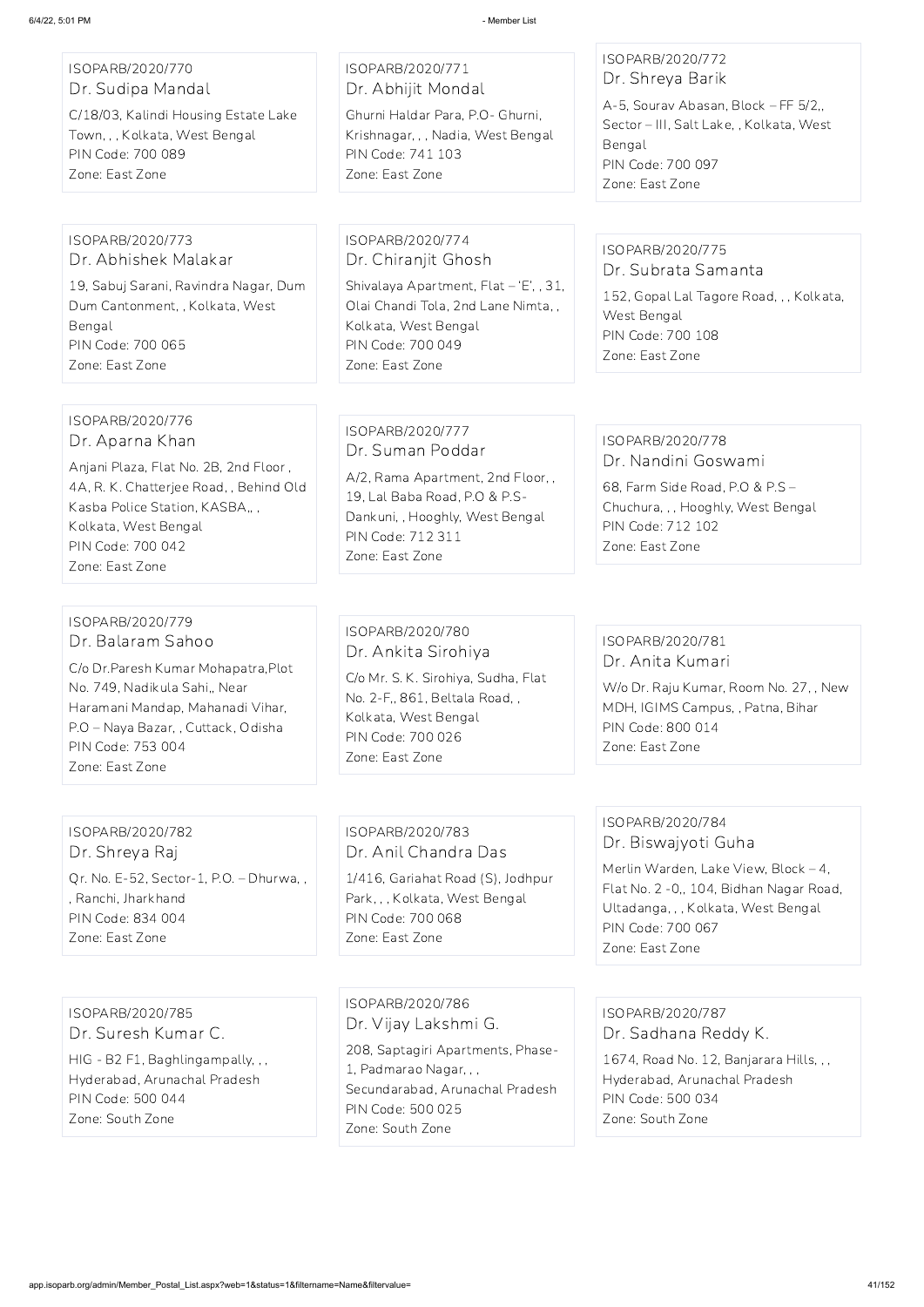ISOPARB/2020/788 Dr. Sasikala Kola 11-5-422/C, Red Hills, , , Hyderabad, Arunachal Pradesh PIN Code: 500 004 Zone: South Zone

## ISOPARB/2020/789 Dr. Suresh Kumar Surapaneni

Pragnya Hospital, 6-2-929/A, Opp. Pavani Plaza,, Kairatabad, , Hyderabad, Arunachal Pradesh PIN Code: Zone: South Zone

## ISOPARB/2020/790 Dr. T. Vindhya

B-13, Madura Nagar, S.R. Nagar (P.O.), , , Hyderabad, Arunachal Pradesh PIN Code: 500 038 Zone: South Zone

ISOPARB/2020/791 Dr. Sharda Shetty City Medical Centre, M.C.C. 'B' Block,, , , Davangere, Karnataka PIN Code: 577 004 Zone: South Zone

> ISOPARB/2020/796 Dr. S.S. Hiremath

ISOPARB/2020/792 Dr. Shamantha Kamini Narendran

716, 7th Main, J.N. Nagar, Phase III, , , Bangalore, Karnataka PIN Code: 560 078 Zone: South Zone

ISOPARB/2020/793 Dr. J.P. Krishna Goda

Joldal Nursing Home, Ratnagiri Road,, , , Chilkhagalpur, Karnataka PIN Code: 577 101 Zone: South Zone

ISOPARB/2020/794 Dr. Ramakant S. Mahale

15-6-326/4 "Rakshan", Bunts Hostel Road, , , Mangalore, Karnataka PIN Code: 575 003 Zone: South Zone

ISOPARB/2020/795 Dr. Sanjay Patil

Hope Infertility Clinic, Midford House No. 1,, Midford Garden, , Bangalore, Karnataka PIN Code: 560 001 Zone: South Zone

Shivleela Hospital Kalyannagar, , , Hubli, Karnataka PIN Code: 580 031 Zone: South Zone

ISOPARB/2020/797 Dr. Mathews Mathai

Deptt. of Obst & Gynaecology, Christian Medical College,, Dr. Ida Schudder Road, , Vellore, Tamil Nadu PIN Code: 632 004 Zone: South Zone

ISOPARB/2020/798 Dr. Vijaylaxami Chandrasekhar

110, Kalari Bagh, Naval Vase,, , , Cochin, Kerala PIN Code: 682 004 Zone: South Zone

ISOPARB/2020/799 Dr. Prabha M. Singham EPMCS Women Clinic, 1280, 25th Main, 9th Block,, Jaya Nagar, , Bangalore, Karnataka PIN Code: 560 069 Zone: South Zone

ISOPARB/2020/800 Dr. Annie Reg

Deptt. of Obstet & Gynaecology, Christian Medical College & Hospital, Dr. Ida Schudder Road, , Vellore, Tamil Nadu PIN Code: 632 004 Zone: South Zone

ISOPARB/2020/801 Dr. Virupaksha Sangapa Javali

Vithaldev Lane, Shahpur, or 3 S.P.M. Road, , , Belgaum, Karnataka PIN Code: 590 001 Zone: South Zone

## ISOPARB/2020/802 Dr. Susheelamma

G.G. Nilaya, Hondada Road, , , Davangere, Karnataka PIN Code: 577001 Zone: South Zone

ISOPARB/2020/803 Dr. G. Bhavani

Director, Sai Bhavani Hospital, Sai Bhavani Multi Speciality Hospital, 4- 32-6, Main Road, Shapur Nagar, , Hyderabad, Arunachal Pradesh PIN Code: 500 055 Zone: South Zone

ISOPARB/2020/804 Dr. Krishna Kumari Meka

303, Venkateshwara Residency, Plot. No. 125, , Near Satya Sai Nigamam, Srinagar Colony, , Hyderabad, Arunachal Pradesh PIN Code: 500 073 Zone: South Zone

ISOPARB/2020/805 Dr. Savitha Devi Y.

Swapna Health Care, 63-1111/19, Begumpet,, , , Hyderabad, Arunachal Pradesh PIN Code: 500 016 Zone: South Zone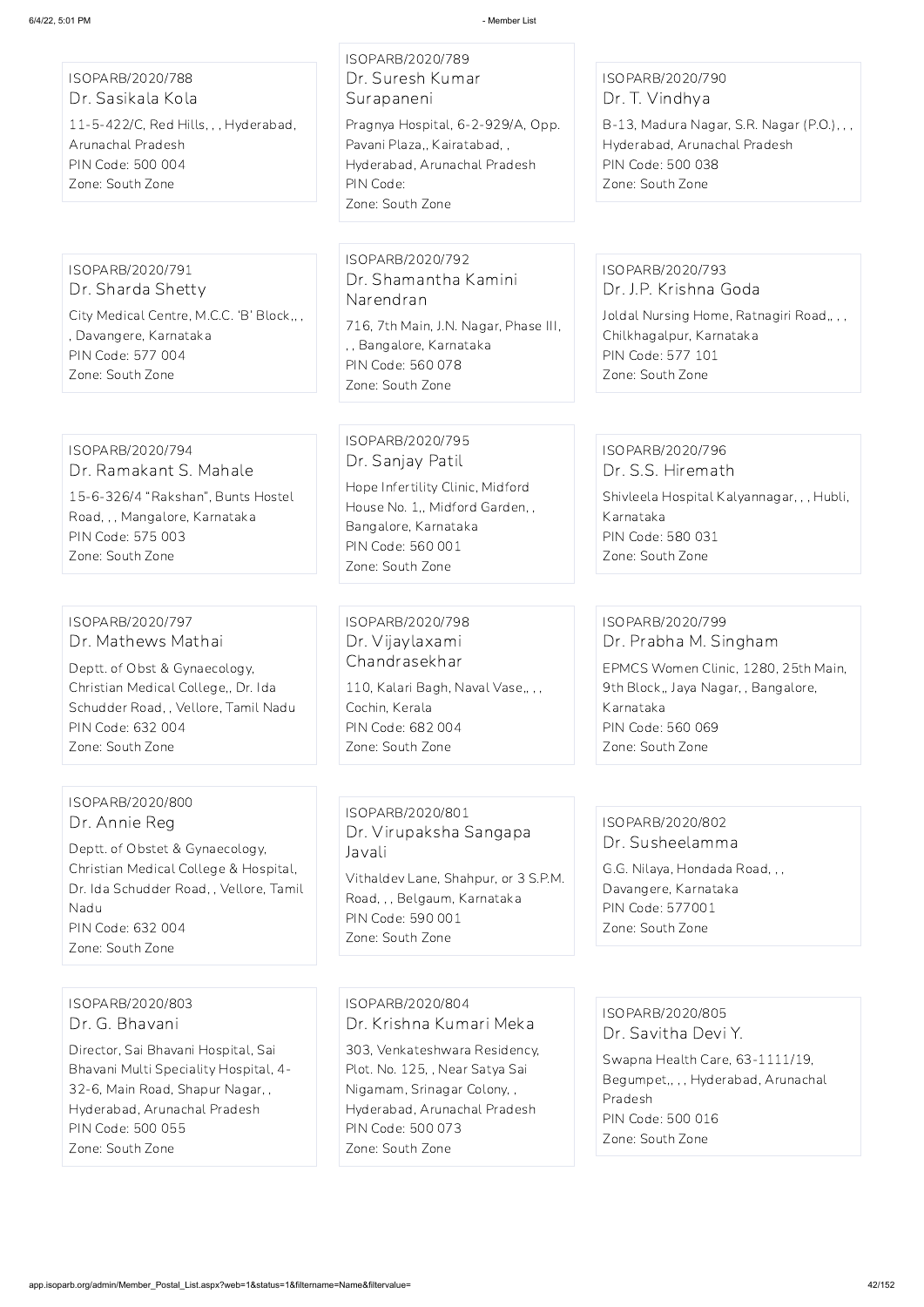# ISOPARB/2020/806 Dr. Swarajyalakshmi K.

3-6-388, Flat. No.2, Gangotri Apartments, , ST No. 03, Himayathnagar,, , Hyderabad, Arunachal Pradesh PIN Code: 500 029 Zone: South Zone

ISOPARB/2020/807 Dr. Uday K Sahu Gamma - 402, Jayberi Silicon Country, , Kothaguda, , Hyderabad, **Telegana** PIN Code: 500 084 Zone: South Zone

#### ISOPARB/2020/808 Dr. Jamuna Devi

1/2/216/A, Gagan Mahal Road, Domalguda, , , Hyderabad, Arunachal Pradesh PIN Code: 500 029 Zone: South Zone

#### ISOPARB/2020/809 Dr. Nuzhat Aziz

H.No. 204 & 205/A Class, New Malakpet, , , Hyderabad, Arunachal Pradesh PIN Code: 500 024 Zone: South Zone

#### ISOPARB/2020/810 Dr. Swapna Yendru

Swapna Health Care, 63- 1111/19, Begumpet, , , Hyderabad, Arunachal Pradesh PIN Code: 500 016 Zone: South Zone

#### ISOPARB/2020/811 Dr. Tarakeshwari

Fernandez Maternity Hospital, Gogulkunta, Abids Road, , , Hyderabad, Telegana PIN Code: 500001 Zone: South Zone

#### ISOPARB/2020/812 Dr. Shashikala P.

Professor, No. 1926/25, 12th Cross, , Siddavirappa Layout, , Davangere, Karnataka PIN Code: 577 004 Zone: South Zone

#### ISOPARB/2020/813 Dr. Shukla Shetty

No. 2975/1, M.C.C., 'B' Block, 6th Main Road, , , Davangere, Karnataka PIN Code: 577 004 Zone: South Zone

## ISOPARB/2020/814 Dr. Padma L. Ravindran

Door. No. 1, Plot. No. 466, 3rd Avenue, Indira Nagar, , , Chennai, Tamil Nadu PIN Code: 600 020 Zone: South Zone

#### ISOPARB/2020/815 Dr. Lakshmi Ravindran

Door No. 1, Plot No. 466, 3rd Avenue, Indira Nagar, , , Chennai, Tamil Nadu PIN Code: 600020 Zone: South Zone

ISOPARB/2020/816 Dr. T. Ramani Devi Ramakrishna Nursing Home, , 20& 21 Vivekananda Nagar, Woraiyur, , Trichy, Tamil Nadu PIN Code: 620 003 Zone: South Zone

## ISOPARB/2020/817 Dr. Malathi G. Prasad

I.S. Nursing Home, 5 Raja Colony, Collector Office Road, , , Trichy, Tamil Nadu PIN Code: 620 001 Zone: South Zone

#### ISOPARB/2020/818 Dr. Vasundra Thiagarajan

Sree B. M. Hospital, 36th , 5th Main Road, Thillai, , Ganganagar Nanganallur, , Chennai, Tamil Nadu PIN Code: 600 061 Zone: South Zone

ISOPARB/2020/819 Dr. A. Kalaichelvi

A- 54."A" Block, 11th Street, Diamond Villa, , Anna Nagar East, , Chennai, Tamil Nadu PIN Code: 600 102 Zone: South Zone

## ISOPARB/2020/820 Dr. Ramani Rajendran

6, Akbarbad, 1st Street, Kodambakkam, , , Chennai, Tamil Nadu PIN Code: 600 024 Zone: South Zone

ISOPARB/2020/821

Dr. T.S. Meena

Flat. No. 1/A, P.G.P. Road, 29, Berreby Road, Kilpauk,, , , Chennai, Tamil Nadu PIN Code: 600 010 Zone: South Zone

ISOPARB/2020/822 Dr. P. Meenambal

167, Sivagangai Road, Opp. Milk Project, , , Madurai, Tamil Nadu PIN Code: 625 020 Zone: South Zone

ISOPARB/2020/823

Dr. Revathy Janakiraman

39, Kakatope Street, , , Madurai, Tamil Nadu PIN Code: 625 001 Zone: South Zone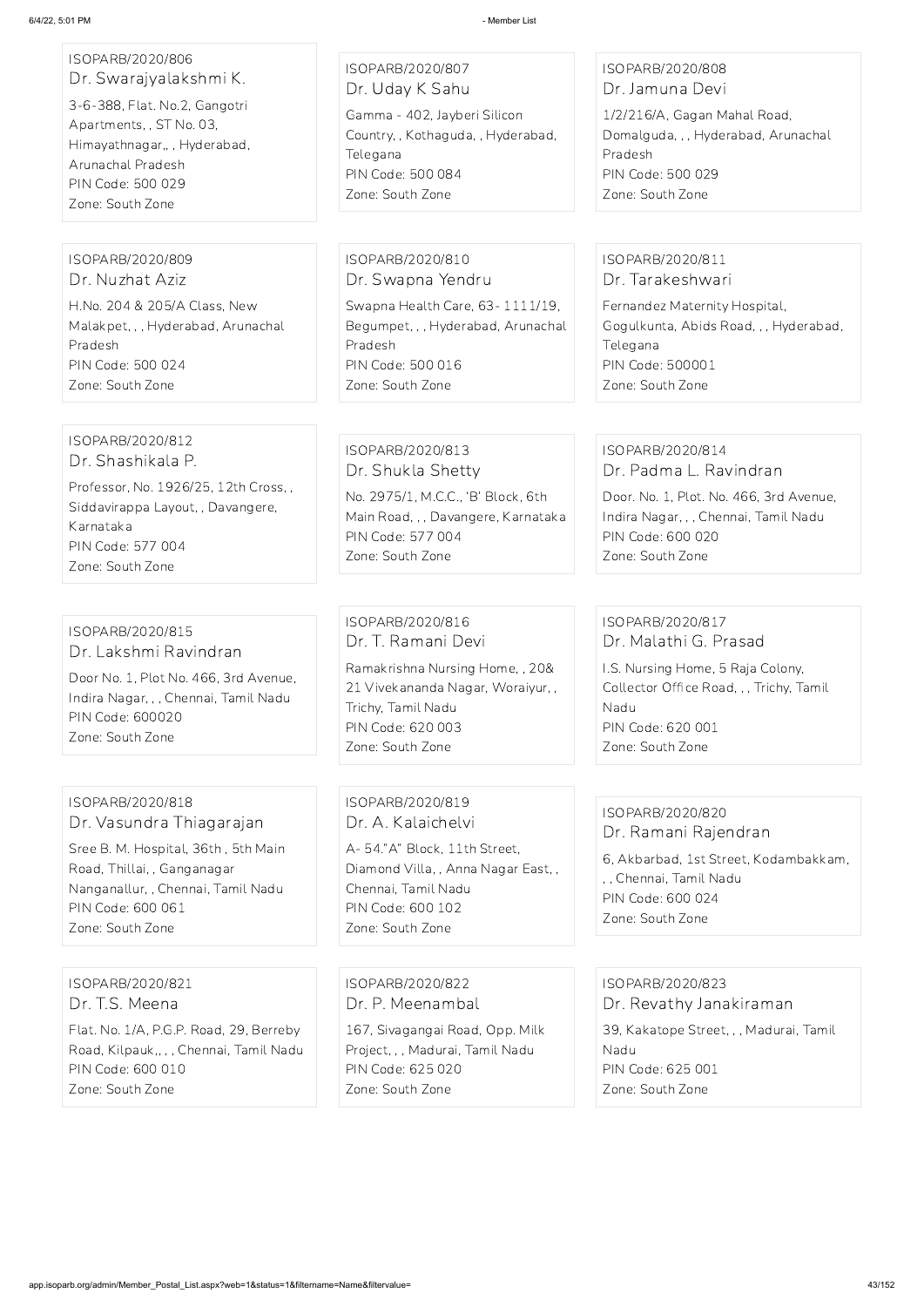#### ISOPARB/2020/824 Dr. Maheswari Ravi

10/27, 2nd Main Road, CIT Colony, Mylapore, , , Chennai, Tamil Nadu PIN Code: 600 004 Zone: South Zone

ISOPARB/2020/825 Dr. P. Chellammal

Sri Gokulum Hospital, Meyyanur Road, , , Salem, Tamil Nadu PIN Code: 636 004 Zone: South Zone

## ISOPARB/2020/826 Dr. Vijayalakshmi Seshadri

Flat. No. 137/1, Ajanta Flats 7th Avenue, J. N. Road,, Anna Nagar West, , Chennai, Tamil Nadu PIN Code: 600 040 Zone: South Zone

#### ISOPARB/2020/827 Dr. V. Madhini

27/5 Ram Lok Apartments, 7th Cross Street,, Sastri Nagar, , Chennai, Tamil Nadu PIN Code: 600 020 Zone: South Zone

ISOPARB/2020/828 Dr. S. Sampath Kumari 104/52, New Street, Mylapore, , , Chennai, Tamil Nadu PIN Code: 600 004 Zone: South Zone

## ISOPARB/2020/829 Dr. S. Rathnakumar

429/II, Royal Enclave, IIIrd Avenue, Anna Nagar, , , Chennai, Tamil Nadu PIN Code: 600 102 Zone: South Zone

#### ISOPARB/2020/830 Dr. E.S. Usha

Lotus Hospital, Poondurai Road,, Kollapuram, , Erode, Tamil Nadu PIN Code: 638 002 Zone: South Zone

## ISOPARB/2020/831 Dr. R. Premalatha

No.9, Prakasam, 1st Street, T. Nagar, , , Chennai, Tamil Nadu PIN Code: 600 017 Zone: South Zone

# ISOPARB/2020/832

Dr. Rekha Sudhakar

15, Fifth Street, New Colony,, Adambakkam, , Chennai, Tamil Nadu PIN Code: 600 088 Zone: South Zone

## ISOPARB/2020/833 Dr. Chandrika Manimaran

No. 1,47th Street, 5th Main Road, Nanganallur, , , Chennai, Tamil Nadu PIN Code: 600 061 Zone: South Zone

#### ISOPARB/2020/834 Dr. Geetha Manoj

No. T4, Navin's Mathura Plot No 41, 1 Main Road,, Nanganallur, , Chennai, Tamil Nadu PIN Code: 600 061 Zone: South Zone

## ISOPARB/2020/835 Dr. N. Sanjeeva Reddy

1, Nehru Street, Alwarthirunagar, , , Chennai, Tamil Nadu PIN Code: 600 087 Zone: South Zone

#### ISOPARB/2020/836 Dr. Jaishree Gajraj

Pittsburgh, 1 Block, No. 3, New No. 39, Anna Nagar East, , Chennai, Tamil Nadu PIN Code: 600 102 Zone: South Zone

ISOPARB/2020/837 Dr. T. Radha Bai Prabhu

40/178, IInd Cross Street, Collectorate Colony,, Aminjikarai, , Chennai, Tamil Nadu PIN Code: 600 029 Zone: South Zone

#### ISOPARB/2020/838 Dr. P.M. Gopinath

H/5102/3, 15th Main Road, Anna Nagar, , , Chennai, Tamil Nadu PIN Code: 600 040 Zone: South Zone

## ISOPARB/2020/839 Dr. R. Kasthuri Bai

94, Arulananda Nagar Extension, , , Thanjavur, Tamil Nadu PIN Code: 613 007 Zone: South Zone

ISOPARB/2020/840 Dr. Kalaivani

Arun Hospital, No. 15, , Pillaiyar Koil Street, Tondiarpet, , Chennai, Tamil Nadu PIN Code: 600081 Zone: South Zone

ISOPARB/2020/841 Dr. Mangalambigai

Bharathi Hospital, 72, 1st Main Road,, Nanganallur, , Chennai, Tamil Nadu PIN Code: 600016 Zone: South Zone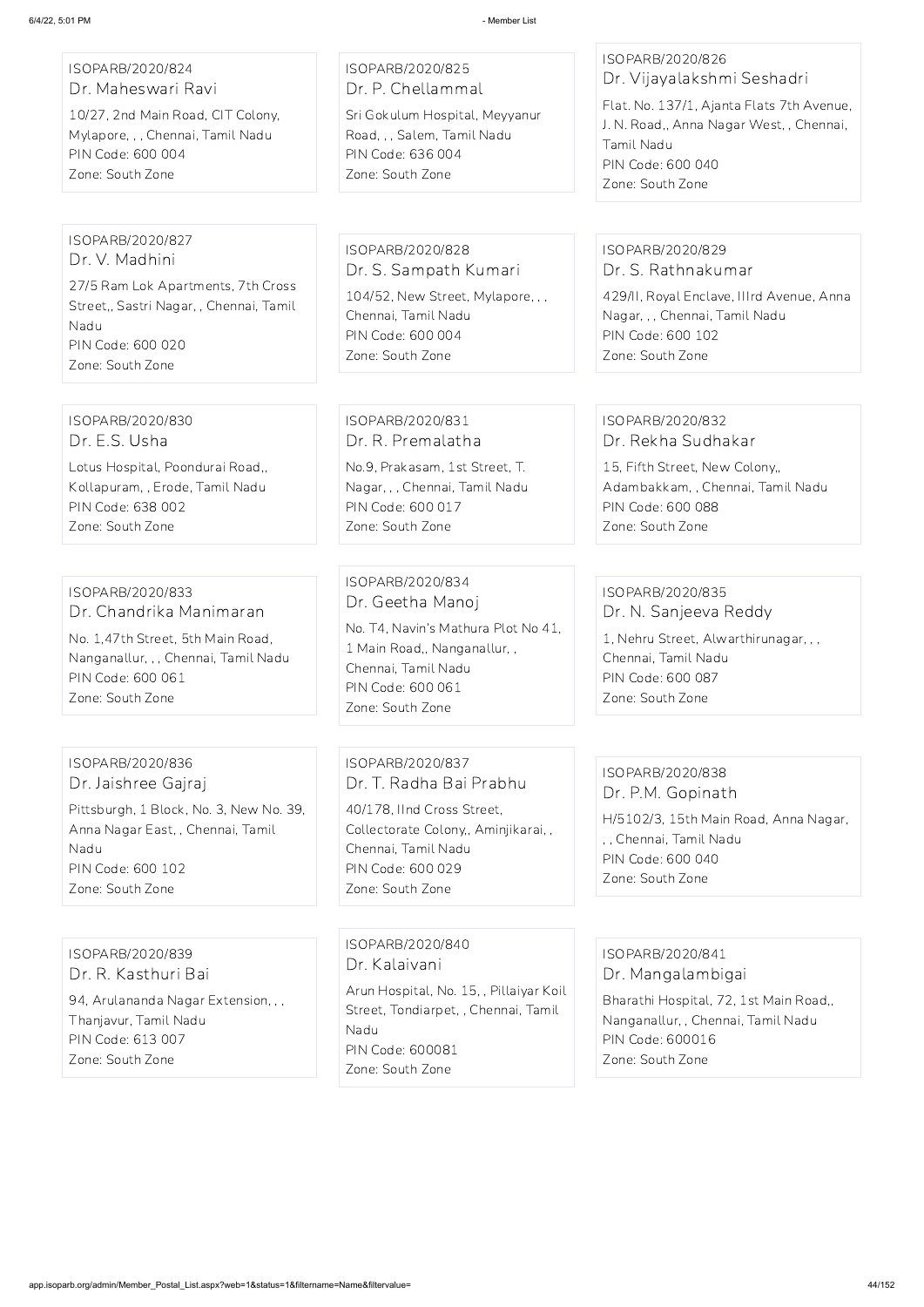| ISOPARB/2020/842<br>Dr. S. Suseela<br>Sarathy Nursing Home, 28, Vellala<br>East, , IInd Street, Adambakkam, ,<br>Chennai, Tamil Nadu<br>PIN Code: 600 088<br>Zone: South Zone | ISOPARB/2020/843<br>Dr. Usha Devi. G<br>Sri. G.M. Hospital, 39, Sabari Salai,,<br>Madipakkam, , Chennai, Tamil Nadu<br>PIN Code: 600 091<br>Zone: South Zone          | ISOPARB/2020/844<br>Dr. V. Meera<br>Divya Hospital, 81, A.V.V. Koil Street,<br>Thiruvaleeswarar Nagar,, Anna Nagar<br>West,, Chennai, Tamil Nadu<br>PIN Code: 600 040<br>Zone: South Zone |
|-------------------------------------------------------------------------------------------------------------------------------------------------------------------------------|-----------------------------------------------------------------------------------------------------------------------------------------------------------------------|-------------------------------------------------------------------------------------------------------------------------------------------------------------------------------------------|
| ISOPARB/2020/845<br>Dr. M. Mohanambal<br>No. 39, Ponnan Street, Purasaiwakkam,<br>,, Chennai, Tamil Nadu<br>PIN Code: 600 007<br>Zone: South Zone                             | ISOPARB/2020/846<br>Dr. A.M. Famida<br>10-A, Karpagambal Nagar,,<br>Ramapuram, , Chennai, Tamil Nadu<br>PIN Code: 600 089<br>Zone: South Zone                         | ISOPARB/2020/847<br>Dr. M. Anusuya<br>6, Shanthy Nagar, Main Road,<br>Adambakkam, , , Chennai, Tamil Nadu<br>PIN Code: 600 088<br>Zone: South Zone                                        |
| ISOPARB/2020/848<br>Dr. Balamba Puranam<br>15, 1-2-234/28, S.B.H. Colony, , ,<br>Hyderabad, Arunachal Pradesh<br>PIN Code:<br>Zone: South Zone                                | ISOPARB/2020/849<br>Dr. M. Sujatha<br>H. No.16,-3-989/ C,, Malakpet,,<br>Hyderabad, Arunachal Pradesh<br>PIN Code: 500 024<br>Zone: South Zone                        | ISOPARB/2020/850<br>Dr. Padma Ravi<br>Flat 403, Lake Villa Apartments,<br>Greenland, Begumpet, , , Hyderabad,<br>Arunachal Pradesh<br>PIN Code: 500 016<br>Zone: South Zone               |
| ISOPARB/2020/851<br>Dr. E. Prabhavathi<br>1-1-727/A, Gandhi Nagar, Canara<br>Bank Road, , , Hyderabad, Arunachal<br>Pradesh<br>PIN Code: 500 080<br>Zone: South Zone          | ISOPARB/2020/852<br>Dr. S. Shantha Kumari<br>1-1-474/3, New Bakaran, 9, Gandhi<br>Nagar, , , Hyderabad, Arunachal<br>Pradesh<br>PIN Code: 500 080<br>Zone: South Zone | ISOPARB/2020/853<br>Dr. Choranur Ambuja<br>H. No. 85, L.I.C. Colony, Near Indira Park,<br>,, Hyderabad, Arunachal Pradesh<br>PIN Code:<br>Zone: South Zone                                |
| ISOPARB/2020/854<br>Dr. P. Indira Devi<br>Aishwarya, 16-11-741/5/1/1,<br>Moosarambagh, Hyderabad,<br>Arunachal Pradesh<br>PIN Code: 500 036<br>Zone: South Zone               | ISOPARB/2020/855<br>Dr. Susheela Vavilala<br>H.No. 12-2-417-A/27, L.I.C.<br>Colony, , , Hyderabad, Arunachal<br>Pradesh<br>PIN Code: 500 028<br>Zone: South Zone      | ISOPARB/2020/856<br>Dr. P. Sreelatha<br>116/3RT, Saidagad Colony, , ,<br>Hyderabad, Arunachal Pradesh<br>PIN Code: 500 069<br>Zone: South Zone                                            |
| ISOPARB/2020/857                                                                                                                                                              | ISOPARB/2020/858                                                                                                                                                      | ISOPARB/2020/859                                                                                                                                                                          |

Dr. Kamlesh

C/o Dr. K.S. Malani, 1673/12, Rajeshwari, , BIET Road, Udhya Nagar, , Davangere, Karnataka PIN Code: 577004 Zone: South Zone

Dr. K.C. Nataraja

M/S K.C. Memorial Hospital, 182/1, , 3rd Main, P.J. Extension, , Davangere, Karnataka PIN Code: 577 002 Zone: South Zone

ISOPARB/2020/859 Dr. E. Virupakshappa

Medical Director, Datha Nursign Home,, 2nd Main, 9th Cross, P.J. Extension,, , Davangere, Karnataka PIN Code: 577 002 Zone: South Zone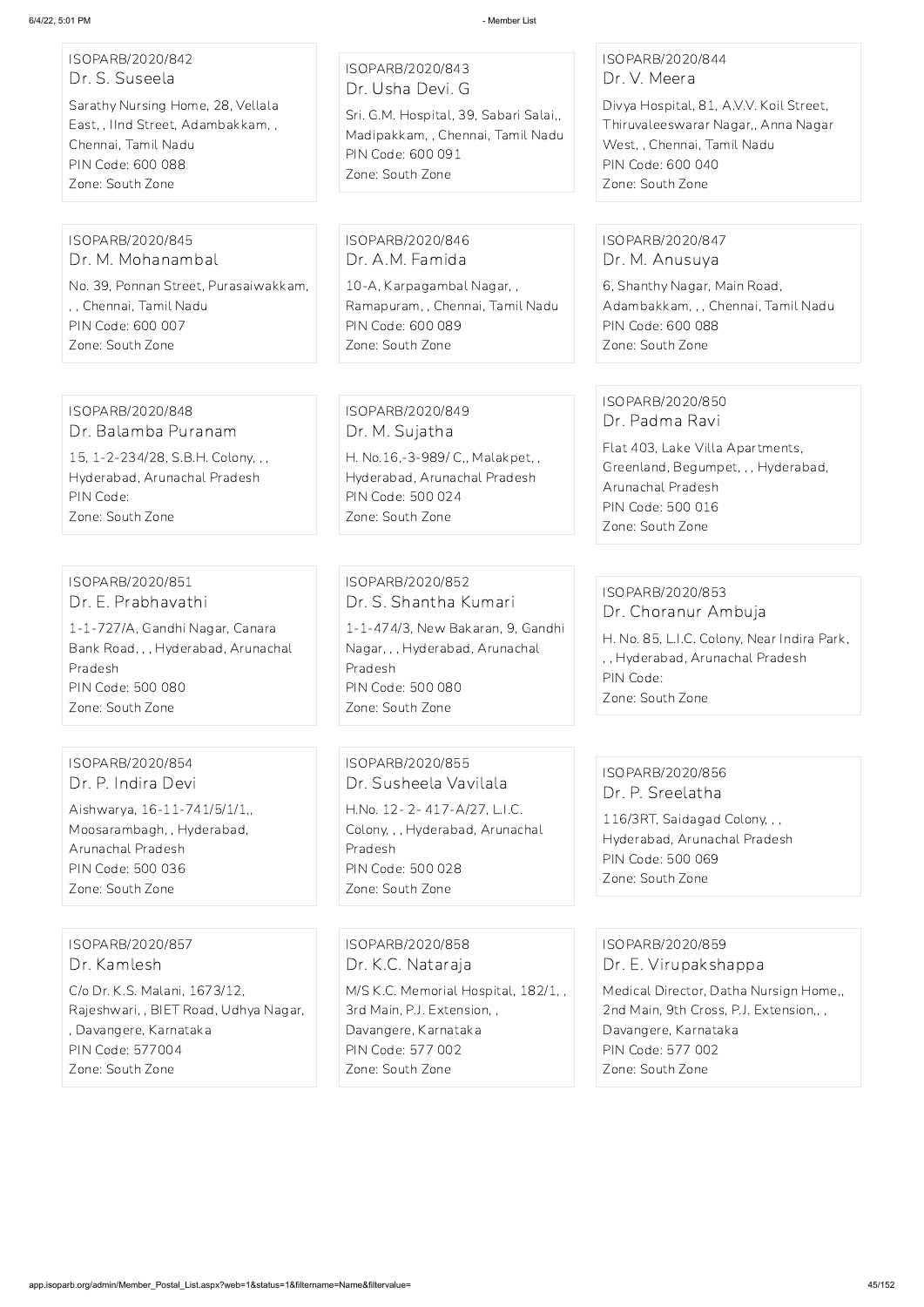#### ISOPARB/2020/860 Dr. M. Vidya Ranga Rao

22-254, Street-III, A.S. Raju Nagar, , Kavya Nursing Home, Kukatpally, , Hyderabad, Arunachal Pradesh PIN Code: 500 072 Zone: South Zone

## ISOPARB/2020/861 Dr. L. Fahmida Banu

Director, Fehmicare Hospital, 37, Tahir Villa, Yousufguda Check Post, , Hyderabad, Arunachal Pradesh PIN Code: Zone: South Zone

## ISOPARB/2020/862 Dr. D. Rajyasree

18-A, Journalists Colony Jubilee Hills, , , Hyderabad, Arunachal Pradesh PIN Code: 500 033 Zone: South Zone

#### ISOPARB/2020/863 Dr. Papolu Rama Devi

Dr. Rama's Institute for Fertility 6-7- 788/33, , Opp. Chandana Brothers, Ameerpet, , Hyderabad, Arunachal Pradesh PIN Code: 500 016 Zone: South Zone

ISOPARB/2020/864 Dr. Aneel Kaur

3-6-147, Himayath Nagar, , , Hyderabad, Arunachal Pradesh PIN Code: 500 029 Zone: South Zone

### ISOPARB/2020/865 Dr. S. Madhumathi

201, Sai Shubham Apartments Road No. 3, , West Marredpally, , Secundarabad, Arunachal Pradesh PIN Code: 500 026 Zone: South Zone

#### ISOPARB/2020/866 Dr. Parveen Sultana

No. 5-4-633/634, Behind Hotel Annapurna, Abids, , , Hyderabad, Arunachal Pradesh PIN Code: 500 001 Zone: South Zone

## ISOPARB/2020/867 Dr. Sireesha Chinthala

Rajendra Nursing Home R.T.C. Colony,, Mahabub Nagar, , Wanaparthy, Arunachal Pradesh PIN Code: 509 103 Zone: South Zone

#### ISOPARB/2020/868 Dr. Vaijayanti Koratkar

No. 5-4-446, Beside Andhra Bank, Nampally Station Road, , Hyderabad, Arunachal Pradesh PIN Code: 500 001 Zone: South Zone

#### ISOPARB/2020/869 Dr. B. Krishna Reddy

Krishna Children Hospital 11-5-423/3, Red Hills,, Lakdikapool, , Hyderabad, Arunachal Pradesh PIN Code: Zone: South Zone

ISOPARB/2020/870 Dr. C. Subhasini Reddy House No. 16/1/30/A/14, Saidabad Colony, , , Hyderabad, Arunachal Pradesh PIN Code: 500 069 Zone: South Zone

## ISOPARB/2020/871 Dr. Nuzhat Aziz

H. No. 204/A Class, CBI Quarters,, New Malakpet, , Hyderabad, Arunachal Pradesh PIN Code: 500 024 Zone: South Zone

ISOPARB/2020/872 Dr. P. Prabha

3-4-361/201, Lingampally, , , Hyderabad, Arunachal Pradesh PIN Code: 500 027 Zone: South Zone

## ISOPARB/2020/873 Dr. B. Madhavi

Plot No. 27, KPHB, Opp. Arjun Theatre, KPHB Road,, Bhagya Nagar Extension, Kukatpally, , Hyderabad, Arunachal Pradesh PIN Code: Zone: South Zone

## ISOPARB/2020/874 Dr. P. Durganagamani

1-7-513/5, Sudarshan Nursing Home, Dayara Market, Musheerabad , , Hyderabad, Arunachal Pradesh PIN Code: 500 020 Zone: South Zone

ISOPARB/2020/875 Dr. P. Neelima

Neelima Hospital Beside P.R. Nagar,, Bus Stop, Motinagar, , Hyderabad, Arunachal Pradesh PIN Code: 500 018 Zone: South Zone

ISOPARB/2020/876 Dr. K. Vasantha Kumari

Devi Nursing Home, Amma Residency H.No. 8-5-69, , Old Bowenpally Roads, , Secunderabad, Arunachal Pradesh PIN Code: 500 011 Zone: South Zone

ISOPARB/2020/877 Dr. A. Manjula

Flat No. 208, Aparna Chandradeep, Road No. 7, Banjara Hills, , Hyderabad, Arunachal Pradesh PIN Code: 500 034 Zone: South Zone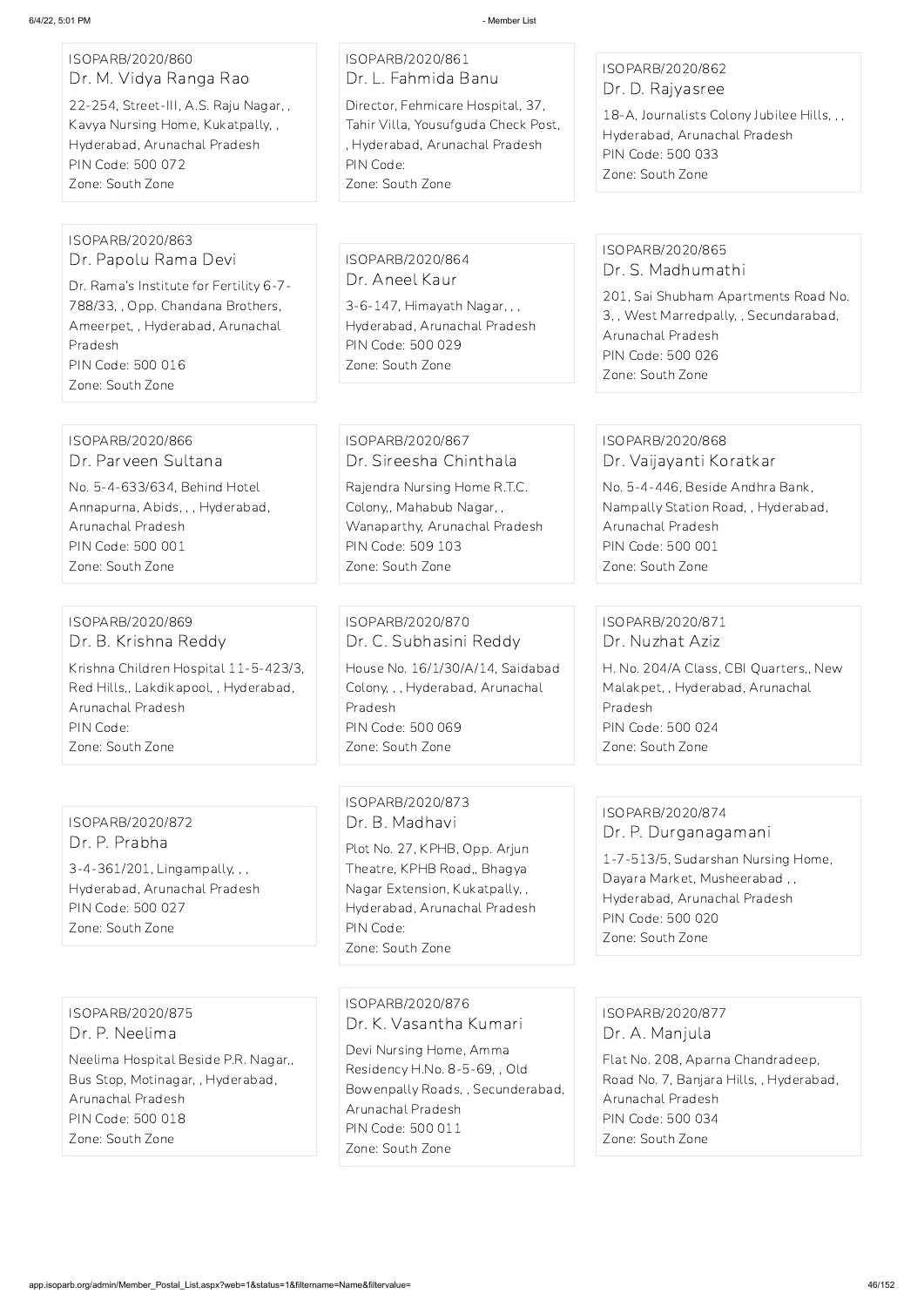ISOPARB/2020/878 Dr. Jupelli Vasanthi

Flat No. 103, Sai Bharathi Towers,, H.No. 2-2-12/4/A, D.D. Colony, , Hyderabad, Arunachal Pradesh PIN Code: 500 007 Zone: South Zone

ISOPARB/2020/879 Dr. K. Usha Kiran Flat No. 103, Sai Ram Srinidhy Apartments, Sangeeth Nagar, Kukatpally, , Hyderabad, Arunachal

Pradesh PIN Code: 500 072 Zone: South Zone

## ISOPARB/2020/880 Dr. Kadambari

H.No. 16-1-30/A/14, Saidabad Colony, , , Hyderabad, Telegana PIN Code: 500069 Zone: South Zone

#### ISOPARB/2020/881 Dr. Venati Sobha

Flat No. 62, Pearl Mansion Plot No. 24A & 25, , Mothinagar, , Hyderabad, Arunachal Pradesh PIN Code: 500 018 Zone: South Zone

ISOPARB/2020/882 Dr. C. Vijayalakshmi Saradhi

Laxmi Mansions , 118/1, Jeera, , Secunderabad, Arunachal Pradesh PIN Code: 500 003 Zone: South Zone

## ISOPARB/2020/883 Dr. M. Vijayalakshmi

3-3-163, Sanjeevanee Nursing Home, , , Karimnagar, Arunachal Pradesh PIN Code: 505 002 Zone: South Zone

#### ISOPARB/2020/884 Dr. K. Jhansi Rani

Srinivasa Nursing Home, 8-3- 318/12/31, Opp. State Home , Yellareddy Guda, Ameerpet, , Hyderabad, Arunachal Pradesh PIN Code: 500 073 Zone: South Zone

ISOPARB/2020/885 Dr. Sarojini 6-1-132/53, Scandagiri, , , Secunderabad, Telegana PIN Code: 500061 Zone: South Zone

## ISOPARB/2020/886 Dr. Pratibha Vinod

Pratibha Maternity Home Plot No. 136, , S. P. Colony, Trimulgherry, , Secunderabad, Arunachal Pradesh PIN Code: 500 016 Zone: South Zone

## ISOPARB/2020/887 Dr. G. Saroja

Prashamsa Hospital 10-11/6, Temple Alwal, , , Secunderabad, Arunachal Pradesh PIN Code: 500 010 Zone: South Zone

## ISOPARB/2020/888 Dr. Saileela Mannur

Kiran Hospital, 8-8-112/1 Sriramnagar Colony,, Saroornagar P.O., , Hyderabad, Arunachal Pradesh PIN Code: 500 035 Zone: South Zone

#### ISOPARB/2020/889 Dr. R. Kishore Kumar

Consultant Neonatologist & Paediatrician, 1533, 9th Main, 3rd Block, Jayanagar, , Bangalore, Karnataka PIN Code: 560 011 Zone: South Zone

ISOPARB/2020/890 Dr. P. Madan Monhan Rao

5-9-24/81, Adarsh Nagar, , , Hyderabad, Arunachal Pradesh PIN Code: 500 063 Zone: South Zone

## ISOPARB/2020/891 Dr. Sriram Chandra Damaraju

Lakshmi Neuro Centre, Lakshmi Nursing Home, , 3-6-191/1/1, Hyderguda, , Hyderabad, Arunachal Pradesh PIN Code: 500 029 Zone: South Zone

## ISOPARB/2020/892 Dr. Ammula Syamala

Q. No. 2072/C, Type – 4, NH-5, BHEL Township, , Near Jr. College Bus Stop, R.C. Puram, , Hyderabad, Arunachal Pradesh PIN Code: 502 032

Zone: South Zone

ISOPARB/2020/893 Dr. Atiya Aziz Alam Spill Estate, 301/B, H.No. 10-3-290, , Humayun Nagar, , Hyderabad, Arunachal Pradesh PIN Code: Zone: South Zone

ISOPARB/2020/894 Dr. Pamela Narayan Lakshmi Neuro Centre, Lakshmi Nursing Home, , 3-6-191/1/1, Hyderguda, , Hyderabad, Arunachal Pradesh PIN Code: 500 029 Zone: South Zone

ISOPARB/2020/895 Dr. Devi V. K. Devi Maternity Home Lothkunta, , , Secunderabad, Arunachal Pradesh PIN Code: 500 015 Zone: South Zone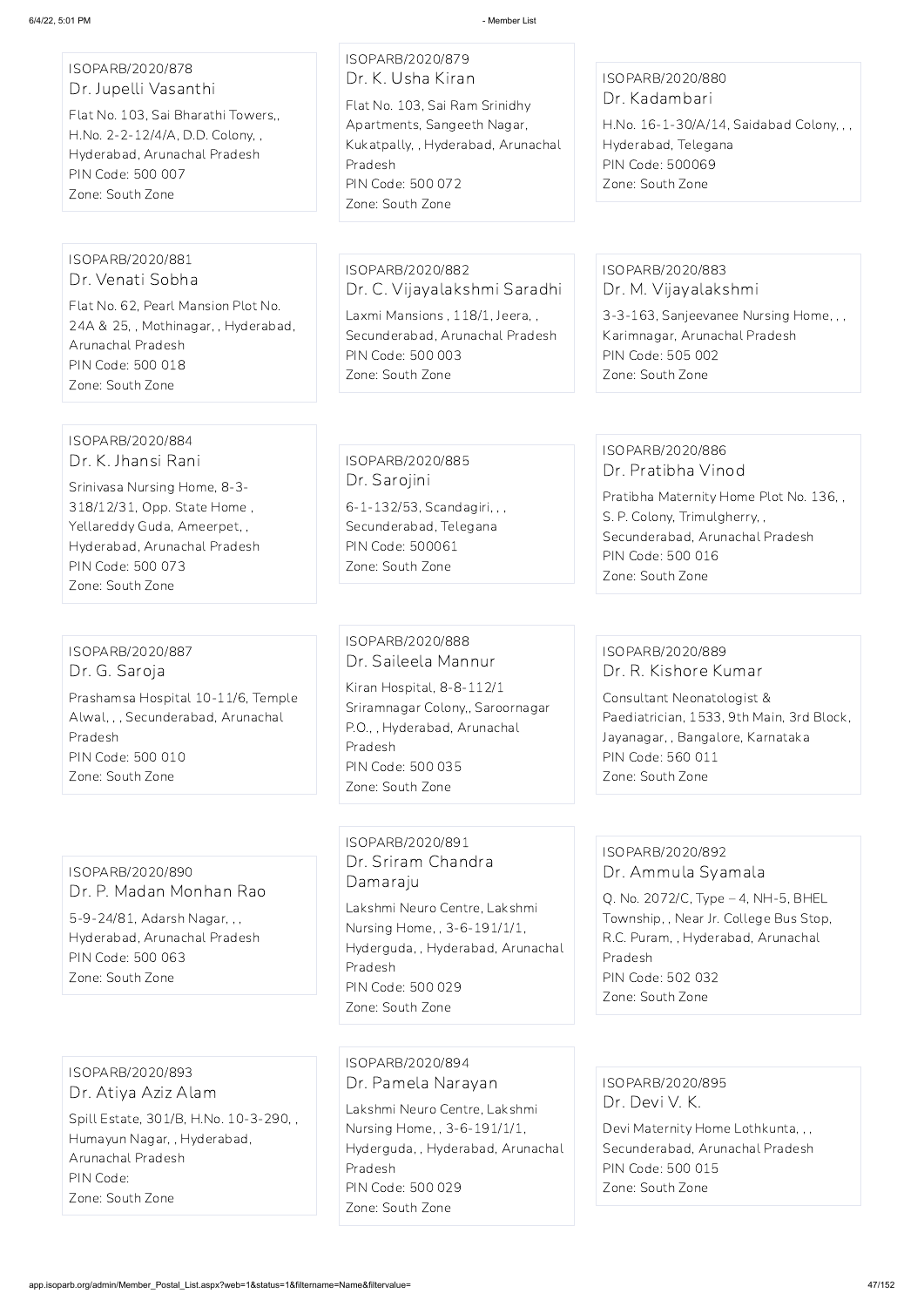ISOPARB/2020/896 Dr. Sulochana S.

Ruby 204, Lumbini Rockdale Somajiguda, , , Hyderabad, Arunachal Pradesh PIN Code: 500 082 Zone: South Zone

### ISOPARB/2020/897 Dr. Sreelatha Dudugu

Swati Sadan, 3rd Floor 12-11-167, , Namalagundu, Seethaphalmandi, , Secunderabad, Arunachal Pradesh PIN Code: 500 061 Zone: South Zone

## ISOPARB/2020/898 Dr. Geetha Ramnath

23-6-981/1 Shah Ali Banda, , , Hyderabad, Arunachal Pradesh PIN Code: 500 065 Zone: South Zone

#### ISOPARB/2020/899 Dr. Sukeshini I.

Siddhartha Hospital, 8-2-284, Behind Old Bus Stand, , , Siddipet, Arunachal Pradesh PIN Code: Zone: South Zone

ISOPARB/2020/900 Dr. Seeta Devi M.

401, Uma Towers, Sudhi Colony, , , Secunderabad, Arunachal Pradesh PIN Code: 500 004 Zone: South Zone

## ISOPARB/2020/901 Dr. Anjali Jahagirdar

3-4-259, Kachiguda Station Road, , , Hyderabad, Arunachal Pradesh PIN Code: 500 027 Zone: South Zone

## ISOPARB/2020/902 Dr. Manoj N. Malviya

Lotus Children's Hospital Lakdikapool, , , Secunderabad, Arunachal Pradesh PIN Code: 500 004 Zone: South Zone

#### ISOPARB/2020/903 Dr. Jalaja Veronica

Flat No. 208, SMR Elegance Mettuguda, , , Secunderabad, Arunachal Pradesh PIN Code: Zone: South Zone

## ISOPARB/2020/904 Dr. Sunitha Joshi

H.No. 3-4-827, Flat No. 203 , Sai Surabhi Laxmi Apartments,, Barkatpura, , Hyderabad, Arunachal Pradesh PIN Code: 500 027 Zone: South Zone

## ISOPARB/2020/905 Dr. Farida Naeem Husain

605-6E, Crescent Towers, Masab Tank, , , Hyderabad, Arunachal Pradesh PIN Code: 500 028 Zone: South Zone

## ISOPARB/2020/906 Dr. Bhargavi R.

Bhargavi Nursing Home, Pamaru Krishna , , , , Arunachal Pradesh PIN Code: 521 157 Zone: South Zone

## ISOPARB/2020/907 Dr. Smitha A.

H. No. 1-6-60/1, Swetha Nursing Home, , Station Road, , Mahaboobnagar, Arunachal Pradesh PIN Code: 509 001 Zone: South Zone

## ISOPARB/2020/908 Dr. Nidhi Nair

2524 Type- V Quarters, BHEL Township,, Ramchandrapuram, , Hyderabad, Arunachal Pradesh PIN Code: Zone: South Zone

ISOPARB/2020/909 Dr. V. S. V. Prasad

Lotus Children's Hospital, Lakdikapool, , , Hyderabad, Arunachal Pradesh PIN Code: 500 004 Zone: South Zone

## ISOPARB/2020/910 Dr. M. Suvarna

17-1-391/ V / 56, Saraswathi Nagar, Saidabad, , , Hyderabad, Arunachal Pradesh PIN Code: Zone: South Zone

ISOPARB/2020/911 Dr. Kondisetty Nirmala Gourinath

Medicare Hospital, Srinivasa Nagar, Kodada, , , Nalgonda, Arunachal Pradesh PIN Code: 508 206 Zone: South Zone

ISOPARB/2020/912

Dr. K. M. Umashankar

Door No. 106, 4th Main, N. R. Colony, , , Bangalore, Karnataka PIN Code: 560 019 Zone: South Zone

ISOPARB/2020/913

Dr. C. L. Drakshayani

Sri Ekanatheshwari Jatra Bayalu Opp. Filter House,, , , Chitradurga, Karnataka PIN Code: 577 501 Zone: South Zone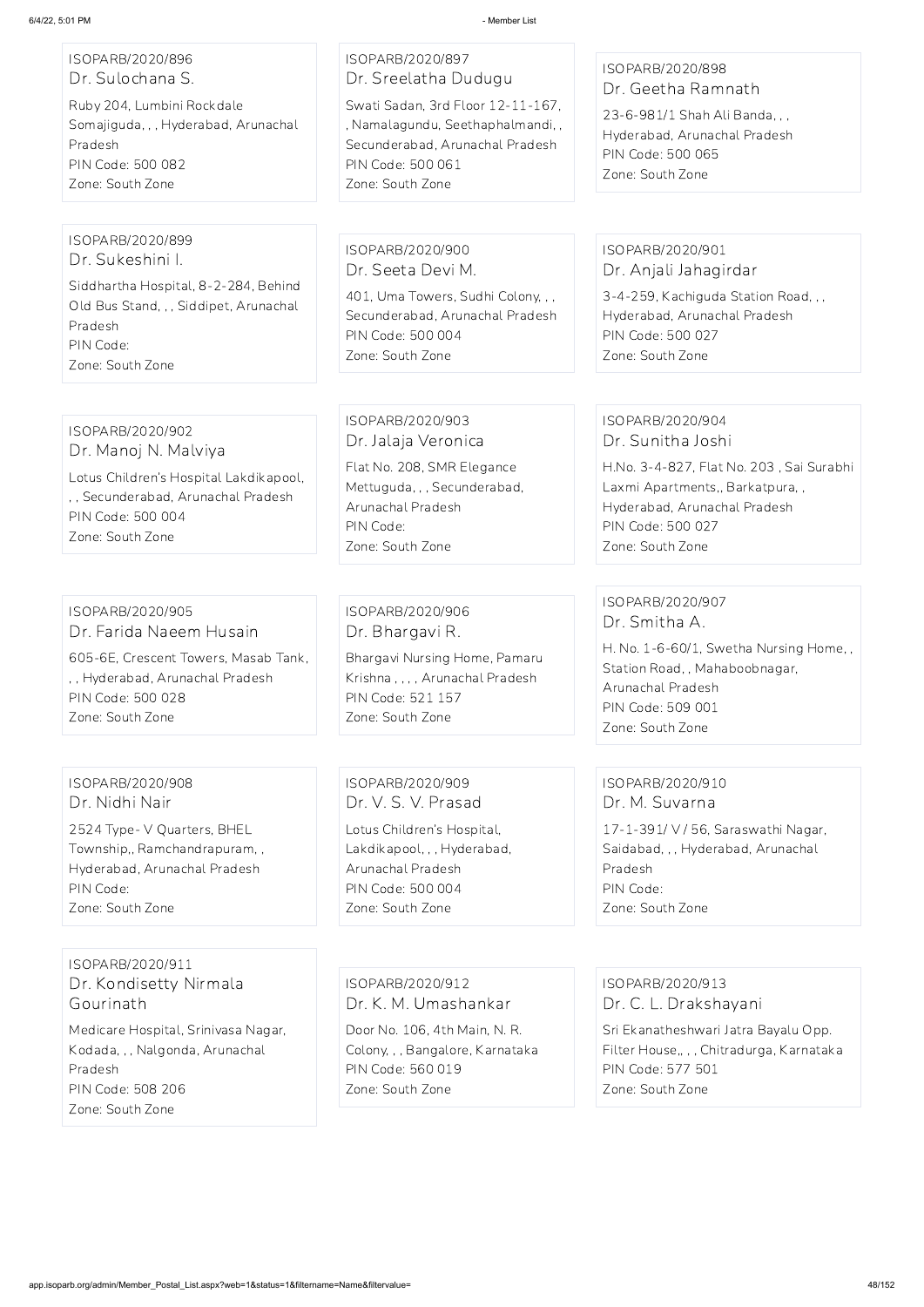| ISOPARB/2020/914<br>Dr. A. Ramya Christy<br>No. 6, Pidaran Street Tanjore, , ,<br>Aduthurai, Tamil Nadu<br>PIN Code: 612 101<br>Zone: South Zone                              | ISOPARB/2020/915<br>Dr. Digumarti Leela<br>B-307, Amsri Residency,<br>Shyamkaran Road, Ameerpet, , ,<br>Hyderabad, Arunachal Pradesh<br>PIN Code: 500 016<br>Zone: South Zone                                                    | ISOPARB/2020/916<br>Dr. Manisha Bhandarkar<br>B-II, J. N. Medical College Campus, Staff<br>Quarters, Nehru Nagar, , Belgaum,<br>Karnataka<br>PIN Code: 560 010<br>Zone: South Zone                                                                    |
|-------------------------------------------------------------------------------------------------------------------------------------------------------------------------------|----------------------------------------------------------------------------------------------------------------------------------------------------------------------------------------------------------------------------------|-------------------------------------------------------------------------------------------------------------------------------------------------------------------------------------------------------------------------------------------------------|
| ISOPARB/2020/917                                                                                                                                                              | ISOPARB/2020/918                                                                                                                                                                                                                 | ISOPARB/2020/919                                                                                                                                                                                                                                      |
| Dr. Kailash Gupta                                                                                                                                                             | Dr. Anuradha Koduri                                                                                                                                                                                                              | Dr. Ahalya K.                                                                                                                                                                                                                                         |
| No. 81, Jyoti Colony, Trimulgiri, , ,                                                                                                                                         | No. 3-6-539, Himayathnagar, , ,                                                                                                                                                                                                  | 8-3-167/4/51 Vikaspuri Colony, , ,                                                                                                                                                                                                                    |
| Secunderabad, Arunachal Pradesh                                                                                                                                               | Hyderabad, Arunachal Pradesh                                                                                                                                                                                                     | Hyderabad, Arunachal Pradesh                                                                                                                                                                                                                          |
| PIN Code: 500 015                                                                                                                                                             | PIN Code: 500 029                                                                                                                                                                                                                | PIN Code: 500 038                                                                                                                                                                                                                                     |
| Zone: South Zone                                                                                                                                                              | Zone: South Zone                                                                                                                                                                                                                 | Zone: South Zone                                                                                                                                                                                                                                      |
| ISOPARB/2020/920<br>Dr. Lakshmi Kiran<br>10-5-34, Raaga Apartments, Flat No.<br>006, Masab Tank, , , Hyderabad,<br>Arunachal Pradesh<br>PIN Code: 500 028<br>Zone: South Zone | ISOPARB/2020/922<br>Dr. Shruthi Kesireddy<br>B-3, Gomut Di Huse Apartment,<br>Opp. Police Commissionerate<br>Building,, Road No. 12, Banjara<br>Hills,, Hyderabad, Arunachal<br>Pradesh<br>PIN Code: 500 034<br>Zone: South Zone | ISOPARB/2020/923<br>Dr. Anuradha N.<br>1-9/31/1, Navya Children & Maternity<br>Hosp. Medak-502110, Laxami Maternity<br>& Nursing Home 3-6/191/1,<br>Hyderguda, Himatnagar, , Hyderabad,<br>Arunachal Pradesh<br>PIN Code: 500 029<br>Zone: South Zone |
| ISOPARB/2020/924                                                                                                                                                              | ISOPARB/2020/925                                                                                                                                                                                                                 | ISOPARB/2020/926                                                                                                                                                                                                                                      |
| Dr. A. Saritha                                                                                                                                                                | Dr. Sujatha K.                                                                                                                                                                                                                   | Dr. Mudraganam Madhavi                                                                                                                                                                                                                                |
| C/o A. Prabhakar Rao, D. No. 5-72-16,,                                                                                                                                        | C/o Dr. B. Purnachandra Rao, 1-2-                                                                                                                                                                                                | Flat No. 102, Super West Apartments,                                                                                                                                                                                                                  |
| Pandaripuram, 1st Lane, , Guntur,                                                                                                                                             | 50, 1st Lane, J. K. C. Nagar, , ,                                                                                                                                                                                                | West Mardpally, , , Secunderabad,                                                                                                                                                                                                                     |
| Arunachal Pradesh                                                                                                                                                             | Guntur, Arunachal Pradesh                                                                                                                                                                                                        | Arunachal Pradesh                                                                                                                                                                                                                                     |
| PIN Code: 522 002                                                                                                                                                             | PIN Code: 522 006                                                                                                                                                                                                                | PIN Code: 500 026                                                                                                                                                                                                                                     |
| Zone: South Zone                                                                                                                                                              | Zone: South Zone                                                                                                                                                                                                                 | Zone: South Zone                                                                                                                                                                                                                                      |
| ISOPARB/2020/927                                                                                                                                                              | ISOPARB/2020/928                                                                                                                                                                                                                 | ISOPARB/2020/929                                                                                                                                                                                                                                      |
| Dr. Sunanda S.                                                                                                                                                                | Dr. Satyavathi K.                                                                                                                                                                                                                | Dr. Lalitha Reddy                                                                                                                                                                                                                                     |
| Nihaal Nursing Home, Azampura, , ,                                                                                                                                            | 17-1-383/ N / 25, Nagarjuna                                                                                                                                                                                                      | 6-1-133/1/2, Brook Bar Colony, Padma                                                                                                                                                                                                                  |
| Medak, Arunachal Pradesh                                                                                                                                                      | Colony, , Near Champapet, ,                                                                                                                                                                                                      | Rao Nagar, , , Secunderabad, Arunachal                                                                                                                                                                                                                |
| PIN Code:                                                                                                                                                                     | Hyderabad, Arunachal Pradesh                                                                                                                                                                                                     | Pradesh                                                                                                                                                                                                                                               |
| Zone: South Zone                                                                                                                                                              | PIN Code: 500 079                                                                                                                                                                                                                | PIN Code:                                                                                                                                                                                                                                             |

Zone: South Zone

Zone: South Zone

ISOPARB/2020/930

Dr. Neena Desai

8-2-616/ S /2/3, Banjara Hills, Road No. 11, Akashganga Aparments, Flat No. 303, , Hyderabad, Arunachal Pradesh PIN Code: 500 034 Zone: South Zone

ISOPARB/2020/931 Dr. S. Rani Reddy

443-A7/1, Road No. 86, Jubilee Hills, , , Hyderabad, Arunachal Pradesh PIN Code: 500 033 Zone: South Zone

ISOPARB/2020/932 Dr. Amritha Saluja

Saluja Nursing Home, H. No. 9-4-269, , Regimental Bazar, , Secunderabad, Arunachal Pradesh PIN Code: 500 025 Zone: South Zone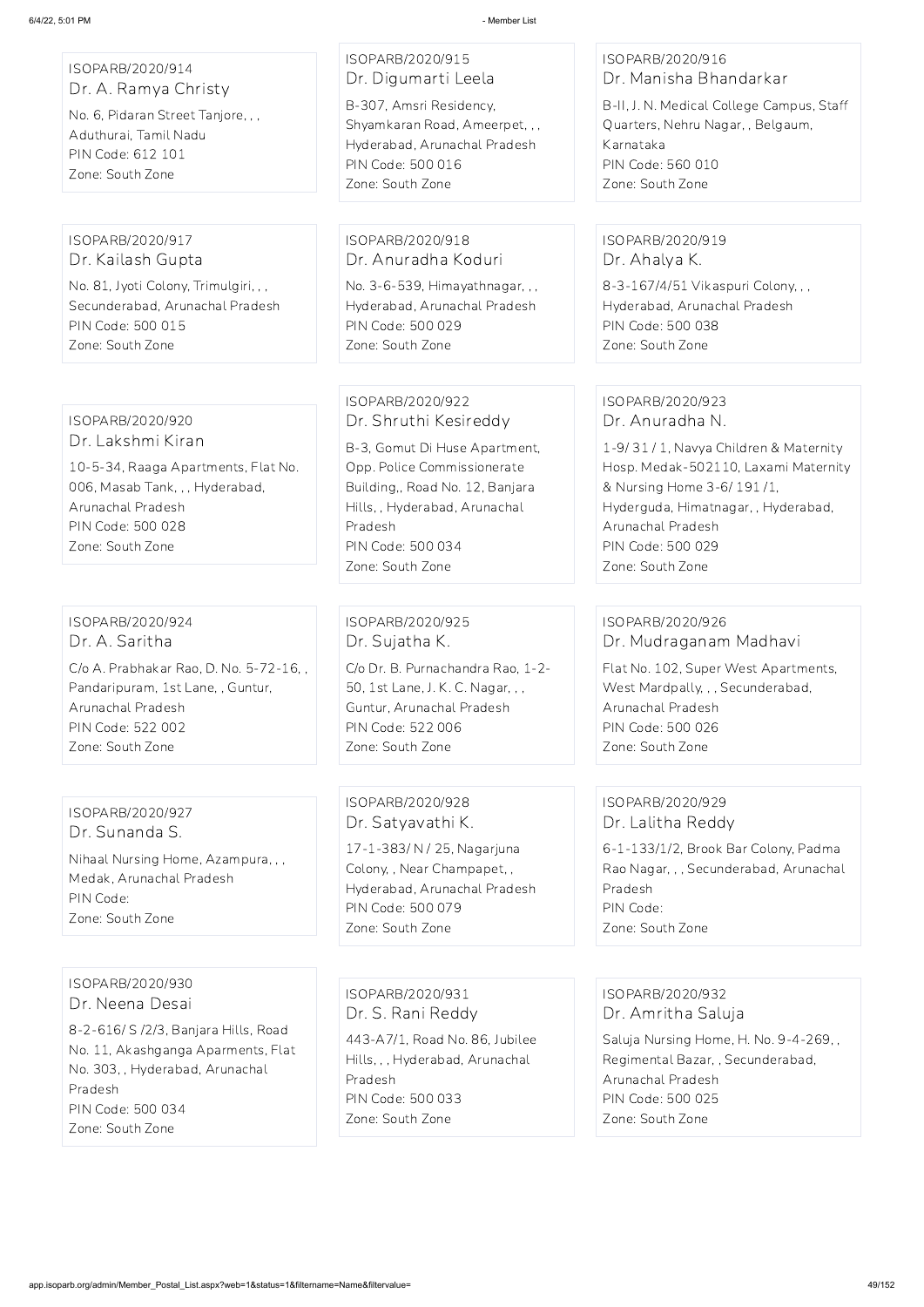| ISOPARB/2020/933     |  |
|----------------------|--|
| Dr. Kavitha Chintala |  |

301, Windser Castle Lane, Umanagar, , , Hyderabad, Arunachal Pradesh PIN Code: 500 016 Zone: South Zone

## ISOPARB/2020/934 Dr. B. Aruna Suman 18/A P.S Nagar Colony, Vijayanagar Colony, , , Hyderabad, Arunachal Pradesh PIN Code: 500 057 Zone: South Zone

## ISOPARB/2020/935 Dr. K. Usha

Usha Mohan Hospital, Attapur, , , Hyderabad, Arunachal Pradesh PIN Code: 500 048 Zone: South Zone

#### ISOPARB/2020/936 Dr. V. R. Satya Prasad

Flat No. 502, Keerth Krishna Apartments, Shanthi Nagar, Near Masabtank, , Hyderabad, Arunachal Pradesh PIN Code: 500 028 Zone: South Zone

ISOPARB/2020/937 Dr. Leenatha Jakkidi No. 6-2-29, Lotus Children Hospital Lakdikapool,, , , Hyderabad, Arunachal Pradesh PIN Code: 500 004 Zone: South Zone

## ISOPARB/2020/938 Dr. Gayathri Korra

Plot No. 82, Sathavahan Nagar, KPHB Colony, , , Kukatpally, Arunachal Pradesh PIN Code: Zone: South Zone

#### ISOPARB/2020/939 Dr. P. Premlatha

S. V. Pooja Hospital, Plot No. 33, Phase – II, , Hydernagar, Kukatpally, R. R. , , Kukatpally, Arunachal Pradesh PIN Code: 500 073 Zone: South Zone

## ISOPARB/2020/940 Dr. Deepika Saireddy

3-9-624, Saradanagar, Ramathapur, , , Hyderabad, Arunachal Pradesh PIN Code: 500 013 Zone: South Zone

#### ISOPARB/2020/941 Dr. Archana Singh

C/o Mr. Munna Kumar, H. No. 625/2, , Rail Nilayam, Railway Colony, , Secunderabad, Arunachal Pradesh PIN Code: Zone: South Zone

## ISOPARB/2020/942 Dr. Sailaja Devi Kallur Fernandez Hospital, 4-1-1230, Boggulkunta, , , Hyderabad, Arunachal Pradesh PIN Code: Zone: South Zone

ISOPARB/2020/943 Dr. Anisha Gala Fernandez Hospital, 4-1-1230, Boggulkunta, , , Hyderabad, Arunachal Pradesh PIN Code: Zone: South Zone

ISOPARB/2020/944 Dr. T. Prathibha Reddy

Fernandez Hospital, 4-1-1230, Boggulkunta, , , Hyderabad, Arunachal Pradesh PIN Code: Zone: South Zone

## ISOPARB/2020/945 Dr. Swaroopa Rani

Swaroopa Hospitals, Bellampally Cross Roads, Mancherial , , Adilabad, Arunachal Pradesh PIN Code: 504 208 Zone: South Zone

ISOPARB/2020/946 Dr. Archana V. Satwalekar

5-8-535, C/O Dr.Shantabai Nursing Home , Abids Road, , Hyderabad, Arunachal Pradesh PIN Code: 500 001 Zone: South Zone

## ISOPARB/2020/947 Dr. M. Aparna

Prerana Hospitals, Plot No. 61, Balaji Nagar, , PHB Main Road, Kukatpally, , Hyderabad, Arunachal Pradesh PIN Code: 500 072 Zone: South Zone

ISOPARB/2020/948

Dr. Sandhya Rani

Flat No.127, VBG Garden, Tulasi Block, , Navodaya Colony, Mehdipattnam, , , Hyderabad, Arunachal Pradesh PIN Code: 500 028 Zone: South Zone

ISOPARB/2020/949 Dr. Mamilla Sarada

H.No.5—284, H.P.Road, Moosapet, , , Hyderabad, Arunachal Pradesh PIN Code: 500 018 Zone: South Zone

#### ISOPARB/2020/950

Dr. E.P. Chandrakala

Block No. 15, Malla Reddy Naqar Colony,, Tirumalagiri, , Secunderabad, Arunachal Pradesh PIN Code: 500 015 Zone: South Zone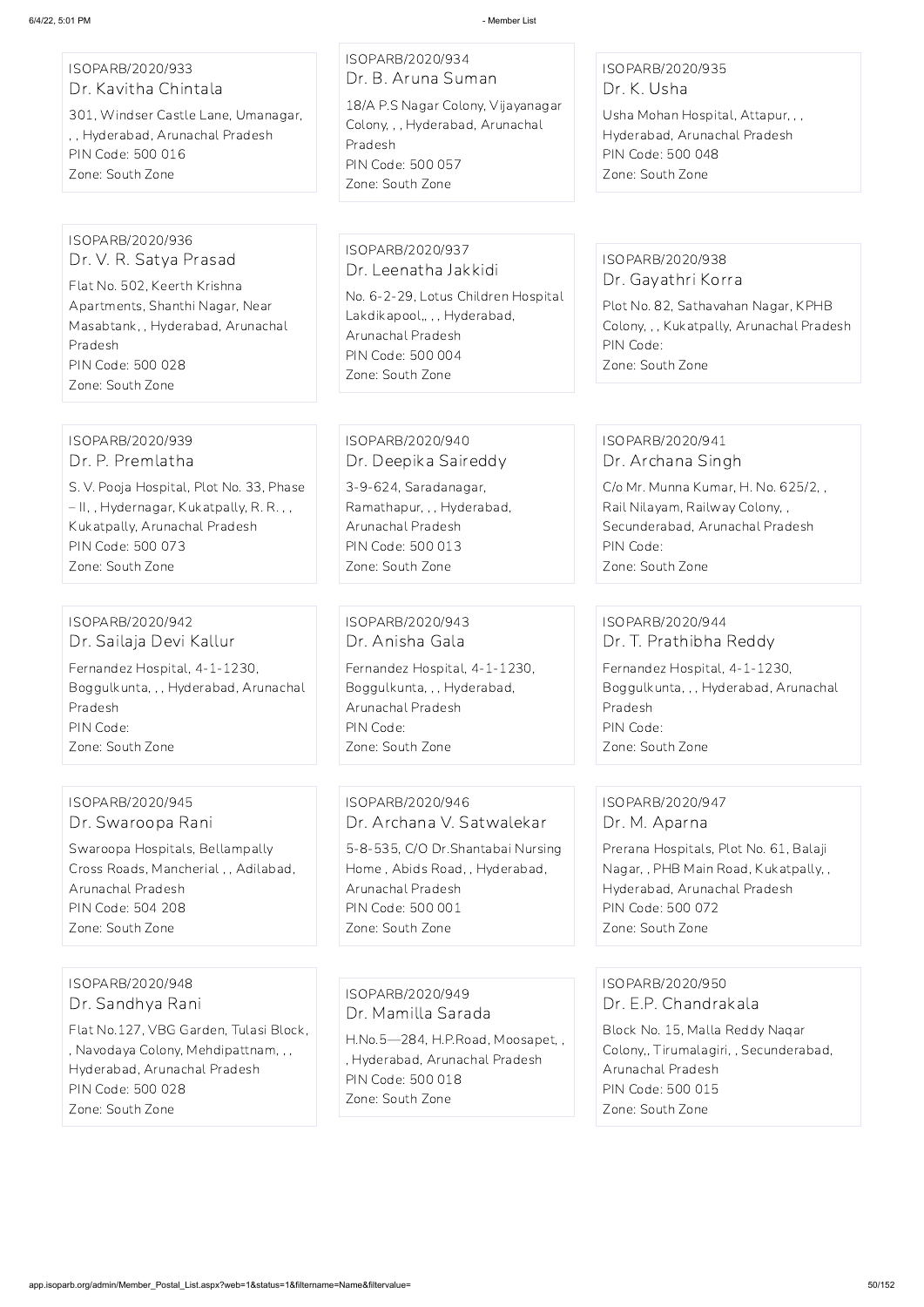| ISOPARB/2020/951<br>Dr. Sreelakshmi K.N.<br>13/1,'B' Type Flats, K.M.C.Staff<br>Quarters, , , Manipal, Karnataka<br>PIN Code: 576 104<br>Zone: South Zone                              | ISOPARB/2020/952<br>Dr. Roopa P.S.<br>Ananthnagar 2nd Stage,<br>'Sowrabha'D-113, , , , Manipal,<br>Karnataka<br>PIN Code: 576 104<br>Zone: South Zone             | ISOPARB/2020/953<br>Dr. R. Usha<br>86, 5th Cross 2nd Main,<br>Sarvabhoumanagar,, Chikkalasandra,,<br>Bangalore, Karnataka<br>PIN Code: 560 061<br>Zone: South Zone                             |
|----------------------------------------------------------------------------------------------------------------------------------------------------------------------------------------|-------------------------------------------------------------------------------------------------------------------------------------------------------------------|------------------------------------------------------------------------------------------------------------------------------------------------------------------------------------------------|
|                                                                                                                                                                                        |                                                                                                                                                                   |                                                                                                                                                                                                |
| ISOPARB/2020/954<br>Dr. Maljini Nawinne<br>102, Padmaja Mansion II, Srinagar<br>Colony, , , Hyderabad, Arunachal<br>Pradesh<br>PIN Code: 500 073<br>Zone: South Zone                   | ISOPARB/2020/955<br>Dr. E. Prashanthy Edwards<br>12-7-112/18/3, New Mettiguda, , ,<br>Secunderabad, Arunachal Pradesh<br>PIN Code: 500 017<br>Zone: South Zone    | ISOPARB/2020/956<br>Dr. V. Shanthi Reddy<br>Plot No 86, Sagar Society Road No 2<br>Banjara Hills, , , Hyderabad, Arunachal<br>Pradesh<br>PIN Code:<br>Zone: South Zone                         |
|                                                                                                                                                                                        |                                                                                                                                                                   |                                                                                                                                                                                                |
| ISOPARB/2020/957<br>Dr. Kavitha Naragoni<br>Vill No 151 Indu Fortune Fields, KPHB<br>Phase B, Kukatpally, , , Hyderabad,<br>Arunachal Pradesh<br>PIN Code: 500 072<br>Zone: South Zone | ISOPARB/2020/958<br>Dr. P. Shyamalamba<br>Kranti Maternity Hospital, Kotha<br>Gudem, , , Khaman, Arunachal<br>Pradesh<br>PIN Code: 507 101<br>Zone: South Zone    | ISOPARB/2020/959<br>Dr. H. Narmadha<br>Flt No.- 37, Shanti Niketan Colony,<br>Mahendra Hills, East Marredapally, ,<br>Secunderabad, Arunachal Pradesh<br>PIN Code: 500 026<br>Zone: South Zone |
|                                                                                                                                                                                        |                                                                                                                                                                   |                                                                                                                                                                                                |
| ISOPARB/2020/960<br>Dr. Bhavani Annapareddy<br>CS Road No. - 12, Filmnagar Phase - 2,<br>,, Hyderabad, Arunachal Pradesh<br>PIN Code:<br>Zone: South Zone                              | ISOPARB/2020/961<br>Dr. Padmini Reddy<br>Plot No 72 Nandagiri Hills, Jubilee<br>Hills,,, Hyderabad, Arunachal<br>Pradesh<br>PIN Code: 500 033<br>Zone: South Zone | ISOPARB/2020/962<br>Dr. Harini Kadambi<br>6-6-425/4, Gandhinagar, , ,<br>Secunderabad, Arunachal Pradesh<br>PIN Code:<br>Zone: South Zone                                                      |
|                                                                                                                                                                                        |                                                                                                                                                                   |                                                                                                                                                                                                |
| ISOPARB/2020/963<br>Dr. P. Sreedevi<br>Plot No 184, Vijayapuri Colony, Phase-<br>1, , , Vanasthalipuram, Arunachal                                                                     | ISOPARB/2020/964<br>Dr. J. Venketshwar Reddy<br>6-1-287/B, Padmaranagar, , ,                                                                                      | ISOPARB/2020/965<br>Dr. G. Shailja<br>9-1-119/19/1A, Loka Villa, Old Lancer<br>lane, , , Secunderabad, Arunachal                                                                               |

1, , , Vanasthalipuram, Arunachal Pradesh PIN Code: 500 070 Zone: South Zone

Hyderabad, Arunachal Pradesh

PIN Code: 500 025 Zone: South Zone

Pradesh

PIN Code: 500 003 Zone: South Zone

ISOPARB/2020/966 Dr. Dwarka Devi

Flat no;301,Dwarakha apts, Dwarkhanaga,Nizmbad, , , Nizamabad, Arunachal Pradesh PIN Code: Zone: South Zone

ISOPARB/2020/967 Dr. Chhaya Devi Kadambi

8-2-310/R/12, Raghava Society Colony, , Road No -14, Banjara Hills, , Hyderabad, Arunachal Pradesh PIN Code: 500 034 Zone: South Zone

ISOPARB/2020/968 Dr. K. Suhasini

6-B, Samedhi Apt, 6-3-855/10/A, Ameerpet, , , Hyderabad, Arunachal Pradesh PIN Code: 500 016 Zone: South Zone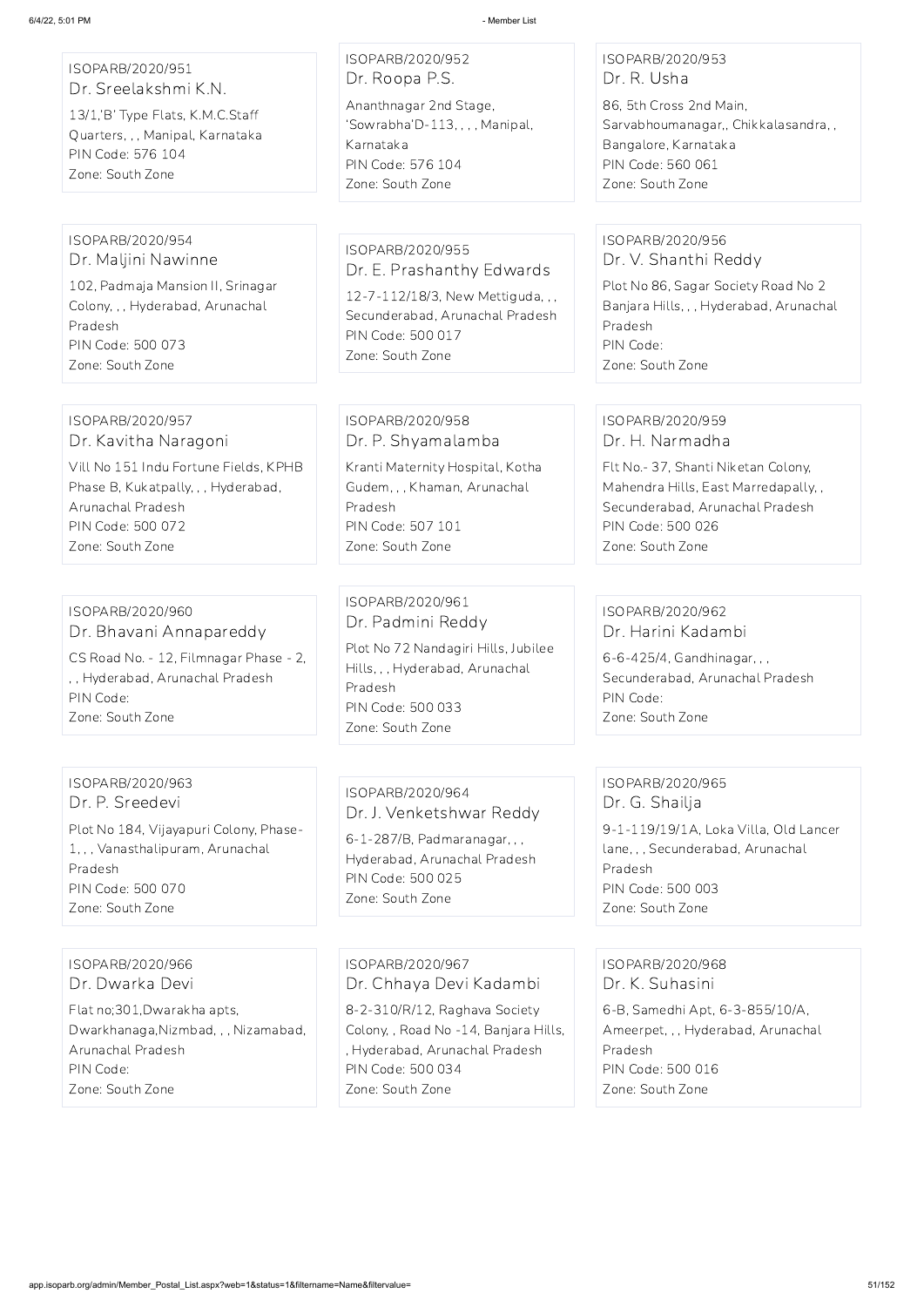#### ISOPARB/2020/969 Dr. Suneetha Gudipati

Flt No- 105 Block - 7, Malaysian Township , KPHB,, , , Hyderabad, Arunachal Pradesh PIN Code: 500 072 Zone: South Zone

ISOPARB/2020/970 Dr. Gali Rama Devi Flt No 101, Chandra Enclave, 3-6- 439/A/445, Balaji Nagar,

Mehndipatnam, Ring Road, , Hyderabad, Arunachal Pradesh PIN Code: Zone: South Zone

## ISOPARB/2020/971 Dr. Paineni Sreedevi

1-4-879/49/203, Sai Jyothi Palace, , Gandhiji Nagar, , Hyderabad, Arunachal Pradesh PIN Code: 500 057 Zone: South Zone

ISOPARB/2020/972 Dr. V. Mani Madhuri

151/3 RT, Vijaynagar Colony, , , Hyderabad, Arunachal Pradesh PIN Code: 500 057 Zone: South Zone

## ISOPARB/2020/973 Dr. Chinamayee Rathna

S-34, AWHO Vedvihar, Trimulgherry, , Secunderabad, Arunachal Pradesh PIN Code: 500 015 Zone: South Zone

#### ISOPARB/2020/974 Dr. Sunila Jaiman

Plot No - 769, Road No.- 44, Jubilee Hills, , , Hyderabad, Arunachal Pradesh PIN Code: 500 003 Zone: South Zone

#### ISOPARB/2020/975 Dr. B. Janaki Srinivas

Aditya Nursing Home, 1/541-135, College Road, , , Adoni, Arunachal Pradesh PIN Code: 518 302 Zone: South Zone

ISOPARB/2020/976 Dr. Surya Devara Radha Rani

Sandhya Clinic, 2-2-647/235/2/1/A, Street No 7, Baghamberpet, , Hyderabad, Arunachal Pradesh PIN Code: 500 013 Zone: South Zone

#### ISOPARB/2020/977 Dr. Lakhsmi Rathna

8-3-988/10 D, Dwarkani Apt, Flat No 608, , Navodaya Colony, Yousufguda,, , Hyderabad, Arunachal Pradesh PIN Code: Zone: South Zone

## ISOPARB/2020/978 Dr. Indira Ajay SOMAJIGUDA 16-11-741/5/1/1, , , Hyderabad, Arunachal Pradesh PIN Code: 500 048 Zone: South Zone

ISOPARB/2020/979 Dr. Anuradha Reddy

Flat No 202 B - 20 DD Colony, , , Hyderabad, Arunachal Pradesh PIN Code: 500 013 Zone: South Zone

## ISOPARB/2020/980 Dr. Pallavi Prasad

2 LIG A, Dr. A. S. Rao Nagar, ECIL Post, , , Hyderabad, Arunachal Pradesh PIN Code: 500 062 Zone: South Zone

## ISOPARB/2020/981 Dr. Padma Chennupaty

Plot No. 1188, Road No. 45, Jubilee Hills, , , Hyderabad, Arunachal Pradesh PIN Code: 500 033 Zone: South Zone

ISOPARB/2020/982 Dr. Vijayalakshmi

Yelamanehilli, Vijaya Hospital, Vengala Rao Colony, , , Hyderabad, Telegana PIN Code: 500038 Zone: South Zone

## ISOPARB/2020/983 Dr. S. Sobha Rani

H. No 80/B Azampura, Sahifa P O, , , Hyderabad, Arunachal Pradesh PIN Code: 500 024 Zone: South Zone

ISOPARB/2020/984 Dr. Sarda Saranu

Flt No 303, Siri Mansion, Plot No 141, Sidharthanagar,, Vengal Rao Nagar, , Hyderabad, Arunachal Pradesh PIN Code: 500 038 Zone: South Zone

ISOPARB/2020/985 Dr. Neelima Choppala

Plot No 12, Balaji Swarnapuri Colony, Motinagar, Near Erragadda, , Hyderabad, Arunachal Pradesh PIN Code: Zone: South Zone

ISOPARB/2020/986

Dr. Lakshmi Chirumamilla

13, Vasantha Emerald Gardens, Near Madhupur Police Station, , Kaveri Hills, , Hyderabad, Arunachal Pradesh PIN Code: 500 081 Zone: South Zone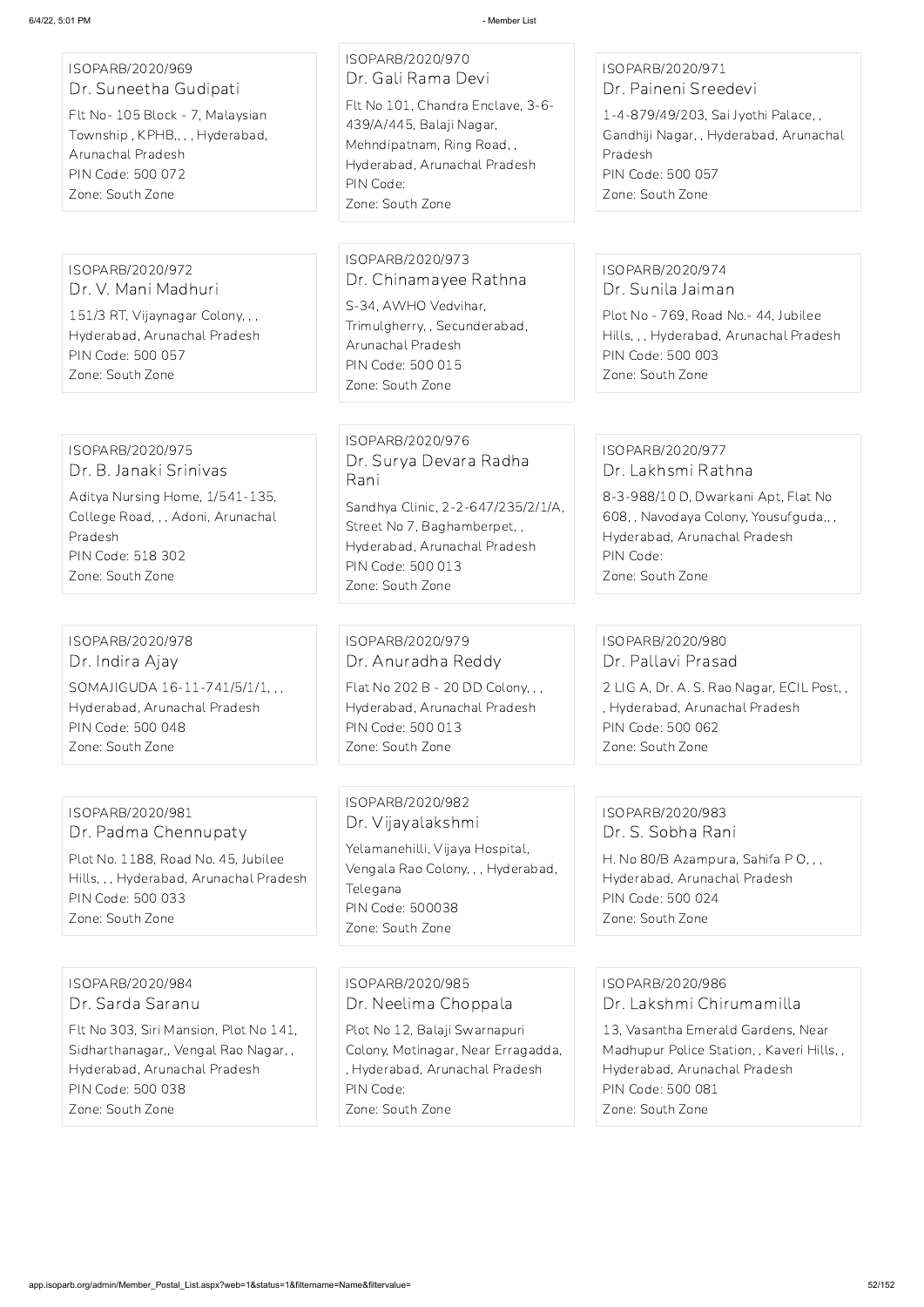ISOPARB/2020/987 Dr. Gayathri Vedavarapu

403, Meera Mansion, Opp. Athidhi Inn., Dharam, Karan Road , Ameerpet, , Hyderabad, Arunachal Pradesh PIN Code: Zone: South Zone

## ISOPARB/2020/988 Dr. Srisailesh Vitthala Infertility Specialist, 16-11-20-B-3,, Saleem Nagar Colony, New Malakpet, , Hyderabad, Arunachal Pradesh PIN Code: 500 036 Zone: South Zone

## ISOPARB/2020/989 Dr. Salomi

Plot No. 21, Road No. 1, Ravi Society, Mahendra Hills,, , , Secunderabad, Telegana PIN Code: 500026 Zone: South Zone

## ISOPARB/2020/990

Dr. Krupa Patalay A. 3-5-822/C, Hyderguda, , , Hyderabad, Arunachal Pradesh PIN Code: Zone: South Zone

#### ISOPARB/2020/991 Dr. Stella Selina

Flat No. 106, Metro Residency, Somajiguda, , , , Hyderabad, Arunachal Pradesh PIN Code: Zone: South Zone

## ISOPARB/2020/992 Dr. Anitha P.

Flat No. 108, Aparna's Chandradeep, Road No. 7, Banjara Hills, , Hyderabad, Arunachal Pradesh PIN Code: 500 034 Zone: South Zone

#### ISOPARB/2020/993 Dr. Malathi Ponnuri

3-4-7770/202/Legend – II, Barkatpur, , , Hyderabad, Arunachal Pradesh PIN Code: 500 002 Zone: South Zone

## ISOPARB/2020/994 Dr. Padmaja Pondugula

H.No. 37-9, Plot No. 306, Defense Colony, , , Sainikpur, Arunachal Pradesh PIN Code: 500 095 Zone: South Zone

## ISOPARB/2020/995 Dr. Y. Madhavi

D-32, Madhuranagar, Yousufguda, , , Hyderabad, Arunachal Pradesh PIN Code: 500 038 Zone: South Zone

#### ISOPARB/2020/996 Dr. Sreedurga Patchava

202, Block, Trendset Winz Aparments, Nanakramguda,, , Hyderabad, Arunachal Pradesh PIN Code: 500 008 Zone: South Zone

## ISOPARB/2020/997 Dr. Madhulatha Alexander 185 (10-2-282) West Marredpally,, Road No. 6, Street No. 5, , Secunderabad, Arunachal Pradesh PIN Code: 500 026 Zone: South Zone

## ISOPARB/2020/998 Dr. Aruna R.

A-70, Vengalarao Nagar, , , Hyderabad, Arunachal Pradesh PIN Code: Zone: South Zone

## ISOPARB/2020/999 Dr. Saroja Adapa

102, Priyanka Apartments, 4- Methodist Colony,, Begumpet, , Hyderabad, Arunachal Pradesh PIN Code: Zone: South Zone

ISOPARB/2020/1000 Dr. Mechineni Surekha

House No. 1512, Road No. 12, Banjara Hills, , , Hyderabad, Arunachal Pradesh PIN Code: Zone: South Zone

## ISOPARB/2020/1001 Dr. Radhika Yadati

Flat No. 103, Ashoka Lake View Apartments, Kundan Bagh, Begumpet, , Hyderabad, Arunachal Pradesh PIN Code: Zone: South Zone

ISOPARB/2020/1002 Dr. Hisam Farhat

Farhat Nursing Home, Saleem Nagar Colony, , , Hyderabad, Arunachal Pradesh PIN Code: 500 036 Zone: South Zone

ISOPARB/2020/1003 Dr. Suchitra Sanjay

3-4-178, Beside Hyderabad School, Lingampally, Kachiguda , , Hyderabad, Arunachal Pradesh PIN Code: 500 027 Zone: South Zone

#### ISOPARB/2020/1004

Dr. K. Sarala

J.J. Hospital, Slot No. 4, Kalyan Nagar, Phase-I,, Vikaspur, A.G. Colony, Erragadda, , Hyderabad, Arunachal Pradesh PIN Code: 500 018 Zone: South Zone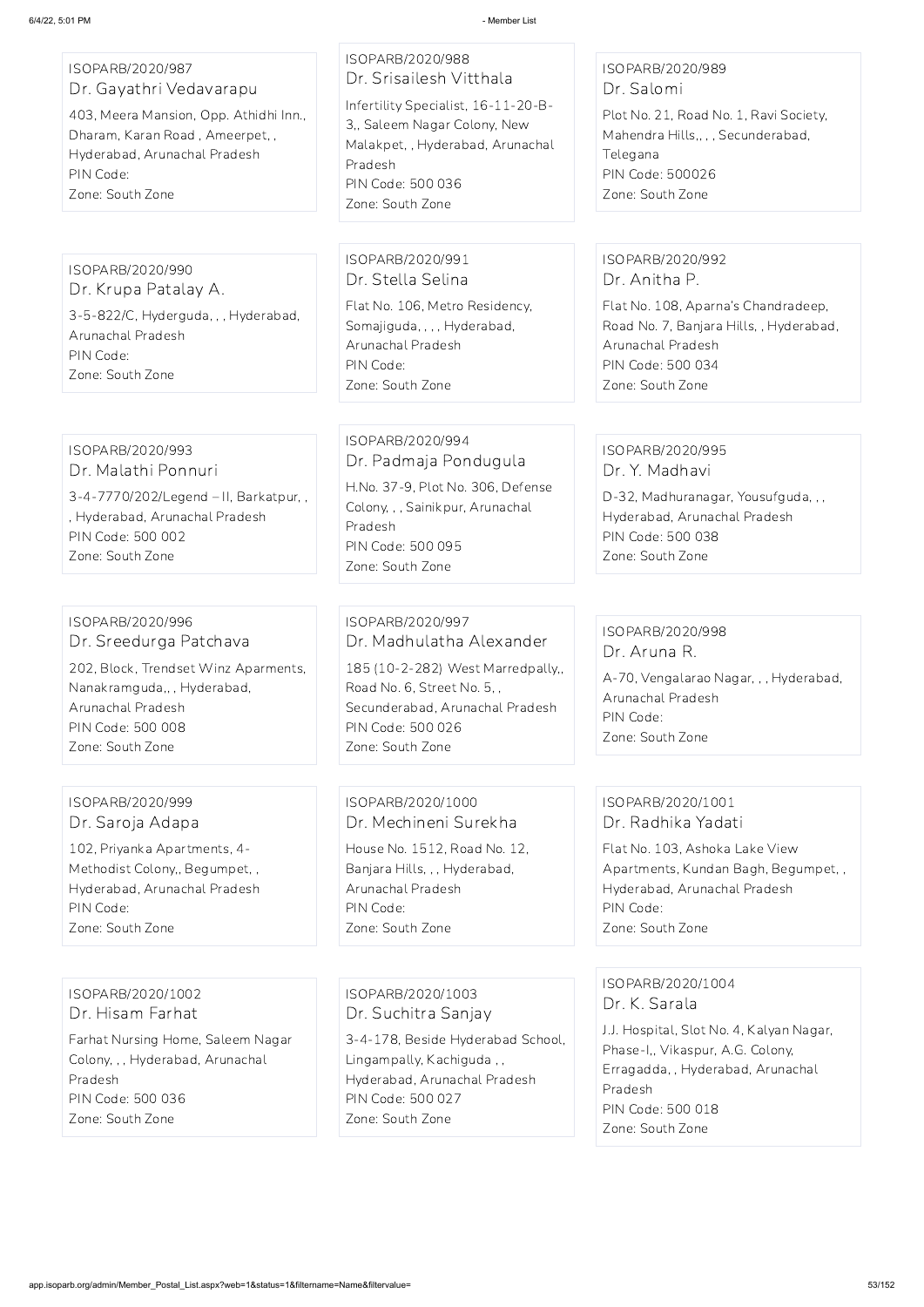#### ISOPARB/2020/1005 Dr. S. Madanika

C/o Dr. K. Subash, Subash Medical Centre, , B.M. Road, Bidadi, , Ramanagar, Karnataka PIN Code: 562 109 Zone: South Zone

#### ISOPARB/2020/1006 Dr. Bhageerthy P.S.

Deptt. of Obstetric & Gynaecology, Christian Medical College, , Vellore, Tamil Nadu PIN Code: 632 004 Zone: South Zone

#### ISOPARB/2020/1007 Dr. Nabhi Venkata Ramana Murty

5-E, Doyen Villa, Near Satyasai Nigamgamam, Srinagar Colony, , Hyderabad, Arunachal Pradesh PIN Code: 500 073 Zone: South Zone

#### ISOPARB/2020/1008 Dr. Shilpa N. Vijay

No. 1615, "Sri Ranga", Vishwamanava "A" Cross, 3/1, Main, E and F Block, Ram Krishna Nagar, , Mysore, Karnataka PIN Code: 570 022 Zone: South Zone

## ISOPARB/2020/1009 Dr. Vasundhara Kamineni

C/o Deptt. of Obstetric & Gynaecology, Kamineni Hospital Limited, Rind Road, L. B. Nagar, , Hyderabad, Arunachal Pradesh PIN Code: Zone: South Zone

## ISOPARB/2020/1010 Dr. Jyotsana Mehta

57, Patel Nagar 1st Floor, , Alambagh, , Lucknow, Uttar Pradesh PIN Code: 226 005 Zone: North Zone

939, G.F. Urban Estate Sector - 40,, , Gurgaon, Haryana PIN Code: 122 001 Zone: North Zone

#### ISOPARB/2020/1011 Dr. Santosh Sawhney

50-A, Adarsh Nagar Alambagh, , , Lucknow, Uttar Pradesh PIN Code: 226 005 Zone: North Zone

### ISOPARB/2020/1012 Dr. Vandana Solanki

1/E,Church Lane, Allahand, , Allahabad, Uttar Pradesh PIN Code: Zone: North Zone

## ISOPARB/2020/1013 Dr. Neetu Singh

2/227, Vipul Khand Gomti Nagar, , , Lucknow, Uttar Pradesh PIN Code: 226 010 Zone: North Zone

## ISOPARB/2020/1014 Dr. Monica Agrawal

3/185-A, Vivek Khand-3, Gomti Nagar, , Lucknow, Uttar Pradesh PIN Code: 226 010 Zone: North Zone

## ISOPARB/2020/1015 Dr. Shuruchi Agrawal

A-704, Type – V, Faculty Flat, Jagat Narain Road, KGMU Campus, Infront of National Pathology, , Lucknow, Uttar Pradesh PIN Code: 226 003 Zone: North Zone

## ISOPARB/2020/1016 Dr. Manju Lata Verma

Type-IV, 76, Old Campus SGPGI, , , Lucknow, Uttar Pradesh PIN Code: Zone: North Zone

## ISOPARB/2020/1017 Dr. Asna Ashraf

Ujala Medical Centre B-2247, Indira Nagar, , , Lucknow, Uttar Pradesh PIN Code: 226 016 Zone: North Zone

## ISOPARB/2020/1018 Dr. Somendra Shukla

## ISOPARB/2020/1019 Dr. Richika Sahay

939, Ground Floor, Sector – 40 Behind Unitech Cyber , , , Gurgaon, Haryana PIN Code: 122002 Zone: North Zone

ISOPARB/2020/1020 Dr. Manju Dagar House No. 562, Sector – 31, , , Gurgaon, Haryana PIN Code: 122001 Zone: North Zone

#### ISOPARB/2020/1021

Dr. Saroj Kumar

78, Vijay Park, Madanpuri Road, Swastik Maternity Centre, , , Gurgaon, Haryana PIN Code: 122001 Zone: North Zone

ISOPARB/2020/1022 Dr. Ajay Arora 1673, Sector – 4, , , Gurgaon, Haryana PIN Code: 122001 Zone: North Zone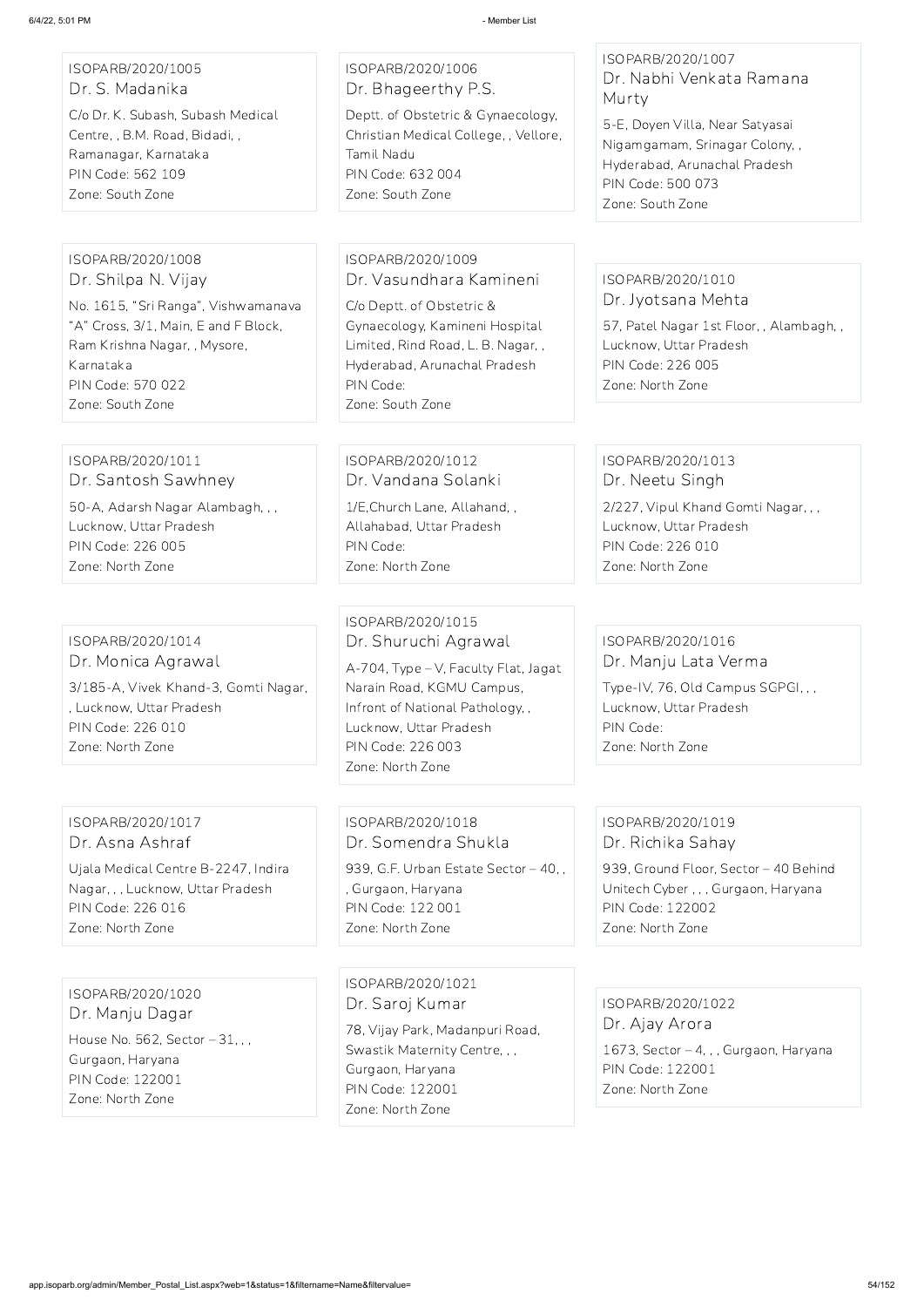ISOPARB/2020/1023 Dr. Anita Sharma

Gurgaon, , , Gurgaon, Haryana PIN Code: 122001 Zone: North Zone

# ISOPARB/2020/1024

Dr. Niharika Nangia Nangia Hospital 118 Model Town, , , Gurgaon, Haryana PIN Code: 122001 Zone: North Zone

## ISOPARB/2020/1025 Dr. Pooja Arora

Bhatnagar, H-73, First Floor, Aaron Ville, Sec – 48, Sohna Road, , , Gurgaon, Haryana PIN Code: 122018 Zone: North Zone

#### ISOPARB/2020/1026 Dr. Sanjay Wazir

House No. 3-A, Building – 4, 3rd Floor, Hibiscus Apartment,, Sector – 50, , Gurgaon, Haryana PIN Code: 122018 Zone: North Zone

ISOPARB/2020/1027 Dr. Seema Singh B-25, Sec- B, Aliganj, Lucknow, , , Lucknow, Uttar Pradesh PIN Code: 226 024 Zone: North Zone

## ISOPARB/2020/1028 Dr. Naini Tandon

C-403, Nirala Nagar, , , Lucknow, Uttar Pradesh PIN Code: 226 020 Zone: North Zone

#### ISOPARB/2020/1029 Dr. Sunita Chandra

74, Rajendra Nagar Hospital, , , Lucknow, Uttar Pradesh PIN Code: Zone: North Zone

ISOPARB/2020/1030 Dr. Manju Shukla MIG-II, Napier Road Colony, Part-II, , Thakurganj, , Lucknow, Uttar Pradesh PIN Code: 226 003 Zone: North Zone

## ISOPARB/2020/1031 Dr. Archna Jain

A1/13, Sec-B, Aliganj, Infront of Nehru Bal Vatika, , , Lucknow, Uttar Pradesh PIN Code: 226 024 Zone: North Zone

#### ISOPARB/2020/1032 Dr. Priyanka Jain

824/1, Korkhana Marg, Deokali, Near Jai Ganesh School, , , Faizabad, Uttar Pradesh PIN Code: 224 001 Zone: North Zone

## ISOPARB/2020/1033 Dr. Deepti Chyaunal

19/854, Indira Nagar, , , Lucknow, Uttar Pradesh PIN Code: 226 016 Zone: North Zone

## ISOPARB/2020/1034 Dr. Deepti Saxena

Type-IV-90, SGPGIMS, Rai Bareli Road, , , Lucknow, Uttar Pradesh PIN Code: 226 014 Zone: North Zone

#### ISOPARB/2020/1035 Dr. Neha Saha

Plot No. 34, Manas Nagar Colony, Durga Kund, , , , Varanasi, Uttar Pradesh PIN Code: 221 005 Zone: North Zone

ISOPARB/2020/1036 Dr. Shweta Amar

B-360, First Floor, C.R. Park, Opp. – Nehru Apartment,, , , , Delhi PIN Code: 110 019 Zone: North Zone

## ISOPARB/2020/1037 Dr. Reeta Singh

B-1/185, Sector – G, Aliganj, , , Lucknow, Uttar Pradesh PIN Code: Zone: North Zone

ISOPARB/2020/1038 Dr. Mona Asnani

Flat No. 212, Agrasen Heights, Sitapur Road, , , Lucknow, Uttar Pradesh PIN Code:

Zone: North Zone

ISOPARB/2020/1039 Dr. Sadhana Gupta

Jeevan Jyoti Hosp. and Medical Research Centre , South Jatepur, Bobina Road, , Gorakhpur, Uttar Pradesh PIN Code: 273 001

Zone: North Zone

ISOPARB/2020/1040

Dr. Babita Shukla

Shukla Hospital, Hanuman Mandir Road, Betiahata, , Gorakhpur, Uttar Pradesh PIN Code: 273 001 Zone: North Zone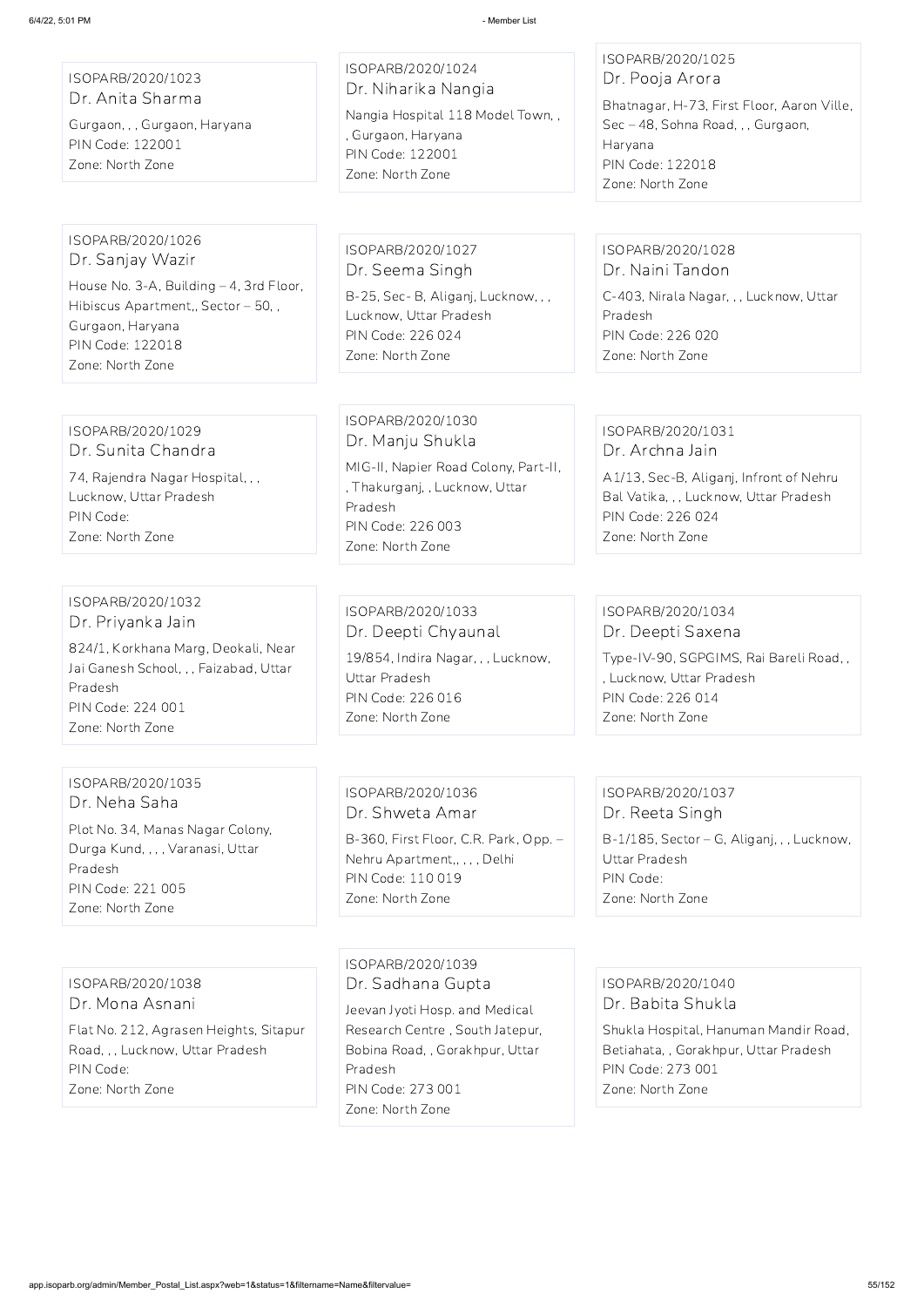## ISOPARB/2020/1041 Dr. Madhu Gulati

Gulati Nursing Home and Maternity Centre, Bank Road, , , Gorakhpur, Uttar Pradesh PIN Code: 273 001 Zone: North Zone

## ISOPARB/2020/1042 Dr. Radha Jina

27, Doctors Enclave, Rapti Nagar, Phase- III, , , Gorakhpur, Uttar Pradesh PIN Code: Zone: North Zone

## ISOPARB/2020/1043 Dr. Smita Jaiswal

Lifecare Hospital, Cantt. Crossing, Infront of Allahabad Bank, , Civil Lines, , Gorakhpur, Uttar Pradesh PIN Code: 273 001 Zone: North Zone

#### ISOPARB/2020/1044 Dr. Madhu Bala Sharma

Shubham Upchar Kendra, Hanuman Mandir Road, Betia Hata, , , Gorakhpur, Uttar Pradesh PIN Code: 273 001 Zone: North Zone

ISOPARB/2020/1045 Dr. Amrita Sarkari Jaipuriar

0109-C, Gandhi Nagar, Golghar, , , Gorakhpur, Uttar Pradesh PIN Code: 273 001 Zone: North Zone

## ISOPARB/2020/1046 Dr. Nikhil Chaudhary

Chaudhary Niwas, Paharpur, Hindi Bazar, , , Gorakhpur, Uttar Pradesh PIN Code: 273 005 Zone: North Zone

## ISOPARB/2020/1047 Dr. Rajendra Prasad Agrawal

240-A, Shastri Nagar, Betiyahata, , , , Gorakhpur, Uttar Pradesh PIN Code: 273 001

Zone: North Zone

Dogra Nursing Home, Mohaddipur,,,, Gorakhpur, Uttar Pradesh PIN Code: 273 012 Zone: North Zone

## ISOPARB/2020/1048 Dr. Mohit Agarwal

Flat No. 1114, 11th Floor, Gemini Garden, , Taramandal, , Gorakhpur, Uttar Pradesh PIN Code: Zone: North Zone

#### ISOPARB/2020/1049 Dr. Sunil Kumar Kamani

Kamani Sadan, Opp. PWD Office, Civil Lines, , , Gorakhpur, Uttar Pradesh PIN Code: 273 001 Zone: North Zone

ISOPARB/2020/1050 Dr. Rinkoo Chaturvedi

A-One Hospital, Mohaddipur, , , Gorakhpur, Uttar Pradesh PIN Code: 273 012 Zone: North Zone

## ISOPARB/2020/1051 Dr. Anubha Gupta

W/o Dr. Sanjay Kumar Gupta, 538, Rustampur, New Shivpuri Colony,, Near Azad Chowk, Gorakhpur, , Gorakhpur, Uttar Pradesh PIN Code: Zone: North Zone

## ISOPARB/2020/1052 Dr. Reena Srivastav

C/o Dr. Rajesh Kumar, Kumar Upchar Kendra, Near Cantt. Thana, , 33, Kassya Road, Betiahata, , Gorakhpur, Uttar Pradesh PIN Code: 273 001 Zone: North Zone

#### ISOPARB/2020/1053 Dr. Alpana Agrawal

Anandlok Hospital, , , Gorakhpur, Uttar Pradesh PIN Code: 273 001 Zone: North Zone

## ISOPARB/2020/1054 Dr. Upma Jaiswal

Swastik Merrygold Hospital, 10 No. Boring, Gorakhnath,, , Gorakhpur, Uttar Pradesh PIN Code: Zone: North Zone

## ISOPARB/2020/1055 Dr. Niti Dogra

ISOPARB/2020/1056 Dr. Archana Gupta Gas Godam Gali, Opp. – A-1 Mall, Purdilpur, , Vijay Chowk, , Gorakhpur,

Uttar Pradesh

PIN Code:

Zone: North Zone

#### ISOPARB/2020/1057

Dr. Anuj Srivastava

Shiv Radhika Memorial Hospital, Jatepur North, , Near RPF Centre, Durgabari Rd, , Gorakhpur, Uttar Pradesh PIN Code: Zone: North Zone

ISOPARB/2020/1058 Dr. Prachi Srivastava

Shiv Radhika Memorial Hospital, Jatepur North, , Near RPF Centre, Durgabari Rd, , Gorakhpur, Uttar Pradesh PIN Code:

Zone: North Zone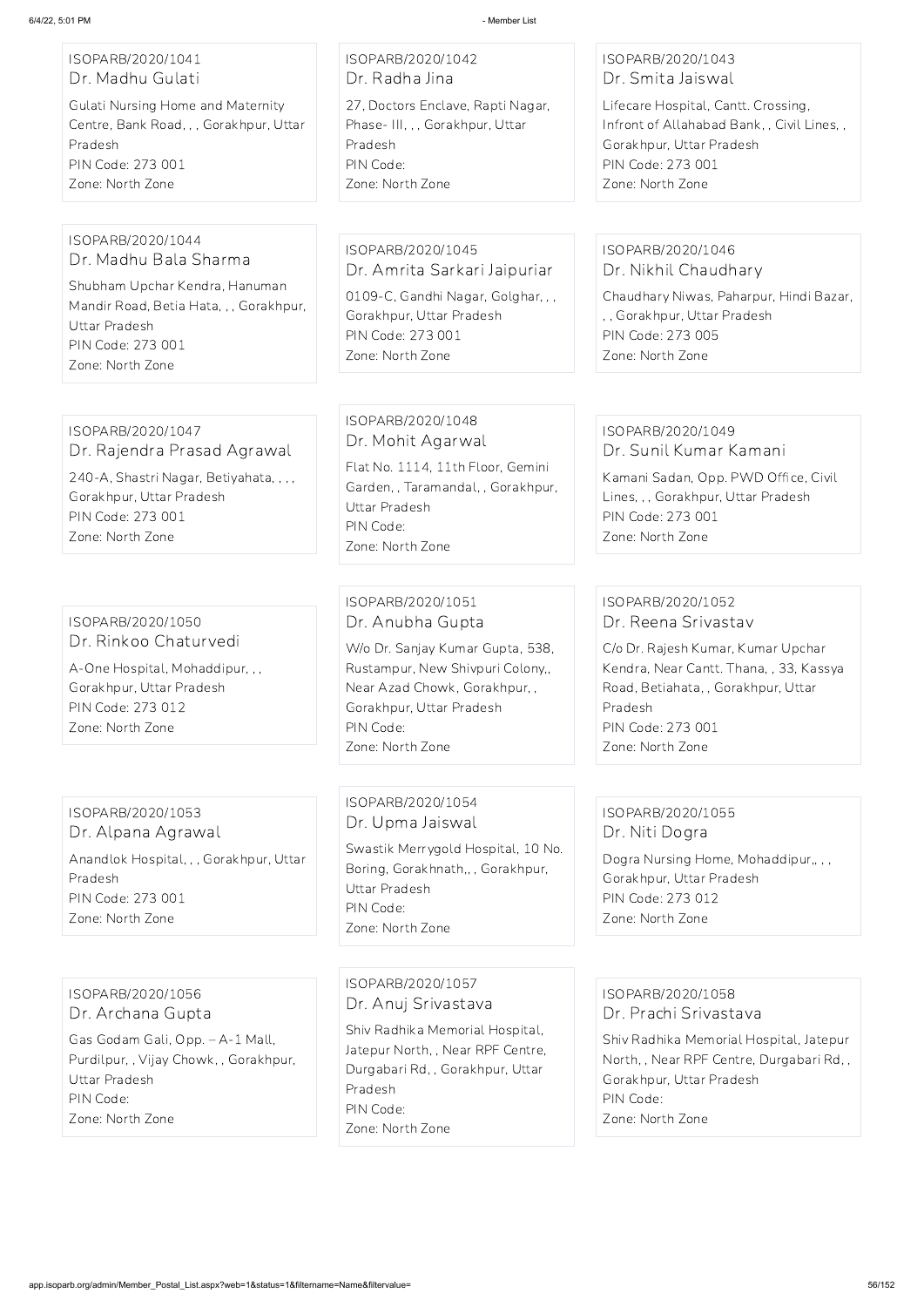#### ISOPARB/2020/1059 Dr. Pratibha Gupta

Sarvang Hospital, Near Munshi Premchand Park,, Betiahata, , Gorakhpur, Uttar Pradesh PIN Code: 273 001 Zone: North Zone

## ISOPARB/2020/1060 Dr. Renu Mohan

W/o Prof. Lalit Mohan, Type-IV, Qr. No. 1, Medical College Campus,, BRD Medical College, Gorakhpur, , Gorakhpur, Uttar Pradesh PIN Code: Zone: North Zone

## ISOPARB/2020/1061 Dr. Rajesh Kumar Gupta

Annapurna Child and Maternity Clinic Pvt. Ltd., Urdu Bazar, Raiganj Road, , Gorakhpur, Uttar Pradesh PIN Code: 273 001 Zone: North Zone

#### ISOPARB/2020/1062 Dr. Meenakshi Gupta

Annapurna Child and Maternity Clinic Pvt. Ltd., Urdu Bazar, Raiganj Road, , Gorakhpur, Uttar Pradesh PIN Code: 273 001 Zone: North Zone

## ISOPARB/2020/1063 Dr. Surheeta Kareem

Star Hospital Pvt. Ltd., Bank Road, Bindvasini Nagar, , , Gorakhpur, Uttar Pradesh PIN Code: Zone: North Zone

#### ISOPARB/2020/1064 Dr. Krishna Murari Singh

H.No. 2, Ganna Colony, Vindyabasini Nagar, , Bank Road, , Gorakhpur, Uttar Pradesh PIN Code: Zone: North Zone

#### ISOPARB/2020/1065 Dr. Priyadarshini

Shambhavi Hospital, Park Road, Civil Line- 1, , , Gorakhpur, Uttar Pradesh PIN Code: 273001 Zone: North Zone

## ISOPARB/2020/1066 Dr. Yogita Bhatia

43R, Maa Vaishno Hospital, Betiahata Chowk,, , , Gorakhpur, Uttar Pradesh PIN Code: 273 001 Zone: North Zone

#### ISOPARB/2020/1067 Dr. Vishwa Mohan Bhatia

43R, Maa Vaishno Hospital, Betiahata Chowk,, , , Gorakhpur, Uttar Pradesh PIN Code: 273 001 Zone: North Zone

#### ISOPARB/2020/1068 Dr. Yama Shukla

128-A, Lalita Niwas, Betiahata, , , Gorakhpur, Uttar Pradesh PIN Code: 273 001 Zone: North Zone

## ISOPARB/2020/1069 Dr. Brijendra Nath Shukla

128-A, Lalita Niwas, Betiahata, , , Gorakhpur, Uttar Pradesh PIN Code: 273 001 Zone: North Zone

## ISOPARB/2020/1070 Dr. Aruna Chhaparia

Chhaparia Hospital, Betihata, , , Gorakhpur, Uttar Pradesh PIN Code: 273 001 Zone: North Zone

## ISOPARB/2020/1071 Dr. Asha Kumari Singh

C/o Dr. Amresh Kumarsingh, Gemini Garden, Flat No. 509, Taramandal, , Gorakhpur, Uttar Pradesh PIN Code: Zone: North Zone

ISOPARB/2020/1072 Dr. Sita Ram Kanaujia C/178/91, Near Rachit Hospital, Daoudpur, , , Gorakhpur, Uttar Pradesh PIN Code: Zone: North Zone

## ISOPARB/2020/1073 Dr. Shikha Agarwal

C/o Dr. S. N. Agarwal, Digital X-ray and Fetal Medicine, Town Hall, , , Gorakhpur, Uttar Pradesh PIN Code: 273 001 Zone: North Zone

ISOPARB/2020/1074 Dr. Tanu Verma

Manglam Malhar Colony, Rapti Nagar, , Phase-IV, Chargawan, , Gorakhpur, Uttar Pradesh PIN Code: 273 013 Zone: North Zone

ISOPARB/2020/1075 Dr. Dipti Chaturvedi

Dr. Chaturvedi Cancer Hospital, Basharatpur, , Gorakhpur, Uttar Pradesh PIN Code: Zone: North Zone

ISOPARB/2020/1076 Dr. Gayatri Pandey

NH-28-B, Khadda Road, Bawali Chowk, , Padrauna, Kushi Nagar, , Gorakhpur, Uttar Pradesh PIN Code: Zone: North Zone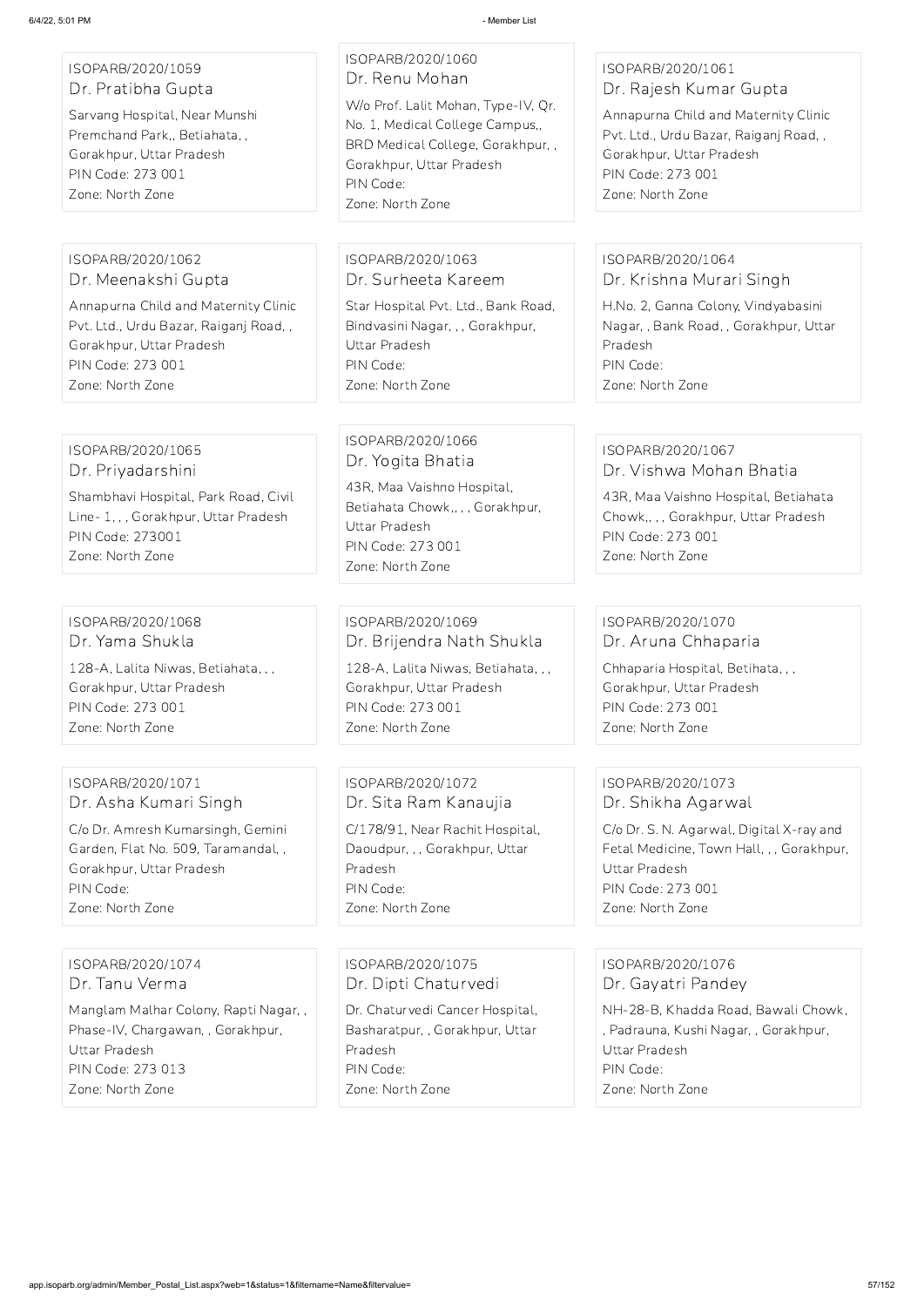#### ISOPARB/2020/1077 Dr. Babita Kapoor

33, Kasia Road, Civil Lines, Betiahata, , , Gorakhpur, Uttar Pradesh PIN Code: 273 001 Zone: North Zone

## ISOPARB/2020/1078 Dr. Sufia Nishat Abbasi

Abbasi Hospital, 7, Park Road, , , Gorakhpur, Uttar Pradesh PIN Code: Zone: North Zone

## ISOPARB/2020/1079 Dr. Ankita Kumari

H.No. 727, Anand Vihar Colony, Rapti Nagar, , P.O- Arogya Mandir,, , Gorakhpur, Uttar Pradesh PIN Code: Zone: North Zone

#### ISOPARB/2020/1080 Dr. Kiran Srivastava

67, Sheikhpur, Near Charan Guest House, , , Gorakhpur, Uttar Pradesh PIN Code: 273 005 Zone: North Zone

ISOPARB/2020/1081 Dr. Rashmi Goyal

Dr. Rashmi Hospital, Raya Road, Lohwan, Vamunapar, Mathura, , Mathura, Uttar Pradesh PIN Code: 281204 Zone: North Zone

## ISOPARB/2020/1082 Dr. Vani Puri Rawat

Dr. Vani's Women Wellness Clinic, Quatum Residency, Opp Gods Valley, Farm House, Raj nagar Extension, , , Ghaziabad, Uttar Pradesh PIN Code: 201017 Zone: North Zone

#### ISOPARB/2020/1083 Dr. Shraddha Agrawal

K.C.Hospital, New Sohna Road, Opp Civil Hospital, , Palwal, , Palwal, Haryana PIN Code: 121102 Zone: North Zone

ISOPARB/2020/1084 Dr. Vinita Mittal

Vardaan Nursing Home, SI-8A, Shastri Nagar, , , Ghaziabad, Uttar Pradesh PIN Code: 201002 Zone: North Zone

#### ISOPARB/2020/1085 Dr. Anjana Saxena

Urmila Saxena Nursing Home, Kothi Gate, Hapur, , Hapur, Uttar Pradesh PIN Code: 245101 Zone: North Zone

#### ISOPARB/2020/1086 Dr. Neha Gupta

G-701, Prateek Stylome, Sector-45,, Noida, , Noida, Uttar Pradesh PIN Code: 201303 Zone: North Zone

## ISOPARB/2020/1087 Dr. Alok Agrawal Dev Nandini Hospital, Morepura,,

Navjyoti Colony, , , Hapur, Uttar Pradesh PIN Code: 245101 Zone: North Zone

## ISOPARB/2020/1088 Dr. Neera Bhan

R-12/28/11, Sector-12, Raj nagar, Ghaziabad, , Ghaziabad, Uttar Pradesh PIN Code: 201002 Zone: North Zone

## ISOPARB/2020/1089 Dr. Archana Sharma

Ganesh Hospital and Test Tube Baby Centre, , H-C-3, Nehru Nagar, , , Ghaziabad, Uttar Pradesh PIN Code: 201001 Zone: North Zone

## ISOPARB/2020/1090 Dr. Vimlesh Sharma

Dev Nandini Hospital, Garh Road, , , Hapur, Uttar Pradesh PIN Code: 245 101 Zone: North Zone

## ISOPARB/2020/1091 Dr. Reenu Goel SC-231, Shastri Nagar, , , Ghaziabad, Uttar Pradesh PIN Code: 201002 Zone: North Zone

ISOPARB/2020/1092

Dr. Anurita Singh

Ranbir House, A-187, Defence Colony, Manani Road, , , Meerut, Uttar Pradesh PIN Code: 250 001 Zone: North Zone

ISOPARB/2020/1093

Dr. Alka Mittal

Abhilasha, 2/109, Vishnupuri, , , Aligarh, Uttar Pradesh PIN Code: 202 001 Zone: North Zone

ISOPARB/2020/1094

Dr. Alka Sethi

A-H, 2/10, JDA Colony, Veerangana Nagar, , , Jhansi, Uttar Pradesh PIN Code: Zone: North Zone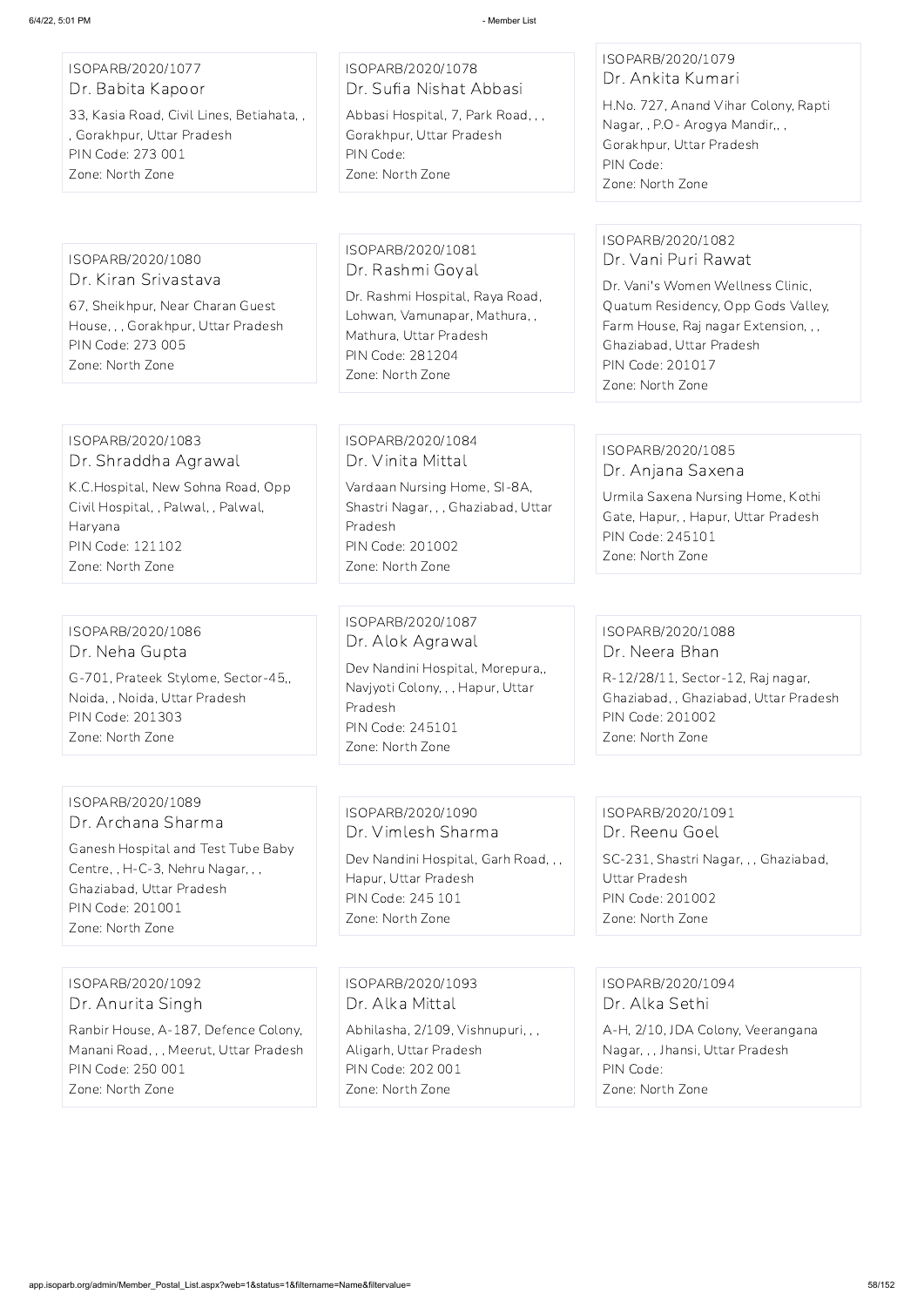| ISOPARB/2020/1095<br>Dr. Shazia Monis<br>Hope Clinic, Prince Road, Near Harpal<br>Nagar Chauraha, , , Moradabad, Uttar<br>Pradesh<br>PIN Code: 244 001<br>Zone: North Zone | ISOPARB/2020/1096<br>Dr. Shehla Jamal<br>D-33, Rajshree Medical Institute,<br>NH-24, Toll Plaza, Rampur Road, , ,<br>Bareilly, Uttar Pradesh<br>PIN Code: 243501<br>Zone: North Zone | ISOPARB/2020/1097<br>Dr. Saba Asad<br>9-A, Behind Water Tank, Lajpat Nagar,,<br>, Moradabad, Uttar Pradesh<br>PIN Code:<br>Zone: North Zone                                            |
|----------------------------------------------------------------------------------------------------------------------------------------------------------------------------|--------------------------------------------------------------------------------------------------------------------------------------------------------------------------------------|----------------------------------------------------------------------------------------------------------------------------------------------------------------------------------------|
| ISOPARB/2020/1098<br>Dr. Neelima Agarwal<br>R-2/156. Rajnagar, , , Ghaziabad, Uttar<br>Pradesh<br>PIN Code: 201 002<br>Zone: North Zone                                    | ISOPARB/2020/1099<br>Dr. Neelu Khaneja<br>III C/89, Nehru Nagar, , , Ghaziabad,<br>Uttar Pradesh<br>PIN Code: 201 001<br>Zone: North Zone                                            | ISOPARB/2020/1100<br>Dr. Yogesh Kumar Goel<br>Child Specialist, A-23, Railway Road,, , ,<br>Hapur, Uttar Pradesh<br>PIN Code: 245 101<br>Zone: North Zone                              |
| ISOPARB/2020/1101<br>Dr. Neharika Malhotra<br>Malhotra Bhawan, 84, M. G. Road,<br>Nalband Crossing, , , Agra, Uttar<br>Pradesh<br>PIN Code: 282 010<br>Zone: North Zone    | ISOPARB/2020/1102<br>Dr. Jaideep Malhotra<br>84, M.G. Road, , , Agra, Uttar<br>Pradesh<br>PIN Code: 282 010<br>Zone: North Zone                                                      | ISOPARB/2020/1103<br>Dr. Keshav Malhotra<br>84, M. G. Road, Nalband Crossing, , ,<br>Agra, Uttar Pradesh<br>PIN Code: 282 010<br>Zone: North Zone                                      |
| ISOPARB/2020/1104<br>Dr. Narendra Malhotra<br>84, M. G. Road, Nalband Crossing, , ,<br>Agra, Uttar Pradesh<br>PIN Code: 282 010<br>Zone: North Zone                        | ISOPARB/2020/1105<br>Dr. Bharti Maheshwari<br>78/16, Sector - 8, Shastri Nagar, , ,<br>Meerut, Uttar Pradesh<br>PIN Code: 250 004<br>Zone: North Zone                                | ISOPARB/2020/1106<br>Dr. Mani Bhargava<br>Varun Hospital, Vishnupuri, Aligarh (UP),<br>,, Aligarh, Uttar Pradesh<br>PIN Code:<br>Zone: North Zone                                      |
| ISOPARB/2020/1107<br>Dr. Kiran Agarwal<br>35-C-8, Rampur Garden, , , Bareilly,<br>Uttar Pradesh<br><b>PIN Code: 243 001</b><br>Zone: North Zone                            | ISOPARB/2020/1108<br>Dr. Manisha Gupta<br>R-14/22, Raj Nagar, , , Ghaziabad,<br><b>Uttar Pradesh</b><br><b>PIN Code: 201 002</b><br>Zone: North Zone                                 | ISOPARB/2020/1109<br>Dr. Manisha Agrawal<br>Manisha Medicare, 74/2, Ram Nagar<br>Kirana Mandi, , Ambedkar Road, ,<br>Ghaziabad, Uttar Pradesh<br>PIN Code: 201 002<br>Zone: North Zone |
| ISOPARB/2020/1110                                                                                                                                                          | ISOPARB/2020/1111                                                                                                                                                                    | ISOPARB/2020/1112                                                                                                                                                                      |

Dr. Deepshikha Goyal

Nidan Nursing Home, Free Gang Road ,

, , Hapur, Uttar Pradesh PIN Code: 245101 Zone: North Zone

Dr. Neeta Sharma Life Line Hospital, Kothi Gate Hapur, Uttar Pradesh PIN Code: 245101 Zone: North Zone

Dr. Kanchan Rani

Room No. 103, E-Block, TMMC & RC

Campus,Bagadpur, , , Moradabad, Uttar Pradesh PIN Code: 244 001 Zone: North Zone

ISOPARB/2020/1113 Dr. Sundeep Varshney A-32, Shyam Park Extension, Sahibabad, , , , Ghaziabad, Uttar Pradesh PIN Code: 201 005 Zone: North Zone

ISOPARB/2020/1114 Dr. Garima Tyagi Shree Narayan Hospital, 889- Nitikhand-I, Indirapuram, , , Ghaziabad, Uttar Pradesh PIN Code: 201 014 Zone: North Zone

ISOPARB/2020/1115 Dr. Somna Goyal Mittal House No. 405/B, Sector-16, Vasundhara, , , Ghaziabad, Uttar Pradesh PIN Code: 201 012 Zone: North Zone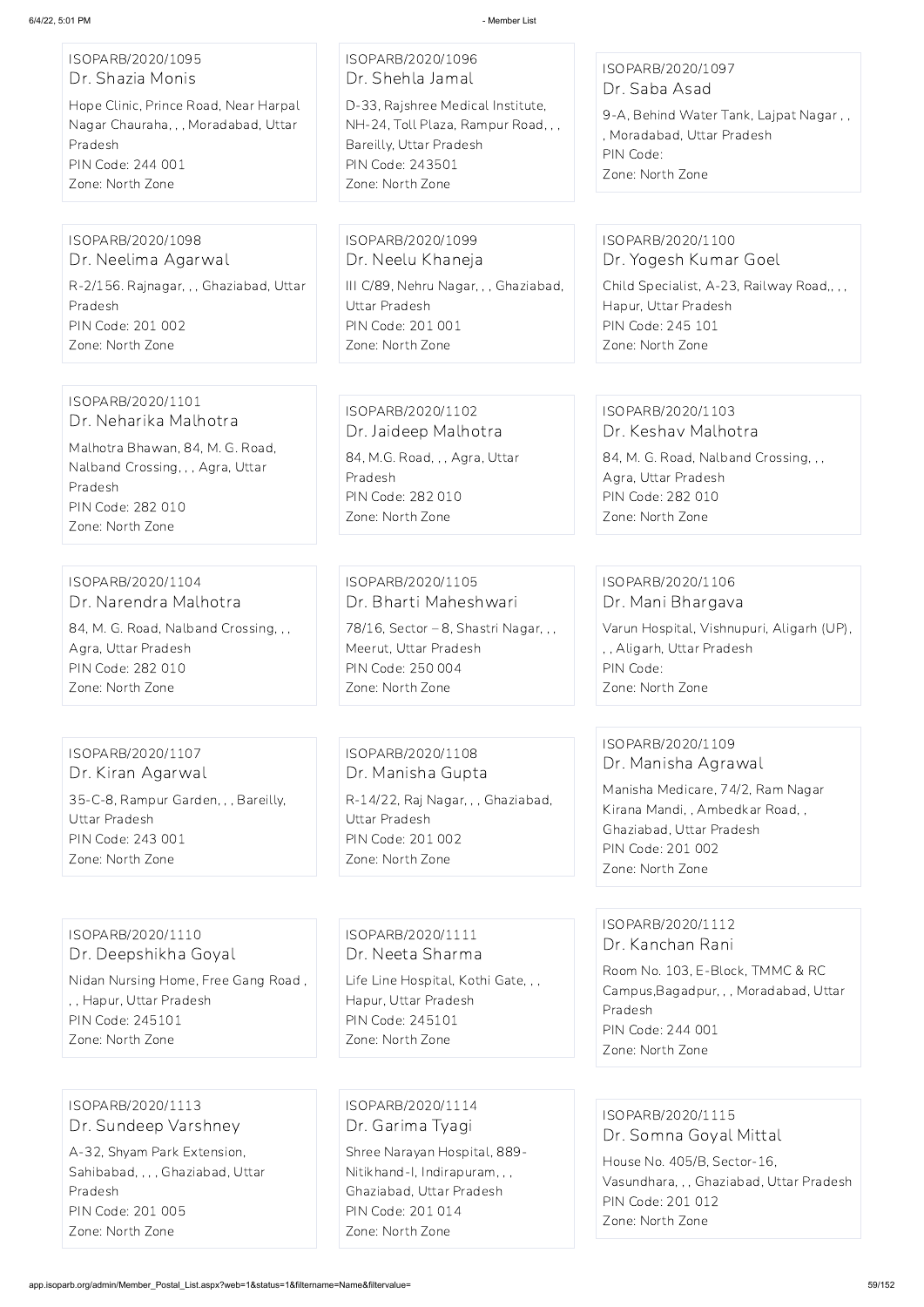| ISOPARB/2020/1116<br>Dr. Ritu Mittal Arya |
|-------------------------------------------|
| 599, Sector-1, Vaishali, , , Ghaziabad,   |
| Uttar Pradesh                             |
| PIN Code: 201 010                         |
| Zone: North Zone                          |
|                                           |

ISOPARB/2020/1117 Dr. Sarita Tyagi Priyadarshini Hospital, Bank Colony, Lane No. 1,, Modinagar, , Ghaziabad, Uttar Pradesh PIN Code: 201 204 Zone: North Zone

## ISOPARB/2020/1118 Dr. Krishna Gopal

Maulshree-206, Shipra Sristhi, Ahinsakhand-I, Indirapuram, , , Ghaziabad, Uttar Pradesh PIN Code: 201 014 Zone: North Zone

#### ISOPARB/2020/1119 Dr. Monika Kesharwani

SF-19, Shastri Nagar, Delhiivf Ghaziabad, Ghaziabad, Ghaziabad, Uttar Pradesh PIN Code: 201001 Zone: North Zone

ISOPARB/2020/1120 Dr. Alpana Agrawal

D-12, Dayanand Nagar, , , Ghaziabad, Uttar Pradesh PIN Code: 201001 Zone: North Zone

## ISOPARB/2020/1121 Dr. Ritu Khanna

D-60/61, Krishnapuri Colony, Sigra, , Varanasi, Uttar Pradesh PIN Code: 221010 Zone: North Zone

#### ISOPARB/2020/1122 Dr. Shalini Tripathi

Flat No. 204-B, Orchid-B, Omaxe Residency-1, Gomti Nagar Extension, , Lucknow, Uttar Pradesh PIN Code: 226010 Zone: North Zone

ISOPARB/2020/1123 Dr. Shikha Sahay

S-25/210, R.A. Sarsauli, Panchkoshi Road, Transformer Lane, Orderly Bazar, , Varanasi, Uttar Pradesh PIN Code: 221002 Zone: North Zone

#### ISOPARB/2020/1124 Dr. Deepika Patil

Ashish Nursing Home, Sahadatpura, , MAU, Uttar Pradesh PIN Code: 275101 Zone: North Zone

#### ISOPARB/2020/1125 Dr. Shikha Sachan

Flat No. 2062, B-Block, Lion Enclave, Sundarpur, Opp. Vishal Megamart, , Varanasi, Uttar Pradesh PIN Code: 221005 Zone: North Zone

ISOPARB/2020/1126 Dr. Juhi Deshpande

C/o Mr. Ram Singh, 2/1081, Sahityanaka, Shitala Gali, Ram Nagar, , Varanasi, Uttar Pradesh PIN Code: 221008 Zone: North Zone

## ISOPARB/2020/1127 Dr. Divya Dwivedi

B-31/40, A-85, Bhogabeer, Lanka, , , Varanasi, Uttar Pradesh PIN Code: 221005 Zone: North Zone

## ISOPARB/2020/1128

Dr. Tanya Buckshee Rohatgi R-205, Greater Kailash, Part- 1, , , New Delhi, Delhi PIN Code: 110048 Zone: North Zone

ISOPARB/2020/1129 Dr. Tarini Taneja

281, Civil Line North,, Railway Road, Muzaffarnagar, , Muzaffarnagar, Uttar Pradesh PIN Code: 251001 Zone: North Zone

#### ISOPARB/2020/1130 Dr. Manjula Pandey

22A/16A, TB Sapru Road, Allahabad, , , Allahabad, Uttar Pradesh PIN Code: 211001 Zone: North Zone

#### ISOPARB/2020/1131 Dr. Sharda Sareen

22/12,Jawahar Lal Nehru Road, Opp Magh Mela Godown, , , Prayagraj, Uttar Pradesh PIN Code: 211002 Zone: North Zone

ISOPARB/2020/1132 Dr. Ashish Prakash

R-12/28/11, Sector-12, Raj nagar, Ghaziabad, , , Ghaziabad, Uttar Pradesh PIN Code: 201002 Zone: North Zone

ISOPARB/2020/1133

#### Dr. Shubhra Agrawal

A-46, Gandhi Naar, Moradabad, , , Moradabad, Uttar Pradesh PIN Code: 244001 Zone: North Zone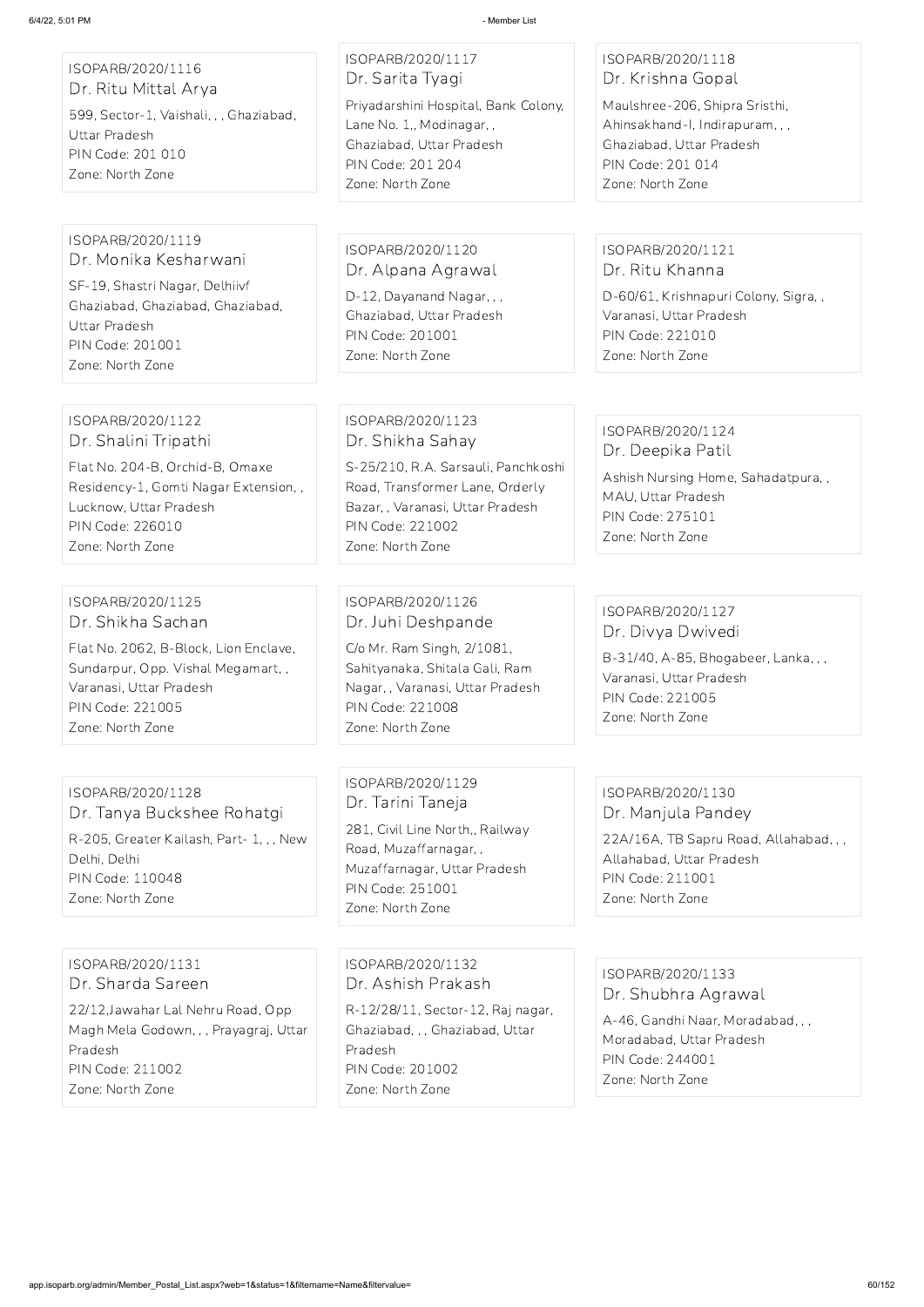| ISOPARB/2020/1134 |  |
|-------------------|--|
| Dr. Shuchi Gupta  |  |

Revive Clinic, 21/432, Inidra Nagar, Beside Sector 19, State Bank, Lucknow, , Lucknow, Uttar Pradesh PIN Code: 226016 Zone: North Zone

ISOPARB/2020/1135 Dr. Madhulika Singh

Shivam Hospital, Churamanpur, Varanasi, , , Varanasi, Uttar Pradesh PIN Code: 221108 Zone: North Zone

ISOPARB/2020/1136 Dr. Anu Sidana

Aastha Medicare, No.233P, Sector-5, Ashok Vihar, Gurgaon, Haryana, , Gurgaon, Haryana PIN Code: 122001 Zone: North Zone

ISOPARB/2020/1137 Dr. Amrapali Dixit 356, Sector-1, Main Road, IMT Manesar, , , Gurgaon, Haryana PIN Code: 122052 Zone: North Zone

ISOPARB/2020/1138 Dr. Archana Verma

Archana Nursing Home, Shastri Nagar, SI-6, , Ghaziabad, , Ghaziabad, Uttar Pradesh PIN Code: 201002 Zone: North Zone

## ISOPARB/2020/1139 Dr. Srigdha Kumari

Teacher's Flat NO.2, Ground Floor, PGIMER,, Chandigarh, , Chandigarh, Punjab PIN Code: 160012 Zone: North Zone

ISOPARB/2020/1140 Dr. Uma Jaiswal

3-B, Tashkand Marg, Civil Line, Prayagraj, , , Prayagraj, Uttar Pradesh PIN Code: 211001 Zone: North Zone

## ISOPARB/2020/1141 Dr. Amrita Sarkari Chaurasia

44, Saray Khuldabad, Prayagraj, , , Prayagraj, Uttar Pradesh PIN Code: 211003 Zone: North Zone

#### ISOPARB/2020/1142 Dr. Chandan Kachru

N-142, South City, Part -1, Gurgaon, , , Gurgaon, Haryana PIN Code: 122007 Zone: North Zone

#### ISOPARB/2020/1143 Dr. Varsha Sharma(Tiwari)

1663, Sadar Road, Barhpura, Sadar Bazar, Mathura, , , Mathura, Uttar Pradesh PIN Code: 281001 Zone: North Zone

ISOPARB/2020/1144 Dr. Amita Tripathi

35/10A, Lukerganj, Allahabad, , , Prayagraj, Uttar Pradesh PIN Code: 211001 Zone: North Zone

## ISOPARB/2020/1145 Dr. Abhilasha Kumar

111-A, Mahatma Gandhi Marg, Pragyaraj, , , Prayagraj, Uttar Pradesh PIN Code: 211001 Zone: North Zone

#### ISOPARB/2020/1146 Dr. Gurpreet Batra

4-Bund Road, Allenganj, Allahabad, , , Prayagraj, Uttar Pradesh PIN Code: 211002 Zone: North Zone

ISOPARB/2020/1147 Dr. Madhavi Mital

6/1A, Lohia Marg, Allahabad, , , Prayagraj, Uttar Pradesh PIN Code: 211001 Zone: North Zone

## ISOPARB/2020/1148 Dr. Amrita M Agrahari

B-203, Vinaya Sidheshwari Apartment, George Town, Prayagraj, , Prayagraj, Uttar Pradesh PIN Code: 211002 Zone: North Zone

ISOPARB/2020/1149 Dr. Vinay Krishna Agrawal M/s Kriti Scanning Centre Pvt, Ltd, 59/18E, , Lowther Road, Allahabad, , Prayagraj, Uttar Pradesh PIN Code: 211002 Zone: North Zone

ISOPARB/2020/1150 Dr. Kushagra Agrawal 36/47, Maa Anandmayl Colony, Lowther Road, , , , Prayagraj, Uttar Pradesh PIN Code: 211002 Zone: North Zone

ISOPARB/2020/1151 Dr. Vaishali Sexena

8-B, Elgin Road, Civil Lines, Prayagraj, , , Prayagraj, Uttar Pradesh PIN Code: 211001 Zone: North Zone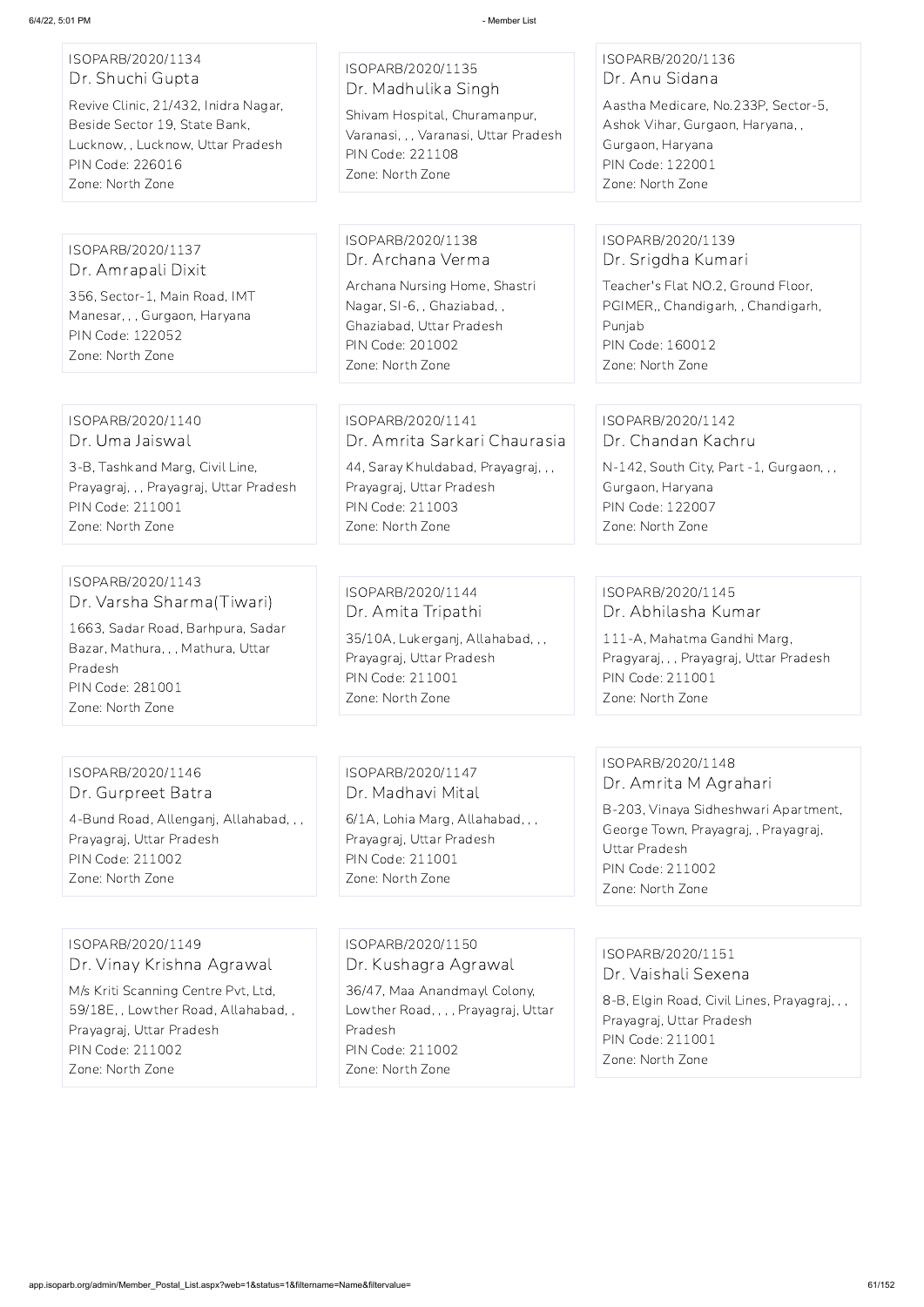## ISOPARB/2020/1152 Dr. Ishita Banerjee

Heart Line, Cardiac Care Centre, 14/18, Elgin Road, Civil Lines, , Prayagraj, Uttar Pradesh PIN Code: 211001 Zone: North Zone

## ISOPARB/2020/1153 Dr. Chitra Pandey

Harsh Hospital, 76-A, Lowther Road, Medical Crossing, Allahabad, , Prayagraj, Uttar Pradesh PIN Code: 211002 Zone: North Zone

## ISOPARB/2020/1154 Dr. Vandana Bansal

61, George Town, AN Jha Marg, Prayagraj, , , Prayagraj, Uttar Pradesh PIN Code: 211002 Zone: North Zone

## ISOPARB/2020/1155 Dr. Taru Pandey

B-9, Mehdauri Colony, Teliaganj, Allahabad, , , Prayagraj, Uttar Pradesh PIN Code: 211004 Zone: North Zone

### ISOPARB/2020/1156 Dr. Suman Gupta

43/31, Ayushya Meternity and Nursing Home, Allahabad, , , Prayagraj, Uttar Pradesh PIN Code: 211001 Zone: North Zone

## ISOPARB/2020/1157 Dr. Kavita Agrawal

25-C/3, Thornhill Road, Near AG Office, Allahabad, , , Prayagraj, Uttar Pradesh PIN Code: 211001 Zone: North Zone

## ISOPARB/2020/1158 Dr. Vyanjana Pandey

8/6A, C.Y.Chintamani Road, Darbhanga Colony, , , , Prayagraj, Uttar Pradesh PIN Code: 211002 Zone: North Zone

## ISOPARB/2020/1159 Dr. Sabita Agrawal

Srijan Hospital, 8/1/6, Elgin Road, Civil Lines, , , , Prayagraj, Uttar Pradesh PIN Code: 211001 Zone: North Zone

## ISOPARB/2020/1160 Dr. Meha Agrawal

Srijan Hospital, 8/1/6, Elgin Road, Civil Lines, , , , Prayagraj, Uttar Pradesh PIN Code: 211001 Zone: North Zone

## ISOPARB/2020/1161 Dr. Amita Rajvedi

800/603A, Lajpat Rai Road, Mumfordganj, , , Prayagraj, Uttar Pradesh PIN Code: 211001 Zone: North Zone

## ISOPARB/2020/1162 Dr. Anju Gupta

3/1, T.B.Sapru Road, Prayagraj, UP, , , Prayagraj, Uttar Pradesh PIN Code: 211001 Zone: North Zone

## ISOPARB/2020/1163 Dr. Yasmin Obaid

76, H/24/30, Thornhill Road, Civil Lines, Allahabad, , , Prayagraj, Uttar Pradesh PIN Code: 211001 Zone: North Zone

## ISOPARB/2020/1164 Dr. Ranjana Khanna

Ranjana Hospital, 13-D Road, Behind Chandralok Theatre, Allahand, , Prayagraj, Uttar Pradesh PIN Code: 211003 Zone: North Zone

## ISOPARB/2020/1165 Dr. Parul Gupta Khanna

Ranjana Hospital, 13-D Road, Behind Chandralok Theatre, Allahand, , Prayagraj, Uttar Pradesh PIN Code: 211003 Zone: North Zone

## ISOPARB/2020/1166 Dr. Sumati Saxena

7-A, Bund Road, Allenganj, Prayagraj, , , Prayagraj, Uttar Pradesh PIN Code: 211002 Zone: North Zone

ISOPARB/2020/1167

#### Dr. Neeta Verma

1203, Kidwai nagar, BHS, Allahpur, , , Prayagraj, Uttar Pradesh PIN Code: 211006 Zone: North Zone

ISOPARB/2020/1168 Dr. Mona Dubey

328, BHS Allahpur, Near Patel Chauraha, Allahabad, , , Prayagraj, Uttar Pradesh PIN Code: 211006 Zone: North Zone

ISOPARB/2020/1169 Dr. Shashwati Sen

S-2, Block C, Tulsiyani Enclave, 28, Lowther Road, George Town, , , Prayagraj, Uttar Pradesh PIN Code: 211002 Zone: North Zone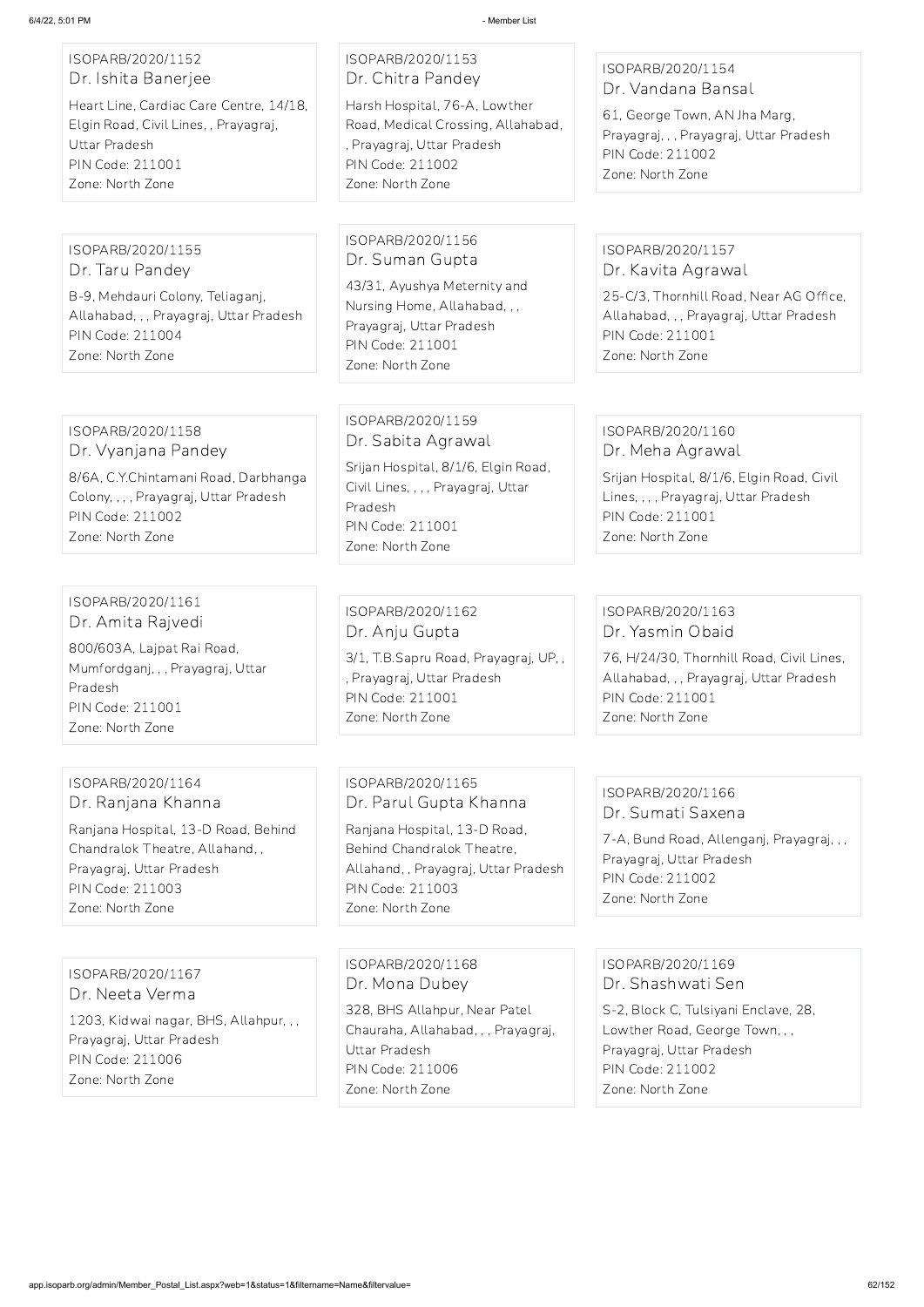ISOPARB/2020/1170 Dr. Dhanesh Kumar Agrahari

B-203, Vinaya Sidheshwari Apartment, George Town, , , Prayagraj, Uttar Pradesh PIN Code: 211002 Zone: North Zone

## ISOPARB/2020/1171 Dr. Ritu Sinha

Dwarka Hospital, 5/4, KP Karkar Road, Prayagraj, , , Prayagraj, Uttar Pradesh PIN Code: 211003 Zone: North Zone

## ISOPARB/2020/1172 Dr. Chetna Bansal

17-A/2, Patrika Marg, Civil Line, Prayagraj, , , Prayagraj, Uttar Pradesh PIN Code: 211001 Zone: North Zone

ISOPARB/2020/1173 Dr. Garima Bajpai

C-101, Faculty Block, TMU Campus, Moradabad, , , Moradabad, Uttar Pradesh PIN Code: 244001 Zone: North Zone

ISOPARB/2020/1174 Dr. Geeta Gupta

246, Shakti Nagar, Basaratpur Purvi, PO Arogya Mandir,, Gorakhpura, , Gorakhpur, Uttar Pradesh PIN Code: 273003 Zone: North Zone

## ISOPARB/2020/1175 Dr. Amrita Saxena

Kumar Upchar Kendra and Eye Centre, Near Cantt., Thana 33, Kasya Road, Betiahata, , Gorakhpur, Uttar Pradesh PIN Code: 273001 Zone: North Zone

ISOPARB/2020/1176 Dr. Deepika Pant

504, Sahara Apartments, Daudpur, Near Bela Public School,, Gorakhpur, , Gorakhpur, Uttar Pradesh PIN Code: 273001 Zone: North Zone

ISOPARB/2020/1177 Dr. Neelam Dixit

C-102/103, Mohaddipur, Timoneer Hospital, , Gorakhpur, , Gorakhpur, Uttar Pradesh PIN Code: 273001 Zone: North Zone

## ISOPARB/2020/1178 Dr. Vinita Ojha

Kanha Healthcare Centre, Bargadwa Chauraha Nepal Road, , Gorakhpur, , Gorakhpur, Uttar Pradesh PIN Code: 273001 Zone: North Zone

#### ISOPARB/2020/1179 Dr. Rupam Agrahari

J.P. Hospital , Gorakh Nath Road, Near Gorakhnath Overbridge, Humayunpur South, Gorakhpur, , Gorakhpur, Uttar Pradesh PIN Code: 273001 Zone: North Zone

ISOPARB/2020/1180 Dr. Seema Shahi

Shahi Global Hospital, Budh Vihar Commercial Taramandal, Gorakhpur, , Gorakhpur, Uttar Pradesh PIN Code: 273001 Zone: North Zone

## ISOPARB/2020/1181 Dr. Chhavi Goyal Sarkari

Sarkari Medical Centre, 209, Nahar Road, Daudpur, , Gorakhpur, , Gorakhpur, Uttar Pradesh PIN Code: 270001 Zone: North Zone

ISOPARB/2020/1182 Dr. Aruna Agrawal

Govind Hospital, College Road, Barhalganj, Gorakhpur, , , Gorakhpur, Uttar Pradesh PIN Code: 273402 Zone: North Zone

## ISOPARB/2020/1183 Dr. Elizebeth Lype

Director- Professor, Deptt. of Obstet. & Gynaecology,, Medical College, , Kottayam,, Kerala PIN Code: 686 008 Zone: South Zone

## ISOPARB/2020/1184 Dr. Indira Surendran

Dr. Gopal Pillai's Hospital, Ramavarampuram, , Nagercoil, , Kanyakumari, Tamil Nadu PIN Code: 629 001 Zone: South Zone

ISOPARB/2020/1185 Dr. P. Hanumantha Rao Child Specialist, Mahakali Street, , , Secundarabad, Arunachal Pradesh PIN Code: 500 003 Zone: South Zone

ISOPARB/2020/1186 Dr. P.T. Sundari Krishna 5-10-197, Hill Fort Road, Opp. Public Garden, , , Hyderabad, Arunachal Pradesh PIN Code: 500 004

Zone: South Zone

ISOPARB/2020/1187 Dr. K.G. Kamala

3, Laxami Street, Alagappa Nagar, , , Madras, Tamil Nadu PIN Code: 600 010 Zone: South Zone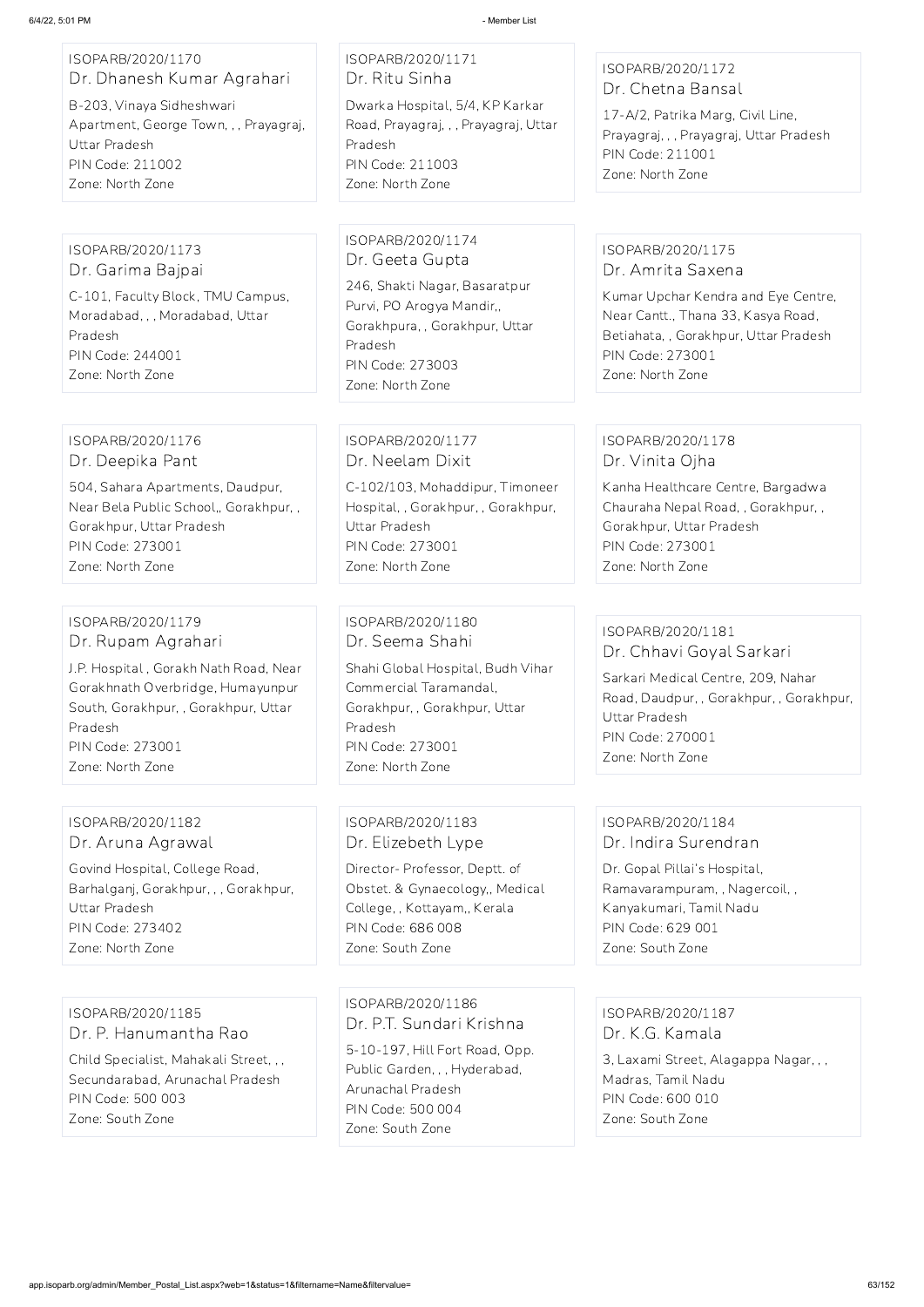ISOPARB/2020/1188 Dr. Sheila Rajarathanam

150, Poonamallee High Road, Kilpauk, , , Madras, Tamil Nadu PIN Code: 600 010 Zone: South Zone

# ISOPARB/2020/1189 Dr. Kamala Jain

21-1-22, Rikabgunj, Opp. High Court, , , Hyderabad, Arunachal Pradesh PIN Code: 500 002 Zone: South Zone

#### ISOPARB/2020/1190 Dr. R. Shyamala

59, Beracah Road, Kilpauk, , , Madras, Tamil Nadu PIN Code: 600 010 Zone: South Zone

ISOPARB/2020/1192 Dr. P. Lakshmi Reddy

8-2-616/1/C, Road No. 11, Banjara Hills, , , Hyderabad, Arunachal Pradesh PIN Code: 500 034 Zone: South Zone

#### ISOPARB/2020/1193 Dr. Prema Lakshmi Narayan

15, Ganapathy Colony, 1st Street, Gopalampuram, , , Madras, Tamil Nadu PIN Code: 600 086 Zone: South Zone

#### ISOPARB/2020/1194 Dr. Senthamil A. Selvi

376, Anna Nagar, Western Extension,, Behind Anna Nagar Depot, , Madras, Tamil Nadu PIN Code: 600 101 Zone: South Zone

#### ISOPARB/2020/1195 Dr. Pagadala Rajaram

Director & CEO, M.G. Medical College and Research Institute, Res: 42/5, Bashyam Reddiar Street ,Majakuppam, , Cuddalore, Pondicherry (UT) PIN Code: 607 402 Zone: South Zone

## ISOPARB/2020/1196 Dr. Kuppulakshmi

Deptt. of Obstetrics and Gynaecology,, Institute of Obstetrics and Gynaecology, Egmore, , Chennai, Tamil Nadu PIN Code: 600008 Zone: South Zone

#### ISOPARB/2020/1197 Dr. Swarna Kumari

A.G-45 (New No. 28), River View Colony, , Anna Nagar, , Chennai, Tamil Nadu PIN Code: 600 040 Zone: South Zone

## ISOPARB/2020/1198 Dr. Devambi Gai

Asstt. Professor of Obstetrics & Gynaecology, Institute of Obstetrics and Gynaecology, Egmore, , Madras, Tamil Nadu PIN Code: 600 008 Zone: South Zone

## ISOPARB/2020/1199 Dr. Agnes M. P. Rayal

12, Rhenius Street, , , Palayamkottai, Tamil Nadu PIN Code: 527 002 Zone: South Zone

## ISOPARB/2020/1200 Dr. A. Shanmugapriya 32, Govindan Road, West Mambalam, , , Chennai, Tamil Nadu PIN Code: 600 033

Zone: South Zone

#### ISOPARB/2020/1201 Dr. T.S. Mathurambal

1, 3rd Street, Raghav Reddiar Colony, , Jafferkhanpet, , Chennai, Tamil Nadu PIN Code: 600 095 Zone: South Zone

## ISOPARB/2020/1202 Dr. K. Saraswathi

26, First Avenue, Ashok Nagar, , , Chennai, Tamil Nadu PIN Code: 600 083 Zone: South Zone

## ISOPARB/2020/1203 Dr. K. Vanajakshmi

75, S.M.V. Koil Street, Triplicane, , , Chennai, Tamil Nadu PIN Code: 600 005 Zone: South Zone

ISOPARB/2020/1204 Dr. Swarnalatha Rajendra Kumar

6, Vasu Street, Kilpauk, , , Chennai, Tamil Nadu PIN Code: 600 010 Zone: South Zone

#### ISOPARB/2020/1205

Dr. R. Lakshmi

A.R.A. Hospital, 32-B, Muthaiah Street, , Royapettah, , Chennai, Tamil Nadu PIN Code: 600 014 Zone: South Zone

ISOPARB/2020/1206

Dr. E Rathina

E.R.S. Hospital, 1-A, North Pradakshanam Road, , , Karur, Tamil Nadu PIN Code: 639 002 Zone: South Zone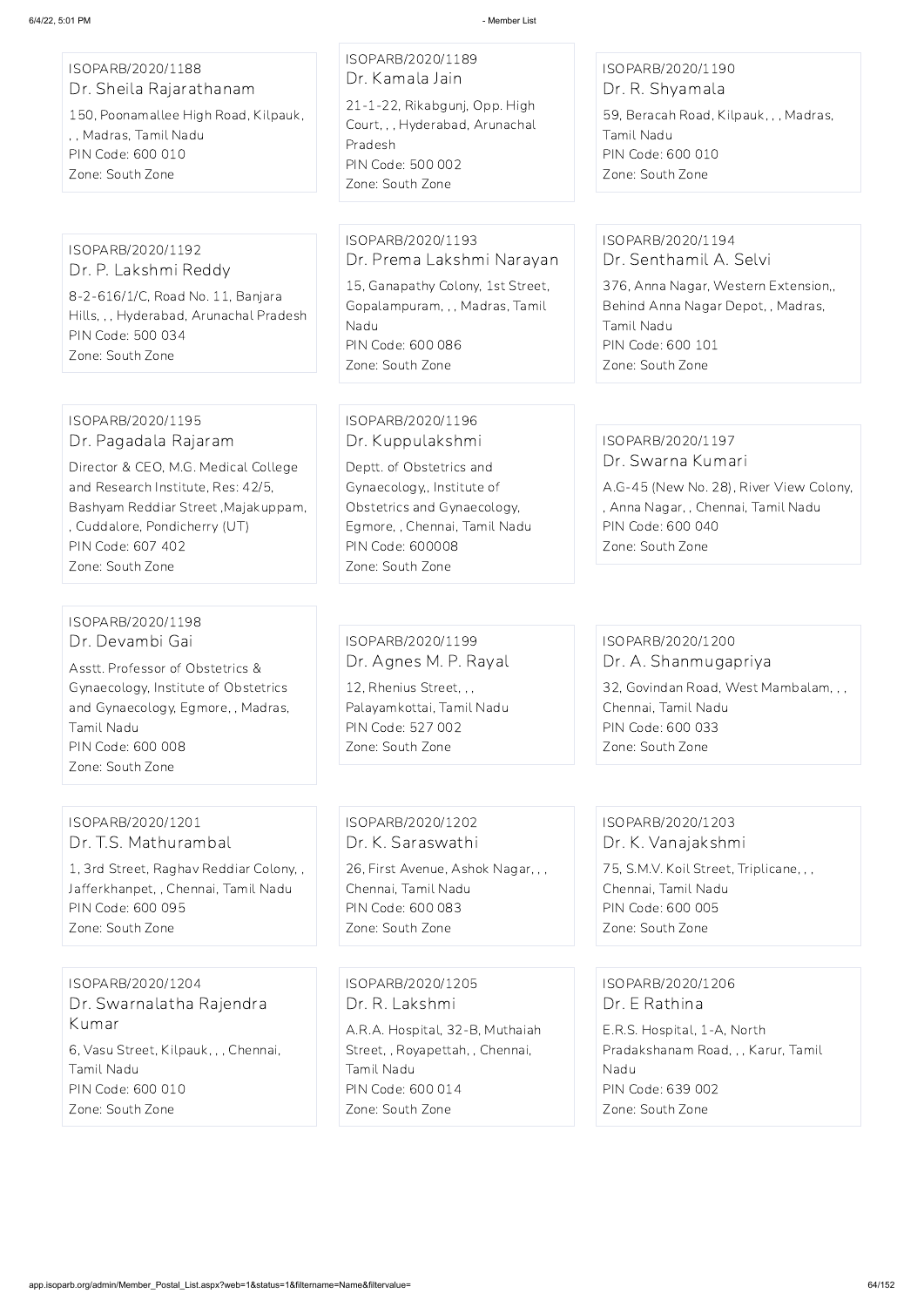| ISOPARB/2020/1207<br>Dr. A. Sumithra Shanmugam<br>No. 765, New No. 400, Poonamallee<br>High Road, Kilpauk, , , Chennai, Tamil<br>Nadu<br>PIN Code: 600 010<br>Zone: South Zone | ISOPARB/2020/1208<br>Dr. J.P. Kanagu<br>14, Villale Street, Purasawalkam, , ,<br>Chennai, Tamil Nadu<br>PIN Code: 600 084<br>Zone: South Zone                                      | ISOPARB/2020/1209<br>Dr. Rama Doss Kulasekaran<br>413, Triveni Apartments, 157, Beracah<br>Road, Kellys, , , Chennai, Tamil Nadu<br>PIN Code: 600 010<br>Zone: South Zone         |
|--------------------------------------------------------------------------------------------------------------------------------------------------------------------------------|------------------------------------------------------------------------------------------------------------------------------------------------------------------------------------|-----------------------------------------------------------------------------------------------------------------------------------------------------------------------------------|
| ISOPARB/2020/1210<br>Dr. S. Nirupa<br>15, 48th Street, Ashok Nagar, , ,<br>Chennai, Tamil Nadu<br>PIN Code: 600 083<br>Zone: South Zone                                        | ISOPARB/2020/1211<br>Dr. Kamini A. Rao<br>No. 6/7, Kumara Krupa Road, High<br>Grounds,,,, Bangalore, Karnataka<br>PIN Code: 560 001<br>Zone: South Zone                            | ISOPARB/2020/1212<br>Dr. Hema Divakar<br>Divakar's Hospital, 220, 9th Cross, 2nd<br>Phase, J.P. Nagar, , Bangalore, Karnataka<br>PIN Code: 560 078<br>Zone: South Zone            |
| ISOPARB/2020/1213<br>Dr. Malathi Rao<br>79/2, Eleventh Main Road,<br>Malleshwaram, , , Bangalore,<br>Karnataka<br>PIN Code: 560 003<br>Zone: South Zone                        | ISOPARB/2020/1214<br>Dr. Prakash K. Mehta<br>Asha Pregnancy Care Centre, 16/2,,<br>6th Main Road, Gandhi Nagar,,<br>Bangalore, Karnataka<br>PIN Code: 560 009<br>Zone: South Zone  | ISOPARB/2020/1215<br>Dr. K. Shridhara Vaidya<br>Shreyas, Near APMC Yard,, Siddapur<br>North Kanara, , , Karnataka<br>PIN Code:<br>Zone: South Zone                                |
| ISOPARB/2020/1216<br>Dr. Padmini Isaac<br>92, Brigade Rathna, 42, Ranga Rao<br>Road,, Shankarapuram, , Bangalore,<br>Karnataka<br>PIN Code: 560 004<br>Zone: South Zone        | ISOPARB/2020/1217<br>Dr. Shrimani Rajagopalan<br>301, 100 Ft. Road, 7th Block, 4th<br>Phase, BSK, Stage III,, , , Bangalore,<br>Karnataka<br>PIN Code: 560 085<br>Zone: South Zone | ISOPARB/2020/1218<br>Dr. D. Pushpalatha<br>Laxami Maternity & Nursing Home,, 3-6-<br>191/1, Hyderguda, , Hyderabad,<br>Arunachal Pradesh<br>PIN Code: 500 029<br>Zone: South Zone |
| ISOPARB/2020/1219<br>Dr. Ajay Kumar<br>504, Garden Manor, Somajiguda, , ,<br>Hyderabad, Arunachal Pradesh<br>PIN Code: 500 082<br>Zone: South Zone                             | ISOPARB/2020/1220<br>Dr. Anuradha Panda<br>8-3-945/A/15A, Nagarjuna Nagar,,<br>Yellareddyguda, Ameerpet,,<br>Hyderabad, Arunachal Pradesh<br>PIN Code:<br>Zone: South Zone         | ISOPARB/2020/1221<br>Dr. Evita Fernandez<br>Fernandez Maternity Hospital,<br>Boggulkunt, , , Hyderabad, Arunachal<br>Pradesh<br>PIN Code: 500 001<br>Zone: South Zone             |

ISOPARB/2020/1222 Dr. Jayanthi Reddy

J.J. Hospital, Plot. No. 57, Kalyan Nagar, , Behind T.B. Hospital, , Hyderabad, Arunachal Pradesh PIN Code: Zone: South Zone

ISOPARB/2020/1223

Dr. Kiran D. Shekhar Plot No. 269, Road No. 78, Jubilee Hills, , , Hyderabad, Arunachal Pradesh PIN Code: 500 036 Zone: South Zone

ISOPARB/2020/1224 Dr. Navnihal Singh

8-3-833/100, Tanvir Hospital, , Kamalapuri Colony, , Hyderabad, Arunachal Pradesh PIN Code: 500 073 Zone: South Zone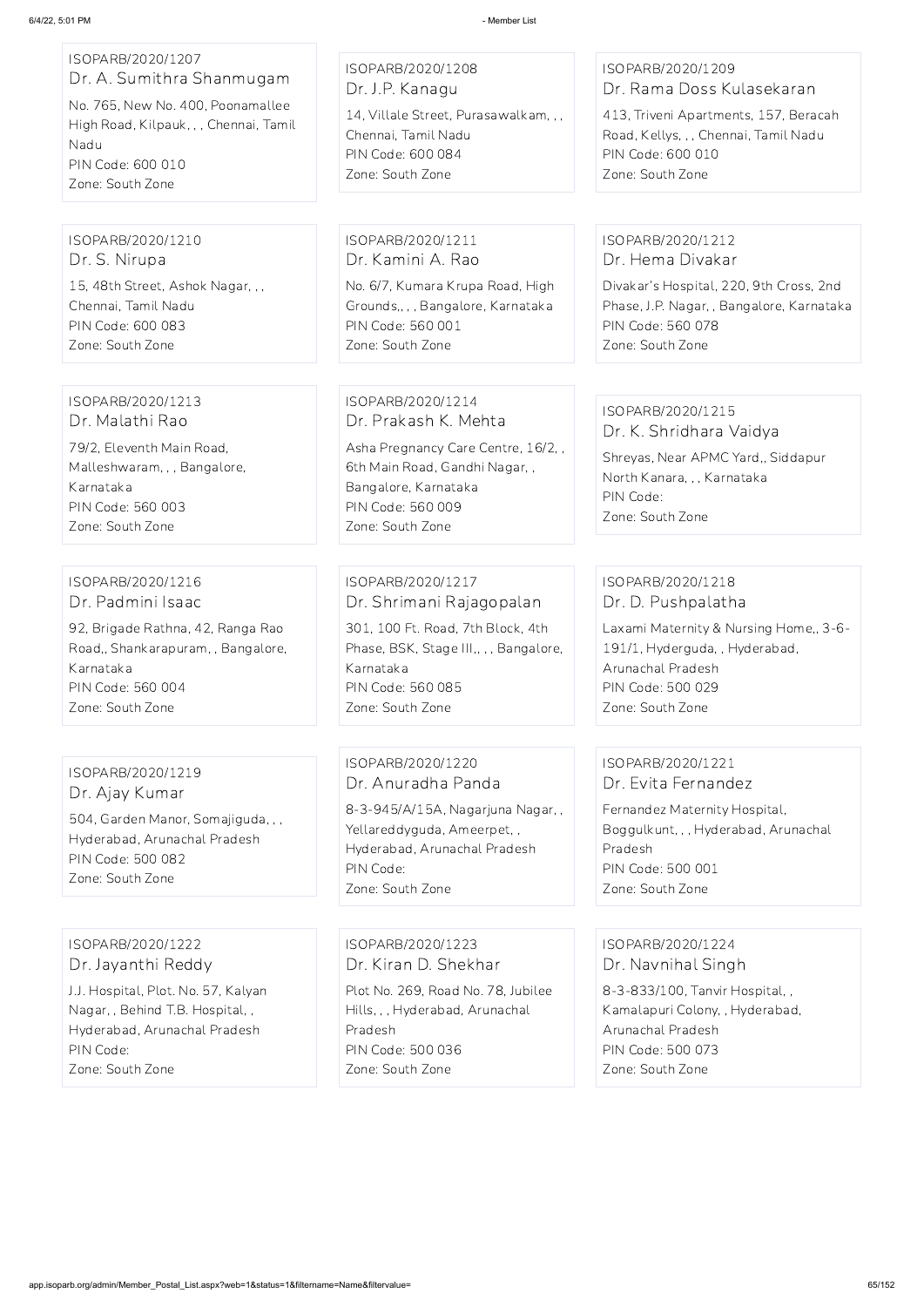#### ISOPARB/2020/1225 Dr. Anuradha Katragadda

Anu Test Tube Baby Centre, 6-3- 1089/ A/6, ADJ. to Villa, Marie College Lane Opp. 50. ANZ Grindlay Bank, R.B. Road, Somajiguda, , Hyderabad, Arunachal Pradesh PIN Code: 500 082 Zone: South Zone

## ISOPARB/2020/1226 Dr. Aruna Rachael

Pakyanadhan, 1-1-546/1, Musheerabad, , , Hyderabad, Arunachal Pradesh PIN Code: 500 020 Zone: South Zone

## ISOPARB/2020/1227 Dr. Geeta

3-4-1005/2 Barkathpura, , , Hyderabad, Arunachal Pradesh PIN Code: 500007 Zone: South Zone

ISOPARB/2020/1228 Dr. K. R. Krishnaswaroop Reddy

No. 423, Road No. 19, Jubilee Hills,, , , Hyderabad, Arunachal Pradesh PIN Code: 500 033 Zone: South Zone

#### ISOPARB/2020/1229 Dr. Meeta Singh

Tanvir Hospital, Plot No. 100, Phase 1, , Kamalapuri colony,, , Hyderabad, Arunachal Pradesh PIN Code: 500 073 Zone: South Zone

## ISOPARB/2020/1230 Dr. Priyamvada Reddy C.

B-24, Journalist Colony, Jubilee Hills, , , Hyderabad, Arunachal Pradesh PIN Code: 500 033 Zone: South Zone

#### ISOPARB/2020/1231 Dr. Rangaiah Mandhukonda

Anasurya Nilayam, 1-8-701/25, , Padma Colony, Nallakunata, , Hyderabad, Arunachal Pradesh PIN Code: 500 048 Zone: South Zone

## ISOPARB/2020/1232 Dr. Rooma Sinha

A-402, Aparna Towers, Kondapur, , , Hyderabad, Arunachal Pradesh PIN Code: 500 084 Zone: South Zone

# ISOPARB/2020/1233

Dr. Saras Chandrika. P.V.

8-2-704B/13, Sai Enclave, Road No. 12Banjara Hills, , , , Hyderabad, Arunachal Pradesh PIN Code: 500 034 Zone: South Zone

# ISOPARB/2020/1234 Dr. Shantha T.

1-10,223, Ashok Nagar, , , Hyderabad, Arunachal Pradesh PIN Code: 500 020 Zone: South Zone

## ISOPARB/2020/1235 Dr. Suchandra Mukherjee

17, Br.B.G.T.Road, P.O-Bhadrakali, Dist-Hooghly, P.S-Uttarpara, , Kolkata, West Bengal PIN Code: 712 232 Zone: East Zone

# ISOPARB/2020/1236 Dr. Tapas Som

RMO Qr. – MA-8, Flat No. 3 , 245, A.J.C. Bose Road, S.S.K.M Hospital, , Kolkata, West Bengal PIN Code: 700 020 Zone: East Zone

## ISOPARB/2020/1237 Dr. Dipanwita Banerjee

Millanpally, P.O- Kenduadihi, , , Bankura, West Bengal PIN Code: 722 102 Zone: East Zone

## ISOPARB/2020/1238 Dr. Somnath Mukherjee

Vill & P.O- Mollarpur, , , Birbhum, West Bengal PIN Code: 731 216 Zone: East Zone

## ISOPARB/2020/1239 Dr. Jaydeeta Mukherjee

41/2, Sahid Dinesh Gupta Road, Jadu Colony, Behala, , Kolkata, West Bengal PIN Code: 700 034 Zone: East Zone

ISOPARB/2020/1240 Dr. Sumit Ranjan Pramanik Vill – Bazarpara, P.O- Uluberia (R.S.), , , Howrah, West Bengal PIN Code: 711 316 Zone: East Zone

ISOPARB/2020/1241 Dr. Nikhileshwar Khawas 109 / 21-B, Hazra Road, , , Kolkata, West Bengal PIN Code: 700 026 Zone: East Zone

#### ISOPARB/2020/1242

Dr. Shyama Prasad Saha

B-3, Hospital Quarters, North Bengal Medical College, Sushsrutanagar, Siliguri, , Darjeeling, West Bengal PIN Code: 734 012 Zone: East Zone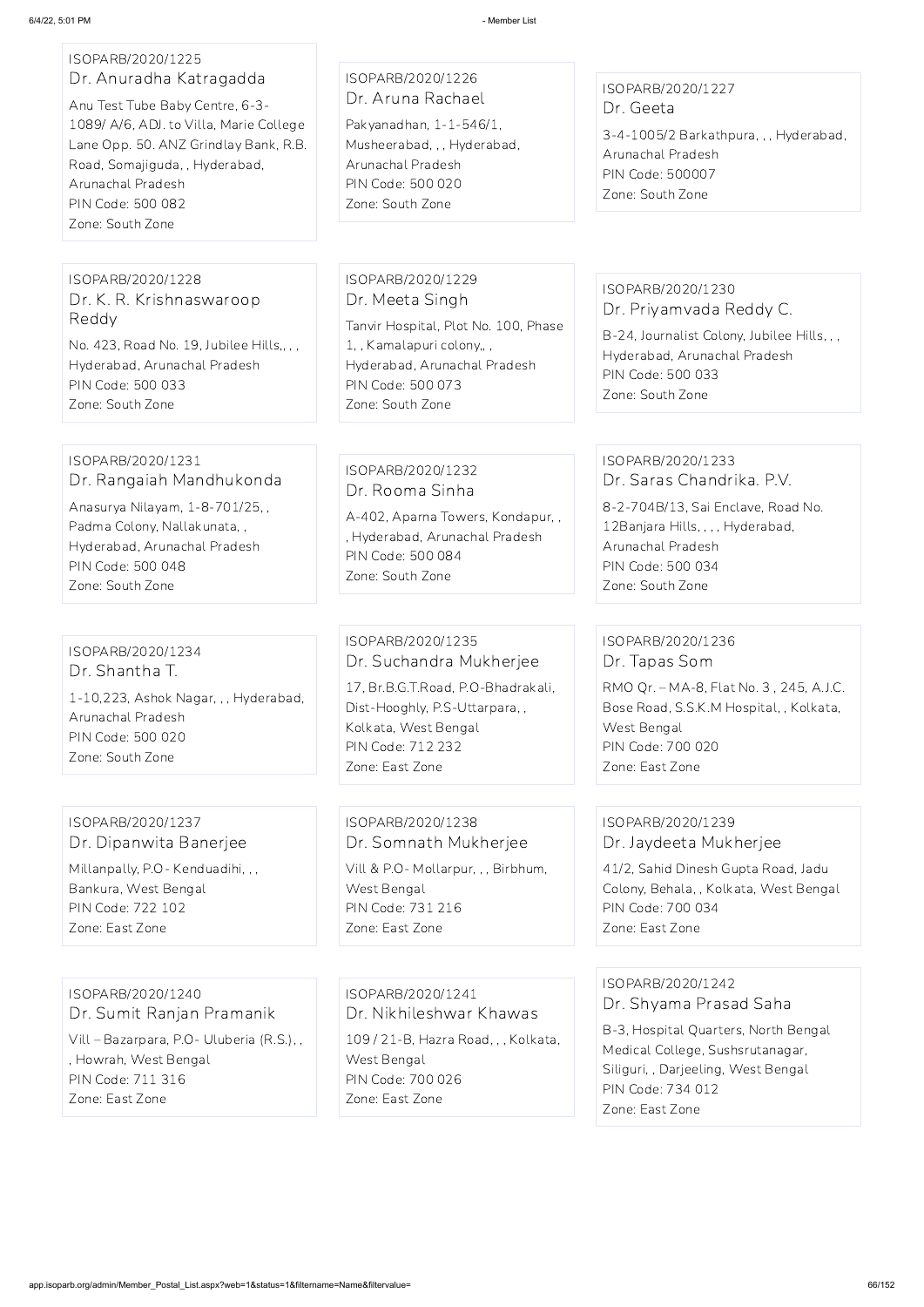| ISOPARB/2020/1243<br>Dr. Gautam Mukherjee<br>4-A, Triveni Apartment, Meghnad Saha                                                                     | ISOPARB/2020/1244<br>Dr. Debjani Deb<br>C/o Dr. Anindya Kumar Das, Nirmal                                                                                                                | ISOPARB/2020/1245<br>Dr. Anindya Kumar Das                                                                                                          |
|-------------------------------------------------------------------------------------------------------------------------------------------------------|------------------------------------------------------------------------------------------------------------------------------------------------------------------------------------------|-----------------------------------------------------------------------------------------------------------------------------------------------------|
| Sarani, Pradhan Nagar, Siligurl,,<br>Darjeeling, West Bengal<br>PIN Code: 734003<br>Zone: East Zone                                                   | Danga,, P.O Bankura,, Bankura,<br>West Bengal<br><b>PIN Code: 722 101</b><br>Zone: East Zone                                                                                             | Nirmal Danga, P.O Bankura, , Bankura,<br>West Bengal<br><b>PIN Code: 722 101</b><br>Zone: East Zone                                                 |
|                                                                                                                                                       |                                                                                                                                                                                          |                                                                                                                                                     |
| ISOPARB/2020/1246<br>Dr. Ram Krishna Sahana                                                                                                           | ISOPARB/2020/1247<br>Dr. Birajanand Majhi                                                                                                                                                | ISOPARB/2020/1248<br>Dr. Anirban Mandal                                                                                                             |
| Kabar Danga, Subhankar Pally, P.O.<br>Bankura, , Bankura, West Bengal<br><b>PIN Code: 722 101</b>                                                     | Lane No. 11, North Pratapbagan, , ,<br>Bankura, West Bengal<br>PIN Code: 722 101                                                                                                         | "Nirmalya", 240/4/K, Circus Maidan,<br>Nutanchati, , Bankura, West Bengal<br>PIN Code: 722 101                                                      |
| Zone: East Zone                                                                                                                                       | Zone: East Zone                                                                                                                                                                          | Zone: East Zone                                                                                                                                     |
| ISOPARB/2020/1249<br>Dr. Subhendu Dasgupta<br>D-15, Sarojini Naidu Path, City Centre,,<br>,, Durgapur, West Bengal<br>PIN Code: 16<br>Zone: East Zone | ISOPARB/2020/1250<br>Dr. Pratima Garain<br>C/o Dr. K. Mandal, New Officers<br>Dormitory, R.No. 21, DVC, DTPS,<br>Mayabazar, , Durgapur, West<br>Bengal<br>PIN Code: 7<br>Zone: East Zone | ISOPARB/2020/1251<br>Dr. Madan Karamkar<br>1, Ramdhan Mukherjee Lane, Belgharia,<br>,, Kolkata, West Bengal<br>PIN Code: 700 056<br>Zone: East Zone |
|                                                                                                                                                       |                                                                                                                                                                                          |                                                                                                                                                     |
| ISOPARB/2020/1252<br>Dr. Sib Sankar Murmu                                                                                                             | ISOPARB/2020/1253<br>Dr. Nirmala Singh                                                                                                                                                   | ISOPARB/2020/1254<br>Dr. Ila Priyanka                                                                                                               |
| Qr. No. Type II/3/20, B.S.M.C.H,, At -<br>Gobindnagar, P.O - Kenduadihi, ,<br>Bankura, West Bengal<br>PIN Code: 722 102<br>Zone: East Zone            | C/50, Road No. 1, Ashok Nagar, , ,<br>Ranchi, Jharkhand<br>PIN Code: 834002<br>Zone: East Zone                                                                                           | Building "Akanksha", North of Leelawart<br>Apartment,, Alpana Market, Patliputra<br>Colony, , Patna, Bihar<br>PIN Code: 800 013<br>Zone: East Zone  |
|                                                                                                                                                       |                                                                                                                                                                                          |                                                                                                                                                     |
| ISOPARB/2020/1255<br>Dr. Chandana Ray Das                                                                                                             | ISOPARB/2020/1256<br>Dr. Sujata Mishra                                                                                                                                                   | ISOPARB/2020/1257<br>Dr. Lakshmi Jha                                                                                                                |

Registrar, Dept. of Obst. & Gynae. , Gauhati Medical College & Hospital, P.O- Indrapur , , Guwahati, Assam PIN Code: 781 032 Zone: East Zone

Das Villa, Darshan Bazar, , ,

Cuttack, Odisha PIN Code: 753 001

Zone: East Zone

V/492, Kids Care, Sachiwalaya Colony,,

Kankarbagh, , Patna, Bihar

PIN Code: 800 020

Zone: East Zone

ISOPARB/2020/1258 Dr. Nibha Mohan

Renu Maternity Centre, 1, North S. K. Puri, , Beside Krishna Apartment, Boring Road, , Patna, Bihar PIN Code: 800 013 Zone: East Zone

ISOPARB/2020/1259

Dr. Sneh Panda

Qr. No. D-31, Nalco Nagar, , , Angul,, Odisha PIN Code: Zone: East Zone

ISOPARB/2020/1260

Dr. Bishnu Prasad Das

H. No. 1, Kanaklata Road, Kumarpara, P.O- Bharalmukh, , Guwahati, Assam PIN Code: 781 009 Zone: East Zone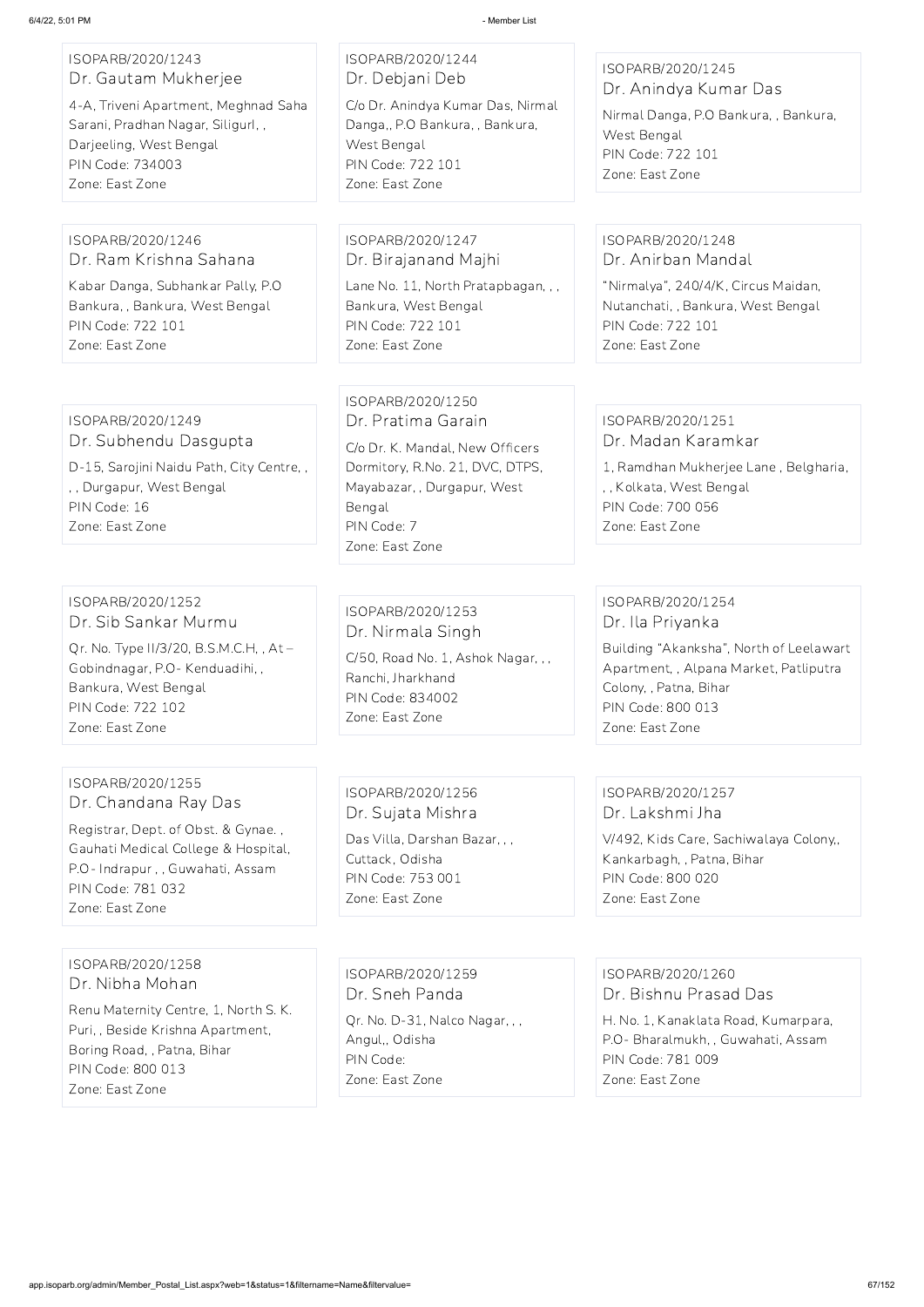## ISOPARB/2020/1261 Dr. Arti Shukla

Plot No. 6, Co-operative Colony, Bokaro Steel City, , Bokaro, Jharkhand PIN Code: 827 001 Zone: East Zone

ISOPARB/2020/1262 Dr. Ratan Chandra Mandal Vill & P.O- Debra Bazar, P.S. – Debra, , , Paschim Midnapur, West Bengal PIN Code: 721 126 Zone: East Zone

#### ISOPARB/2020/1263 Dr. Sabyasachi Ray

25/H/1, Upendra Chandra Banerjee Rd, , Near: Kankurgachi Pantaloon, , Kolkata, West Bengal PIN Code: 700 054 Zone: East Zone

#### ISOPARB/2020/1264 Dr. Dibyajyoti Gharphalia

Jagbandhu Apartment, I-3, Opp to HUB, , G.S. Road, Bhangagarh, , Guwahati, Assam PIN Code: 781 005 Zone: East Zone

ISOPARB/2020/1265 Dr. Javed Ali Lakhimi Nagar, House No. 20, , Hatigaon, Dispur, , Guwahati, Assam PIN Code: 781 006 Zone: East Zone

## ISOPARB/2020/1266 Dr. Shobhasmita Barthakur

C/o Dr. Anupal Sarma, Opp. – Maa Devi Store, Kharghuli, , Guwahati, Assam PIN Code: 781 004 Zone: East Zone

#### ISOPARB/2020/1267 Dr. Anuradha Ghosh

35-C, Radha Madhab Dutta Garden Lane, , , Kolkata, West Bengal PIN Code: 700 010 Zone: East Zone

ISOPARB/2020/1268 Dr. Malay Sarkar Flat – 7, IIB – Block, 32 Gobra Road, , , Kolkata, West Bengal PIN Code: 700 014 Zone: East Zone

#### ISOPARB/2020/1269 Dr. Sohom Mukherjee

House No. 6, Shilpakan Housing Complex, Phase – 1,, Dr. Meghnad Saha Sarani, Bidhan Nagar, , , Durgapur, West Bengal PIN Code: 713 206 Zone: East Zone

#### ISOPARB/2020/1270 Dr. Mrinal Kanti Mandal

Diamond Residential Complex, Vill + P.O + P.S – Bishnupur, , South 24 Parganas, West Bengal PIN Code: 747 503 Zone: East Zone

## ISOPARB/2020/1271 Dr. Sankar Kumar Das

Swagat Hospital & Research Centre, , , Bongaigaon, Assam PIN Code: Zone: East Zone

## ISOPARB/2020/1272 Dr. Hemanga Baishya

House No. 27, Rukmini Nagar, Namghar Path, , P.O – Assam Sachivalaya Dispur, , Guwahati, Assam PIN Code: 781 006 Zone: East Zone

## ISOPARB/2020/1273 Dr. Hiten Kalita Nalliani Maternity Hospital, , , Nalliani, Assam PIN Code: Zone: East Zone

## ISOPARB/2020/1274 Dr. Shakuntala Mahanta

C/o Dr. Nipan Mahanta, House No. 6, Rukmini Nagar, Nandan Path, Dispur, , , Guwahati, Assam PIN Code: Zone: East Zone

## ISOPARB/2020/1275 Dr. Tarasankar Bag

T C Road, Tarakeshwar, Hooghly, , , Kolkata, West Bengal PIN Code: 712 410 Zone: East Zone

ISOPARB/2020/1276

Dr. Dipta Prasun Saha

1/39, Alokenagar, Tollygunge, , , Kolkata, West Bengal PIN Code: 700 040 Zone: East Zone

ISOPARB/2020/1277

Dr. Sukumar Mitra

4A/1, Sodepur 1st Lane, PO-Haridebpur, , Kolkata, West Bengal PIN Code: 700 082 Zone: East Zone

ISOPARB/2020/1278

Dr. Subrata Das

J/6, Banerjee Para, Kamdahari, Garia, , , Kolkata, West Bengal PIN Code: 700 084 Zone: East Zone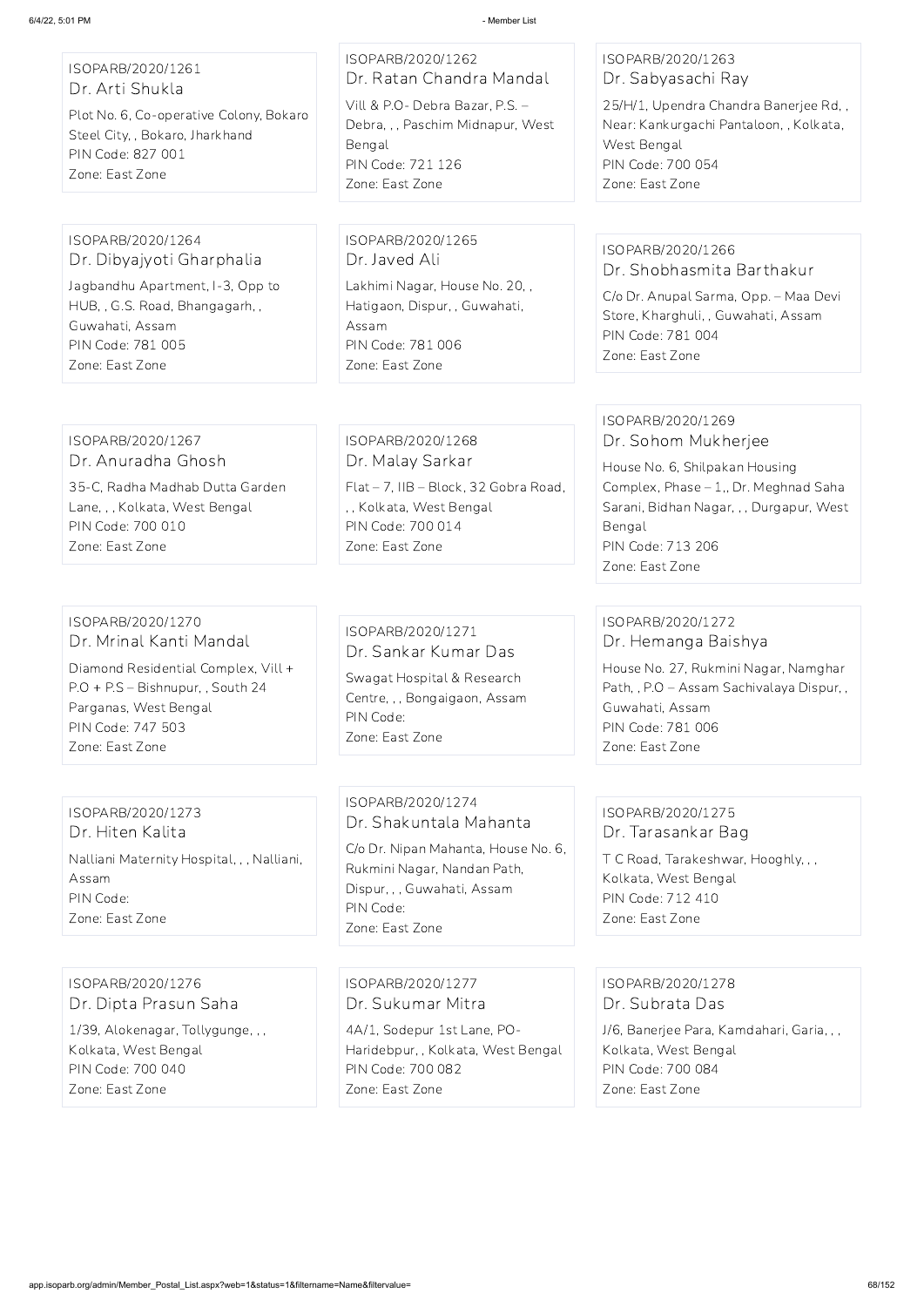## ISOPARB/2020/1279 Dr. Somajita Chakraborty

83/1/1, Ballygunj Place, , , Kolkata, West Bengal PIN Code: 700 019 Zone: East Zone

## ISOPARB/2020/1281 Dr. Kamal Kumar Kathar International Hospital, G.S. Road, , , Guwahati, Assam PIN Code: 781 005 Zone: East Zone

## ISOPARB/2020/1282 Dr. Soma Shaw

C/o Mr. Shibnath Shaw, 1/2, G. C. Road, P.O- Titagarh, , , 24 Parganas (North), West Bengal PIN Code: 700 019 Zone: East Zone

#### ISOPARB/2020/1283 Dr. Jhuma Biswas

15 P, Roypur Mondalpara, Ganguly Bagan, , Kolkata, West Bengal PIN Code: 700 047 Zone: East Zone

### ISOPARB/2020/1284 Dr. Nagendra Nath Soren

Adibasi Janakalyan Co-operative Hous. Soc.Lt., Flat No. 44, , North Block, Bankara, Dakshinpally, P.O-Bankara, , , Howrah, West Bengal PIN Code: 711 403 Zone: East Zone

#### ISOPARB/2020/1285 Dr. Murari Mohan Koley

114/4/1A, Tallygung Road, , , Kolkata, West Bengal PIN Code: 700 026 Zone: East Zone

#### ISOPARB/2020/1286 Dr. Tanmay Mandal

C/o Late Sri Kumud Ranjan Mandal, Rani Sayer (West Side), Burdwan Town, , Burdwan, West Bengal PIN Code: 713 101 Zone: East Zone

## ISOPARB/2020/1287 Dr. Shibbam Chattopadhyay

New Ram Raja Apartment, Flat No. 3 B, 3rd Floor, , Howrah, West Bengal PIN Code: 711 104 Zone: East Zone

## ISOPARB/2020/1288 Dr. Tanma Saikia

C/o M. Das, H. No. 95, Bora Service, Ulubari, , , Guwahati, Assam PIN Code: 781 007 Zone: East Zone

#### ISOPARB/2020/1289 Dr. Sucheta Mukherjee

27/T, R. K. Street, P.O.- Uttarpara, , , , Hooghly, West Bengal PIN Code: 712 258 Zone: East Zone

## ISOPARB/2020/1290 Dr. Subrata Kumar Mandal

Ananda Bazar, P.O. Tarkeshwer , , , Hooghly, West Bengal PIN Code: 712 410 Zone: East Zone

## ISOPARB/2020/1291 Dr. Partha Sarathi Halder

37 Q, Raja Manindra Road, 1st Floor, , , Kolkata, West Bengal PIN Code: 700 037 Zone: East Zone

## ISOPARB/2020/1292 Dr. Debasish Bhar

142, Bireshwar Chatterjee Street, Bally, , , Howrah, West Bengal PIN Code: 711 201 Zone: East Zone

## ISOPARB/2020/1293 Dr. Arnab Barma

62 CC/2, Anupama Housing Complex, , Phase -2 ,V.I.P. Road, P.O. - Airport, , , Kolkata, West Bengal PIN Code: 700 052 Zone: East Zone

## ISOPARB/2020/1294 Dr. Raju Gopal Saha

Baburbagh, Indraprastha, , P.O.- Burdwan Rajbati, , , Burdwan, West Bengal PIN Code: 713 104 Zone: East Zone

ISOPARB/2020/1295 Dr. Amrita Raj C/o Sidnath Press, Naya Tola,, , , Patna, Bihar PIN Code: 800 004 Zone: East Zone

#### ISOPARB/2020/1296

Dr. Mihir Kumar Sarkar

Asstt. Professor, Deptt.of Obst.& Gynae. , Calcutta National Med. College & Hosp., 32,Gorachand Road, , Kolkata, West Bengal PIN Code: 700 014 Zone: East Zone

ISOPARB/2020/1297 Dr. Suranjan Chakrabarti

Pousali Apartment, Flat-3C, K-27,, B.P. Township , , Kolkata, West Bengal PIN Code: 700 094 Zone: East Zone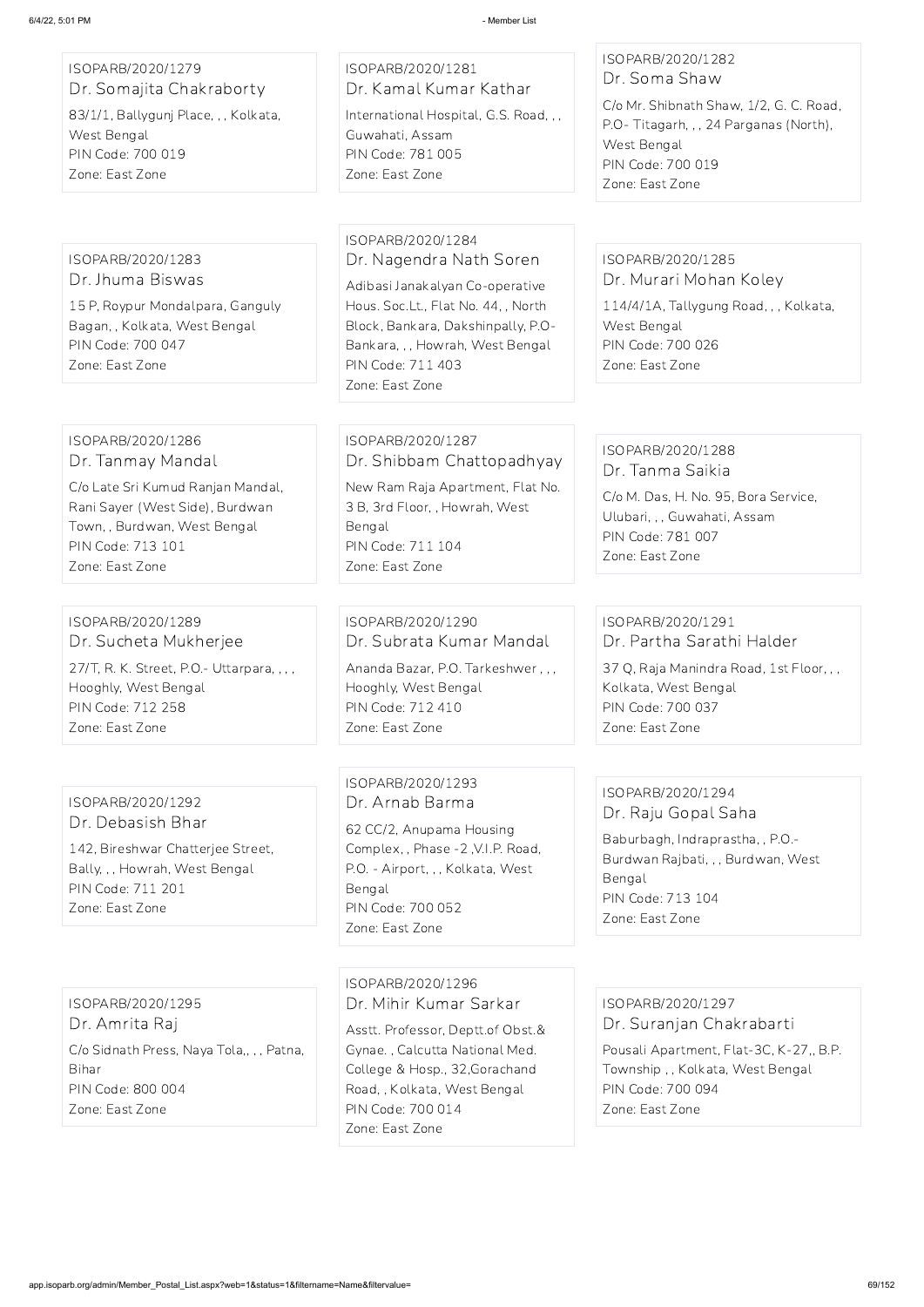#### ISOPARB/2020/1298 Dr. Saktipada Chakraborty

Pousali Apartment, Flat-3C, K-27, , B.P. Township , , Kolkata, West Bengal PIN Code: 700 094 Zone: East Zone

ISOPARB/2020/1299 Dr. Amit Kumar Jena

At.& P0 - Manamunda, P.S.- Manamunda , , , Boudh, Odisha PIN Code: Zone: East Zone

ISOPARB/2020/1300 Dr. Samir Kumar Hazra

76, Kalna Road, Ram Krishna Pally , , , Burdwan, West Bengal PIN Code: 713 101 Zone: East Zone

#### ISOPARB/2020/1301 Dr. Prabir Sengupta

294,Subhas Pally Road, , , , Burdwan, West Bengal PIN Code: 713 101 Zone: East Zone

ISOPARB/2020/1302 Dr. Siuli Chandra Chakrabarti

23, Girish Mukherjee Road, , Unnati Appartment, 4th Floor, Bhowanipur, , Kolkata, West Bengal PIN Code: 700 025 Zone: East Zone

## ISOPARB/2020/1303 Dr. Benudhar Pande

Qr. No. 3R/15, Doctors Colony, Burla, Burla, , Sambalpur, Odisha PIN Code: 768 017 Zone: East Zone

#### ISOPARB/2020/1304 Dr. Subash Ch. Majhi

Qr. No. 3R/14, Doctors Colony, , Burla, , Sambalpur, Odisha PIN Code: 768 017 Zone: East Zone

## ISOPARB/2020/1305 Dr. Radhakanta Panigrahi

Sarojini Hospital, Arunodaya Market, , Link Road, , Cuttack, Odisha PIN Code: 753 012 Zone: East Zone

#### ISOPARB/2020/1306 Dr. Chintamani Mohanta

Qr.No.D—9, Doctors Colony, Burla, Sambalpur, , Sambalpur, Odisha PIN Code: Zone: East Zone

#### ISOPARB/2020/1307 Dr. Susmita Das

Saikrupa Nuring Home, Behind S.P. Office, , , Bargarh, Odisha PIN Code: 768 028 Zone: East Zone

## ISOPARB/2020/1308 Dr. Smrutisudha Pattnaik

C/o Dr.Gopal Krishna Pattnaik, , Sheik Bazar, New Colony, , Cuttack, Odisha PIN Code: 9 Zone: East Zone

## ISOPARB/2020/1309 Dr. Priya Singhania

C/o Dr. Pankaj Singhania, P.O Purulia , , , Purulia, West Bengal PIN Code: 723 101 Zone: East Zone

## ISOPARB/2020/1310 Dr. Renuka Sahu

Basundhara Maternity Home, Kansaripara, , , Sambalpur, Odisha PIN Code: Zone: East Zone

ISOPARB/2020/1311 Dr. Kiranmayee Panda

Hota Building, SRIT Colony, Budharaja, , , Sambalpur, Odisha PIN Code: Zone: East Zone

#### ISOPARB/2020/1312 Dr. Sarojini Moharana

V.S.S.Nagar, , , Bargarh, Odisha PIN Code: 768 028 Zone: East Zone

# ISOPARB/2020/1313 Dr. Arghya Maitra

31/3 , Chowdhury Para, 2nd Bylane, , P.o. —Santragachi, , Howrah, West Bengal PIN Code: 711 104 Zone: East Zone

ISOPARB/2020/1314 Dr. Md. Aftabuddin Mondal

29/1, Doctor Lane, , , , Kolkata, West Bengal PIN Code: 700 014 Zone: East Zone

## ISOPARB/2020/1315 Dr. Atin Halder

26.A.R.K. Road, Rabirashmi Apartment, , , Burdwan, West Bengal PIN Code: 713 101 Zone: East Zone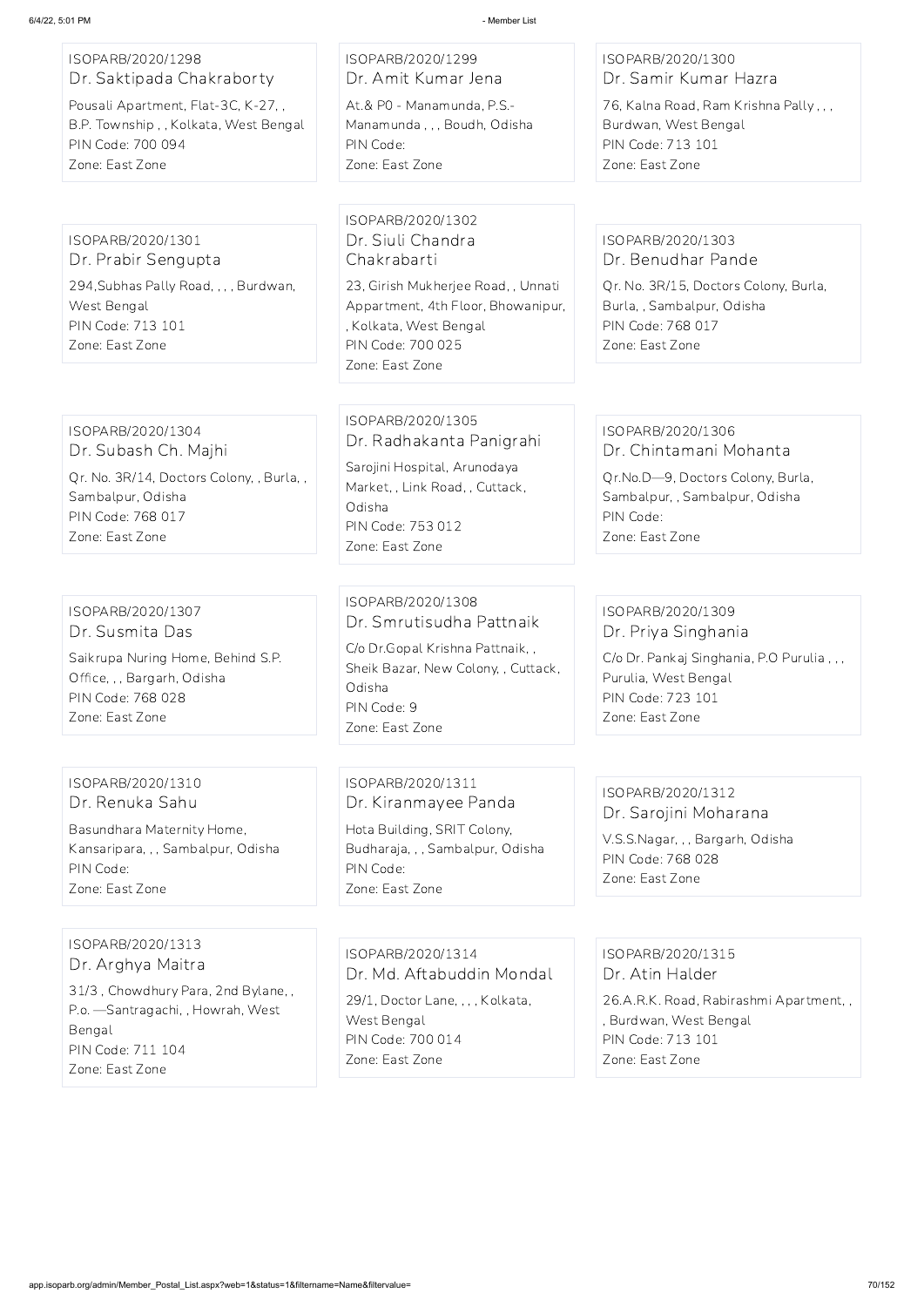ISOPARB/2020/1316 Dr. Kamal Kumar Dash

Vill.& P.O. Manikabasan,, , , Purba Midnapur, West Bengal PIN Code: 721 453 Zone: East Zone

## ISOPARB/2020/1317 Dr. Debobroto Roy

Demonstrator, Deptt. of Community Medicine, , Burdwan Medical College, P.O. Rajbati, , Burdwan, West Bengal PIN Code: 713 104 Zone: East Zone

## ISOPARB/2020/1318 Dr. Arijit Dutta

Bhatar Station, Kadamtala, P.O. Bhatar, , , Burdwan, West Bengal PIN Code: 713 125 Zone: East Zone

#### ISOPARB/2020/1319 Dr. Prasanta Kumar Sarkar

C/o Arindam Haldar, Aluminum Factory,, Tikarhat, P.O. Lakurdi, , Burdwan, West Bengal PIN Code: 713 102 Zone: East Zone

## ISOPARB/2020/1320 Dr. Sanjib Das

5, Priyanagar Road, P.O. Sodepur, , , 24 Parganaas (N), West Bengal PIN Code: 700 110 Zone: East Zone

## ISOPARB/2020/1321 Dr. Dhrubajyoti Saha

C/o Gouranga Lal Saba, North Babra,, Post Office Road, P.O. Habra, , 24 Parganas (N), West Bengal PIN Code: 743 263 Zone: East Zone

## ISOPARB/2020/1322 Dr. Anindita Chakraborty

140, M C Garden Road, Garden Plaza Complex, , Flat - 1/A, Block - B, Dum Dum, , Kolkata, West Bengal PIN Code: 700 030 Zone: East Zone

## ISOPARB/2020/1323 Dr. Biplab Deb

140, M C Garden Road, Garden Plaza Complex, , Flat - 1/A, Block - B, Dum Dum, , Kolkata, West Bengal PIN Code: 700 030 Zone: East Zone

## ISOPARB/2020/1324 Dr. Hirumoni Saikia

Chasal Road, In Front of Mandi Mikir L. P. School, , , Guwahati, Assam PIN Code: 781 022 Zone: East Zone

## ISOPARB/2020/1325 Dr. Reeta Bhuyan

Bhuthnath, , , Guwahati, Assam PIN Code: 781 009 Zone: East Zone

## ISOPARB/2020/1326 Dr. Pranab Kumar Mohanta

Bordosila Bhavan, G.S.Road, , Near HUB, Bhangagarh, , Guwahati, Assam PIN Code: 781 005 Zone: East Zone

## ISOPARB/2020/1327 Dr. Chandrasekhar Bhattacharyya

C/o Shyama Printing Works, South Sarania,, House No.5, By Lane No.5th (North) Ullubari, , Guwahati, Assam PIN Code: 781 007 Zone: East Zone

## ISOPARB/2020/1328 Dr. Rajat Kumar Ray

Ray Ultrasound Centre & Infertility Clinic,, S.T.I. Chouk, , Rourkela, Odisha PIN Code: 769 004 Zone: East Zone

## ISOPARB/2020/1329 Dr. Byasadev Hota

Dr. J.P. Maternity Hospital, Baidyanath Chowk, , , Sambalpur, Odisha PIN Code: 768 003 Zone: East Zone

## ISOPARB/2020/1330 Dr. Shankar Jaykisan Patel

Medical Director, Jagyaseni Hospital, , Opp.LIC Building, OMP, , Jharsuguda, Odisha PIN Code: 768 204 Zone: East Zone

ISOPARB/2020/1331 Dr. P. Rajkumari Qr. No. RB/V/4, Rail Nagar, , , Sambalpur, Odisha PIN Code: 768 003 Zone: East Zone

ISOPARB/2020/1332 Dr. Animesh Naskar

140/13/5,Shibpur Road, Shibpur , , , Howrah, West Bengal PIN Code: 711 102 Zone: East Zone

ISOPARB/2020/1333 Dr. Ashok Ghosh Mr.K.K. Acharjya, Keshab Sen Road, Sukanta Nagar, Near Jan Kalyan Ashram, , P.O. Rabindra Sarani, Siliguri, , Darjeeling, West Bengal PIN Code: 734 006 Zone: East Zone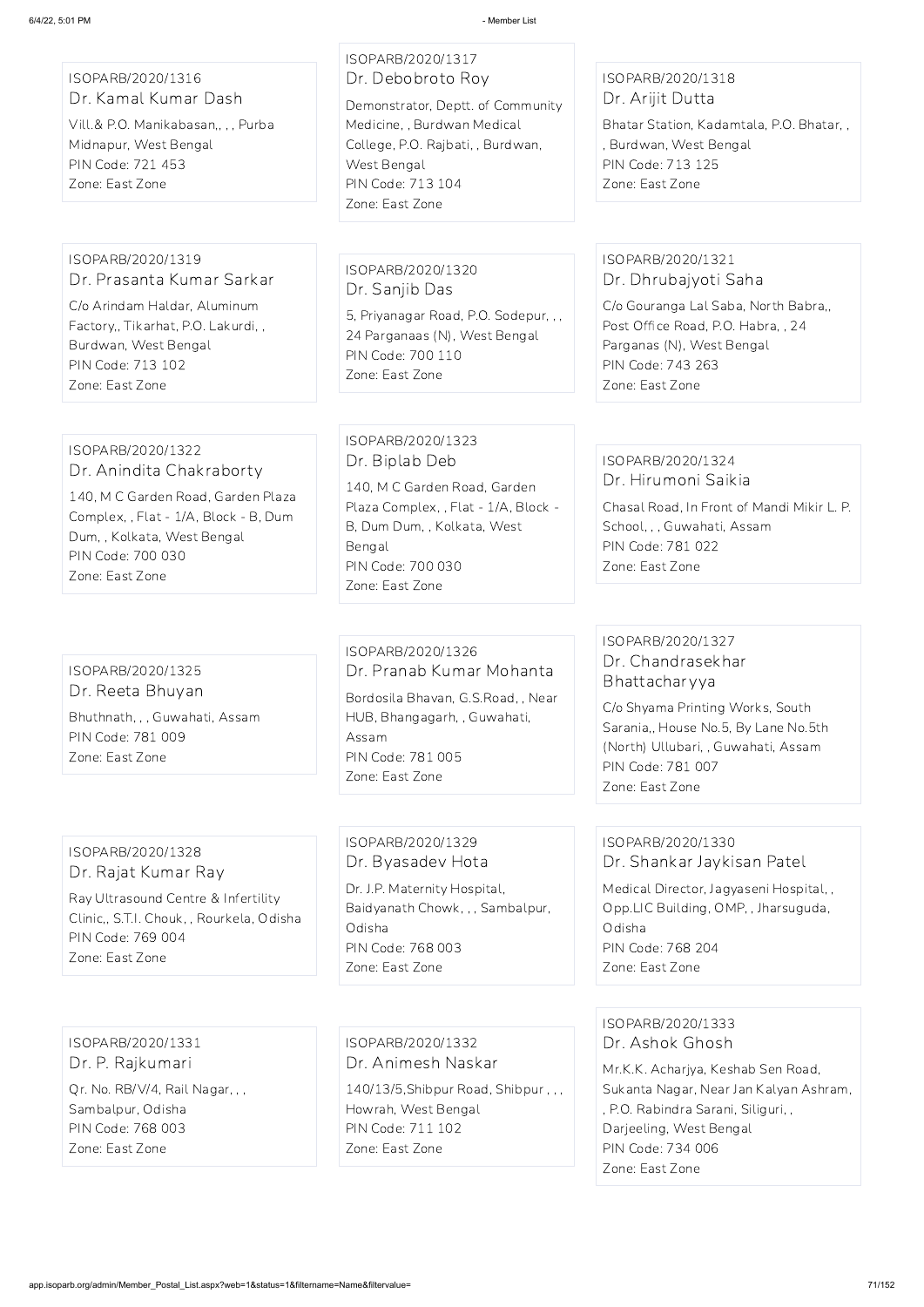ISOPARB/2020/1334 Dr. Rup Kamal Das 2/6, A.P.C. Park, , , Kolkata, West Bengal PIN Code: 700 086 Zone: East Zone

ISOPARB/2020/1335 Dr. Priyadarshi Kundu

14, Abinash Chowdhury Lane , Flat 4-D, 3rd Floor, , Sharda Bhawan, P.S. Topsia,, , Kolkata, West Bengal PIN Code: 700 046 Zone: East Zone

ISOPARB/2020/1336 Dr. Malay Kumar Nandi

Vill. & P.O. Bankadaha, , , Burdwan, West Bengal PIN Code: 722 164 Zone: East Zone

ISOPARB/2020/1337 Dr. Shelley Seth

26/1 B, Seven Tank Lane, , , Kolkata, West Bengal PIN Code: 700 030 Zone: East Zone

ISOPARB/2020/1338 Dr. Chinmoy Mahapatra

C/o Mr. Sanat Mahapatra, Vill. Raghunathpur, , P.O. & P.S. - JHARGRAM , , West Medinipur, West Bengal PIN Code: 721 507 Zone: East Zone

#### ISOPARB/2020/1339 Dr. Sanjoy Mukherjee

47-G, Kabi Guru Sarani, , , Kolkata, West Bengal PIN Code: 700 038 Zone: East Zone

ISOPARB/2020/1340 Dr. Dillip Kumar Sarangi Disha Hospital , , , Sundargarh, Odisha PIN Code: Zone: East Zone

ISOPARB/2020/1341 Dr. Manoranjan Mahapatra

203, Majestic Tower, Ring Road, Mangalabagh, , , Cuttack, Odisha PIN Code: 753 001 Zone: East Zone

#### ISOPARB/2020/1342 Dr. Esa Bose

C/o Shri G. Bose, Opp. Bishop House , P.O. Bankipore, , Patna, Bihar PIN Code: 800 004 Zone: East Zone

## ISOPARB/2020/1343 Dr. Badal Dhali

Tribeni Tissue Division, ITC LTD, Q.No.F/816, , P.O-Chandrahati, , , Hooghly, West Bengal PIN Code: 712 504 Zone: East Zone

ISOPARB/2020/1344 Dr. Anjan Dasgupta

Nandi Niketan, 3rd Floor , 94/4/1 I.R. Belilious Lane, , Howrah, West Bengal PIN Code: 711 101 Zone: East Zone

## ISOPARB/2020/1345 Dr. Debashis Chattopadhyay

39,L.N. Motilal Road, P.O. Joyrampur, , , Kolkata, West Bengal PIN Code: 700 061 Zone: East Zone

## ISOPARB/2020/1346 Dr. Priyadarshi Mandal

Flat 3-A, Block 'B', 6/1/4, Kalikapur Lane, , P.S .Shibpur , , Howrah, West Bengal PIN Code: 711 102 Zone: East Zone

ISOPARB/2020/1347 Dr. Apurba Mandal

Viii. & P.o. & P.S. – Daspur , , , Paschim Midnapur , West Bengal PIN Code: 721 211 Zone: East Zone

## ISOPARB/2020/1348 Dr. Tulika Jha

AD-134,Sector -I, Salt Lake,, , , Kolkata, West Bengal PIN Code: 700 064 Zone: East Zone

ISOPARB/2020/1349 Dr. Subir Kumar Bhattacharyya

A-1/4 ,Bidhan Abason , RHE, , FB Block, Salt Lake, , Kolkata, West Bengal PIN Code: 700 097 Zone: East Zone

ISOPARB/2020/1350

Dr. Sumanta Chatterjee

18/ 1 E, D.P.P.Road, , , , Kolkata, West Bengal PIN Code: 700 047 Zone: East Zone

ISOPARB/2020/1351

Dr. Mallika Sengupta

98/17,Gopal Lane, Tagore Road, , , Kolkata, West Bengal PIN Code: 700 036 Zone: East Zone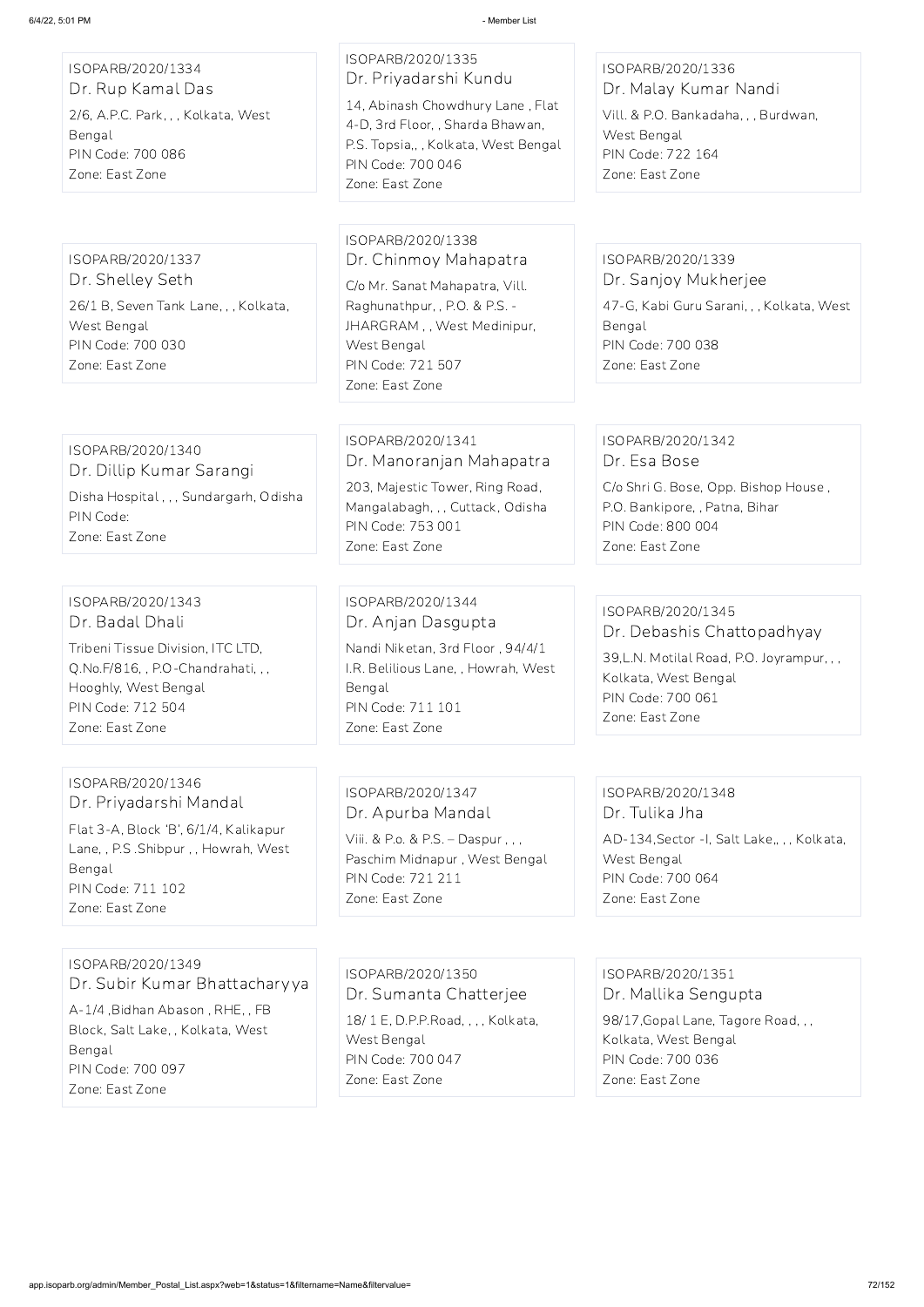### ISOPARB/2020/1352 Dr. Anjan Adhikari

2½ No.Gate, Dum Dum Airport, Mes Ground, , Near Durga Mandir, P.O. Rajbari Colony, , Kolkata, West Bengal PIN Code: 700 081 Zone: East Zone

### ISOPARB/2020/1353 Dr. Kumkum Bhattacharyya

WL2,Sanjeeve town bunglow estate Near Aquatica,Kolkata 700156, , , Kolkata, West Bengal PIN Code: 700 091 Zone: East Zone

#### ISOPARB/2020/1354 Dr. Pinakpani Bhattacharyya Bhattacharyya

WL 2, Sanjeeve town bunglow estate Near Aquatica,Kolkata-700156, , , Kolkata, West Bengal PIN Code: 700 091 Zone: East Zone

#### ISOPARB/2020/1355 Dr. Jyan Dip Nath

House No.42,ByLane No.6, PUB Sarania, , , Guwahati, Assam PIN Code: 3 Zone: East Zone

#### ISOPARB/2020/1356 Dr. Shabana Roze Choudhury

C/O – Mr Imran Karim, 18, Ismail Street, , PO & PS – Entally, (Near Beniapukur Telephone Exchange), , Kolkata, West Bengal PIN Code: 700 014 Zone: East Zone

#### ISOPARB/2020/1357 Dr. Dipnarayan Sarker

Noapara, Panchanantala, Sonarpur, , , Kolkata, West Bengal PIN Code: 700 150 Zone: East Zone

#### ISOPARB/2020/1358 Dr. Sandhya Das

E-3, Sagarmanna Road, WBRHE, Behala,, Parnasree, , Kolkata, West Bengal PIN Code: 700 060 Zone: East Zone

### ISOPARB/2020/1359 Dr. Prasun Naskar

C/o Bata Krishna Naskar, Vill & P.O.- Hirapur,, P.S. - Sankrail, , Howrah, West Bengal PIN Code: 711 310 Zone: East Zone

#### ISOPARB/2020/1360 Dr. Madhumoy Ari

C/o Dr. Pranab Patra Barman , Satashi, , Dakhinpara, GIP Colony, , Howrah, West Bengal PIN Code: 711 112 Zone: East Zone

#### ISOPARB/2020/1361 Dr. Babita Saha

Nibeditapally—2, Police Line (West), , P.O. - Sripally, , Burdwan, West Bengal PIN Code: 713 103 Zone: East Zone

### ISOPARB/2020/1362 Dr. Medhatithi Barman

C/o Dr. Manoj Kumar Barman Subhashpally, , Durga Mandir, , Burdwan, West Bengal PIN Code: 713 101 Zone: East Zone

### ISOPARB/2020/1363 Dr. Pulak Kumar Sen

C/o Bhabendra Nath Sen, Bidhan Park, P.O. Barasat, , , North 24 Parganas, West Bengal PIN Code: 700 124 Zone: East Zone

#### ISOPARB/2020/1364 Dr. Santu Maiti

Vill.- Kanakpur, P.O. - Panskura R.S., , , Purba Medinipur, West Bengal PIN Code: 721 015 Zone: East Zone

ISOPARB/2020/1365 Dr. Tapan Kumar Mandal

Golahat Road, P.O. Sripally, , , Burdwan, West Bengal PIN Code: 713 103 Zone: East Zone

### ISOPARB/2020/1366 Dr. Sourav Das

Flat 12-C, Golf Tower, 9, P G M Shah Road, , , Kolkata, West Bengal PIN Code: 700 095 Zone: East Zone

ISOPARB/2020/1367 Dr. Rajib Pal Ward No 14, Sarodapally, , P O Tarakeshwar , , Hooghly, West Bengal PIN Code: 712 410 Zone: East Zone

ISOPARB/2020/1368 Dr. Tanaya Jena C/O Dr. Indramani Jena, Samaroh, 128,, Dumuduma (A), , Bhubaneshwar, Odisha PIN Code: 751 030 Zone: East Zone

ISOPARB/2020/1369 Dr. Silki Saloni

A/26 Housing Colony, Lohiya Nagar,, Kankerbagh, , Patna, Bihar PIN Code: 800 020 Zone: East Zone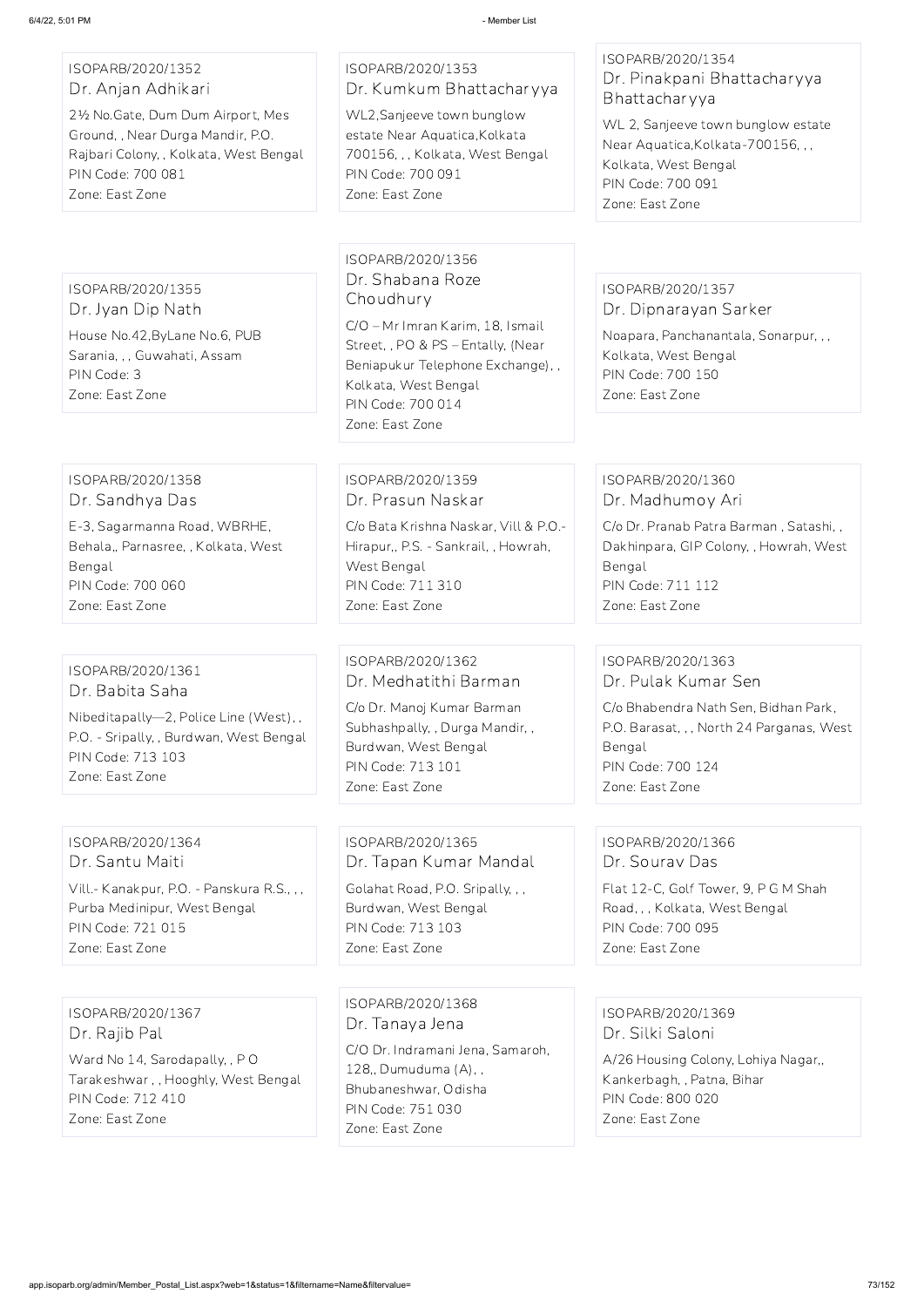## ISOPARB/2020/1370 Dr. Noorie

D/O Mr. Saghir Ahmad, Emarat-Tauseef, Flat No T/4, , Chitkohra, P.O. Anishabad, , Patna, Bihar PIN Code: 800002 Zone: East Zone

# ISOPARB/2020/1371 Dr. Prakash Chandra Panda

Near S B I Dhanupali, P.O. Dhanupali, , , Sambalpur, Odisha PIN Code: 768 005 Zone: East Zone

### ISOPARB/2020/1372 Dr. Ashok Kumar Padhy

C/O Gopabandhu Padhy, Plot No 2035/2, Lingraj, Nagar Old Town, Dist. Khurda, , Bhubaneshwar, Odisha PIN Code: 751 002 Zone: East Zone

#### ISOPARB/2020/1373 Dr. Nihar Ranjan Bhoi

Or No 2 RB/85, Gridco Colony, Bhoinagar Unit - IX, , Bhubneshwar, Odisha PIN Code: Zone: East Zone

ISOPARB/2020/1374 Dr. Brahmananda Sarangi C/O Bidyadhar Panda, Deulabandh, , , , Sambalpur, Odisha

PIN Code: Zone: East Zone

### ISOPARB/2020/1375 Dr. Mriganka Mauli Saha

97, Rabindranagar, P O - Dankuni, , , Hooghly, West Bengal PIN Code: 712 311 Zone: East Zone

#### ISOPARB/2020/1376 Dr. Sajal Kumar Mondal

Sreedhar Appartment, 38/5 Baghbazar Street, , , Kolkata, West Bengal

PIN Code: 700 003 Zone: East Zone

### ISOPARB/2020/1377 Dr. Hari Charan Roy

Dandapat Complex, Chototengra,, Kharagpur, , Paschim Mednipur, West Bengal PIN Code: 721 301 Zone: East Zone

#### ISOPARB/2020/1378 Dr. Kumudini Pradhan

415, Samanta Sahi, , Buxi Bazaar, , Cuttack, Odisha PIN Code: Zone: East Zone

#### ISOPARB/2020/1379 Dr. Pushpanjali Khuntia

C-403, Majestic Tower, Mahanandi, , Ring Road, Mangalabag, , Cuttack, Odisha PIN Code: Zone: East Zone

### ISOPARB/2020/1380 Dr. Prakash Kumar Nath

Room No 214, PG Hostel, V.S.S. Medical College, Burla, , Sambalpur, Odisha PIN Code: 768 017 Zone: East Zone

### ISOPARB/2020/1381 Dr. Gyan Ranjan Pattnayak

Flt No 4, Renuka Apartment Shiv Path, , Vatiabasti, Kadma, , jamshedpur, Jharkhand PIN Code: 831 005 Zone: East Zone

### ISOPARB/2020/1382 Dr. Madhusmitha Smrutibala Nayak

C/O Pramod Kumar Nayak, Prashanti, , Pragati Vihar, Ainthapali, , Sambalpur, Odisha PIN Code: 768 004 Zone: East Zone

### ISOPARB/2020/1383 Dr. Komal

C/O Dr. Bimla Rai, Deptt. Of Plant Pathology,, N C 1/36, RAU, Pusa,, Samastipur, Bihar PIN Code: 848125 Zone: East Zone

### ISOPARB/2020/1384 Dr. Subharanjan Samanta Ray

C/O Kshirod Kumar Mahapatra, C/62, Sector 1, , Rourkela, Odisha PIN Code: 769 087 Zone: East Zone

ISOPARB/2020/1385 Dr. Pramod Kumar Sahu

MIG II/44, Phase III, Kalingabihar, Chhend, , Rourkela, Odisha PIN Code: 769 015 Zone: East Zone

ISOPARB/2020/1386

Dr. Subhra Samant Ray

C/O Haraprasad Sahoo, 14. Genesis Villa, , Near Big Bazaar, Pattia, , Bhubneshwar, Odisha PIN Code: Zone: East Zone

ISOPARB/2020/1387 Dr. Amar Mishra S D H Patnagarh, , , Bolangir, Odisha PIN Code: 767 025 Zone: East Zone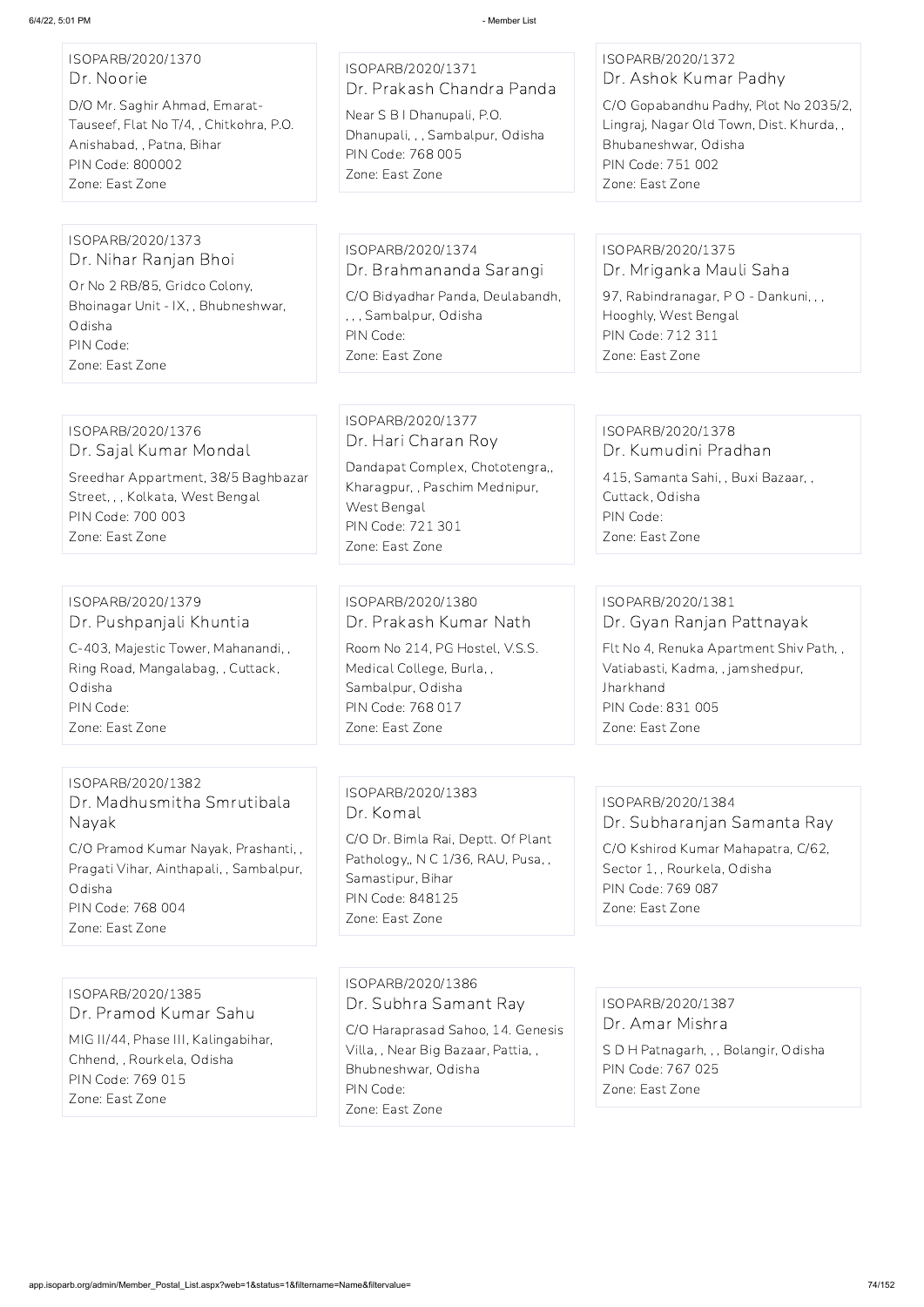| ISOPARB/2020/1388 |                      |  |
|-------------------|----------------------|--|
|                   | Dr. Ranjan Mohapatra |  |

Obst. & Gynae. Specialist CHC Sohela, , , Bargarh, Odisha PIN Code: 768 033 Zone: East Zone

ISOPARB/2020/1389 Dr. Arpana Singhal Flat-2C, Block – B, 2nd Floor Lake Town Complex,, 862, Jessore Road ,

, Kolkata, West Bengal PIN Code: 700 055 Zone: East Zone

### ISOPARB/2020/1390 Dr. Manpreet Kaur

C/O C.K. Singh, Opp. P N B. Kanti Factory Road, Mahatma Gandhi Nagar, Kankarbagh, , Patna, Bihar PIN Code: 800 020 Zone: East Zone

Vill & P O Paniparul, P S- Egra,,,, Mednipur East, West Bengal PIN Code: 721 448 Zone: East Zone

#### ISOPARB/2020/1391 Dr. Mamta Singh

Flat No 302/A, Dev Kutir Apartment, Jagat Narayan Road, Kadamkuan, , Patna, Bihar PIN Code: 800 003 Zone: East Zone

### ISOPARB/2020/1392 Dr. Priyankar Kanrar

166, Belilious Road, Block A, 3rd Floor, , Flat G, P.O. Kadamtala, , Howrah, West Bengal PIN Code: 711 101 Zone: East Zone

#### ISOPARB/2020/1393 Dr. Samrat Chakravarti

10/2, Justice Manmotho Mukherjee Row, , , Kolkata, West Bengal PIN Code: 700 009 Zone: East Zone

ISOPARB/2020/1394 Dr. Alok Kumar De

### ISOPARB/2020/1395 Dr. Preeti Mahawar

1646/1 Naskarhat, Block F, Plot 13 B, Tagore park Main Road, , Kolkata, West Bengal PIN Code: 700 039 Zone: East Zone

#### ISOPARB/2020/1396 Dr. Amita Narayan

Shital Bhawan, Bari Road, Musallahpur, Mahendru, , Patna, Bihar PIN Code: 800 006 Zone: East Zone

ISOPARB/2020/1397 Dr. Kumari Manju MIG -186, Kankarbagh , , , Patna, Bihar PIN Code: 800 020 Zone: East Zone

ISOPARB/2020/1398 Dr. Chetna Sinha

C/O Dr B.K. Sinha, E - 22, Sector- 3, , H. E. C. Colony, Dhurwa, , Ranchi, **Jharkhand** PIN Code: 834 004 Zone: East Zone

### ISOPARB/2020/1399 Dr. Vandita

C/O Dr. O. P. Singh, H-107, , Harmu Housing Colony, , Ranchi, Jharkhand PIN Code: 834002 Zone: East Zone

### ISOPARB/2020/1400 Dr. Amita Sinha

205, Jagdevan Plaza, Near Sri Ram Hospital,, Kankerbagh, , Patna, Bihar PIN Code: 800 020 Zone: East Zone

ISOPARB/2020/1401 Dr. Neelam 104/105-B, Terrace Gardenia, Ashiyana Digha Road, Khajpura , , Patna, Bihar PIN Code: 800014 Zone: East Zone

### ISOPARB/2020/1402 Dr. Dipak Kumar Giri

Maity Hatchiery Complex, , Keranitola, P.O - Midnapur, , Mednipur West, West Bengal PIN Code: 721 101 Zone: East Zone

ISOPARB/2020/1403 Dr. Vinita Singh

Telpa Kothi, Kadamkuan, , , , Patna, Bihar

PIN Code: 800 003

Zone: East Zone

ISOPARB/2020/1404 Dr. Ritu Das

162/A/156, Lake Gardens, , , Kolkata, West Bengal PIN Code: 700 045 Zone: East Zone

ISOPARB/2020/1405 Dr. Tapan Kumar Naskar

124/C, Garfa Main Road, 'Swapna Nir' Flat- C1 , , , Kolkata, West Bengal PIN Code: 700 075 Zone: East Zone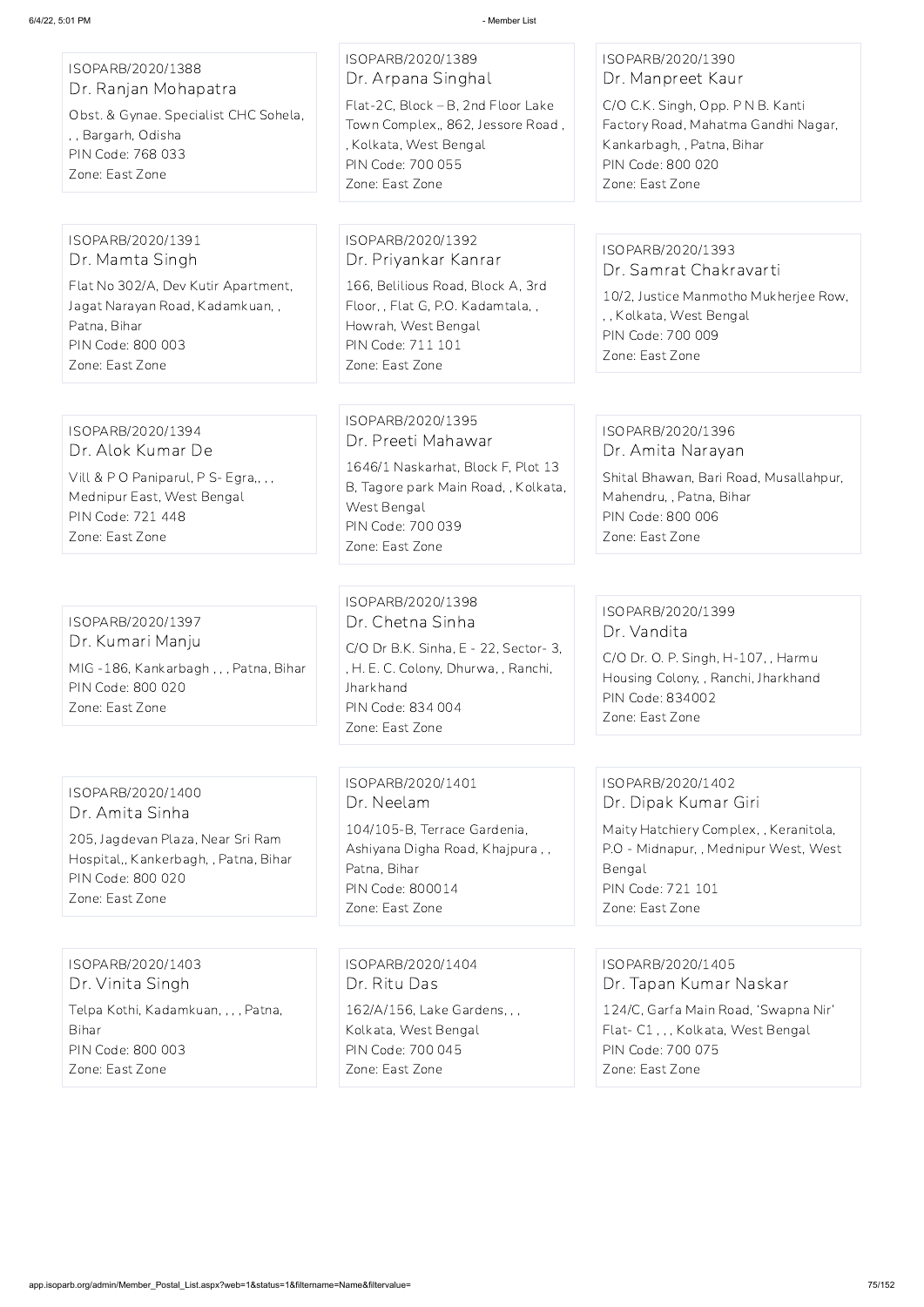#### ISOPARB/2020/1406 Dr. Vijaya Chakraborti

Flat - 5D Sunny Tower, 43, , Ashutosh Choudhary Avenue , , Kolkata, West Bengal PIN Code: 700 019 Zone: East Zone

#### ISOPARB/2020/1407 Dr. M.M. Samsuzzoha

5 C Golf Towers, 9, P G M Shah Road, , , Kolkata, West Bengal PIN Code: 700 095 Zone: East Zone

### ISOPARB/2020/1408 Dr. Kanchan Mukherjee

A 8 Duplex 1, Sugam Park Narendrapur, , , Kolkata, West Bengal PIN Code: 700 103 Zone: East Zone

#### ISOPARB/2020/1409 Dr. Aparna Chakraborty

213, Daspara Road, Thakurpukur, , , Kolkata, West Bengal PIN Code: 700 063 Zone: East Zone

ISOPARB/2020/1410 Dr. Shilpi Mukherjee

210 B / IU, Kalicharan Gosh, , , Kolkata, West Bengal PIN Code: 700 050 Zone: East Zone

### ISOPARB/2020/1411 Dr. Probodh Sachidanand Soreng

Flat No- 302, 4 Sight Purabi, 19, Baishnabghata Lane, , , Kolkata, West Bengal PIN Code: 700 047 Zone: East Zone

#### ISOPARB/2020/1412 Dr. Partha Sarathi Mitra

W/O Dr. Atul Khandelwal, Near M D H, Room No -2, , I G I M S Campus, Sheikhpura, , Patna, Bihar PIN Code: 800014 Zone: East Zone

Flat- 2 A, 55/27/6 , Purba Sinthee Road, Fakir Ghosh Lane , , Kolkata, West Bengal PIN Code: 700 030 Zone: East Zone

ISOPARB/2020/1413 Dr. Udayan Mitra S/O Bimal Ch. Mitra, Ukilpara, P.O.

Jalpaiguri, , , Jalpaiguri, West Bengal PIN Code: 735 101 Zone: East Zone

#### ISOPARB/2020/1414 Dr. Pesona Grace Lucksom

Dept. of Obs. & Gynae., SMIMS, Central Referral Hospital, , 5th Mile, Tadong, , Gangtok, Sikkim PIN Code: 737 102 Zone: East Zone

### ISOPARB/2020/1415 Dr. Tripti Sinha

705, North Udaigiri Bhawan, Opp. Patna Museum, Budh Marg, , Patna, Bihar PIN Code: 800 001 Zone: East Zone

ISOPARB/2020/1416 Dr. Kalpana Singh

A 304, Sagar Apartment, Magistrate Colony Road, , Khajpura, , Patna, Bihar PIN Code: 800 014 Zone: East Zone

### ISOPARB/2020/1417 Dr. Dipali Prasad

Asstt. Professor, Deptt. of Obst. & Gynae., I G I M S, Sheikhpura , , Patna, Bihar PIN Code: 800 014 Zone: East Zone

#### ISOPARB/2020/1418 Dr. Shivani

### ISOPARB/2020/1419 Dr. Pendyala Sujata

Flat No A 2, N 5 / 288, I R C Village Nayapalli, , , Bhubaneshwar, Odisha PIN Code: 751 015 Zone: East Zone

## ISOPARB/2020/1420 Dr. Susmita Chattopadhyay

CL - 123 Second Floor, Salt Lake, Sector - 2, , , , Kolkata, West Bengal PIN Code: 700 091 Zone: East Zone

ISOPARB/2020/1421

Dr. Prashant Kumar Rout

S/O Dambarudhar Rout, At Bhimabhoi Nagar, , P O Budharaja , , Sambalpur, Odisha PIN Code: 768 004 Zone: East Zone

ISOPARB/2020/1422

Dr. Dinbandhu Mahananda

Room No 202 P G Hostel, V S S Medical College, Burla, , Sambalpur, Odisha PIN Code: 768 017 Zone: East Zone

ISOPARB/2020/1423 Dr. Soumya Ranjan Panda

Room No 108 P G Doctor Residential Hostel, V S S Medical College, Burla, , Sambalpur, Odisha PIN Code: 768 017 Zone: East Zone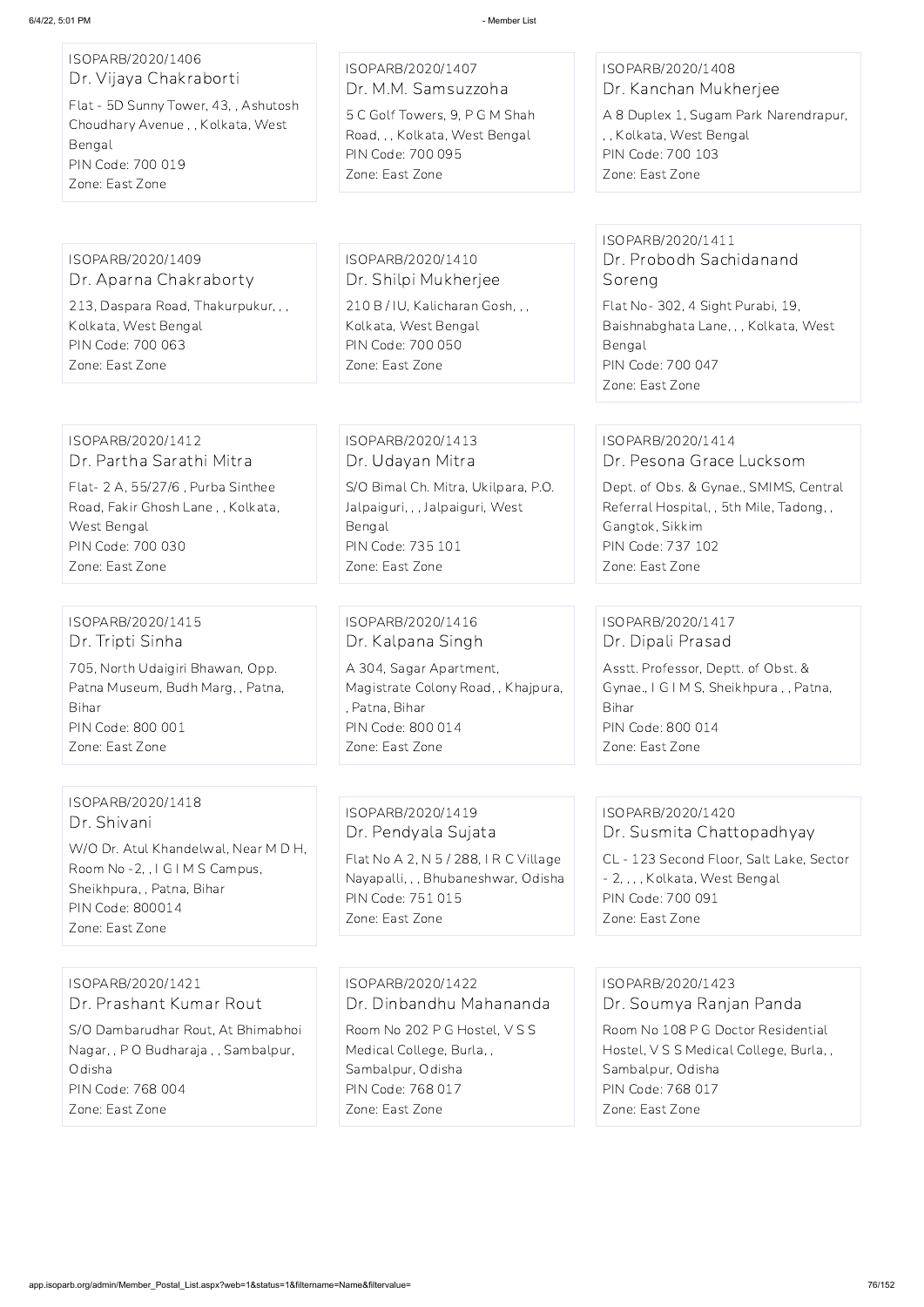| ISOPARB/2020/1424<br>Dr. Babita Ramani |
|----------------------------------------|
| Qr. No. 3 R/10, Doctor's Colony, VSS   |
| Medical College, Burla, , Sambalpur,   |
| Odisha                                 |
| PIN Code: 768 017                      |
| Zone: East Zone                        |
|                                        |

ISOPARB/2020/1425 Dr. Supriya Jaiswal S. M. Hospital, Road No.- 6 House

No.- 11, East Patel Nagar, , , Patna, Bihar PIN Code: 800023 Zone: East Zone

### ISOPARB/2020/1426 Dr. Joydev Mukherjee

IX/7 Citizens, 103, Minikotla M N Road, , , Kolkata, West Bengal PIN Code: 700 054 Zone: East Zone

#### ISOPARB/2020/1427 Dr. Ajanta Samanta

Flat No U 302, Binayak Enclave, 59 Kalicharan Ghosh Road, , Kolkata, West Bengal PIN Code: 700 050 Zone: East Zone

ISOPARB/2020/1428 Dr. Minie Anand

601, Bimla Raj Enclave, Near Nalanda Medical College, , Kankarbagh, , Patna, Bihar PIN Code: 800 020 Zone: East Zone

### ISOPARB/2020/1429 Dr. Kousik Seth

Bhangakuthi, G T Road, , , Burdwan, West Bengal PIN Code: 713 101 Zone: East Zone

#### ISOPARB/2020/1430 Dr. Dipankar Choudhary

24/A, Rishi Bankim Sarani, P.O - Serampore, , Hooghly, West Bengal PIN Code: 722 201 Zone: East Zone

ISOPARB/2020/1431 Dr. Anubha Sharma

C/O Dr. G. S. Sharma, Indrapuri Road No 1,, P.O- Keshrinagar, , Patna, Bihar PIN Code: 800 024 Zone: East Zone

### ISOPARB/2020/1432 Dr. Suday Haldar

C/O Biplab Paul, House No 268,, Chatteswary Colony, , Dimapur, Nagaland PIN Code: 797 112 Zone: East Zone

ISOPARB/2020/1433 Dr. Anita Devi Kangabam Leikai, , , Imphal, Manipur PIN Code: 795 001 Zone: East Zone

ISOPARB/2020/1434 Dr. Proloy Mukherjee

Adhara, B- 302, Shantiban Complex, 7, Umakanta Sen Lane,, , Kolkata, West Bengal PIN Code: 700 030 Zone: East Zone

### ISOPARB/2020/1435 Dr. Anupama Singh

C/o Yogendra Prasad, Math, Lukshmanpur,, Koiritola Nanmuhiyan, , Patna, Bihar PIN Code: 800 007 Zone: East Zone

## ISOPARB/2020/1436 Dr. Rinky Agrawal

Room No. 17, LH-2, , VSS Medical College Hospital Burla, , Sambalpur, Odisha PIN Code: 768 017 Zone: East Zone

ISOPARB/2020/1437 Dr. Arunima Choudhuri

Krishnasayar South, Borchat, , , Burdwan, West Bengal PIN Code: 713 102 Zone: East Zone

#### ISOPARB/2020/1438 Dr. Soma Datta

Bahir Sarbomongala Road, , , Burdwan, West Bengal PIN Code: 713 101 Zone: East Zone

#### ISOPARB/2020/1439

#### Dr. Subrata Samanta

Vill. & P.O- Bhata, P.S- Tarkeswar, , , Hooghly, West Bengal PIN Code: 712 410 Zone: East Zone

ISOPARB/2020/1440 Dr. Gargi Pal

C/o Mr. H. K. Kundu, 47, Sardar Sankar Road, , , Kolkata, West Bengal PIN Code: 700 029 Zone: East Zone

ISOPARB/2020/1441 Dr. Richa Hatila

C/o Mr. L. C. Sharma, 110/6/1, 2nd Floor, , Block – C, Bangur Avenue, Kolkata, , Kolkata, West Bengal PIN Code: 700 055 Zone: East Zone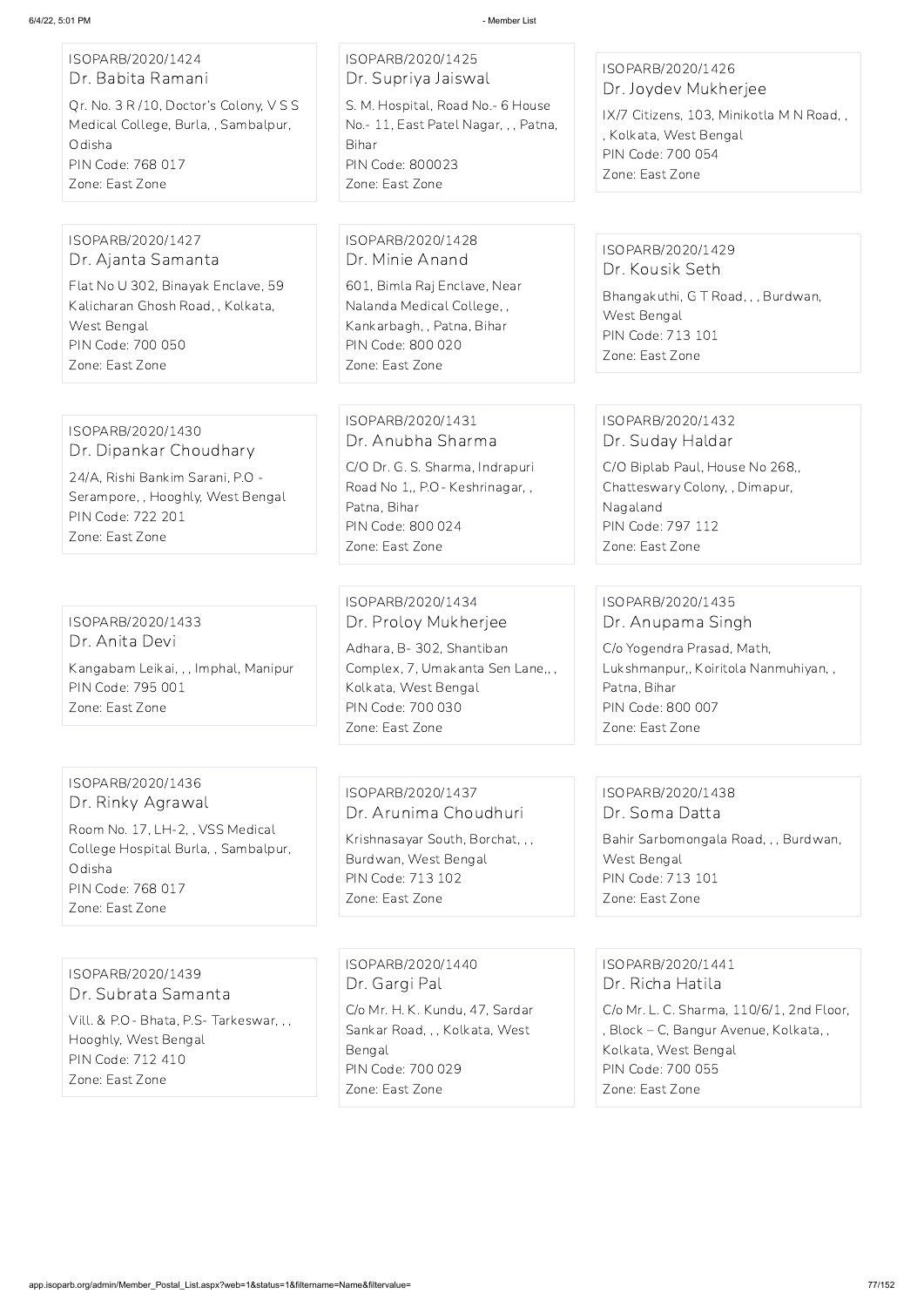| ISOPARB/2020/1442 |  |
|-------------------|--|
| Dr. Sutapa Sit    |  |

G-27 & 28, Taratala C P T New Quarters, , , Kolkata, West Bengal PIN Code: 700 008 Zone: East Zone

# ISOPARB/2020/1443 Dr. Sandip Sarkar

Banerjee Lane, M. G. Road, Near Sukus Garrage, P.O- Chinsurah, , Hoogly, West Bengal PIN Code: 712 101 Zone: East Zone

### ISOPARB/2020/1444 Dr. Palash Paul

Raj Tower, 117, DH Road, Flat No. 3 A, 260-C,, Sakher Bazar, P.S- Thakurpukur,, , Kolkata, West Bengal PIN Code: 700 008 Zone: East Zone

#### ISOPARB/2020/1445 Dr. Debmalya Maity

Flat No. HIG-K 4, New Park, Shanti Kunja,, Garia Station Road, , Kolkata, West Bengal PIN Code: 700 084 Zone: East Zone

#### ISOPARB/2020/1446 Dr. Sharmistha Ganguly

356/23/1, N S C Bose Road, G.P Regency, 1st Floor, Naktala, , Kolkata, West Bengal PIN Code: 700 047 Zone: East Zone

### ISOPARB/2020/1447 Dr. Swarup Choudhury

Matri Nursing Home, Near Bolpur, S.D. Hospital, Bolpur, , Birbhum, West Bengal PIN Code: 731 204 Zone: East Zone

#### ISOPARB/2020/1448 Dr. Mahua Bhattacharya

A-9, Green Park, P.Mazumder Road, , , Kolkata, West Bengal PIN Code: 700 078 Zone: East Zone

### ISOPARB/2020/1449 Dr. Mamta Soren Qr. No. 5R/5, New Netaji Chowk, Doctors Colony, Burla, , Sambalpur, Odisha PIN Code: 768 017

Zone: East Zone

#### ISOPARB/2020/1450 Dr. Pranati Pradhan

C/o B. Pradhan, New Colony, Budharaja, , , Sambalpur, Odisha PIN Code: 768 004 Zone: East Zone

#### ISOPARB/2020/1451 Dr. Rashmi Ranjan Dash

At / P.O- Toranipal, Via – Kushaleswar, , , Keonjhar, Odisha PIN Code: 758 025 Zone: East Zone

### ISOPARB/2020/1452 Dr. Chinmayee Kar

Plot No. 289, Sahid Nagar, Bhubaneshwar – 751 007, Orissa or, Room No. 22,Ladies Hostel -2, VSS Med. Coll., Burla, , Sambalpur, Odisha PIN Code: 768 017 Zone: East Zone

### ISOPARB/2020/1453 Dr. Ananya Agrawal

C/o Kartik Prasad, Puranigunj, , Kathale Tale, , Munger, Bihar PIN Code: Zone: East Zone

### ISOPARB/2020/1454 Dr. Jyotimoyee Pradhan

C/o Dr. Sanjay Bhoi, Sparsh Nursing Home, Modipara, , Near Pani Tanki, , Sambalpur, Odisha PIN Code: 768 002 Zone: East Zone

### ISOPARB/2020/1455 Dr. Sonu Ranjan

Critical Hospital and Maternity Centre, Imlichatti, , Near Over Bridge, , Muzaffarpur, Bihar PIN Code: 842 001 Zone: East Zone

### ISOPARB/2020/1456 Dr. Debdulal Mandal

Vill. – Thakurbari, P.O- Fulkushma,, , , Bankura, West Bengal PIN Code: 722 162 Zone: East Zone

ISOPARB/2020/1457 Dr. Arnab Kumar Koley

C/o Dr. Alok Kumar Koley, Palita Road, Ward No. 18,, P.O & P.S.- Katwa, , Burdwan, West Bengal PIN Code: 713 130 Zone: East Zone

ISOPARB/2020/1458 Dr. Dilip Kumar Bhaumik

A. A. Road, Dhaleswar, , , Agartala, Tripura West PIN Code: 799 007 Zone: East Zone

ISOPARB/2020/1459 Dr. Narayan Bhaumik

Bankim Villa, East of Central Jail Dhaleswar, , , Agartala, Tripura West PIN Code: 799 007 Zone: East Zone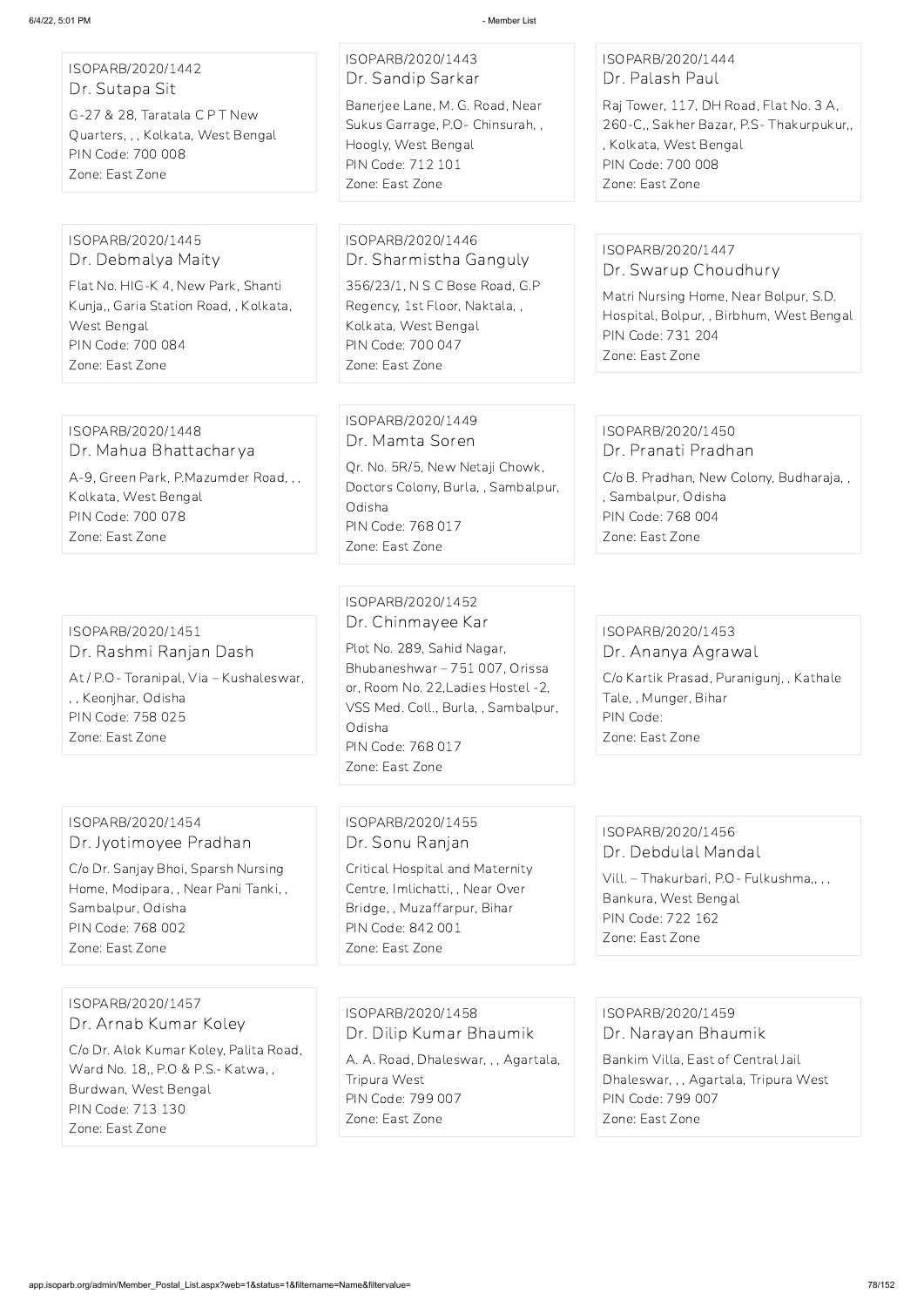ISOPARB/2020/1460 Dr. Sudarshan Kumari

23-B/6, P-2, Rohtak Road,, , , , Delhi PIN Code: 110 005 Zone: North Zone

ISOPARB/2020/1461 Dr. Pushpa Garg Dr. Pushpa Mohan Nursing Home,

Near Poly technique Chowk,, Bal Bhawan Road, Ambala City, , Ambla, Punjab PIN Code: 114 003 Zone: North Zone

ISOPARB/2020/1462 Dr. Kum Kum Avasth

534/12, Church Road, Civil Lines, , , Ludhiana, Punjab PIN Code: 141 001 Zone: North Zone

ISOPARB/2020/1463 Dr. Raj Cheema

1108/3, Tagore Nagar, Near New Dayanand Hospital,,,, Ludhiana, Punjab PIN Code: 141 001 Zone: North Zone

ISOPARB/2020/1464 Dr. S.K. Grewal

Grewal's Nursing Home, 57-B, Model Town,, , , Patiala, Punjab PIN Code: Zone: North Zone

ISOPARB/2020/1465 Dr. Amarjeet Singh Rattan

Rattan Maternity & Nursing Home, Harcharan Nagar,, Gali No. 2, Samrala Road, , Ludhiana, Punjab PIN Code: Zone: North Zone

ISOPARB/2020/1466 Dr. Manjit Mohi 76, Medical Campus, Faridkot, , , , Punjab PIN Code: Zone: North Zone

ISOPARB/2020/1467 Dr. V.L. Bhargava 37-C, Lajpat Rai Road,, , , , Delhi PIN Code: 110 048 Zone: North Zone

ISOPARB/2020/1468 Dr. Chitra Gupta

36/2, Mohalla No. 8, Jalandhar Cantt., , , Jalandhar, Punjab PIN Code: 144 005 Zone: North Zone

ISOPARB/2020/1469 Dr. Paramjot Mann

C/o Lt. Col. R.S. Mann, House No. 271, Sector 33 A,, , , Chandigarh, Chandigarh PIN Code: Zone: North Zone

ISOPARB/2020/1470 Dr. Neera Agrawal 30, Kotla Road, , , , Delhi PIN Code: 110 002 Zone: North Zone

ISOPARB/2020/1471 Dr. Nidhi Vohra

A-1/2, Rajouri Garden, , , , Delhi PIN Code: 110 -027 Zone: North Zone

ISOPARB/2020/1472 Dr. Savitri Gulati

Gulati Nursing Home, Near Double Phatak, Railway Station,, Vijay Nagar, Hissar, , , Haryana PIN Code: 125 001 Zone: North Zone

ISOPARB/2020/1473 Dr. Simran Kaur City Hospital, 213, Jawahar Nagar , , , Jalandhar, Punjab PIN Code: 144 001 Zone: North Zone

ISOPARB/2020/1474 Dr. Harjit Sawhney

Asstt. Prof. of Obstet. & Gynaecology, PGIMER, , , Chandigarh, Chandigarh PIN Code: 160 012 Zone: North Zone

ISOPARB/2020/1475 Dr. Dipika Deka

Professor of Obst. & Gynaecology, AIIMS Campus, , C-II/6, Ansari Nagar, , , Delhi PIN Code: 110 029 Zone: North Zone

ISOPARB/2020/1476 Dr. M. Gouri Devi

GOuri Hospital Limited, 30, Malkaganj Road,, Jawahar Nagar , , , Delhi PIN Code: 110 007 Zone: North Zone

ISOPARB/2020/1477

Dr. Vera Hingorani

S-260, Panch Shila Park , , , , Delhi PIN Code: 110 017 Zone: North Zone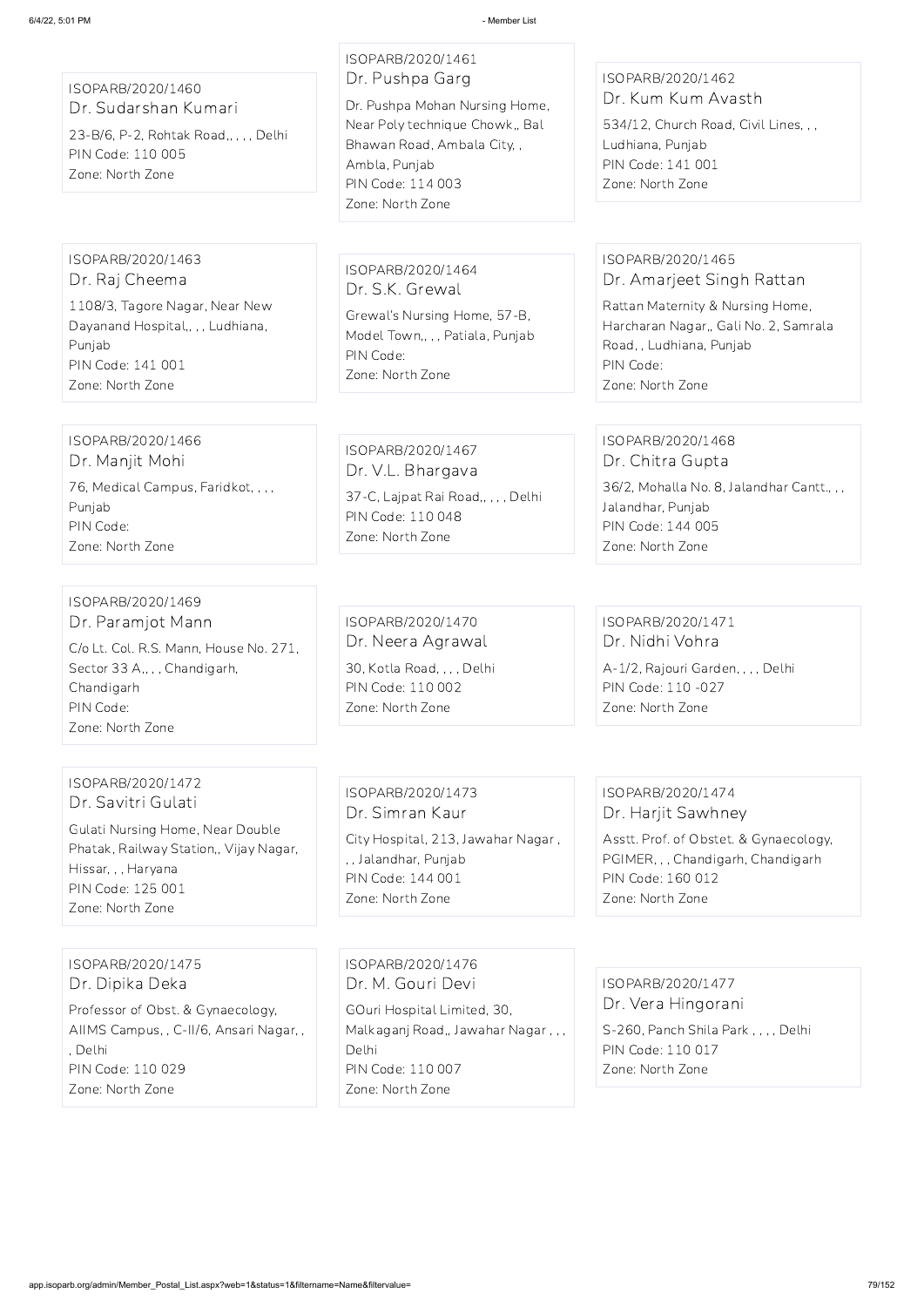ISOPARB/2020/1480 Dr. Geeta Kinra

DE- 1381, Tagore Garden, , , , Delhi PIN Code: Zone: North Zone

B4/172, 1st Floor, Safdarjung Enclave, , , , Delhi PIN Code: 110 002 Zone: North Zone

ISOPARB/2020/1483 Dr. Aruna Batra

| ISOPARB/2020/1479<br>Dr. Sunita Mittal<br>890, Sector - 15, Part - II, Gurgaon,,<br>,, Gurgaon, Haryana<br><b>PIN Code: 122001</b><br>Zone: North Zone |
|--------------------------------------------------------------------------------------------------------------------------------------------------------|
| ISOPARB/2020/1482<br>Dr. Manjot Kalra                                                                                                                  |
| H. No. 1370, Phase 3, B-2, , ,<br>Mohali, Chandigarh<br>PIN Code: 160 059<br>Zone: North Zone                                                          |
|                                                                                                                                                        |
| ISOPARB/2020/1485<br>Dr. Sunita Singhal                                                                                                                |
| E-85, (F.F.), Greater Kailash II, , , ,<br>Delhi<br>PIN Code: 110 048<br>Zone: North Zone                                                              |
|                                                                                                                                                        |
| ISOPARB/2020/1488<br>Dr. Manorama Bhuttani                                                                                                             |
| A-4, Swasthya Vihar, Vikash Marg,,<br>. Delhi<br><b>PIN Code: 110 092</b><br>Zone: North Zone                                                          |
|                                                                                                                                                        |
| ISOPARB/2020/1491<br>Dr. Usha Manaktala                                                                                                                |
| D-11/26, Kidwai Nagar (East), , , ,<br>Delhi<br><b>PIN Code: 110 023</b>                                                                               |
|                                                                                                                                                        |

ISOPARB/2020/1486 Dr. Sanjivni Khanna 11/397, Sunder Vihar, Outer Ring Road, , , , Delhi PIN Code: 110 041 Zone: North Zone

ISOPARB/2020/1489 Dr. Uma Sareen

A-79, Malviya Nagar, , , , Delhi PIN Code: 110 017 Zone: North Zone

ISOPARB/2020/1492 Dr. Ranjit Manchanda

A-32, New Friends Colony, , , , Delhi PIN Code: 110 065 Zone: North Zone

ISOPARB/2020/1493 Dr. Prabha Manchanda

A-32, New Friends Colony, , , , Delhi PIN Code: 110 065 Zone: North Zone

ISOPARB/2020/1494 Dr. Sushma Agrawal Subham Hospital, DD-15, Kalkaji, , , , Delhi PIN Code: 110 019 Zone: North Zone

ISOPARB/2020/1495 Dr. Abha Sood F-187, Prashant Vihar, , , , Delhi PIN Code: 110 085 Zone: North Zone

ISOPARB/2020/1496 Dr. Ashok K. Deorari Addl. Prof. of Paediatrics, Neonatology Section,, AIIMS, Ansari Nagar, , , Delhi PIN Code: 110 029 Zone: North Zone

ISOPARB/2020/1497 Dr. Shanti Yadav Qr. No. II Tara Apartments,, Kalkaji, , , Delhi PIN Code: 110 019 Zone: North Zone

ISOPARB/2020/1498 Dr. Bharati Minocha 215- DII, West Kidwai Nagar, , , , Delhi PIN Code: 110 016 Zone: North Zone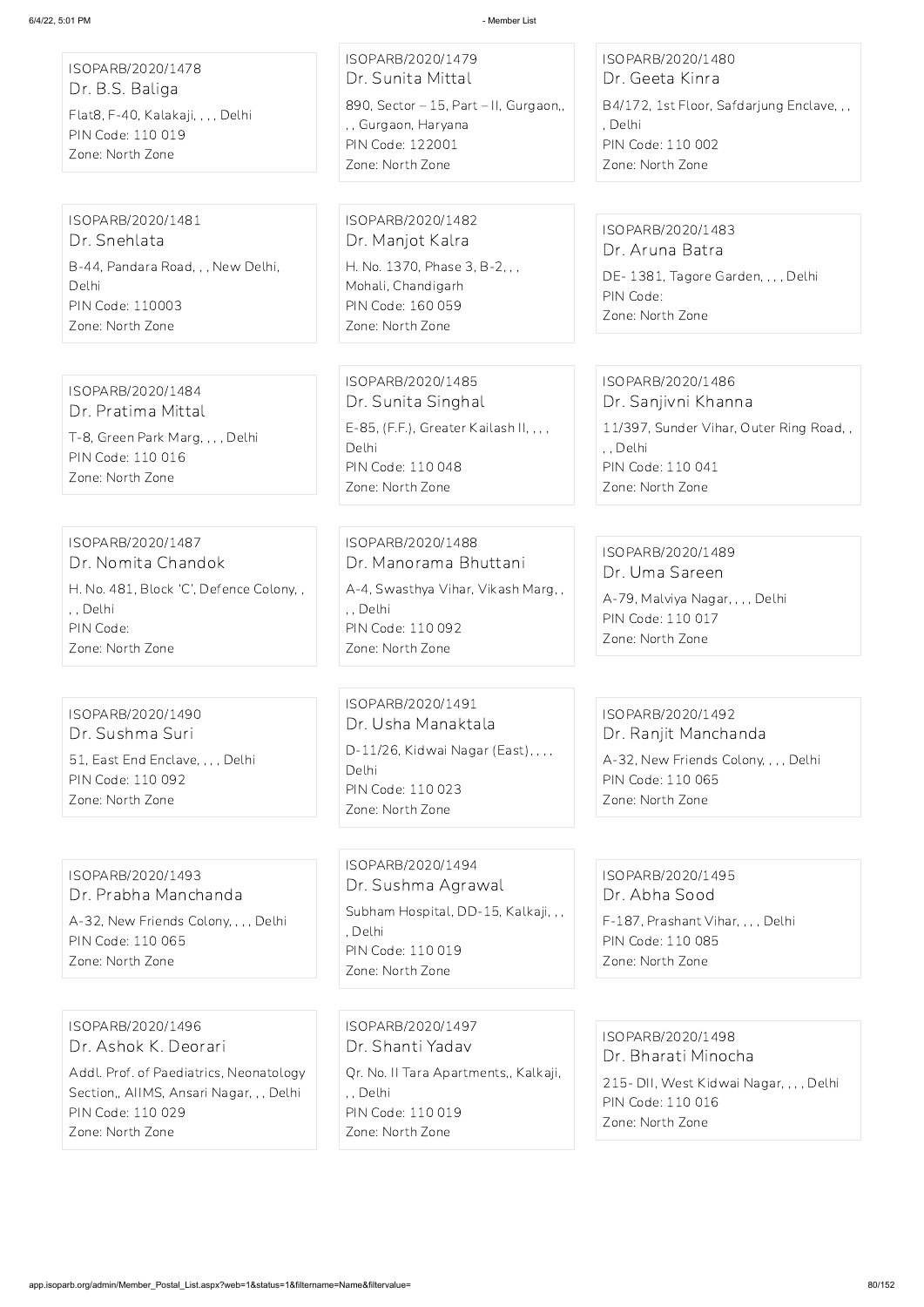ISOPARB/2020/1499 Dr. Usha Saxena 215- DII, West Kidwai Nagar, , , , Delhi PIN Code: 110 016 Zone: North Zone

ISOPARB/2020/1500 Dr. Sheila Mehra C-557, Defence Colony, , , , Delhi PIN Code: Zone: North Zone

ISOPARB/2020/1501 Dr. Neelam Kler

B-150, Shivadik Enclave, , , , Delhi PIN Code: 110 017 Zone: North Zone

ISOPARB/2020/1502 Dr. Satish Saluja 99, Hardhian Singh Road, Karolbagh, , , , Delhi PIN Code: 110 005 Zone: North Zone

ISOPARB/2020/1503 Dr. Malabika Roy 9/477, R.K. Puram, , , , Delhi PIN Code: 110 022 Zone: North Zone

ISOPARB/2020/1504 Dr. Rohini Sehgal

B-4/125, Safdarjang Enclave, , , , Delhi PIN Code: 110 029 Zone: North Zone

ISOPARB/2020/1505 Dr. Alka Kriplani

Prof. of Obstet. & Gynaecology, AIIMS, , Teaching Block, Ansari Nagar, , , Delhi

PIN Code: 110 029 Zone: North Zone

ISOPARB/2020/1506 Dr. Nutan Agrawal 55, New Campus IIT, Hauz Khas, , , , Delhi PIN Code: Zone: North Zone

ISOPARB/2020/1507 Dr. Banshree Das

D-II/182, West Kidwai Nagar, , , , Delhi PIN Code: 110 023 Zone: North Zone

D-38, G.K. Enclave II, , , , Delhi PIN Code: 110 048 Zone: North Zone

ISOPARB/2020/1508 Dr. Nirmala Gulati 43, -L, Model Town, Rohtak, , , Rohtak, Haryana PIN Code: Zone: North Zone

ISOPARB/2020/1509

Dr. Indrani Ganguly B-37, Gangotri Enclave, Pocket 'B', Alaknanda, , , , Delhi PIN Code: 110 052 Zone: North Zone

ISOPARB/2020/1510 Dr. Shammi Bhasin

C-1, Shakti Nagar, Port, , , , Delhi PIN Code: 110 052 Zone: North Zone

ISOPARB/2020/1511 Dr. Supriya Mayank 3, Miranda House, Staff Flats, Delhi University, , , , Delhi PIN Code: Zone: North Zone

ISOPARB/2020/1512 Dr. Sudha Prasad

Deptt. Of Obstet. & Gynaecology, Maulana Azad Medical College, New Delhi, Res--C-II/35, Satya Marg, Chanakya Puri, , , Delhi PIN Code: 110 021 Zone: North Zone

ISOPARB/2020/1513 Dr. Vijaylaxmi Jindal

K-70/B, Hauz Khas Enclave, , , , Delhi PIN Code: 110 016 Zone: North Zone

ISOPARB/2020/1514 Dr. Nivedita Sarda

27, R.P.S. Triveni- I, , , , Delhi PIN Code: 110 017 Zone: North Zone

ISOPARB/2020/1515 Dr. Shashi Prateek

#### ISOPARB/2020/1516 Dr. Smita Khullar

B-5/129, Safdarjang Enclave, , , , Delhi PIN Code: 110 023 Zone: North Zone

ISOPARB/2020/1517 Dr. K.K. Saharan

Head of the Deptt. of Obst. & Gynaecology,, B.L. Kapoor Memorial Hospital, Pusa Road, , , Delhi PIN Code: 110 005 Zone: North Zone

ISOPARB/2020/1518 Dr. Sudha Salhan

Head of the Deptt. of Obstetrics & Gynaecology,, Safdarjang Hospital, , , Delhi PIN Code: Zone: North Zone

ISOPARB/2020/1519 Dr. Anita Singh 10/8, Sector 12, R.K. Puram,, , , , Delhi PIN Code: 110 002 Zone: North Zone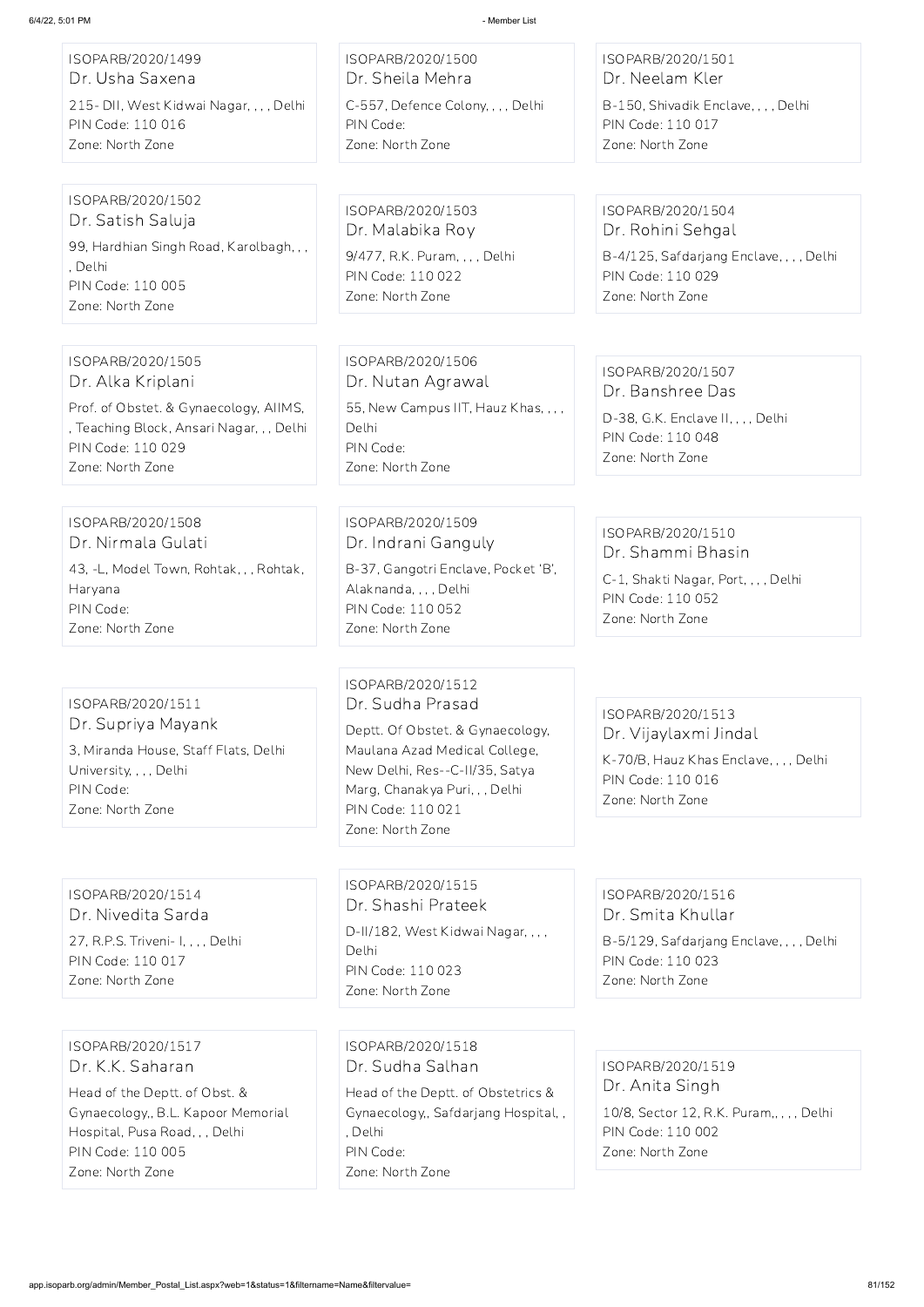| ISOPARB/2020/1520  |  |  |
|--------------------|--|--|
| Dr. Shobha Agrawal |  |  |

Anul Nursing Home, A-3, , Manak VIhar Extension, Tihar, , , Delhi PIN Code: 110 016 Zone: North Zone

ISOPARB/2020/1521 Dr. Jayashree Agrawal

B-3/7, Vasant Vihar, , , , Delhi PIN Code: 110 057 Zone: North Zone

### ISOPARB/2020/1522 Dr. Chitra Raghunandan

C-6/43/1, S.D. A, , , , Delhi PIN Code: 110 016 Zone: North Zone

### ISOPARB/2020/1523 Dr. D. Takkar Prof. & Head of the Deptt. of Obs. &

Gynae., AIIMS, , , , Delhi PIN Code: 110 018 Zone: North Zone

ISOPARB/2020/1524 Dr. Asmita Muthal Rathore DG II/ 167-A, Vikaspuri, , , , Delhi PIN Code: 110 018 Zone: North Zone

#### ISOPARB/2020/1525 Dr. Rajiv Sharan

4, P.C. Banjara Road, Allenganj,, , , Allahabad, Uttar Pradesh PIN Code: 211 002 Zone: North Zone

ISOPARB/2020/1526

Dr. Kamala Sharma D-110, Saket, , , , Delhi PIN Code: 110 017 Zone: North Zone

ISOPARB/2020/1527 Dr. A.M. Vaijyanath D-159, Sector 26, , , Noida, Uttar Pradesh PIN Code: Zone: North Zone

#### ISOPARB/2020/1528 Dr. Seema Hakim

"Inspiration", 4/1290, , Sir Syed Nagar, , Aligarh, Uttar Pradesh PIN Code: 202 002 Zone: North Zone

## ISOPARB/2020/1529 Dr. Nishi Garg Near Clock Tower, , , Faridkot, PIN Code: 151 203

Zone: North Zone

ISOPARB/2020/1530 Dr. Kamal Gupta

Kamal Hospital & Endoscopy Centre, Kishan Pura Chowk, Jalandhar City, , , Jalandhar, Punjab PIN Code: Zone: North Zone

#### ISOPARB/2020/1531 Dr. Madhu Nagpal

1, Radha Soami Satsang Road, The Mall, , , Amritsar, Punjab PIN Code: 143 001 Zone: North Zone

ISOPARB/2020/1532 Dr. Promil Mallik Chiranjiv Hospital, 21- L, New Colony, , , Gurgaon, Haryana PIN Code: 122001 Zone: North Zone

ISOPARB/2020/1533 Dr. Anita Kant 93, Sector 16-A,,,, Faridabad, Haryana PIN Code: 121 002 Zone: North Zone

### ISOPARB/2020/1534 Dr. Jasvinder Kalra

1364, Sector- 15-B, , , Chandigarh, Haryana PIN Code: 160 015 Zone: North Zone

### ISOPARB/2020/1535 Dr. Mala Arora Noble Hospital, Sector14, , , Faridabad, Haryana

PIN Code: 121 007 Zone: North Zone

ISOPARB/2020/1536 Dr. Sonika Agrawal

A-301, Kaveri Apartments, Alaknanda, , , , Delhi PIN Code: 110 019 Zone: North Zone

### ISOPARB/2020/1537 Dr. Vanita Jain

Associate Professor of Obstetrics & Gynaecology, PGIMER, Res: 8H/4, PGI Campus, Sector- 12,, , Chandigarh, Haryana PIN Code: 160 012 Zone: North Zone

ISOPARB/2020/1538 Dr. Rashmi Bagga

Asstt. Professor, Deptt. of Obst. & Gynaecology, PGIMER, Res: 547/II – B,, , Chandigarh, Haryana PIN Code: 160 011 Zone: North Zone

ISOPARB/2020/1539 Dr. Ragini Agrawal

Dr. Ragini's Obstet. & Gynaec. Centre 2, Jharsa Road, Gurgaon,, , , Gurgaon, Haryana PIN Code: 122001 Zone: North Zone

ISOPARB/2020/1540 Dr. Rashmi Vyas

A-504, Ram Vihar, Sector 30,, , , Noida, Uttar Pradesh PIN Code: Zone: North Zone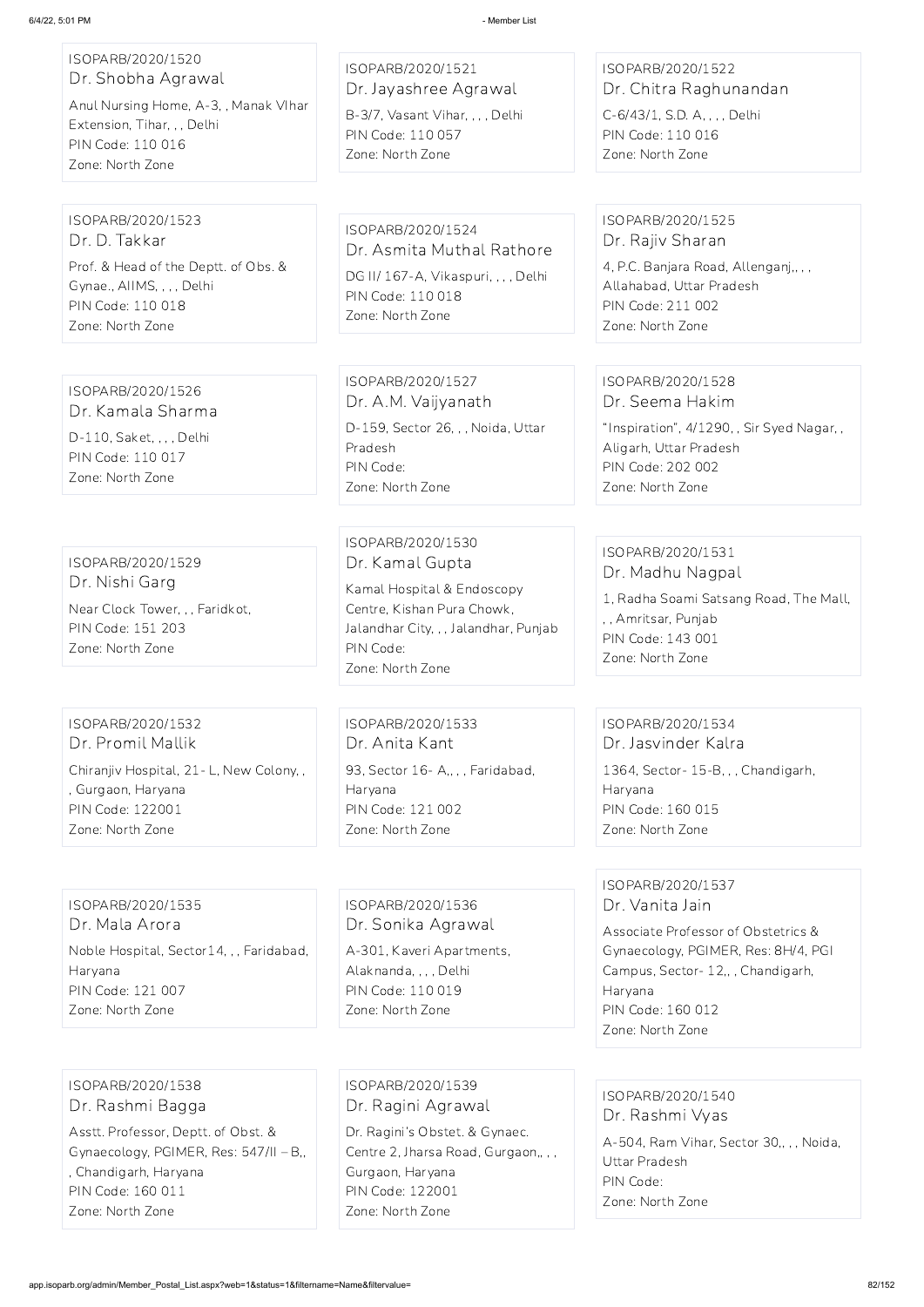ISOPARB/2020/1541

Dr. Vatsala Dadhwal

D-792, Saraswati Vihar, , , , Delhi

PIN Code: 34

Zone: North Zone

ISOPARB/2020/1542 Dr. Priti Kumar

2-B/6, Chandganj Garden Road, , , Lucknow , Uttar Pradesh PIN Code: 226 024 Zone: North Zone

ISOPARB/2020/1543 Dr. Suman Lal

Pool Officer, F-17, Western Residential, Campus, AIIMS, Ansari Nagar, , , Delhi PIN Code: 110 029 Zone: North Zone

ISOPARB/2020/1544

Dr. G.P. Mathur

Ex- Professor of Paediatrics,, R-2, GSVM Medical College Campus, ,

Kanpur, Uttar Pradesh PIN Code: 208 020 Zone: North Zone

ISOPARB/2020/1545 Dr. D. Sharma

D-36, UDA Flats, Ravindrapuri Extension, , , Varanasi, Uttar Pradesh PIN Code: 221 005 Zone: North Zone

#### ISOPARB/2020/1546 Dr. Kusum Saxena

Prof. & Head of the Deptt. of Obst & Gynae.,, J.L.N. Medical College, A.M.U., , Aligarh, Uttar Pradesh PIN Code: Zone: North Zone

### ISOPARB/2020/1547 Dr. Krishna Mukherjee 76-A, Sohbatia Bagh, , , Allahabad,

Uttar Pradesh PIN Code: 211 006 Zone: North Zone

ISOPARB/2020/1548 Dr. Chandrawati Krishna Medical Centre, , 1, Rana Pratap Marg, , Lucknow , Uttar Pradesh PIN Code: 226001 Zone: North Zone

#### ISOPARB/2020/1549 Dr. Meera Agnihotri

"Meera Kunj", 113/74, Swaroop Nagar, , Opp. Motijheel Gate, , Kanpur, Uttar Pradesh PIN Code: 208 002 Zone: North Zone

### ISOPARB/2020/1550 Dr. Sulekha Pandey

B-33/12, A1- Naria, BHU- DLW Road, P.O. BHU, , , Varanasi, Uttar Pradesh PIN Code: 221 005 Zone: North Zone

ISOPARB/2020/1551 Dr. S.N. Basu

453, Ambika Apartments,, Sector-14, Rohini, , , Delhi PIN Code: 110 085 Zone: North Zone

### ISOPARB/2020/1552 Dr. Dipa Manna

Brahmaputra Apartments, House No. 1799, Sector- 29, Rohini, , Noida, Uttar Pradesh PIN Code: 201 301 Zone: North Zone

### ISOPARB/2020/1553 Dr. Vinita Das

B-2, Sector B, Aliganj, , , Lucknow , Uttar Pradesh PIN Code: 226 024 Zone: North Zone

ISOPARB/2020/1554 Dr. Neena Tripathi

House. No. 1341, Near Shastri Nagar Police Chowk,, Shastri Nagar, Sultanpur, , , Uttar Pradesh PIN Code: 228 001 Zone: North Zone

ISOPARB/2020/1555 Dr. Manjari Matah 91 - A, Ravindrapuri, , , Varanasi, Uttar Pradesh PIN Code: 228 001 Zone: North Zone

ISOPARB/2020/1556 Dr. Mandakini Pradhan Type IV/28, SGPGIMS, , , , Lucknow , Uttar Pradesh PIN Code: 226 014 Zone: North Zone

ISOPARB/2020/1557 Dr. Geetika Trivedi 128 /2 /127, Yashoda Nagar, , , Kanpur, Uttar Pradesh PIN Code: 208011 Zone: North Zone

ISOPARB/2020/1558 Dr. Kirti Mahajan 193 A, Gopal Nagar, Street No.3 A, Majitha road, , , Amritsar, Punjab PIN Code: 143001 Zone: North Zone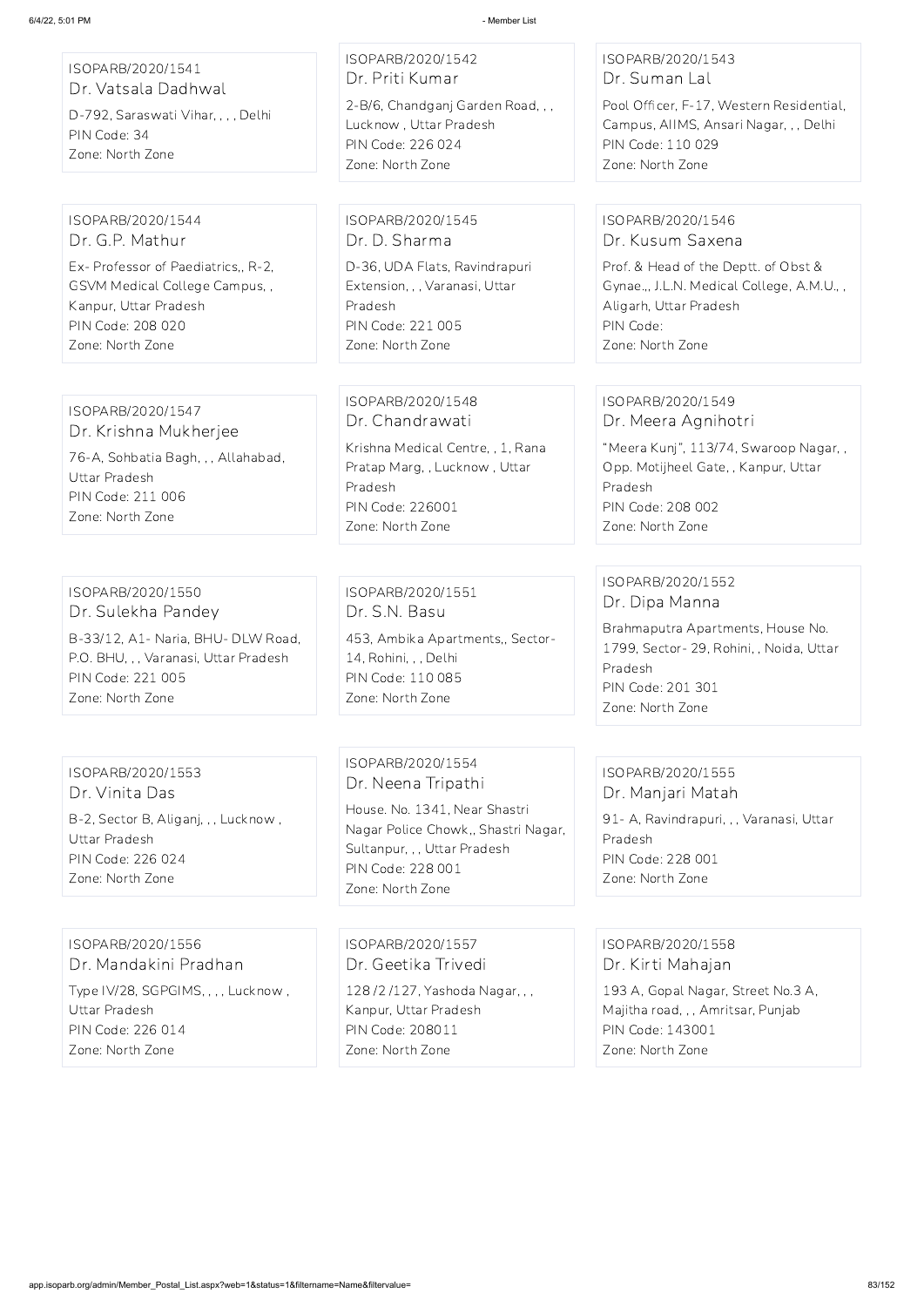ISOPARB/2020/1559 Dr. Hena Kaushar

151,Gola Gang, Chandausi, , , Moradabad, Uttar Pradesh PIN Code: 202412 Zone: North Zone

# ISOPARB/2020/1560 Dr. Subhash Chandra Saha

Additional Professor, Deptt. of Obst. & Gynae, PGIMER, Res - 126 B, Type V, PGI Flats, Sector 24, , , Chandigarh, Haryana PIN Code: 160012 Zone: North Zone

### ISOPARB/2020/1561 Dr. Anjoo Agarwal

259, Eldeco Green, Gomti Nagar , , , Lucknow , Uttar Pradesh PIN Code: 226 010 Zone: North Zone

ISOPARB/2020/1562 Dr. Aarti Srivastava

5/117, Vipul Khand, , Gomtinagar,, Lucknow, Lucknow , Uttar Pradesh PIN Code: 226010 Zone: North Zone

ISOPARB/2020/1563 Dr. Seema Mehrotra

2/381, Vishal Khand, Gomtinagar, Behind City Montessori School, , Lucknow , Uttar Pradesh PIN Code: 226010 Zone: North Zone

### ISOPARB/2020/1564 Dr. Vaishali Jain

A-126, Shreenathji Vihar, 538 Sitapur Road, , , Lucknow , Uttar Pradesh PIN Code: 226 020 Zone: North Zone

### ISOPARB/2020/1565 Dr. Sabuhi Qureshi

G-36,Sanjay Gandhipuram, Faizabad Road, , , , Lucknow , Uttar Pradesh PIN Code: 226 016 Zone: North Zone

### ISOPARB/2020/1566 Dr. Sujata

Teachers Flat No.3.T.G.Hall Campus Sitapur Road, , , Lucknow , Uttar Pradesh PIN Code: 261001 Zone: North Zone

### ISOPARB/2020/1567 Dr. Amrit Gupta

C/O Dr.Nirmala Gupta, Type V A,12. New Campus, Hudud SGPGI , Campus Raibarelly Road, , Lucknow , Uttar Pradesh PIN Code: 226 014 Zone: North Zone

### ISOPARB/2020/1568 Dr. Nisha

A-172,South City, Raibareilley Road , , , Lucknow , Uttar Pradesh PIN Code: 226025 Zone: North Zone

## ISOPARB/2020/1569 Dr. Pushpalata Shankhwar

Teachers Flat No,3,T.G Hostel Campus Sitapur Road,, , , Lucknow , Uttar Pradesh PIN Code: Zone: North Zone

### ISOPARB/2020/1570 Dr. Anisha Kellogg

Asstt.Professor , Deptt. of Obst.& Gynae., C.M.C.& Hospital, , , Ludhiana, Punjab PIN Code: 141 008 Zone: North Zone

#### ISOPARB/2020/1571 Dr. Amita Panday

B-1/3, Sitapur Road Yojna, Aligang, , , Lucknow , Uttar Pradesh PIN Code: 226 020 Zone: North Zone

### ISOPARB/2020/1572 Dr. Smriti Agarwal

305, Dilkash Haribansh Apartment, 3, River Bank Colony, , , Lucknow , Uttar Pradesh PIN Code: 226 018 Zone: North Zone

### ISOPARB/2020/1573 Dr. Renu Singh

Type IV/II, Sanjay Gandhi Postgraduate Institute of Medical Sciences, , Raibarelly Road, , Lucknow , Uttar Pradesh PIN Code: 226 014 Zone: North Zone

ISOPARB/2020/1574 Dr. Vaneet Kaur

Deptt.Of Obst. & Ganaecology, SPS Apollo Hospital, , , Ludhiana, Punjab PIN Code: 141 003 Zone: North Zone

ISOPARB/2020/1575 Dr. Ashwani Singhal

3-B, Tagor Nagar, Near Hero DMC Heart Institute, , , Ludhiana, Punjab PIN Code: 141 001 Zone: North Zone

ISOPARB/2020/1576 Dr. Deepali Shrivastava

289/3,Behari Bhawan. Moti Nagar, , , Lucknow , Uttar Pradesh PIN Code: Zone: North Zone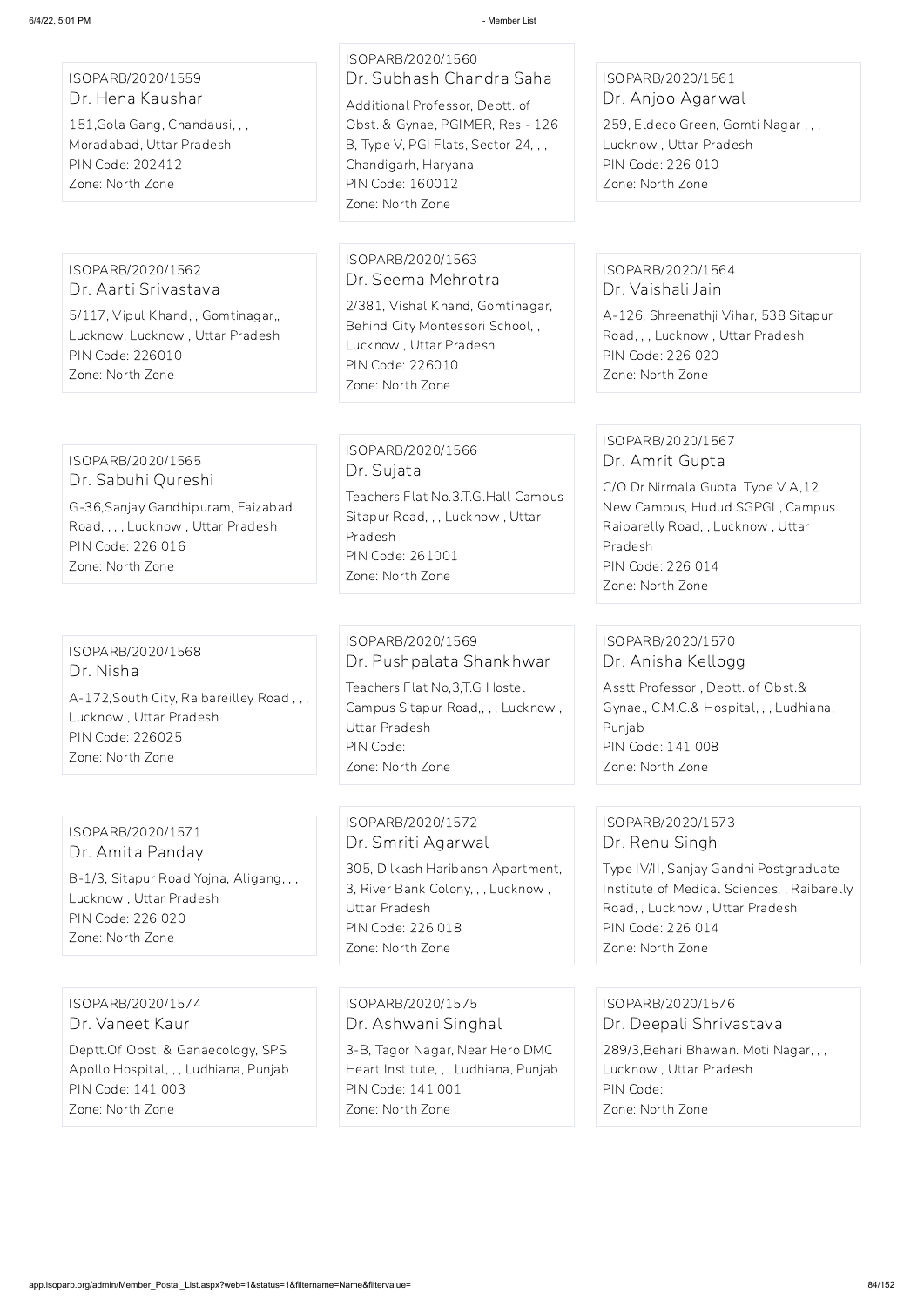ISOPARB/2020/1577 Dr. Urmila Singh 62. Chhitwapur Road, , , Lucknow , Uttar Pradesh PIN Code: 226 001 Zone: North Zone

ISOPARB/2020/1578 Dr. Shyam Pyari Jaiswar 2-A, Sahmina Road, King George Medical University Campus, , , Lucknow , Uttar Pradesh PIN Code: 226003

Zone: North Zone

### ISOPARB/2020/1579 Dr. L. K. Pandey

B-33/12 A-1, NARIA, P.O. - B.H.U. , , , Varanasi, Uttar Pradesh PIN Code: 221 005 Zone: North Zone

### ISOPARB/2020/1580 Dr. Geeta Rana

C/o Dr. Dheeraj Ahlawat, B-105. Parshwnath Platinum, , Sector- Swarn Nagri, Greater Noida, Gautam Budh Nagar, Uttar Pradesh PIN Code: 201306 Zone: North Zone

#### ISOPARB/2020/1581 Dr. Ruchi Sinha

Plot No.7, Saryoo Nagar, Kamaccha, , , , Varanasi, Uttar Pradesh PIN Code: 221 010 Zone: North Zone

### ISOPARB/2020/1582 Dr. Garima Gupta

H. No. 117/H-1/267, Model Town, Pandu Nagar, , Kanpur, Uttar Pradesh PIN Code: 208005 Zone: North Zone

#### ISOPARB/2020/1583 Dr. Nishtha Jaiswal

c/o Mr.K.K.Jaiswal, B-30/107-A-2R, Prabhat Nagar,, Nagwan. Lanka, , Varanasi, Uttar Pradesh PIN Code: 221005 Zone: North Zone

ISOPARB/2020/1584 Dr. Kusum Lata B-1777.Indira Nagar, , , Lucknow , Uttar Pradesh PIN Code: 226 016 Zone: North Zone

### ISOPARB/2020/1585 Dr. Parul Sinha

P3/4, Lane 13, Ravindrapuri, , , Varanasi, Uttar Pradesh PIN Code: 221005 Zone: North Zone

3, Bal Vihar Colony, Indira Nagar, , , Lucknow , Uttar Pradesh PIN Code: 226 016 Zone: North Zone

#### ISOPARB/2020/1586 Dr. Shweta Mendiretta

H. No. 849, Sector 21 C, Housing Board Colony, , , Faridabad, Haryana PIN Code: 121012 Zone: North Zone

ISOPARB/2020/1587 Dr. Swati Gupta 8/2, A-1, Arya Nagar, , , Kanpur, Uttar Pradesh PIN Code: 208005 Zone: North Zone

ISOPARB/2020/1588 Dr. Saswati Maiti 51, Vaishali Apt., IIT Delhi, Hauz Khas, , , , Delhi

PIN Code: 110016 Zone: North Zone

### ISOPARB/2020/1589 Dr. Madhu Jain

11. Lal Bahadur Shashtri CoIony, Nr. Karundi Chauraba., Behind BHU Post Office, , Varanasi, Uttar Pradesh PIN Code: 221 005 Zone: North Zone

ISOPARB/2020/1590 Prof. Uma Singh

21. Napier Road colony. Part -2. , , , Lucknow , Uttar Pradesh PIN Code: 226 003 Zone: North Zone

## ISOPARB/2020/1591 Dr. Pooja Gupta HIG-21. Sector • E, Aliganj, , , Lucknow,

Uttar Pradesh PIN Code: Zone: North Zone

ISOPARB/2020/1592 Dr. Namrata

538/925, Triveni Nagar, Behind Jai Hind Guest House, Sitapur Road, , Lucknow, Uttar Pradesh PIN Code: 226020 Zone: North Zone

ISOPARB/2020/1593 Dr. Uma Pandey

Flat No. 2016, Block – B, First Floor, KBN Lion Plots, , Lion Enclave, Sundarpur, , Varanasi, Uttar Pradesh PIN Code: 221 005 Zone: North Zone

ISOPARB/2020/1594

Dr. Anjali Rani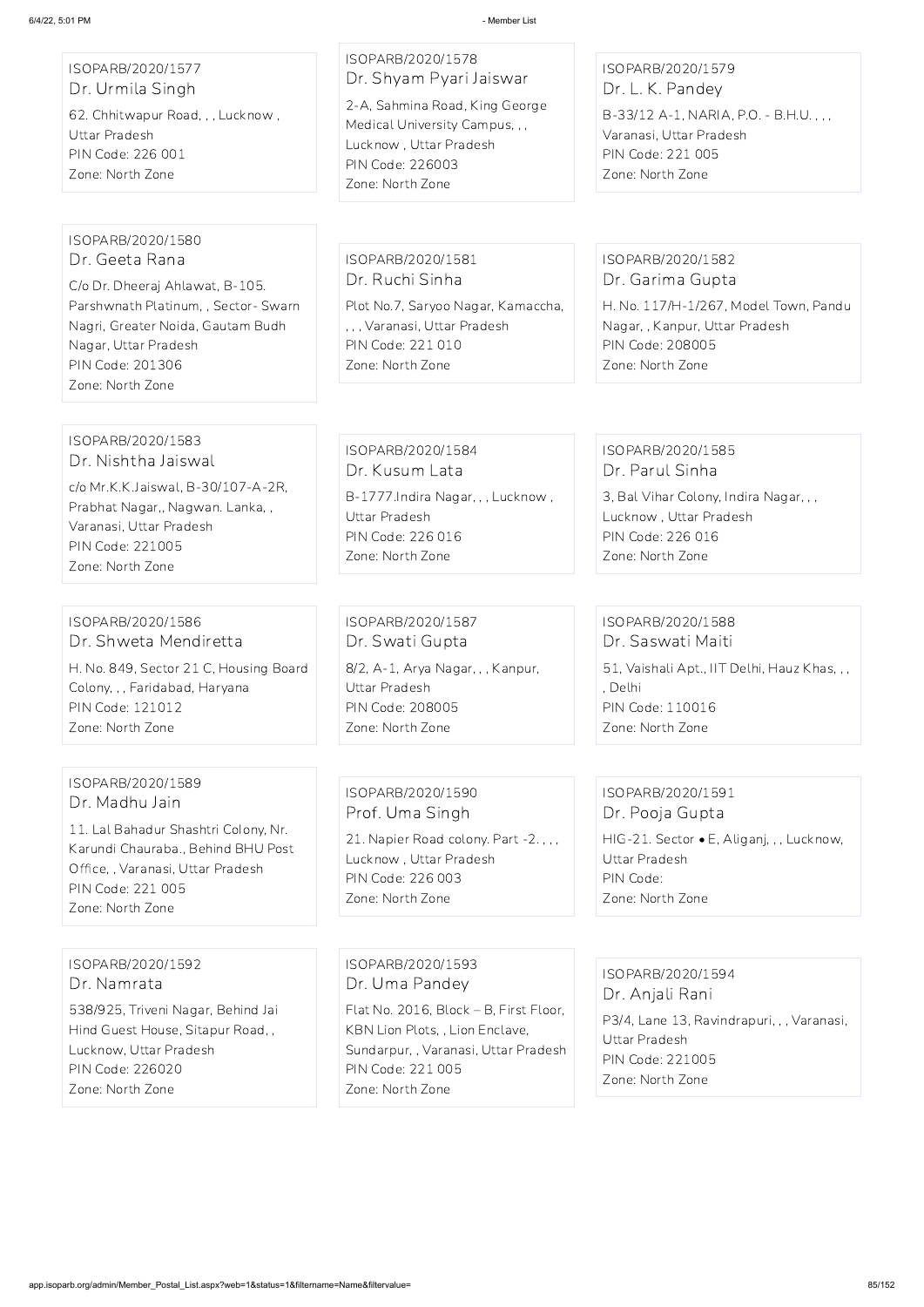ISOPARB/2020/1595 Dr. Sangeeta Rai

B-1/5-6 Manish Bhawan, Ravindrapuri Extension, ASSI, , , Varanasi, Uttar Pradesh PIN Code: 221 005 Zone: North Zone

### ISOPARB/2020/1596 Dr. Indu Lata Sahu

C/O Dr Sandeep Sahu H. No Type 4/36, , SGPGIMS, Raibarelly Road, , Lucknow, Uttar Pradesh PIN Code: 226014 Zone: North Zone

#### ISOPARB/2020/1597 Dr. Geeta Sharma

Sharma Nursing Home Canal Road, , , Raibarely, Uttar Pradesh PIN Code: 229001 Zone: North Zone

ISOPARB/2020/1598 Dr. Garima Vats C-48, Naya Bazar, Najatgarh, , , , Delhi PIN Code: 110 043 Zone: North Zone

ISOPARB/2020/1599 Dr. Kavita Mandrelle

4, Honeycomb Terrace, Sr. Doctors Campus, Christian Medical College Hospital, Brown Road, , Ludhiana, Punjab PIN Code: 141008 Zone: North Zone

### ISOPARB/2020/1600 Dr. Shakti Gupta

Sanjeevani Nursing Home, Sarsauli Mahavir Road, , Orderly Bazaar, , Varanasi, Uttar Pradesh PIN Code: 221010 Zone: North Zone

#### ISOPARB/2020/1601 Dr. Divya Agrawal

Ayushman Hospital, 6 Girinagar, Birdodpur, , Mahmoor Ganj, , Varanasi, Uttar Pradesh PIN Code: 221010 Zone: North Zone

ISOPARB/2020/1602 Dr. Anju Jain

Jain Hospital, Sa-1/65 AIK, , Pandeypur, , Varanasi, Uttar Pradesh PIN Code: 221002 Zone: North Zone

#### ISOPARB/2020/1603 Dr. Usha Yadav

SA-17/128 Ashok Vihar, Phasse-I, Panchkoshi Road, , Pandeyour, , Varanasi, Uttar Pradesh PIN Code: 221007 Zone: North Zone

### ISOPARB/2020/1604 Dr. Punam Rai 74-A Brij Enclave, Sunderpur, , Varanasi, Uttar Pradesh PIN Code: 221005 Zone: North Zone

ISOPARB/2020/1605 Dr. Ripan Bala

C/O Dr Ashok Chanana, H. No 56, Guru Nanak Avenue, , B/S Power Colony Majitha Road, Phase 2, Nr. Park, , Amritsar, Punjab PIN Code: 143001 Zone: North Zone

ISOPARB/2020/1606 Dr. Shivali 189, Guru Nanak Colony, Sadiq Road, , , Faridkot, Punjab PIN Code: 151203 Zone: North Zone

ISOPARB/2020/1607 Dr. Shikha Agarwal

C/o S. K. Agarwal, Opp. P.N.B. Mill Road, Doiwala, , , , Dehradun, Uttarakhand PIN Code: 248 104 Zone: North Zone

ISOPARB/2020/1608 Dr. Anju Kumari Rani

Type IV/83, S.G.P.G.I.M.S., , Raebarely Road, , Lucknow, Uttar Pradesh PIN Code: 226 014 Zone: North Zone

ISOPARB/2020/1609 Dr. Rita Das A-20, Indira Nagar, , , Lucknow, Uttar Pradesh PIN Code: 226 016 Zone: North Zone

ISOPARB/2020/1610 Dr. Yashodhara Pradeep C-212, Nirala Nagar "Yashdeep", , , Lucknow, Uttar Pradesh PIN Code: 226 020 Zone: North Zone

ISOPARB/2020/1611 Dr. Rachna Srivastava

IV/82, SGPGI Residential Campus, SGPGIMS, , Raebarely Road, , Lucknow, Uttar Pradesh PIN Code: 226 014 Zone: North Zone

ISOPARB/2020/1612 Dr. Anita Kaul

Apollo Hospital, Centre for Foetal Medicine, Gate No. 7, , Radiology, Sarita Vihar, , , Delhi PIN Code: 110 076 Zone: North Zone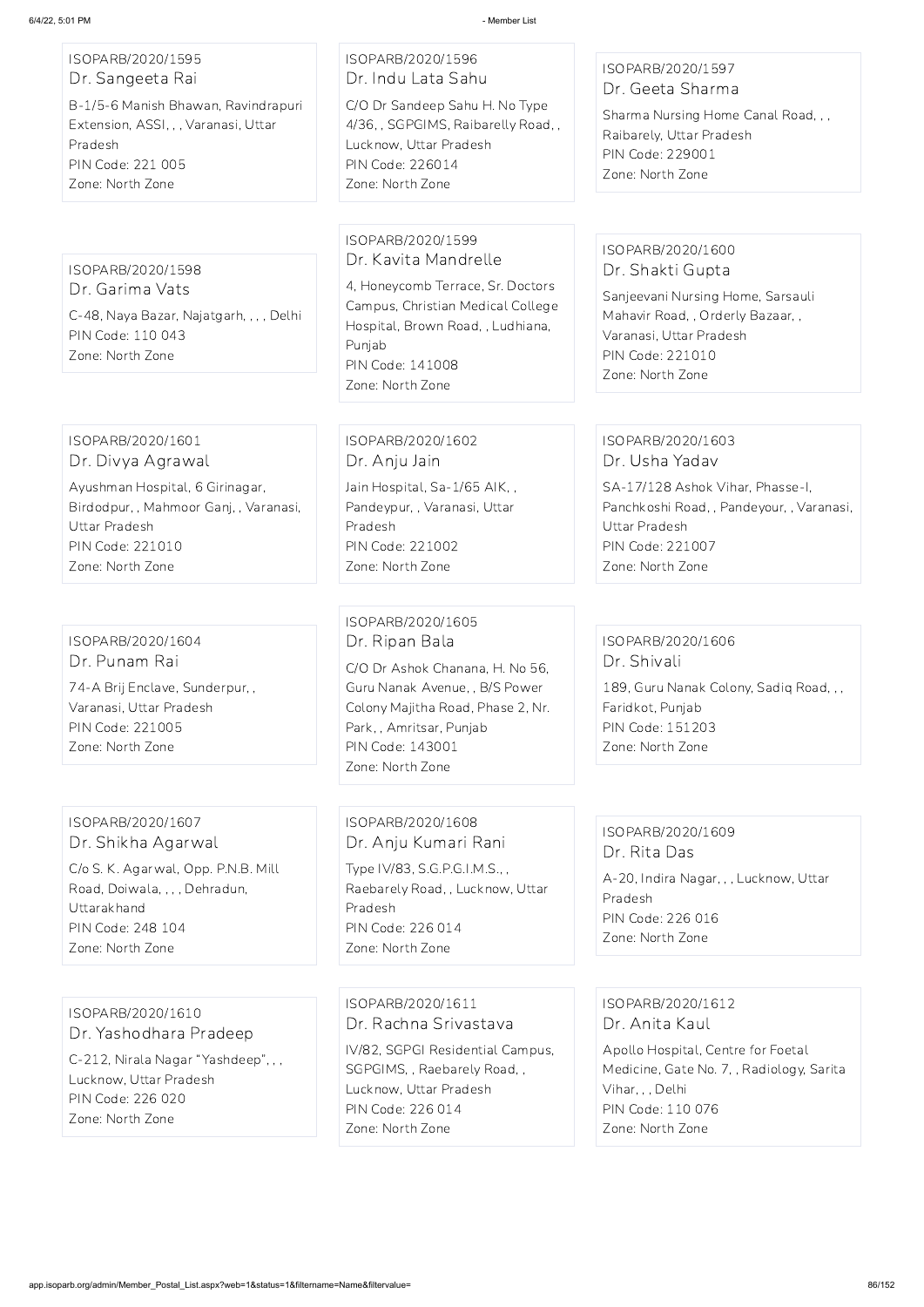| ISOPARB/2020/1613<br>Dr. Tanudeep Kaur                                                                                          | ISOPARB/2020/1614<br>Dr. Mala Srivastava                                                                                                            | ISOPARB/2020/1615                                                                                                       |
|---------------------------------------------------------------------------------------------------------------------------------|-----------------------------------------------------------------------------------------------------------------------------------------------------|-------------------------------------------------------------------------------------------------------------------------|
| 1-Kashmir Avenue F-7/358, Batala<br>Road, , , Amritsar, Punjab<br>PIN Code: 143 001<br>Zone: North Zone                         | 51/13, Old Rajinder Nagar, , , Delhi,<br>Delhi<br><b>PIN Code: 110060</b><br>Zone: North Zone                                                       | Dr. Akhil Sood<br>C 4 B/210, Janakpuri, , , , Delhi<br>PIN Code: 110 058<br>Zone: North Zone                            |
| ISOPARB/2020/1616                                                                                                               | ISOPARB/2020/1617                                                                                                                                   | ISOPARB/2020/1618                                                                                                       |
| Dr. Anjali Patnaik                                                                                                              | Dr. Swapnil Singh                                                                                                                                   | Dr. Kanwal Gujraj                                                                                                       |
| O/72, Nivedita Kunj, Sector-10, R. K.<br>Puram, , , , Delhi<br>PIN Code: 110 022<br>Zone: North Zone                            | D-59/376, A-34, Indrapuri Colony,<br>Sigra, ,, Varanasi, Uttar Pradesh<br><b>PIN Code: 221 010</b><br>Zone: North Zone                              | Clinic For Women, 18/22, , Old Rajinder<br>Nagar, , , Delhi<br>PIN Code: 110 060<br>Zone: North Zone                    |
| ISOPARB/2020/1619                                                                                                               |                                                                                                                                                     |                                                                                                                         |
| Dr. Harsha Khullar                                                                                                              | ISOPARB/2020/1620<br>Dr. Geeta Mendiratta                                                                                                           | ISOPARB/2020/1621<br>Dr. Chandra Mansukhani                                                                             |
| A-20, First Floor, Jungpura Extension,,                                                                                         |                                                                                                                                                     |                                                                                                                         |
| , , Delhi                                                                                                                       | A-21, Inderpuri, , , , Delhi<br>PIN Code: 110 012                                                                                                   | B-39, Jungpura Extension, , , , Delhi<br>PIN Code: 110 014                                                              |
| PIN Code: 110 014<br>Zone: North Zone                                                                                           | Zone: North Zone                                                                                                                                    | Zone: North Zone                                                                                                        |
| ISOPARB/2020/1622<br>Dr. Debasis Dutta<br>C-II, Ashoka Niketan, Opp. - Yamuna<br>Supret Complex, , , Delhi<br>PIN Code: 110 092 | ISOPARB/2020/1623<br>Dr. Kanika Jain<br>Consultant, Institute of Obst. &<br>Gynaecology,, Sir Ganga Ram<br>Hospital, , , Delhi<br>PIN Code: 110 060 | ISOPARB/2020/1624<br>Dr. Mamta Dagar<br>BK-16 (West) Shalimarbagh, , , , Delhi<br>PIN Code: 110 088<br>Zone: North Zone |
| Zone: North Zone                                                                                                                | Zone: North Zone                                                                                                                                    |                                                                                                                         |
| ISOPARB/2020/1625<br>Dr. Neeti Tiwari                                                                                           | ISOPARB/2020/1626<br>Dr. Bhavna Anand                                                                                                               | ISOPARB/2020/1627<br>Dr. Sanskriti Batra                                                                                |
| A-3/86, Paschim Nagar, , , , Delhi                                                                                              | E-188, Sector Alpha One, , , Greater                                                                                                                | C/o Mr. Ashok Batra, JP-73, 1st Floor,                                                                                  |
| PIN Code: 110 063                                                                                                               | Noida, Uttar Pradesh<br>PIN Code:                                                                                                                   | Maurya Enclave, , , , Delhi<br>PIN Code: 110 088                                                                        |
| Zone: North Zone                                                                                                                | Zone: North Zone                                                                                                                                    | Zone: North Zone                                                                                                        |
|                                                                                                                                 |                                                                                                                                                     |                                                                                                                         |
| ISOPARB/2020/1628                                                                                                               | ISOPARB/2020/1629                                                                                                                                   | ISOPARB/2020/1630                                                                                                       |
| Dr. Farhat Kazim                                                                                                                | Dr. Neha Sharma                                                                                                                                     | Dr. Savita Pannu                                                                                                        |
| 400, Zard Kothi, Near Police Station,                                                                                           | 313, Golden Heights, Pocket - 8,                                                                                                                    | Room No. 105, Building No. 47, Old                                                                                      |

Khala Bazar, , , Lucknow, Uttar Pradesh PIN Code: 226 004

Sector – 12, Dwarka, , , , Delhi PIN Code: 110 075

Zone: North Zone

Rajinder Nagar, , , , Delhi PIN Code: 110 060 Zone: North Zone

ISOPARB/2020/1631 Dr. Sunita Kumar Old Rajinder Nagar, , , , Delhi PIN Code: 110 060 Zone: North Zone

ISOPARB/2020/1632 Dr. Ankita Srivastava 51/13, Old Rajinder Nagar, , , , Delhi PIN Code: 110 068 Zone: North Zone

ISOPARB/2020/1633 Dr. Juhi Sisodia

C/o Dr. T. P. Singh, 5/41, Vinay Khand, Gomti Nagar, , , Lucknow, Uttar Pradesh PIN Code: 226 010 Zone: North Zone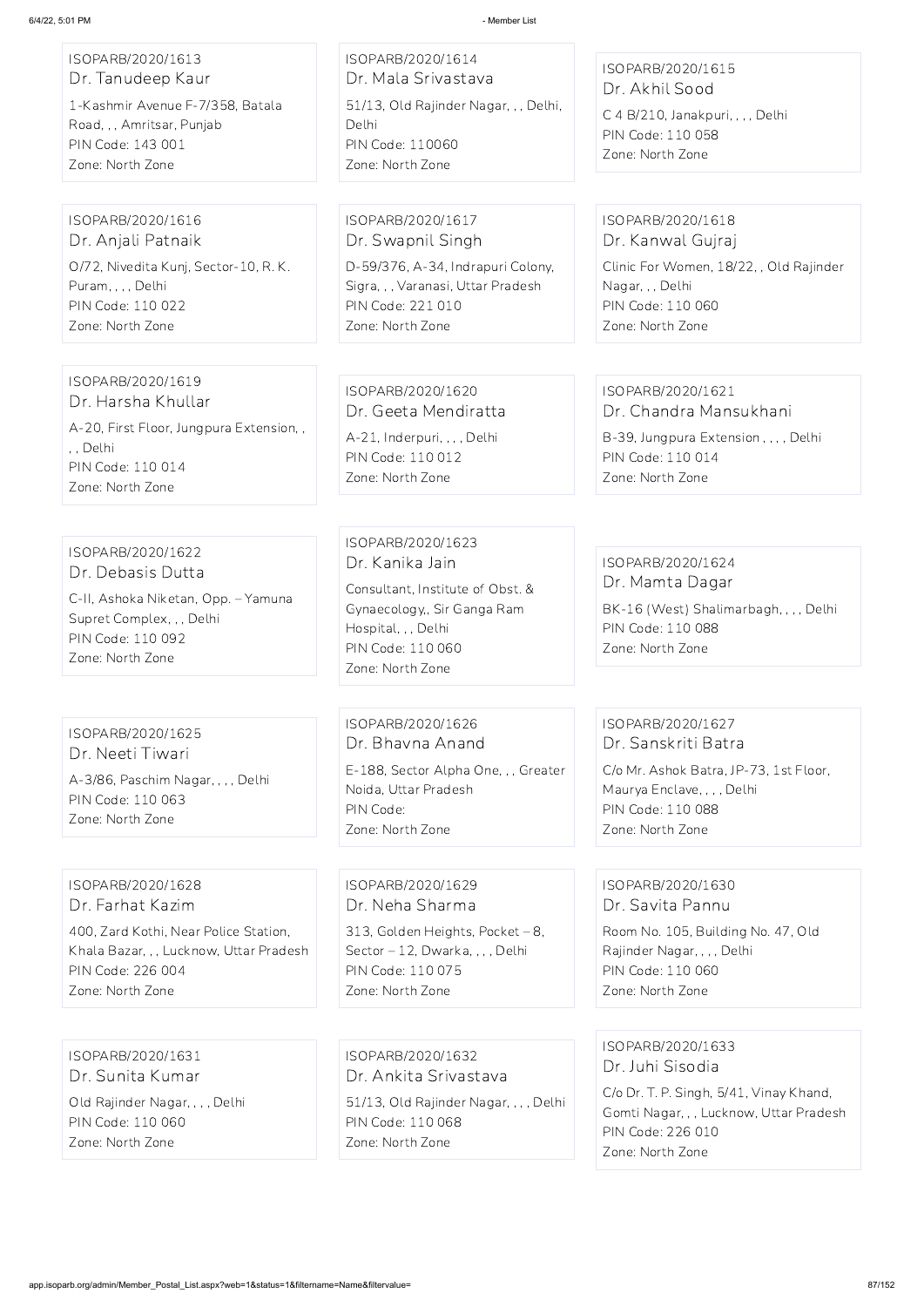ISOPARB/2020/1634 Dr. Shweta

C/o M.S. Chauhan, Vikashlok Lower Nathanpur, , P.O- Nahrugram, , Dehradun, Uttarakhand PIN Code: 248005 Zone: North Zone

### ISOPARB/2020/1635 Dr. Sujata Sanjay

Sanjay Orthopaedic, Spine and Maternity Centre, 20/3, Doon Vihar, Jakhan, Rajpur Road, , Dehradun, Uttarakhand PIN Code: 248 001 Zone: North Zone

### ISOPARB/2020/1636 Dr. Sweta Goyal

House No. 424, Sector-1, Near D.C. Model School, , , Faridabad, Haryana PIN Code: 121 006 Zone: North Zone

### ISOPARB/2020/1637 Dr. Piyali Bhattacharya

Type 5/2, New Campus, SGPGIMS, , Raibareily Road, , Lucknow, Uttar Pradesh PIN Code: 226 014 Zone: North Zone

### ISOPARB/2020/1638 Dr. Deepa Kapoor

Type VI, Directors Residence , SGPGIMS, Raibareily Road, , Lucknow, Uttar Pradesh PIN Code: 226 014 Zone: North Zone

### ISOPARB/2020/1639 Dr. Neeta Singh

Type 4/58, New Campus, SGPGIMS, , Raibareily Road, , Lucknow, Uttar Pradesh PIN Code: 226 014 Zone: North Zone

### ISOPARB/2020/1640 Dr. Shikha Seth

B-201, Type IV, Doctors Residence, RIMS Campus, SNFAI, , , Etawah, Uttar Pradesh PIN Code: 206 130 Zone: North Zone

### ISOPARB/2020/1641 Dr. Sumita Arora

A-1654, Sector-II, LDA Colony, Kanpur Road, , , Lucknow, Uttar Pradesh PIN Code: 226 012 Zone: North Zone

#### ISOPARB/2020/1642 Dr. Pratima Verma

532/449-C, Banarsi Tola, Aliganj, , , Lucknow, Uttar Pradesh PIN Code: 226 024 Zone: North Zone

### ISOPARB/2020/1643 Dr. Neha Negi

C-1615, Aravali Marg, Indira Nagar Colony, , , Lucknow, Uttar Pradesh PIN Code: 226 016 Zone: North Zone

### ISOPARB/2020/1644 Dr. Indu Tandon 17/5, Lajpat Nagar , Khunkunji Road Chowk, , , Lucknow, Uttar Pradesh PIN Code: Zone: North Zone

### ISOPARB/2020/1645 Dr. Nishi Agrawal

198, Rajendra Nagar, , , Lucknow, Uttar Pradesh PIN Code: Zone: North Zone

### ISOPARB/2020/1646 Dr. Sandeepa Shrivastava

A 5/5 doctors colony RML Hospital Campus Lucknow, Vibhuti Khand, , Lucknow, Uttar Pradesh PIN Code: Zone: North Zone

### ISOPARB/2020/1647 Dr. Vidisha Khanna

B-20, Malviya Nagar, Aishbagh, , , Lucknow, Uttar Pradesh PIN Code: Zone: North Zone

## ISOPARB/2020/1648 Dr. Nidhi Johri

5-D, A. P. Sen Road, Charbagh, , , Lucknow, Uttar Pradesh PIN Code: Zone: North Zone

ISOPARB/2020/1649 Dr. Mohd. Salman Khan

Qr. No. 6, Doctors Compound, Duffrin Hospital, , , Lucknow, Uttar Pradesh PIN Code:

Zone: North Zone

ISOPARB/2020/1650 Dr. Devyani Mishra

C-331, Nirala Nagar, , , Lucknow, Uttar Pradesh PIN Code: 226 020 Zone: North Zone

ISOPARB/2020/1651 Dr. Sangeeta Mehrotra B/127, Nirala Nagar, , , Lucknow, Uttar Pradesh PIN Code: 226 020 Zone: North Zone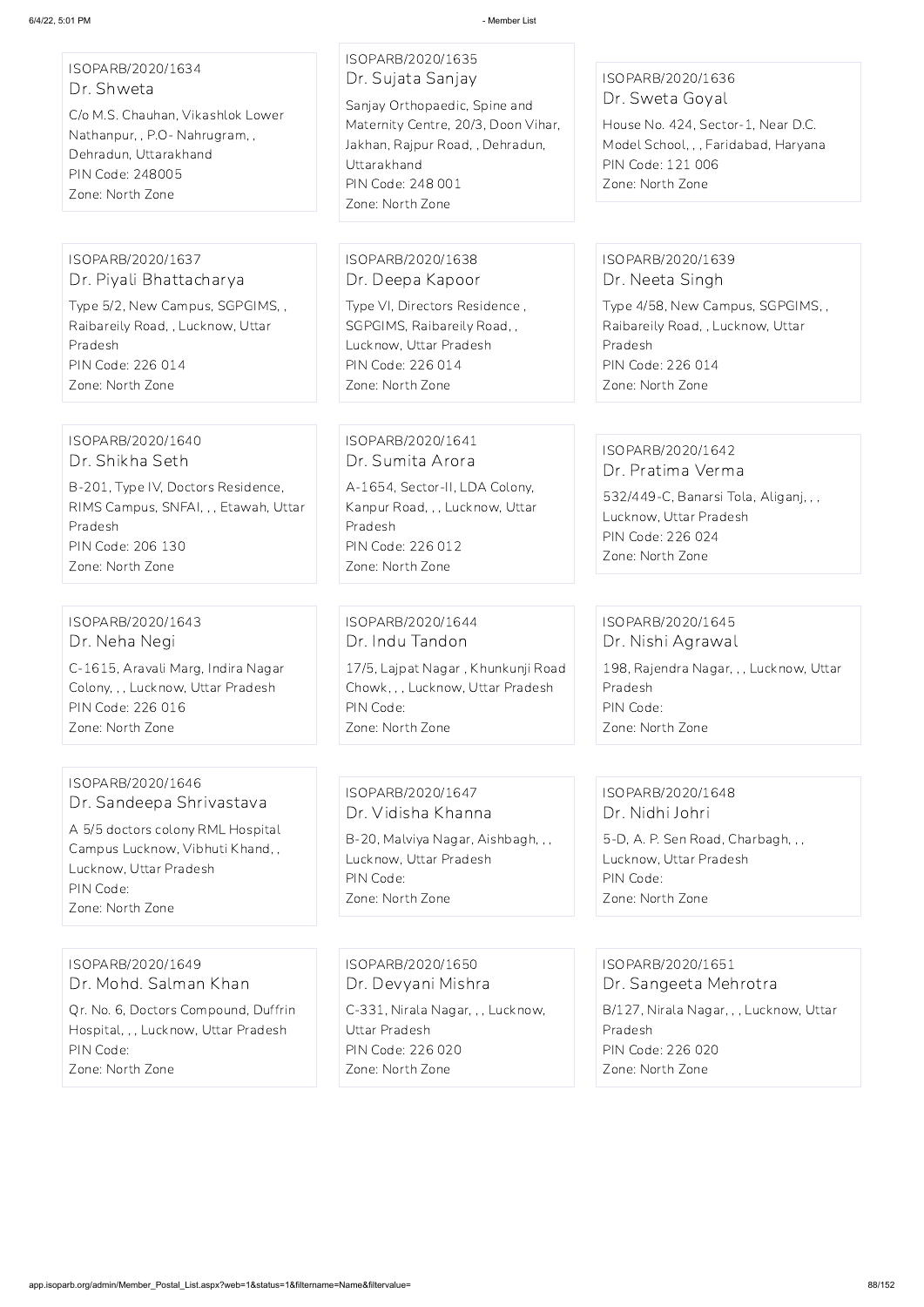| ISOPARB/2020/1652<br>Dr. Kumkum Srivastava                                                                                                                                | ISOPARB/2020/1653<br>Dr. Anamika Gupta                                                                                                           | ISOPARB/2020/1654<br>Dr. Rekha Sachan                                                                                                                                               |
|---------------------------------------------------------------------------------------------------------------------------------------------------------------------------|--------------------------------------------------------------------------------------------------------------------------------------------------|-------------------------------------------------------------------------------------------------------------------------------------------------------------------------------------|
| C-102, Indraprasth Estate, Opp. I.T.<br>Colony, 2-3, , Faizabad Road, ,<br>Lucknow, Uttar Pradesh<br>PIN Code: 226 016<br>Zone: North Zone                                | 12, Chandralok Colony, , , Aliganj,<br>Uttar Pradesh<br>PIN Code: 226 024<br>Zone: North Zone                                                    | C-28, Sector-J, Near Sangam Chauraha,,<br>, Aliganj, Uttar Pradesh<br>PIN Code: 226 024<br>Zone: North Zone                                                                         |
|                                                                                                                                                                           |                                                                                                                                                  |                                                                                                                                                                                     |
| ISOPARB/2020/1655<br>Dr. Archana Mishra<br>Getwell Hospital, Near Yadav Loha<br>Bhandar, , Sector-M, , Aliganj, Uttar<br>Pradesh<br>PIN Code: 226 024<br>Zone: North Zone | ISOPARB/2020/1656<br>Dr. Ajay Mishra<br>Nelson Hospital, B-1/17, Sector-F,,<br>, Lucknow, Uttar Pradesh<br>PIN Code: 226 024<br>Zone: North Zone | ISOPARB/2020/1657<br>Dr. Sharda Choudhary<br>3, Amrawati Colony, In Front of Vikash<br>Bhawan, , Indira Nagar, , Lucknow, Uttar<br>Pradesh<br>PIN Code: 226 016<br>Zone: North Zone |
|                                                                                                                                                                           |                                                                                                                                                  |                                                                                                                                                                                     |
| ISOPARB/2020/1658<br>Dr. V. Mohini Sinha                                                                                                                                  | ISOPARB/2020/1659<br>Dr. Veena Srivastava                                                                                                        | ISOPARB/2020/1660<br>Dr. Rina Mukerji                                                                                                                                               |
| B-1/242, Vikram Khand, , Gomti Nagar,<br>, Lucknow, Uttar Pradesh<br>PIN Code: 226 010<br>Zone: North Zone                                                                | 6/680, Vikash Nagar, , , Lucknow,<br>Uttar Pradesh<br>PIN Code: 226 022<br>Zone: North Zone                                                      | 231, Gulmohar Apartment, Madan<br>Mohan Malviya Marg, , , Lucknow, Uttar<br>Pradesh<br>PIN Code: 226 001<br>Zone: North Zone                                                        |
|                                                                                                                                                                           |                                                                                                                                                  |                                                                                                                                                                                     |
| ISOPARB/2020/1661<br>Dr. Sanjay Niranjan                                                                                                                                  | ISOPARB/2020/1662<br>Dr. Amita Kumar                                                                                                             | ISOPARB/2020/1663<br>Dr. Ranjana Khare                                                                                                                                              |
| C-823, Sector-C, Mahanagar, ,,<br>Lucknow, Uttar Pradesh<br>PIN Code: 226 006<br>Zone: North Zone                                                                         | C-36, Indira Nagar, , , Lucknow,<br>Uttar Pradesh<br>PIN Code: 226 016<br>Zone: North Zone                                                       | 11/96, Indira Nagar, , , Lucknow, Uttar<br>Pradesh<br>PIN Code: 226 016<br>Zone: North Zone                                                                                         |
|                                                                                                                                                                           |                                                                                                                                                  |                                                                                                                                                                                     |
| ISOPARB/2020/1664<br>Dr. Mridula Asthana                                                                                                                                  | ISOPARB/2020/1665<br>Dr. Manisha Katiyar                                                                                                         | ISOPARB/2020/1666<br>Dr. Hem Prabha Gupta                                                                                                                                           |
| 3/265, Viver Khand, Gomti Nagar, , ,<br>Lucknow, Uttar Pradesh<br>PIN Code: 226 010                                                                                       | Manisha Nursing Home, Lohai Road,<br>,, Farrukhabad, Uttar Pradesh<br>PIN Code: 209625                                                           | 7/41, Prag Narain Road, , , Lucknow,<br>Uttar Pradesh<br>PIN Code: 226 001                                                                                                          |

Zone: North Zone

Zone: North Zone

Zone: North Zone

# ISOPARB/2020/1667 Dr. Prachi Srivastava

C-130, Sector – D, LDA Colony, Kanpur

Road, , , Lucknow, Uttar Pradesh PIN Code: 226 012 Zone: North Zone

ISOPARB/2020/1668 Dr. Mohit Kumar

House No. 5/1117, Vipul Khand, Gomti Nagar, , , , Lucknow, Uttar Pradesh PIN Code: 226 010

Zone: North Zone

ISOPARB/2020/1669 Dr. Swati Varma 20/74, Ring Road, Indira Nagar, , ,

Lucknow, Uttar Pradesh PIN Code: 226 016 Zone: North Zone

ISOPARB/2020/1670 Dr. Deksha Chaudhary

41/1, Rail Vihar, Vikalp Khand-3, Gomti Nagar, , , Lucknow, Uttar Pradesh PIN Code: Zone: North Zone

ISOPARB/2020/1671 Dr. Rashmi Gupta 9/307, Vikash Nagar, , , Lucknow, Uttar Pradesh PIN Code: 226 022 Zone: North Zone

ISOPARB/2020/1672 Dr. Noopur Jaiswal

19/227, Indira Nagar, , , Lucknow, Uttar Pradesh PIN Code: 226 016

Zone: North Zone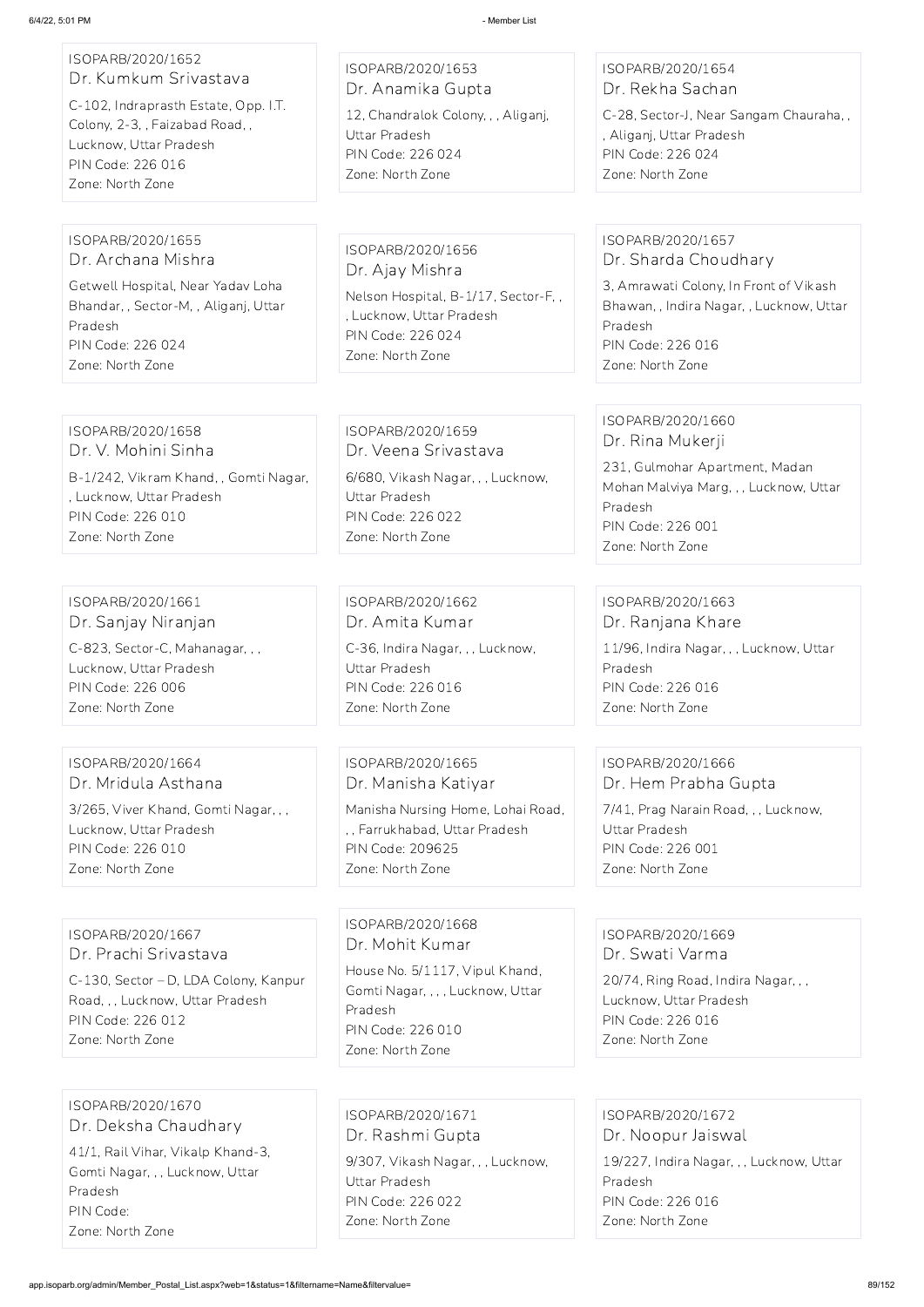ISOPARB/2020/1673 Dr. Sweta Goyal

House No. 424, Sector-1, Near D.C. Model School, , , Faridabad, Haryana PIN Code: 121 006 Zone: North Zone

ISOPARB/2020/1674 Dr. Shruti Sharma 174, Sector-1, Udyan-1, Eldeco Colony, Near Jail Road, P.O-Bhadrukh, , , Lucknow, Uttar Pradesh PIN Code: 226 002 Zone: North Zone

### ISOPARB/2020/1675 Dr. Rukhsana Khan

B-167/A, Nirala Nagar, , , Lucknow, Uttar Pradesh PIN Code: Zone: North Zone

ISOPARB/2020/1676 Dr. Anuradha Jha

B-164, Nirmala Nagar, , , Lucknow, Uttar Pradesh PIN Code: Zone: North Zone

ISOPARB/2020/1677 Dr. Ajay Kumar

5-D.A.P. Sen Road, Charbagh, , , Lucknow, Uttar Pradesh PIN Code: Zone: North Zone

### ISOPARB/2020/1678 Dr. Gayathri N.

Maa Chandrika Devi Hospital, Next to BKT Cold Storage, Infront of Thana, Bakshi Ka Talab, , Lucknow, Uttar Pradesh PIN Code: 226 201 Zone: North Zone

#### ISOPARB/2020/1679 Dr. Manisha Kumar

A-989, Indira Nagar, Shalimar Hospital, , , Lucknow, Uttar Pradesh PIN Code: Zone: North Zone

## ISOPARB/2020/1680 Dr. Rajul Tyagi

Javitri Hospital and Test Tube Baby Centre Pvt., Raebareli Road, Telibagh, , Lucknow, Uttar Pradesh PIN Code: 226 002 Zone: North Zone

#### ISOPARB/2020/1681 Dr. Rama Shankhdhar

C-2211, Indira Nagar, , , Lucknow, Uttar Pradesh PIN Code: 226 016 Zone: North Zone

#### ISOPARB/2020/1682 Dr. Anjana Agarwal

D-86, J. P. Park – 3 Vigyanpur, Mahanagar Extension, , Lucknow, Uttar Pradesh PIN Code: Zone: North Zone

### ISOPARB/2020/1683 Dr. Namrata Seth

H. No. 461, Sector – 30, , , Faridabad, Haryana PIN Code: 121 003 Zone: North Zone

### ISOPARB/2020/1684 Dr. Priya Sharma

M-4/66, Vinay Khand, Gomti Nagar, , Lucknow, Uttar Pradesh PIN Code: 226 010 Zone: North Zone

### ISOPARB/2020/1685 Dr. Jyotimoy Kataki

Qrs. No. 30, 16, Sector- II, Guwahati Refinery Township,, P.O.Noonmatti, , , Guwahati, Assam PIN Code: 781 020 Zone: East Zone

### ISOPARB/2020/1686 Dr. Leoka Sheila Ahmed

Japorigog Masjid Lane, Japorigog, , , , Guwahati, Assam PIN Code: 781 001 Zone: East Zone

#### ISOPARB/2020/1687 Dr. Iva Devi Goswami

Kalicharan Nursing Home,, Kalapahar, Birubari,, , Guwahati, Assam PIN Code: 781 009 Zone: East Zone

ISOPARB/2020/1689 Dr. Nivedita Goswami

East End Nursing Home,, P.O. – Baimuni Maidan, , Guwahati, Assam PIN Code: 781 021 Zone: East Zone

ISOPARB/2020/1690 Dr. Rajib Lochan Sarmah

East End Nursing Home,, P.O. – Baimuni Maidan, , Guwahati, Assam PIN Code: 781 021 Zone: East Zone

ISOPARB/2020/1691 Dr. Ashok Kumar Beria

Marwari Maternity Clinic,, S.J. Road, Athgaon, , Guwahati, Assam PIN Code: 781 008 Zone: East Zone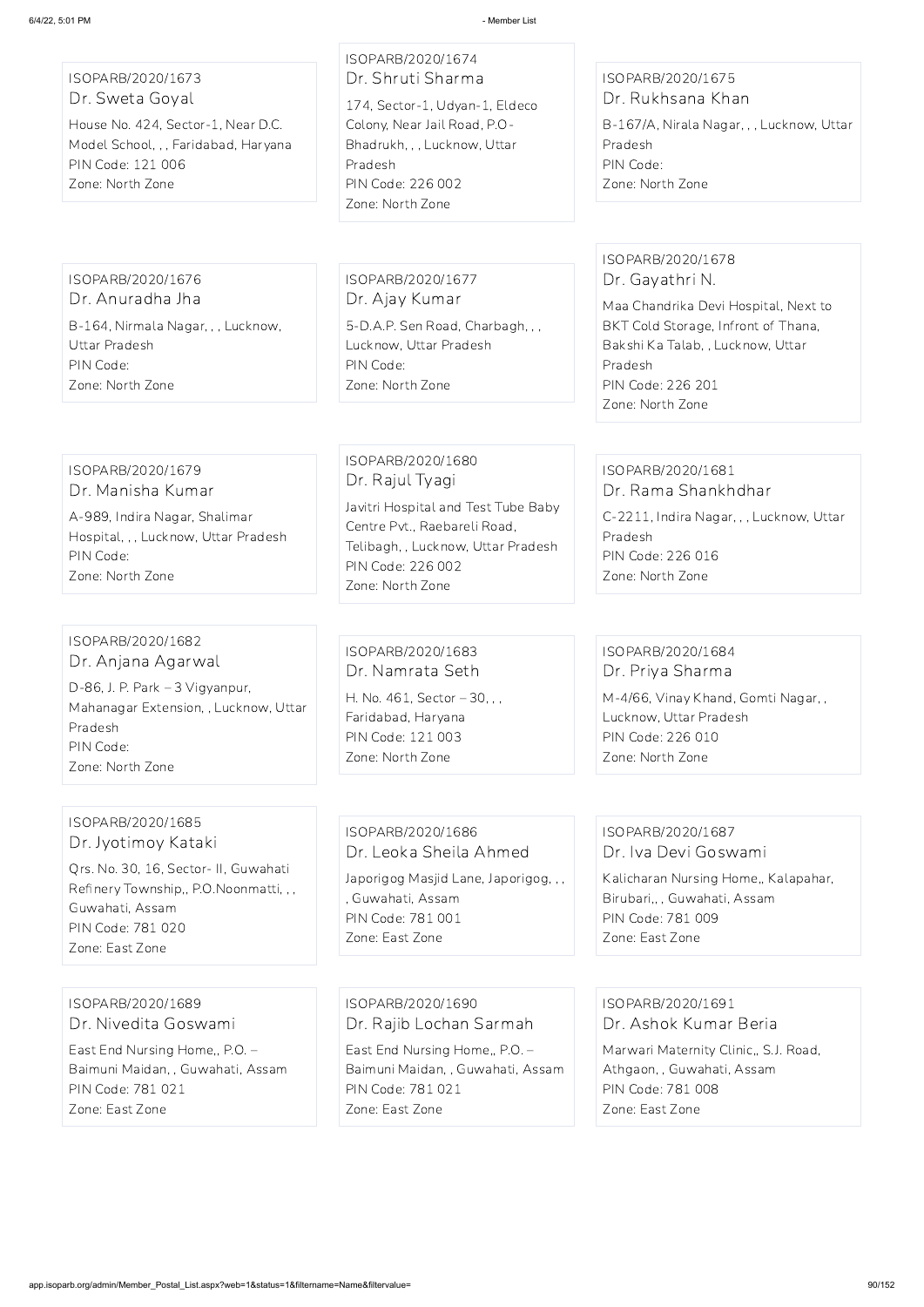### ISOPARB/2020/1692 Dr. Vijay S. Nahata

Guwahati Women Clinic, Sarabhatti Chariali, , Near Guru Nanak School, , Guwahati, Assam PIN Code: 781 008 Zone: East Zone

# ISOPARB/2020/1693 Dr. Nilakshi Pukan Kumar

Dr. Kalicharan Das Nursing Home,, Gopinath Nagar, Kalapahar, , Guwahati, Assam PIN Code: 781 016 Zone: East Zone

### ISOPARB/2020/1695 Dr. Anita Saha

C/o Dr. Amit Lal Saha, Arunodaya Apartment,, Opp. Bora Service,, , Guwahati, Assam PIN Code: Zone: East Zone

#### ISOPARB/2020/1696 Dr. Panchanan Das

Asstt. Prof. of Obstet & Gynaecology, Guwahati Medical College, , Guwahati, Assam PIN Code: Zone: East Zone

ISOPARB/2020/1697 Dr. Atul Chandra Medhi

Prajijyotish Path, Samtipur, , , Guwahati, Assam PIN Code: 781 009 Zone: East Zone

### ISOPARB/2020/1698 Dr. Mukul Chandra Das

Prof. & HOD, Deptt. of Obst. & Gynae., G.M. Medical College, House No. 1, 12th Bye-Lane, Opp. 9th By Lane, Lachit Nagar, , Guwahati, Assam PIN Code: Zone: East Zone

#### ISOPARB/2020/1699 Dr. Nirupa Jodhani

M..M. Hospital, Athgaon, , , Guwahati, Assam PIN Code: 781 008 Zone: East Zone

### ISOPARB/2020/1701 Dr. Pramod Sharma

Down Town Hospital, G..S. Road, Dispur, , , Guwahati, Assam PIN Code: 781 006 Zone: East Zone

#### ISOPARB/2020/1702 Dr. Mohini Dambani Barooah

Guwahati Refinery Hospital, Noonmatti, , , Guwahati, Assam PIN Code: 781 020 Zone: East Zone

#### ISOPARB/2020/1704 Dr. Vijay Kumar Chhawchharia

Nagaon Nursing & Matemity Home, 2 No., Mullapatti, Haibargaon, , Nagaon, Assam PIN Code: 782 002 Zone: East Zone

## ISOPARB/2020/1705 Dr. Golap Chandra Dutta

Sivanagr East Amolpatty, P.O. Nagaon, , , Nagaon, Assam PIN Code: 782 001 Zone: East Zone

### ISOPARB/2020/1706 Dr. B.C. Kakoti

Fouzdaripatty, B.Baruah Road, , , Nagaon, Assam PIN Code: 782 001 Zone: East Zone

# ISOPARB/2020/1708 Dr. Bipul Baruah Tilak Deva Road, Nath Bazar, , , Nagaon, Assam

PIN Code: 782 001 Zone: East Zone

ISOPARB/2020/1709 Dr. Utpal Kumar Das C/o Ganga Medical, K. B. Road North Lakhimpur, , , Lakhimpur, Assam PIN Code: 787 001 Zone: East Zone

### ISOPARB/2020/1711 Dr. Udayan Kumar Kataky

DIspur Poly Clinic & Nursing Home,, Ganeshgur, Dispur, , Guwahati, Assam PIN Code: 781 007 Zone: East Zone

ISOPARB/2020/1712

#### Dr. Anuradha Goswami

Qr. No. 189/B, Adarsh Colony, , , Maligaon, Assam PIN Code: 781 001 Zone: East Zone

ISOPARB/2020/1713 Dr. Bibha Rani

Devi House No. 143, Bhelapara, Bishnurabha Path, P.O- Beltala, , Guwahati, Assam PIN Code: 781 026 Zone: East Zone

ISOPARB/2020/1714

Dr. Chapala Patowary

C/o Dr. J.C. Patowary, Patowary Clinic, Ulubari, , , Guwahati, Assam PIN Code: 781 007 Zone: East Zone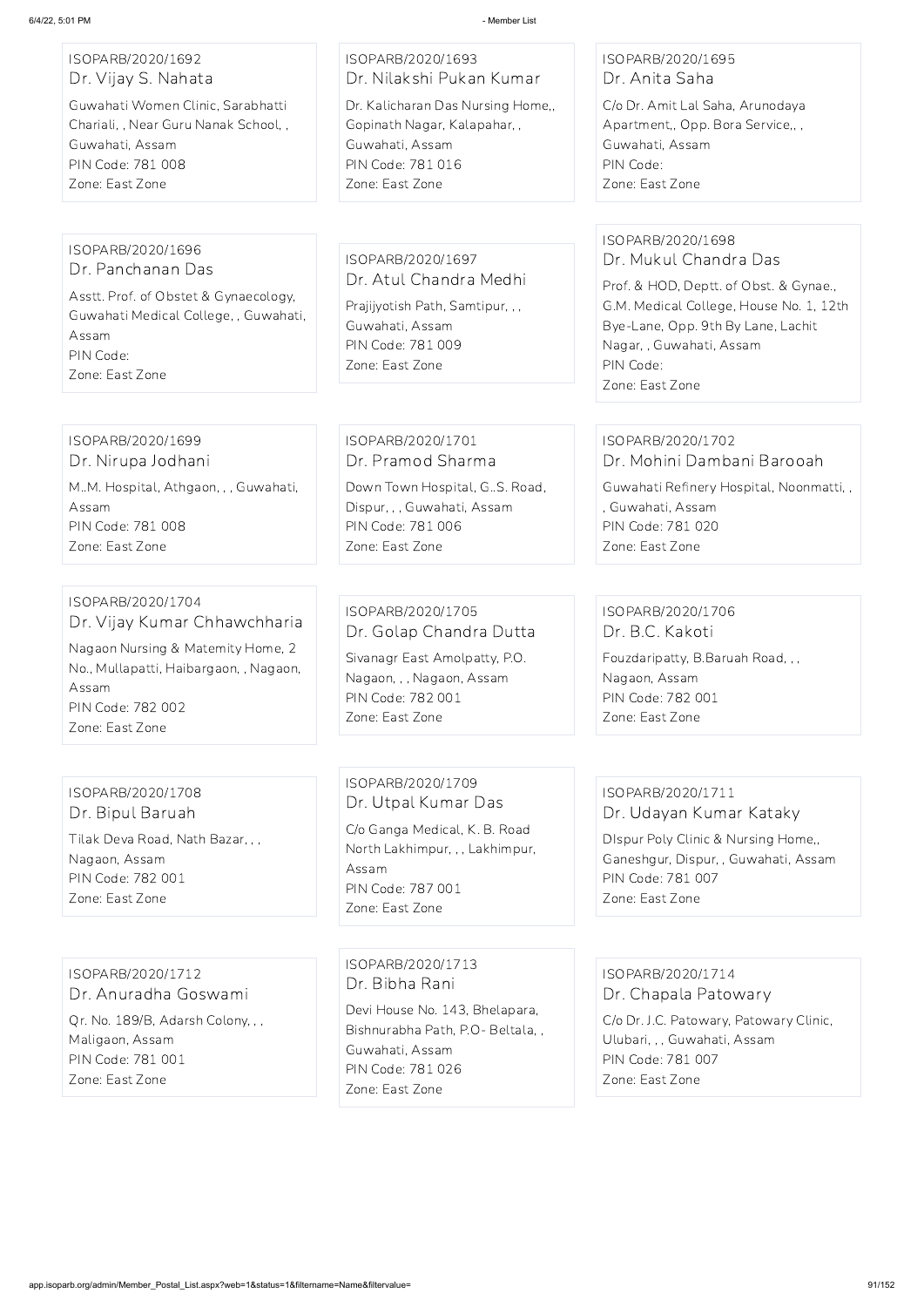## ISOPARB/2020/1715 Dr. Bidyawati Das

C/o Dr. P.P. Das, Prof. & Head of the Deptt. of Psychiatry,, Guwahati Medical College, , Guwahati, Assam PIN Code: 781 008 Zone: East Zone

#### ISOPARB/2020/1716 Dr. Arun Madhav Barua

Opposite Lions Club, 117, Ward No. 9, , Amollapatty, , Sivsagar, Assam PIN Code: 985 640 Zone: East Zone

### ISOPARB/2020/1717 Dr. Giriraj Sarma

Sarma Nursing Home, Thana Road, , , Sivsagar, Assam PIN Code: Zone: East Zone

#### ISOPARB/2020/1718 Dr. Ashish Kumar Bhattacharyee

B.R.P. Road, Kumarpara, , , Guwahati, Assam PIN Code: 781 009 Zone: East Zone

## ISOPARB/2020/1719 Dr. Phatik Chandra Kalita

Shahib Dilip Hazuri Path, Sarwvotoria, Dispur, , , Guwahati, Assam PIN Code: 781 007 Zone: East Zone

#### ISOPARB/2020/1720 Dr. Prabinendra Nath Nobis

City Hospital, Rajgarh Road, , , Guwahati, Assam PIN Code: 781 007 Zone: East Zone

## ISOPARB/2020/1722

Dr. Brojen Bora

Pratap Sarma Road, Amolapatty, , , Nagaon, Assam PIN Code: 782 621 Zone: East Zone

### ISOPARB/2020/1723 Dr. Amal Chandra Kataky

P.O. Sreenagar, Nalinibala Bala, Devi Path, , Guwahati, Assam PIN Code: 781 005 Zone: East Zone

#### ISOPARB/2020/1724 Dr. Alaka Nanda

Soni Ram Bera Road, Illubari, , , Guwahati, Assam PIN Code: 781 007 Zone: East Zone

#### ISOPARB/2020/1725 Dr. Mahendra Patowari

Piyali Phukun Road, Rehabari Kamrup, , , Guwahati, Assam PIN Code: 781 007 Zone: East Zone

### ISOPARB/2020/1726 Dr. Neil Utpal Das

East End Nursing Home, Baimuni Maidan, , , Guwahati, Assam PIN Code: 781 021 Zone: East Zone

### ISOPARB/2020/1727 Dr. Jitan Bhuyan

Good Health Hospital, G.S. Road, Dispur, , , Guwahati, Assam PIN Code: 781 006 Zone: East Zone

### ISOPARB/2020/1728 Dr. M.L. Goenka

Institute of Human Reproduction,, Bharalmukh, , Guwahati, Assam PIN Code: 781 009 Zone: East Zone

### ISOPARB/2020/1729 Dr. Shailendra Nath Goswami

Ex-Army Clinic, Jatia, Kahilipara Road, , , Guwahati, Assam PIN Code: 781 006 Zone: East Zone

#### ISOPARB/2020/1730 Dr. Apurba Kumar Bhattacharya

Nabagiri Road, Chandmari, , , Guwahati, Assam PIN Code: 781003 Zone: East Zone

### ISOPARB/2020/1731 Dr. Suren Gogoi

Gogoi Nursing Home Complex,, Sankar

Mandir Road, , Tezpur, Assam PIN Code: 784 001 Zone: East Zone

### ISOPARB/2020/1732 Dr. Pranay Phykan

DQ, 20, F. Lane, Assam Medical College and Hospital, , , Dibrugarh, Assam PIN Code: 786 002 Zone: East Zone

#### ISOPARB/2020/1733 Dr. Rina Dutta

Opp. All India Radio, Convoy Road, , ,

Dibrugarh, Assam PIN Code: 786 003 Zone: East Zone

ISOPARB/2020/1734 Dr. Ratna Kanta Talukdar Pragati Path, R.G. Baruah Road, , , Guwahati, Assam

PIN Code: 781 003

Zone: East Zone

ISOPARB/2020/1735 Dr. Deepa Borgohain C/o Dr. R.Z. Ahmed, Qr. No. 142/C,, N.F. Railway Hospital, , Dibrugarh, Assam PIN Code: 786 001 Zone: East Zone

ISOPARB/2020/1736 Dr. Bijlakashmi Pathak D Q. No. 17, P.O. Assam Medical College , , , Dibrugarh, Assam PIN Code: 786 002 Zone: East Zone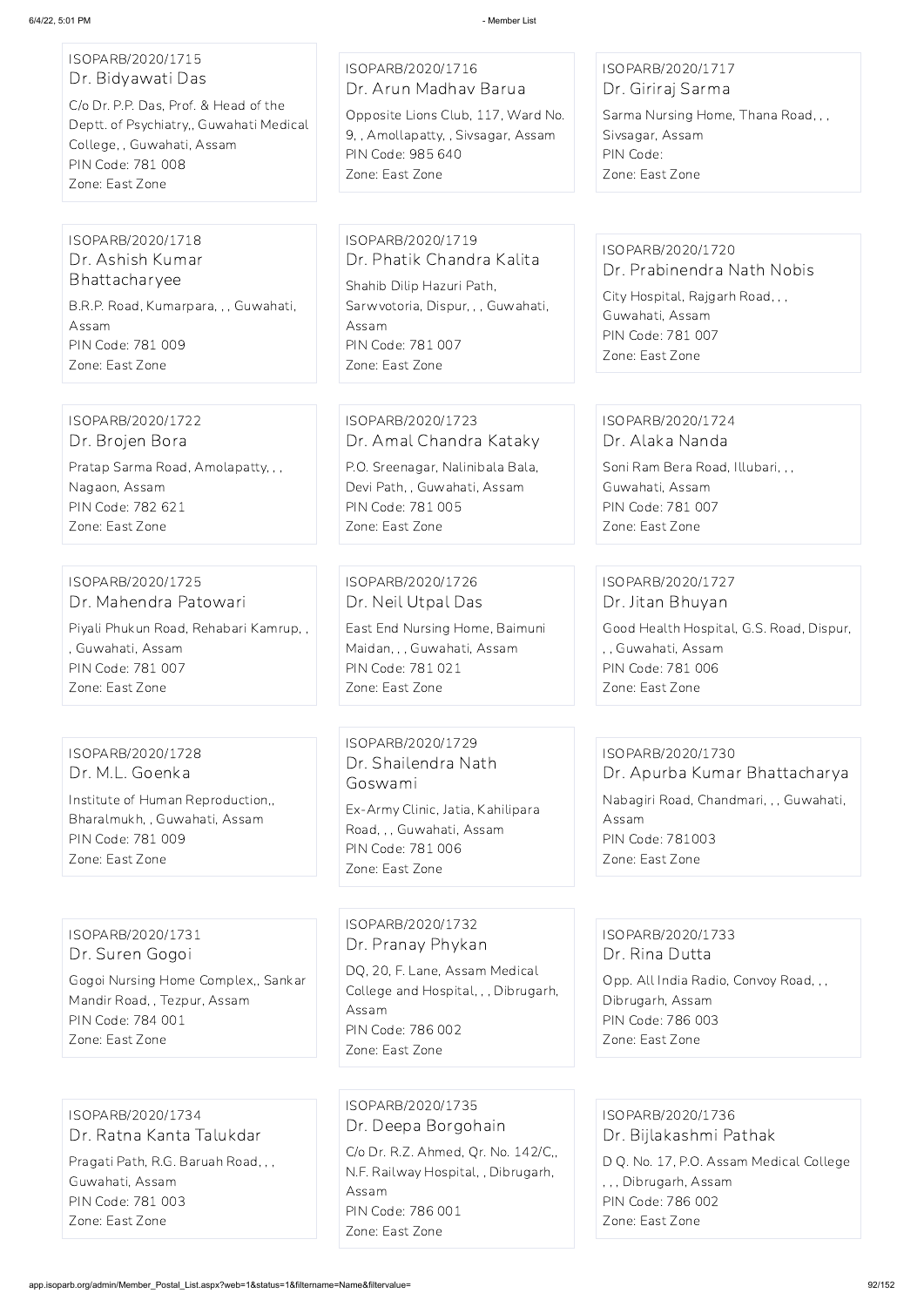| ISOPARB/2020/1737                                      | ISOPARB/2020/1738<br>Dr. Sukriti Kundu  | ISOPARB/2020/1739                                         |
|--------------------------------------------------------|-----------------------------------------|-----------------------------------------------------------|
| Dr. Rafiqul Islam<br>Vill. & P.O. Sayestanagar, , , 24 | Trishulapatty, P.O. Bolpur, , ,         | Dr. Debjani Bera<br>194, Rashtruguru Avenue, , , Kolkata, |
| Pargnas (N), West Bengal                               | Birhhum, West Bengal                    | West Bengal                                               |
| PIN Code: 743 427                                      | PIN Code: 731 204                       | PIN Code: 700 028                                         |
| Zone: East Zone                                        | Zone: East Zone                         | Zone: East Zone                                           |
| ISOPARB/2020/1740                                      | ISOPARB/2020/1741                       | ISOPARB/2020/1742                                         |
| Dr. Shritanu Bhattacharya                              | Dr. Subhash Chadra Biswas               | Dr. Bikash C. Basu                                        |
| P.O. & Vill. Andharmani, P.S. Baduria, , ,             | BL - 89, Sector II, Salt Lake City, , , | 110, Hazara Road, , , Kolkata, West                       |
| 24, Parganas (N), West Bengal                          | Kolkata, West Bengal                    | Bengal                                                    |
| PIN Code: 743 401<br>Zone: East Zone                   | PIN Code: 700 091<br>Zone: East Zone    | PIN Code: 700 026<br>Zone: East Zone                      |
|                                                        |                                         |                                                           |
| ISOPARB/2020/1743                                      | ISOPARB/2020/1745                       | ISOPARB/2020/1746                                         |
| Dr. Srabani Chakraborty                                | Dr. Sandeep Sen                         | Dr. Maya Padhi                                            |
| AC-225, Prafulla Kanan, P.O. Prafulla                  | Sen Laboratory, Budha Marg, , ,         | Bajrakabati Road, Behind Carry Co., , ,                   |
| Kanan, , , Kolkata, West Bengal                        | Patna, Bihar                            | Cuttack, Odisha                                           |
| PIN Code: 700 059                                      | <b>PIN Code: 800 001</b>                | PIN Code: 753 001,                                        |
| Zone: East Zone                                        | Zone: East Zone                         | Zone: East Zone                                           |
| ISOPARB/2020/1747                                      | ISOPARB/2020/1748                       | ISOPARB/2020/1749                                         |
| Dr. Purnendu Ojha                                      | Dr. Lal Babu Sinha                      | Dr. Neeta Jha                                             |
| B-21, Patrakar Nagar, Opp. Central                     | Sri Ram Nursing Home,                   | 403, Saket Tower, S. P. Verma Road,, , ,                  |
| School,,,, Patna, Bihar                                | Kankerbagh, , , Patna, Bihar            | Patna, Bihar                                              |
| PIN Code: 800 020                                      | PIN Code: 800 020                       | PIN Code: 800 001                                         |
| Zone: East Zone                                        | Zone: East Zone                         | Zone: East Zone                                           |
| ISOPARB/2020/1750                                      | ISOPARB/2020/1751                       |                                                           |
| Dr. Shanti Sinha                                       | Dr. Prubudha Paritosh                   | ISOPARB/2020/1752                                         |
| 102, Aranya Balbhadra Apartment,                       | Mishra                                  | Dr. Pragya Mishra Choudhary                               |
| East Boring Canal Rd., , Link Rd.-Budha                | C/O Dr. Manju Gita Mishra, , Jagat      | C/o Dr. D.K. Chowdhary, H-29, Doctors                     |
| Colony, Next to Baldwin Academy,,                      | Narian Road, Kadam Kuan, , Patna,       | Colony,, Kankerbagh, , Patna, Bihar                       |
| Patna, Bihar<br>PIN Code: 800 001                      | Bihar<br><b>PIN Code: 800 003</b>       | PIN Code: 800 020<br>Zone: East Zone                      |
| Zone: East Zone                                        | Zone: East Zone                         |                                                           |
|                                                        |                                         |                                                           |
| ISOPARB/2020/1753                                      | ISOPARB/2020/1754                       | ISOPARB/2020/1755                                         |
| Dr. Premlata Sinha                                     | Dr. Mukta Narain                        | Dr. Bishwapati Mukherjee                                  |
| 27, Sardar Patel Path, North                           | "Shital Bhawan", Bari Path, , , Patna,  | P-45A, C.I.T. Road, Scheme VIIM, , ,                      |

Srikrishnapuri, , , Patna, Bihar

PIN Code: 800 013

Zone: East Zone

Bihar

PIN Code: 800 006

Zone: East Zone

Kolkata, West Bengal

PIN Code: 700 054 Zone: East Zone

ISOPARB/2020/1756 Dr. Jayant Rath

Consultant Obstet. & Gynaecologist, Ladies Clinic & Nursing Home, Jail Road, Dargha Bazar, , Cuttack, Odisha PIN Code: 753 001 Zone: East Zone

ISOPARB/2020/1757 Dr. Parmeshwar Prasad Anshu Newborn Medi- Care, Arogya Mandir Hospital Campus,, Nala Road, , Patna, Bihar PIN Code: 800 004 Zone: East Zone

ISOPARB/2020/1758 Dr. Sudipta Roy 46/ IG, B. T. Road, , , Kolkata, West Bengal PIN Code: 700 002 Zone: East Zone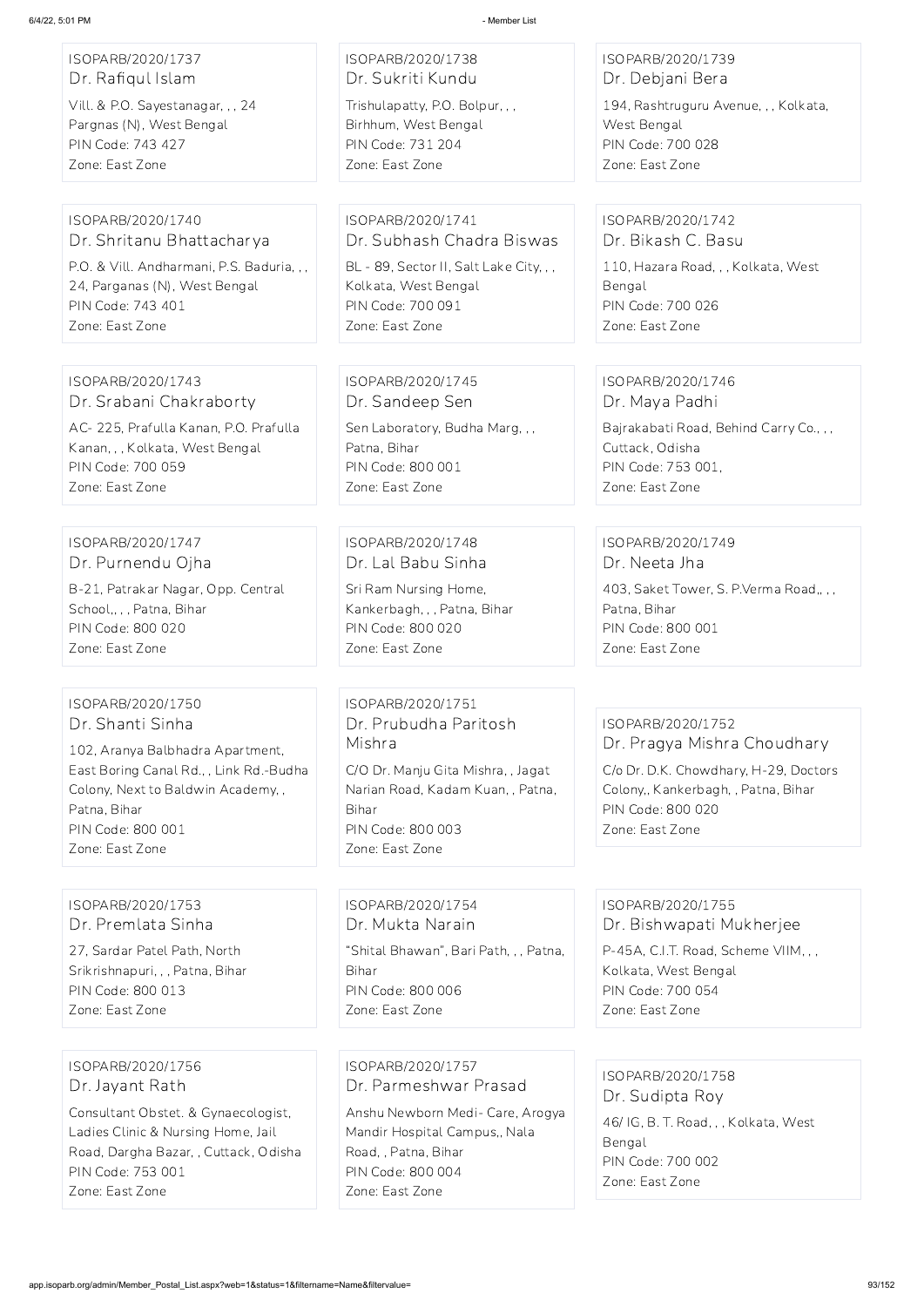#### ISOPARB/2020/1759 Dr. Shrawan Kumar

Consultant Neonatologist, Arya Kumar Road, , Rajendra Nagar, , Patna, Bihar PIN Code: 800 016 Zone: East Zone

ISOPARB/2020/1760 Dr. S.C. Bhawnani MIG- 311, Kankerbagh Colony, , , Patna, Bihar PIN Code: 800 020 Zone: East Zone

### ISOPARB/2020/1761 Dr. Veerbala Golwara

Golwara House, Maccherhatta Gali,, Patna City, , Patna, Bihar PIN Code: 800 008 Zone: East Zone

#### ISOPARB/2020/1762 Dr. Ajit Kumar Saha

18-C, Ramnath Biswas Lane, , , Kolkata, West Bengal PIN Code: 700 009 Zone: East Zone

ISOPARB/2020/1763 Dr. Gita (Basu) Banerjee 2/G, B. K. Pal Lane, , , Kolkata, West Bengal PIN Code: 700 030 Zone: East Zone

### ISOPARB/2020/1764 Dr. Arati Basu Sengupta

86 B, Monohar Pukur Rd, , Southern Appt , Flat No-2C, , Kolkata, West Bengal PIN Code: 700 029 Zone: East Zone

#### ISOPARB/2020/1765 Dr. Gangadhar Sahoo

Flat No. B002, Bhramara Enclave, Infront of Damara High School, Damana P.O, 1st Floor, BDA Colony, Chandrasekharpur, , Bhubaneshwar, Odisha PIN Code: 751 016 Zone: East Zone

ISOPARB/2020/1766 Dr. Chandana Das

P. 232-C, C.I.T. Road, Scheme VIM, , , Kolkata, West Bengal PIN Code: 700 054 Zone: East Zone

#### ISOPARB/2020/1767 Dr. Nabendu Bhattacharjee

AD- 289, Rabindrapally, P.O. Parfulla Kanan,, , , Kolkata, West Bengal PIN Code: 700 101 Zone: East Zone

### ISOPARB/2020/1768 Dr. Atul Kumar Sinha

Bandhu Kuti, Road. No. 8-A, Rajendra Nagar, , Patna, Bihar PIN Code: 800 016 Zone: East Zone

## ISOPARB/2020/1769 Dr. Manjula Shrivastava

Shiv Nursing Home, Behind Laxami Market, , New Area, Jakkanpur, , Patna, Bihar PIN Code: 800 001 Zone: East Zone

### ISOPARB/2020/1770 Dr. Farhan Usmani

At. Alamganj, Near Ek Minar Ki Masjid, , Gulzarbagh, , Patna, Bihar PIN Code: 800 007 Zone: East Zone

#### ISOPARB/2020/1771 Dr. Usha Upadhyay

Upadhyay Nursing Home, Nalapar,, Chowkshikarpur, Patna City,, , Patna, Bihar PIN Code: 800 008 Zone: East Zone

#### ISOPARB/2020/1772 Dr. Jyotsana

C/o Dr. R. B. Jha, Hanuman Nagar,, Adampur, , Bhagalpur, Bihar PIN Code: 812001 Zone: East Zone

### ISOPARB/2020/1774 Dr. Suman Bala

Arogya Hospital, Marai Road, , , Vaishali, Bihar PIN Code: Zone: East Zone

#### Dr. Bhawana Jha

C/o Dr. B. Jha, 'Mrinal', A-7, , Sachivalaya Colony, Kankerbagh, , Patna, Bihar PIN Code: 800 020 Zone: East Zone

ISOPARB/2020/1776 Dr. Sunita Agrawal

C/o Dr. P.K. Agrawal, Flat. No. 211, Kailash Apartments,, Behind Rajeshwar Hospital, Kankerbagh, , Patna, Bihar PIN Code: 800 020

Zone: East Zone

ISOPARB/2020/1777

Dr. Mira Jha

Laxami Nursing Home, Bihta, , , Patna, Bihar PIN Code: 801 103 Zone: East Zone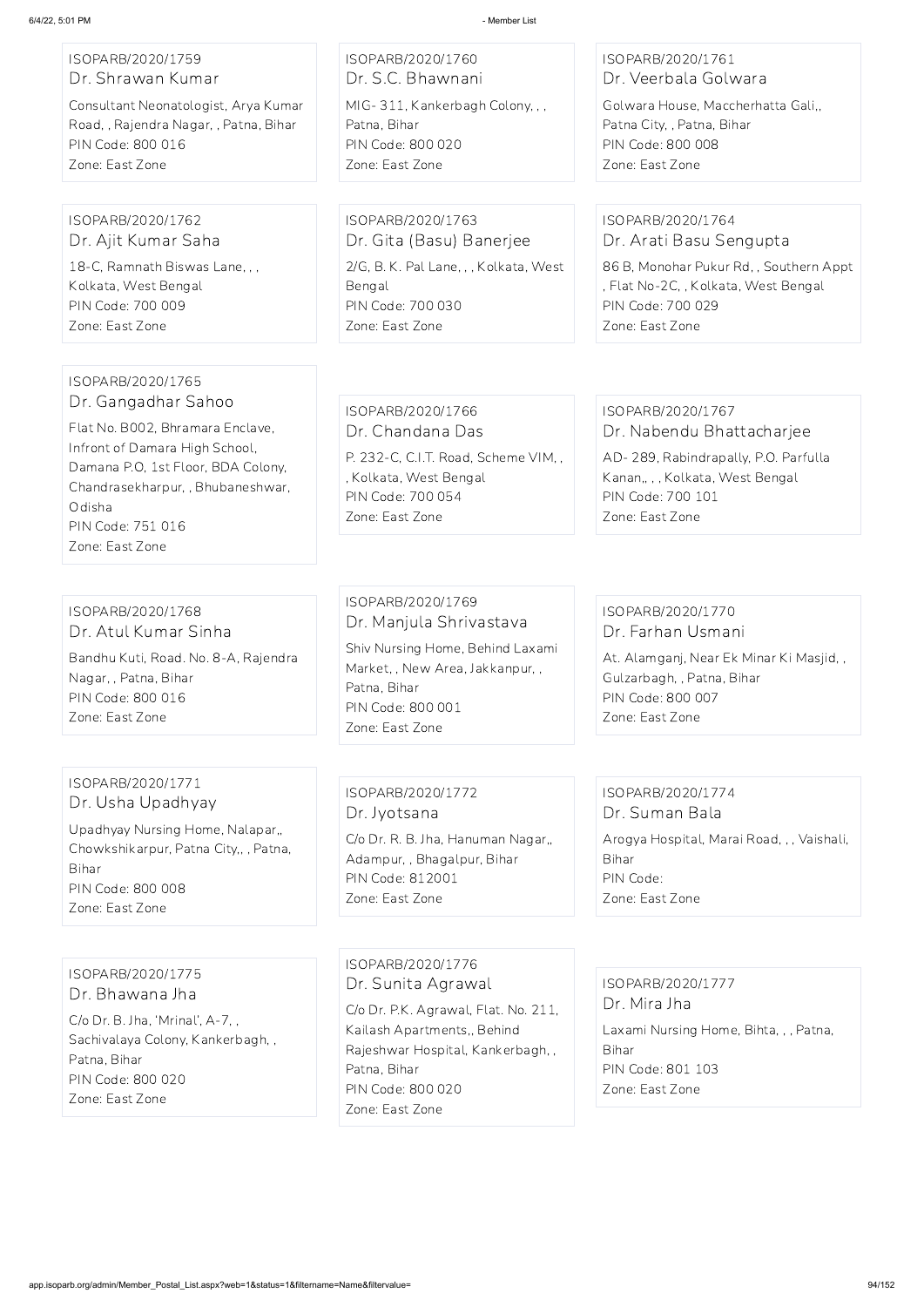### ISOPARB/2020/1778 Dr. Hemali Heidi Sinha

107, Type – 5, Block - 2,, AIIMS Residential Complex, Khagaul, , Patna, Bihar PIN Code: 801 105 Zone: East Zone

ISOPARB/2020/1779 Dr. Suman Singh

Shivank Nursing Home, Pokhra Mohalla, , , Vashali, Bihar PIN Code: Zone: East Zone

### ISOPARB/2020/1780 Dr. Poonam Lal

Conslultant Obstetrician & Gynae., Kurji Holy Family Hospital, Sadaquat Asharm, Digha, , , Patna, Bihar PIN Code: 800 010 Zone: East Zone

#### ISOPARB/2020/1781 Dr. Shyama Kanungo

Assoct. Prof., Deptt. of Obstet. & Gynae., SCB Medical College, Res: Khetrahagi, Seva Sadan, Ranihat, Cuttack, , Cuttack, Odisha PIN Code: 753 007 Zone: East Zone

ISOPARB/2020/1782 Dr. Neena Agrawal Block G-1 B, Pushp Vihar Apartment, , Exhibition Road, , Patna, Bihar PIN Code: 800 001 Zone: East Zone

#### ISOPARB/2020/1783 Dr. Arpita Gandhi

Kalyani Clinic, Bazla Chwk, , , Deoghar, Jharkhand PIN Code: 814 112 Zone: East Zone

### ISOPARB/2020/1784 Dr. Sarojini Joshi

Retd. Principal, Traning Centre, Family Welfare, S. 105, Matri Vihar,, Chandrasekharpur, BBSR,, , Bhubaneshwar, Odisha PIN Code: Zone: East Zone

#### ISOPARB/2020/1785 Dr. Amitabha Shankar

7-B, Sitaltala Road, P.O. Sahapur, , , Kolkata, West Bengal PIN Code: 700 083 Zone: East Zone

### ISOPARB/2020/1786 Dr. Balram Ghosh

C/o Dr. Harnendra Nath Ghosh,, 238, G.T.Road, Barakar Bus Stand, , Burdwan, West Bengal PIN Code: 713 324 Zone: East Zone

### ISOPARB/2020/1787 Dr. Ela Lodh Advisor Chaumohani, , , Agartala,, Tripura PIN Code: 799 001 Zone: East Zone

ISOPARB/2020/1788 Dr. Pradip Ranjan Sen Chowdhary

104, Madan Mohan Burman Street, , , Kolkata, West Bengal PIN Code: 700 007 Zone: East Zone

### ISOPARB/2020/1789 Dr. Satyabrata Roy

Air View Housing Co- Operative Society, , Flat. No. N/16, H-1/1, VIP Road, , Kolkata, West Bengal PIN Code: 700 059 Zone: East Zone

### ISOPARB/2020/1790 Dr. Madhumita Ganguly 210/2/1, Bidhan Sarani, , , Kolkata, West Bengal PIN Code: 700 006 Zone: East Zone

### ISOPARB/2020/1791 Dr. Nutan Narayan

Bandhu Kuti, Road No. 8-A, Rajendra Nagar,, , , Patna, Bihar PIN Code: 800 016 Zone: East Zone

## ISOPARB/2020/1792 Dr. Hari Narayan Borkataky

Medical Director-cum Senior Consultant,, Pinewood Hospital,, , Tinsukia, Assam PIN Code: 786 125 Zone: East Zone

ISOPARB/2020/1793 Dr. Ratna Sanyal

16-B, Fern Road, , , Kolkata, West Bengal PIN Code: 700 019 Zone: East Zone

ISOPARB/2020/1794 Dr. B. N. Chakraborty

II/ IIA, Mayfair Road, Flat LIA, Eastern Garden, , , Kolkata, West Bengal PIN Code: 700 014 Zone: East Zone

ISOPARB/2020/1795 Dr. Manjushree Chakraborty

II/ IIA, Mayfair Road, Flat LIA, Eastern Garden, , , Kolkata, West Bengal PIN Code: 700 014 Zone: East Zone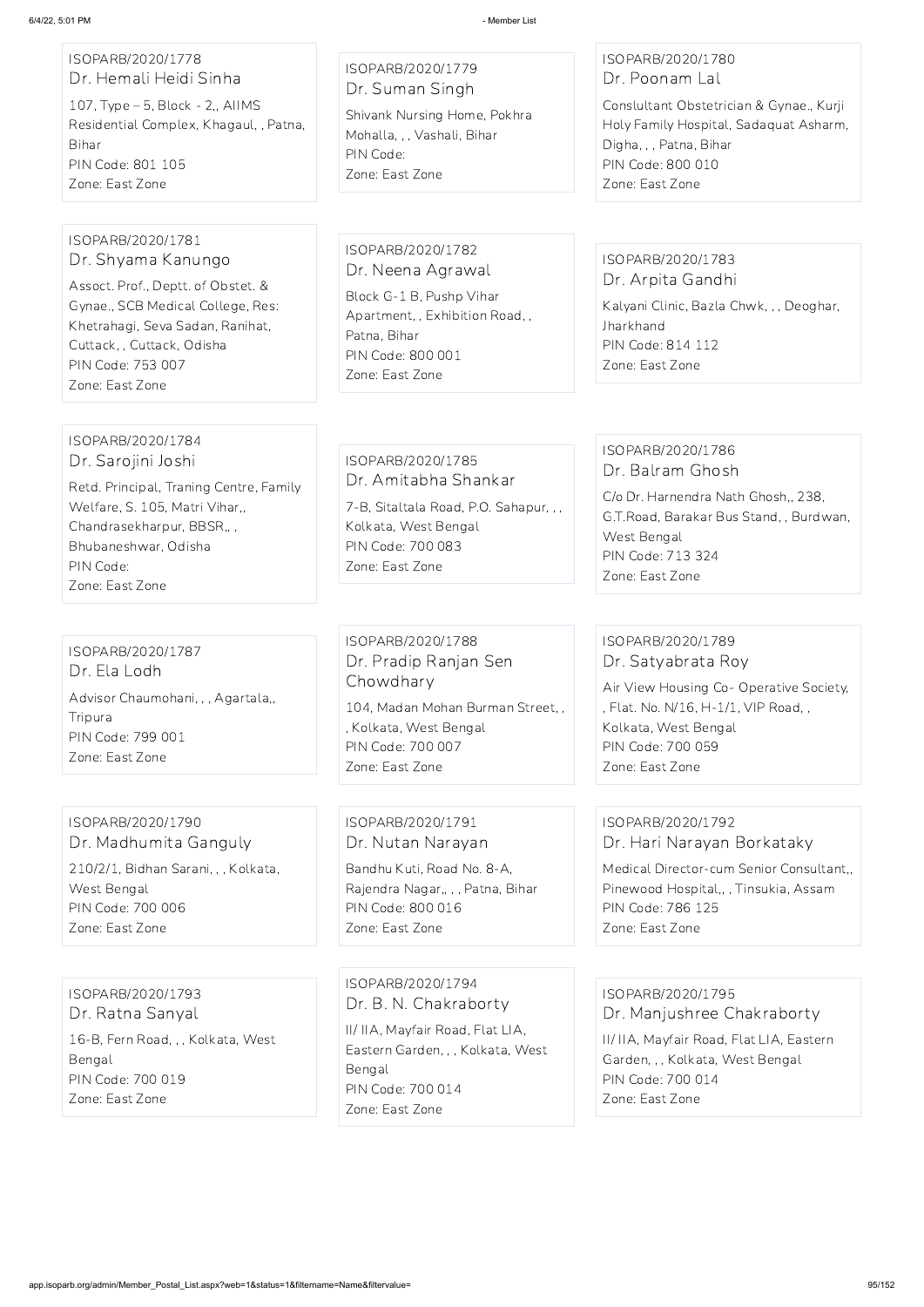Choudhary houdhary,, At.  $T$ ripura  $(W)$ , ISOPARB/2020/1798 Dr. Anju Singh Baijnath Nurs. Home and Res. Centre, , Mela Road, Bhawdepur, , Sitamarhi, Bihar PIN Code: 843 302 Zone: East Zone

> ISOPARB/2020/1801 Dr. Sukumar Barik

68/8, Purnadas Road, , , Kolkata, West Bengal PIN Code: 700 029 Zone: East Zone

| 6/4/22, 5:01 PM                                                                                                                                             | - Member List                                                                                                                                                                  |
|-------------------------------------------------------------------------------------------------------------------------------------------------------------|--------------------------------------------------------------------------------------------------------------------------------------------------------------------------------|
| ISOPARB/2020/1796<br>Dr. Kushagradhi Ghosh<br>23, Baker Road, , , Kolkata, West<br>Bengal<br>PIN Code: 700 027<br>Zone: East Zone                           | ISOPARB/2020/1797<br>Dr. Mrinal Kanti Choudhary<br>C/o Paresh Chandra Choudhary,, At.<br>& P.O. - Sakerkote, , Tripura (W),<br>Tripura<br>PIN Code: 799 130<br>Zone: East Zone |
| ISOPARB/2020/1799                                                                                                                                           | ISOPARB/2020/1800                                                                                                                                                              |
| Dr. Geeta Sinha                                                                                                                                             | Dr. Pranoy Nath                                                                                                                                                                |
| Conslultant Obsterician &                                                                                                                                   | Astt. Professor of Obst. And                                                                                                                                                   |
| Gynaeclogist, Geetanjali Nurshing                                                                                                                           | Gynae.,, Silchar Medical College, Qr.                                                                                                                                          |
| Home,, Dehri- On- Sone, Rohtas, Bihar                                                                                                                       | No. 18, , , Silchar, Assam                                                                                                                                                     |
| PIN Code: 821 307                                                                                                                                           | PIN Code: 788 014                                                                                                                                                              |
| Zone: East Zone                                                                                                                                             | Zone: East Zone                                                                                                                                                                |
| ISOPARB/2020/1802                                                                                                                                           | ISOPARB/2020/1803                                                                                                                                                              |
| Dr. Bibek Mohan Rakshit                                                                                                                                     | Dr. Bharati Mishra                                                                                                                                                             |
| B.C. 73, Sector1, Bidhan Nagar, , ,                                                                                                                         | 1st, Tola Street, , , Berhampur,                                                                                                                                               |
| Kolkata, West Bengal                                                                                                                                        | Odisha                                                                                                                                                                         |
| PIN Code: 700 064                                                                                                                                           | PIN Code: 760 005                                                                                                                                                              |
| Zone: East Zone                                                                                                                                             | Zone: East Zone                                                                                                                                                                |
| ISOPARB/2020/1805<br>Dr. Sajal Dutta<br>Orbit City, Wing 15J,, 82A, Raja SC<br>Mallick Road, , Kolkata, West Bengal<br>PIN Code: 700 047<br>Zone: East Zone | ISOPARB/2020/1806<br>Dr. Sukanta Misra<br>"NABABITAN" 39/A/1E/1,,<br>Bosepukur Road, , Kolkata, West<br>Bengal<br>PIN Code: 700 042<br>Zone: East Zone                         |
| ISOPARB/2020/1808                                                                                                                                           | ISOPARB/2020/1809                                                                                                                                                              |
| Dr. Arun Kumar Singh                                                                                                                                        | Dr. Santanu Kumar Tripathy                                                                                                                                                     |
| Flat No. 65, Minto Park Govt. Housing,,                                                                                                                     | 377, Purbalok, Kalikapur, ,,                                                                                                                                                   |
| 247/1, A.J.C. Bose Road, , Kolkata,                                                                                                                         | Kolkata, West Bengal                                                                                                                                                           |

#### ISOPARB/2020/1804 Dr. Raseswari Panigrahi

'Budda Colony', Budharaja-, BURLA, , , Sambalpur, Odisha PIN Code: Zone: East Zone

ISOPARB/2020/1807 Dr. Ashis Kumar Mukhopadhyay

G/34, New Garia Development,, Co – operative Society, P.O. Panchasayar,, , Kolkata, West Bengal PIN Code: 700 094 Zone: East Zone

West Bengal PIN Code: 700 027 Zone: East Zone

PIN Code: 700 099 Zone: East Zone

### ISOPARB/2020/1810 Dr. Nandini Bhattacharya

44/1A, Jainuddin Mistri Lane, "Ananda Manzil" Appt, Flat No-A1/5, , Kolkata, West Bengal PIN Code: 700 027 Zone: East Zone

ISOPARB/2020/1811 Dr. Amitava Mukhopadhyay Flat No-75cc/5, Anupama Housing Complex, Phase-II, V I P Rd, PO-Airport, , Kolkata, West Bengal PIN Code: 700 020 Zone: East Zone

ISOPARB/2020/1812

Dr. Suchita Choudhary

Marai Road, Hajipur, , , Vaishali, Bihar PIN Code: 844 101 Zone: East Zone

## ISOPARB/2020/1813 Dr. Taramani Patnaik

Asstt. Director, O.H., HIG A/15,, Boramunda Housing Board Colony, , Bhubaneswar,, Odisha PIN Code: Zone: East Zone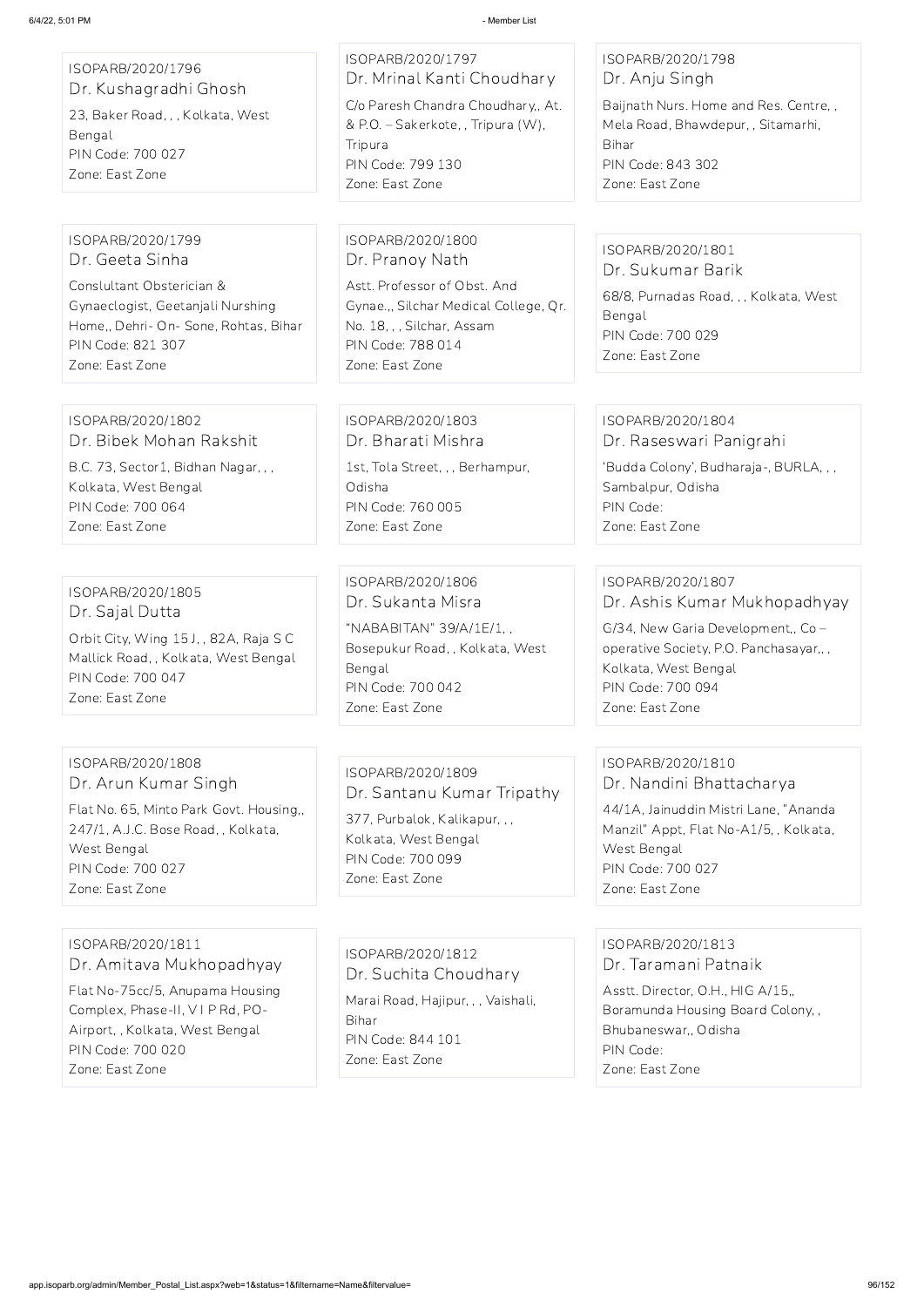#### ISOPARB/2020/1814 Dr. Basanti Mahapatra

Retd. Jt. Director, Plot. No. HIG 1/4,, Satya Sai Enclave, Khandagiri, , Bhubaneswar, Odisha PIN Code: 751 030 Zone: East Zone

ISOPARB/2020/1815 Dr. Vinita Singh

15, Beldih Triangle, Circuit House Area, , , jamshedpur, Jharkhand PIN Code: 831 001 Zone: East Zone

#### ISOPARB/2020/1816 Dr. Manju Banker

Near Syndicate Bank, Madarsa School, , , Deoghar, Jharkhand PIN Code: Zone: East Zone

ISOPARB/2020/1817 Dr. Archana Jha Hat Road, Tilakamanjhi, , , Bhagalpur, Bihar PIN Code: 812 001 Zone: East Zone

ISOPARB/2020/1818 Dr. Himanshu Roy

C/o Dr. Mrs. Shanti Roy, V-19, Vidyapuri, , Kankarbagh, , Patna, Bihar PIN Code: 800 020 Zone: East Zone

ISOPARB/2020/1819 Dr. Sharika Roy

C/o Dr. Mrs. Shanti Roy, V-19, Vidyapuri, Kankarbagh, , Patna, Bihar PIN Code: 800 020 Zone: East Zone

#### ISOPARB/2020/1820 Dr. Sudhir Adhikari

ECTP, Phase IV, Flat No. B-23/10,, Abhyodoy Co-operative, P.O. – ECTP, , Kolkata, West Bengal PIN Code: 700 107 Zone: East Zone

ISOPARB/2020/1821 Dr. Basab Mukherjee

46/10, S.N. Banerjee Road, , , Kolkata, West Bengal PIN Code: 700 014 Zone: East Zone

### ISOPARB/2020/1822 Dr. Krishnendu Gupta

10, Britannia Court, 32-B, , New Road, Alipore, , Kolkata, West Bengal PIN Code: 700 027 Zone: East Zone

ISOPARB/2020/1823 Dr. Bhaskar Pal

UD-060706, 1050/1, Survey Park, , , Kolkata, West Bengal PIN Code: 700 075 Zone: East Zone

ISOPARB/2020/1824 Dr. Seetha Ramamurthy

UD-060706, 1050/1, Survey Park, , , Kolkata, West Bengal PIN Code: 700 075 Zone: East Zone

ISOPARB/2020/1825 Dr. Dipak Mandi

C/o Lakshmi Ram Soren, Near Adibasi Club,, Kuikota, P.O. Midnapore, , West Midnapore, West Bengal PIN Code: 721 101 Zone: East Zone

ISOPARB/2020/1826 Dr. Abdul Kalam Azad Vill + P.O.- Debpur, , , Murshidabad, West Bengal PIN Code: 742 134 Zone: East Zone

ISOPARB/2020/1827 Dr. Partha Sarathi Ghosh Vill + P.O. – Alampur, , , Burdwan, West Bengal PIN Code: 713 150 Zone: East Zone

### ISOPARB/2020/1828 Dr. Sankar Nath Mitra

C/o Rabin Dey, 21/3, , Northern Avenue, Paikpara, , Kolkata, West Bengal PIN Code: 700 037 Zone: East Zone

# ISOPARB/2020/1829 Dr. Pranab Kumar Biswas

3/1- A, Middle Road, Kalianibas, , P.O. Nanachandanpukur, Barrackpore, , 24 Parganas (N), West Bengal PIN Code: 700 122 Zone: East Zone

ISOPARB/2020/1830 Dr. Picklu Chaudhari "Shyam Vihar", Flat. No. 2/2C, RFF / 2, , Raghunathpore, , Kolkata, West Bengal PIN Code: 700 059 Zone: East Zone

# ISOPARB/2020/1831 Dr. Kakali Sinha Karmakar

45, Sthirpara, P.O. Mondalpara,, Via-Shyam Nagar, , 24 Parganas (N), West Bengal PIN Code: Zone: East Zone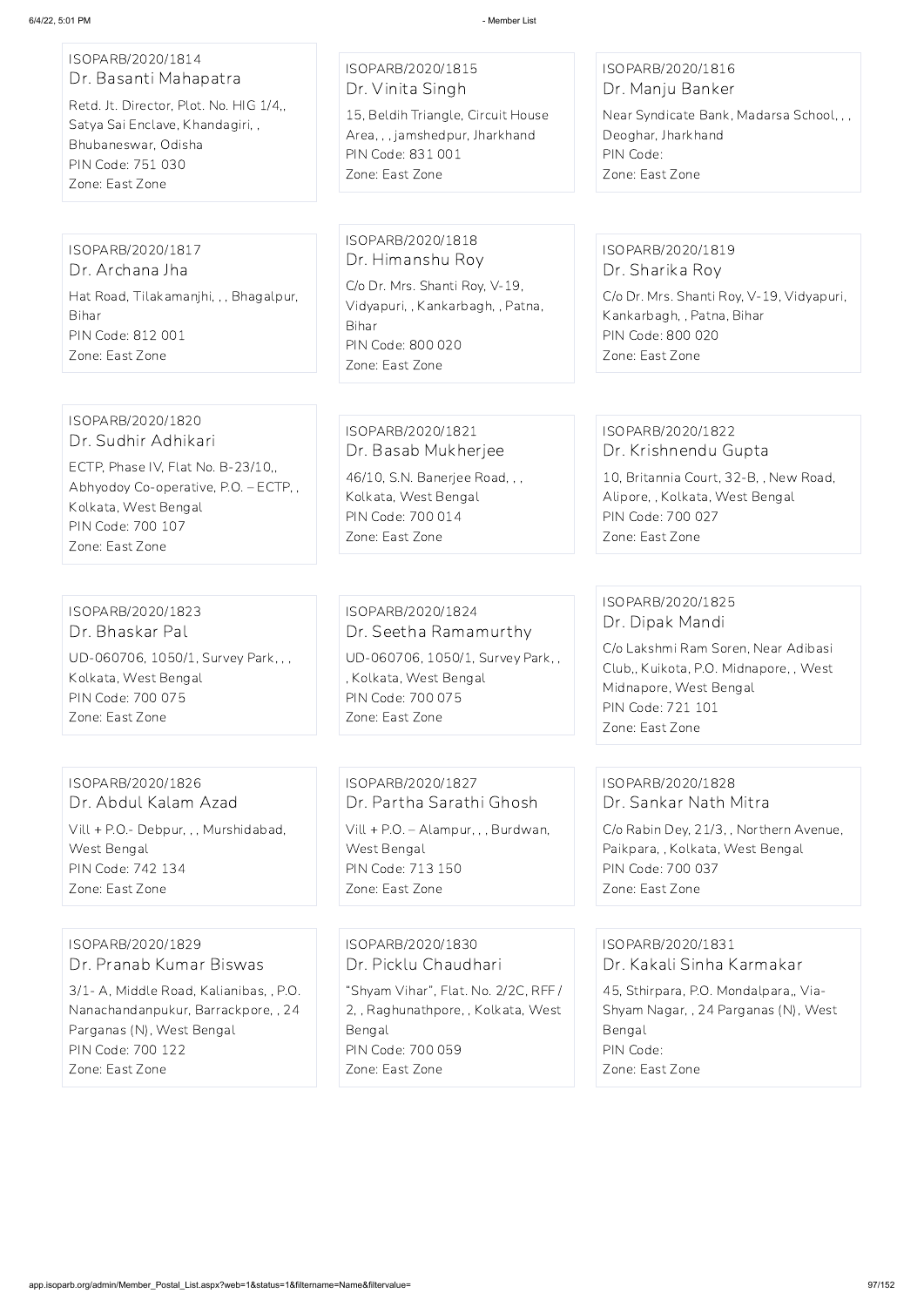### ISOPARB/2020/1832 Dr. Pradip Kumar Banerjee F1/159, B.P. Township, RAD- AID , Co-Operative Housing Society, , Kolkata, West Bengal

PIN Code: 700 094

Zone: East Zone

#### ISOPARB/2020/1833 Dr. Balakrishna Dash

Annapurna Memorial Hospital, , Nageswar Tangi, , Bhubaneswar, Odisha PIN Code: 751 002 Zone: East Zone

#### ISOPARB/2020/1834 Dr. C. M. Jha

Juran Chapra, Road No.1, , , Muzaffarpur, Bihar PIN Code: 842 001 Zone: East Zone

#### ISOPARB/2020/1835 Dr. Purna Chandra Singh

At- Sungadia, P.O. Baripada, , , Mayurbhanj,, Odisha PIN Code: 757 001 Zone: East Zone

#### ISOPARB/2020/1836 Dr. Arun Kumar

Rainbow Centre for Paed. Surg. Research, (Unit of Sundar Devi Hospital), E-139, Doctors Colony, Kankerbagh, , , Patna, Bihar PIN Code: 800 020 Zone: East Zone

### ISOPARB/2020/1837 Dr. Sushma Singh

Sundari Devi Hospital, E-139, Doctors Colony, , Near Malahi Pakri Chowk, Kankerbagh,, , Patna, Bihar PIN Code: 800 020 Zone: East Zone

## ISOPARB/2020/1838

836, Block - "P", New Alipore,,,, Kolkata, West Bengal PIN Code: 700 053 Zone: East Zone

Dr. K.D. Bakshi 6, Sariatulla Lane, , , Kolkata, West Bengal PIN Code: 700 006 Zone: East Zone

### ISOPARB/2020/1839 Dr. Nalini Arora

Flat- 14, Minto Park Govt. Housing, Estate, 247/1, A.J. C. Bose Road, , Kolkata, West Bengal PIN Code: 700 027 Zone: East Zone

#### ISOPARB/2020/1840 Dr. Sanjib Dutta

127, B T Road, Saket Nagar, Flat-3C, Building No-8, Dunlop, , Kolkata, West Bengal PIN Code: 700 108 Zone: East Zone

#### ISOPARB/2020/1841 Dr. Rumina Bagchi

Flat - A2, Pronobin Appartment, 62, Santoshpur Avenue, , Kolkata, West Bengal PIN Code: 700 075 Zone: East Zone

### ISOPARB/2020/1842 Dr. Sunita Katyayan

306/1, Krishna Nagar, Ratu Road, , , Ranchi, Jharkhand PIN Code: 834 001 Zone: East Zone

# ISOPARB/2020/1843 Dr. Debasish Mukherjee AA- 189, Salt Lake, , , Kolkata, West

Bengal PIN Code: 700 064 Zone: East Zone

### ISOPARB/2020/1844 Dr. Debjyoti Santra

Doctors Qr. No. II/2/11, B.S. Medical College,, Govindanagar, Kenduadihi,, , Bankura, West Bengal PIN Code: 722 102 Zone: East Zone

## ISOPARB/2020/1845 Dr. Ramprasad Dey

### ISOPARB/2020/1846 Dr. Basudeb Mukherjee

46/10, S.N. Banerjee Road,, , , Kolkata, West Bengal PIN Code: 700 014 Zone: East Zone

ISOPARB/2020/1847

Dr. Arnab Kumar Basak

55/4, Ballygung Circular Road,, Naba Kailasj Apt. No. 9E,, , Kolkata, West Bengal PIN Code: 700 019 Zone: East Zone

ISOPARB/2020/1848

Dr. Debasmita Mandal

Tower - V, Flat - 16/D, Active Acres, , 54/10, D C Dey Road, , Kolkata, West Bengal PIN Code: 700 015 Zone: East Zone

ISOPARB/2020/1849 Dr. Sambhunath Bandopadhyay Santiban, Kamalini-A401,, 7, Umakant Sen Lane, , Kolkata, West Bengal

PIN Code: 700 030 Zone: East Zone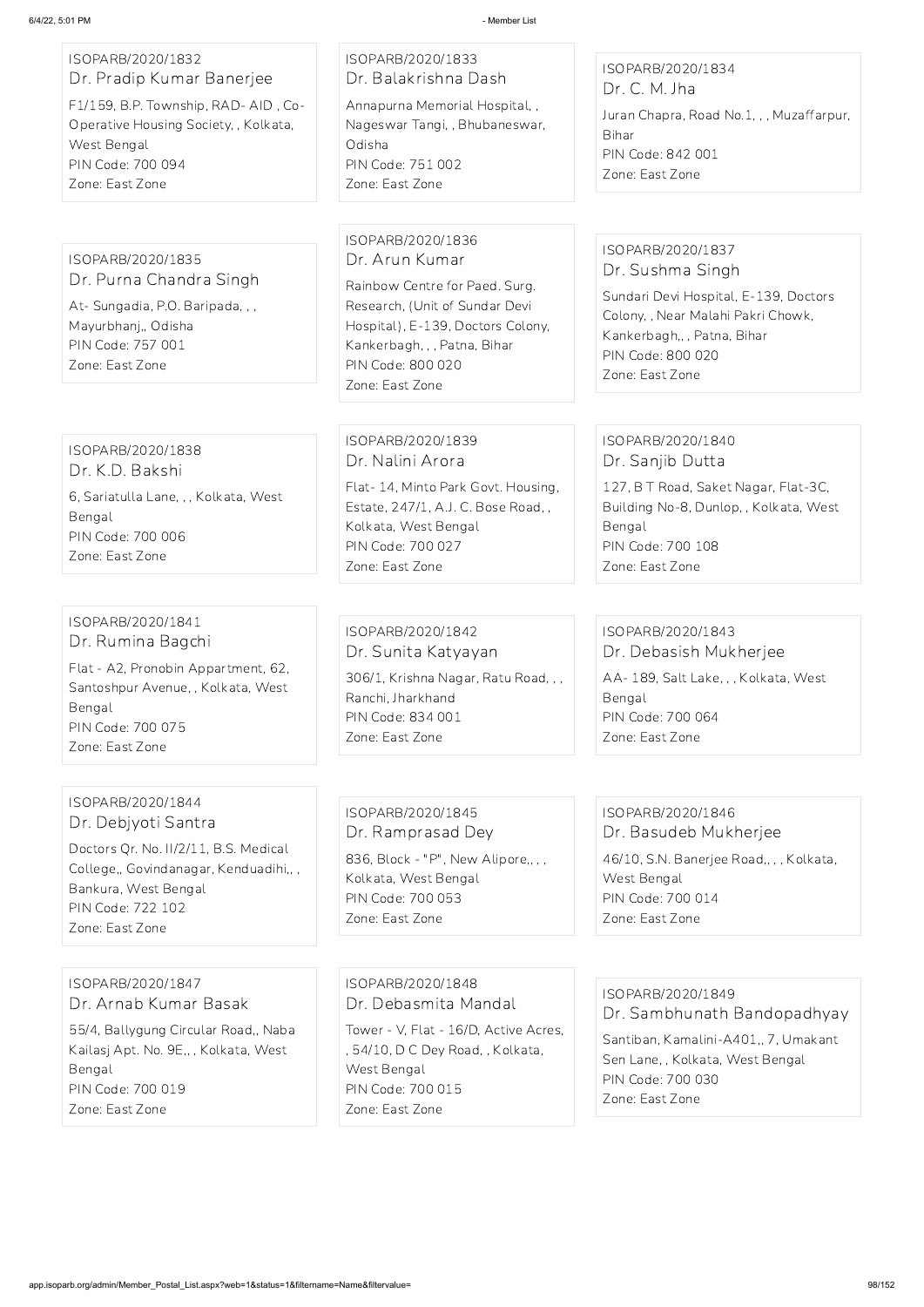| ISOPARB/2020/1850<br>Dr. Mandira Dasgupta                                                        | ISOPARB/2020/1851<br>Dr. Mausumi De Banerjee                                                 | ISOPARB/2020/1852<br>Dr. Pradip Goswami                                                                                           |
|--------------------------------------------------------------------------------------------------|----------------------------------------------------------------------------------------------|-----------------------------------------------------------------------------------------------------------------------------------|
| 559, Block 'N', New Alipore, , , Kolkata,<br>West Bengal                                         | Flat - II, Arihant Appt, 113E, Suresh<br>Chandra Banerjee Road, , Kolkata,<br>West Bengal    | Glen 13, B2, Hiland Park, , , Kolkata,<br>West Bengal                                                                             |
| PIN Code: 700 053<br>Zone: East Zone                                                             | PIN Code: 700 014<br>Zone: East Zone                                                         | PIN Code: 700 094<br>Zone: East Zone                                                                                              |
|                                                                                                  |                                                                                              |                                                                                                                                   |
| ISOPARB/2020/1853<br>Dr. Subrata Lall Seal                                                       | ISOPARB/2020/1854<br>Dr. Gourishankar Kamilya                                                | ISOPARB/2020/1855<br>Dr. Nibedita Chattopadhyay                                                                                   |
| AE, 684, Salt Lake, Sector-1,,,,<br>Kolkata, West Bengal<br>PIN Code: 700 064<br>Zone: East Zone | 3, Bidhan Sishu Sarani,, , , Kolkata,<br>West Bengal<br>PIN Code: 700 054<br>Zone: East Zone | 138A, Sector- A, Metropolitan Co-<br>Opertive Housing Society, , Canal South<br>Road, , Kolkata, West Bengal<br>PIN Code: 700 105 |
|                                                                                                  |                                                                                              | Zone: East Zone                                                                                                                   |
| ISOPARB/2020/1856                                                                                | ISOPARB/2020/1857                                                                            | ISOPARB/2020/1858                                                                                                                 |
| Dr. Jatan Kumar                                                                                  | Dr. Sangeeta Ray Chaudhuri                                                                   | Dr. Sudhansu Sekhar Jana                                                                                                          |
| Raychaudhuri, Nederpara, , P.O.-<br>Krishnagar, , Nadia, West Bengal<br><b>PIN Code: 741 101</b> | Nederpara, P.O.- Krishnagar, , ,<br>Nadia, West Bengal<br>PIN Code: 741 101                  | 30, P.L. Chatterjee Lane, Nederpara,, P.O.<br>Krishnagar, , Nadia, West Bengal<br>PIN Code: 741 101                               |
| Zone: East Zone                                                                                  | Zone: East Zone                                                                              | Zone: East Zone                                                                                                                   |
|                                                                                                  |                                                                                              | ISOPARB/2020/1861                                                                                                                 |
| ISOPARB/2020/1859<br>Dr. Subhash Mukherjee                                                       | ISOPARB/2020/1860<br>Dr. Anjana Jha                                                          | Dr. Suman Sinha                                                                                                                   |
| 8, Kambulitola Lane,,,, Kolkata, West<br>Bengal<br>PIN Code: 700 005                             | 6, Heritage Garden, Deepatoli, H.B.<br>Road,,,, Ranchi, Jharkhand<br>PIN Code: 834 009       | Flat.No. 2 B, Kalakriti Apartment, Lane<br>No. 4, Beside Park Prime Hotel,<br>Morabadi Maidan,,, Ranchi, Jharkhand                |
| Zone: East Zone                                                                                  | Zone: East Zone                                                                              | <b>PIN Code: 834008</b><br>Zone: East Zone                                                                                        |
|                                                                                                  |                                                                                              |                                                                                                                                   |
| ISOPARB/2020/1862<br>Dr. Ajit Sahay                                                              | ISOPARB/2020/1863<br>Dr. Prasant Kumar Nayak                                                 | ISOPARB/2020/1864<br>Dr. Archana Kumari                                                                                           |
| Paediatric Consultant, 55, Circular                                                              | P.G. Girls Hostel, Room. No. 71,,                                                            | House No. 16, Annapurna Enclave, Matri                                                                                            |
| Road,, Court Compound,, Ranchi,<br>Jharkhand                                                     | SCB Medical College, , Cuttack,<br>Odisha                                                    | Marg,, Bariatu Housing Colony, Bariatu,,<br>Ranchi, Jharkhand                                                                     |
| PIN Code: 834 001                                                                                | PIN Code:                                                                                    | PIN Code: 834 009                                                                                                                 |

PIN Code: 834 001 Zone: East Zone

Zone: East Zone

Zone: East Zone

ISOPARB/2020/1865 Dr. Ranita Sinha

7, Port Blair Lane (W), Barrackpore, , , Kolkata, West Bengal PIN Code: 700 120 Zone: East Zone

ISOPARB/2020/1866 Dr. Sweta Tiwari

Plot No. 140, Budheshwari Colony, Cuttack Road, , Bhubaneshwar, Odisha PIN Code: 751 006 Zone: East Zone

ISOPARB/2020/1867 Dr. Pursotam Sharma

Room No. 303, Doctors Hostel, 244,, A.J.C. Bose Road, , Kolkata, West Bengal PIN Code: 700 020 Zone: East Zone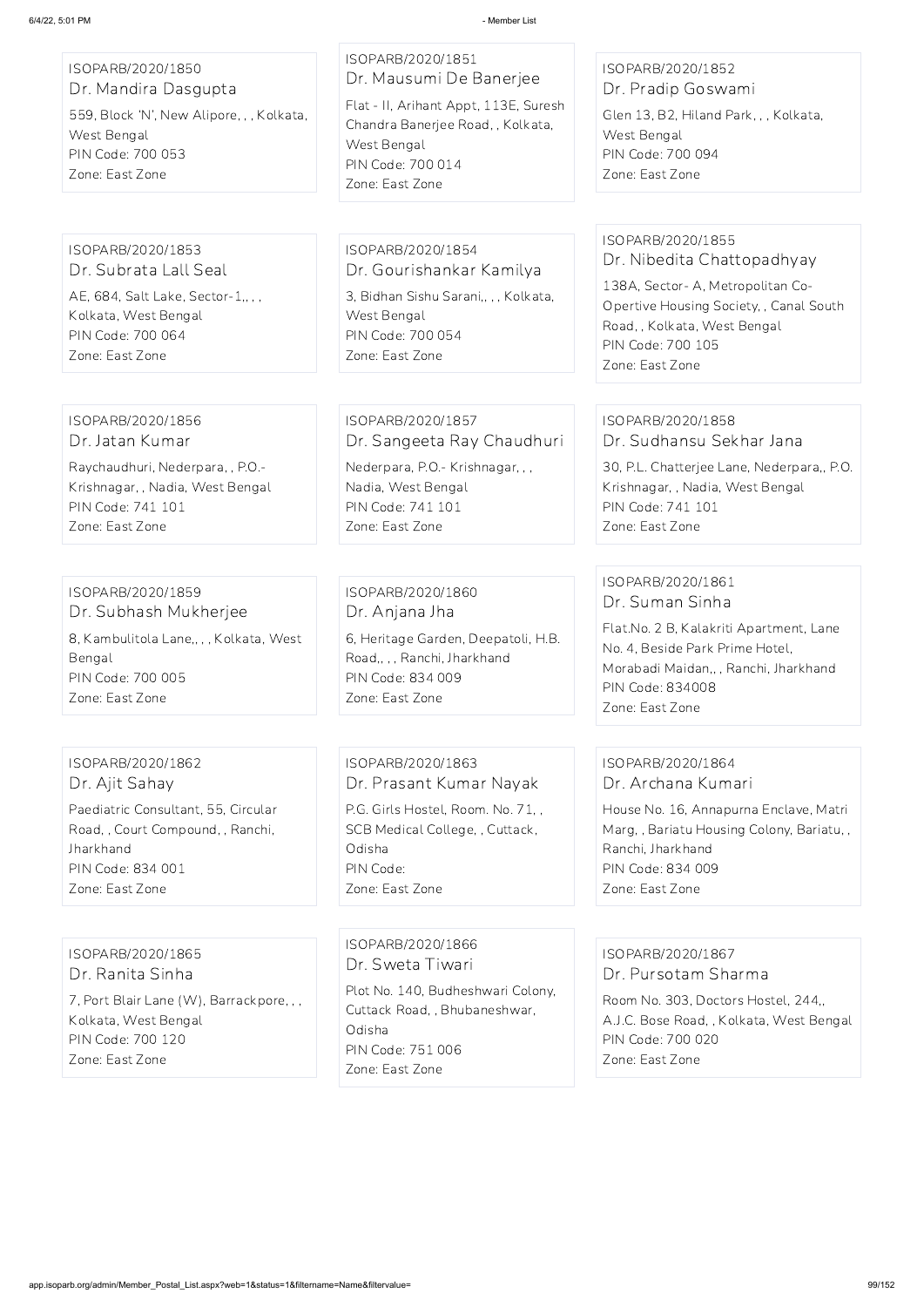### ISOPARB/2020/1868 Dr. Ranjana Sinha

C/o Dr. Laliteshwar Pd. Singh, Devanti Gas Agency Compound, West Boring Canal Road, , Patna, Bihar PIN Code: 800001 Zone: East Zone

### ISOPARB/2020/1869 Dr. Guria Kumari

C/o Dr. Madhusudan Narayan Dwarikapuri, , Road No. 2, Hanuman Nagar, Kankarbagh, , Patna, Bihar PIN Code: 800 020 Zone: East Zone

### ISOPARB/2020/1870 Dr. Zarin Rahman

Dumri Kothi, Opp. B. N. College Hostel, , Ashok Rajpath, , Patna, Bihar PIN Code: 800 004 Zone: East Zone

#### ISOPARB/2020/1871 Dr. Ojaswini Patel

Asociate Prof., Dept. of Obst. & Gynae., VSS Medical College, At & P.O- Burla, , Sambalpur, Odisha PIN Code: 768 017 Zone: East Zone

#### ISOPARB/2020/1872 Dr. Sharmila Pradhan

Lecturer in Obst. & Gynae. Qr. No. 3 R/14, , Doctors Colony, At & P.O-Burla, , Sambalpur, Odisha PIN Code: 768 017 Zone: East Zone

### ISOPARB/2020/1873 Dr. Lalmohan Nayak

Assoc. Prof. of Obst. & Gynae., Qr. No. 4 R/8, , Infront of CWC Office, At & P.O-Burla, , Sambalpur, Odisha PIN Code: 768 017 Zone: East Zone

#### ISOPARB/2020/1874 Dr. Atal Bihari Dandapat

Lecturer in Obst. & Gynae., Qr. No. C/15, , Near Paediatric Ward, At & P.O-Burla, , Sambalpur, Odisha PIN Code: 768 017 Zone: East Zone

### ISOPARB/2020/1875 Dr. Jayadev Meher

Managing Director, Janani Maternity & Nursing Home, Modipur, , Sambalpur,, Odisha PIN Code: Zone: East Zone

#### ISOPARB/2020/1876 Dr. Sunil Kumar Panda

Srusti Maternity & Nursing Home,, Budharaja, , Sambalpur, Odisha PIN Code: 768 004 Zone: East Zone

### ISOPARB/2020/1877 Dr. Lakshmi Narayan Rath Obst. & Gynae. Specialist, Bada Bazar, , Sambalpur, Odisha PIN Code: 768 003

Zone: East Zone

### ISOPARB/2020/1878 Dr. Pushpansu Sahoo

Obst. & Gynae Specialist, DHH Bhabanipatna, Near Balaji Temple, Paradeshipara, Bhabanipatna,, , Kalahandi,, Odisha PIN Code: Zone: East Zone

### ISOPARB/2020/1879 Dr. Gyanendranath Das

Obst. & Gynae Specialist, Kumbharpara, , Near Saliabagicha, Sambalpur Town, , Sambalpur, Odisha PIN Code: 768 001 Zone: East Zone

### ISOPARB/2020/1880 Dr. Deepak Kumar Tripathy

C/o F. M. Tripathy, Near Bazarpara (RS), , Belpahar, , Jharsuguda,, Odisha PIN Code: Zone: East Zone

ISOPARB/2020/1881 Dr. Saroj Kumar Seth

P.G. Student, Deptt. of Obst. & Gynae., VSS Medical College, Burla, , Sambalpur, Odisha PIN Code: 768 017 Zone: East Zone

### ISOPARB/2020/1882 Dr. Sunita Samal

M/45, Chhend Phase – I, Rourkela – 15, , , Sundargarh,, Odisha PIN Code: Zone: East Zone

ISOPARB/2020/1883 Dr. Siris Patel

3 R/27, Doctors Colony, Burla,, , , Sambalpur, Odisha PIN Code: 768 017 Zone: East Zone

#### ISOPARB/2020/1884

Dr. Ratan Das

Vill & P.O- Bahim, P.S. – Raiganj, , , Uttar Dinajpur, West Bengal PIN Code: 733 157 Zone: East Zone

ISOPARB/2020/1885

Dr. Rimik Biswas

L/IV/1, 5, P & T Qtr , Block-CC, Salt Lake City, , Kolkata, West Bengal PIN Code: 700 064 Zone: East Zone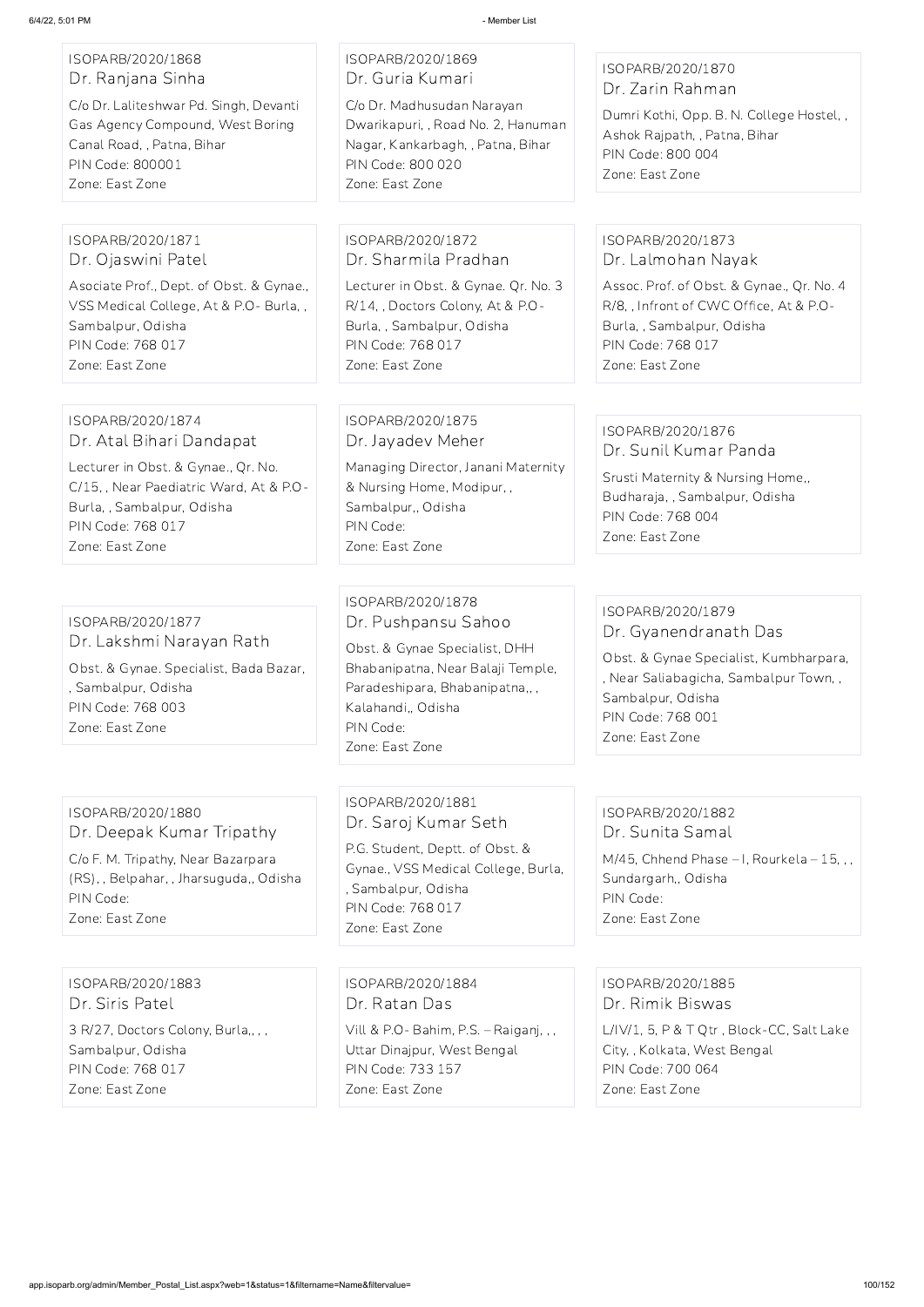### ISOPARB/2020/1886 Dr. Debishankar De

14/3, Ram Charan Seth Road Ramrajatala, , , Howrah, West Bengal PIN Code: 711 104 Zone: East Zone

### ISOPARB/2020/1887 Dr. Dilip Kumar Biswas

Gushkara School More, P.O-Gushkara, , , Burdwan, West Bengal PIN Code: 713 128 Zone: East Zone

#### ISOPARB/2020/1888 Dr. Ajit Kumar Nayak

Asstt. Prof., Dept. of Obst. & Gynae., Qr. No. 3R/C, Nr. Junior Doctors Quarters., SCB Medical College Campus, P.O-Cuttack, , Cuttack, Odisha PIN Code: Zone: East Zone

#### ISOPARB/2020/1889 Dr. Saumya Nanda

C/o Dr. P. K. Nayak, Plot No. 1501/B, , Sector – 6, Market Nagar, C.D.A., , Cuttack, Odisha PIN Code: 753 014 Zone: East Zone

### ISOPARB/2020/1890 Dr. Subhra Ghosh 67, Bapuji Nagar, , , Bhubaneshwar,, Odisha

PIN Code: Zone: East Zone

### ISOPARB/2020/1891 Dr. Rabi Narayan Satpathy

Qr. No. C/2, Block – I, CB-6, Cantonment Road, P.O- Buxi Bazar, , Cuttack, Odisha PIN Code: 753 001 Zone: East Zone

#### ISOPARB/2020/1892 Dr. Pratima Kumari Mahapatra

College Square, Plot No. 1195, , , Cuttack, Odisha PIN Code: Zone: East Zone

## ISOPARB/2020/1893 Dr. Ranjita Ghadei

Utkal Apartment, B-107, Kalyani Nagar, , , Cuttack, Odisha PIN Code: Zone: East Zone

#### ISOPARB/2020/1894 Dr. Gitanjali Patri

939, Mahandi Vihar, , , Cuttack, Odisha PIN Code: 753 004 Zone: East Zone

HIG-73, Gopabandhu Nagar , Chhind Colony, , , Rourkela, Odisha PIN Code: Zone: East Zone

#### ISOPARB/2020/1895 Dr. Abhijit Rakshit

Prathama, Flat No. 406, Utalika the Condoville, , UTL010406, 405, Barakhola, Mukundapur, , Kolkata, West Bengal PIN Code: 700 099 Zone: East Zone

### ISOPARB/2020/1896 Dr. Suhrita (Roy) De BD-348, Salk Lake City, , , Kolkata, West Bengal PIN Code: 700 064 Zone: East Zone

### ISOPARB/2020/1897 Dr. Pradip Kumar Saha

12F, Suren Sarkar Road, PS - Phoolbagan, , , Kolkata, West Bengal PIN Code: 700 051 Zone: East Zone

# ISOPARB/2020/1898 Dr. Shyamal Das Gupta

31/25-A, Mall Road, , , Kolkata, West Bengal PIN Code: 700 080 Zone: East Zone

## ISOPARB/2020/1899 Dr. Tapan Kumar Maiti

6 N, Dover Block, Lake District, 74/1, Narkeldanga Main Road, , Kolkata, West Bengal PIN Code: 700 054 Zone: East Zone

### ISOPARB/2020/1900 Dr. Pratha Pratim Sharma

495, Flat No-6, Manorama, Dum Dum Park, , , Kolkata, West Bengal PIN Code: 700 055 Zone: East Zone

ISOPARB/2020/1901

Dr. Rahul Mukhopadhyay

Flat - B7, Hastings Govt Housing Estate , 3, St George Gate Road, , Kolkata, West Bengal PIN Code: 700 022 Zone: East Zone

ISOPARB/2020/1902 Dr. Rupam

"Manodip", 270, Patliputra Colony, , , Patna, Bihar PIN Code: 800013 Zone: East Zone

ISOPARB/2020/1903 Dr. Hara Prasad Pattnaik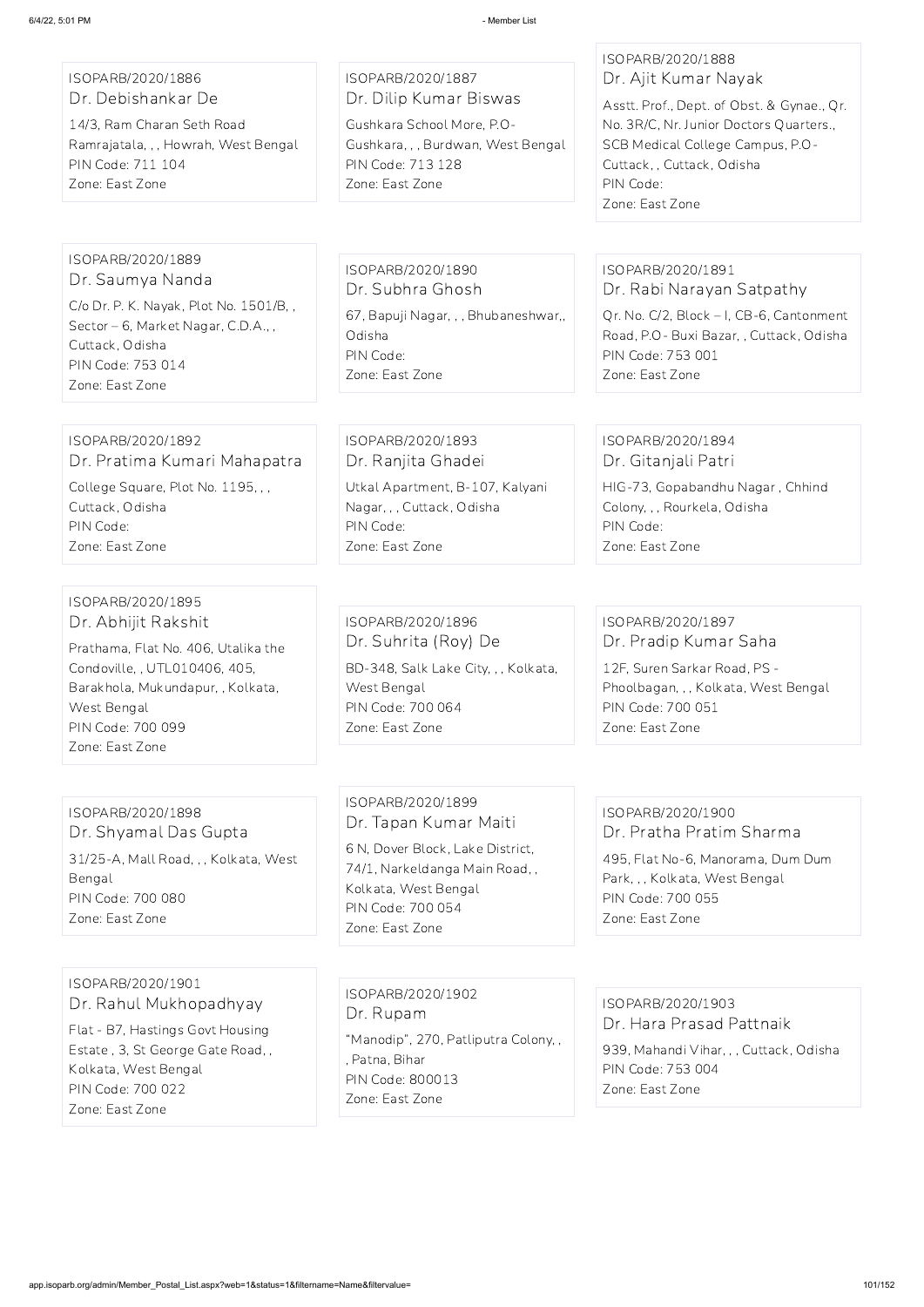| 6/4/22, 5:01 PM                                                                                                                                                                                        | - Member List                                                                                                                                                                        |                                                                                                                                                                                                   |
|--------------------------------------------------------------------------------------------------------------------------------------------------------------------------------------------------------|--------------------------------------------------------------------------------------------------------------------------------------------------------------------------------------|---------------------------------------------------------------------------------------------------------------------------------------------------------------------------------------------------|
| ISOPARB/2020/1904<br>Dr. Swati Mullick<br>Nishamani Nursing Home, Bajrakabati<br>Road, , , Cuttack, Odisha<br>PIN Code: 753 001<br>Zone: East Zone                                                     | ISOPARB/2020/1905<br>Dr. Lilabati Guru<br>Senior Professor, Qr. No. 2, Ranihat<br>Medical Rd, , S.C.B. Medical<br>College, , Cuttack, Odisha<br>PIN Code: 753 007<br>Zone: East Zone | ISOPARB/2020/1906<br>Dr. Subhankar Das Gupta<br>Hariniwas, Nungi Station Pally,, P.O-<br>Batanagar, , 24 Parganas (S), West<br>Bengal<br>PIN Code: 743 313<br>Zone: East Zone                     |
| ISOPARB/2020/1907<br>Dr. Subhendu Choudhury<br>17, Sarat Bose Colony, P.O-Haltu, , ,<br>Kolkata, West Bengal<br>PIN Code: 700 078<br>Zone: East Zone                                                   | ISOPARB/2020/1908<br>Dr. Sudip Mukhopadhyay<br>18, Chowdhury Para Road P.O-<br>Barasat, , , 24 Parganas (N), West<br>Bengal<br>PIN Code: 700 124<br>Zone: East Zone                  | ISOPARB/2020/1909<br>Dr. Poushali Sanyal<br>192/A, Shyama Prasad Mukherjee Rd, , ,<br>Kolkata, West Bengal<br>PIN Code: 700 026<br>Zone: East Zone                                                |
| ISOPARB/2020/1910<br>Dr. Prasad Chowdhury<br>"Parna Kutir", Babur Bandh PAR,,<br>Pathak Para, , Bankura, West Bengal<br>PIN Code: 722 101<br>Zone: East Zone                                           | ISOPARB/2020/1911<br>Dr. Saswati Naskar<br>Vill & P.O- Rasapunja, Via - Joka,, ,,<br>24 PGS (N), West Bengal<br>PIN Code: 700 104<br>Zone: East Zone                                 | ISOPARB/2020/1912<br>Dr. Md. Mofizul Mondal<br>Laxami Villa, Block - A, Flat No. 104,<br>107, Shaikhpara Lane, P.O-<br>Santragachi,,, Howrah, West Bengal<br>PIN Code: 711 104<br>Zone: East Zone |
| ISOPARB/2020/1913<br>Dr. Rajni Kumari Paswan<br>"Aradhyam" Dolly Lodge, Radhanagar<br>Road,, Near Geetanjali Apartment,<br>P.O- Rabindra Nagar, ,, West Bengal<br>PIN Code: 713 325<br>Zone: East Zone | ISOPARB/2020/1914<br>Dr. Alpana Chhetri<br>Flat No. E-209, Sunrise Estate 14/C,<br>, Radhanath Chowdhury Road,,<br>Kolkata, West Bengal<br>PIN Code: 700 015<br>Zone: East Zone      | ISOPARB/2020/1915<br>Dr. Soumen Das<br>Lokenath Ashray, Korunamoyee Ghat<br>Road,, Ward No. 115, Tollygunj, Dutta<br>Babur Gali,, , Kolkata, West Bengal<br>PIN Code: 700 082<br>Zone: East Zone  |

ISOPARB/2020/1916 Dr. Neetu Prasad

Matri Smriti, New Area, Kadam Kuan, ,

, Patna, Bihar

PIN Code: 800 003

Zone: East Zone

ISOPARB/2020/1917

Dr. Arka Jyoti Mukherjee

58, Bidhan Pally,, , , Kolkata, West

Bengal

PIN Code: 700 084 Zone: East Zone

### ISOPARB/2020/1918 Dr. Prerna Keshan

Horizon Maternity and Fertility Clinic Aditya Diagnostics and Hospital,, Rungagara Rd , , Tinsukia, Assam PIN Code: 786 125 Zone: East Zone

ISOPARB/2020/1919 Dr. Keerti Parashar

Crescent Health Care, Civil Lines, , Near Saint Paul School, Sasaram, , Rohtas, Bihar PIN Code: 821 115 Zone: East Zone

ISOPARB/2020/1920

Dr. Jahar Lal Baidya

Ram Nagar – 6, 2nd Cross, P.O-Ram Nagar, , , Agartala, Tripura PIN Code: 799 002 Zone: East Zone

ISOPARB/2020/1921 Dr. Salil Bindu Chakrabarti

Krishna Nagar, Kadamtali, Near Eastern Wall of TRTC,, CNG Station, , Agartala, Tripura PIN Code: 799 001 Zone: East Zone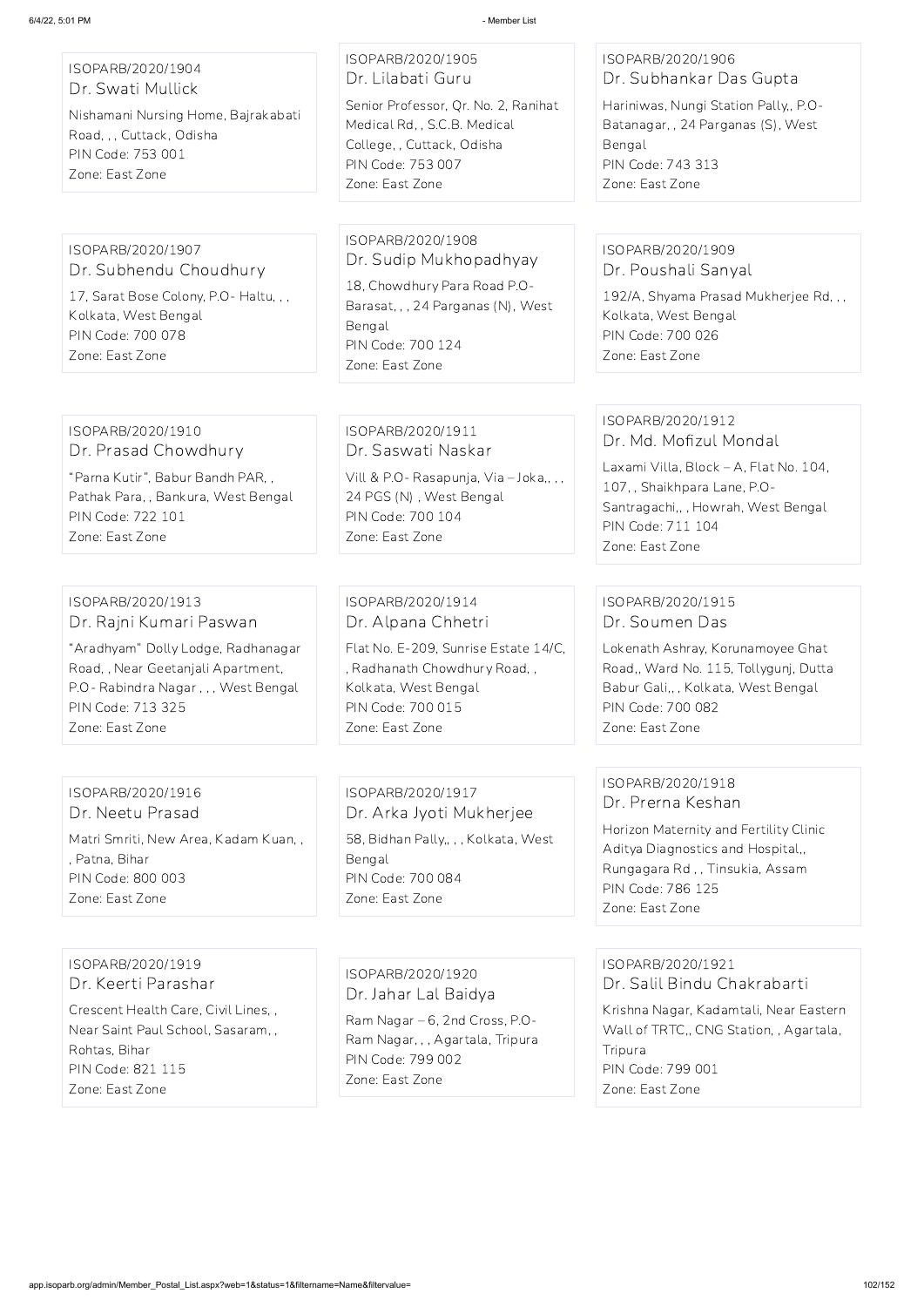ISOPARB/2020/1922 Dr. Jayanta Ray

Palace Compound, Thakur Anil Krishna Sarani, , , Agartala, Tripura PIN Code: 799 001 Zone: East Zone

ISOPARB/2020/1923 Dr. Suparna Sutradhar

C/o Arghya Saha, Opp. Big Bazar, 21, , Mantri Bari Road, , Agartala, **Tripura** PIN Code: 799 001 Zone: East Zone

ISOPARB/2020/1924 Dr. Moumita Sarkar

2nd Floor, 11A/1D Building, Beside Asharvad Apartment, Mahendra Chatterjee Lane, TOPSIA, , Kolkata, West Bengal PIN Code: 700 046 Zone: East Zone

ISOPARB/2020/1925 Dr. Ivy Mandal

Ram Krishnapally, Near Police Line, , P.O & P.S – Suri, , Birbhum, West Bengal PIN Code: 731 101 Zone: East Zone

ISOPARB/2020/1926 Dr. Rezina Banu

Flat No. A-5/3, Bidhan Abasan, F.B. Block, , Sector – III, Salt Lake, , Kolkata, West Bengal PIN Code: 700 097 Zone: East Zone

### ISOPARB/2020/1927 Dr. Atasi Mukherjee

Anand Nagar, Katjuridanga,, , , Bankura, West Bengal PIN Code: 722 102 Zone: East Zone

ISOPARB/2020/1928 Dr. Chandraeyee Dey GD/286, Sector-III, Salt Lake City,, , , Kolkata, West Bengal PIN Code: 700 106 Zone: East Zone

ISOPARB/2020/1929 Dr. Rituparna Das

106/A, A-Road, Anandpuri, P.O- N. C. Pukur,, Barrackopre, , , Kolkata, West Bengal PIN Code: 700 122 Zone: East Zone

### ISOPARB/2020/1930 Dr. Atish Dipankar Metya

11A/1C, Mahendra Chatterjee Lane, , , Kolkata, West Bengal PIN Code: 700 046 Zone: East Zone

ISOPARB/2020/1931 Dr. Pabitra Bepari

18, Dhakuria Station Road, , , Kolkata, West Bengal PIN Code: 700 031 Zone: East Zone

ISOPARB/2020/1932 Dr. Sabyasachi Pujari

87, Chaugaria, Sreenagar Main Road, , P.O- Panchsayar, , Kolkata, West Bengal PIN Code: 700 094 Zone: East Zone

### ISOPARB/2020/1933 Dr. Sujata Ghosh

Sangam Apartment, Flat No. 203, BIB-405,, G.T. Road, Bally,, , Howrah, West Bengal PIN Code: 711 207 Zone: East Zone

### ISOPARB/2020/1934 Dr. Dhruba Prasad Paul

C/o Nabinalay, Azad Hind Road, , P.O-Dhaleswar, , Agartala, Tripura PIN Code: 799 007 Zone: East Zone

ISOPARB/2020/1935 Dr. Ganeshram Bhoi

, , , Bargarh, Odisha PIN Code: 768 040 Zone: East Zone

ISOPARB/2020/1936 Dr. Liza Bishi

C/o Shovendra Kumar Dash, At & P.O-Attabira, Near Police Station, , Bargarh,, Odisha PIN Code: 768 027 Zone: East Zone

ISOPARB/2020/1937

Dr. Satyanarayan Panigrahi

Panigrahi Complex, Santinagarpada, , Near Sisu Mandir, , Sonepur, Odisha PIN Code: 767 017 Zone: East Zone

ISOPARB/2020/1938 Dr. Lipsa Patra

C/o Uddhaba Patra, Guderpally,, , Bargarh, Odisha PIN Code: 768 035 Zone: East Zone

ISOPARB/2020/1939

Dr. Debasmita Singh

C/o Dibakar Singh, Police Quarter-5, , Near Bada Bazar, , Berhampur, Odisha PIN Code: 762 006 Zone: East Zone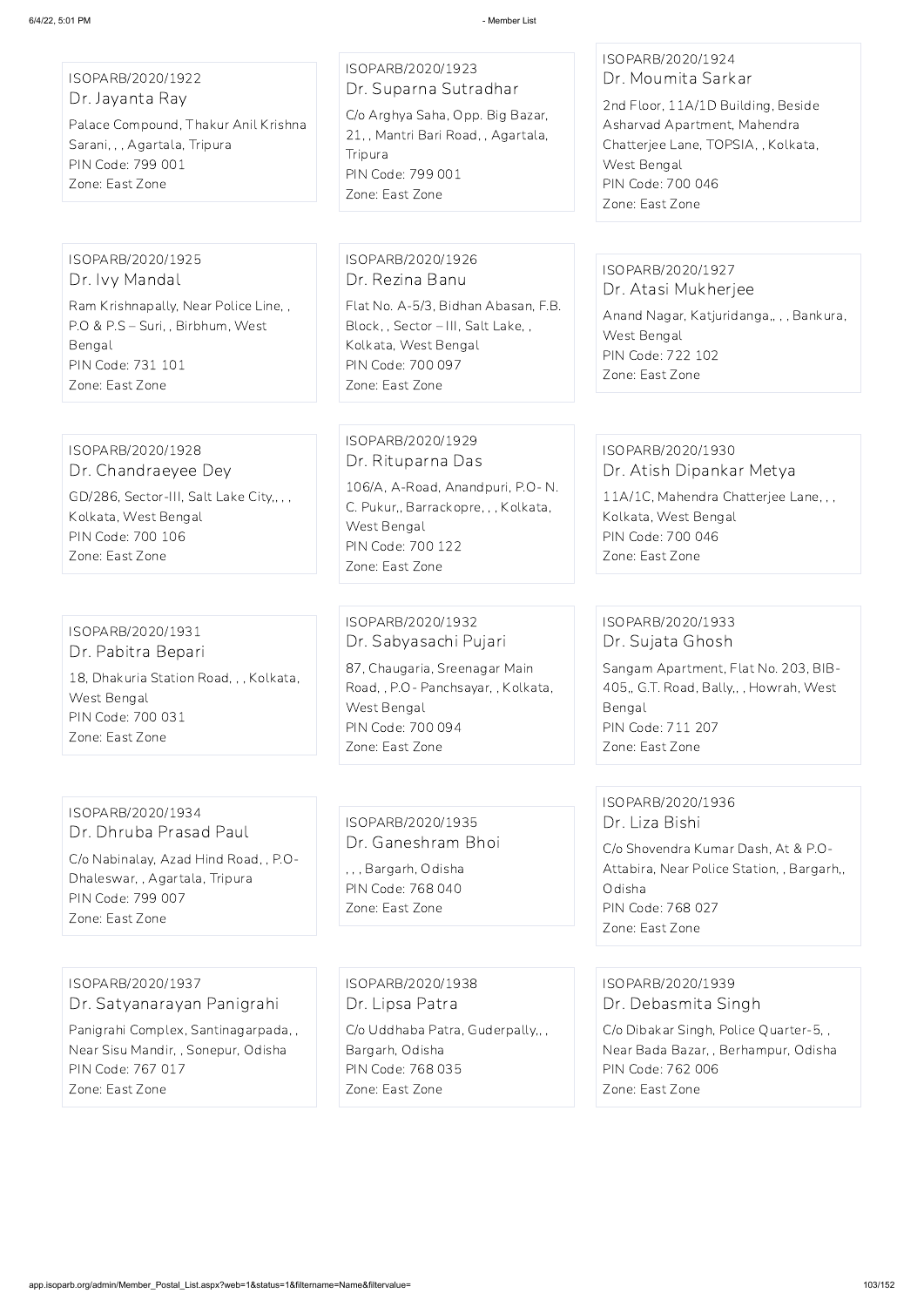| ISOPARB/2020/1940<br>Dr. Soumayshree Padhan<br>C/o Arati Padhan, New Life Building,<br>Life Care Hospital, SRIT Colony,<br>Budharaja, , Sambalpur, Odisha<br>PIN Code: 768 004<br>Zone: East Zone | ISOPARB/2020/1941<br>Dr. Jyoti Ranjan Mahapatra<br>Bancho, , , Keonjhar, Odisha<br>PIN Code: 758 022<br>Zone: East Zone                                                | ISOPARB/2020/1942<br>Dr. Ranjita Patnaik<br>W/o Dr. P. N. Das, At - Sarangamatha, ,<br>P.O- Bhatimunda, , , Cuttack, Odisha<br>PIN Code: 754 022<br>Zone: East Zone  |
|---------------------------------------------------------------------------------------------------------------------------------------------------------------------------------------------------|------------------------------------------------------------------------------------------------------------------------------------------------------------------------|----------------------------------------------------------------------------------------------------------------------------------------------------------------------|
|                                                                                                                                                                                                   |                                                                                                                                                                        |                                                                                                                                                                      |
| ISOPARB/2020/1943<br>Dr. B. Rutuparna Subhasmita                                                                                                                                                  | ISOPARB/2020/1944<br>Dr. Dillip Kumar Dalai                                                                                                                            | ISOPARB/2020/1945<br>Dr. Abdul Hai Siddiqui                                                                                                                          |
| C/o Upendra Nath Biswal, At-<br>Athatira, P.O- Aasahi, , , Puri, Odisha<br>PIN Code:<br>Zone: East Zone                                                                                           | S/o Sanyasi Dalai, Kosagumuda, , , ,<br>Nabarangpur, Odisha<br>PIN Code: 764 061<br>Zone: East Zone                                                                    | 14 A, Gorachand Road, , , Kolkata, West<br>Bengal<br>PIN Code: 700 014<br>Zone: East Zone                                                                            |
|                                                                                                                                                                                                   |                                                                                                                                                                        |                                                                                                                                                                      |
| ISOPARB/2020/1946<br>Dr. Shankhadhar Panja<br>278 A, N.S.C. Bose Road, Netaji Tower,<br>Flat No. 2E, , , Kolkata, West Bengal<br>PIN Code: 700 047<br>Zone: East Zone                             | ISOPARB/2020/1947<br>Dr. Enamul Hasan Laskar<br>Vill and P.O- Benipur, P.S-<br>Magrahat, , , South 24 Parganas,<br>West Bengal<br>PIN Code: 743 355<br>Zone: East Zone | ISOPARB/2020/1948<br>Dr. Md. Kamal Hasan<br>Vill - Dhamuli, P.O - Kadamtuli, , , Malda,<br>West Bengal<br>PIN Code: 732 102<br>Zone: East Zone                       |
|                                                                                                                                                                                                   |                                                                                                                                                                        |                                                                                                                                                                      |
| ISOPARB/2020/1949<br>Dr. Tirthankar Sinha<br>New Dangal Para, P.O - Suri, , ,<br>Birbhum, West Bengal<br>PIN Code: 731 101<br>Zone: East Zone                                                     | ISOPARB/2020/1950<br>Dr. Ayesha Khan<br>, , , Kolkata, West Bengal<br>PIN Code: 700 016<br>Zone: East Zone                                                             | ISOPARB/2020/1951<br>Dr. Gautam Chatterjee<br>Borehat, D.N. Tewari Lane, P.O-<br>Nutanganj,,, Purba Bardhman, West<br>Bengal<br>PIN Code: 713 102<br>Zone: East Zone |
|                                                                                                                                                                                                   |                                                                                                                                                                        |                                                                                                                                                                      |
| ISOPARB/2020/1952<br>Dr. Arunava Das                                                                                                                                                              | ISOPARB/2020/1953<br>Dr. Manzil Basak                                                                                                                                  | ISOPARB/2020/1954<br>Dr. Sanam Islam                                                                                                                                 |
| 97/1C, Hazra Road, , , Kolkata, West<br>Bengal                                                                                                                                                    | Dr. S. S. Road, Arani Abasan,, P.O-<br>Ghurni, Radhanagar, Krishnagar,,                                                                                                | Ladies Hostel, 99, Sarat Bose Road,<br>Ramkrishna Mission Seva Pratisthan                                                                                            |

PIN Code: 700 026 Zone: East Zone

NADIA, West Bengal PIN Code: 741 103

Zone: East Zone

Hospital, , Kolkata, West Bengal

PIN Code: 700 026 Zone: East Zone

# ISOPARB/2020/1955 Dr. Asif Ahmad

Residential Housing Estate, Flat No. C/8, 48, , Radhanath Choudhary Road, , Kolkata, West Bengal PIN Code: 700 015 Zone: East Zone

ISOPARB/2020/1956 Dr. Shantanu Roy

H/47-A, Baghajatin, P.O- Regent Estate, , , Kolkata, West Bengal PIN Code: 700 092 Zone: East Zone

ISOPARB/2020/1957 Dr. Sagarika Roy

Vill & P.O- Khamar Chandni, P.S-Haripal, , Hooghly, West Bengal PIN Code: 712 405 Zone: East Zone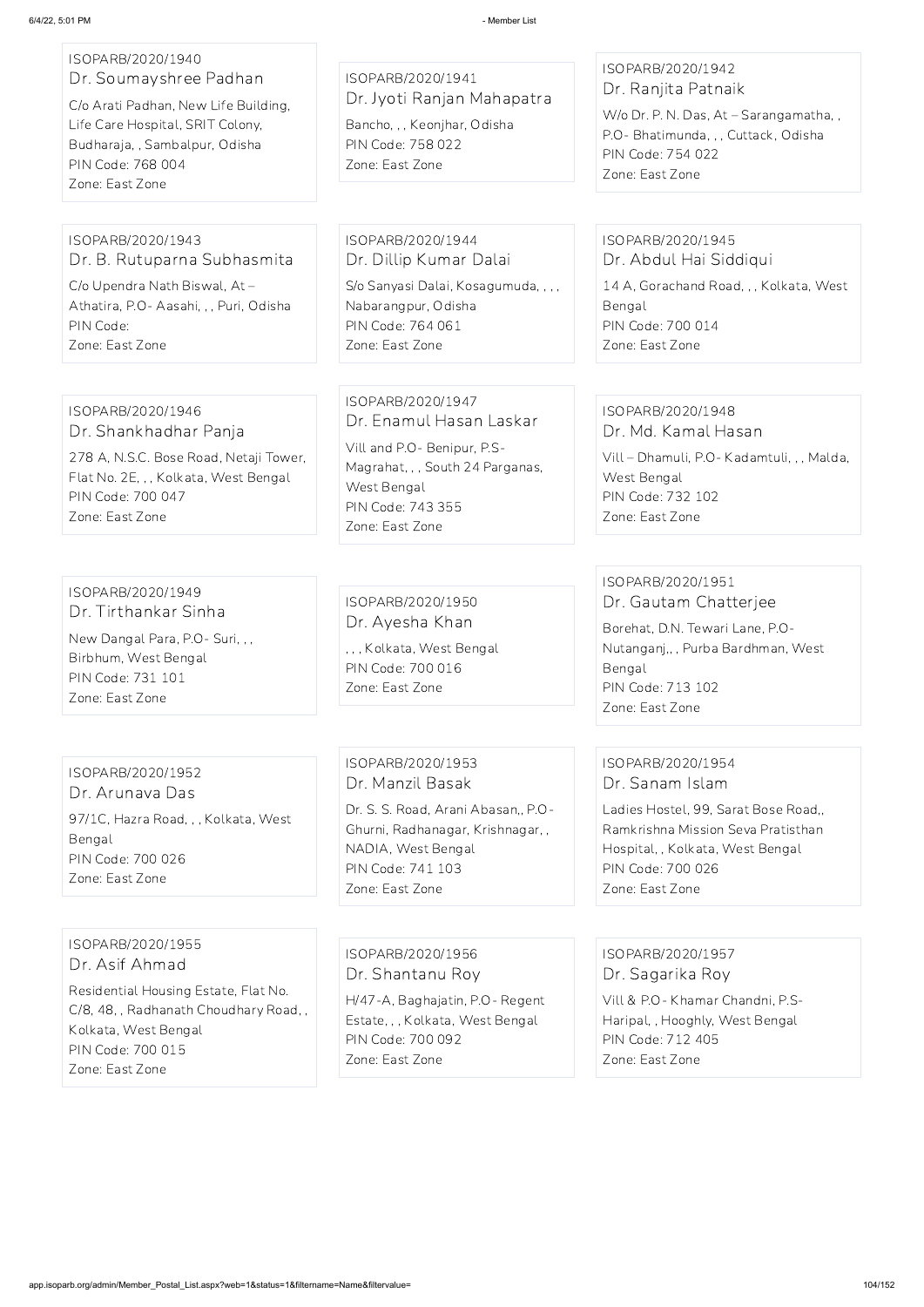### ISOPARB/2020/1958 Dr. Madhu Sinha

Pratibha Enclave Apartment, Flat – 5 B, Road No. 6 A, Rajendra Nagar, , Patna, Bihar PIN Code: 800 016 Zone: East Zone

ISOPARB/2020/1959 Dr. Reshita M.I.G.-165, Block- 5, Sector – 6, Bahadurpur Housing Colony, , Patna, Bihar PIN Code: 800026 Zone: East Zone

ISOPARB/2020/1960 Dr. Saroj Singh

CA-61, P.C. Colony, Kankarbagh, , , Patna, Bihar PIN Code: 800 020 Zone: East Zone

#### ISOPARB/2020/1961 Dr. Aishwarya

Flat No. 201, S. D. Apartment, Nageshwar Colony, , Boring Road, , Patna, Bihar PIN Code: 800001 Zone: East Zone

ISOPARB/2020/1962 Dr. Akanksha Singh

C/o Kumar Manoj Singh, Prabhag-2, , Vill + P.O- Jamuhar, Anchal – Dalmianagar, , Rohtas, Bihar PIN Code: 821 305 Zone: East Zone

#### ISOPARB/2020/1963 Dr. Chanchala Kumari

E-51, Narayan Medical College & Hospital, Jamuhar, Sasaram, , Rohtas, Bihar PIN Code: 821 305 Zone: East Zone

ISOPARB/2020/1964 Dr. Smriti Sinha At + P.O- Desari, , , Vaishali, Bihar PIN Code: 844 504 Zone: East Zone

### ISOPARB/2020/1965 Dr. Shilpi Chauhan

P.G. Girls Hostel, Narayan Medical College & Hospital, Jamuhar, Sasaram, , Rohtas, Bihar PIN Code: 821 305 Zone: East Zone

### ISOPARB/2020/1966 Dr. Vineeta

Flat No. C/5, Narayan Medical College & Hospital Campus, Jamuhar, Sasaram,, , Rohtas, Bihar PIN Code: 821305 Zone: East Zone

### ISOPARB/2020/1967 Dr. Syamal Kumar

Andyopadhyay, Flat No. 11, Block – B,11, , Surah Cross Lane, Beleghata,, , Kolkata, West Bengal PIN Code: 700 010 Zone: East Zone

### ISOPARB/2020/1968 Dr. Ononna Das

Flat No. 7, Nandan Apartment, 64/3, Garfa Main Road, , Kolkata, West Bengal PIN Code: 700 075 Zone: East Zone

### ISOPARB/2020/1969 Dr. Marufa Bilkish

Flat No. U-15, 48/4, Sultan Alam Road, Lake Gardens, Govt. R.H.E., , Kolkata, West Bengal PIN Code: 700 033 Zone: East Zone

#### ISOPARB/2020/1970 Dr. Soumen Patra

113/B, Raja Ram Mohan Roy Road, , , Kolkata, West Bengal PIN Code: 700 041 Zone: East Zone

ISOPARB/2020/1971 Dr. Saurabh Tiwari

C/o Sri Gopal Tiwari, Nutanpally Suri, , Near Shri Krishna Mandir, , Birbhum, West Bengal PIN Code: 731 101 Zone: East Zone

### ISOPARB/2020/1972 Dr. Mehebub Alam

Vill – Chowmoha, P.O- Mudia Hat, , P.S-Shasaw (Barasat), , North 24 Parganas, West Bengal PIN Code: 700 128 Zone: East Zone

### ISOPARB/2020/1973 Dr. Maya Sen

Flat 4 F, Block – 2, Lake District, 74/1, Narkeldanga Main Road, , Kolkata, West Bengal PIN Code: 700 054 Zone: East Zone

ISOPARB/2020/1974 Dr. Amrit Chattopadhyay

C/o Asim Kumar Acharjee, Circus Maidan, , Nutanchatti, , Bankura, West Bengal PIN Code: 722 101 Zone: East Zone

ISOPARB/2020/1975 Dr. Kallol Mallick

MHQ Hostel, Eye Building, Kolkata National Medical College & Hospital, , , Kolkata, West Bengal PIN Code: 700 014 Zone: East Zone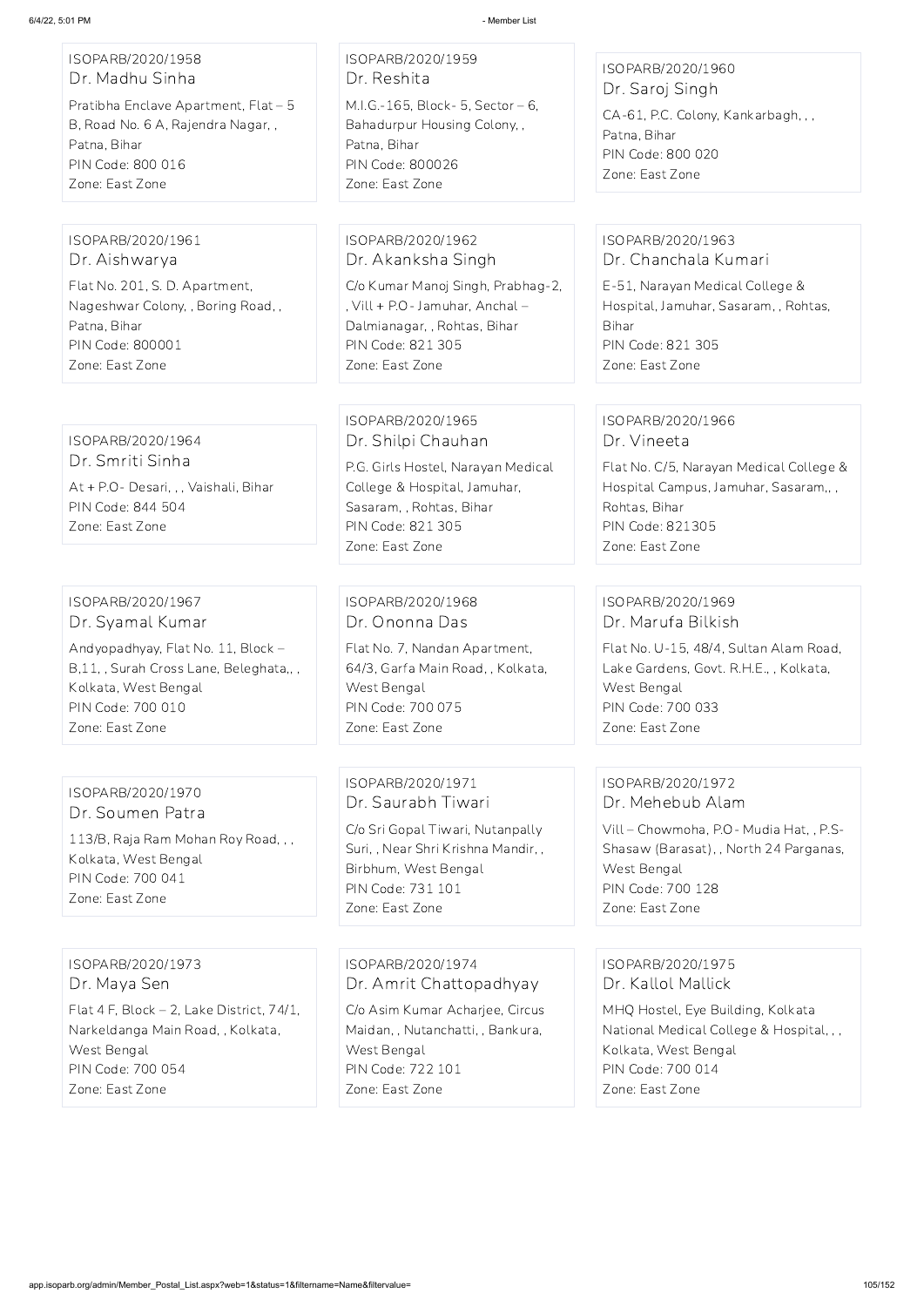| ISOPARB/2020/1976<br>Dr. Payel Biswas<br>175, Bidhanpally, P.O- Garia,,,,<br>Kolkata, West Bengal<br>PIN Code: 700 084<br>Zone: East Zone                                                                    | ISOPARB/2020/1977<br>Dr. Sandhya Kumari<br>40/V, Incometax Colony, G.B. Block,<br>Salt Lake, Sector - 3, , , , Kolkata,<br>West Bengal<br>PIN Code: 700 097<br>Zone: East Zone | ISOPARB/2020/1978<br>Dr. Santwana Kumari<br>At-Tigharia, P.O-A.G. Bazar,,,, Katihar,<br>Bihar<br>PIN Code: 854 101<br>Zone: East Zone                                      |
|--------------------------------------------------------------------------------------------------------------------------------------------------------------------------------------------------------------|--------------------------------------------------------------------------------------------------------------------------------------------------------------------------------|----------------------------------------------------------------------------------------------------------------------------------------------------------------------------|
| ISOPARB/2020/1979<br>Dr. Vinita Sinha<br>Vinita Sinha (Alias Vinita Kumari)<br>H.No. 97, Road No. 7, Sanjay Gandhi<br>Nagar, Hanuman Nagar, , Patna, Bihar<br>PIN Code: 800 026<br>Zone: East Zone           | ISOPARB/2020/1980<br>Dr. Deepak Goenka<br>Director, Insitute of Human<br>Reproduction, Bharalumukh,,<br>Guwahati, Assam<br>PIN Code: 781 009<br>Zone: East Zone                | ISOPARB/2020/1981<br>Dr. Jasmina Begum<br>C/o S. Manwar Ali, House No. 22,,<br>Rashmi Vihar, Aiginia, , Bhubaneswar,<br>Odisha<br>PIN Code: 751 019<br>Zone: East Zone     |
| ISOPARB/2020/1982<br>Dr. Subarna Mitra<br>Flat No. 703, Type-5, Quarters, AIIMS,<br>Housing Complex,, Sijua, Patrapada,<br>P.O- Dumuduma, , , Bhubaneswar,<br>Odisha<br>PIN Code: 751 019<br>Zone: East Zone | ISOPARB/2020/1983<br>Dr. Pranabika Mohanta<br>Goswami<br>Nandanpur, Jail Road, , , Jorhat,<br>Assam<br>PIN Code:<br>Zone: East Zone                                            | ISOPARB/2020/1984<br>Dr. Sasindra Kumar Das<br>H.No. 334 A, Byelane $- 2$ , Mirza $- 1$ , ,<br>Borkuchi, Kamrup, , Guwahati, Assam<br>PIN Code: 781 125<br>Zone: East Zone |
| ISOPARB/2020/1985<br>Dr. Pratibha Pasari Agarwal<br>Flat No. 3D, The Terrace, Opp. NERIM<br>College, Jayanagar, Beltola, , ,<br>Guwahati, Assam<br>PIN Code: 781 028<br>Zone: East Zone                      | ISOPARB/2020/1986<br>Dr. Snigdha Phukam<br>H.No. 1, G. S. Road, Ananda Nagar,,<br>Bye Lane-2, Opp. IDBI Bank,,<br>Guwahati, Assam<br>PIN Code: 781 001<br>Zone: East Zone      | ISOPARB/2020/1987<br>Dr. Anushruti Dutta<br>H.No. 55, Ananda Nagar Path, Six Mile,<br>Khanapara,, Guwahati, Assam<br>PIN Code: 781 022<br>Zone: East Zone                  |

ISOPARB/2020/1988 Dr. Preeti Choudhury

H.No. 3, Bimala Baruah Path, , , Guwahati, Assam PIN Code: 781 024 Zone: East Zone

ISOPARB/2020/1989 Dr. Chandan Barua

1-B, Hemolata Heritage, FC Road Uzanbazar, , Opp. Baruwari Mandir, , Guwahati, Assam PIN Code: 781 001 Zone: East Zone

ISOPARB/2020/1990 Dr. Dhiraj Bora

Palm Grove Enclave, 3rd Floor, Flat No. 303/H1, , Juripar Path, Panjabari, , , Guwahati, Assam PIN Code: 781 022 Zone: East Zone

ISOPARB/2020/1991

Dr. Partha Pratim Borah

H.No. 74, Homeopathic College Road, Bagharbari, Panjabari,, , Guwahati, Assam PIN Code: 781 037 Zone: East Zone

ISOPARB/2020/1992 Dr. Kalpana Baruah

H.No. 28, Rupam Rabha Path, Jatia, Kahilipara, , Guwahati, Assam PIN Code: 781 019 Zone: East Zone

ISOPARB/2020/1993 Dr. Himleena Gautam

H.No. 160, Sukreshwar Temple Campus, Panbazar, , , Guwahati, Assam PIN Code: 781 001 Zone: East Zone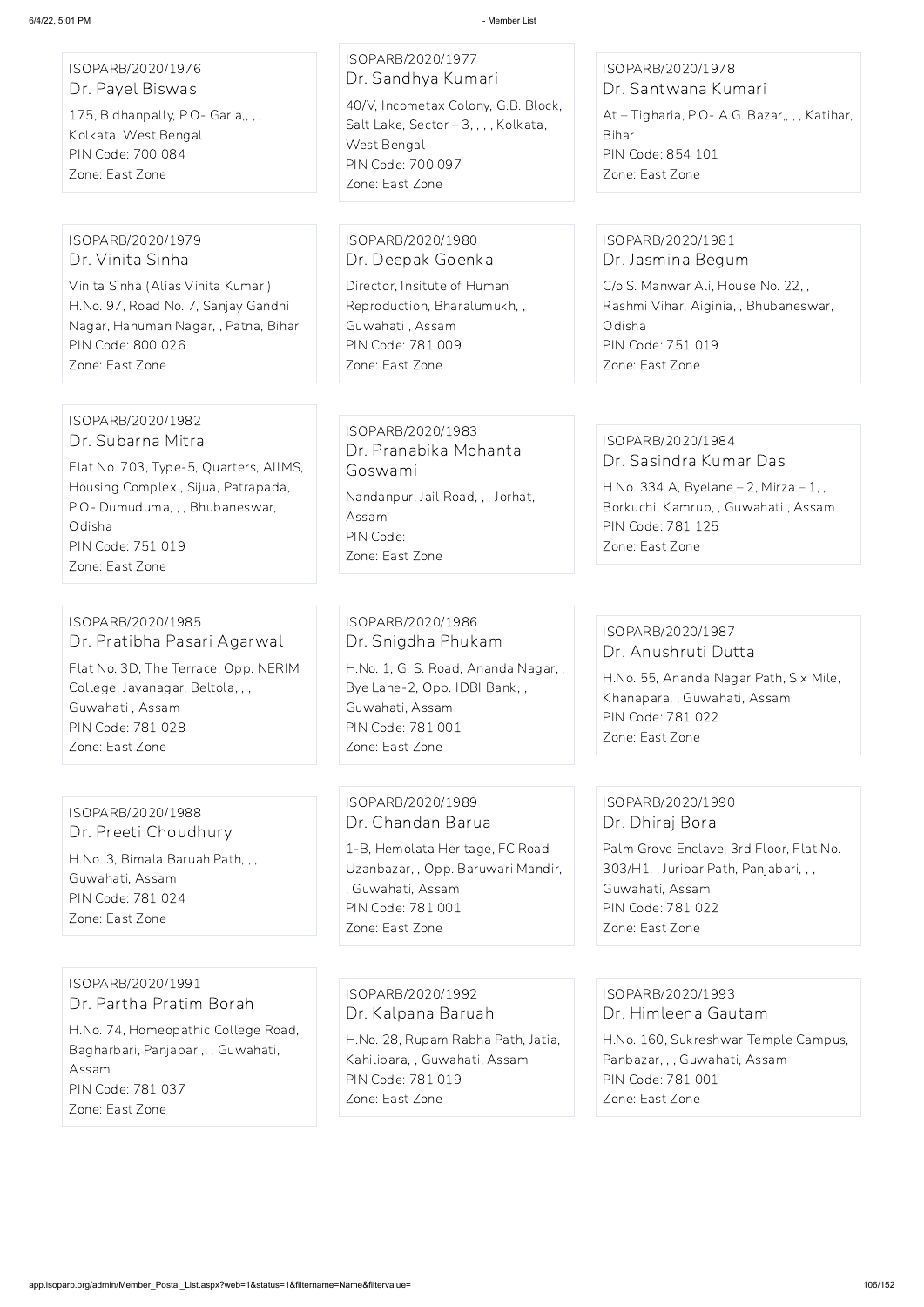ISOPARB/2020/1994 Dr. Aizaz Hussain

Tata Referal Hospital, P.O- Chabua, , , Dibrugarh, Assam PIN Code: 786 184 Zone: East Zone

ISOPARB/2020/1995 Dr. J. P. Mour J.P. Gynae Clinic, G. S. Road, Behind Hotel Maitri Residency, Paltan Bazar, , Guwahati, Assam PIN Code: 781 001

Zone: East Zone

#### ISOPARB/2020/1996 Dr. Arpita Sarma

H.No. 4, Nandan Path, Rukmini Nagar, Dispur, , , Guwahati, Assam PIN Code: 781 006 Zone: East Zone

ISOPARB/2020/1997 Dr. Debabrata Barman

H.No. 8, Bye Lane – 12, Lachit Nagar, , , Guwahati, Assam PIN Code: 781 007 Zone: East Zone

ISOPARB/2020/1998 Dr. Junamoni Borgohain

H.No. 36, Saroj Dakdale, Rehabari, Bilpar, Rehabari,, , , Guwahati, Assam PIN Code: 781 001 Zone: East Zone

ISOPARB/2020/1999 Dr. Bibha Jha

NH-31, Navratan Hata,, , , Purnea, Bihar PIN Code: 854 301 Zone: East Zone

ISOPARB/2020/2000 Dr. Abha Prasad

Swapna Medical Complex, Near PNB , Line Bazar, , , Purnea, Bihar PIN Code: 854 301 Zone: East Zone

ISOPARB/2020/2001 Dr. Sujata Kumari Chaudhary

Shanti Kunj, MIG-223, Opp-Doctors Colony,, Lohiya Nagar, Kankerbagh,, , Patna, Bihar PIN Code: 800 020 Zone: East Zone

ISOPARB/2020/2002 Dr. Rakhi Singh 22, A. N. Path, North S. K. Puri,, , , Patna, Bihar PIN Code: 800 013 Zone: East Zone

ISOPARB/2020/2003 Dr. Sangeeta Sinha

Shiv Sadan, Sinha Library Road, , , Patna, Bihar PIN Code: 800 001 Zone: East Zone

ISOPARB/2020/2004 Dr. Anuradha Sinha

C/o Dr. Sanjeev Kumar, Rajendra Nagar,, Madhubani, , Purnea, Bihar PIN Code: 854 301 Zone: East Zone

ISOPARB/2020/2005 Dr. Arati Sinha

48, New Sipahi Tola, , , Purnea, Bihar PIN Code: 854 301 Zone: East Zone

ISOPARB/2020/2006 Dr. Abhilasha Shandilya

Chiranjivi Chikitsa Kendra, B-20, Patrakar Nagar, Kankarbagh, , Patna, Bihar PIN Code: 800 020 Zone: East Zone

ISOPARB/2020/2007 Dr. Krishna Priyambada

C/o Mr. B. K. Pattojoshi, N-5/35, IRC Village,, Nayapally,, , Bhubaneshwar, Odisha PIN Code: 751 015 Zone: East Zone

ISOPARB/2020/2008 Dr. Shradha Chakhaiyar

Flat No. 201 'A, Devashraya Apartment, Bhikhana Pahari,, , Patna, Bihar PIN Code: 800 004 Zone: East Zone

ISOPARB/2020/2009 Dr. Poonam Kumari

403, F-Block, Amarkunj Apartment, Vivekanand West, Boring Road,, , Patna, Bihar PIN Code: 800 013 Zone: East Zone

ISOPARB/2020/2010 Dr. Shaheda Sultana

Family Poly Clinic, Haroon Nagar, Sector – 2, Phulwarisharif, , Patna, Bihar PIN Code: 801 505 Zone: East Zone

ISOPARB/2020/2012 Dr. Namrata Singh

Flat No. 203, Shakuntalam Palace, Boring Road, , Near Krishna Apartment S. K. Puri,, , Patna, Bihar PIN Code: 800 001 Zone: East Zone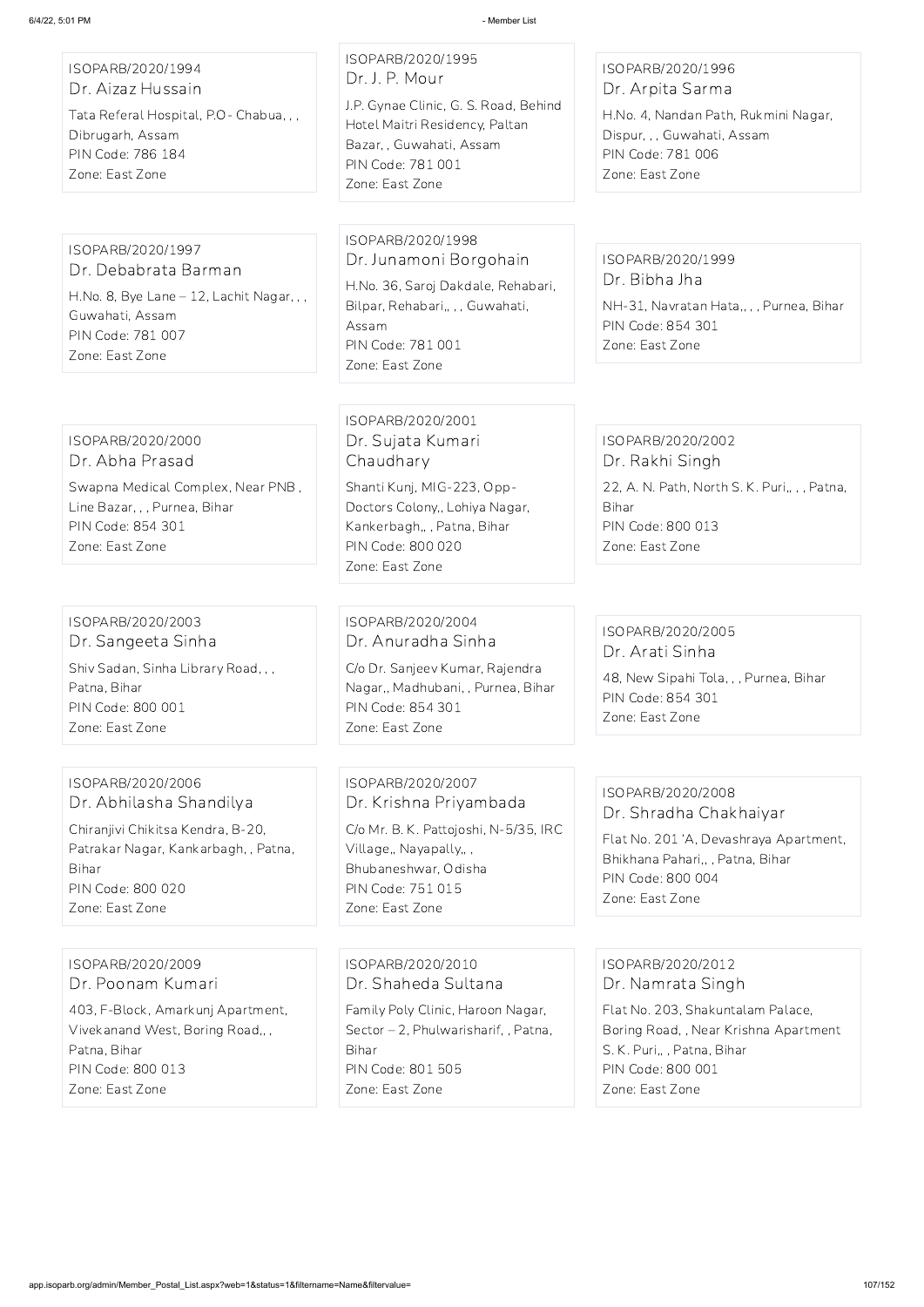ISOPARB/2020/2013 Dr. Seema Ranjan

Asha Niwas, West-2, Kurji Holy Family Hospital Campus, Near Sadaquat Ashram, , Patna, Bihar PIN Code: 800 010 Zone: East Zone

## ISOPARB/2020/2014 Dr. Preeti Sharma

W/o Dr. A. P. Chaitanya, C/o Dr. J. K. Arya, Anandpuri Colony,, P.O-College More, Sadar Blcok, , , Hazaribagh, Jharkhand PIN Code: 825 301 Zone: East Zone

#### ISOPARB/2020/2015 Dr. Abhijit Shil

Dept. of Obst. & Gynae, Agartala Govt. Medical College,, P.O- Kunjabam,, , Agartala, Tripura PIN Code: 799 006 Zone: East Zone

#### ISOPARB/2020/2016 Dr. Abhipsa Mazumdar

C/o A. C. Mazumdar, Nagendra Nilaya,, Padmapur, F.C. Project, Jaipur Road, , Jaipur, Odisha PIN Code: 755 020 Zone: East Zone

ISOPARB/2020/2017 Dr. Rahul Sahu

C/o Brushabhanu Sahu, At-Narayani City,, Industrial State, Beheramal, , Jharsuguda, Odisha PIN Code: Zone: East Zone

### ISOPARB/2020/2018 Dr. Sushree Smrutikanya

Qr. No. E-246, Unit-8, Nayapalli,, , , Bhubaneshwar, Odisha PIN Code: 751 012 Zone: East Zone

ISOPARB/2020/2019 Dr. Preeti Samal At – Aruha, P.O- Kanikapda, , , Jaipur, Odisha PIN Code: Zone: East Zone

#### ISOPARB/2020/2020 Dr. Roshan Meher

C/o Bhagabana Meher, At & P.O-Padampur, , , Bargarh, Odisha PIN Code: Zone: East Zone

#### ISOPARB/2020/2021 Dr. Sasmita Kumari Sahu

C/o Syama Sundar Sahu, At – Main Road Gobindipur, , Near Anantapur Junction, P.S- Chamakhandi, , Ganjam, Odisha PIN Code: 761 020 Zone: East Zone

# ISOPARB/2020/2022 Dr. Deepak Patel

C/o Lokanath Patel, At – Jyotsna Niwas,, Patrapada, , Sundargarh, Odisha PIN Code: Zone: East Zone

ISOPARB/2020/2023 Dr. Ankita Rout B-406, RUPA-4, Thosali Apartment, , Satya Nagar, , Bhubaneshwar, Odisha PIN Code: 751 007 Zone: East Zone

### ISOPARB/2020/2024 Dr. Monalisha Pal

C/o Aseem Kumar Pal, Flat No. 307, , Dibya Prabha Apartment, Nageswar Tangi, , , Bhubaneshwar, Odisha PIN Code: 751 002 Zone: East Zone

### ISOPARB/2020/2025 Dr. Sumitra Mansingh

C/o Shishir Kumar Sahu, At- Chuda, , P.O- Dabardhua Patna, Via- Bolgarh, , Khordha, Odisha PIN Code: 752 066 Zone: East Zone

## ISOPARB/2020/2026 Dr. Sushant Kumar Patel

C/o Jitendra Patel, At- Mahikani, , P.O- Jhargaon, , Sundargarh, Odisha PIN Code: 770 072 Zone: East Zone

### ISOPARB/2020/2027 Dr. Veena Prabha

C/o Dr. Shiv Kumar Pd. Singh Near Dak Bunglala,, At & P.O- Chandi, , Nalanda, Bihar PIN Code: 803 108 Zone: East Zone

ISOPARB/2020/2028 Dr. Rajani Kumari

Vill – Nonaura, P.O- Noorsarai, , , Nalanda, Bihar PIN Code: Zone: East Zone

ISOPARB/2020/2029 Dr. Atima Bharti

21, Asha Shree Garden, Near R. K. Mission Ashram, Morabadi, , Ranchi, **Jharkhand** PIN Code: Zone: East Zone

ISOPARB/2020/2030 Dr. Nidhi Singh

House No. 225, Road No. 6, Kilburn Colony, Hinoo, , , Ranchi, Jharkhand PIN Code: 834 002

Zone: East Zone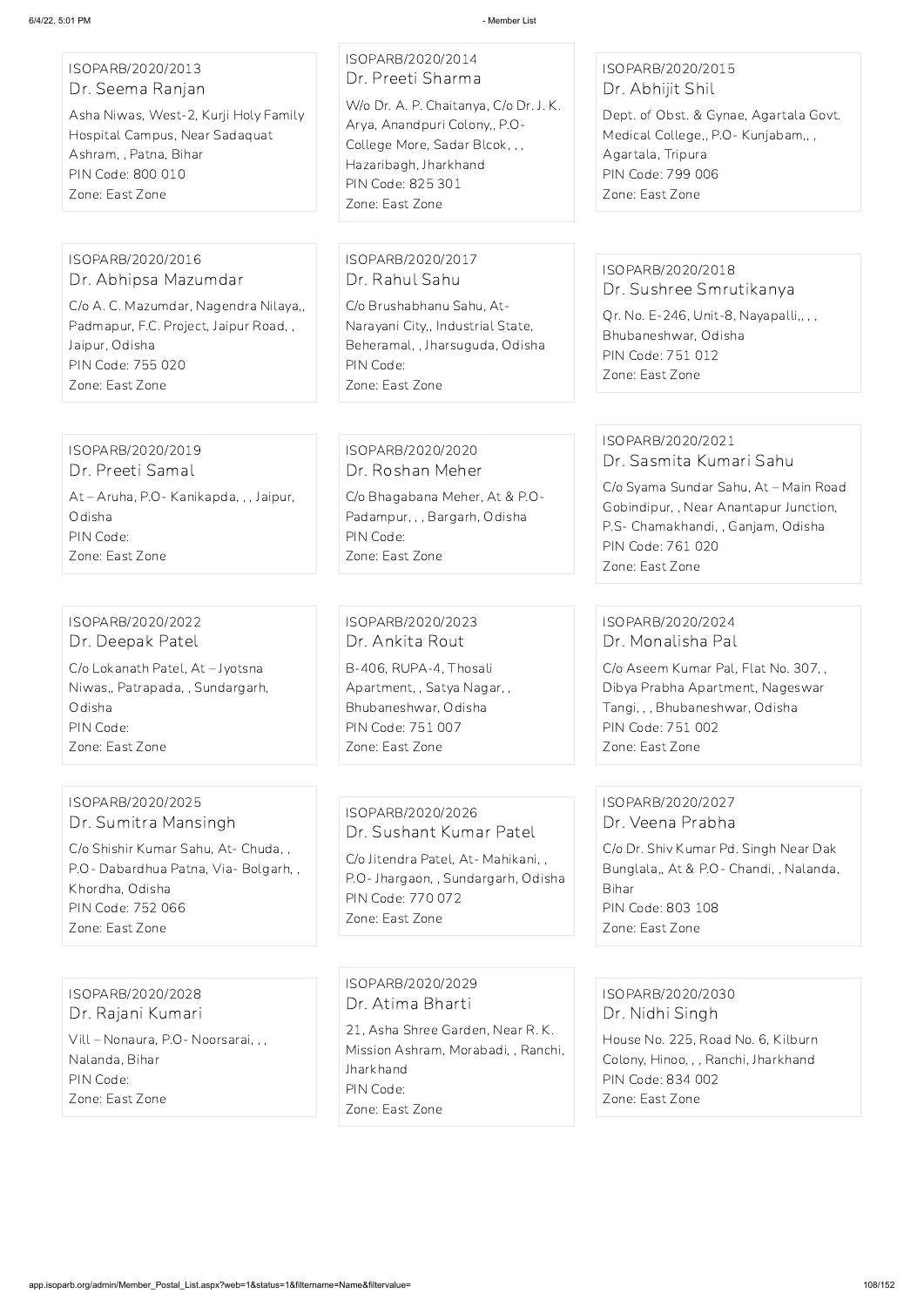## ISOPARB/2020/2031 Dr. Manjari Singh

C/o Bipin Bihari Singh, Indu Sarkar Road,, William's Town, , Deoghar, Jharkhand PIN Code: 814 112 Zone: East Zone

## ISOPARB/2020/2032 Dr. Sandhya Tewari

C/o Umesh Tewari, Krishna Nagar, Near Koyala Nagar, , P.O- Koyala Nagar, , , Dhanbad, Jharkhand PIN Code: 826 005 Zone: East Zone

## ISOPARB/2020/2033 Dr. Arti Dipti

Narayani Sena Sadan, Opp Block Hospital, Ramgarh, Ramgarh Cant , , Ramgarh, Jharkhand PIN Code: 829 112 Zone: East Zone

# ISOPARB/2020/2034

Dr. Reena Godsora Dayal Bhawan, Kilburn Colony Hinoo, , , , Ranchi, Jharkhand PIN Code: 834 002 Zone: East Zone

## ISOPARB/2020/2035 Dr. Usha Madhulika Horo

109, Kadru Nayee Basti, Opp. – Argora Railway Station, , Ranchi, **Jharkhand** PIN Code: 834 002 Zone: East Zone

## ISOPARB/2020/2036 Dr. Sonali Gupta

Flat No. 545, Arrah Garden Residency,, Jagdeo Path, , Patna, Bihar PIN Code: 800 014 Zone: East Zone

#### ISOPARB/2020/2037 Dr. Satyabrata Panda

Flat No. 226, Block-IV, 6th Avenue, Sreevihar,, Chandrasekharpur, , Bhubneshwar, Odisha PIN Code: 751 023 Zone: East Zone

## ISOPARB/2020/2038 Dr. Susanta Kumar Mahapatra

Plot No. 841, Adyasha, Patia, , , Bhubneshwar, Odisha PIN Code: 751 031 Zone: East Zone

## ISOPARB/2020/2039 Dr. Harapriya Rath

20-C, Jayadurga Nagar, P.O-Budheswari, , , Bhubneshwar, Odisha PIN Code: 751 006 Zone: East Zone

#### ISOPARB/2020/2040 Dr. Sanjukta Mahapatra

B-3, Ground Floor, Lord Gunjan Palace,, Rasulgarh,, , Bhubneshwar, Odisha PIN Code: 751 010 Zone: East Zone

ISOPARB/2020/2041 Dr. Jaya Prakash Pani

Qr. No. L/B, 162, Bhimatangi (Phase-II), , Old Town, , , Bhubneshwar, Odisha PIN Code: 751 002 Zone: East Zone

## ISOPARB/2020/2042 Dr. Monika Anant

101-A, Shanti Vihar Apartment, Exhibition Road, , Behind Reserve Bank of India, , Patna, Bihar PIN Code: 800 001 Zone: East Zone

## ISOPARB/2020/2043 Dr. Meghana Raj R. V.

Room No. 301, Ladies Hostel-3, Campus-2, Near Sum Hospital, Kalinga Nagar, , Bhubneshwar, Odisha PIN Code: 751 003 Zone: East Zone

## ISOPARB/2020/2044 Dr. Ritimukta Panda

Plot No. 26, K-7, Kalinga Nagar, Ghatikia,, , Bhubneshwar, Odisha PIN Code: 751 003 Zone: East Zone

## ISOPARB/2020/2045 Dr. Kavya Sudha G.

Plot No. 1111, 3rd Floor, K-8,, Kalinga Nagar, , Bhubneshwar, Odisha PIN Code: 751 003 Zone: East Zone

#### ISOPARB/2020/2046 Dr. Jayasri Kurra

D-Block, 703, Gymkhana, Palmheight, Barathpur, , , Bhubneshwar, Odisha PIN Code:

Zone: East Zone

## ISOPARB/2020/2047 Dr. Deepthi B. C.

No. 302, Ladies Hostel-3, Campus-2, Near Sum Hospital, Kalinga Nagar, , Bhubneshwar, Odisha PIN Code: 751 003 Zone: East Zone

ISOPARB/2020/2048

Dr. Chaithra Ravishankar

Plot No. 1111, K-8, Kalinga Nagar, , , Bhubneshwar, Odisha PIN Code: 751 003 Zone: East Zone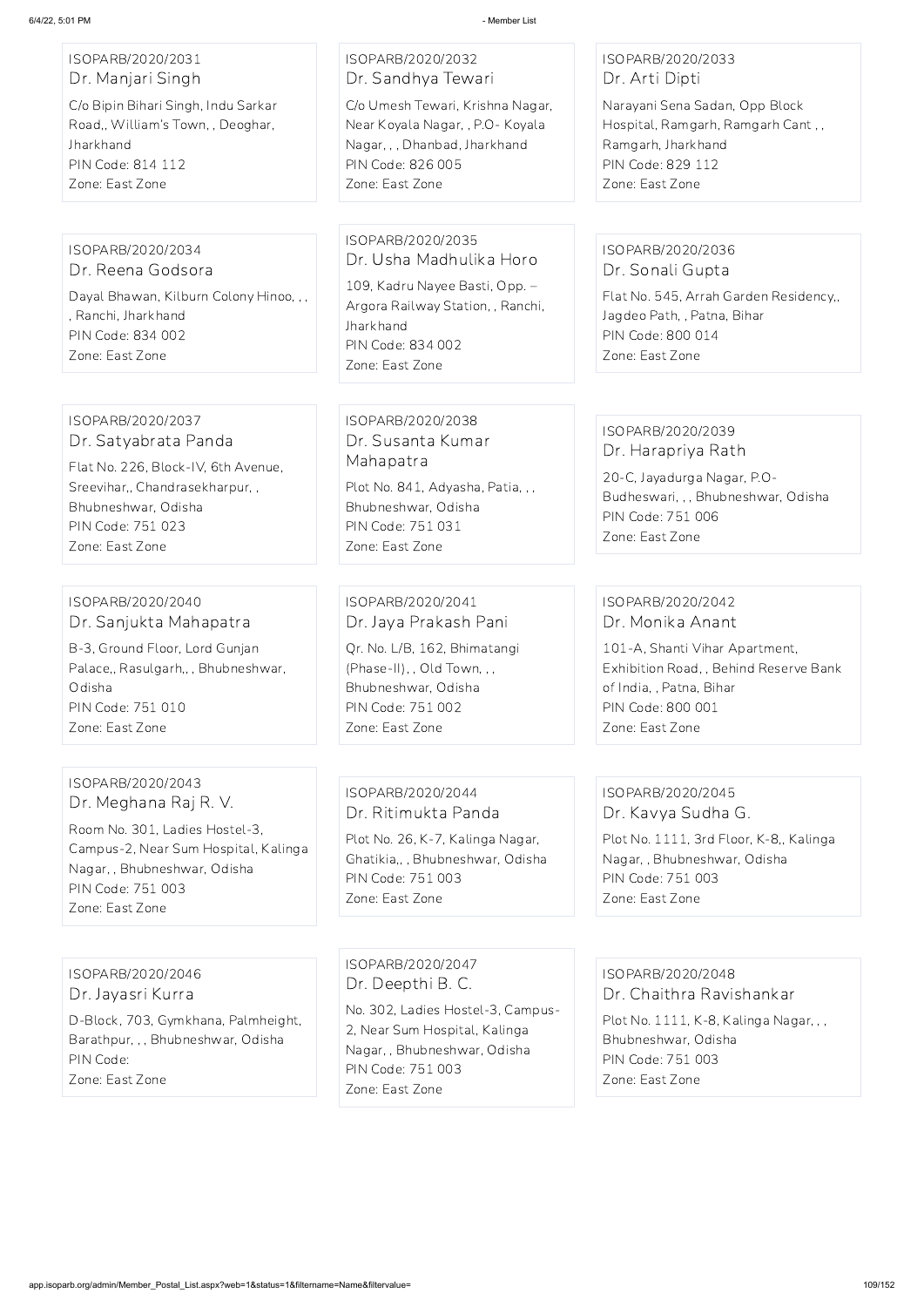### ISOPARB/2020/2049 Dr. Ratna Panda

Deptt. of Obst. & Gynaecology, IMS and Sum Hospital, Kalinga Nagar, , Bhubneshwar, Odisha PIN Code: 751 003 Zone: East Zone

## ISOPARB/2020/2050 Dr. Padmalayan Thakur Qr. No. 169, 5th Floor, Doctors Enclave, , IMS and Sum Hospital, Kalinga Nagar,, , Bhubneshwar,

Odisha PIN Code: 751 003 Zone: East Zone

## ISOPARB/2020/2051 Dr. Sujata Pradhan

Plot No. 16/1205, At & P.O- Khandagiri, , , Khurda, Odisha PIN Code: 751 030 Zone: East Zone

#### ISOPARB/2020/2052 Dr. Shakti Kumar Tripathy

Flat No. E-105, Gymkhana, Palm Heights, Shyampur,, , , Bhubneshwar, Odisha PIN Code: 751 003 Zone: East Zone

#### ISOPARB/2020/2053 Dr. Suryakanta Jayasingh

Flat No. 203, Om Galaxy Apartment, Vidyagiri Vihar, , Patrapada, P.O- Khandagiri,, , Khurda, Odisha PIN Code: 751 019 Zone: East Zone

## ISOPARB/2020/2054 Dr. Mitali Madhusmita Dash

CDA, Sec-6, Plot No. 999/D,, Markat Nagar, , Cuttack, Odisha PIN Code: 753 014 Zone: East Zone

#### ISOPARB/2020/2055 Dr. Tanushree Sandipta Rath

Flat No. 504, Aryalaya Apartment, Bira Moharana Lane, Nilkantha Nagar, , Bhubneshwar, Odisha PIN Code: 751 012 Zone: East Zone

### ISOPARB/2020/2056 Dr. Jagdish Prasad Sahoo

330/3243, Lingaraj Nagar, Old Town, , , , Bhubneshwar, Odisha PIN Code: 751 002 Zone: East Zone

#### ISOPARB/2020/2057 Dr. Prasanna Kumar Sahoo

Mahatab Nagar, Vyasanagar, Jajpur Road, , , , Odisha PIN Code: 755 019 Zone: East Zone

#### ISOPARB/2020/2058 Dr. Lila Singh

A 2/1, Puranendu Nagar, Phulwarisharif, , , Patna, Bihar PIN Code: 801 505 Zone: East Zone

ISOPARB/2020/2059 Dr. Anupama House No. C/19, Krishi Nagar , A.G. Colony, , , Patna, Bihar PIN Code: 800025 Zone: East Zone

#### ISOPARB/2020/2060 Dr. Kanchan Sharma

Brahamdeo Niwas Apartment, Flat No. 404, Balmichak, Anisabad, , Patna, Bihar PIN Code: 800 001 Zone: East Zone

## ISOPARB/2020/2061 Dr. Priyanka

Samrat Agency, Ganesh Chowk,, , , Samastipur, Bihar PIN Code: 848101 Zone: East Zone

## ISOPARB/2020/2062 Dr. Anumeha Anand

C/o Dr. Manju Sinha, Near Hospital Chowk, Ranchi Road, Bhaisasur, Biharsharif, , Nalanda, Bihar PIN Code: 803 101 Zone: East Zone

## ISOPARB/2020/2063 Dr. Neeru Goel

303, Raunak Vatika Apartment,, Akashwani Road, Khajpura, , Patna, Bihar PIN Code: 800 014 Zone: East Zone

ISOPARB/2020/2064 Dr. Swati

Qr. No. 1444, Sector – 12 A, Bokaro Steel City,, , Bokaro, Jharkhand PIN Code: 827003 Zone: East Zone

#### ISOPARB/2020/2065

Dr. Neha Singh

C/o Neelam Singh, F-Sector, F-631/B, P.C. Colony, , Lohia Nagar, Kankarbagh, , Patna, Bihar PIN Code: 800 020 Zone: East Zone

ISOPARB/2020/2066

Dr. Priyanka Bharti

Sarraf Ortho, Spine and Maternity Centre,, Infront of Principal Office, DMCH, Laheriasarai,, , Darbhanga, Bihar PIN Code: 846 003 Zone: East Zone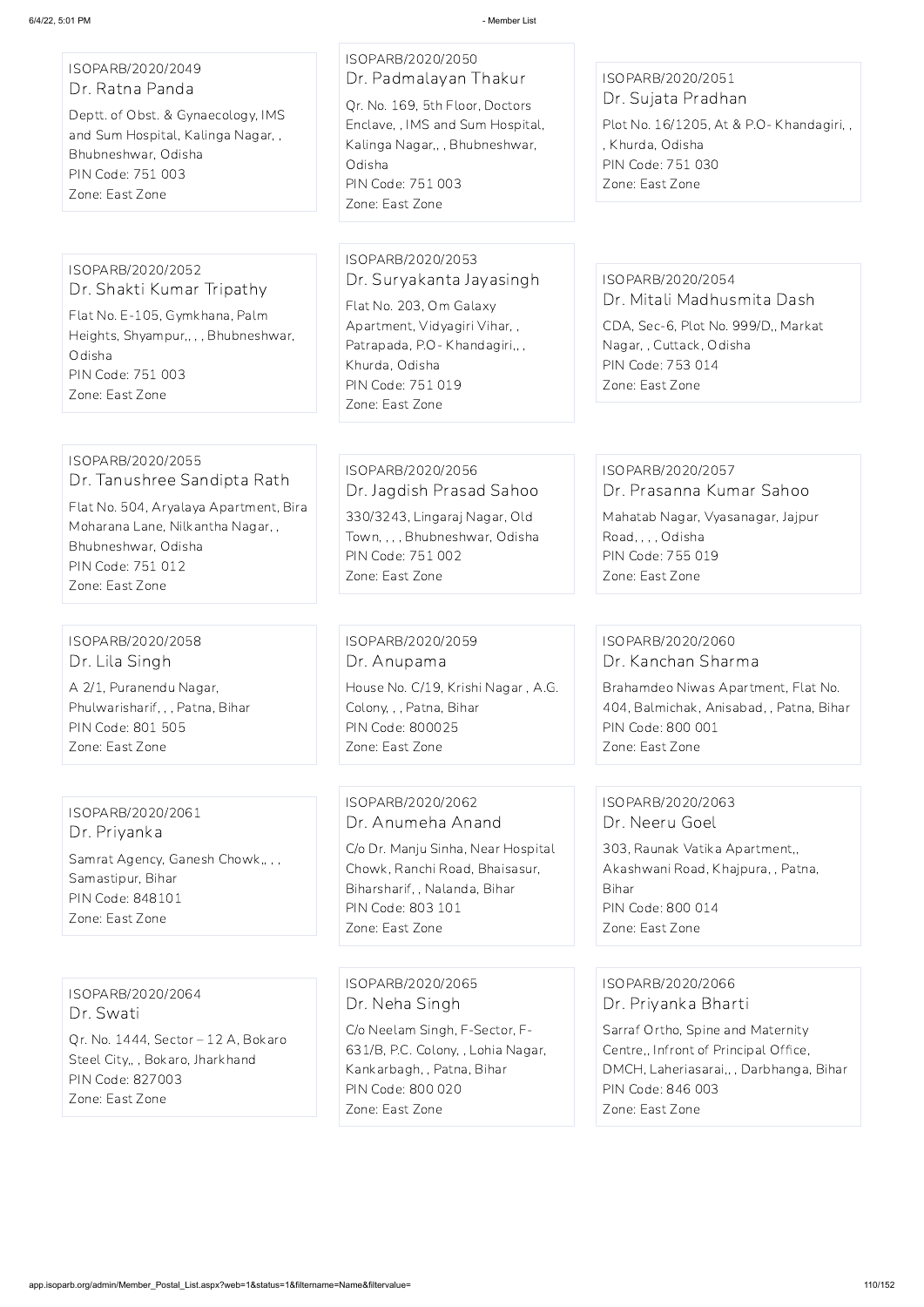#### ISOPARB/2020/2067 Dr. Mukta Agarwal

Associate Professor, Deptt. of Obst. & Gynae., AIIMS, Phulwarisharif,, , Patna, Bihar PIN Code: 801 507 Zone: East Zone

## ISOPARB/2020/2068 Dr. Monalisha Rajguru C/o Sitarasmi Rath, HIG (2), BDA Colony,, Pokhariput,, , Bhubneshwar, Odisha

PIN Code: 751 020 Zone: East Zone

## ISOPARB/2020/2069 Dr. Bhismadev Chhatria

At – Pandarani (Dadarpara), P.O-Kutenpal, , P.S- Loisingha, , Bolangir, Odisha PIN Code: 767 020 Zone: East Zone

#### ISOPARB/2020/2070 Dr. Gitanjali Sahoo

C/o Dr. Santosh K. Sahoo, Qr.No. –Type IV/1, LGHS Campus, Unit-IV, Old AG Colony, , Bhubneshwar, Odisha PIN Code: 751 001 Zone: East Zone

ISOPARB/2020/2071 Dr. Nihar Ranjan Rout At & P.O – Angulai, , , Kendrapada, Odisha PIN Code: 754 212 Zone: East Zone

## ISOPARB/2020/2072 Dr. Mamata Nayak

Flat No. 1G, Block-B, Swastik Enclave, , Baxi Bazar, , Cuttack, Odisha PIN Code: 753 001 Zone: East Zone

#### ISOPARB/2020/2073 Dr. Arati Nayak

Unit-2, Old Bus Stand, Qr. No. VA, 1/3, , , Bhubneshwar, Odisha PIN Code: 751 009 Zone: East Zone

## ISOPARB/2020/2074 Dr. Swapna Kumari

C/o Dr. Samrendra Jha, 202-A, Nehru Nagar,, Patliputra Colony, , Patna, Bihar PIN Code: 800 013 Zone: East Zone

## ISOPARB/2020/2075 Dr. Suniti Prasad

C/o Dr. Ashutosh Kumar, Ramna Pakri Road,, Maullabagh, , , Bhojpur, Bihar PIN Code: 802 301 Zone: East Zone

## ISOPARB/2020/2076 Dr. Geetanjali Sethy

Qr. No. 4R/1, MKCG Medical College Campus, , , Berhampur,, Odisha PIN Code: 760 004 Zone: East Zone

## ISOPARB/2020/2077 Dr. Poojita

Room No. 19, D-Block, Narayan Medical College and Hospital,, Jamuhar, , Rohtas, Bihar PIN Code: 821305 Zone: East Zone

## ISOPARB/2020/2078 Dr. Sumona Ghosh

Flat No. BQ-4, 193, Andul Road, , , Howrah, West Bengal PIN Code: 711 109 Zone: East Zone

## ISOPARB/2020/2079 Dr. Prithwish Karan

Flat No. 3/A, Rajendra Mansion, Hella Battala, Hatiara Road, Beguiati, North 24 Parganas, , Kolkata, West Bengal PIN Code: 700 157 Zone: East Zone

## ISOPARB/2020/2082 Dr. A.N. Gupta

House NO. 1002, Sector II-C,, , , Chandigarh, Chandigarh PIN Code: Zone: North Zone

# ISOPARB/2020/2083

Dr. Helan Hemlatha Simon

National INstitue of Health & Family Welfare,, Mehrauli Road, , , Delhi PIN Code: Zone: North Zone

## ISOPARB/2020/2084

#### Dr. Umesh Nandini Jindal

House No. 3067, Sector 20-D, , , Chandigarh, Chandigarh PIN Code: 160 020 Zone: North Zone

ISOPARB/2020/2085 Dr. Amrik Singh Basi

349, Popular Bay Estevan, SASK S4A ZC3, Canada, , , Chandigarh, Chandigarh PIN Code: Zone: North Zone

ISOPARB/2020/2086

Dr. Pushpa Bhargava

House No. 761, Sector 8-B,, , , , PIN Code: Zone: North Zone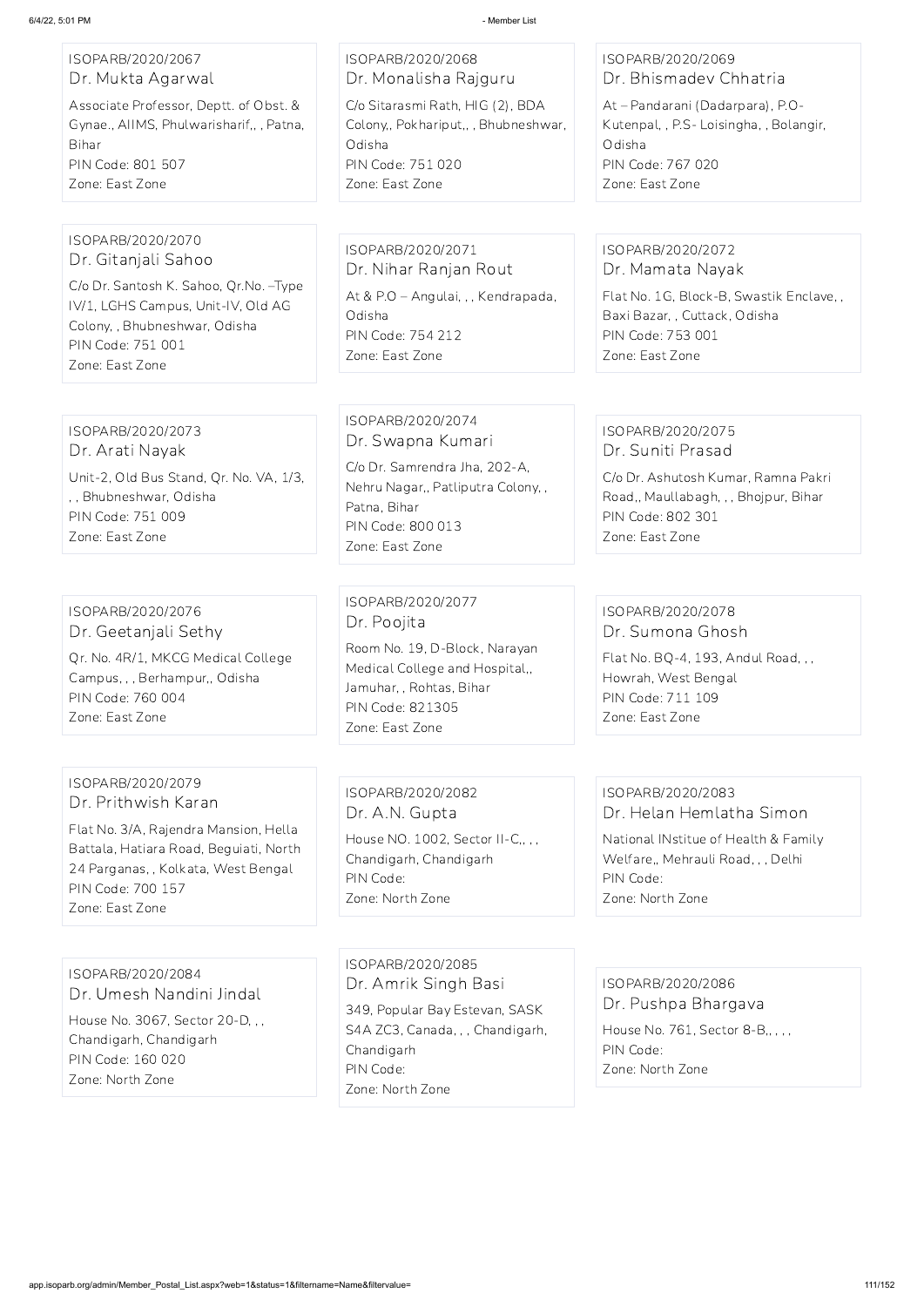| ISOPARB/2020/2087<br>Dr. S.A. Samuel<br>HSQ7, Sector - 12, , , Chandigarh,<br>Chandigarh<br>PIN Code: 160 012<br>Zone: North Zone         | ISOPARB/2020/2088<br>Dr. Kanta Gupta<br>College of Nursing, PGIMER,<br>Chandigarh, , , Chandigarh,<br>Chandigarh<br><b>PIN Code: 160012</b><br>Zone: North Zone | ISOPARB/2020/2089<br>Dr. Bhawani Khunnu<br>Teacher; s Flat No. 11, PGI Campus, , ,<br>Chandigarh, Chandigarh<br>PIN Code: 160 012<br>Zone: North Zone |
|-------------------------------------------------------------------------------------------------------------------------------------------|-----------------------------------------------------------------------------------------------------------------------------------------------------------------|-------------------------------------------------------------------------------------------------------------------------------------------------------|
| ISOPARB/2020/2090<br>Dr. Manorama Kaushal<br>Swaran Cottage, Palace Road,, , ,<br>Solan,, Madhya Pradesh<br>PIN Code:<br>Zone: North Zone | ISOPARB/2020/2091<br>Dr. Neelam Gupta<br>House No. 78, Sector 16-A,,,,<br>Chandigarh, Chandigarh<br>PIN Code:<br>Zone: North Zone                               | ISOPARB/2020/2092<br>Dr. Sushma Dhawan<br>12, Malka Ganj, , , , Delhi<br>PIN Code: 110 007<br>Zone: North Zone                                        |
| ISOPARB/2020/2093                                                                                                                         | ISOPARB/2020/2094                                                                                                                                               | ISOPARB/2020/2095                                                                                                                                     |
| Dr. Sarala Malhotra                                                                                                                       | Dr. Swaran Bawa                                                                                                                                                 | Dr. Uma Handa                                                                                                                                         |
| Professor of Obst. & Gynaecology                                                                                                          | House No. 1552, Sector 34-D, , ,                                                                                                                                | Lecturer in Nursing, 46, Golf Links, , , ,                                                                                                            |
| PGIMER, , , Chandigarh, Chandigarh                                                                                                        | Chandigarh, Chandigarh                                                                                                                                          | Delhi                                                                                                                                                 |
| PIN Code: 160 012                                                                                                                         | PIN Code:                                                                                                                                                       | PIN Code:                                                                                                                                             |
| Zone: North Zone                                                                                                                          | Zone: North Zone                                                                                                                                                | Zone: North Zone                                                                                                                                      |
| ISOPARB/2020/2096                                                                                                                         | ISOPARB/2020/2097                                                                                                                                               | ISOPARB/2020/2098                                                                                                                                     |
| Dr. Kala Vasishta                                                                                                                         | Dr. Prem Rai                                                                                                                                                    | Dr. Monica Sood                                                                                                                                       |
| Prof. of Obstet. & Gynaecology,                                                                                                           | Maternity & Nursing Home, Batala                                                                                                                                | "Vidya Clinic" 79/1, Lower Bazar, , ,                                                                                                                 |
| PGIMER, , , Chandigarh, Chandigarh                                                                                                        | Road, Amritsar, , , , Punjab                                                                                                                                    | Shimla, Himachal Pradesh                                                                                                                              |
| PIN Code: 160 012                                                                                                                         | PIN Code:                                                                                                                                                       | PIN Code:                                                                                                                                             |
| Zone: North Zone                                                                                                                          | Zone: North Zone                                                                                                                                                | Zone: North Zone                                                                                                                                      |
| ISOPARB/2020/2099                                                                                                                         | ISOPARB/2020/2100                                                                                                                                               | ISOPARB/2020/2101                                                                                                                                     |
| Dr. Kamal Buckshee                                                                                                                        | Dr. S.C. Mittal                                                                                                                                                 | Dr. Sarala Mukherjee                                                                                                                                  |
| House No. 46, Sector 15-A, ,, Noida,                                                                                                      | House No. 3249, Sector 27- D,,,,                                                                                                                                | 204, Swasthya Vihar, Vikash Marg,,,,,                                                                                                                 |
| <b>Uttar Pradesh</b>                                                                                                                      | Chandigarh, Chandigarh                                                                                                                                          | Delhi                                                                                                                                                 |
| <b>PIN Code: 201 301</b>                                                                                                                  | PIN Code:                                                                                                                                                       | <b>PIN Code: 110092</b>                                                                                                                               |
| Zone: North Zone                                                                                                                          | Zone: North Zone                                                                                                                                                | Zone: North Zone                                                                                                                                      |
| ISOPARB/2020/2102                                                                                                                         | ISOPARB/2020/2103                                                                                                                                               | ISOPARB/2020/2104                                                                                                                                     |
| Dr. Indubala Chhabra                                                                                                                      | Dr. S.K. Mitra                                                                                                                                                  | Dr. Sushma Chawla                                                                                                                                     |

Gayari Nursing Home, A/2/6A, Model Town,, , , , Delhi PIN Code: 110 009

#### Zone: North Zone

Prof. of Pediatrics, House No. 90,

Sector 24-A,,,, Chandigarh,

Chandigarh

PIN Code: 160 023 Zone: North Zone

Chawla Nursing Home, 9, Lajpat Nagar, ,

Link Road, Jalandhar , , ,

PIN Code: 144001 Zone: North Zone

ISOPARB/2020/2105 Dr. Nisar A. Mir

Deptt. of Child Health, King Saudi University, College of Medicine,, Abha. P. O. Box. Abha - 641, Kingdome of Saudi Arabia, , , PIN Code:

Zone: North Zone

ISOPARB/2020/2106 Dr. Maya Sood

11, East Azad Nagar, , , , Delhi PIN Code: 110 051 Zone: North Zone

ISOPARB/2020/2107 Dr. Anil Narang

Deptt. Of Pediatrics, Neonatology Unit, PGIMER,, , , Chandigarh, Chandigarh PIN Code: 160 012 Zone: North Zone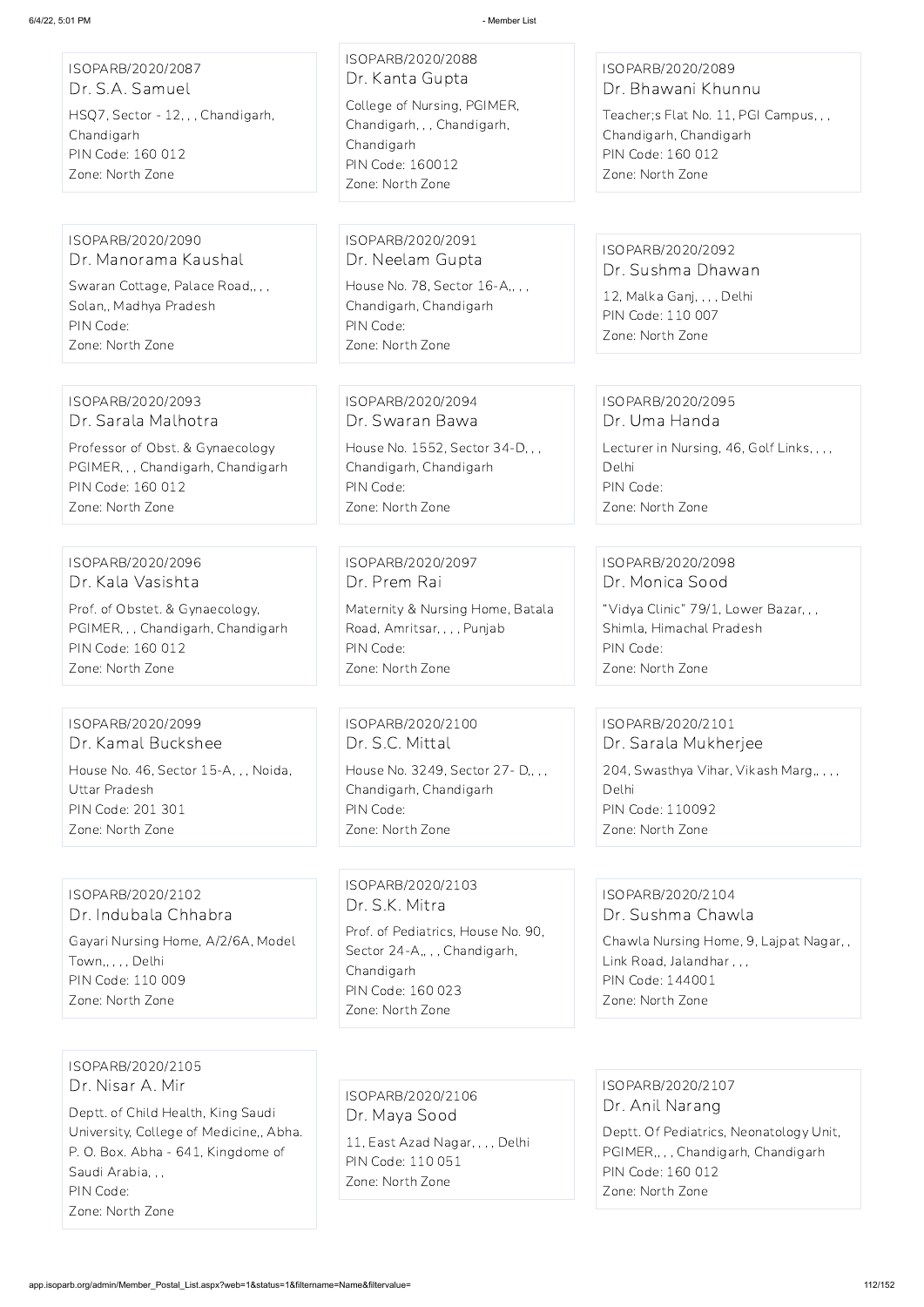| ISOPARB/2020/2108 |  |
|-------------------|--|
| Dr. Saroj Sharma  |  |

Lecturer in Nursing, House No. 3338, Sector 24- D, , , Chandigarh, Chandigarh PIN Code: Zone: North Zone

## ISOPARB/2020/2109 Dr. Krishna Yadav

Asstt. Prof. Paediatric, Surgery,PGIMER, , , Chandigarh, Chandigarh PIN Code: 160 012 Zone: North Zone

## ISOPARB/2020/2110 Dr. Rama Sofat

Prof. of Obstet. & Gynaecology, Hira Singh Road, Civil Lines, , , , Ludhiana, Punjab PIN Code: Zone: North Zone

#### ISOPARB/2020/2111 Dr. B.N.S. Walia

Professor of Pediatrics, H. No. 1004, Sector-IIC,, , , Chandigarh, Chandigarh PIN Code: 160 011 Zone: North Zone

#### ISOPARB/2020/2112 Dr. Harpreet Kaur Bhullar

Bhullar Nursing Home & Hospital, 7- F, Sarabha Nagar,, , , Ludhiana, Punjab PIN Code: Zone: North Zone

## ISOPARB/2020/2113 Dr. Aruna Dhar

Prof. of Obstet. & Gynaecology, Christian Medical College and Brown Hospital, , Ludhiana, Punjab PIN Code: Zone: North Zone

## ISOPARB/2020/2114 Dr. Deepa Garg`

C/o Dr. A.K. Goyal, Goyal Ashok Deep Hospital,, 16, Treasury Road, Court Chowk, Ambala City- , , Ambla, Punjab PIN Code: 134 003 Zone: North Zone

## ISOPARB/2020/2115 Dr. Uma Goyal

Prof. of Obst. & Gynae, Bungalow No. 20, Lady Hardinge Medical College,, Bhagat Singh Marg, , , Delhi PIN Code: 110 001 Zone: North Zone

#### ISOPARB/2020/2116 Dr. Ranjit S.A. Cheema

654, Gurudev Nagar, , , Ludhiana, Punjab PIN Code: Zone: North Zone

#### ISOPARB/2020/2117 Dr. Lakhbir Dhaliwal

Post Box - 1515, PGI Post Office, Sector-12, , , , Chandigarh, Chandigarh PIN Code: 160 012 Zone: North Zone

## ISOPARB/2020/2118 Dr. Waryam Singh

Waryam Singh Hospital, Jagadhri Road, Yamuna Nagar, , , , Haryana PIN Code: 135 001 Zone: North Zone

## ISOPARB/2020/2119 Dr. Kartar Kaur

Waryam Singh Hospital, Jagadhri Road, Yamuna Nagar,, , , , Haryana PIN Code: 135 001 Zone: North Zone

ISOPARB/2020/2120 Dr. Saroj Choudhary 1037, PAU Campus, Ludhiana, , , Ludhiana, Punjab PIN Code: Zone: North Zone

## ISOPARB/2020/2121 Dr. Raksha Arora

C/o Dr. V.K. Arora, Director, D-1, Director's Bungalow,, LRS Institute of TB & Allied Diseases, Sri Aurobindo Marg, , , Delhi PIN Code: 110 030 Zone: North Zone

## ISOPARB/2020/2122 Dr. Kanan P. Bhandari

Bhandari Hospital, Majitha Road, , , Amritsar, Punjab PIN Code: 143 001 Zone: North Zone

ISOPARB/2020/2123 Dr. K. K. Sandhu

Hosue. No. 5. Badungar Road, Near Khalsa College, , , Patiala, Punjab PIN Code: Zone: North Zone

#### ISOPARB/2020/2124

Dr. Mangala Dogra

Asstt. Prof. of Obst. Gynaecology, PGIMER , , , Chandigarh, Chandigarh PIN Code: 160 012 Zone: North Zone

ISOPARB/2020/2125 Dr. Amarjit Kaur

838, Krishna Nagar, Opp. Arti Cinema, , Firozepur Road, , Ludhiana, Punjab PIN Code:

Zone: North Zone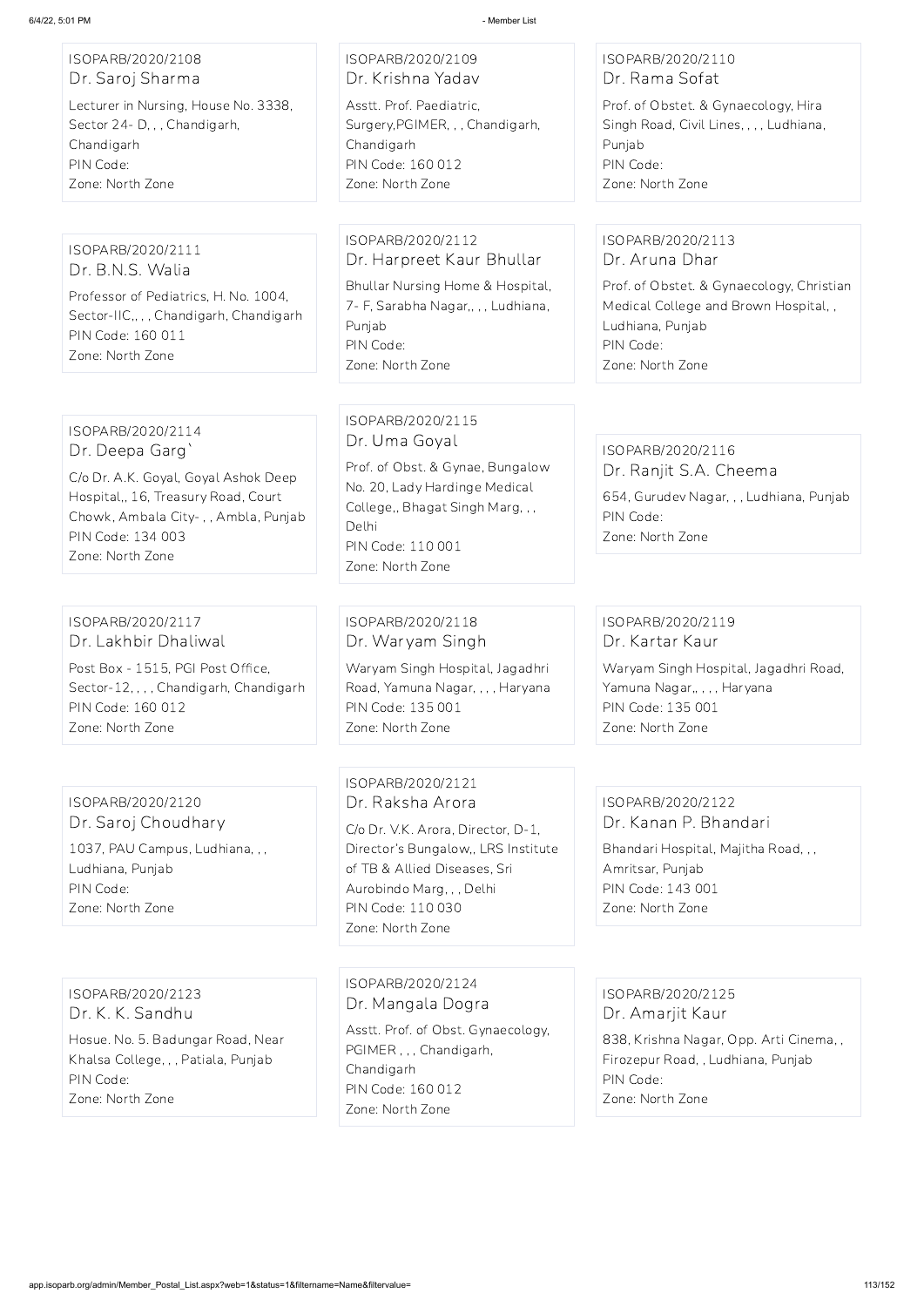ISOPARB/2020/2126 Dr. Indu Gupta House No. 276, Sector 6, Panchkula, , , , Haryana PIN Code: Zone: North Zone

ISOPARB/2020/2127 Dr. Sushila Rathee Prof. of Obstet. & Gynaecology, , Medical College, Rohtak, , , Haryana PIN Code: Zone: North Zone

ISOPARB/2020/2128 Dr. Raj Baveja

Priti Hospital, 29-B, Pann Lal Road,, , , Allahabad, Uttar Pradesh PIN Code: 211 002 Zone: North Zone

ISOPARB/2020/2129 Dr. Sarala Gopalan

Prof. of Obstet. & Gynaecology, PGIMER, , , Chandigarh, Haryana PIN Code: 160 012 Zone: North Zone

ISOPARB/2020/2130 Dr. Gurmeet Kaur Gill

Gill Nursing Home,, , , Malout, Punjab PIN Code: 152 107 Zone: North Zone

ISOPARB/2020/2131 Dr. Suraj Prakash Diwan

470, Basant Avenue, , , Amritsar, Punjab PIN Code: Zone: North Zone

ISOPARB/2020/2132 Dr. T.P. Kaur

32A/3, Reader's Flat, LHMC Campus,, Bhagat Singh Marg,, , , Delhi PIN Code: 110 001 Zone: North Zone

ISOPARB/2020/2133 Dr. Sharda Jain Director, Life Care Centre, 35, Preet

Vihar Petrol Pump,, , , , Delhi PIN Code: 110 092 Zone: North Zone

ISOPARB/2020/2134 Dr. Neelam Bala Vaid

B-11-12, Malkaganj, , , , Delhi PIN Code: Zone: North Zone

ISOPARB/2020/2136 Dr. Naina S. Potdar

Principal, Mumbai Nurses Training Institute, Mumbai Hospital,, 12, Marine Lines, Mumbai, , Mumbai, Maharashtra PIN Code: 400 020 Zone: West Zone

ISOPARB/2020/2137 Dr. Rohit V. Bhatt

1, Shivani Society, Vasna Road,, Off. Old Padra Road, , , Baroda, Gujarat PIN Code: 390 007 Zone: West Zone

ISOPARB/2020/2138 Dr. Shashi N. Vani

10, Shamiyana, 61, Brahmin Mitra, Mandal Society, Ellis Bridge, Ahmedabad, Ahmedabad, Gujarat PIN Code: 380 006 Zone: West Zone

## ISOPARB/2020/2139 Dr. Kumud Bhagwat

2/5, Nath Mandir Colony,, South Tukoganj, , Indore , Madhya Pradesh PIN Code: 462 001 Zone: West Zone

ISOPARB/2020/2140 Dr. Vijay Natu

10/2, South Tukoganj, Satya Sai Apartment, , Indore, Madhya Pradesh PIN Code: 462 001 Zone: West Zone

## ISOPARB/2020/2141 Dr. J. K. Dhurandhar

Ajinkya Hospital,, Pandit Ramabai Road, , Mumbai, Maharashtra PIN Code: 400 007 Zone: West Zone

## ISOPARB/2020/2142 Dr. Mahesh T. Gandhi

Jivanyog Nursing Home, Jyoti Hospital Campus, , Visnagar, North Gujarat, , , Gujarat PIN Code: 384 315 Zone: West Zone

ISOPARB/2020/2143 Dr. Vijay V. Bedakar

Dr. Bedekar's Hospital, "Shiv Shakti", , M. Karve Road, Naupada, , Thane, Maharashtra PIN Code: 400 602 Zone: West Zone

## ISOPARB/2020/2144 Dr. Vinod B. Joshi

Maternity & Nursing Home, Devika Niwas,, M.G. Road, Ghatkopar, , Mumbai, Maharashtra PIN Code: 400 086 Zone: West Zone

ISOPARB/2020/2145

Dr. Geeta Adwanikar

No. 59, Uma Sadan, Budhadev Colony,, Karelibagh, , Baroda, Gujarat PIN Code: 390 018 Zone: West Zone

ISOPARB/2020/2146 Dr. Usha R Krishna

> 3 C, Cosmopolis, 21 L.D. Ruparel Marg, Malabar Hill, , Mumbai , Maharashtra PIN Code: 400 006 Zone: West Zone

ISOPARB/2020/2147 Dr. Arun P. Sanghani

51- B, Acropolish, 20 Little Gibbes Road, , Malabar Hill, , , Mumbai , Maharashtra PIN Code: 400 006 Zone: West Zone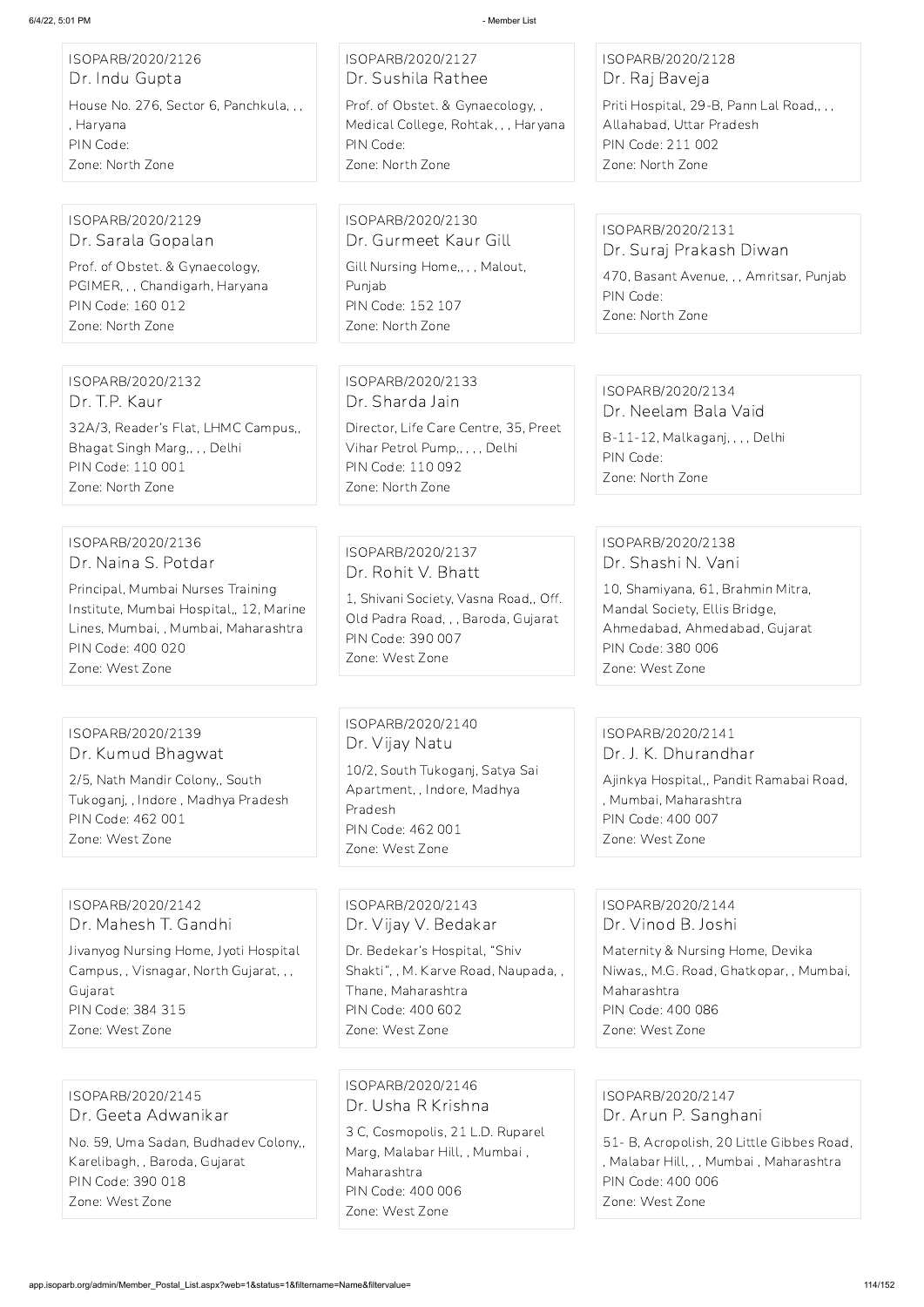#### ISOPARB/2020/2148 Dr. Savita S. Mahendale

18, Indira Co-Operative, Housing Society, 103/2 – A, Erandvana, , Pune, Maharashtra PIN Code: 411 038 Zone: West Zone

ISOPARB/2020/2149 Dr. M.J. Jassawala

11, Sangita, 27/28, Arther Bunder Road, Colaba, , Mumbai, Maharashtra PIN Code: 400 005 Zone: West Zone

## ISOPARB/2020/2150 Dr. Yeshwant V. Kelkar

65, Tirupati Colony,, , , Indore, Madhya Pradesh PIN Code: 452 001 Zone: West Zone

#### ISOPARB/2020/2151 Dr. Leela K. Ramaiya

Kalpana Nursing Home, Mahadeo Nagar, , Balimore, , Bulsar, Gujarat PIN Code: 396 321 Zone: West Zone

#### ISOPARB/2020/2152 Dr. Vandana Walvekar

83, New Road, Opp. Lokendra Talkies., , , Ratlam, Madhya Pradesh PIN Code: 457 001 Zone: West Zone

62, Suraiya Apartments, Pochkhanawala Road, , Next to Hilltop Hotel, Worli, , Mumbai, Maharashtra PIN Code: 400 030 Zone: West Zone

## ISOPARB/2020/2153 Dr. Shirish N. Daftary

2, Ashok Nagar Society, 11th North South Road,, Juhu Parle Development Scheme , , Mumbai, Maharashtra PIN Code: 400 049 Zone: West Zone

#### ISOPARB/2020/2154 Dr. Sindhu S. Daftary

2, Ashok Nagar Society, 11th North South Road,, Juhu Parle Development Scheme,, , Mumbai, Maharashtra PIN Code: 400 049 Zone: West Zone

## ISOPARB/2020/2155 Dr. Sarala Azad

Lila Ram Bhawan,, Dr. Ambedkar Road, Khar, , Mumbai, Maharashtra PIN Code: 400 007 Zone: West Zone

## ISOPARB/2020/2156 Dr. Sunita Yarday

#### ISOPARB/2020/2157 Dr. Devandraben Shah

A-4, Agarman Flat, Vallabhwadi, , Near Gujarat College, Ellis Bridge, , Ahmedabad, Gujarat PIN Code: 380 006 Zone: West Zone

ISOPARB/2020/2158 Dr. Rustom P. Soonawala

Soonawala Clinic, 5 Pashmina,, Pedder Road, , Mumbai, Maharashtra PIN Code: 400 026 Zone: West Zone

## ISOPARB/2020/2159 Dr. Rashid Merchant

Rang Mahal Co- operative Society, 5th Floor, Flat No. 501/2,, Mount Mary Road, , Bandra (W), Mumbai, Maharashtra PIN Code: 400 050 Zone: West Zone

## ISOPARB/2020/2160 Dr. Mandakini C. Purandare

Gopal Cham, 2nd Floor, D.S. Babrekar Marg, , Gokhale Road (N), Dadar, Dadar, Mumbai, Maharashtra PIN Code: 400 028 Zone: West Zone

## ISOPARB/2020/2161 Dr. Krishna Kumar N. Shah

F/35, 9th Floor, Venus,, Sea Face, Worli, Mumbai, Maharashtra PIN Code: 400 018 Zone: West Zone

## ISOPARB/2020/2162 Dr. Meena P. Desai

307, Sumundra Mahal,, Annie Besant Road, Worli, Mumbai, Maharashtra PIN Code: 400 018 Zone: West Zone

ISOPARB/2020/2163

Dr. Pramod Prabhakar Jog

Jog Hospital, Sagar Apartment,, Parihar Chowk, Near ITI, Aundh,,, Pune, Maharashtra PIN Code: 411 007 Zone: West Zone

ISOPARB/2020/2164 Dr. Adi. E. Dastu

23, Nepean Sea Road,, , , Mumbai, Maharashtra PIN Code: 400 036 Zone: West Zone

ISOPARB/2020/2165 Dr. Sarala Ganatra

93, Landmark, 175, Carter Road, , Bandra (W), Mumbai, Maharashtra PIN Code: 400 050

Zone: West Zone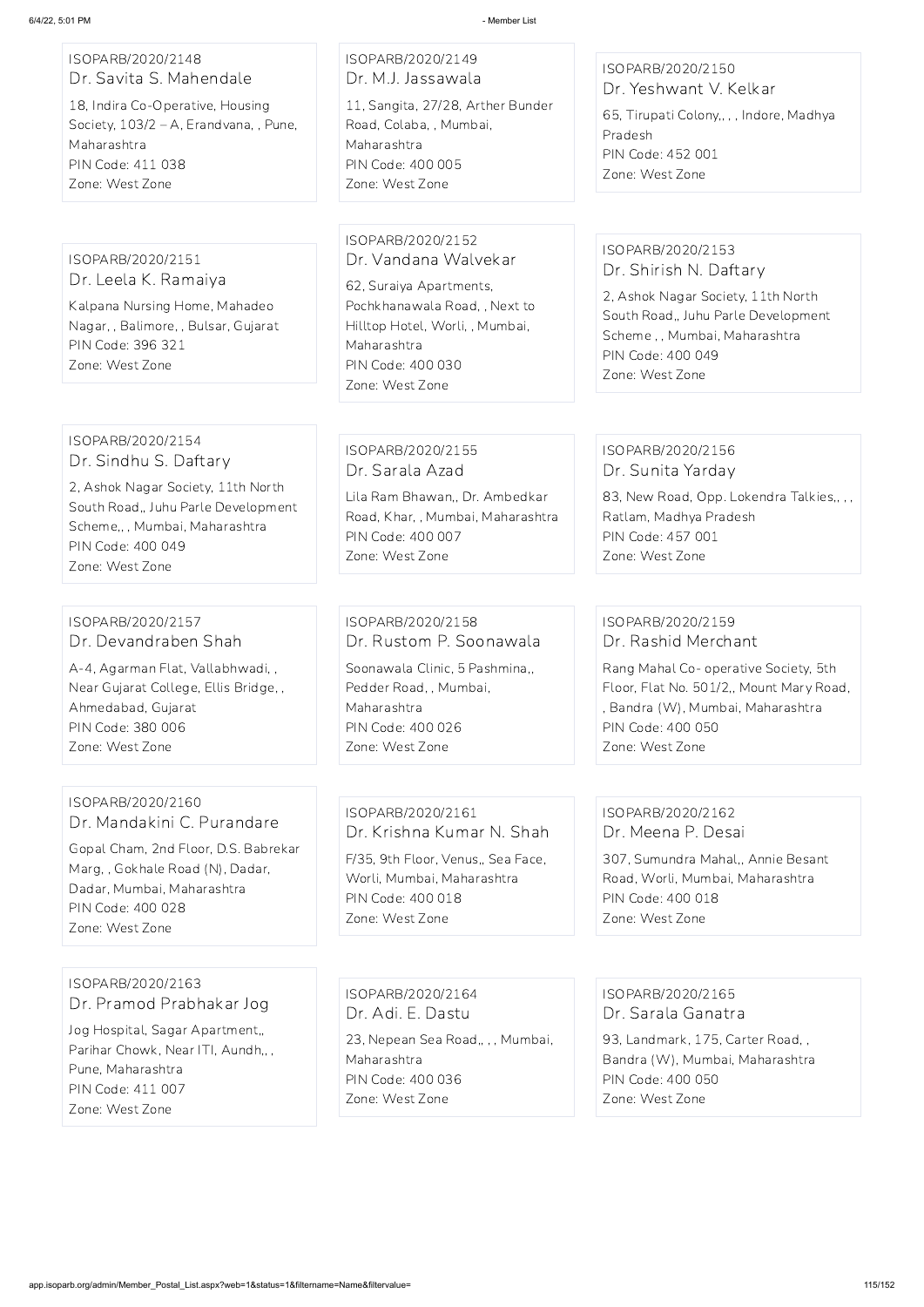ISOPARB/2020/2166 Dr. Nikhilesh G. Shah

55, Vasant Kunj Society, New Sharda Mandir Road, , Ahmedabad, Gujarat PIN Code: 380 007 Zone: West Zone

# ISOPARB/2020/2167

Dr. Usha Om Prakash 53, Jolly Maker Apartment No.2, Flat. No. 23, , 2nd Floor, 94, Café Parade Reclamation, Calaba Mumbai, Maharashtra PIN Code: 400 005 Zone: West Zone

## ISOPARB/2020/2168 Dr. Vinodini Krishnan

5, Sayyogita, Subhash Road, Vile Parle (East), , Mumbai, Maharashtra PIN Code: 400 057 Zone: West Zone

ISOPARB/2020/2169 Dr. Vinod Kapoor

42, Kshitij, Nepean Sea Road,, , , Mumbai, Maharashtra PIN Code: 400 036 Zone: West Zone

ISOPARB/2020/2170 Dr. Rajan J. Unadkat

241, Walkeshwar Road, Patel Niwas, 2nd Floor, , Mumbai, Maharashtra PIN Code: 400 006 Zone: West Zone

## ISOPARB/2020/2171 Dr. Perin F. Irani

ABAN Co-operative Society, Flat No. 5, 1st Floor,, Monday Market Area, Dhanu Road, , Mumbai, Maharashtra PIN Code: 401 603 Zone: West Zone

#### ISOPARB/2020/2172 Dr. Nitin M Narvekar

208, Cumballa Crest, 42- G, , Deshmukh Marg, , Mumbai, Maharashtra PIN Code: 400 026 Zone: West Zone

## ISOPARB/2020/2173 Dr. Lalita S Deodhar

Dr. Deodhar's Hospital,, Opp. Ice Factory, Gokhale Road,, Naupada, Thane, Maharashtra PIN Code: 400 061 Zone: West Zone

#### ISOPARB/2020/2174 Dr. Pravin Mhatre

2nd Floor, Mohan Niwas,, Keluskar Road, Sivaji Park,, Dadar(W), Mumbai, Maharashtra PIN Code: 400 028 Zone: West Zone

#### ISOPARB/2020/2175 Dr. Kalawati M. Shah

Arjun Niwas, Relief Road,, Opp. Dhanasuthar Pole, , Ahmedabad, Gujarat PIN Code: 380 001 Zone: West Zone

## ISOPARB/2020/2176 Dr. Alaka Kalambi

Laxami Niwas, 2nd Floor,, Saraswati Colony, Santacruz (W), Mumbai, Maharashtra PIN Code: 400 0454 Zone: West Zone

## ISOPARB/2020/2177 Dr. Duru S. Shah

Kwality House, 1st Floor, Above Chinese Room, Kemp's Corner , Or 71, Apurva Building, 5 Nepean Road, , , Mumbai, Maharashtra PIN Code: 400 026 Zone: West Zone

#### ISOPARB/2020/2178 Dr. Vila Ashok Patwari

Kapoor Mansion, 47, N.S., Patkar Marg, , Mumbai, Maharashtra PIN Code: 400 007 Zone: West Zone

## ISOPARB/2020/2179 Dr. Jayesh Sheth

Dr. Shah's Path. Laboratory, RIA Unit, Medical Centre, 1st Floor, Behind M. J. Library, Elish Bridge, , Ahmedabad, Gujarat PIN Code: 380 006 Zone: West Zone

## ISOPARB/2020/2180 Dr. Ajay Ajit Mehta

Mehta Block, 6A, 2nd Dahyseth, Cross Lane, Babulnath, , Mumbai, Maharashtra PIN Code: 400 007 Zone: West Zone

ISOPARB/2020/2181 Dr. Nermeen Y. Varwalla 501, Ashiana, Gun Pawar Road, ,

Mazgaon, , Mumbai, Maharashtra PIN Code: 400 011 Zone: West Zone

ISOPARB/2020/2182 Dr. Ashok Shivadikar

K.S. Co- Operative Society, Flat. No. 23-24, Block 11-12, Sewree East, , Mumbai, Maharashtra PIN Code: 400 015 Zone: West Zone

ISOPARB/2020/2183 Dr. Hema Purandare

Birth Defects Centre, A-11, Eleo Arcade, , Hill Road,, Bandra (W), Mumbai, Maharashtra PIN Code: 400 050 Zone: West Zone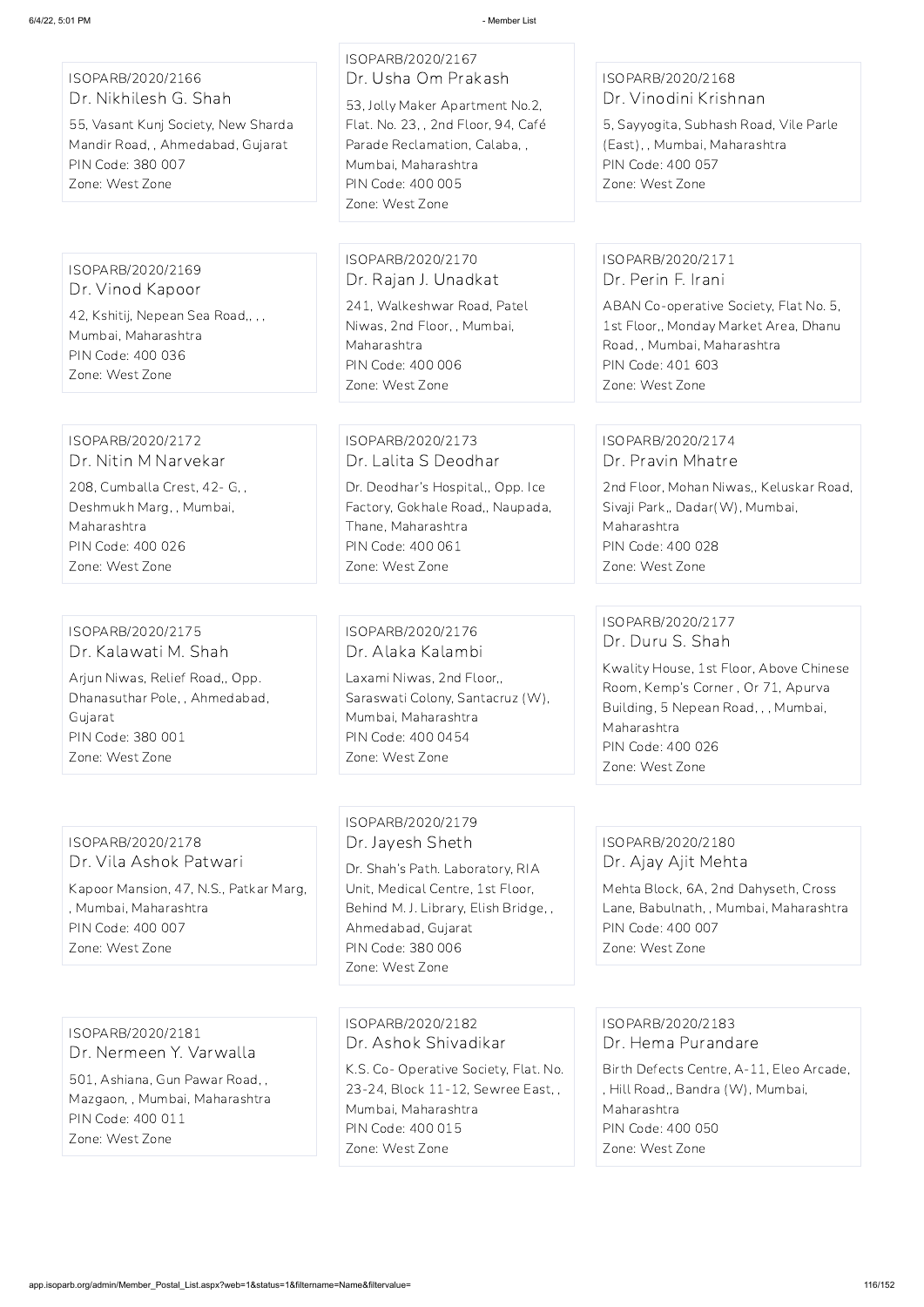| 6/4/22, 5:01 PM                                                                                                                                                           | - Member List                                                                                                                                                 |                                                                                                                                                                   |
|---------------------------------------------------------------------------------------------------------------------------------------------------------------------------|---------------------------------------------------------------------------------------------------------------------------------------------------------------|-------------------------------------------------------------------------------------------------------------------------------------------------------------------|
| ISOPARB/2020/2184<br>Dr. Meena Bhattacharya<br>D-8, Sea Face Park, 50, Bhulabhai,<br>Desai Road, Bobmay, , Mumbai,<br>Maharashtra<br>PIN Code: 400 036<br>Zone: West Zone | ISOPARB/2020/2185<br>Dr. Armida R Farnandez<br>53, Sea spring, B.J. Road, , Bandra,<br>Mumbai, Maharashtra<br>PIN Code: 400 050<br>Zone: West Zone            | ISOPARB/2020/2186<br>Dr. Mohini Garud<br>1/A, Anan Darshan, 13, , Pedder Road, ,<br>Mumbai, Maharashtra<br>PIN Code: 400 026<br>Zone: West Zone                   |
| ISOPARB/2020/2187<br>Dr. Mohan K Vora                                                                                                                                     | ISOPARB/2020/2188<br>Dr. Biten D Gariba                                                                                                                       | ISOPARB/2020/2189<br>Dr. Amit Chakraborthy                                                                                                                        |
| Dr. Vora's Hopsital, Bhulabhai, Desai<br>Road, Mahalaxami, , Mumbai,<br>Maharashtra<br>PIN Code: 400 026<br>Zone: West Zone                                               | Abhijit Hospital, Divya Trusha,,<br>Mamlatdar Wadi,, Malad (W),<br>Mumbai, Maharashtra<br>PIN Code: 400 064<br>Zone: West Zone                                | Birth Defects Centre, A-11, , Eleo<br>Arcade, Hill Road,, Bandra (W), Mumbai,<br>Maharashtra<br>PIN Code: 400 050<br>Zone: West Zone                              |
| ISOPARB/2020/2190<br>Dr. Vibha U. Bhalerao<br>Jijamata Hospital, Gurudwara Road, , ,<br>Nanded,,<br>PIN Code: 431 601<br>Zone: West Zone                                  | ISOPARB/2020/2191<br>Dr. Pankaj Desai<br>Guru Krupa, Opp. Alankar<br>Apartments,, Dandia Bazar,,<br>Vadodara, Gujarat<br>PIN Code: 390 001<br>Zone: West Zone | ISOPARB/2020/2192<br>Dr. Sheila M Balsekar<br>18, Shashidhar, , 7th Floor, Dr. Rajabali<br>Patel Rd,, Mumbai, Maharashtra<br>PIN Code: 400 026<br>Zone: West Zone |
| ISOPARB/2020/2193<br>Dr. Komal A. Adarkar<br>Dilkoosh, Altmount Road, , , Mumbai,<br>Maharashtra<br>PIN Code: 400 026<br>Zone: West Zone                                  | ISOPARB/2020/2194<br>Dr. Asha Dalal<br>A.R. Sneh Sadan, 1st Floor,, 10,<br>Gamadia Road, , Mumbai,<br>Maharashtra<br>PIN Code: 400 026<br>Zone: West Zone     | ISOPARB/2020/2195<br>Dr. Maya Hazara<br>6, Tirth Apartments, 7,, Arunodaya<br>Society, Alkapuri, , Vadodara, Gujarat<br>PIN Code: 390 007<br>Zone: West Zone      |
| ISOPARB/2020/2197<br>Dr. Manjula Rupani<br>Desa's Hospital, 15 Dadyseth, First                                                                                            | ISOPARB/2020/2198<br>Dr. Savita R. Talreja<br>122- B, Heera Panna, , Bhulabhai                                                                                | ISOPARB/2020/2199<br>Dr. Subhadra Khandeparkar<br>156, Indira Niwas,, Sri Bhalchandra                                                                             |

Lane, 1st Floor, , Near Babulnath Temple,, , Mumbai, Maharashtra PIN Code: 400 007 Zone: West Zone

Desai Road, , Mumbai, Maharashtra

PIN Code: 400 026 Zone: West Zone

Road,, Dadar, Mumbai, Maharashtra

PIN Code: 400 014

Zone: West Zone

ISOPARB/2020/2200 Dr. Shirish S. Sheth

2/2, Navjivan Society,, Lamington Road, , Mumbai, Maharashtra PIN Code: 400 014 Zone: West Zone

ISOPARB/2020/2201 Dr. Ashok Joshi

112, Dastan Apartments,, Belasis Road, , Mumbai, Maharashtra PIN Code: 400 008 Zone: West Zone

ISOPARB/2020/2202 Dr. Kumudesh Bhandari

17, Sumangal, Ridge Road, ,Malabar Hill, , Mumbai, Maharashtra PIN Code: 400 006 Zone: West Zone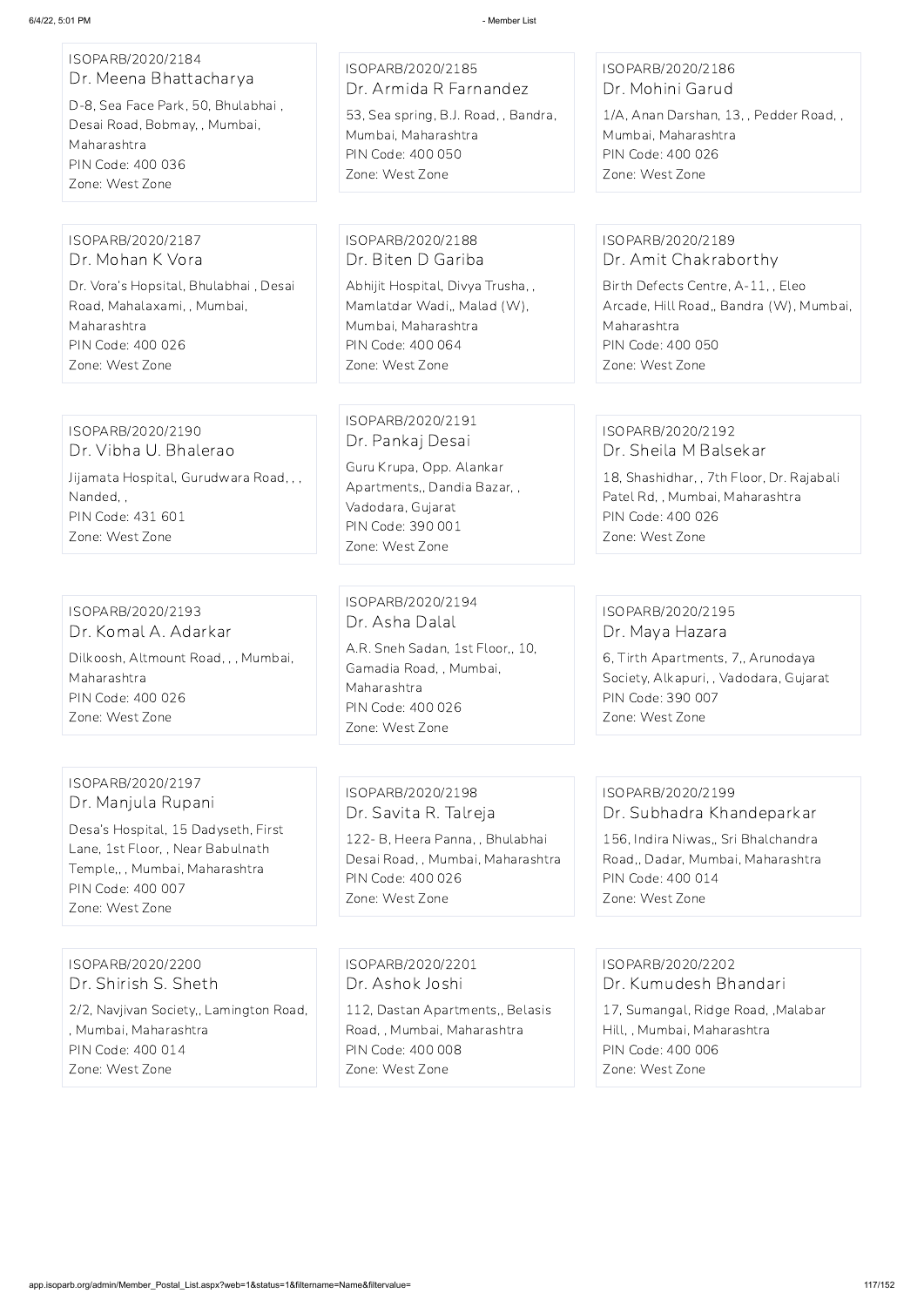## ISOPARB/2020/2203 Dr. Simin F. Irani

724, Dinshaw Master Road, 3rd Floor, , Dadar, Parsi Colony,, Dadar, Mumbai, Maharashtra PIN Code: 400 014 Zone: West Zone

## ISOPARB/2020/2204 Dr. Kumud M Ingle

11, Abdul Court,, Suryavanshi Marg, , Mumbai, Maharashtra PIN Code: 400 028 Zone: West Zone

## ISOPARB/2020/2205 Dr. Nozer K Sheriar

6, Summar Breeze,, 1st Road, , Bandra, Mumbai, Maharashtra PIN Code: 400 005 Zone: West Zone

#### ISOPARB/2020/2206 Dr. Meena B. Deshmukh

D/12, Laxmi Nagar,, , Nagpur, Nagpur, Maharashtra PIN Code: Zone: West Zone

ISOPARB/2020/2207 Dr. Joseph Fonseca 2, Nitya Sahay,, Man Nagar, Mahim,, , Mumbai, Maharashtra PIN Code: 400 016 Zone: West Zone

## ISOPARB/2020/2208 Dr. Jyotsana Gopal

Navjoti Hospital, 24/25 B, Sonal Park,, Arunachal Road, Subhanpur,, , Vadodara, Gujarat PIN Code: 390 023 Zone: West Zone

## ISOPARB/2020/2209

Dr. Kamini G Naik P.O. Box – 3499, Sharjah U.A.E. , , , , PIN Code: Zone: West Zone

## ISOPARB/2020/2210 Dr. Ramanbhai S. Patel

Opp. Sheth Hathibhai's Wadi, Outside Delhi Gate, Shahibaug Road, , Ahmedabad, Gujarat PIN Code: 380 004 Zone: West Zone

## ISOPARB/2020/2211 Dr. Kiran P Ubale

Seva Smruti, G3 & 4, Parasik Nagar, Opp.Vastu Anand Tower,, Kalwa-Mumbra Rd., Kalwa- Parasik Nagar, , Thane, Maharashtra PIN Code: Zone: West Zone

## ISOPARB/2020/2212 Dr. Dipak H Bhagde

Bhagde Maternity & Nursing Home,, Sanjay Sadan, Hawai Chowk,, , Jamnagar, Gujarat PIN Code: 361 001 Zone: West Zone

#### ISOPARB/2020/2213 Dr. Mahesh Balsekhar

18, Shashidhar, , 7th Floor, Dr. Rajabali Patel Road, , Mumbai, Maharashtra PIN Code: 400 026 Zone: West Zone

## ISOPARB/2020/2214 Dr. Bharati K. Bhatt

30, Govt. Housing Society 5, Navrangpura, , Ahmedabad, Gujarat PIN Code: 380 009 Zone: West Zone

## ISOPARB/2020/2215 Dr. Anjali Chitnis

Chitnis Nursing Home, Jeevan Mahal, 35, Railway Lines,, , Solapur, Maharashtra PIN Code: 413001 Zone: West Zone

## ISOPARB/2020/2216 Dr. N.C. Joshi

Kum Kum Apartments, S.V. Road, Vile Parle, (S), , Mumbai, Maharashtra PIN Code: 400 056 Zone: West Zone

## ISOPARB/2020/2217 Dr. Minaxi R Bhatt

1, Shivani Society, Vasna Road, , Off Old Padra Road, , Baroda, Gujarat PIN Code: 390 015 Zone: West Zone

#### ISOPARB/2020/2218

Dr. Rajendra K. Baxi

301/302, Shri Radhae Apartment, 35, Purshottam Nagar, Akota, , Vadodara, Gujarat PIN Code: 390020 Zone: West Zone

ISOPARB/2020/2219 Dr. Amarnath Bhide

10, Pushkar, , Paharo Road, , Mumbai, Maharashtra PIN Code: 400 028 Zone: West Zone

ISOPARB/2020/2220 Dr. Chandramohan P. Batra

18- C Jaishantoshi Nagar,, Society No.1 Karelibagh,, , Vadodara, Gujarat PIN Code: 390 018

Zone: West Zone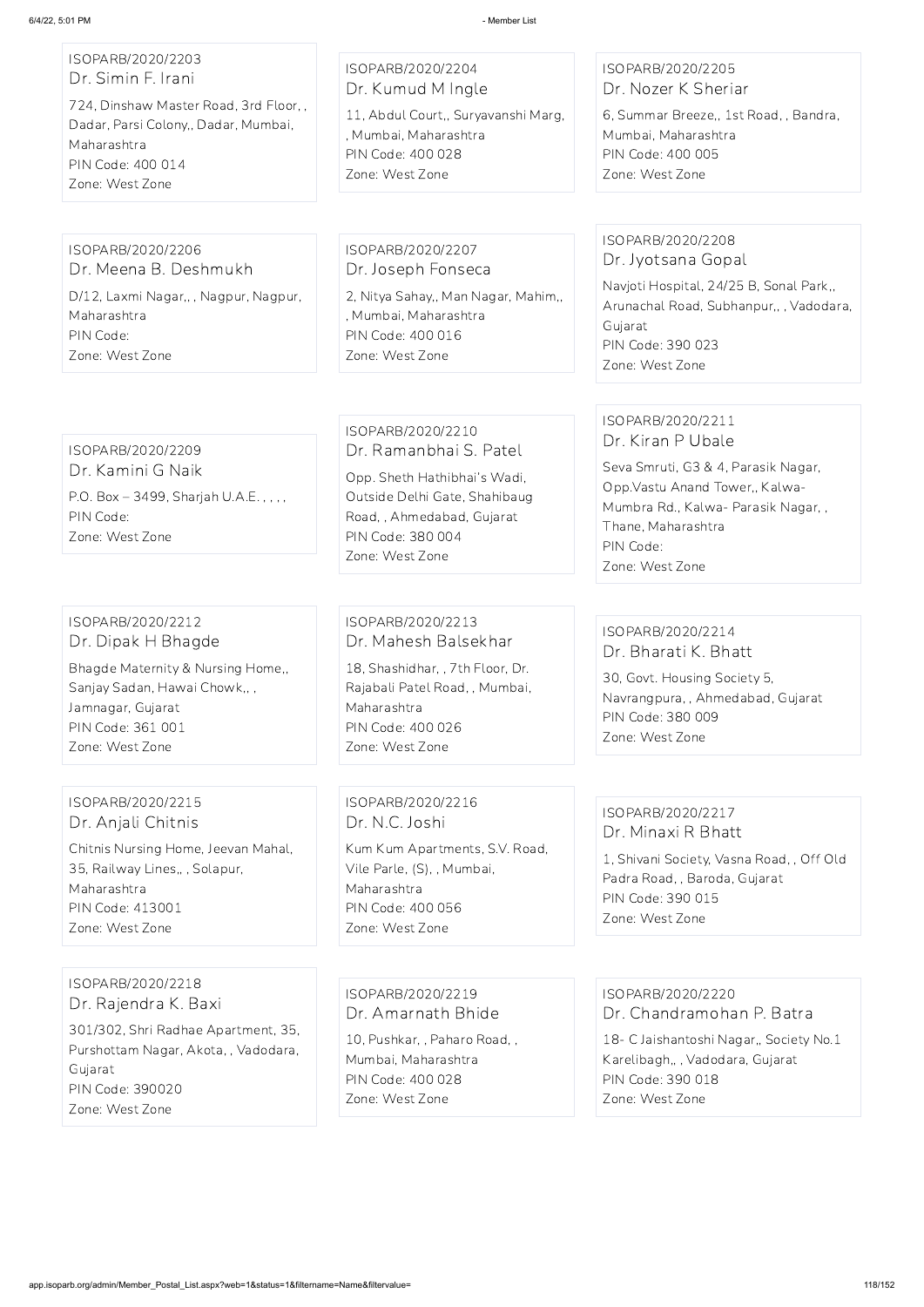| ISOPARB/2020/2221                                                                                                                                                                                                         | ISOPARB/2020/2222                                                                                                                                                    | ISOPARB/2020/2223                                                                                                                                                                                                      |
|---------------------------------------------------------------------------------------------------------------------------------------------------------------------------------------------------------------------------|----------------------------------------------------------------------------------------------------------------------------------------------------------------------|------------------------------------------------------------------------------------------------------------------------------------------------------------------------------------------------------------------------|
| Dr. Shrikant J. Purandare                                                                                                                                                                                                 | Dr. Anil Chikermane                                                                                                                                                  | Dr. Mayur M. Dasai                                                                                                                                                                                                     |
| Dr. J.M. Purandare, Hospital, 114,                                                                                                                                                                                        | Pankaj, 641/2,, Pratap Ganj,,                                                                                                                                        | 5, Rajni Smrity Society,, Dr. V.S. Road,,,                                                                                                                                                                             |
| Shivaji Park, , , Mumbai, Maharashtra                                                                                                                                                                                     | Vadodara, Gujarat                                                                                                                                                    | Ahmedabad, Gujarat                                                                                                                                                                                                     |
| PIN Code: 400 028                                                                                                                                                                                                         | PIN Code: 390 002                                                                                                                                                    | PIN Code: 380 015                                                                                                                                                                                                      |
| Zone: West Zone                                                                                                                                                                                                           | Zone: West Zone                                                                                                                                                      | Zone: West Zone                                                                                                                                                                                                        |
| ISOPARB/2020/2224<br>Dr. Pravin Gaud<br>California IVF Fertility Center & UC<br>Davis Medical Center, Sacramento, CA,<br>95833, Home: 44304, Greenview<br>Drive, El Macero, CA 95618, , ,<br>PIN Code:<br>Zone: West Zone | ISOPARB/2020/2225<br>Dr. Pushpa Parolkar<br>602, 'C' Wing, Shiv Dham, Satya<br>Nagar, Borivli (West), Mumbai,<br>Maharashtra<br>PIN Code: 400 092<br>Zone: West Zone | ISOPARB/2020/2226<br>Dr. Arun Pathak<br>102. Ambika Apartment, Shankar Tekri,,<br>Dandia Bazar, , Vadodara, Gujarat<br>PIN Code: 390 001<br>Zone: West Zone                                                            |
| ISOPARB/2020/2227                                                                                                                                                                                                         | ISOPARB/2020/2228                                                                                                                                                    | ISOPARB/2020/2229                                                                                                                                                                                                      |
| Dr. Rasila A Mehta                                                                                                                                                                                                        | Dr. Sanathbhai H. Shah                                                                                                                                               | Dr. Prem N. Sheth                                                                                                                                                                                                      |
| 6A, 2nd Dadyseth Road,, Babulnath,,                                                                                                                                                                                       | K.G. Children's Hospital,,                                                                                                                                           | 'Irish' Flat. No. 3, 1st Floor,, Café Parade,                                                                                                                                                                          |
| Mumbai, Maharashtra                                                                                                                                                                                                       | Karelibagh, , Vadodara, Gujarat                                                                                                                                      | , Mumbai, Maharashtra                                                                                                                                                                                                  |
| PIN Code: 400 007                                                                                                                                                                                                         | PIN Code: 390 018                                                                                                                                                    | PIN Code: 400 005                                                                                                                                                                                                      |
| Zone: West Zone                                                                                                                                                                                                           | Zone: West Zone                                                                                                                                                      | Zone: West Zone                                                                                                                                                                                                        |
| ISOPARB/2020/2230                                                                                                                                                                                                         | ISOPARB/2020/2231                                                                                                                                                    | ISOPARB/2020/2232                                                                                                                                                                                                      |
| Dr. Usha J. Modi                                                                                                                                                                                                          | Dr. Vandana U. Patel                                                                                                                                                 | Dr. Jayantilal Shah                                                                                                                                                                                                    |
| 2, Tejas Apartment, 53, Haribhakti                                                                                                                                                                                        | Kalapana Clinic, , Raopura, ,                                                                                                                                        | 102, Sanskriti Flats,, SNDT College                                                                                                                                                                                    |
| Society,, J.P. Road,,, Vadodara, Gujarat                                                                                                                                                                                  | Vadodara, Gujarat                                                                                                                                                    | Road,,, Vadodara, Gujarat                                                                                                                                                                                              |
| PIN Code: 390 007                                                                                                                                                                                                         | PIN Code: 390 001                                                                                                                                                    | PIN Code: 390 015                                                                                                                                                                                                      |
| Zone: West Zone                                                                                                                                                                                                           | Zone: West Zone                                                                                                                                                      | Zone: West Zone                                                                                                                                                                                                        |
| ISOPARB/2020/2233<br>Dr. Daksha S. Shah<br>Samir, Kothi Road,, , , Vadodara,<br>Gujarat<br>PIN Code: 390 001<br>Zone: West Zone                                                                                           | ISOPARB/2020/2234<br>Dr. A.V. Umranikar<br>Trupti, 17/B, Gulkekdi, , , , Pune,<br>Maharashtra<br>PIN Code: 411 037<br>Zone: West Zone                                | ISOPARB/2020/2235<br>Dr. Vijay R. Bhalerao<br>Municipal Officer's Co- Operative<br>Society Building, Flat., NO. 30, Keshav<br>Rao Khade Marg,, , Mumbai,<br>Maharashtra<br><b>PIN Code: 400 034</b><br>Zone: West Zone |

ISOPARB/2020/2236 Dr. C. J. Shah

Ketu, Bina Clinic,, Sampat Rao Colony, , Vadodara, Gujarat PIN Code: 390 005 Zone: West Zone

ISOPARB/2020/2237 Dr. Suresh G. Gurbani

K-3, Alembic Colony,, Gorwa Road,, , Vadodara, Gujarat PIN Code: 390 003 Zone: West Zone

ISOPARB/2020/2238 Dr. Preeti M. Pandya

Bungalow No.3, Opp.Nutun Ashpuri Society,, Behind Parishram Society, Subhanpura,, , Baroda, Gujarat PIN Code: 390 007 Zone: West Zone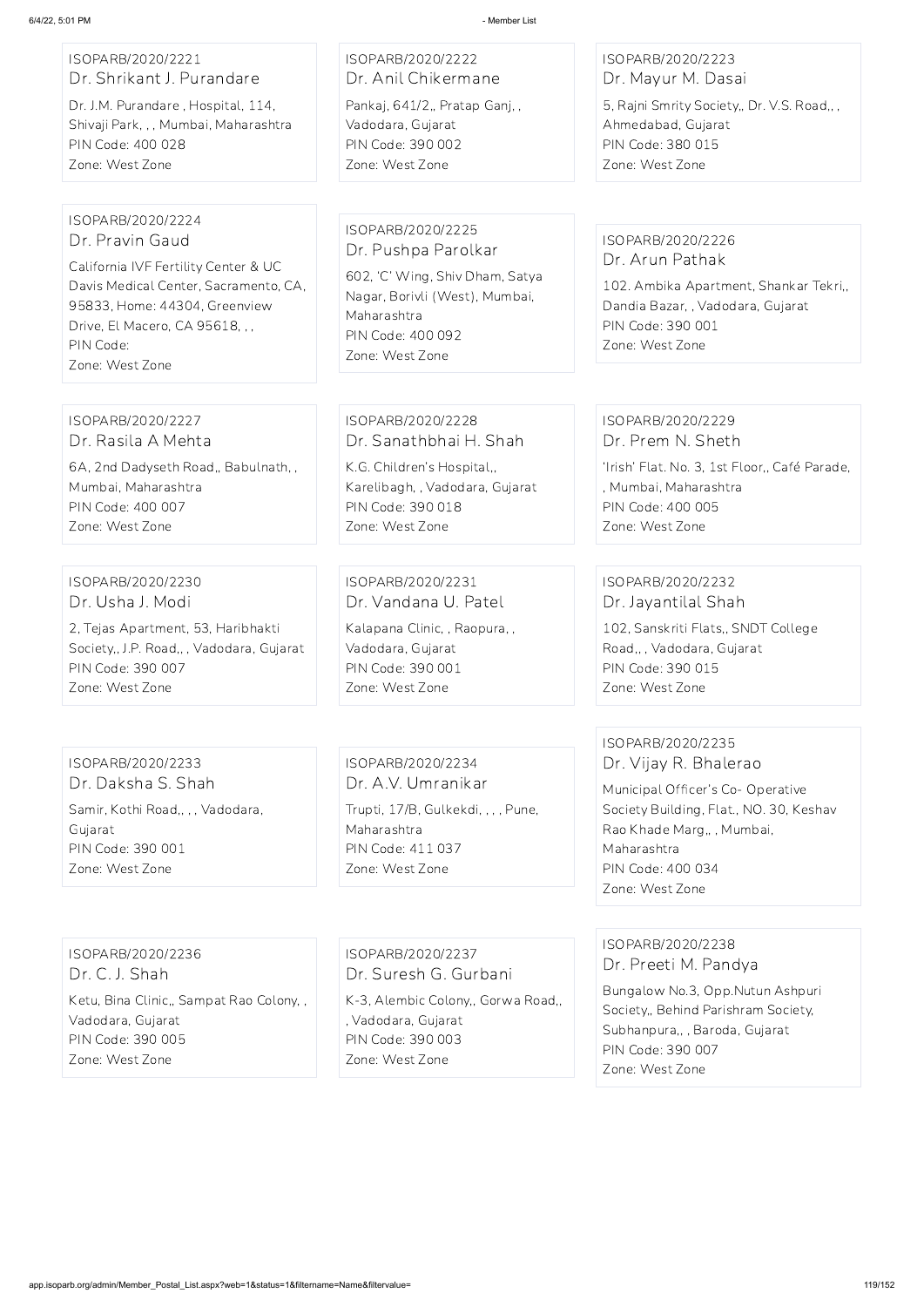ISOPARB/2020/2239 Dr. Parmanand K. Shah

121, Vithal Wadi , 3rd Floor, Kalbadevi Road,, , Mumbai, Maharashtra PIN Code: 400 002 Zone: West Zone

ISOPARB/2020/2240 Dr. Vijay Patil Patel Hospital, 94 , Parmar Guruji Marg, Parel, Parel, Mumbai, Maharashtra PIN Code: 400 012 Zone: West Zone

## ISOPARB/2020/2241 Dr. Siddhartha Nayak

Balvishva Hospital, 2nd Floor,, Sanstha-Vasharhat, Pratap Road, Raopura, , Baroda, Gujarat PIN Code: 390 001 Zone: West Zone

ISOPARB/2020/2242 Dr. Suresh Deshpande

63/39, Bharat Kunj Colony, , Erandavane, , Pune, Maharashtra PIN Code: 411 038 Zone: West Zone

ISOPARB/2020/2243 Dr. Mahendra Soni

Soni Maternity Home,, Opp. Gauta Bazar Police Station, , Ankleshwar, Gujarat PIN Code: 390 001 Zone: West Zone

## ISOPARB/2020/2244 Dr. Dina B. Shah

Dina Clinic, Near Railway Crossing,, Bajwa, , Baroda, Gujarat PIN Code: Zone: West Zone

#### ISOPARB/2020/2245 Dr. Harshadrai Solanki

Saibaba Maternity & Nursing Home,, Nana Saheb Co- Operative Society, Ankruti Road, , Kandiwali (E), Mumbai, Maharashtra PIN Code: 400 101 Zone: West Zone

ISOPARB/2020/2246 Dr. Neelang S. Shah

202, Ghaswalla Towers, P.G. Solanki Path, , Off- Lamington Road, , , Mumbai, Maharashtra PIN Code: 400 007 Zone: West Zone

## ISOPARB/2020/2247 Dr. Tarun Kumar Das

Deptt. of Preventive Medicine,, M.P. Shah Medical College,, , Jamnagar, Gujarat PIN Code: Zone: West Zone

## ISOPARB/2020/2248 Dr. Bhagirath Modi

Modi Clinic, Chhani,, , , Baroda, Gujarat PIN Code: 391 740 Zone: West Zone

ISOPARB/2020/2249 Dr. Savita Mishra Block- 9, Flat- 15,, Nehru Nagar (W), , Bhilai, Madhya Pradesh PIN Code: 490 022 Zone: West Zone

#### ISOPARB/2020/2250 Dr. Vasant B. Patwardhan

44, Joothica, 9th Floor, 22N, , Bharucha Road, , Mumbai, Maharashtra PIN Code: 400 007 Zone: West Zone

## ISOPARB/2020/2251 Dr. Mukund Thatte

1433, Shukrawar, Tulpule , Wada, Pune, Maharashtra PIN Code: 411 002 Zone: West Zone

ISOPARB/2020/2252 Dr. Pramil G. Asholkar

6VHB Flats,, Ramdas Path, , Nagpur, Maharashtra PIN Code: 10 Zone: West Zone

## ISOPARB/2020/2253 Dr. Savita Inamdar

22/10, Yeshwant Nivas Road, , , Indore,, Madhya Pradesh PIN Code: Zone: West Zone

## ISOPARB/2020/2254 Dr. Sandhya Chandra

3A, West Coast Apartment,, 3rd Cross Road,, Borivilli, Mumbai, Maharashtra PIN Code: 400 013 Zone: West Zone

ISOPARB/2020/2255 Dr. Behram S. Anklesaria

Dr. S.B. Anklesharia Hospital For Women, , Laldarwaja, , Ahmedabad, Gujarat PIN Code: 380 001 Zone: West Zone

ISOPARB/2020/2256 Dr. Veerbala N. Parikh The Jawahar Co-Operative Housing, Society Limited, , Opp. Railway Goods Shade Building-A, Flat No.1, , Sangli, Maharashtra PIN Code: 414 416 Zone: West Zone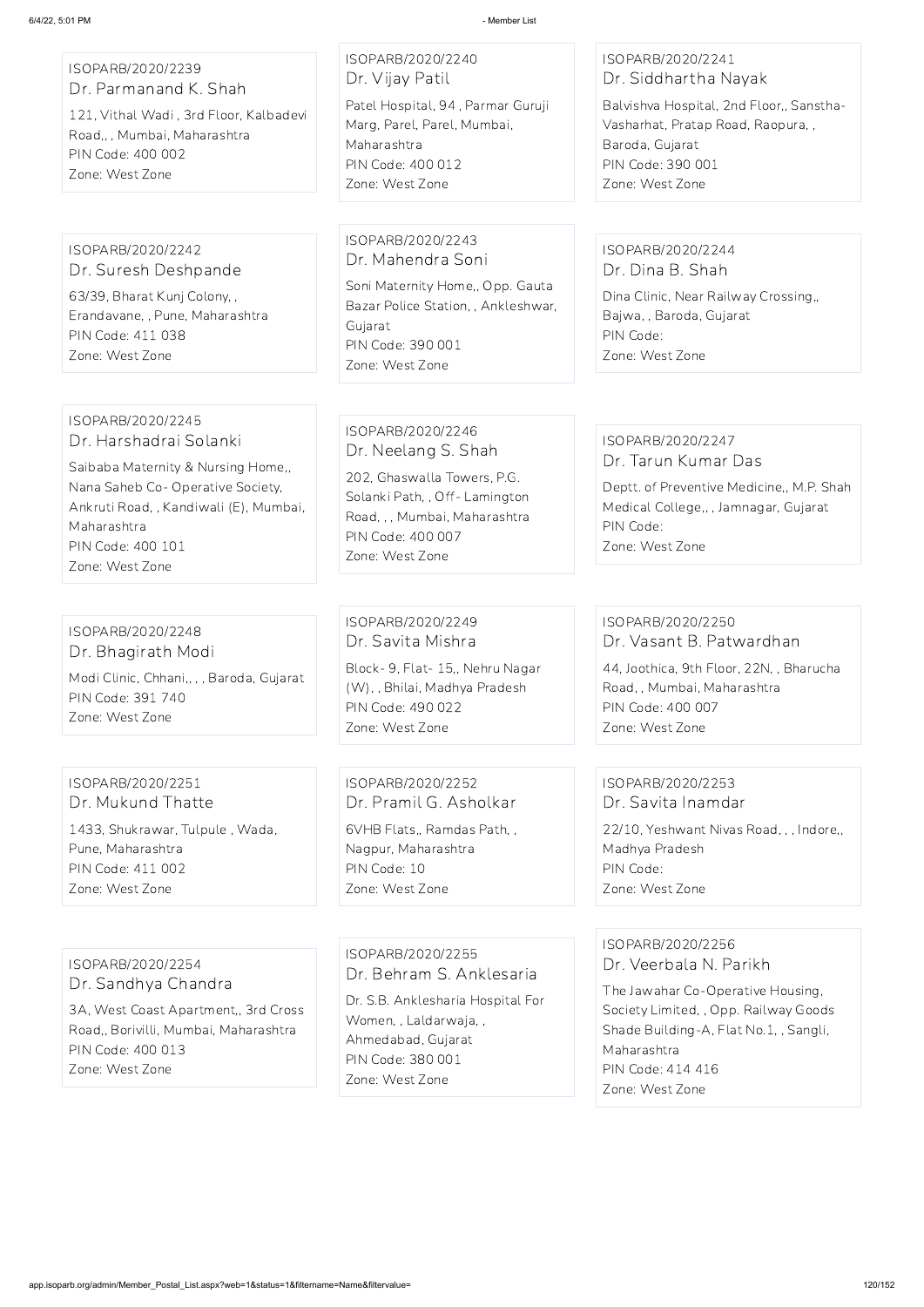| ISOPARB/2020/2257<br>Dr. Sanjay Chawatte<br>29/B, Prachi, , Lt. Crepte Road, Shivaji<br>Park, Dadar, Mumbai, Maharashtra<br>PIN Code: 400 029<br>Zone: West Zone                            | ISOPARB/2020/2258<br>Dr. Nayana Dastur<br>23, Nepean Sea Road, , , Mumbai,<br>Maharashtra<br>PIN Code: 400 036<br>Zone: West Zone                                                                                   | ISOPARB/2020/2259<br>Dr. liaben Meisheri<br>Nesser House, 3rd Floor,, 20 Mama<br>Parmand Marg,, Mumbai, Maharashtra<br>PIN Code: 400 004<br>Zone: West Zone |
|---------------------------------------------------------------------------------------------------------------------------------------------------------------------------------------------|---------------------------------------------------------------------------------------------------------------------------------------------------------------------------------------------------------------------|-------------------------------------------------------------------------------------------------------------------------------------------------------------|
|                                                                                                                                                                                             |                                                                                                                                                                                                                     |                                                                                                                                                             |
| ISOPARB/2020/2260<br>Dr. Kishore P. Sanghvi<br>2/32, Madhavi Society,, Mogul Lane,,<br>Mahim, Mumbai, Maharashtra<br>PIN Code: 400 016<br>Zone: West Zone                                   | ISOPARB/2020/2261<br>Dr. Praful Shanbag<br>14, Archis Society,, Mahant Road<br>(Extension),, Vile Parle (E), Mumbai,<br>Maharashtra<br>PIN Code: 400 057<br>Zone: West Zone                                         | ISOPARB/2020/2262<br>Dr. Nimesh Shelat<br>Sarsij, 8 Arogyan Nagar,, Athwa Lane,,<br>Surat, Gujarat<br>PIN Code: 390 001<br>Zone: West Zone                  |
|                                                                                                                                                                                             |                                                                                                                                                                                                                     |                                                                                                                                                             |
| ISOPARB/2020/2263<br>Dr. Gopal Bhargava                                                                                                                                                     | ISOPARB/2020/2264<br>Dr. Manjari V. Chitale                                                                                                                                                                         | ISOPARB/2020/2265<br>Dr. Raju J. Dabade                                                                                                                     |
| 46, Nibbana, , N. Dutta Road, , Bandra<br>(W), Mumbai, Maharashtra<br>PIN Code: 400 005<br>Zone: West Zone                                                                                  | Chitale Clinic, 165- D,, Railway<br>Lines,,, Solapur, Maharashtra<br>PIN Code: 413 001<br>Zone: West Zone                                                                                                           | 157, Railway Lines, , , , Solapur,<br>Maharashtra<br><b>PIN Code: 413 001</b><br>Zone: West Zone                                                            |
|                                                                                                                                                                                             |                                                                                                                                                                                                                     |                                                                                                                                                             |
| ISOPARB/2020/2266<br>Dr. Nandita Maitra                                                                                                                                                     | ISOPARB/2020/2267<br>Dr. Shubhangi Mundhada                                                                                                                                                                         | ISOPARB/2020/2268<br>Dr. Alka Kuthe                                                                                                                         |
| 201, Shakuntal Flats, , Vasna Road,, ,<br>Baroda, Gujarat<br>PIN Code: 390 015<br>Zone: West Zone                                                                                           | Geetai Nursing Home, Opp. Usmani<br>Masjid,, Bus Stand Road,,,<br>Amaravati, Maharashtra<br>PIN Code:<br>Zone: West Zone                                                                                            | Kuthe Accident Hospital and Maternity<br>Home, , Bandra Road, , Amaravati,<br>Maharashtra<br>PIN Code: 444 605<br>Zone: West Zone                           |
|                                                                                                                                                                                             |                                                                                                                                                                                                                     |                                                                                                                                                             |
| ISOPARB/2020/2269<br>Dr. Ajit S. Gandhi<br>A/2, Priyanka Residency, 38, Railway<br>Lines,, Behind St. Joseph High School,,,<br>Solapur, Maharashtra<br>PIN Code: 413 002<br>Zone: West Zone | ISOPARB/2020/2270<br>Dr. Rohini S. Deshpande<br>Ram Krishna Hospital, 62/20 A,<br>Railway Lines,, Church Street, Near<br>Shanti Sagar, Mangal Karyalaya,,<br>Solapur, Maharashtra<br>PIN Code: 1<br>Zone: West Zone | ISOPARB/2020/2271<br>Dr. Chauhan<br>99, Naya Gaon, , , Jabalpur, Madhya<br>Pradesh<br><b>PIN Code: 482008</b><br>Zone: West Zone                            |

ISOPARB/2020/2272 Dr. Suchitra N. Pandit

102, Little Star, R. K. Mission Marg,, , Santacruz (West), Mumbai, Maharashtra PIN Code: 400 054 Zone: West Zone

ISOPARB/2020/2273 Dr. Veena Zaveri 6, Bhaveshear Kutir,, 4th Road, Rajawali, Ghatkopar (E), Mumbai, Maharashtra PIN Code: 400 007 Zone: West Zone

ISOPARB/2020/2274 Dr. Gauri Mahesh Karandikar Karandikar Hospital and Research Centre,, Govind Nagar, Mumbai- Agra Rd., , , Nasik, Maharashtra PIN Code: 422 009 Zone: West Zone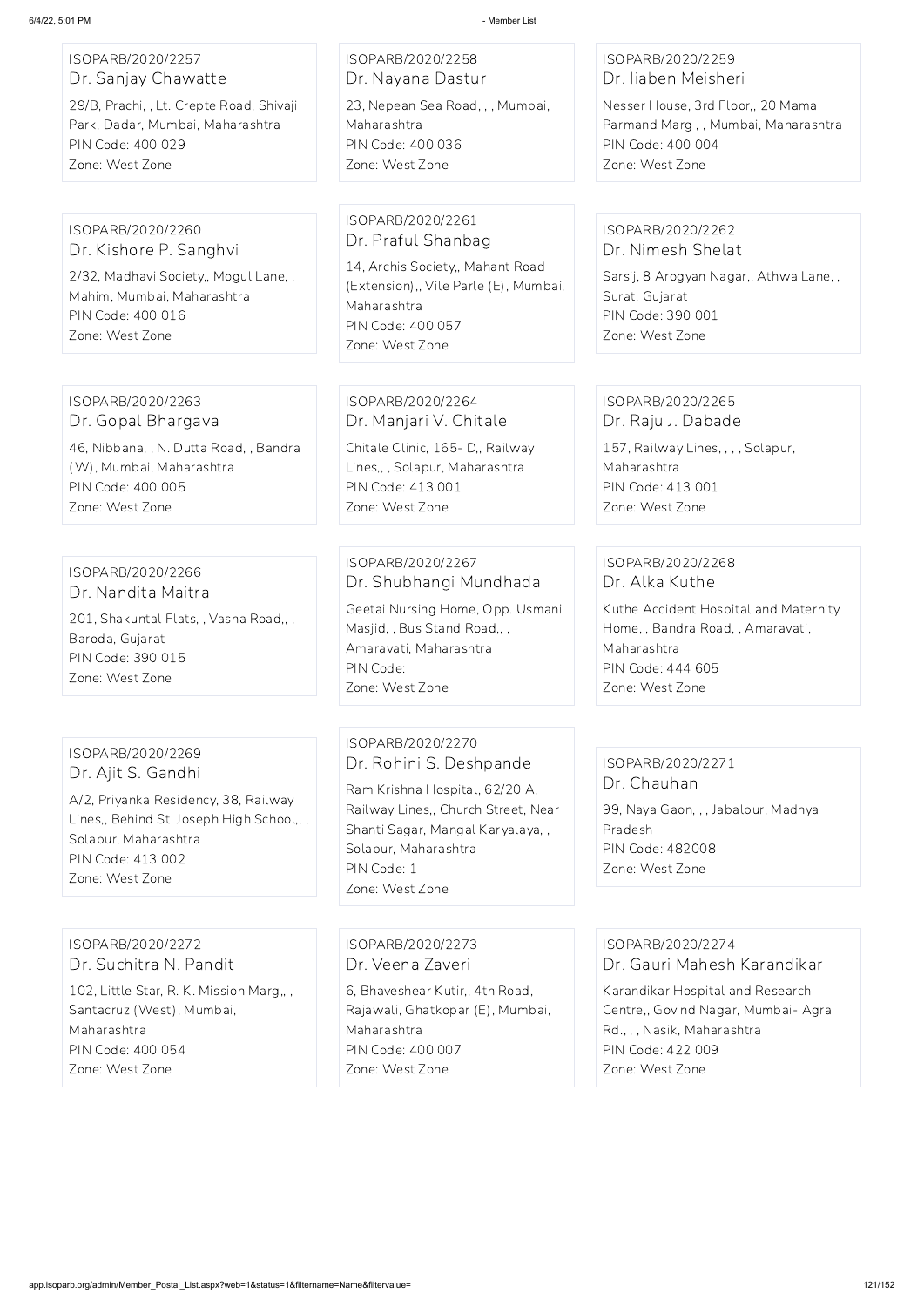#### ISOPARB/2020/2275 Dr. Ashwini Bhalerao

Municipal Colony, Road. No. 4, 4th Floor, Flat. No. 26, Haji Ali Park, Keshav Rao Khandye Marg, , Mumbai, Maharashtra PIN Code: 400 034 Zone: West Zone

ISOPARB/2020/2276 Dr. Pratima Anjaria

601/604, 'D' Wing, Pleasant Park,, Santoshi Mata Marg, Near Dahisar Bridge, Kandarpada, Dahisar West, Mumbai, Maharashtra PIN Code: 400 068 Zone: West Zone

## ISOPARB/2020/2277 Dr. Jyotsana Gandhi

1, Candlewood Court, Scarsdate,, N.Y. 10530, U.S.A., , , PIN Code: Zone: West Zone

#### ISOPARB/2020/2278 Dr. Geeta Dharmesh Balsarkar

## ISOPARB/2020/2283 Dr. Parul J. Kotadawala

C- 501, Bafna Apartments,, Moghul Lane, Mahim,, Mahim, Mumbai, Maharashtra PIN Code: 400 016 Zone: West Zone

## ISOPARB/2020/2279 Dr. Pradnya K. Parulkar

Flat. No.2, Gulati Co- Operative Housing Society, , Sitala Devi Temple Road, Mahim, Mumbai, Maharashtra PIN Code: 400 016 Zone: West Zone

## ISOPARB/2020/2280 Dr. Yeshwant Mody

M-2, Mezanine Floor Enterprise Apartments, , Forjet Hill Road,, Tardeo,, Mumbai, Maharashtra PIN Code: 400 036 Zone: West Zone

## ISOPARB/2020/2281 Dr. Purnima Satoskar

6A, Charak Co- Operative Housing Society, 1097B, Murari Ghag Marg, Prabhadevi,, , Mumbai, Maharashtra PIN Code: 400 025 Zone: West Zone

## ISOPARB/2020/2282 Dr. Jyoti Bhargava

Bhargava Hospital,, Near Bus Stand, Jhalrapatan, Jhalrapatan, Jhalawar, Maharashtra PIN Code: 126023 Zone: West Zone

Kotdawala Women's Clinic, 53/1, , Brahmin M. M. Society, Ellisbridge, , Ahmedabad, Gujarat PIN Code: 380 006 Zone: West Zone

## ISOPARB/2020/2284 Dr. Sonal P. Kotdawala

5B, Uma Park, Society,, Bhula Bhai Park, , Ahmedabad, Gujarat PIN Code: 380 022 Zone: West Zone

ISOPARB/2020/2285 Dr. Arun Harischandra Nayak

C/ 103, Shankeshwar Nagar,, Shiv Ballabha Road, , Dahisar (E),, Mumbai, Maharashtra PIN Code: 400 068 Zone: West Zone

## ISOPARB/2020/2286 Dr. Sarita Bhalerao

4/30, Haji Ali Park, , K. Khadye Marg,, , Mumbai, Maharashtra PIN Code: 400 034 Zone: West Zone

### ISOPARB/2020/2287 Dr. Shashikant Solapurkar

Nalini Bungalow, Laxmi Park Colony,, Nevy Peth, , Pune, Maharashtra PIN Code: 411 030 Zone: West Zone

ISOPARB/2020/2288 Dr. Sushma Lekhra

1-7-A, Sankalp,, Indira Colony, Bani Park,, , Jaipur, Rajasthan PIN Code: 302 016 Zone: West Zone

## ISOPARB/2020/2289 Dr. Sheela Choudhary

Chowhary Maternity & Nursing Home,, 279 A, Talmandi, Talmandi, Kota, Rajasthan PIN Code: 324 005 Zone: West Zone

ISOPARB/2020/2290 Dr. S. Chhabra Prof. & Head of the Deptt. of Obstetrics & Gynaecology, , M.G.I.M.S., Sevagram, Wardha, Maharashtra PIN Code: 442 102 Zone: West Zone

ISOPARB/2020/2291 Dr. Hitesh Bhargava

1/626 Vidyadar Nagar, , , Jaipur, Rajasthan PIN Code: Zone: West Zone

ISOPARB/2020/2292 Dr. Basumita Dutta

29/11, Motilal, Nehru Nagar (East),, Durg, Bhilai, Madhya Pradesh PIN Code: 490 020 Zone: West Zone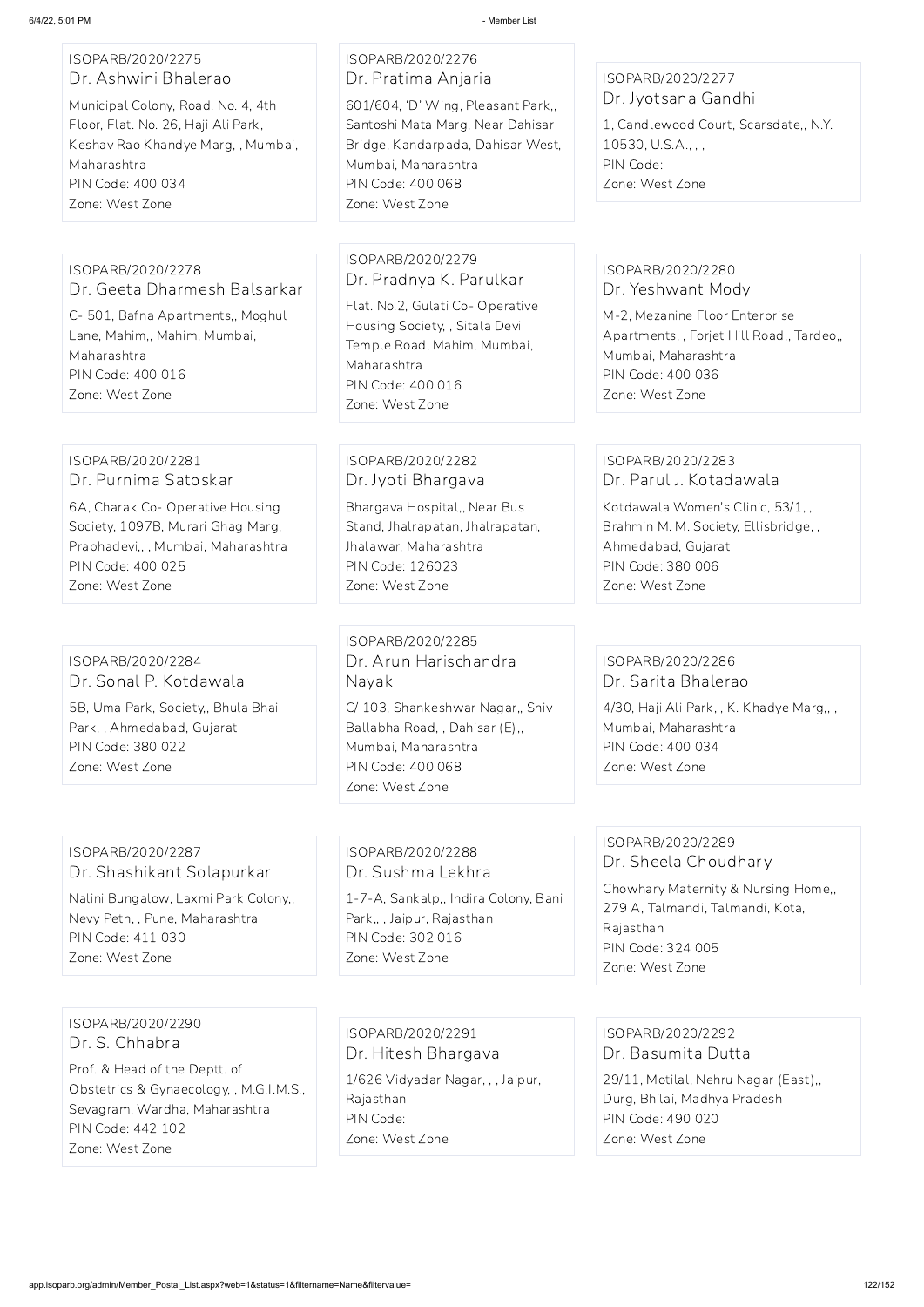ISOPARB/2020/2293 Dr. B. Bhardwaj Qr. No.1, OPD Block,, S.Z. Hospital, , Bhopal, Madhya Pradesh PIN Code: 462 001 Zone: West Zone

ISOPARB/2020/2294 Dr. Hrishikesh Pai

"Avanti", 11th Floor, Tulsi Pipe Road,, Opp. Dadar Western Railway Station,, Dadar, Mumbai, Maharashtra PIN Code: 400 028 Zone: West Zone

## ISOPARB/2020/2295 Dr. Reshma Dhillon Pai

"Avanti", 11th Floor, Tulsi Pipe Road,, Opp. Dadar Western Railway Station,, Dadar, Mumbai, Maharashtra PIN Code: 400 028 Zone: West Zone

ISOPARB/2020/2296 Dr. Danny Laliwala

25, Gri chayar, Chowpatty Band Stand,, , Mumbai, Maharashtra PIN Code: 400 028 Zone: West Zone

ISOPARB/2020/2297 Dr. Neeraj Khare

Khare Nursing Home, For Females Only,, Mahavir Nagar, Dewas, Dewas, Indore, Madhya Pradesh PIN Code: Zone: West Zone

### ISOPARB/2020/2298 Dr. Neeraja Pauranik

Mumbai Hospital,, Ring Road, , Indore, Madhya Pradesh PIN Code: Zone: West Zone

ISOPARB/2020/2299 Dr. Manjushri Bhandari

181, Textile Clerk Colony, , , Indore, Madhya Pradesh PIN Code: Zone: West Zone

ISOPARB/2020/2300 Dr. Jyoti Tiwari

G/F-19, Scheme No. 54,, Opp. Meghdoot Garden,, , Indore, Madhya Pradesh PIN Code: Zone: West Zone

## ISOPARB/2020/2301 Dr. Sunanda Jain

Arpan Nursing Home, , 151/2, Imli Bazaar, , Indore, Madhya Pradesh PIN Code: 452 004 Zone: West Zone

ISOPARB/2020/2302 Dr. Asha Baxi E-30, Saket Nagar, , , Indore, Madhya Pradesh PIN Code: Zone: West Zone

ISOPARB/2020/2303 Dr. Mukesh Birla

102, Ashwarya Apartments,, 2/1, New Palasia,, , Indore, Madhya Pradesh PIN Code: Zone: West Zone

## ISOPARB/2020/2304 Dr. Mukesh Sodani

67, Manishbag Colony, Behind Vikram Tower, , Sapna Sangeeta Road,, , Indore, Madhya Pradesh PIN Code: Zone: West Zone

ISOPARB/2020/2305 Dr. Neena Agrawal

3/6, Y.N. Road, , Near Rani Sati Gate, , Indore, Madhya Pradesh PIN Code: Zone: West Zone

ISOPARB/2020/2306 Dr. Sunil M. Jain

M-1, Classic Centre, 575, M.G. Road,, Near Globus, , Indore, Madhya Pradesh PIN Code: Zone: West Zone

## ISOPARB/2020/2307 Dr. Chhabra

5, Japora Compound, Amit Chamber,, Opp. Cancer Hospital, Myte Road, , Indore, Madhya Pradesh PIN Code: 453331 Zone: West Zone

ISOPARB/2020/2308

Dr. Anjum Gajdhar

Karim Nursing Home, 3,, Idgah Road, , Dewas, Madhya Pradesh PIN Code: Zone: West Zone

ISOPARB/2020/2309 Dr. Ratna Shihurkar

16, Chamunda Flat,, Civil Lines, , Dewas, Madhya Pradesh PIN Code: 455 001 Zone: West Zone

ISOPARB/2020/2310 Dr. Shefali Jain

303, Rukmani Plaza,, 14, Old Palasia, , Indore, Madhya Pradesh PIN Code: Zone: West Zone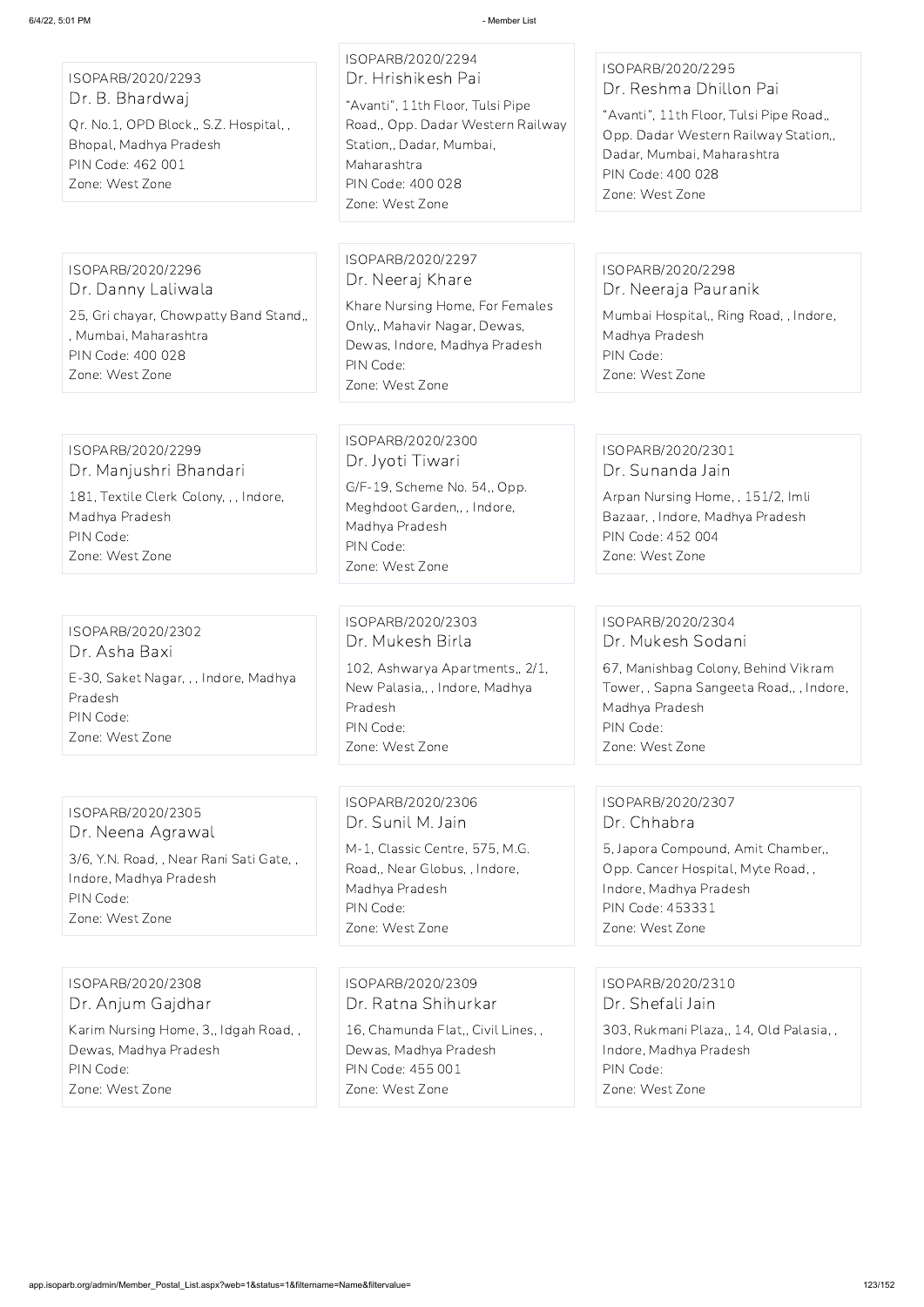| ISOPARB/2020/2311                                                                                                                                                                     | ISOPARB/2020/2312                                                                                                                                                                                | ISOPARB/2020/2313                                                                                                                                                                           |
|---------------------------------------------------------------------------------------------------------------------------------------------------------------------------------------|--------------------------------------------------------------------------------------------------------------------------------------------------------------------------------------------------|---------------------------------------------------------------------------------------------------------------------------------------------------------------------------------------------|
| Dr. Neelu Soni                                                                                                                                                                        | Dr. Chandan Phaphriya                                                                                                                                                                            | Dr. Manorama Sharma                                                                                                                                                                         |
| G-2, Choithram Hospital Campus, , ,                                                                                                                                                   | 912, Khatiwala Tank,, Tower                                                                                                                                                                      | 76-77, New Agrawal Nagar,,,, Indore,                                                                                                                                                        |
| Indore, Madhya Pradesh                                                                                                                                                                | Chauraha, , Indore, Madhya Pradesh                                                                                                                                                               | Madhya Pradesh                                                                                                                                                                              |
| PIN Code:                                                                                                                                                                             | PIN Code: 452 018                                                                                                                                                                                | PIN Code:                                                                                                                                                                                   |
| Zone: West Zone                                                                                                                                                                       | Zone: West Zone                                                                                                                                                                                  | Zone: West Zone                                                                                                                                                                             |
| ISOPARB/2020/2314                                                                                                                                                                     | ISOPARB/2020/2315                                                                                                                                                                                | ISOPARB/2020/2316                                                                                                                                                                           |
| Dr. Shikhar Jain                                                                                                                                                                      | Dr. Kamna Jain                                                                                                                                                                                   | Dr. Manju Rathi                                                                                                                                                                             |
| 297, Indrapuri,, Bhanwarkuan,,,                                                                                                                                                       | 297, Indrapuri,, Bhanwarkuan,,,                                                                                                                                                                  | 12-13, Subhash Nagar-2, , , Ujjain,                                                                                                                                                         |
| Indore, Madhya Pradesh                                                                                                                                                                | Indore, Madhya Pradesh                                                                                                                                                                           | Madhya Pradesh                                                                                                                                                                              |
| PIN Code:                                                                                                                                                                             | PIN Code:                                                                                                                                                                                        | PIN Code: 456 010                                                                                                                                                                           |
| Zone: West Zone                                                                                                                                                                       | Zone: West Zone                                                                                                                                                                                  | Zone: West Zone                                                                                                                                                                             |
| ISOPARB/2020/2317<br>Dr. Urmila Tiwari<br>C-12, HIG, R.S.S. Nagar,, Opp. Nagrik<br>Sahakari Bank,,, Indore, Madhya<br>Pradesh<br>PIN Code:<br>Zone: West Zone                         | ISOPARB/2020/2318<br>Dr. Brijesh Lahoti<br>4/5, Old Palasia,, Ravindra Nagar,,<br>Indore, Madhya Pradesh<br>PIN Code:<br>Zone: West Zone                                                         | ISOPARB/2020/2319<br>Dr. Kawita Bapat<br>Bapat Hospital, A-HD-30, Sukhier,,,,<br>Indore, Madhya Pradesh<br>PIN Code:<br>Zone: West Zone                                                     |
| ISOPARB/2020/2320                                                                                                                                                                     | ISOPARB/2020/2321                                                                                                                                                                                | ISOPARB/2020/2322                                                                                                                                                                           |
| Dr. Ajit C. Rawal                                                                                                                                                                     | Dr. Smrutiben A. Rawal                                                                                                                                                                           | Dr. P. Mehul Damani                                                                                                                                                                         |
| Prof. of Obst. & Gynaec, Nautam                                                                                                                                                       | Prof. of Obst. & Gynaec, Nautam                                                                                                                                                                  | 302, Jay Shiva Tower, Opp. Azad                                                                                                                                                             |
| Nursing Home,, Mithkhali Six Road,,                                                                                                                                                   | Nursing Home,, Mithkhali Six Road,,                                                                                                                                                              | Society,, Azad-atira road, Ambawadi,,                                                                                                                                                       |
| Ahmedabad, Gujarat                                                                                                                                                                    | Ahmedabad, Gujarat                                                                                                                                                                               | Ahmedabad, Gujarat                                                                                                                                                                          |
| PIN Code:                                                                                                                                                                             | PIN Code:                                                                                                                                                                                        | PIN Code: 380 015                                                                                                                                                                           |
| Zone: West Zone                                                                                                                                                                       | Zone: West Zone                                                                                                                                                                                  | Zone: West Zone                                                                                                                                                                             |
| ISOPARB/2020/2323<br>Dr. Sonal Mehul Damani<br>302, Jay Shiva Tower, Opp. Azad<br>Society,, Azad-atira road, Ambawadi,,<br>Ahmedabad, Gujarat<br>PIN Code: 380 015<br>Zone: West Zone | ISOPARB/2020/2324<br>Dr. Milind R. Shah<br>Consultant Gynaecologist, Naval<br>Nursing Home,, 119, South Kasba,<br>Datta Chowk,,, Solapur,<br>Maharashtra<br>PIN Code: 413 007<br>Zone: West Zone | ISOPARB/2020/2325<br>Dr. Jignesh Shah<br>Dr. Shah Maternity Hospital, Anandnagar<br>Society,, Near Bhaduat Nagar, Ghodasar,<br>, Ahmedabad, Gujarat<br>PIN Code: 380 050<br>Zone: West Zone |

ISOPARB/2020/2326 Dr. Kiran Shah

Dr. Shah Maternity Hospital, Anandnagar Society,, Near Bhaduat Nagar, Ghodasar, , Ahmedabad, Gujarat PIN Code: 380 050 Zone: West Zone

ISOPARB/2020/2327 Dr. Ashish Mehta

30, Shrimali Society,, Navarangpura,, , Ahmedabad, Gujarat PIN Code: 380 009 Zone: West Zone

ISOPARB/2020/2328 Dr. Deepa Banker

5, Subhash Society, Behind Ishwar Bhuvan, , Navarangpura,, , Ahmedabad, Gujarat PIN Code: 380 009 Zone: West Zone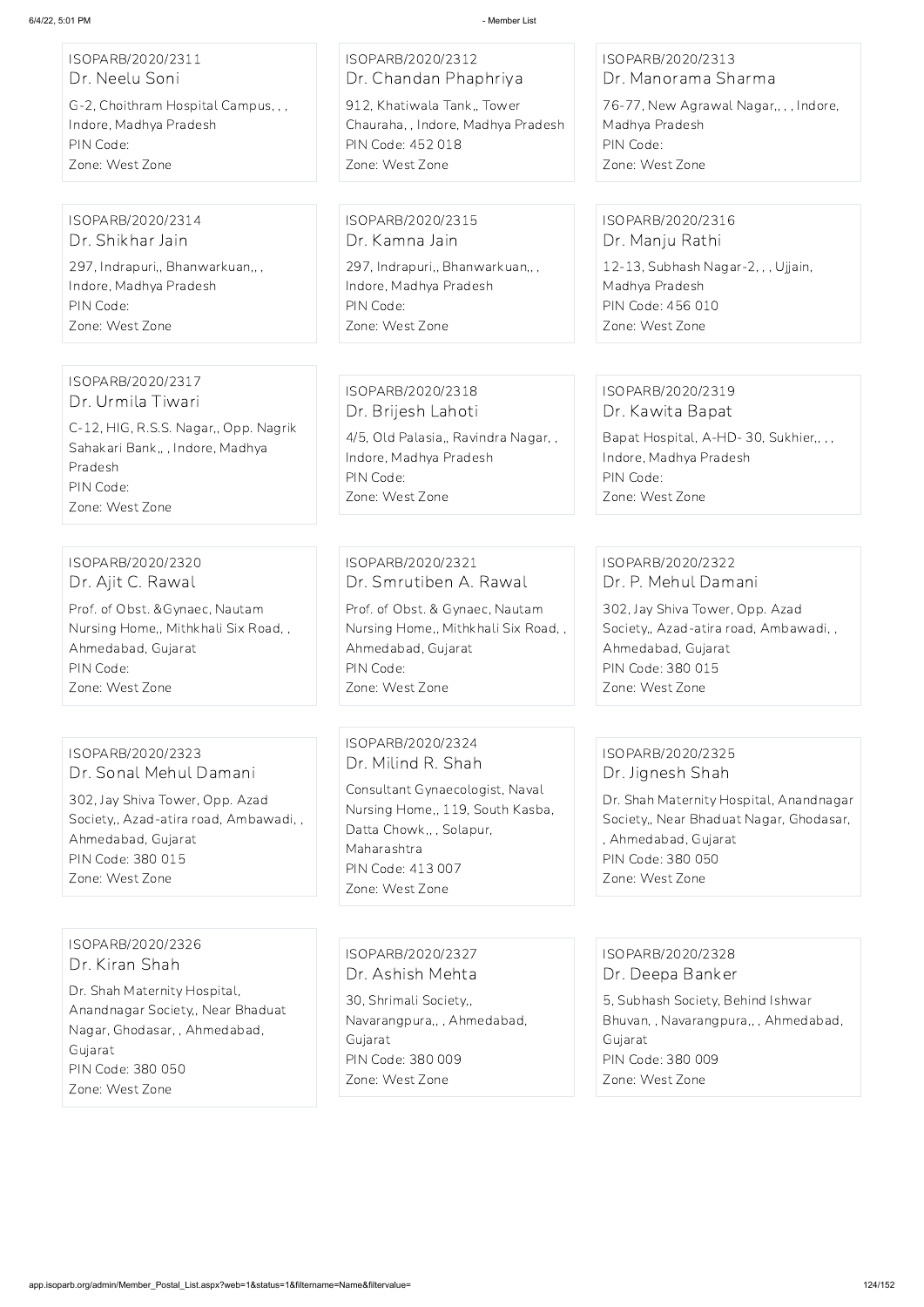#### ISOPARB/2020/2329 Dr. Nitaben H. Thakkar

Agaman Hospital, Madhav Vatika, , Raiya Road, , Rajkot, Gujarat PIN Code: 360 007 Zone: West Zone

## ISOPARB/2020/2330 Dr. Siraj Harsolia

A/3, A.V. Apartments , Mahalakshmi Char Rasta, Paldi, Paldi, Ahmedabad, Gujarat PIN Code: 380 006 Zone: West Zone

## ISOPARB/2020/2331 Dr. Uday Thanawala

Consultant, Obst. & Gynae., 9 Mahavir Centre, Sector-17, Vasni., Res :- 705, Basera, PCOT-II, Sector-17, Vasni , Navi Mumbai, Mumbai, Maharashtra PIN Code: 400 703 Zone: West Zone

ISOPARB/2020/2332 Dr. Abha Singh E/ 8, Shankar Nagar, , , , Raipur, Chhatisgarh PIN Code: 492 001 Zone: West Zone

ISOPARB/2020/2333 Dr. Aditi Kishore Shinde

C/O Dr.C.B.Powar, 16, , Lokmanya Flats, Tilak Nagar, , , Nagpur, Maharashtra PIN Code: 400 010 Zone: West Zone

## ISOPARB/2020/2334 Dr. Haresh U. Desai

20, Mithila Society, Opp. Shreyas Fundation , Near Manekbag, Ambawadi, , , Ahmedabad, Gujarat PIN Code: 380. 015 Zone: West Zone

## ISOPARB/2020/2335 Dr. Shiraj Zaid Jalal

The Rosery School, , Nr. Under Bridge, Shahibaug , , Ahmedabad, Gujarat PIN Code: 380 004 Zone: West Zone

## ISOPARB/2020/2336 Dr. Janak Desai

. Ami Nursing Home, D-3 & 4 Shyamsunder Flats. , Opp. Chotalal Lane, Uddav Road, , Ahmedabad, Gujarat PIN Code: 382 415 Zone: West Zone

## ISOPARB/2020/2337 Dr. Kamal Parikh

7, Vashist Nagar, , Bhaduat Nagar,. Maninagar, , Ahmedabad, Gujarat PIN Code: 380 050 Zone: West Zone

#### ISOPARB/2020/2338 Dr. Jignesh Deliwala,

5/B. Green Cross Society, , Opp. Bipin Park Society, , Behrampura, Gujarat PIN Code: 380 022 Zone: West Zone

## ISOPARB/2020/2339 Dr. Mahesh Gupta

Shanti Niketan, Shoping Centre, , Pushparn Hospital, D-Cabin, , Sabarmati, Gujarat PIN Code: 380 019 Zone: West Zone

## ISOPARB/2020/2340 Dr. Heetesh Joshi

General Manager R & D & Sr. Research Scientist, Nano Agro-Science Cooperative Ltd (NASCO), 303-A, Elegance, Near Indira Circle, 150 Feet Ring Road, , Rajkot, Gujarat PIN Code: 360 005 Zone: West Zone

## ISOPARB/2020/2341 Dr. Mukesh D. Gupta

Dr. Gupta's Nursing Home, D-A/36, , Rani Sati Nagar, S.V.Road, Malad (West) , Mumbai, Maharashtra PIN Code: 400 064

Zone: West Zone

#### ISOPARB/2020/2342 Dr. Maya PL. Gade

402,Neelsagar, , Bandra Reclamation,, Bandra (West) , Mumbai, Maharashtra PIN Code: 400 050 Zone: West Zone

## ISOPARB/2020/2343 Dr. Archana Patil

Parel Hospital, Narmada Niwas, , Ground Floor, 94, Parmay Guruji Marg, Parel, Mumbai, Maharashtra PIN Code: 400 012

Zone: West Zone

ISOPARB/2020/2344 Dr. Rutvij J. Dalal

20,Shreerang Society, Near Old Pilot Dairy, , Near Football Ground, Kankaria, , Ahmedabad, Gujarat PIN Code: 380 022 Zone: West Zone

ISOPARB/2020/2345 Dr. Parag Bhiniwale

942/ 4-B, Anuam Mdel Colony, Pune - 411 016( M.S.) , Or Biniwale Clinic, 852/1, Bhandarkar Road, , , Pune, Maharashtra PIN Code: 411 004 Zone: West Zone

ISOPARB/2020/2346 Dr. Rana Jamil Khan 2501,'A' Wing, Klassic Towers, , Dr. A.R.Nair Road, Agripada, , Mumbai, Maharashtra

PIN Code: 400 011

Zone: West Zone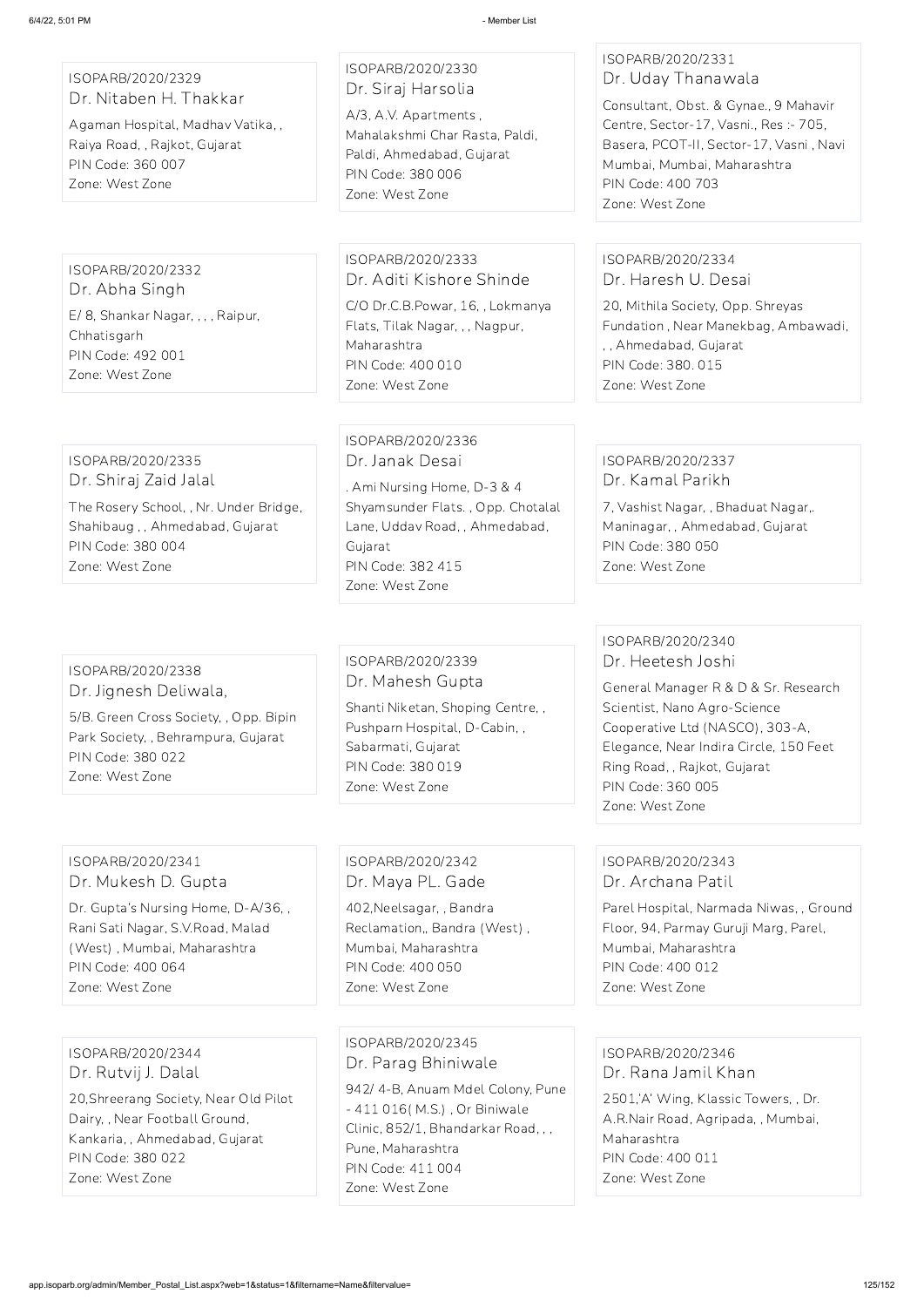| ISOPARB/2020/2347<br>Dr. Parag Gandhi<br>91/3, Vallabh Nagar, , , , Indore,<br>Madhya Pradesh<br>PIN Code: 452 003<br>Zone: West Zone | ISOPARB/2020/2348<br>Dr. Komal Arpan Jain<br>Arpan Nursing Home, , 151/2, Imli<br>Bazar, Rajwada, Indore, Madhya<br>Pradesh<br>PIN Code: 452 004 | ISOPARB/2020/2349<br>Dr. Anupama Dave<br>314, Saket Nagar, Behind K.D.Care<br>Hospital,, Indore, Madhya Pradesh<br>PIN Code: 452 018<br>Zone: West Zone |
|---------------------------------------------------------------------------------------------------------------------------------------|--------------------------------------------------------------------------------------------------------------------------------------------------|---------------------------------------------------------------------------------------------------------------------------------------------------------|
|                                                                                                                                       | Zone: West Zone                                                                                                                                  |                                                                                                                                                         |
| ISOPARB/2020/2350<br>Dr. Poonam Mathur                                                                                                | ISOPARB/2020/2351<br>Dr. Laxmi Maru                                                                                                              | ISOPARB/2020/2352<br>Dr. Brijbala Tiwari<br>Life Care Hospital, Scheme No. 18, Plot                                                                     |
| F-5 Radio Colony, Opp. Radio Station,,<br>Indore, Madhya Pradesh<br>PIN Code:<br>Zone: West Zone                                      | V-7, Samvad Nagar,, Navlabha,,<br>Indore, Madhya Pradesh<br>PIN Code: 452 001<br>Zone: West Zone                                                 | II,, Part - II, Vijay Nagar,, Indore,<br>Madhya Pradesh<br>PIN Code: 452 010<br>Zone: West Zone                                                         |
|                                                                                                                                       |                                                                                                                                                  |                                                                                                                                                         |
| ISOPARB/2020/2353<br>Dr. Somen Bhattacharjee                                                                                          | ISOPARB/2020/2354<br>Dr. Jeevan Agrawal                                                                                                          | ISOPARB/2020/2355<br>Dr. Ratna Thakur                                                                                                                   |
| 8, Shreenath Residency, Near Mayank<br>Blue Water, Park, Bicholi Hapsi,,<br>Indore, Madhya Pradesh<br>PIN Code:<br>Zone: West Zone    | 390, M.G.Road, , Opp. Bada<br>Ganpati Mandir, , , Indore, Madhya<br>Pradesh<br>PIN Code:<br>Zone: West Zone                                      | 144, Radio Colony,, , , Indore, Madhya<br>Pradesh<br>PIN Code: 452 001<br>Zone: West Zone                                                               |
|                                                                                                                                       |                                                                                                                                                  |                                                                                                                                                         |
| ISOPARB/2020/2356<br>Dr. Siddhi Sainik                                                                                                | ISOPARB/2020/2357<br>Dr. Sweta Sablani                                                                                                           | ISOPARB/2020/2358<br>Dr. Anu Namgyal                                                                                                                    |
| Qr No 13-B, Street -15, , Sector- 4, ,<br>Bhilai, Chhatisgarh<br>PIN Code: 470001<br>Zone: West Zone                                  | D/311, Sailendranagar, , , Raipur,<br>Chhatisgarh<br>PIN Code: 492001<br>Zone: West Zone                                                         | PG Student, Deptt. of Obst & Gynae,,<br>JNGH, MGIMS, Sevagram, , Wardha,<br>Maharashtra<br>PIN Code: 442 102<br>Zone: West Zone                         |
|                                                                                                                                       |                                                                                                                                                  |                                                                                                                                                         |
| ISOPARB/2020/2359<br>Dr. Hampanagouda N. Patil                                                                                        | ISOPARB/2020/2360<br>Dr. Anjula Singh                                                                                                            | ISOPARB/2020/2361<br>Dr. Girish Padmakar Godbole                                                                                                        |
| C/o N.M. Patil, Sanganabasava Nilaya,,<br>Near Maheshwari Bhawan, Chalukya<br>Nagar, , Bijapur,                                       | G/8, H.W.P. Colony, Rawat Bhata,,,<br>Chittorgarh,, Rajasthan                                                                                    | C/o Deenanath Mangeshkar Hospital &<br>Research Centre, , Erandawana,, , Pune,<br>Maharashtra                                                           |

PIN Code: 586 103 Zone: West Zone

PIN Code:

Zone: West Zone

PIN Code: 411 004 Zone: West Zone

ISOPARB/2020/2362 Dr. Mayoor M. Daigavane

C/o Madanarao Daigavane, Shri Sai Home, , Near Mata Mandir, Nulewari, Nulewari, Wardha, Maharashtra PIN Code:

Zone: West Zone

ISOPARB/2020/2363 Dr. Charu Chandra Joshi

23, Mukund Nagar,, Swargate, Near Laxminarayan Theatre, , Pune, Maharashtra PIN Code: 411 037 Zone: West Zone

ISOPARB/2020/2364 Dr. Ravindra Nimbargi

Sr. No. 13/2A/3/1/1/1, Sukhsagar Nagar, , Near Kothari Villa, Kalraj, , Pune, Maharashtra PIN Code: 411 046 Zone: West Zone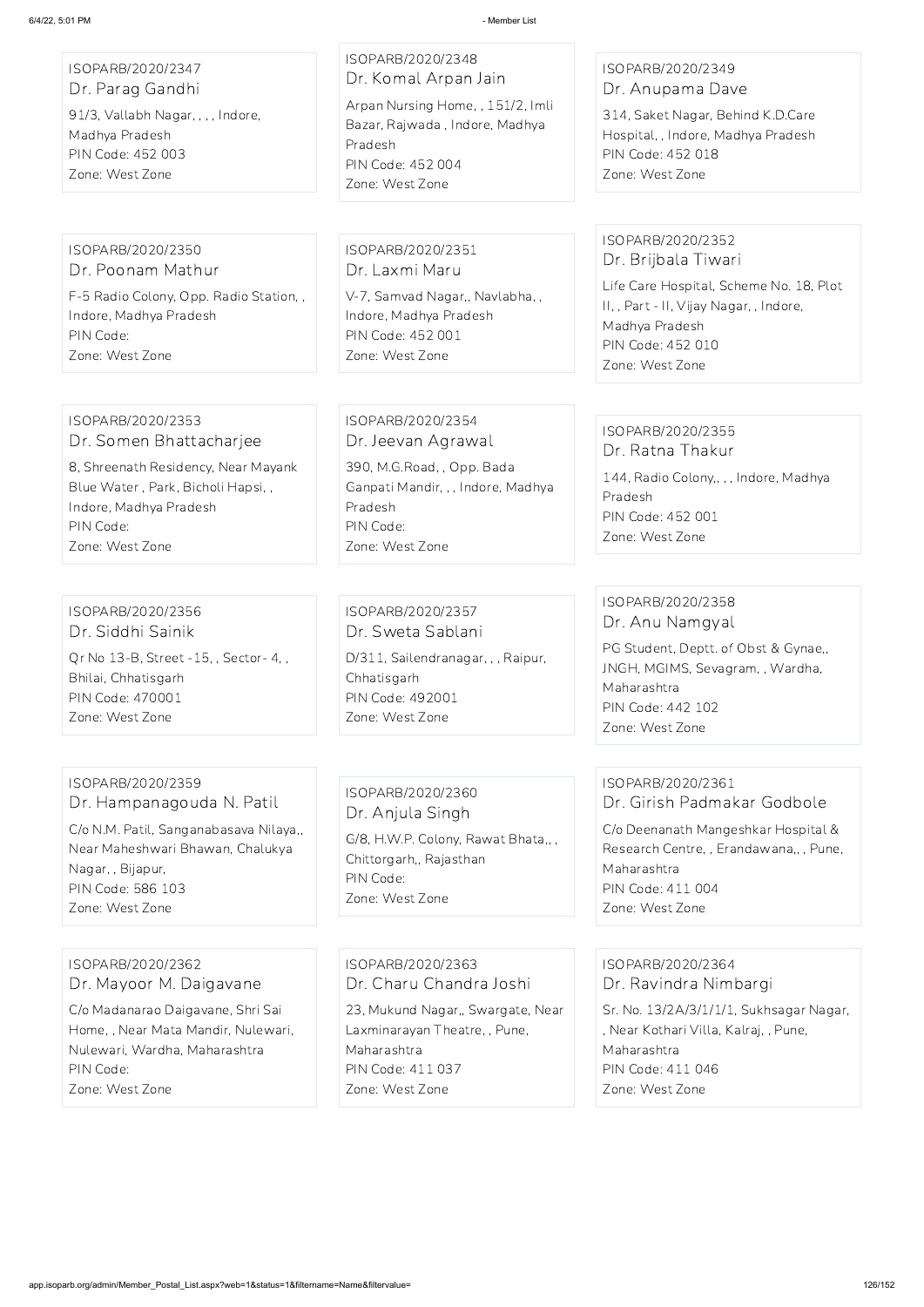ISOPARB/2020/2365 Dr. Girija Wagh

Girija Hospital, Gujarat Colony, , Azad Nagar Kothrud, , Pune, Maharashtra PIN Code: 411 029 Zone: West Zone

ISOPARB/2020/2366 Dr. Panchandikar Tushar Madhav

"Shanti-Shree", Plot No. 17, , Shree Samarth Nagar, Dhankawadi, , Pune, Maharashtra PIN Code: 411 043 Zone: West Zone

## ISOPARB/2020/2367 Dr. Anand Shinde

Nirmiti Clinic, Bhosale Arcade, Next to Vaibhav Theatre, Hadapsar, , Pune, Maharashtra PIN Code: 411 028 Zone: West Zone

#### ISOPARB/2020/2368 Dr. Sushma Sharma

4, Ankur-B, 775, , Shivaji Nagar, Opp. – Kamala Nehru Park, , Pune, Maharashtra PIN Code: 411 004 Zone: West Zone

## ISOPARB/2020/2369 Dr. Mangala Wani

1, Neelesh Apartment, 1074, Model Colony, , Pune, Maharashtra PIN Code: 411 016 Zone: West Zone

## ISOPARB/2020/2370 Dr. Gayatri Venkataraman

D-1, Vyankatesh Apartment, 1st Floor, , Above Gupta Hospital (IVF Cradle, 894, Bhandarkar Road, , Pune, Maharashtra PIN Code: 411 004 Zone: West Zone

#### ISOPARB/2020/2371 Dr. Kiran Kurtkoti

Kurtkoti Nursing Home, 95/82, Right Bhusari Colony, Paud Road, Near Kothrud Bus Depot, , Pune, Maharashtra PIN Code: 411 038 Zone: West Zone

## ISOPARB/2020/2372 Dr. Nigamananda Mishra

01, Bhairavi, Anusakhi,, , , Mumbai, Maharashtra PIN Code: 94 Zone: West Zone

## ISOPARB/2020/2373 Dr. Sneha Sethy

A-502, Charmee Enclave CHS Ltd. , Service Road, Vile Parle (East), , Mumbai, Maharashtra PIN Code: 57 Zone: West Zone

## ISOPARB/2020/2374 Dr. Vijaya Singh

Plot No. 14, Sector -9, , Kamothe, Navi Mumbai, Navi Mumbai, Mumbai, Maharashtra PIN Code: 410 209 Zone: West Zone

## ISOPARB/2020/2375 Dr. Neetu Singh 130, Pipliya Pala, Rajiv Gandhi Square, , A.B. Road, , Indore, Madhya Pradesh PIN Code: Zone: West Zone

## ISOPARB/2020/2376 Dr. Divyesh V. Shukla

39, Kanha Kalali Residency, GIDC, , Vadsar Road, Behind DPS, , Vadodara, Gujarat PIN Code: 390 012 Zone: West Zone

## ISOPARB/2020/2377 Dr. Shilpi D. Shukla

39, Kanha Kalali Residency, GIDC, , Vadsar Road, Behind DPS, , Vadodara, Gujarat PIN Code: 390 012 Zone: West Zone

## ISOPARB/2020/2378 Dr. Ajay Vrundavanda Valia

Isha Hospital, Behind Atlantis, , Opp. Vadodara Central Sarabhai Campus, Sarabhai Main Road, , Vadodara, Gujarat PIN Code: 390 007 Zone: West Zone

## ISOPARB/2020/2379 Dr. Parul Ajay Valia

Isha Hospital, Behind Atlantis, , Opp. Vadodara Central Sarabhai Campus, Sarabhai Main Road, , Vadodara, Gujarat PIN Code: 390 007 Zone: West Zone

ISOPARB/2020/2380 Dr. Anita Narula

93, Mangal Vihar, Gopalpura, Byepass,, , Jaipur, Rajasthan PIN Code: 302 015 Zone: West Zone

ISOPARB/2020/2381 Dr. Kamlesh Kumar Gupta 123/329, Agrawal Firm, Mansarover, , New Sanganer Road, , Jaipur, Rajasthan PIN Code: 302001 Zone: West Zone

ISOPARB/2020/2382 Dr. Konpal Agrawal F-903, Mewar Apartment, Haldighati Marg, , Sector-15, Pratap Nagar, , Jaipur, Rajasthan PIN Code: Zone: West Zone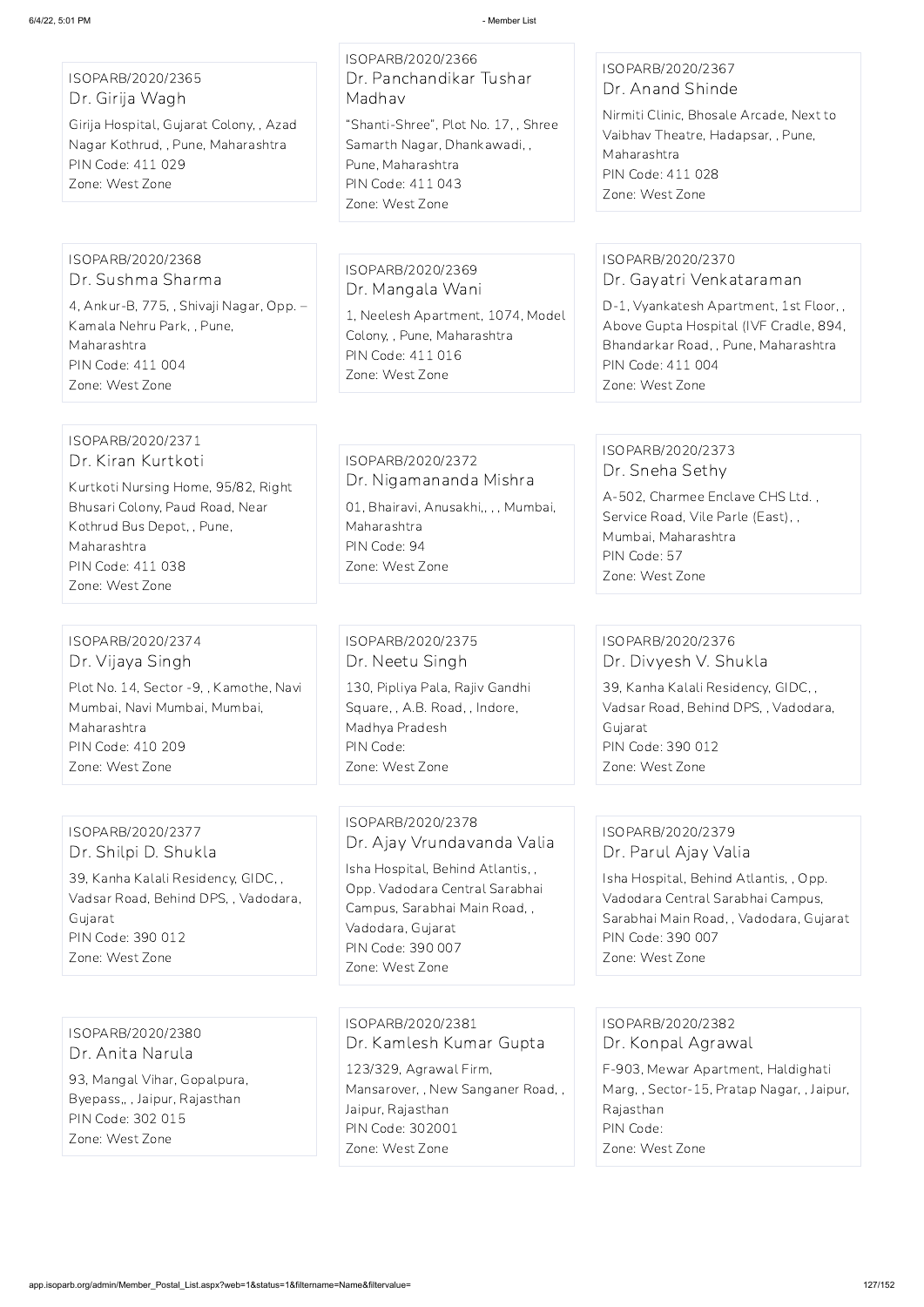| ISOPARB/2020/2383 |  |
|-------------------|--|
| Dr. Shailesh Jain |  |

399, Mahaveer Nagar – 1st , Tonk Road, , Jaipur, Rajasthan PIN Code: 302 018 Zone: West Zone

## ISOPARB/2020/2384 Dr. Arpana Singhal 419, Mahaveer Nagar – 1st , Tonk

Road,, , Jaipur, Rajasthan PIN Code: 302018 Zone: West Zone

## ISOPARB/2020/2385 Dr. Vineeta Garg

2/86, Jai Jawan Colony, Tonk Road, , , Jaipur, Rajasthan PIN Code: 302 018 Zone: West Zone

#### ISOPARB/2020/2386 Dr. Kavita Yadav

504-C, Behind Radha Govind Mandir, Tonk Phatak, , Jaipur, Rajasthan PIN Code: 302 018 Zone: West Zone

ISOPARB/2020/2387 Dr. Tasneem Zahra

2814, Mehroni Ki Mandir, Ramganj, , Jaipur, Rajasthan PIN Code: 302 002 Zone: West Zone

#### ISOPARB/2020/2388 Dr. Poonam Bhojwani

6/285, Malviya Nagar, , , Jaipur, Rajasthan PIN Code: Zone: West Zone

### ISOPARB/2020/2389 Dr. Sushila Khuteta

47-A, Devi Path, Kanotabag, JLN Marg, , Jaipur, Rajasthan PIN Code: 302 004 Zone: West Zone

## ISOPARB/2020/2390 Dr. Rakesh P. Khuteta

47-A, Devi Path, , Kanotabag, JLN Marg, , Jaipur, Rajasthan PIN Code: 302 004 Zone: West Zone

## ISOPARB/2020/2391 Dr. Reeta Gupta

Aditi Hospital, B-39, Prabhu Marg, , Tilak Nagar, , Jaipur, Rajasthan PIN Code: 302 004 Zone: West Zone

# ISOPARB/2020/2392 Dr. Ritu Joshi

A-75, Bhabha Marg, Tilak Nagar, , Jaipur, Rajasthan PIN Code: 302 004 Zone: West Zone

## ISOPARB/2020/2393 Dr. Vibha Chaturvedi

E-704, Mahima, IRIS-2, New Sanganer Road, , Near Big Bazar, , Jaipur, Rajasthan PIN Code: 302 019 Zone: West Zone

#### ISOPARB/2020/2394 Dr. Rekha Bhandari

395, Vashundhara Colony, Tonk Road, , Jaipur, Rajasthan PIN Code: Zone: West Zone

#### ISOPARB/2020/2395 Dr. Smriti Bhargava

188-A, Vasundhara Colony, Tonk Road, , Jaipur, Rajasthan PIN Code: Zone: West Zone

## ISOPARB/2020/2396 Dr. Bhagwan Das Gupta

100, Doctors Colony, D.C.M., Ajmer Road, , Jaipur, Rajasthan PIN Code: Zone: West Zone

## ISOPARB/2020/2397 Dr. Namrata Gupta

42, Nemi Nagar, Shree Ram Marg, , Gandhi Path, Vaishali Nagar,, , Jaipur, Rajasthan PIN Code: 302021 Zone: West Zone

#### ISOPARB/2020/2398 Dr. Smita Vaid

4-5T-1, Jawahar Nagar, , , Jaipur, Rajasthan

PIN Code: Zone: West Zone

## ISOPARB/2020/2399 Dr. Shallu Kakkar

T-1, Anand Niketan, 255, Frontier Colony, , Adarsh Nagar, , Jaipur, Rajasthan PIN Code: Zone: West Zone

#### ISOPARB/2020/2400 Dr. Archana Shukla

26, Dayal Nagar, Gopalpura Byepass, , Jaipur, Rajasthan PIN Code: 302 015 Zone: West Zone

ISOPARB/2020/2401 Dr. Sucheta Panicker

F-58, Kali Das Marg, Bani Park, , Jaipur, Rajasthan PIN Code: Zone: West Zone

ISOPARB/2020/2402 Dr. Prabha Luhadia

S-172-173, Mahaveer Nagar, Tonk Road, , Jaipur, Rajasthan PIN Code: 302 018 Zone: West Zone

ISOPARB/2020/2403 Dr. Beena Bhatnagar "Trishna",C-143, , , Kalyan Path, Bapu

Nagar, , Jaipur, Rajasthan

PIN Code:

Zone: West Zone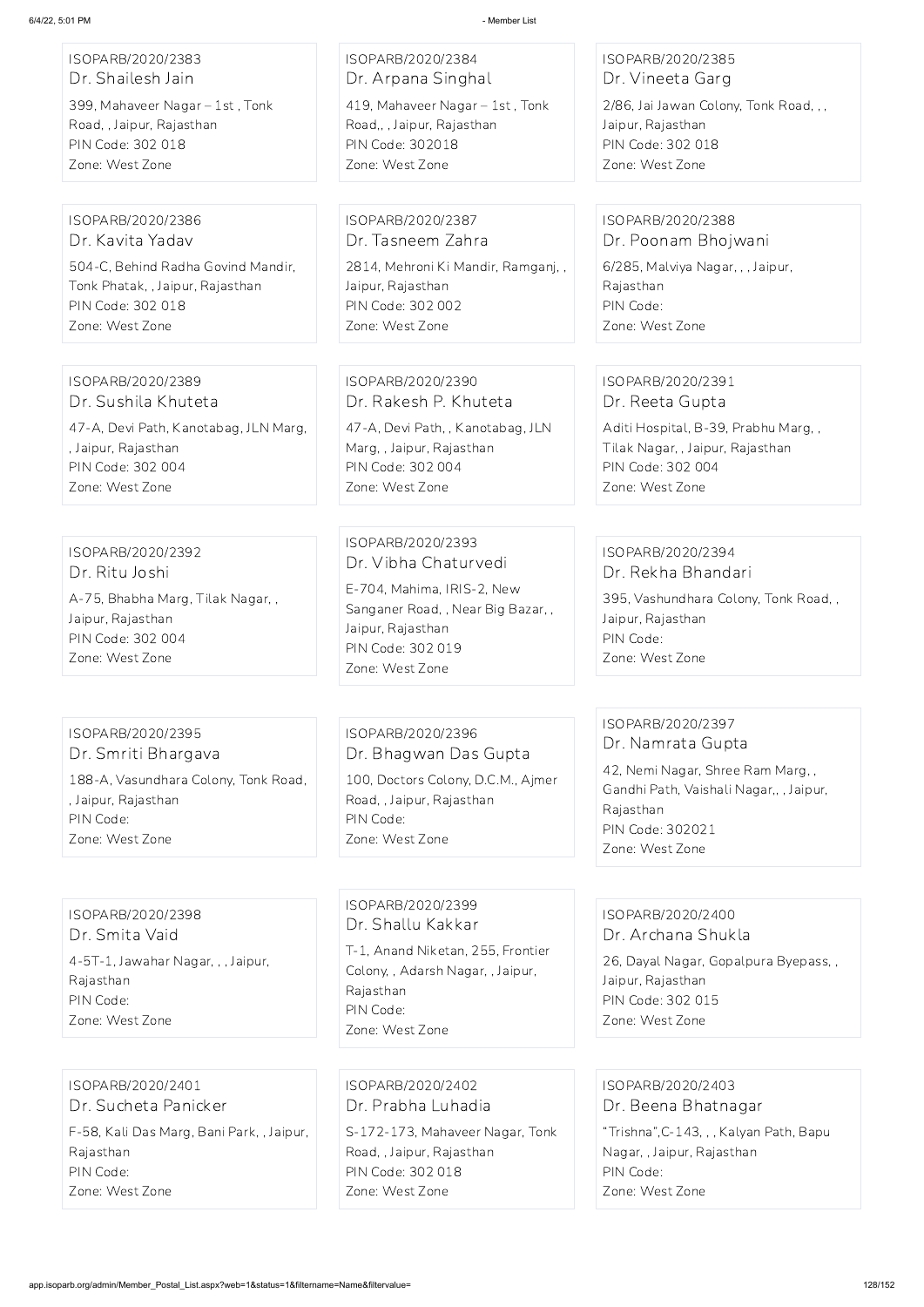| ISOPARB/2020/2404<br>Dr. Adarsh Bhargava<br>12, Mahaveer Nagar, Tonk Road,,<br>Jaipur, Rajasthan<br>PIN Code: 302 018<br>Zone: West Zone | ISOPARB/2020/2405<br>Dr. Neha Goyal<br>A-20, Ganesh Nagar, New<br>Sanganer Road, Sodala, , Jaipur,<br>Rajasthan<br>PIN Code:<br>Zone: West Zone | ISOPARB/2020/2406<br>Dr. Devendra Kumar Benwal<br>10, Subhash Colony, Lane No. 1, Kalwar<br>Road, Jhotwara, Jaipur, Jaipur, Rajasthan<br>PIN Code: 302 012<br>Zone: West Zone |
|------------------------------------------------------------------------------------------------------------------------------------------|-------------------------------------------------------------------------------------------------------------------------------------------------|-------------------------------------------------------------------------------------------------------------------------------------------------------------------------------|
| ISOPARB/2020/2407                                                                                                                        | ISOPARB/2020/2408                                                                                                                               | ISOPARB/2020/2409                                                                                                                                                             |
| Dr. Himanshi Gangwal                                                                                                                     | Dr. Amarawatin                                                                                                                                  | Dr. Jasmine Lall                                                                                                                                                              |
| 83, Mahaveer Nagar - II, Maharani                                                                                                        | Qr. No. 110, Ektanagar,,                                                                                                                        | 286-A, J/K Pocket, Dilshad Garden,,                                                                                                                                           |
| Farm, Durgapura,, Jaipur, Rajasthan                                                                                                      | Khongapani, , , Koriya, Bihar                                                                                                                   | Delhi, Delhi                                                                                                                                                                  |
| PIN Code:                                                                                                                                | <b>PIN Code: 497447</b>                                                                                                                         | PIN Code: 110 095                                                                                                                                                             |
| Zone: West Zone                                                                                                                          | Zone: West Zone                                                                                                                                 | Zone: West Zone                                                                                                                                                               |
| ISOPARB/2020/2410                                                                                                                        | ISOPARB/2020/2411                                                                                                                               | ISOPARB/2020/2412                                                                                                                                                             |
| Dr. Veena                                                                                                                                | Dr. Ram Bharat Meena                                                                                                                            | Dr. Aparna Sharma                                                                                                                                                             |
| Vill / Post - Bardala, Tehsil - Nadoti, , ,                                                                                              | Vill & P.O. - Ganwari (Mohanpura),                                                                                                              | 47, Indira Nagar, Near Gopalpura                                                                                                                                              |
| Karouli, Rajasthan                                                                                                                       | P.S. - Todabhim, , Karouli, Rajasthan                                                                                                           | Byepass, Tonk Road, , Jaipur, Rajasthan                                                                                                                                       |
| <b>PIN Code: 322215</b>                                                                                                                  | PIN Code: 322 215                                                                                                                               | PIN Code:                                                                                                                                                                     |
| Zone: West Zone                                                                                                                          | Zone: West Zone                                                                                                                                 | Zone: West Zone                                                                                                                                                               |
| ISOPARB/2020/2413                                                                                                                        | ISOPARB/2020/2414                                                                                                                               | ISOPARB/2020/2415                                                                                                                                                             |
| Dr. Priyanka Rahariya                                                                                                                    | Dr. Aruna Makhija                                                                                                                               | Dr. Renu Jain                                                                                                                                                                 |
| 18-19, Meena Colony, Imli Phatak, , , ,                                                                                                  | B-21, Govind Marg, Raja Park,,                                                                                                                  | 4-447, Pradhan Marg, Malviya Nagar,,                                                                                                                                          |
| Jaipur, Rajasthan                                                                                                                        | Jaipur, Rajasthan                                                                                                                               | Jaipur, Rajasthan                                                                                                                                                             |
| PIN Code: 302 005                                                                                                                        | PIN Code:                                                                                                                                       | PIN Code:                                                                                                                                                                     |
| Zone: West Zone                                                                                                                          | Zone: West Zone                                                                                                                                 | Zone: West Zone                                                                                                                                                               |
| ISOPARB/2020/2416                                                                                                                        | ISOPARB/2020/2417                                                                                                                               | ISOPARB/2020/2418                                                                                                                                                             |
| Dr. Kalpana Bariha                                                                                                                       | Dr. Megha Agrawal                                                                                                                               | Dr. Deepti Sarda                                                                                                                                                              |
| Vill - Birandabri, , Post - Cheenal, P.S.                                                                                                | SP-3, Malviya Industrial Area,                                                                                                                  | Sarda Nursing Home, 39, Hospital Road,                                                                                                                                        |
| - Basna, , Jaipur, Rajasthan                                                                                                             | Malviyanagar, , Jaipur, Rajasthan                                                                                                               | , Jaipur, Rajasthan                                                                                                                                                           |
| PIN Code:                                                                                                                                | PIN Code:                                                                                                                                       | PIN Code:                                                                                                                                                                     |
| Zone: West Zone                                                                                                                          | Zone: West Zone                                                                                                                                 | Zone: West Zone                                                                                                                                                               |
| ISOPARB/2020/2419                                                                                                                        | ISOPARB/2020/2420                                                                                                                               | ISOPARB/2020/2421                                                                                                                                                             |
| Dr. Oby Nagar                                                                                                                            | Dr. Sonal Agarwal                                                                                                                               | Dr. Shalini Rathore                                                                                                                                                           |
| B-80, Sethi Colony, Behind Psychiatric                                                                                                   | 1/157, Delhi Gate, , , Agra, Uttar                                                                                                              | 117, Hari Marg, Civil Lines, , , Jaipur,                                                                                                                                      |
| Centre, , Jaipur, Rajasthan                                                                                                              | Pradesh                                                                                                                                         | Rajasthan                                                                                                                                                                     |

PIN Code:

Zone: West Zone

PIN Code: 282 002

Zone: West Zone

Rajasthan PIN Code:

Zone: West Zone

ISOPARB/2020/2422 Dr. Madhu Mahala

W/o Dr. Shrawan Kr. , Devanda Dhauta Ramgarh, , Sikar, Rajasthan PIN Code: Zone: West Zone

ISOPARB/2020/2423 Dr. Rajesh Kumar Meena V.P. Malkelda Bajor, , , Sikar, Rajasthan PIN Code: Zone: West Zone

ISOPARB/2020/2424 Dr. Aruna Bamaniya

B1, New Heera Bagh, Doctors Quarter,, , Jaipur, Rajasthan PIN Code: Zone: West Zone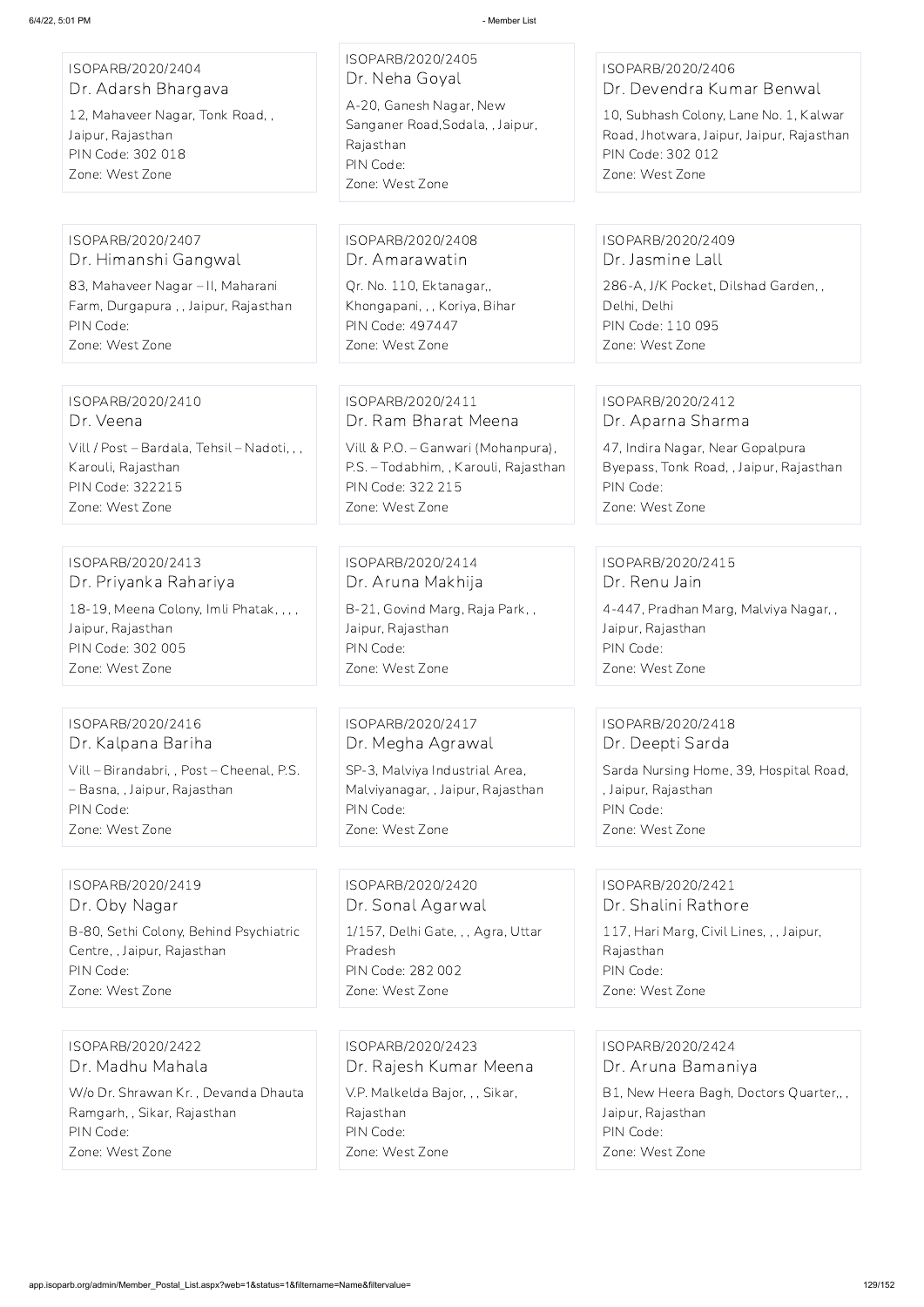| ISOPARB/2020/2425<br>Dr. Karuna Mandal Yadav<br>P.No. 48, Path No. 6, Vijay Badi, Sikar<br>Road, , Jaipur, Rajasthan<br>PIN Code:<br>Zone: West Zone                         | ISOPARB/2020/2426<br>Dr. Swati Garg<br>B-137, Sector - 10 Chitrakoot,,<br>Ajmer Road, , Jaipur, Rajasthan<br>PIN Code: 302 021<br>Zone: West Zone                        | ISOPARB/2020/2427<br>Dr. Neelam Verma<br>36-B, Dr. Ambedkar Nagar, Imli Phatak,,<br>Jaipur, Rajasthan<br>PIN Code:<br>Zone: West Zone                |
|------------------------------------------------------------------------------------------------------------------------------------------------------------------------------|--------------------------------------------------------------------------------------------------------------------------------------------------------------------------|------------------------------------------------------------------------------------------------------------------------------------------------------|
| ISOPARB/2020/2428<br>Dr. Aditi Bansal<br>802, Rani Sati Nagar, Lane No. 2,<br>Janpath,, Nirman Nagar,, Jaipur,<br>Rajasthan<br>PIN Code:<br>Zone: West Zone                  | ISOPARB/2020/2429<br>Dr. Bhanwar Singh Meena<br>E-5, Saraswati Nagar, Jawahar<br>Circle, , Malviya Nagar, , Jaipur,<br>Rajasthan<br>PIN Code: 302 017<br>Zone: West Zone | ISOPARB/2020/2430<br>Dr. Lata Rajaria<br>56, Imperial Hospital, Shashtri Nagar,,<br>Jaipur, Rajasthan<br>PIN Code: 302 016<br>Zone: West Zone        |
| ISOPARB/2020/2431<br>Dr. Nupur Hooja<br>A 29, lal bahadur Nagar., Girdhar<br>Marg, Malviya Nagar, Jaipur, Jaipur,<br>Rajasthan<br><b>PIN Code: 302017</b><br>Zone: West Zone | ISOPARB/2020/2432<br>Dr. Seema Mehta<br>16, Ganesh Colony, Jawahar Lal<br>Nehru Marg, , Jaipur, Rajasthan<br>PIN Code:<br>Zone: West Zone                                | ISOPARB/2020/2433<br>Dr. Seema Sharma<br>"Sankalp", D-243, Railway Colony,<br>Jagatpura, , Jaipur, Rajasthan<br>PIN Code: 302 017<br>Zone: West Zone |
| ISOPARB/2020/2434<br>Dr. Jyotsana Vyas<br>F-1, Gangwal Park, Near J.K. Lon<br>Hosp., awahar Lal Nehru Marg, , Jaipur,<br>Rajasthan<br>PIN Code: 302 004<br>Zone: West Zone   | ISOPARB/2020/2435<br>Dr. Suman Mittal<br>4 Yazo, Jawahar Nagar, , , Jaipur,<br>Rajasthan<br>PIN Code:<br>Zone: West Zone                                                 | ISOPARB/2020/2436<br>Dr. Krishnapriya Banerjee<br>F-31, Madhuban Colony, Kishan Marg,,<br>Jaipur, Rajasthan<br>PIN Code:<br>Zone: West Zone          |
| ISOPARB/2020/2437<br>Dr. Anju Sharma<br>B-56, Saket Colony, , , Jaipur,<br>Rajasthan<br>PIN Code: 302 004<br>Zone: West Zone                                                 | ISOPARB/2020/2438<br>Dr. Indira Lamba<br>250/120, Pratap Enclave, Haldi-<br>Ghati Marg,, Pratap Nagar,, Jaipur,<br>Rajasthan<br>PIN Code: 302 017<br>Zone: West Zone     | ISOPARB/2020/2439<br>Dr. Megha Agrawal<br>26, Usha Colony, Malviya Nagar, , Jaipur,<br>Rajasthan<br>PIN Code: 302 017<br>Zone: West Zone             |

ISOPARB/2020/2440 Dr. Premlata Sharma

"Abhinandan", Near Nehru Park, Swami Dayanand Marg,, , Alwar, Rajasthan PIN Code: 301 001 Zone: West Zone

ISOPARB/2020/2441

Dr. Anju Soni

Soni Hospital, 38, Jawahar Lal Nehru Marg, , Jaipur, Rajasthan PIN Code: 302 004 Zone: West Zone

ISOPARB/2020/2442 Dr. Abdul Rauf

113/54, Kumbha Marg, Pratap Nagar, Sanganer, , Jaipur, Rajasthan PIN Code: 302 033 Zone: West Zone

ISOPARB/2020/2443 Dr. Megha Sharma

Gangori Hospital, , , Jaipur, Rajasthan PIN Code:

Zone: West Zone

ISOPARB/2020/2444 Dr. Yashvita

Room No. 19, Resident Hostel, Mahila Chikitsalay Sanganeri Gate, , Jaipur, Rajasthan PIN Code: 302004 Zone: West Zone

ISOPARB/2020/2445 Dr. Deepa Balani 8, Jwala Vihar, Chopasi Road, , Jodhpur,

Rajasthan PIN Code: Zone: West Zone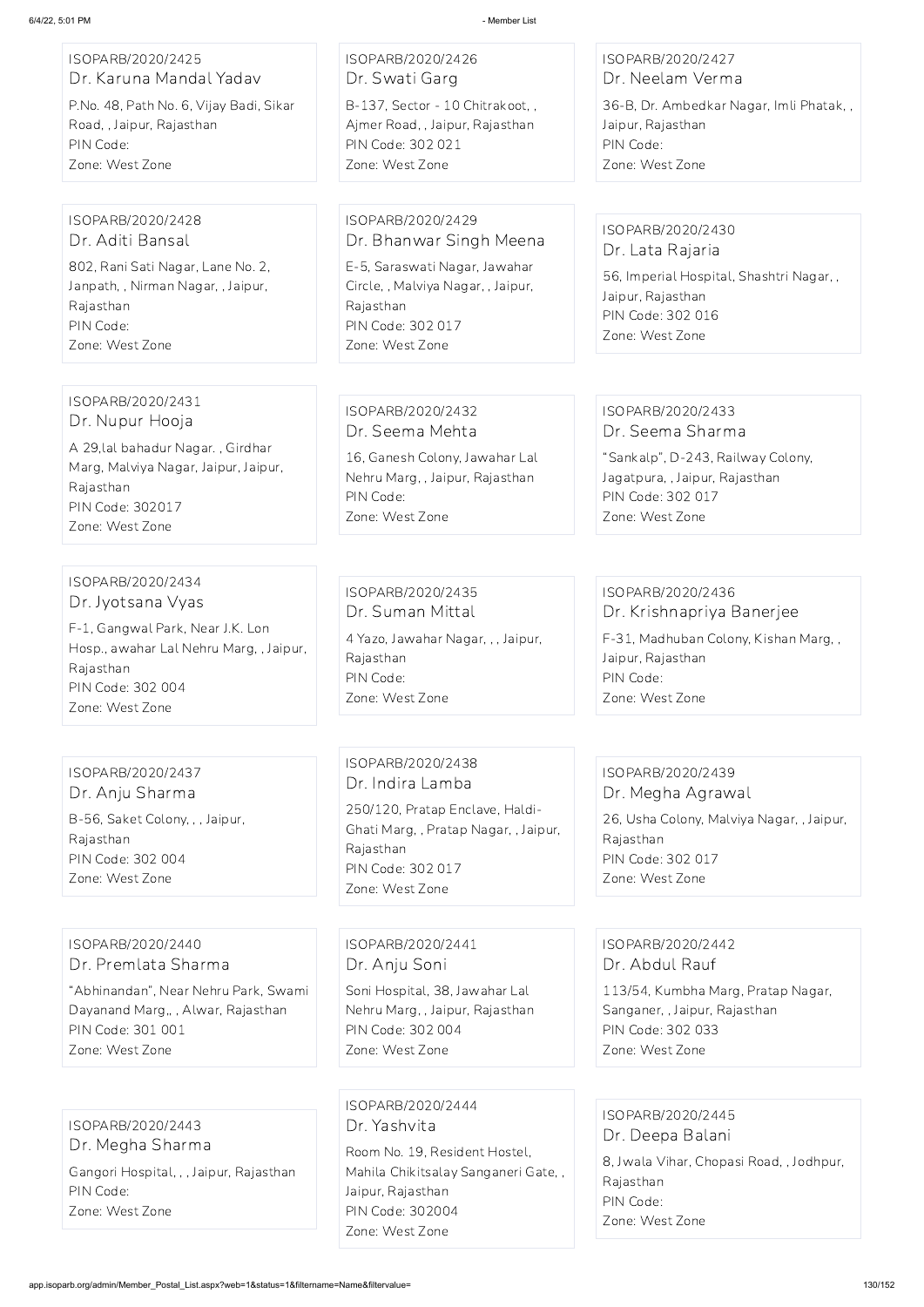| ISOPARB/2020/2446<br>Dr. Shubha Sethia                                                                                     | ISOPARB/2020/2447<br>Dr. Gyanendra Bansal                                                                              | ISOPARB/2020/2448<br>Dr. Richa Gupta                                                                                                    |
|----------------------------------------------------------------------------------------------------------------------------|------------------------------------------------------------------------------------------------------------------------|-----------------------------------------------------------------------------------------------------------------------------------------|
| 32A, Uniara Garden, Trimurti Circle,,<br>Jaipur, Rajasthan<br>PIN Code: 302 004<br>Zone: West Zone                         | B-101, Anand Vihar, Jagatpur, ,,<br>Jaipur, Rajasthan<br>PIN Code: 302 017<br>Zone: West Zone                          | City Hospital, , Subash NagarNeb Alwar,<br>, Alwar, Rajasthan<br>PIN Code:<br>Zone: West Zone                                           |
| ISOPARB/2020/2449<br>Dr. Nimita Bharti                                                                                     | ISOPARB/2020/2450<br>Dr. Sunita Hemani Sharma                                                                          | ISOPARB/2020/2451<br>Dr. Neetu Saini                                                                                                    |
| 54, Barket Nagar, Tonk Phatak,,<br>Jaipur, Rajasthan<br>PIN Code:<br>Zone: West Zone                                       | 47, Path No. 6, , Vijay Bari Sikar<br>Road, , Jaipur, Rajasthan<br>PIN Code: 302 023<br>Zone: West Zone                | 432, Chouthmal House, Hasanpur - A,<br>NBC Road, , Jaipur, Rajasthan<br>PIN Code:<br>Zone: West Zone                                    |
| ISOPARB/2020/2452                                                                                                          | ISOPARB/2020/2453                                                                                                      | ISOPARB/2020/2454                                                                                                                       |
| Dr. Usha Shekhawat<br>, , , Jaipur, Rajasthan<br>PIN Code:<br>Zone: West Zone                                              | Dr. Haritha Mannem<br>Plot No. 7, Baidia Colony, Ramniwas<br>Bagh, , Jaipur, Rajasthan<br>PIN Code:<br>Zone: West Zone | Dr. Reena Pant<br>118/260, Shipra Path, Agarwal Farm,<br>Mansarovar, , Jaipur, Rajasthan<br><b>PIN Code: 302 020</b><br>Zone: West Zone |
|                                                                                                                            |                                                                                                                        |                                                                                                                                         |
| ISOPARB/2020/2455<br>Dr. Akanksha Gour                                                                                     | ISOPARB/2020/2456<br>Dr. Aruna Singh                                                                                   | ISOPARB/2020/2457<br>Dr. Reena Meena                                                                                                    |
| Room No. 10, Resident Hostel, Mahila<br>Chikitsalay Sanganeri Gate, , Jaipur,<br>Rajasthan<br>PIN Code:<br>Zone: West Zone | D-42, Subhash Marg, , C-Scheme, ,<br>Jaipur, Rajasthan<br>PIN Code:<br>Zone: West Zone                                 | E-29, 30, Saraswati Nagar, Near Malviya<br>Nagar, Sector - 6, , Jaipur, Rajasthan<br>PIN Code: 302 017<br>Zone: West Zone               |
|                                                                                                                            |                                                                                                                        |                                                                                                                                         |
| ISOPARB/2020/2458<br>Dr. Premlata Mittal                                                                                   | ISOPARB/2020/2459<br>Dr. Pavitra Sharma                                                                                | ISOPARB/2020/2460<br>Dr. Renuka Pandya                                                                                                  |
| B-8, Ganesh Marg,, Bapu Nagar,,<br>Jaipur, Rajasthan<br>PIN Code: 302 015<br>Zone: West Zone                               | 645, Kishore Kunj, , , Jaipur,<br>Rajasthan<br>PIN Code: 302 003<br>Zone: West Zone                                    | Appolo Hospital, Opp. Jai Club, C-<br>Scheme, , , Jaipur, Rajasthan<br>PIN Code:<br>Zone: West Zone                                     |
|                                                                                                                            |                                                                                                                        |                                                                                                                                         |
| ISOPARB/2020/2461<br>Dr. Satyen                                                                                            | ISOPARB/2020/2462<br>Dr. Poonam Khicher<br>, Mahila Chikitsalay Sanganeri Gate,                                        | ISOPARB/2020/2463<br>Dr. Deepali Jain                                                                                                   |

ABC, , , Jaipur, Rajasthan PIN Code: 000000 Zone: West Zone

, Jaipur, Rajasthan PIN Code:

Zone: West Zone

348, Todarmal Marg, , , Ajmer, Rajasthan PIN Code: Zone: West Zone

ISOPARB/2020/2464 Dr. Preeti Sharma

A-9, Vijay Path, Tilak Nagar, , Jaipur, Rajasthan PIN Code: 302 004 Zone: West Zone

ISOPARB/2020/2465 Dr. Preeti Tak

D-604, Green Park Apartment, Janta Colony, , Jaipur, Rajasthan PIN Code: Zone: West Zone

ISOPARB/2020/2466 Dr. Sunita Khandelwal

19, Usha Colony, Malviya Nagar, , Near Apex Circle, , Jaipur, Rajasthan PIN Code: 302 017 Zone: West Zone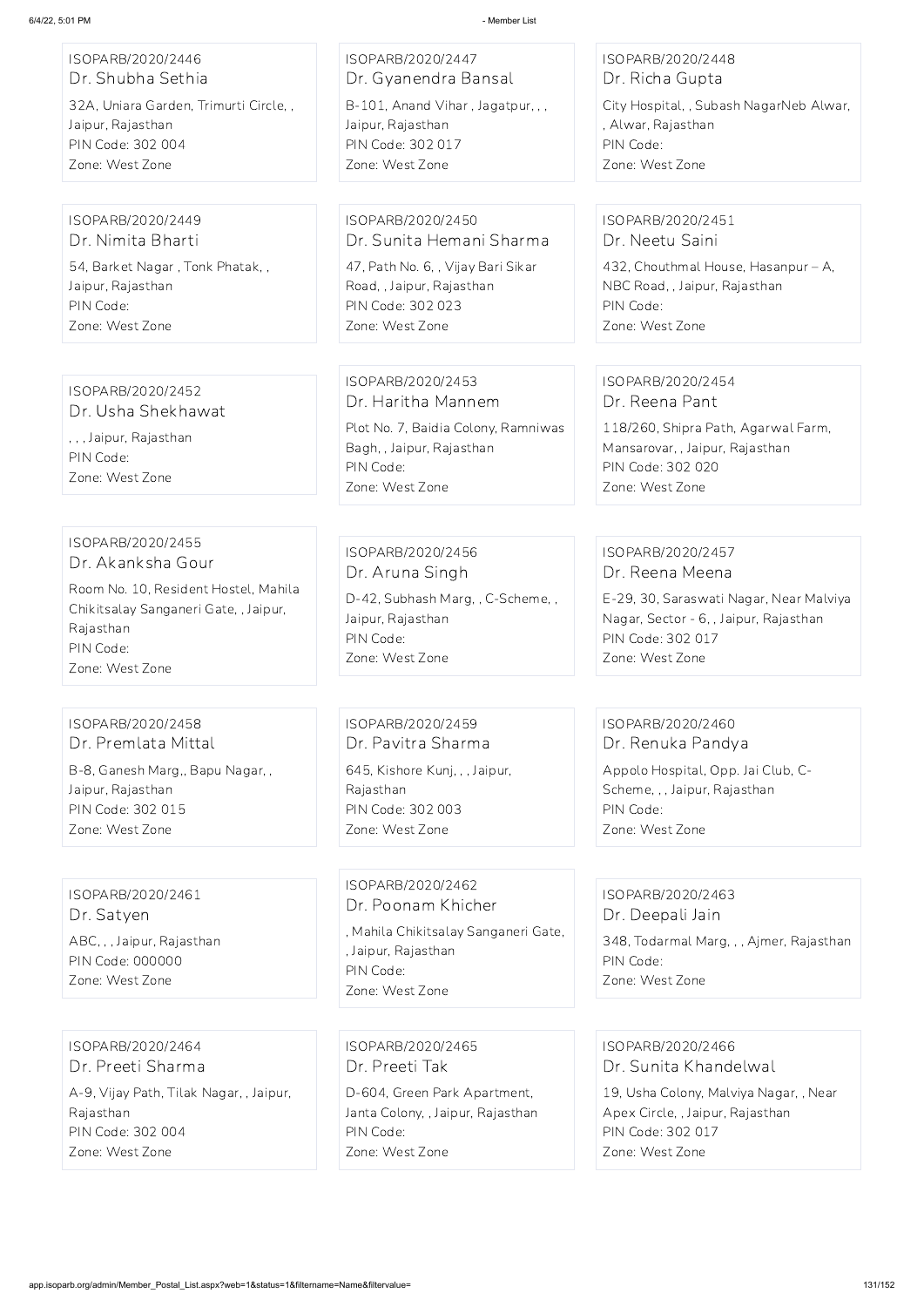| ISOPARB/2020/2467<br>Dr. C. P. Dadhich<br>138, Mahadeo Nagar Lane, Vaishali<br>Nagar, , Jaipur, Rajasthan<br>PIN Code:<br>Zone: West Zone                                              | ISOPARB/2020/2468<br>Dr. Poonam Yadav<br>146, Officer's Campus Extension,<br>Vishwamitra Marg, , Jaipur,<br>Rajasthan<br>PIN Code: 12<br>Zone: West Zone | ISOPARB/2020/2469<br>Dr. Reena Thakar<br>4-P-15, Mahaveer Nagar Extension, , ,<br>Kota, Rajasthan<br>PIN Code: 324 009<br>Zone: West Zone                         |
|----------------------------------------------------------------------------------------------------------------------------------------------------------------------------------------|----------------------------------------------------------------------------------------------------------------------------------------------------------|-------------------------------------------------------------------------------------------------------------------------------------------------------------------|
| ISOPARB/2020/2470<br>Dr. Asha Verma<br>250/99, Pratap Enclave, Pratap Nagar,<br>, , Jaipur, Rajasthan<br>PIN Code:<br>Zone: West Zone                                                  | ISOPARB/2020/2471<br>Dr. Rakhi Arya<br>481, A B Nilkanth Apartment,<br>Nirman Nagar, , Jaipur, Rajasthan<br>PIN Code:<br>Zone: West Zone                 | ISOPARB/2020/2472<br>Dr. Rajendra Rawat<br>7-C-11, Mahaveer Nagar Extension,<br>Near Teen Batsi Circle, , Kota, Rajasthan<br>PIN Code:<br>Zone: West Zone         |
| ISOPARB/2020/2473<br>Dr. Vinita Bansal<br>899, Basant Vihar, , , Kota, Rajasthan<br>PIN Code:<br>Zone: West Zone                                                                       | ISOPARB/2020/2474<br>Dr. Madhu Meena<br>6-R-11, Mahaveer Nagar Extension,<br>,, Kota, Rajasthan<br>PIN Code: 324 009<br>Zone: West Zone                  | ISOPARB/2020/2475<br>Dr. Suman Meena<br>KR-206, MBS Campus, Civil Lines, , Opp.<br>Circuit House, , Kota, Rajasthan<br>PIN Code:<br>Zone: West Zone               |
| ISOPARB/2020/2476<br>Dr. Suman Bala<br>F.T. - 202, Hatkesh Bhawan, Indira<br>Colony, Bani Park, , Jaipur, Rajasthan<br>PIN Code: 302 016<br>Zone: West Zone                            | ISOPARB/2020/2477<br>Dr. Anita Goyal<br>1131, Vidhyadhar Nagar, , , Jaipur,<br>Rajasthan<br>PIN Code:<br>Zone: West Zone                                 | ISOPARB/2020/2478<br>Dr. Binal D. Shah<br>Dwarkesh Hospital, L & T Circle, , VIP<br>Road, Karelibagh, , Vadodara, Gujarat<br>PIN Code: 390 018<br>Zone: West Zone |
| ISOPARB/2020/2479<br>Dr. Padmaja J. Pepalla<br>Samrudhi Residency cum Plaza,,<br>Beside Makarpura Bus Depot,<br>Makarpura,,, Vadodara, Gujarat<br>PIN Code: 390 010<br>Zone: West Zone | ISOPARB/2020/2480<br>Dr. Preeti Niranjan<br>C-21, Nandigram Housing Society,<br>Manjalpur,, Vadodara, Gujarat<br>PIN Code: 390 004<br>Zone: West Zone    | ISOPARB/2020/2481<br>Dr. Shonali Nitin Agarwal<br>57, Royal Acres, Billabong School,<br>Vadsar Road,, Vadodara, Gujarat<br>PIN Code: 390 010<br>Zone: West Zone   |
|                                                                                                                                                                                        |                                                                                                                                                          | ISOPARB/2020/2484                                                                                                                                                 |

ISOPARB/2020/2482 Dr. Nitin Agarwal

57, Royal Acres, Billabong School,

Vadsar Road,, , Vadodara, Gujarat PIN Code: 390 010 Zone: West Zone

ISOPARB/2020/2483 Dr. Mayur Nanabhai Bhagat

Dr. Bhagat Hospital, Near Panchseel High School Lunawada, , Mahisagar, Gujarat PIN Code: 389 230 Zone: West Zone

Dr. Monica Shashikant Umbardand

Mangalya Nursing Home and Atharva Fertility Center, 738, 739, 740 South Kasba,, Near Kali Masjid,, , Solapur, Maharashtra PIN Code: 413 007 Zone: West Zone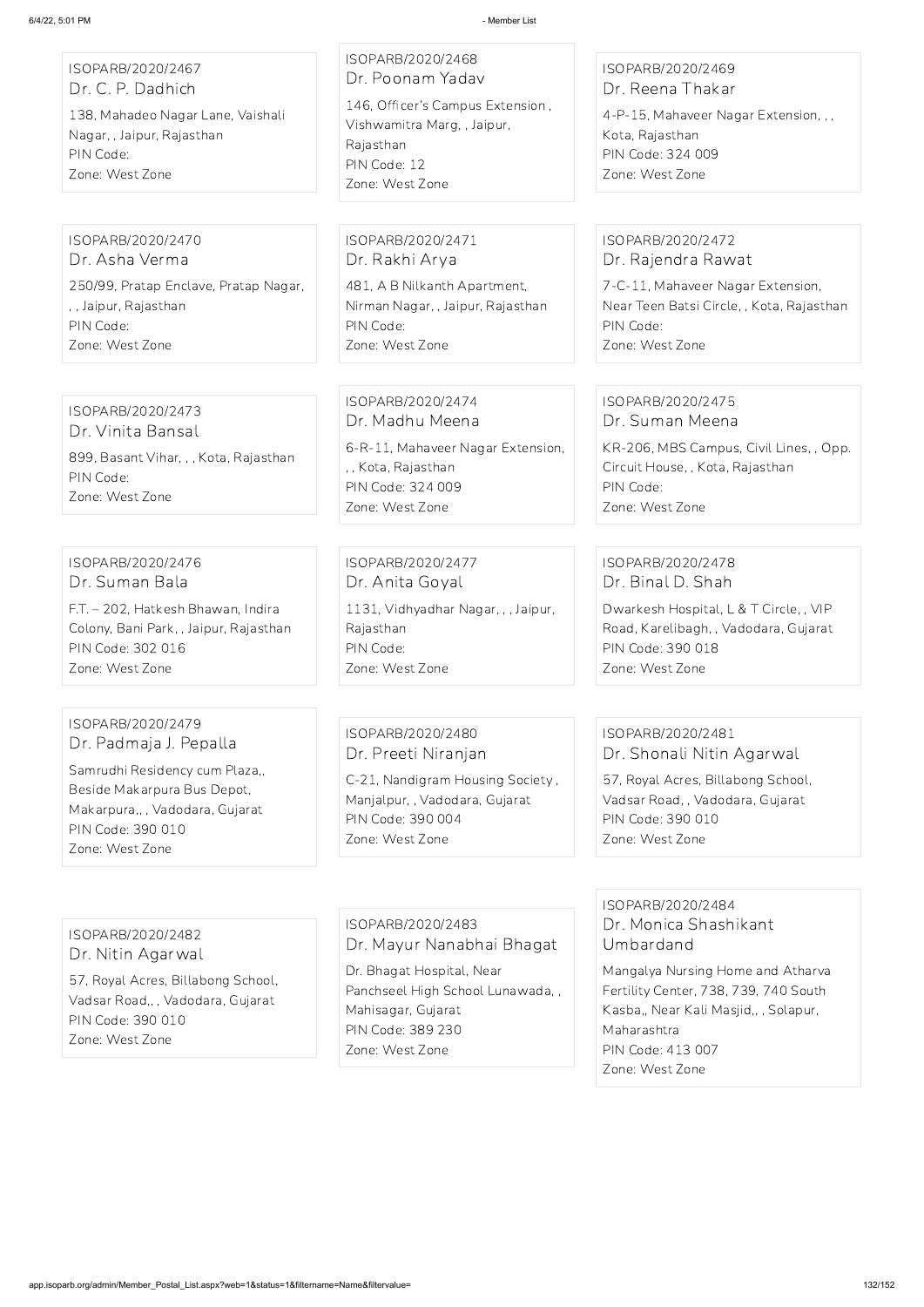#### ISOPARB/2020/2485 Dr. Shashikant Mahadev Umbardand

Mangalya Nursing Home and Atharva Fertility Center, 738, 739, 740 South Kasba,, Near Kali Masjid,, , Solapur, Maharashtra PIN Code: 413 007 Zone: West Zone

## ISOPARB/2020/2486 Dr. Vijay Chandrakant Pawar

I-16, Arjun Tower, Kotnis Nagar, Vijapur Road, , , Solapur, Maharashtra PIN Code: 413 004 Zone: West Zone

# ISOPARB/2020/2487

Dr. Munjal Jayesh Kumar Pandya

Flat No. 602, Sachet Allure, Opp. Riddhi Siddhi Tower, , Jodhpur, Satellite, , Ahmedabad, Gujarat PIN Code: 380 015 Zone: West Zone

#### ISOPARB/2020/2488 Dr. Janaki Munjal Pandya

Flat No. 602, Sachet Allure, Opp. Riddhi Siddhi Tower,, Jodhpur, Satellite, , Ahmedabad, Gujarat PIN Code: 380 015 Zone: West Zone

## ISOPARB/2020/2489 Dr. Meenal Asit Chidgupkar

Dr. Chidgupkar Hospital Pvt. Ltd., Samrat Chowk, , Solapur, Maharashtra PIN Code: 413 002 Zone: West Zone

## ISOPARB/2020/2490 Dr. Savita Sigchi

C/o Dr. Vijay Soni, First Floor Back Side Shop No. 59, , New Anaj Mandi, Hanumangarh Town, , , Rajasthan PIN Code: 335 513 Zone: West Zone

### ISOPARB/2020/2491 Dr. Manjusha Milind Shah

Naval Maternity and Nursing Home, 199, South Kasba, Datta Chowk, Solapur, Solapur, Maharashtra PIN Code: 413 007 Zone: West Zone

# ISOPARB/2020/2492 Dr. Pranjal Saraswati Sharma

Sharma Hospital, , Badnera Road, , Amravati, Maharashtra PIN Code: 444 605 Zone: West Zone

## ISOPARB/2020/2493 Dr. Anubhuti Metkar (Patil) Patil

Shri Ichchamani Hospital, 145, Samata Colony, Kathora Naka, , Amravati, Maharashtra PIN Code: 444 604 Zone: West Zone

#### ISOPARB/2020/2494 Dr. Manjushree Boob

Shubham Hitech Hospital, Opp. Mantri Motors, , Badnera Road, , Amravati, Maharashtra PIN Code: 444 605 Zone: West Zone

## ISOPARB/2020/2495 Dr. Potode Sheetal Rahul

Shri Amba Multispeciality & Research Centre, Mudholckar Path, , Amravati, Maharashtra PIN Code: 444 601 Zone: West Zone

## ISOPARB/2020/2496 Dr. Jagruti Bharat Shah Parekh

Arihant Hospital, Nawathe Bridge, , Badnera Road, , Amravati, Maharashtra PIN Code: 444 605 Zone: West Zone

## ISOPARB/2020/2497 Dr. Bharati A. Rathi

Rathi Hospital, Civil Lines, , , Akola, Maharashtra PIN Code: 445 001 Zone: West Zone

## ISOPARB/2020/2498 Dr. Smita Satish Deole

447, Sargam Complex , Deole Nursing Home, , , Nagpur, Maharashtra PIN Code: 440 009 Zone: West Zone

## ISOPARB/2020/2499 Dr. Sarita Shilkant Jaiswal

L-8/42, Raghuji Nagar, Behind Rajat Medical, , Nagpur, Maharashtra PIN Code: 440 009 Zone: West Zone

ISOPARB/2020/2500 Dr. Anuradha Ridhovkar 178, Quetta Colony,, Lakadganj, , Nagpur, Maharashtra PIN Code: 440 008 Zone: West Zone

ISOPARB/2020/2501 Dr. Chaitanya Shembekar

Omega Hospital, Shembekar Hospital Pvt. Ltd., 53, LIC Colony, Khamla Road, , Nagpur, Maharashtra PIN Code: 440 015 Zone: West Zone

ISOPARB/2020/2502 Dr. Laxmi Shrikhande

Shrikhande Hosp. & Res. Centre Pvt. Ltd, 34/2, Abhyankar Rd, Nr. Ramkrishna Math, Dhantoli, , Nagpur, Maharashtra PIN Code: 440012 Zone: West Zone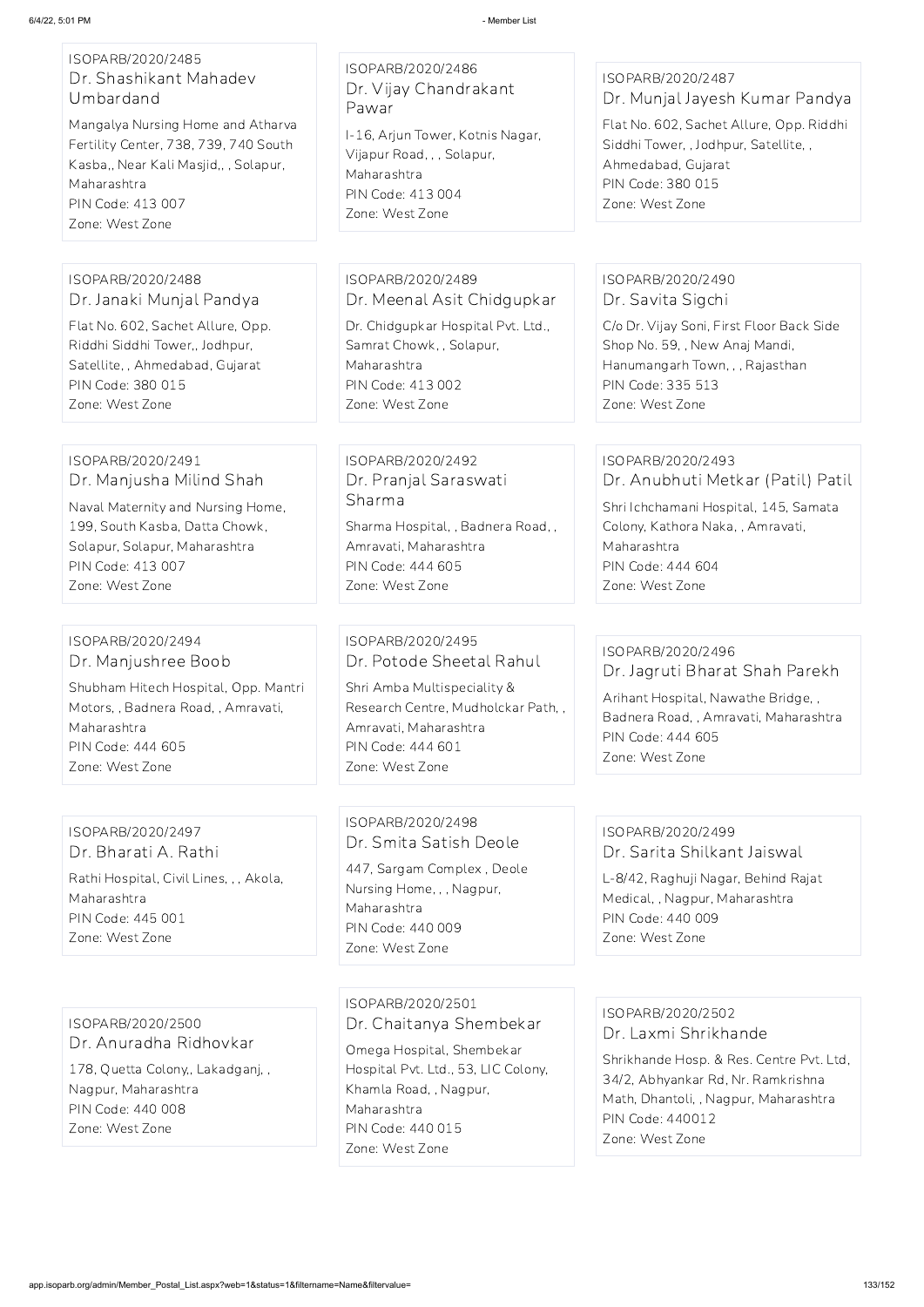#### ISOPARB/2020/2503 Dr. Swati R. Gandhi

Gandhi Hospital, , Old RTO Square, Bachelor Road, , Wardha, Maharashtra PIN Code: 442 001 Zone: West Zone

# ISOPARB/2020/2504 Dr. Shubhada Subas Jajoo

Civil Lines , Jajoowadi, , , Wardha, Maharashtra PIN Code: 442 001 Zone: West Zone

### ISOPARB/2020/2505 Dr. Sanjeev Joshi

Chirayu Criticare Centre and Joshi Bal Rugnalya, Datey College Road, , Yavatmal, Maharashtra PIN Code: 445 001 Zone: West Zone

#### ISOPARB/2020/2506 Dr. Seema Mandhaniya

Mandhaniya Hospital, Main Road, , Hirganghat, , Wardha, Maharashtra PIN Code: 442 301 Zone: West Zone

## ISOPARB/2020/2507 Dr. Sarang Prataprao Tarak

Tarak Child Hospital, Veer Wamanrao Chowk, , Yavatmal, Maharashtra PIN Code: 445 001 Zone: West Zone

## ISOPARB/2020/2508 Dr. Sushma Sarang Tarak

Tarak Child Hospital, Veer Wamanrao Chowk, , Yavatmal, Maharashtra PIN Code: 445 001 Zone: West Zone

## ISOPARB/2020/2509

Dr. Ajay Kewalram Keshwani

Keshwani Hospital, Saraswati Chowk, , Tiakwadi, , Yavatmal, Maharashtra PIN Code: 445 001 Zone: West Zone

#### ISOPARB/2020/2510 Dr. Neeta Ajay Keshwani

Keshwani Hospital, Saraswati Chowk, , Tiakwadi, , Yavatmal, Maharashtra PIN Code: 445 001 Zone: West Zone

#### ISOPARB/2020/2511 Dr. Varsh Rohidas

Ashirvad Maternity Home, Datey College Road, , Yavatmal, Maharashtra PIN Code: 445 001 Zone: West Zone

#### ISOPARB/2020/2512 Dr. Rajni Sudarshan Kamble

G-1, Aastha Residency, Near Shah Hospital, , Shinde Plots, , Yavatmal, Maharashtra PIN Code: Zone: West Zone

## ISOPARB/2020/2513 Dr. Manisha Narendra

Smile Hospital, Ramdas Peth , Near Tilak Park, , Akola, Maharashtra PIN Code: Zone: West Zone

## ISOPARB/2020/2514 Dr. Pranjal Swapnil Madankar

Madankar Hospital and Maternity Home, Veer Wamanrao Chowk, , Yavatmal, Maharashtra PIN Code: 445 001 Zone: West Zone

## ISOPARB/2020/2515 Dr. Amruta Namdeo Tupkar

C/o Namdeo Tupkar, House No. 10, , Professors Colony, Darda Nagar, , Yavatmal, Maharashtra PIN Code: 445 001 Zone: West Zone

## ISOPARB/2020/2516 Dr. Chhaya Uday Beedkar Beedle Hospital, , , Yavatmal,

Maharashtra PIN Code: 445 001 Zone: West Zone

## ISOPARB/2020/2517 Dr. Manjusha Badne

Subhadra Tower, Flat No. 102, Palott Road, Sawangi (Meghe), , Wardha, Maharashtra PIN Code: 442 001 Zone: West Zone

ISOPARB/2020/2518 Dr. Neewa S. Acharya

AF-15, Doctors Quarters, DMIMSDU Campus, , Wardha (AVBRH) , , Wardha, Maharashtra PIN Code: 442 001 Zone: West Zone

ISOPARB/2020/2519 Dr. Arpita Jaiswal

M1-08, Meghdoot Apartment, Sawangi (Meghe), , , Wardha, Maharashtra PIN Code: 442 001 Zone: West Zone

ISOPARB/2020/2520 Dr. Saunitra Anil Inamdar

Flat No. 203, Gokul Builders, Shree Dutta Residency, Near JNMC, Sawangi (Meghe), , Wardha, Maharashtra PIN Code: 442 001 Zone: West Zone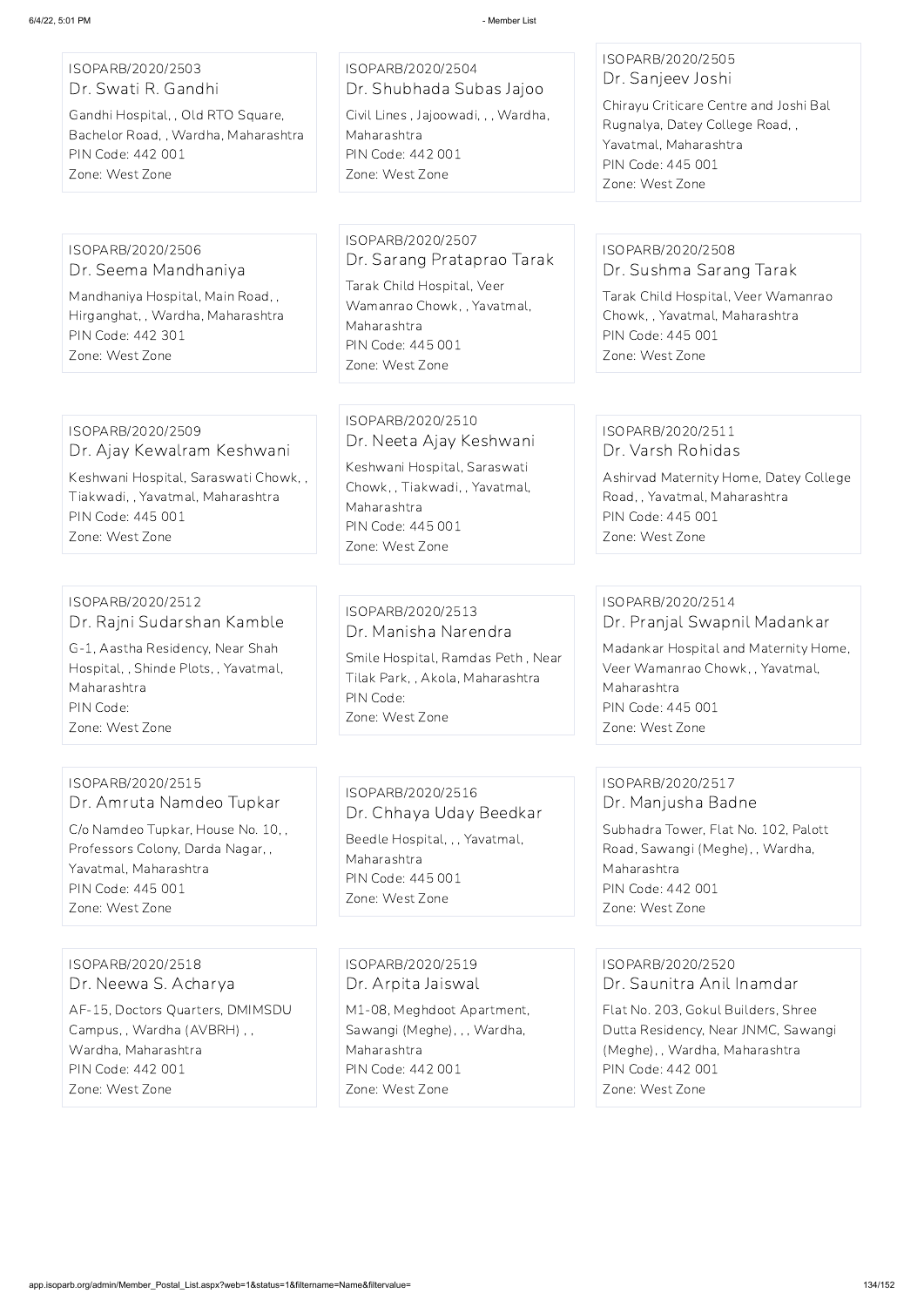## ISOPARB/2020/2521 Dr. Deepti Shrivastava

Deptt. Of Obst. & Gyane., JNMC, , Sawangi (Meghe), , Wardha, Maharashtra PIN Code: 442 001 Zone: West Zone

# ISOPARB/2020/2522 Dr. Sneha Bhuyar

Sukhakarta Hospital,, Mainde Chowk,, Akola, Yavatmal, Maharashtra PIN Code: 445 001 Zone: West Zone

#### ISOPARB/2020/2523 Dr. Meena R. Daga

Laxmi Hospital, Bachlor Road, ARVI NAKA, , , Wardha, Maharashtra PIN Code: 442 001 Zone: West Zone

Krishna Children Hospital,,,, Yavatmal, Maharashtra PIN Code: 445 204 Zone: West Zone

#### ISOPARB/2020/2524 Dr. Shalaka Harsh Mamidwar

Chaitanya, Sushil Nagar, Gajanan Maharaj , Mandir Road, Wadgaon Ward, Chandrapur, , Wardha, Maharashtra PIN Code: 442 401 Zone: West Zone

## ISOPARB/2020/2525 Dr. Bhanu Prakash Kadam Kadam Children Hospital,, Talav Layout, Pusad,, , Yavatmal, Maharashtra PIN Code: 445 204 Zone: West Zone

# ISOPARB/2020/2526

Dr. Tushar Udaybhanji Pawar

## ISOPARB/2020/2527 Dr. Arif Ahmed Mohd. Aziz

Near Telephone Exchange, Pusad, , , Yavatmal, Maharashtra PIN Code: 445 204 Zone: West Zone

## ISOPARB/2020/2528 Dr. Pranita Santosh Rewanwar

Annapurna Hospital, Near Telehpone Exchange, , Pusad, , Yavatmal, Maharashtra PIN Code: 445204 Zone: West Zone

## ISOPARB/2020/2529 Dr. Anil Shobharao Rathod

Ankur Nursing Home, Behind Rajkumar Talkies, , Near Bus Stand, Pusad, , Yavatmal, Maharashtra PIN Code: 445204 Zone: West Zone

## ISOPARB/2020/2530 Dr. Rahul R. Dudhe

Asegaonkar Nagar, Pusad, , , Yavatmal, Maharashtra PIN Code: 445 204 Zone: West Zone

## ISOPARB/2020/2531 Dr. Neelima Ardak Thakare

Thakare Maternity Home, Khaparde Garden,, , , Amravati, Maharashtra PIN Code: 444 602 Zone: West Zone

## ISOPARB/2020/2532 Dr. Lina Vikram Lamkhade (Nerkar)

Lamkhade Hospital, Civil Lines,, , Paratwada, Amravati, Maharashtra PIN Code: 444 805 Zone: West Zone

#### ISOPARB/2020/2533 Dr. Megha Sharadchandra Adoni

Sarla Maternity and Surgical Nursing Home, Opp. PWD Office, Achalpur Road,, Paratwada, Amravati, Maharashtra PIN Code: 444 805 Zone: West Zone

## ISOPARB/2020/2534 Dr. Jyoti Ajay Jawarkar

Jawarkar Hospital, Rathi Nagar,, , , Amravati, Maharashtra PIN Code: 444 603 Zone: West Zone

## ISOPARB/2020/2535 Dr. Swati Ambadas Chopade (Ubhad)

Ubhad Accident and Maternity Hospital, T-9, Achalpur, Paratwada, Amravati, Maharashtra PIN Code: 444 603 Zone: West Zone

ISOPARB/2020/2536 Dr. Manohar Ganpatrao Ande Ande Hospital Warud, , , , Amravati, Maharashtra PIN Code: 444 906 Zone: West Zone

ISOPARB/2020/2537 Dr. Kavita Vijay Deshmukh Late Dr. Sharad Deshmukh

Hospital, Police Station Road, Warud, , Amravati, Maharashtra PIN Code: 444 906 Zone: West Zone

ISOPARB/2020/2538 Dr. Sayali Shripad Jahagirdar 12, Vyankatesh Gulmohor Colony Camp, , , Amravati, Maharashtra PIN Code: 444 906 Zone: West Zone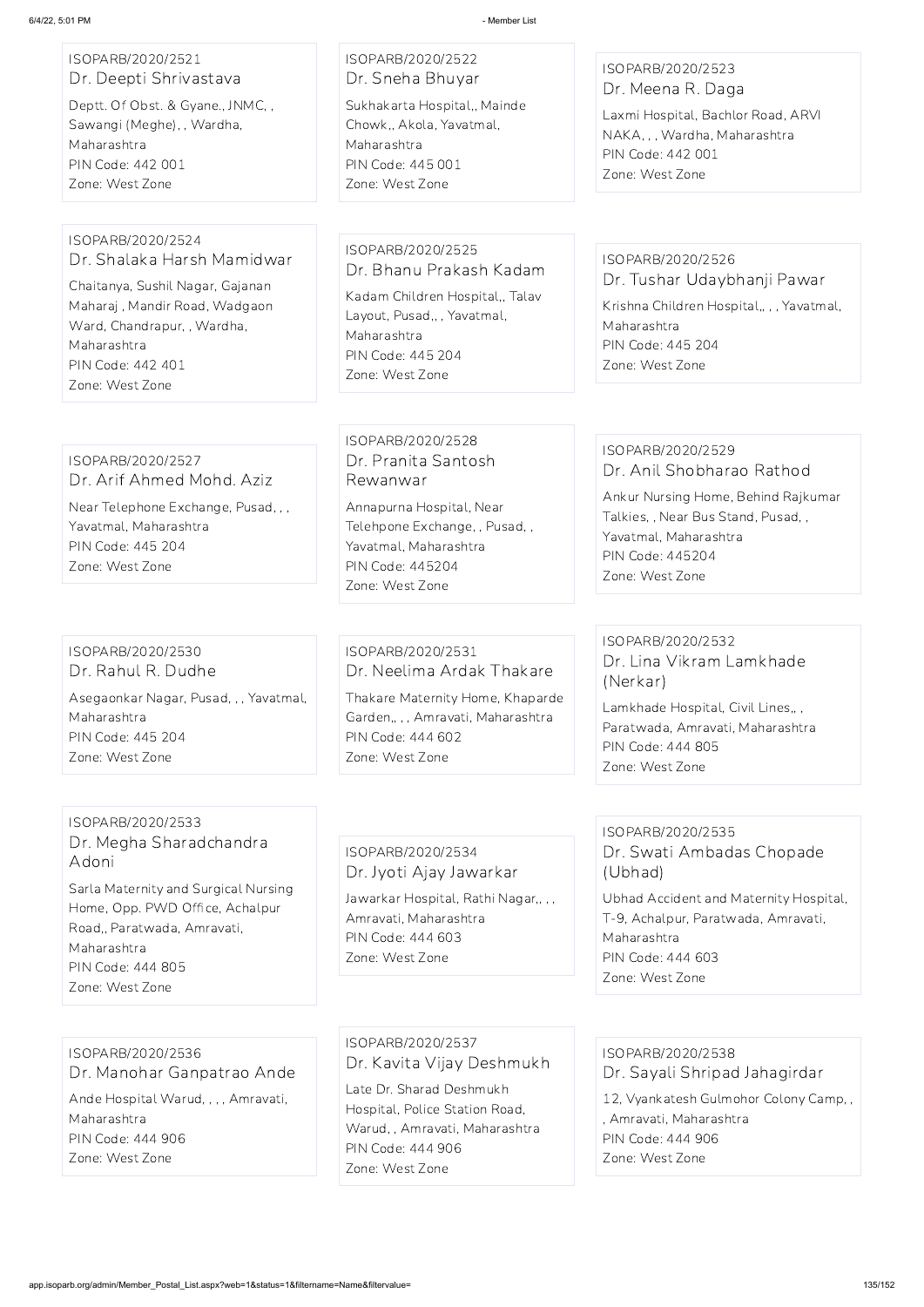## ISOPARB/2020/2539 Dr. Vanita Gawande (Tankar)

C/o Dr. Amit S. Tankar, Vivekanand Colony, , , Amravati, Maharashtra PIN Code: 444 906 Zone: West Zone

## ISOPARB/2020/2540 Dr. Suyoga Sudhakar

Deshpande (Panat), Panat Hospital, Balaji Plots, Near Sitaram Baba Temple, Rajapeth, , Amravati, Maharashtra PIN Code: Zone: West Zone

## ISOPARB/2020/2541 Dr. Aditi Ravindranath Katkar

Sai Multi Speciality Hospital, Near Someshwar , Margdarshan Kendra, , Amravati, Maharashtra PIN Code: Zone: West Zone

## ISOPARB/2020/2542 Dr. Kanchan Yogesh Saodekar

Suyash Hospital Vijay Colony, , , Amravati, Maharashtra PIN Code: Zone: West Zone

## ISOPARB/2020/2543 Dr. Tasmeen Mustafa Sabib

Burhani Hospital , Auto Lane, Ambapeth, , Amravati, Maharashtra PIN Code: 444 601 Zone: West Zone

## ISOPARB/2020/2544 Dr. Shailesh Bansilal Jaiswal

Jaiswal Children Hospital and Physiotherapy Centre, , Near Bhongade Complex, Kuthe Stop, Badnera Road, Rajapeth, , Amravati, Maharashtra PIN Code: 444 601 Zone: West Zone

#### ISOPARB/2020/2545 Dr. Sanket Pande

Dr. Pandey Children Hospital, Rukhmini Nagar To Kalyan , Nagar Road, Kalyan Nagar, , Amravati, Maharashtra PIN Code: Zone: West Zone

## ISOPARB/2020/2546 Dr. Karan Satish Hantodkar

Sangai Plot, Anjangaon Surji, , , Amravati, Maharashtra PIN Code: 444 705 Zone: West Zone

# ISOPARB/2020/2547

Dr. Ninad Gangadhar Choudhari

85, Sharda Nagar, Near Vitthal Mandir, , , Amravati, Maharashtra PIN Code: 444 605 Zone: West Zone

## ISOPARB/2020/2548 Dr. Alka Arup Mukherjee

179, Ayurvedic Layout, Umber Road, Sakkardara,, , , Nagpur, Maharashtra PIN Code: 440 024 Zone: West Zone

## ISOPARB/2020/2549 Dr. Pratibha Sachin Baldawa

Baldawa Hospital, Budhwar Peth, Near Kasturba Market, , Solapur, Maharashtra PIN Code: 413 002 Zone: West Zone

## ISOPARB/2020/2550 Dr. Sampat R. Baldawa

Baldawa Hospital, Budhwar Peth, Near Kasturba Market, , Solapur, Maharashtra PIN Code: 413 002 Zone: West Zone

## ISOPARB/2020/2551 Dr. Umesh Anil Sawarkar

Sawarkar Hospital, Congress Nagar Road, , Shyam Nagar, , Amravati, Maharashtra PIN Code: 444 601 Zone: West Zone

## ISOPARB/2020/2552 Dr. Ashvini Kumar Deshmukh

Dr. Sudha Deshmukh , Hospital Camp Road, , Amravati, Maharashtra PIN Code: 444 602 Zone: West Zone

## ISOPARB/2020/2553 Dr. Supriya Naveen Chaudhary

Chaudhary Hospital, Buty Plot, Rajapeth, , , Amravati, Maharashtra PIN Code: 444 601 Zone: West Zone

ISOPARB/2020/2554 Dr. Sarika Aakash Varhade Anurag Building, Near , Varhade Hospital, Rathi Nagar,, , Amravati, Maharashtra PIN Code: 444 603 Zone: West Zone

ISOPARB/2020/2555 Dr. Nithiya Palaniappan 1501, Bharat Skyvistas, D. N. Nagar, Near Versova Police Station, Andheri West, Mumbai, Maharashtra PIN Code: 400 053 Zone: West Zone

ISOPARB/2020/2556 Dr. Shah Archana Swapnil

441, Shukrawar Peth, Manik Chowk,, , , Solapur, Maharashtra PIN Code: 413 002 Zone: West Zone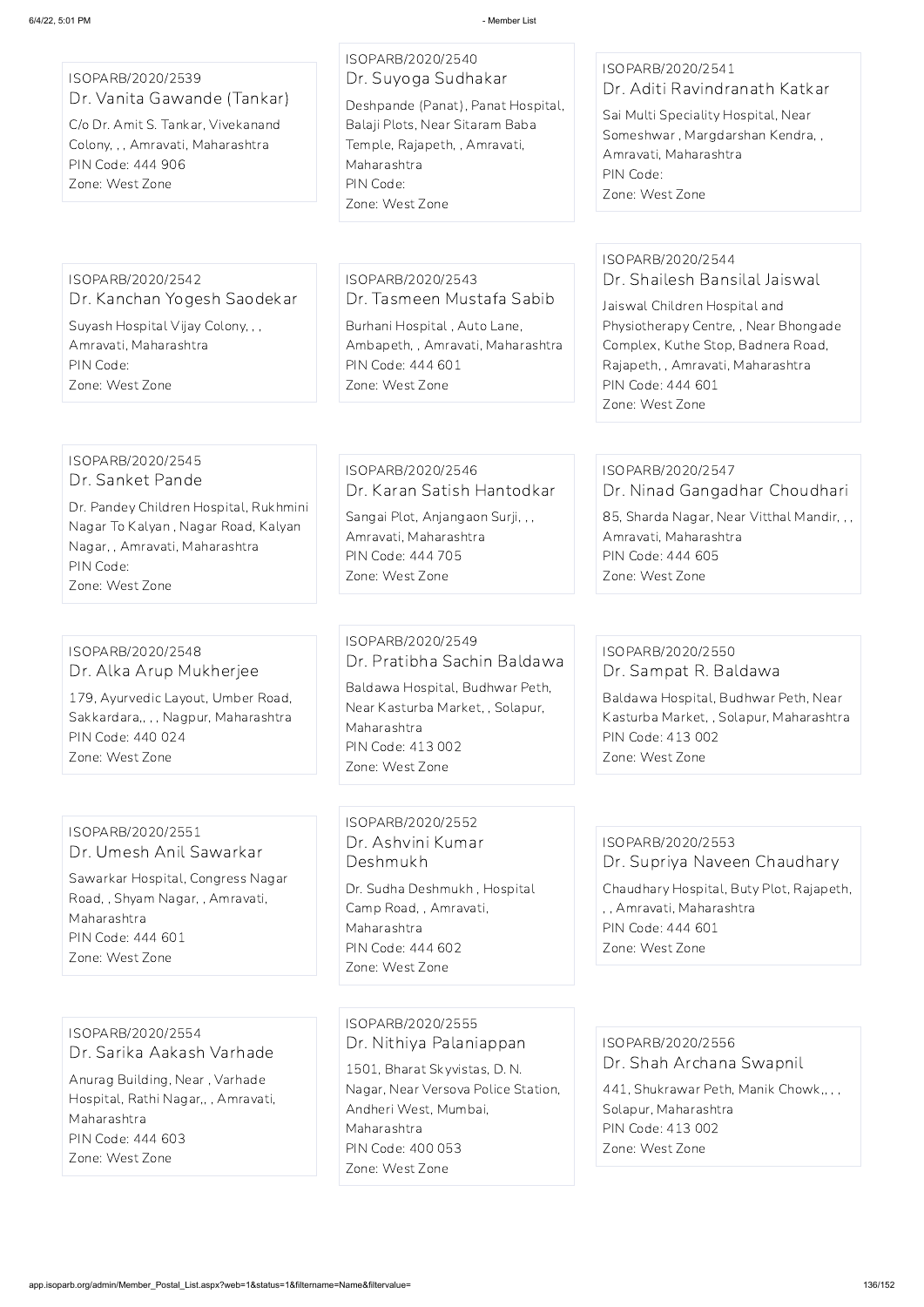ISOPARB/2020/2557 Dr. Raghvendra Mahilage

Baloda Bazar, , , , Chhatisgarh PIN Code: 493 032 Zone: West Zone

ISOPARB/2020/2558 Dr. Rajendra Nagarkatti 74/A, Divine Heritage, Jesal Park, , Bhayandar (East), , Thane, Maharashtra PIN Code: Zone: West Zone

## ISOPARB/2020/2559 Dr. Bhavika Chauhan Rao

A1-302, Pramukh Greens, Chala, VAPI-DAMAN Road, , , Vapi, Gujarat PIN Code: 396 191 Zone: West Zone

## ISOPARB/2020/2560 Dr. Komal Niranjan Chavan

195/2 B, 2nd Floor, Above Chavan Maternity & Nursing Home,, J.P. Road, Andheri (West), , Mumbai, Maharashtra PIN Code: 400053 Zone: West Zone

ISOPARB/2020/2561 Dr. Asha Rajendra Nagarkatti

74-A Wing, Divin Heritage,, Jesal Park, Bhayandar (East), , Thane, Maharashtra PIN Code: 401105 Zone: West Zone

## ISOPARB/2020/2562 Dr. Godbole Alaka Chandrashekhar

JIGISHA, Shreyas Society, Ramchandra Nagar No. 1, , , Thane, Maharashtra PIN Code: 400604 Zone: West Zone

### ISOPARB/2020/2563 Dr. Shreya Tanay Prabhoo

B/603, Everest Apartment, Church Road, Marol, Andheri (East), , , Mumbai, Maharashtra PIN Code: 400059 Zone: West Zone

ISOPARB/2020/2564 Dr. Bhumika Kotecha Mundhe

904/ Lifescapes Anber, Sitaram Jadhav Marg, Opp. Lower Parel (West) Railway Hospital , Mumbai, , Mumbai, Maharashtra PIN Code: Zone: West Zone

## ISOPARB/2020/2565 Dr. Lila Agarwal

Agarwal Nursing Home, C-12-15, Bombay Market , Station Road, Bhayandar (West), , Thane, Maharashtra PIN Code: 401 101 Zone: West Zone

#### ISOPARB/2020/2566 Dr. Shiv Bhagwan Agarwal

Agarwal Nursing Home, Gomes Street Station Road,, Bhayander (W), , Thane, Maharashtra PIN Code: 401 101 Zone: West Zone

ISOPARB/2020/2567 Dr. Rohan Pradip Palshetkar

2301/02, Bayview Terraces, Hatiskar Marg, , Opp- Adarsh Nagar, MTNL Exchange, Prabhadevi, , Mumbai, Maharashtra PIN Code: 400 025 Zone: West Zone

## ISOPARB/2020/2568 Dr. Nandita Pradip Palshetkar

2301/02, Bayview Terraces, Hatiskar Marg,, Opp- Adarsh Nagar, MTNL Exchange, Prabhadevi, , Mumbai, Maharashtra PIN Code: 400 025 Zone: West Zone

#### ISOPARB/2020/2569 Dr. Jatinder Kaur

8th Floor, Gynae. OPD, Kokilaben Dhirubhai Ambani Hospital,, 4 Bunglows, Andheri (W), , Mumbai, Maharashtra

PIN Code: 400 053

Zone: West Zone

## ISOPARB/2020/2570 Dr. Pratik Tambe

A2/701, Swastik Residency, Off Ghodbunder Road, Kavesar, , Thane (West) , Maharashtra PIN Code: 400 615

Zone: West Zone

## ISOPARB/2020/2571 Dr. Reena J. Wani

B - 5 & 7, Waynard, Miraway Society, Sitadevi Temple Road, Mahim, , Mumbai, Maharashtra PIN Code: 400016

Zone: West Zone

ISOPARB/2020/2572 Dr. Navneet Vikrant Desai Shobhana Hospital, 101, Krishna Villa, CHS Limited, BP Road, , Opp. Sheetal Shopping Centre, Bhayanderi (E), , Thana, Maharashtra PIN Code: 401105 Zone: West Zone

ISOPARB/2020/2573 Dr. Dilip Gadhavi 14, AD Co.Bank Staff Society, I.I.M. Road, Ambawadi, , , Ahmedabad, Gujarat PIN Code: 380015 Zone: West Zone

ISOPARB/2020/2574 Dr. Lina Gadhavi

14, AD Co.Bank Staff Society, I.I.M. Road, Ambawadi, , Ahmedabad, Ahmedabad, Gujarat PIN Code: 380015 Zone: West Zone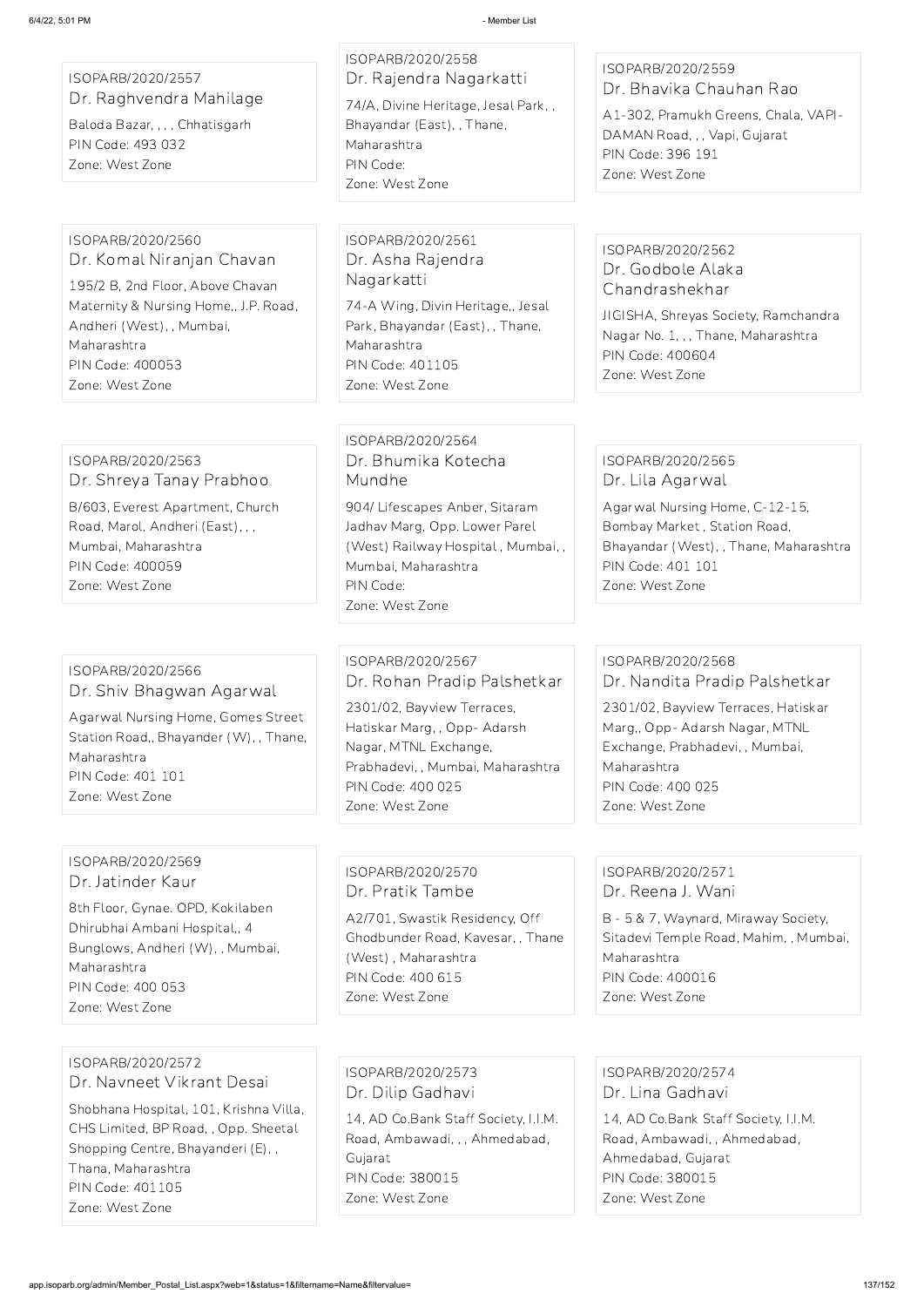ISOPARB/2021/2575 Dr. Bhawana Tiwary

Jamuna Raj Niwas, K. M. Singh Lane, East Boring Canal Road, , Patna, Bihar PIN Code: 800001 Zone: East Zone

## ISOPARB/2021/2576 Dr. Puja Kumari

Flat No. 402, Anmol Orchid Residency,, Ara Garden, , Patna, Bihar PIN Code: 800014 Zone: East Zone

## ISOPARB/2021/2579 Dr. Madhu Sinha

H. No. 465, Nehru Nagar,, P.S-Patliputra, , Patna, Bihar PIN Code: 800013 Zone: East Zone

## ISOPARB/2021/2580 Dr. Amber Khan

1284, G.H.K. Hospital, Opp. Bank of India, Umarpur Polytechnic, , Jaunpur, Uttar Pradesh PIN Code: 222002 Zone: North Zone

ISOPARB/2021/2581 Dr. Seema Varshney

A-32, Shyam Park Extension, Sahibabad, , , Ghaziabad, Uttar Pradesh PIN Code: 201005 Zone: North Zone

KF-9, Kavi Nagar,, , , Ghaziabad, Uttar Pradesh PIN Code: 201002 Zone: North Zone

## ISOPARB/2021/2582 Dr. Mithlesh Chandra

A-004, Saya Zenith, Ahinsa Khand - 2, Indirapuram, , Ghaziabad, Uttar Pradesh PIN Code: 201014 Zone: North Zone

#### ISOPARB/2021/2583 Dr. Rashmi Sharma

730-D, Gulmohur Greens, Mohan Nagar, Sahibabad, , Ghaziabad, Uttar Pradesh PIN Code: 201007 Zone: North Zone

## ISOPARB/2021/2584 Dr. Renu Bansal

Ashirwad Nursing Home, Free Ganj Road,, , , Hapur, Uttar Pradesh PIN Code: 245101 Zone: North Zone

## ISOPARB/2021/2585 Dr. Kumud Srivastava

A-417, Beta-1, Greater Noida, , , Greater Noida, Uttar Pradesh PIN Code: 201306 Zone: North Zone

#### ISOPARB/2021/2586 Dr. Namita Agarwal

Sriram Medicare, 164 Sarvodaya Nagar, Pilkhuwa, , , Hapur, Uttar Pradesh PIN Code: 245104 Zone: North Zone

## ISOPARB/2021/2587 Dr. Shashi Arora

## ISOPARB/2021/2588 Dr. Poonam Mani

202, Mahaveer Bhawan, Subhartipur, , , Meerut, Uttar Pradesh PIN Code: 250005 Zone: North Zone

## ISOPARB/2021/2589 Dr. Priyanka Garg

A-503, Venkateshwara Residency, GH-1, Opp. Medical College, Garh Road, Meerut, Meerut, Uttar Pradesh PIN Code: 250004 Zone: North Zone

ISOPARB/2021/2590 Dr. Apoorva Asthana

Director, Phoenix Health Care, I-453, Beta-2,, , Greater Noida, Uttar Pradesh PIN Code: 201308 Zone: North Zone

## ISOPARB/2021/2591 Dr. Samta Gupta

10111, ATS, Green Paradiso, CHI-4, GH-03, , Greater Noida, G.B. Nagar, Uttar Pradesh PIN Code: 201306 Zone: North Zone

ISOPARB/2021/2592 Dr. Sanjay Gupta

B-46, Defence Colony, Mawana Road, , , Meerut, Uttar Pradesh PIN Code: 250001 Zone: North Zone

ISOPARB/2021/2593 Dr. Neha Gupta

C-601, Amrapali Platinum Apartments, Sector- 119, , Noida, Gautam Buddha Nagar, Uttar Pradesh PIN Code: 201305 Zone: North Zone

ISOPARB/2021/2594

Dr. Amrita Saha

D-20, G.S.V.M. Medical College, Swaroop Nagar, , Kanpur, Kanpur, Uttar Pradesh PIN Code: 208002 Zone: North Zone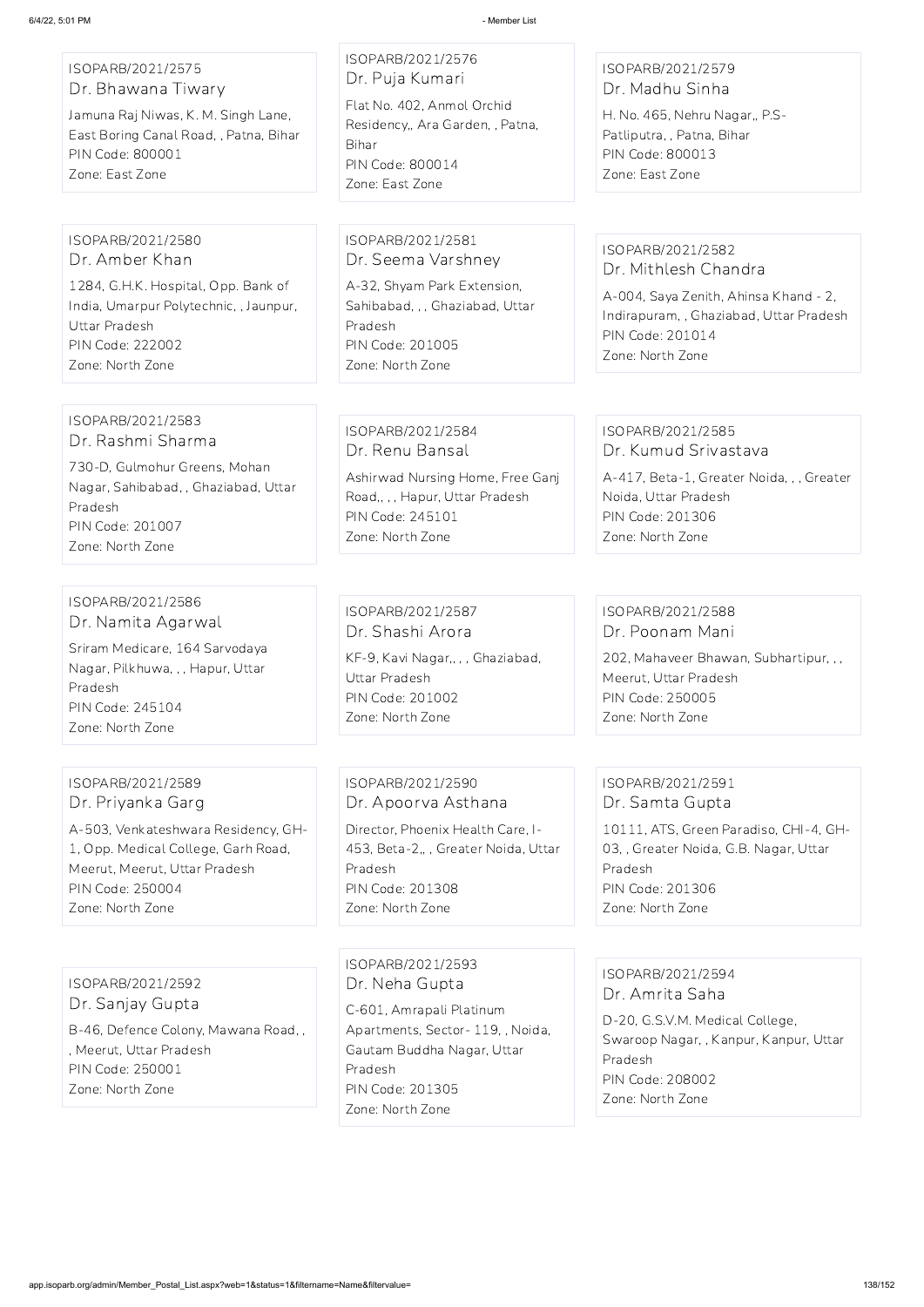## ISOPARB/2021/2595 Dr. Kanchan Sharma

Aakash IVF, 127/681, A.W. Saket Nagar,, Wendy School Lane, , Kanpur, Uttar Pradesh PIN Code: 208014 Zone: North Zone

ISOPARB/2021/2596 Dr. Sukeshni Agarwal

Surya Nursing Home, Shyama Gate, Kaimganj, , , Farrukhabad, Uttar Pradesh PIN Code: 209502 Zone: North Zone

## ISOPARB/2021/2597 Dr. Kaustubh Srivastava

650-B, Shivpuri, G.T. Road, , Kanpur, Uttar Pradesh PIN Code: 208007 Zone: North Zone

ISOPARB/2021/2598 Dr. Renu Bhatia Rawal

125/18, U-Block, Govind Nagar, , , Kanpur, Uttar Pradesh PIN Code: 208006 Zone: North Zone

ISOPARB/2021/2599 Dr. Rameet Kaur Ahuja

Ahuja Medical Maternity Centre, 87/53, Bhannana Purwa, Near Sangeet Talkies, , Kanpur, Uttar Pradesh PIN Code: 208003 Zone: North Zone

ISOPARB/2021/2600 Dr. Neelam Misra

A-11, Sankalp, 117/72 C, Sarvodaya Nagar, Opp. Kaka Deo Thana, , Kanpur, Uttar Pradesh PIN Code: 208005 Zone: North Zone

ISOPARB/2021/2601 Dr. Rashi Misra A-11, Sankalp, 117/72 C, Sarvodaya

Nagar, Opp. Kaka Deo Thana, , Kanpur, Uttar Pradesh PIN Code: 208005 Zone: North Zone

ISOPARB/2021/2602 Dr. Usha Goenka 31194, Vishnupuri, , , Kanpur, Uttar Pradesh PIN Code: 208002 Zone: North Zone

ISOPARB/2021/2603 Dr. Kiran Sinha

4A, 7/212, Sai Leela Apartment, Swaroop Nagar, , Kanpur, Uttar Pradesh PIN Code: 208002 Zone: North Zone

ISOPARB/2021/2604 Dr. Kiran Pandey Tower-3/1103, Swarup Nagar, , , Kanpur, Uttar Pradesh PIN Code: 208002 Zone: North Zone

ISOPARB/2021/2605 Dr. Seema Dwivedi R-8, Medical College Campus, G.S.V.M., , , Kanpur, Uttar Pradesh PIN Code: 208002

Zone: North Zone

ISOPARB/2021/2606 Dr. Divya D. Tripathi 113/241, Swaroop Nagar, , , Kanpur, Uttar Pradesh PIN Code: 208002 Zone: North Zone

ISOPARB/2021/2607 Dr. Pavika Lal

Dept. of Obs. & Gynae, GSVM Medical College, , , Kanpur, Uttar Pradesh PIN Code: 208002 Zone: North Zone

ISOPARB/2021/2608 Dr. Sapna Singh

T3-2G, Rudra Greens Apartment, , , Kanpur, Uttar Pradesh PIN Code: 208017 Zone: North Zone

ISOPARB/2021/2609 Dr. Uruj Jahan

D-7, D-Block, GSVM Medical College Campus, , , Kanpur, Uttar Pradesh PIN Code: 208002 Zone: North Zone

ISOPARB/2021/2610 Dr. Shaily Agarwal 8/48-A, Arya Nagar, , , Kanpur, Uttar Pradesh PIN Code: 208002 Zone: North Zone

ISOPARB/2021/2611 Dr. Preeti Tyagi H. No. - L-9, GSVM Medical College Campus,, , , Kanpur, Uttar Pradesh PIN Code: 208002 Zone: North Zone

ISOPARB/2021/2612 Dr. Subhi Vithal Varyani

Asha Nursing Home, 122/455, Shastri Nagar, , , Kanpur, Uttar Pradesh PIN Code: 208005 Zone: North Zone

ISOPARB/2021/2613 Dr. Rashmi Suri

117/H-1/186, Hari Tower, Flat No. G-1, Pandu Nagar, , , Kanpur, Uttar Pradesh PIN Code: 208005 Zone: North Zone

ISOPARB/2021/2614 Dr. Rekha Gupta

127/453/W-1, Saket Nagar, Deep Talkies Road, , , Kanpur, Uttar Pradesh PIN Code: 208014 Zone: North Zone

ISOPARB/2021/2615 Dr. Shalini Trivedi

117/68, Q-Block, LIC Society, Sharda Nagar, , , Kanpur, Uttar Pradesh PIN Code: 208025 Zone: North Zone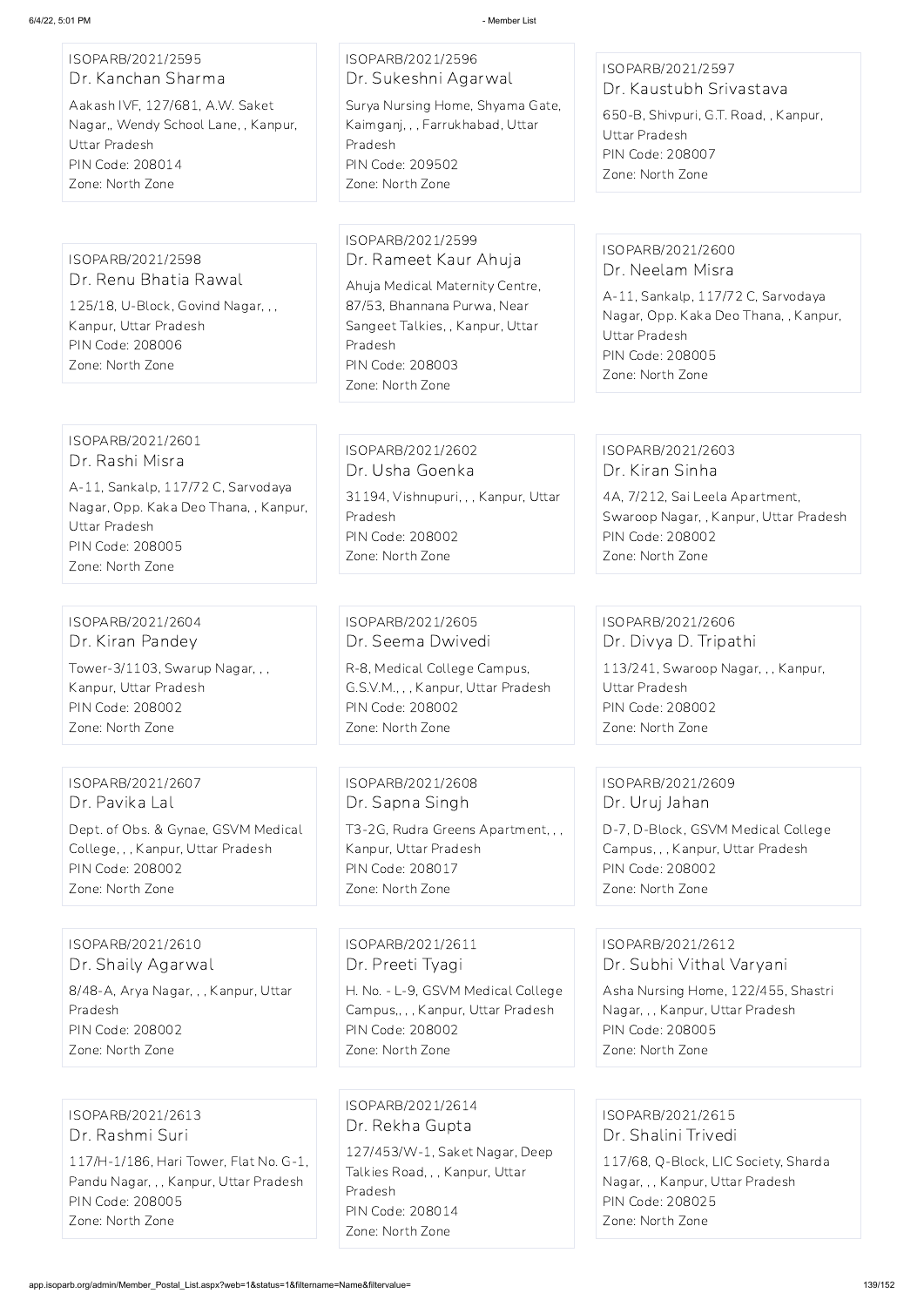| ISOPARB/2021/2616   |  |
|---------------------|--|
| Dr. Vineeta Awasthi |  |

784/3, W-1, Saket Nagar, 784/3 W-1 Saket Nagar Kanpur, Kanpur, Kanpur, Uttar Pradesh PIN Code: 208014 Zone: North Zone

ISOPARB/2021/2617 Dr. Archana Mishra

Alok Hospital, B-1/121, A-P, Assi, , Varanasi, Uttar Pradesh PIN Code: 221005 Zone: North Zone

## ISOPARB/2021/2618 Dr. Kanchan Mala Gupta

Ashirwad Clinic and Maternity Center, 128/12, K-Block, Kidwai Nagar, , Kanpur, Uttar Pradesh PIN Code: 208011 Zone: North Zone

#### ISOPARB/2021/2619 Dr. Poonam Singh Gambhir

124/247-C, Govind Nagar, Near HDFC Bank, , , Kanpur, Uttar Pradesh PIN Code: 208006 Zone: North Zone

ISOPARB/2021/2620 Dr. Sonal Dwivedi 120, Anandpuri, , , Kanpur, Uttar Pradesh PIN Code: 208023

Zone: North Zone

#### ISOPARB/2021/2621 Dr. Sangeeta Arya

New Type- IV/8, Near C & A Gate, GSVM Medical College Campus, , , Kanpur, Uttar Pradesh PIN Code: 208002 Zone: North Zone

## ISOPARB/2021/2622

Dr. Arti Singh Subhedar Niwas, 4/278-A, , , Kanpur, Uttar Pradesh PIN Code: 208002 Zone: North Zone

## ISOPARB/2021/2623 Dr. Neerja Agnihotri

117/L-32, Naveen Nagar, Kakadeo, , , Kanpur, Uttar Pradesh PIN Code: 208025 Zone: North Zone

## ISOPARB/2021/2624 Dr. Ruchika Sood Puri

Flat No. 703-D, Dilbagh Rose Garden, Fazalganj, , , Kanpur, Uttar Pradesh PIN Code: 208005 Zone: North Zone

## ISOPARB/2021/2625 Dr. Manisha Agrawal

Satya Hospital, H-Y 3, Barra -6, , Kanpur, Uttar Pradesh PIN Code: 208027 Zone: North Zone

#### ISOPARB/2021/2626 Dr. Devendra Kumar

Manas Medical Centre, 784/3, W-1 Block,, Saket Nagar, , Kanpur, Uttar Pradesh PIN Code: 208014 Zone: North Zone

## ISOPARB/2021/2627 Dr. Mamta Agnihotri

Raj Hospital, C1/15, HIG World, Bank Colony, , , Kanpur, Uttar Pradesh PIN Code: 208027 Zone: North Zone

### ISOPARB/2021/2628 Dr. Nidhi Singhvi

801, Anand MVR Prestige Apartment, 7/19, Tilak Nagar, , Kanpur, Uttar Pradesh PIN Code: 208002 Zone: North Zone

## ISOPARB/2021/2629 Dr. Poonam Mehrotra

Pioneer Diagnostic Centre, , , Kanpur, Uttar Pradesh PIN Code: 208011 Zone: North Zone

## ISOPARB/2021/2630 Dr. Kalpana Dixit

7/170, Flat No. 304, Sanskriti Apartment, , Swaroop Nagar, , Kanpur, Uttar Pradesh PIN Code: 208002 Zone: North Zone

## ISOPARB/2021/2631 Dr. Bharti Jataria

51-C/13, Chandra Nagar,, Lalbangla, , Kanpur, Uttar Pradesh PIN Code: 208007 Zone: North Zone

ISOPARB/2021/2632 Dr. Madhulika Sinha Dev Maternity Home, S-2/639, , 15- 16, Mrityunjay Dham Colony, Katchari, , Varanasi, Uttar Pradesh PIN Code: 221002 Zone: North Zone

## ISOPARB/2021/2633 Dr. Ritu Jain

Arihant Ultrasound Centre, A H, 2/7, Veerangna Nagar, , , Jhansi, Uttar Pradesh PIN Code: 284128 Zone: North Zone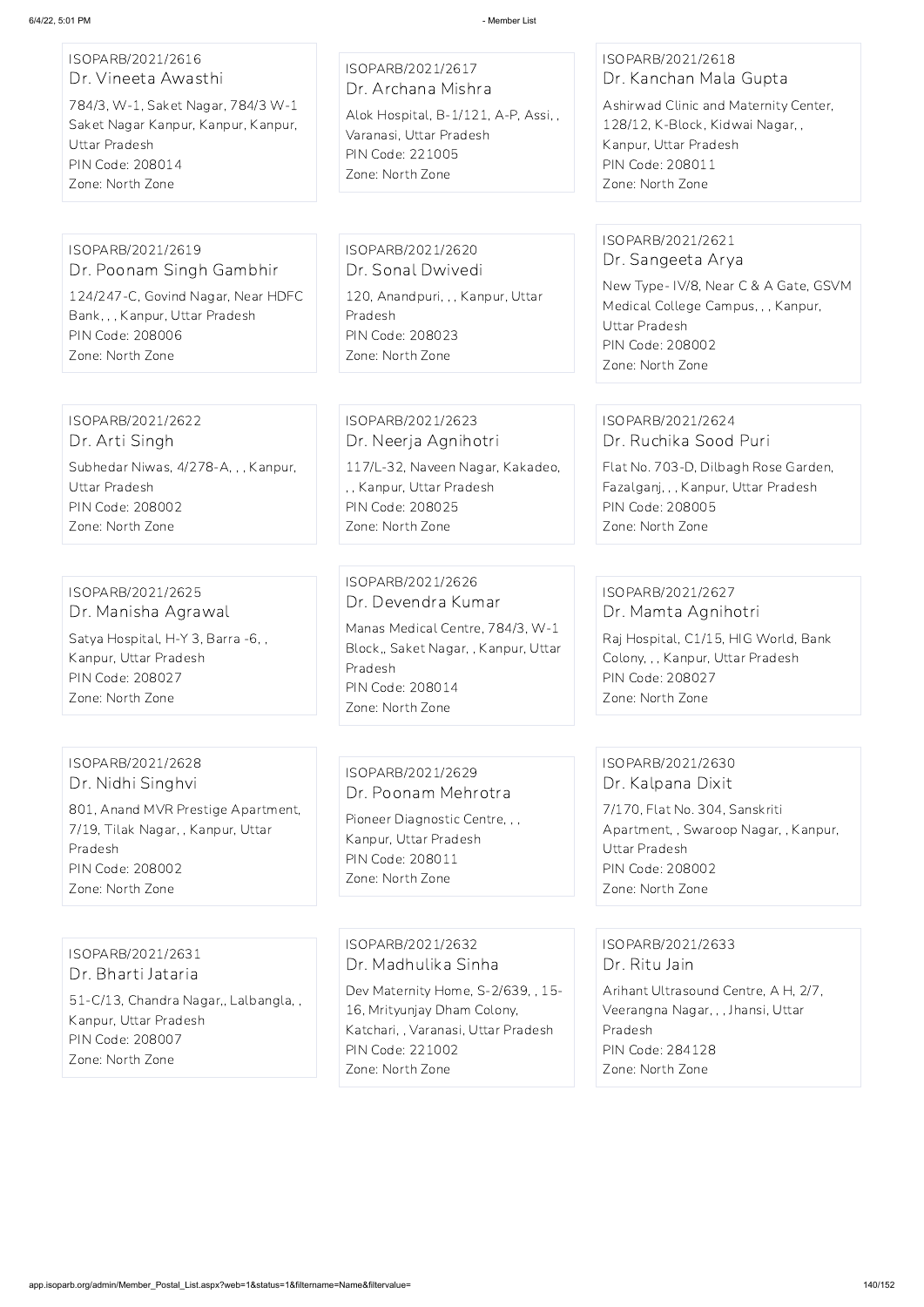### ISOPARB/2021/2634 Dr. Ruchika Garg

D-1, Sulahkul Nagar, Bodla Road, , , Agra, Uttar Pradesh PIN Code: 282010 Zone: North Zone

ISOPARB/2021/2635 Dr. Rajesh Kumar Gangwar 35, R-6/A, Near Durgabari,, Opp. Sharad Coaching, , Bareilly, Uttar Pradesh PIN Code: 243001 Zone: North Zone

## ISOPARB/2021/2636 Dr. Arpita Bhriguvanshi

Sector- 19, House No. 775, Indira Nagar, , , Lucknow, Uttar Pradesh PIN Code: 226016 Zone: North Zone

ISOPARB/2021/2637 Dr. Namrata Ray Ohri

New Life Hospital, 70, Gandhi Nagar, Sigra, , Varanasi, Uttar Pradesh PIN Code: 221010 Zone: North Zone

ISOPARB/2021/2638 Dr. Shrikant Ohri

New Life Hospital, 70, Gandhi Nagar, Sigra, , Varanasi, Uttar Pradesh PIN Code: 221010 Zone: North Zone

## ISOPARB/2021/2639 Dr. Neelam Ohri

New Life Hospital, 70, Gandhi Nagar, Sigra, , Varanasi, Uttar Pradesh PIN Code: 221010 Zone: North Zone

#### ISOPARB/2021/2640 Dr. Neena Gupta

Metro Hospital, 10 A, Lakhanpur,, Near Gurudev Crossing , , Kanpur, Uttar Pradesh PIN Code: 208024 Zone: North Zone

ISOPARB/2021/2641 Dr. Reeta Singh

Type-4/36, B.R.D. Medical College, , , Gorakhpur, Uttar Pradesh PIN Code: 273013 Zone: North Zone

## ISOPARB/2021/2642 Dr. Kanchan Lata Pandey

807/641, A - Jatepur South, Sumer Nagar, , , Gorakhpur, Uttar Pradesh PIN Code: 273001 Zone: North Zone

#### ISOPARB/2021/2643 Dr. Dipro Saha

G-6/8, Karunamoyee Housing Estate, Salt Lake, Kolkata, , North 24 Parganas, West Bengal PIN Code: 700091 Zone: East Zone

ISOPARB/2021/2644 Dr. Anumita Chandra

19/27, Dayananda Road, A-Zone, Durgapur, , Paschim Bardhaman, West Bengal PIN Code: 713204 Zone: East Zone

## ISOPARB/2021/2645 Dr. Tanushree Mahata

East Lake Road, Vivekananda Pally, Near Akash Sarovar, , Purulia, West Bengal PIN Code: 723101 Zone: East Zone

## ISOPARB/2021/2646 Dr. Shilpi Sharma

Near Satsang Mandir, Bhawanipur, Kharagpur, , Paschim Medinipur, West Bengal PIN Code: 721301 Zone: East Zone

ISOPARB/2021/2647 Dr. Soumyodipta Ghosh

Indraprastha Baburbag, , Bardhaman, , Purba Bardhaman, West Bengal PIN Code: 713104 Zone: East Zone

# ISOPARB/2021/2648 Dr. Sandhya Dwivedi 14, Ruchand Roy, , , Kolkata, West Bengal

PIN Code: 700007 Zone: East Zone

ISOPARB/2021/2649 Dr. Chumi Deka

C/o Tutumoni Deka, Animal Health Centre Campus,, Khanapara, Guwahati, , Kamrup , Assam PIN Code: 781022 Zone: East Zone

ISOPARB/2021/2650

Dr. Umashankar Acharjee

House No. 92, South Sarania, Ulubari, Guwahati, , Kamrup, Assam PIN Code: 781007 Zone: East Zone

ISOPARB/2021/2651 Dr. Tina Nath

House No. 2, Opp. St. Joseph School, Kundil Nagar, Beltola, Guwahati, , Kamrup, Assam PIN Code: 781029 Zone: East Zone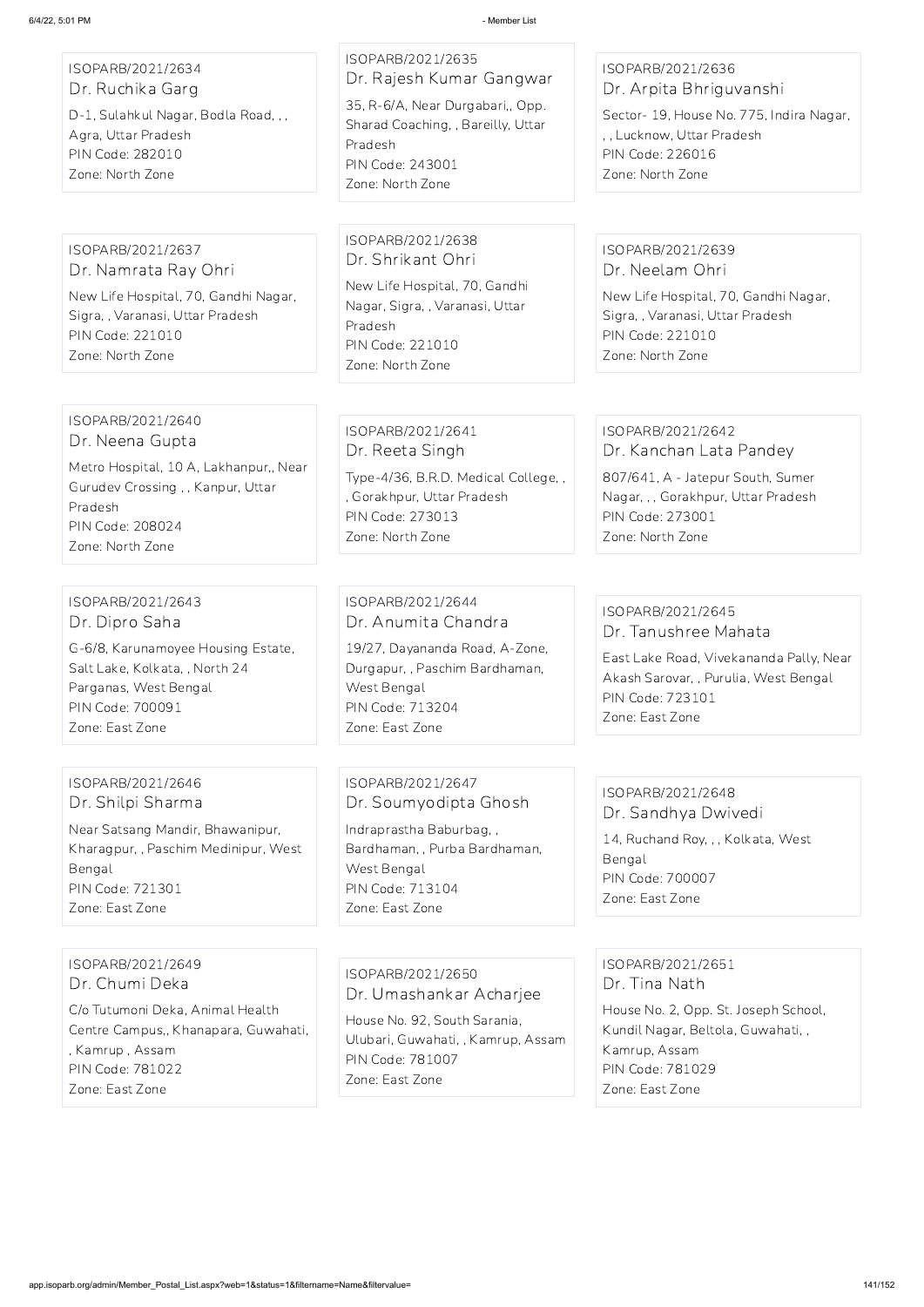| ISOPARB/2021/2652             |
|-------------------------------|
| Dr. Nanthini Devi G.          |
| Llougo No. 1064 Dorivor Nagar |

House No. 1064, Periyar Nagar, Rajogopalapuram, , , Pudukkottai, Tamil Nadu PIN Code: 622003 Zone: South Zone

## ISOPARB/2021/2653 Dr. Bhanita Talukder C/o Dr. Nilanjan Chowdhury, Nizara

Path, Kahillipara, Guwahati, , Kamrup, Assam PIN Code: 781019 Zone: East Zone

## ISOPARB/2021/2654 Dr. Nabina Choudhury

7/4, Bye Lanes, H. No. 11, , Lachit Nagar, Guwahati, , Kamrup, Assam PIN Code: 781007 Zone: East Zone

#### ISOPARB/2021/2655 Dr. Priyanka N.

No. 106/45, Sukruti Flat-D, , Dr. Ramasamysalai, K. K. Nagar, , Chennai, Tamil Nadu PIN Code: 600078 Zone: South Zone

## ISOPARB/2021/2656 Dr. Malavika S. Panicker

Kowhupodeettathil,, Ponnaramthottom, Maulikara, , Allappuzha, Kerala PIN Code: 690101 Zone: South Zone

## ISOPARB/2021/2657 Dr. Prarthna Phukan

House No. 48, Jilika Path, Sankardev Nagar, Panjabari, Guwahati, , Kamrup, Assam PIN Code: 781037 Zone: East Zone

#### ISOPARB/2021/2658 Dr. Gayatri Sharma

Binodalaya Apartment, 3-A, House No. 49,, Nowjan Road, Uzan Bazar, Guwahati, , Kamrup, Assam PIN Code: 781001 Zone: East Zone

## ISOPARB/2021/2659 Dr. Malika Barman

Fatashil Ambari, Manpara, A. K. Dev Road, Sitala Mandir Path, Guswahati, , Kamrup, Assam PIN Code: 781025 Zone: East Zone

Digboi, Borbil No. 1, , , Tinsukia, Assam PIN Code: 786171 Zone: East Zone

## ISOPARB/2021/2660 Dr. Priyanka Deb Choudhury

P.G. Girls Hostel No. 6, Guwahati Medical College and Hospital, Bhangagarh, Guwahati, , Kamrup, Assam PIN Code: 781032 Zone: East Zone

## ISOPARB/2021/2661 Dr. Anjuman Ferdouse Chowdhury

C/o A. R. Chowdhury, House No. 37-C, Sankar Azan Path, Katgaon, Guwahati, , Kamrup, Assam PIN Code: 781038 Zone: East Zone

## ISOPARB/2021/2662 Dr. Sereesha Rao

Datta Niwas, Near Ghungoor Outpost, Opp- Ram Mandir, SMC Road, Silchar, , Cachar, Assam PIN Code: 788014 Zone: East Zone

## ISOPARB/2021/2663 Dr. Diksha Agarwala GMCH P.G. Girls Hostel No. 6, Guwahati, , , Kamrup, Assam PIN Code: 781032 Zone: East Zone

## ISOPARB/2021/2664 Dr. Nandita Dutta

Arunuday Path, NA-Ali, Jorhat, , , Jorhat, Assam PIN Code: 785001 Zone: East Zone

## ISOPARB/2021/2665 Dr. Dhritimala Das

C/o Dipak Kumar Das, House No. 59-B, , Dr. Zakir Hussain Road, Dispur, Guwahati, , Kamrup, Assam PIN Code: 781006 Zone: East Zone

# ISOPARB/2021/2666 Dr. Dina Pabi

Ralung, P.O + P.S- Ruksin, , , East Siang, Arunachal Pradesh PIN Code: 791102 Zone: East Zone

ISOPARB/2021/2667

Dr. Ishaa Goel

House No. 109, Shiv Nath Gowai Path,, Panjabari, Near UCO Bank, Guwahati, , Kamrup, Assam PIN Code: 781037 Zone: East Zone

ISOPARB/2021/2668 Dr. Rajesh Gupta

ISOPARB/2021/2669 Dr. Kantheswar Bordoloi Vill - NA-Gasarguri, P.O- Udari, , ,

Morigaon, Assam PIN Code: 782105

Zone: East Zone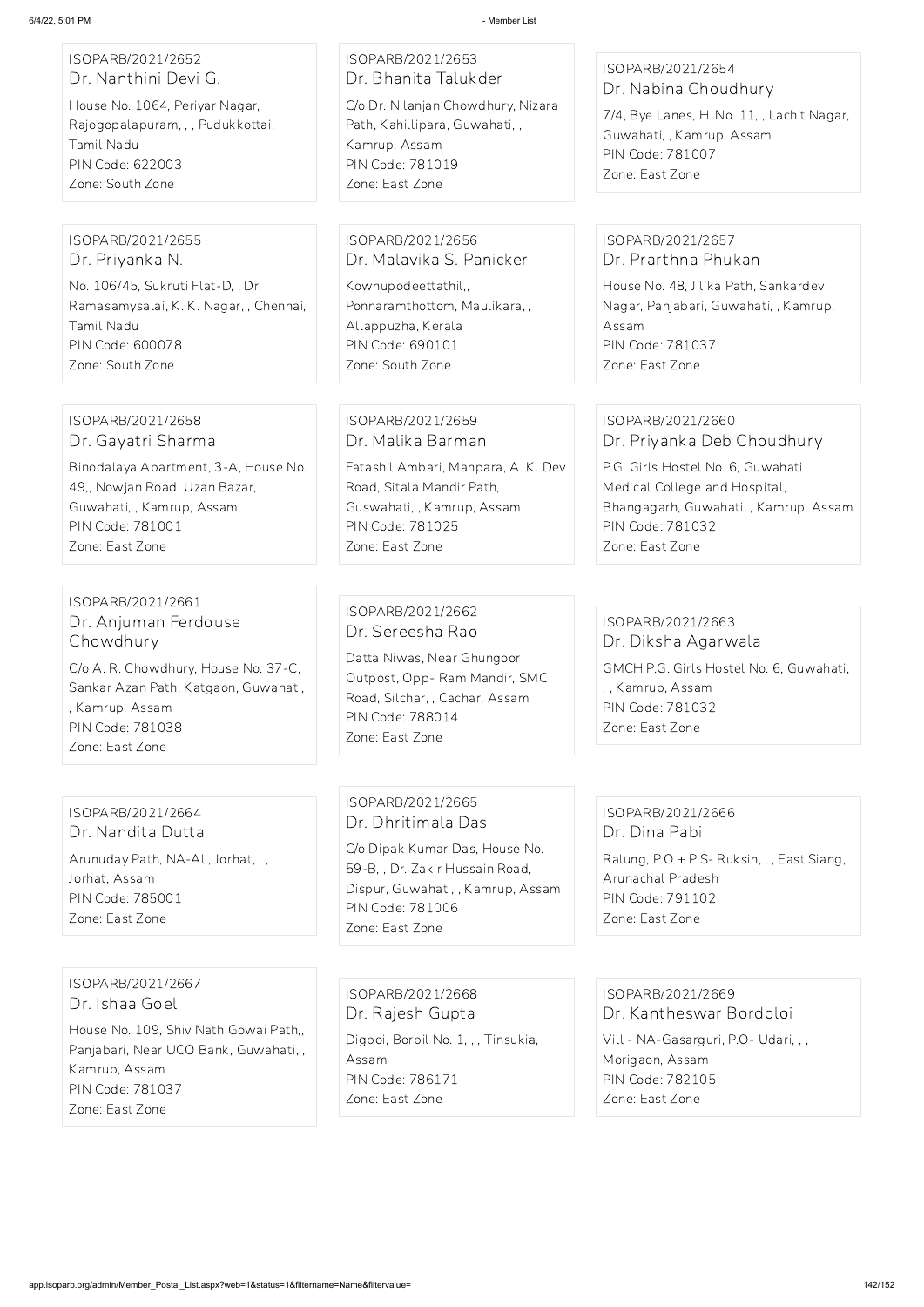## ISOPARB/2021/2670 Dr. Himangshu Malakar

C/o G. C. Malakar, House No. 35, Adarshapur, Byelane-4, Forensic Lab, Kahilipara, Guwahati, , Kamrup, Assam PIN Code: 781019 Zone: East Zone

ISOPARB/2021/2671 Dr. Neha Beria

C/o Rama Trading, 6, N.B. Road, Bijni, , Chirang, Assam PIN Code: 783390 Zone: East Zone

## ISOPARB/2021/2672 Dr. Sahidul Islam Borah

House No. 128, Guwahati Medical College Road,, P.O- Bamunimaidum, , , Guwahati, Assam PIN Code: 781021 Zone: East Zone

### ISOPARB/2021/2673 Dr. Priyanka Sachin Chaudhari

359, Nawala Naka, Near Last Bus Stop, , Bhuigaon Khurd, Vasai, , Palghar, Maharashtra PIN Code: 401201 Zone: West Zone

ISOPARB/2021/2674 Dr. Priya Kannappa Rajendran

New No. 6, Old No. 7/1, Daniel Street,, T. Nagar, , Chennai, Tamil Nadu PIN Code: 600017 Zone: South Zone

## ISOPARB/2021/2675 Dr. Priyadarshini Agarwal

N-7/2, C-1, Anand Vihar Colony,, Bhikharipur, Hydel Road, , Varanasi, Uttar Pradesh PIN Code: 221004 Zone: North Zone

#### ISOPARB/2021/2676 Dr. Anupama Singh

Saroj Hospital, Amra - Akhari Bypass, , , Varanasi, Uttar Pradesh PIN Code: 221011 Zone: North Zone

ISOPARB/2021/2677 Dr. Sree Reshmi RJ

Lekshmi Vihar, Ashtamuddy, P.O-Kollam, , Kollam, Kerala PIN Code: 691602 Zone: South Zone

## ISOPARB/2021/2678 Dr. Geethalakshmi A.

8/29, Second Street,, Srinivasapuram, Thiruvanmiyur, , Chennai, Tamil Nadu PIN Code: 600041 Zone: South Zone

#### ISOPARB/2021/2679 Dr. Rahul Anand Yadav

No. 157, Anna Salai, Guindy, , , Chennai, Tamil Nadu PIN Code: 600015 Zone: South Zone

ISOPARB/2021/2680 Dr. Suman Yadav

228, Espace Mirvana Country, South City-II,, , Gurgaon, Haryana PIN Code: 122018 Zone: North Zone

## ISOPARB/2021/2681 Dr. Reeta Darbari

K-39, South City - 1, , , Gurgaon, Haryana PIN Code: 122001 Zone: North Zone

#### ISOPARB/2021/2682 Dr. Vandana Narula

Narula Hospital, N.H.-2, Sector - 15 -II, , , Gurgaon, Haryana PIN Code: 122001 Zone: North Zone

ISOPARB/2021/2683 Dr. Alka Mathur Mathur Maternity and Child Care Centre, 1-A, Civil Lines,, , Gurgaon, Haryana PIN Code: 122001 Zone: North Zone

## ISOPARB/2021/2684 Dr. Namrata Bhardwaj

Bhardwaj Nursing Home, C-5, Vikram Colony, Ramghat Road, , Aligarh, Uttar Pradesh PIN Code: 202001 Zone: North Zone

## ISOPARB/2021/2685 Dr. Meenakshi Sood

309, Classic Homes, Marris Road, , , Aligarh, Uttar Pradesh PIN Code: 202001 Zone: North Zone

ISOPARB/2021/2686 Dr. Prabha Lohchab Lohchab Nursing Home, 3/253-C, Ramghat Road, , Aligarh, Uttar Pradesh PIN Code: 202001 Zone: North Zone

ISOPARB/2021/2687 Dr. Vertika Kishore

Vrindavan Arogya Deep, Attalla Chungi, Vrindavan, Mathura, Uttar Pradesh PIN Code: 281121 Zone: North Zone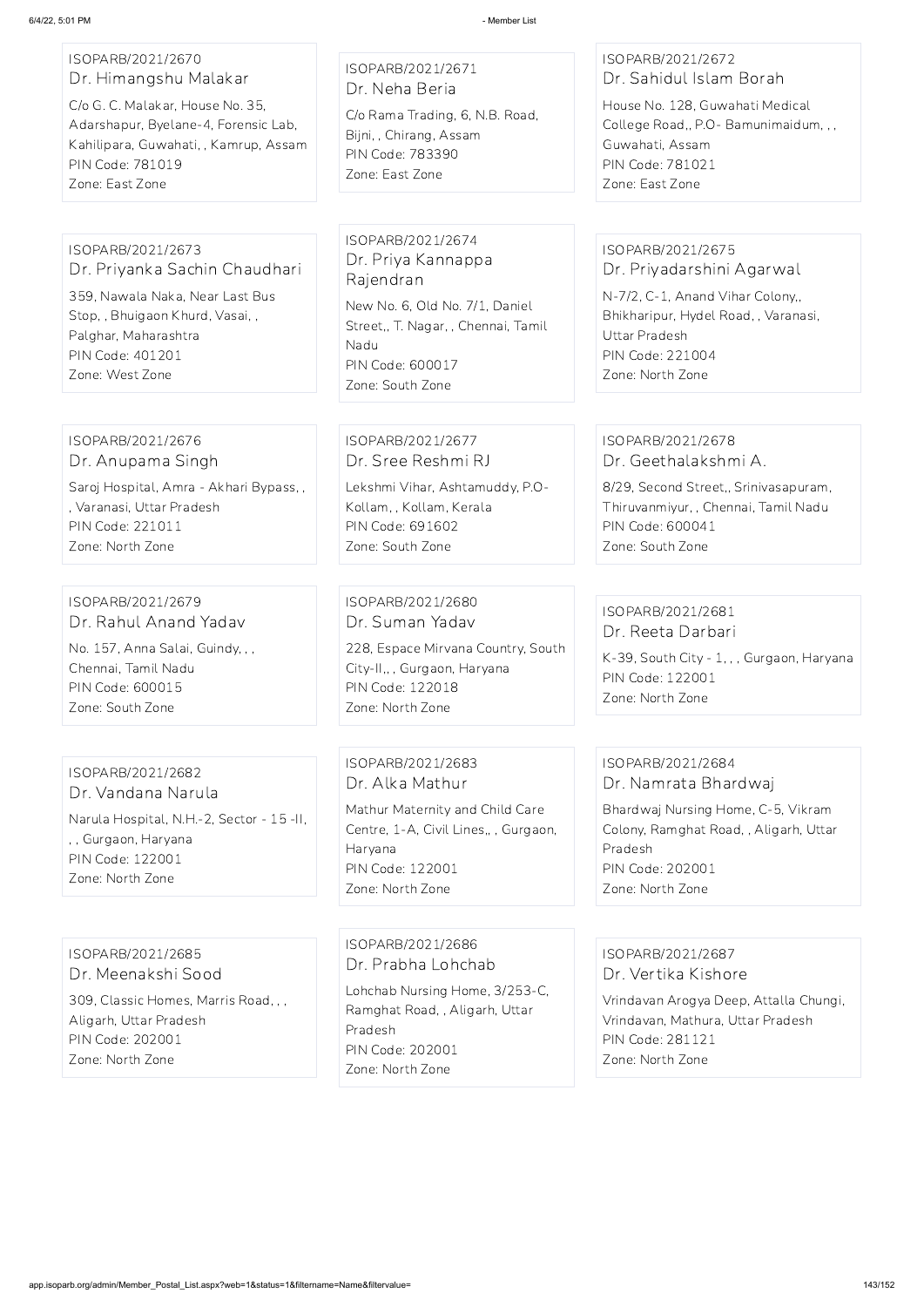## ISOPARB/2021/2688 Dr. Surabhi Agrawal

Matrachhaya Clinic and Nursing Home, Ramghat Road,, , Aligarh, Uttar Pradesh PIN Code: 202001 Zone: North Zone

ISOPARB/2021/2689 Dr. Anita Kulshreshtha

43A/31A, Hashimpur Road, , , Prayagraj, Uttar Pradesh PIN Code: 211002 Zone: North Zone

## ISOPARB/2021/2690 Dr. Garima Trivedi

B-17, Ekankikunj Muer Road, Rajapur, , Prayagraj, Uttar Pradesh PIN Code: 211001 Zone: North Zone

ISOPARB/2021/2691 Dr. Veena Gupta 8/8, Mayo Road, Gulati Marg,, , , Prayagraj, Uttar Pradesh PIN Code: 211002 Zone: North Zone

ISOPARB/2021/2692 Dr. Amita Tandon

111, MIG, Preetam Nagar, , Dhoomanganj Thana, , Prayagraj, Uttar Pradesh PIN Code: 211011 Zone: North Zone

ISOPARB/2021/2693 Dr. Sabita Dixit

MIG-50, Preetam Nagar Colony,, Dhoomanganj, , Prayagraj, Uttar Pradesh PIN Code: 211011 Zone: North Zone

#### ISOPARB/2021/2694 Sueba Salmani

18P/8X, Zameer Nagar,, Karamat Ki Chowki Karelli, , Prayagraj, Uttar Pradesh PIN Code: 211016 Zone: North Zone

ISOPARB/2021/2695 Dr. Rama Mishra

144/367, New Mamfordganj, , , Allahabad, Uttar Pradesh PIN Code: 211002 Zone: North Zone

## ISOPARB/2021/2696 Dr. Anjali

No. 25-B, Ekanki Kunj Colony, Rajapur Post GPO Muir Road, , Prayagraj, Uttar Pradesh PIN Code: 211001 Zone: North Zone

#### ISOPARB/2021/2697 Dr. Bharat Kumar Sharma

No. 25 B, Ekanki Kunj Colony, Rajapur Post GPO Muir Road, , Prayagraj, Uttar Pradesh PIN Code: 211001 Zone: North Zone

ISOPARB/2021/2698 Dr. Manisha Gupta

10, Parivartan Apartment, Thorn Hill Road, Opp. St. Anthony School, , Prayagraj, Uttar Pradesh PIN Code: 211002 Zone: North Zone

## ISOPARB/2021/2699 Dr. Manisha Goyal

61/40Z, Flat No. 1, Park View Apartment,, Lukerganj, , Allahabad, Uttar Pradesh PIN Code: 211001 Zone: North Zone

# ISOPARB/2021/2700 Dr. Rachna Gupta

917/162, E - Sohbatiyabagh, , , Prayagraj, Uttar Pradesh PIN Code: 211006 Zone: North Zone

ISOPARB/2021/2701 Dr. Deepali Srivastava

Srijan Vatsalya Hospital, 8/1/6, Elgin Road, Near Prayag Sangeet Samiti, , Prayagraj, Uttar Pradesh PIN Code: 211002 Zone: North Zone

#### ISOPARB/2021/2702 Dr. Meera Lakhtakia

19 I/13, A. N. Jha Marg, George Town, , Prayagraj, Uttar Pradesh PIN Code: 211002 Zone: North Zone

## ISOPARB/2021/2703 Dr. Neelima Sonkar

8 D, Shiv Ram Das, Gulati Marg, , , Prayagraj, Uttar Pradesh PIN Code: 211002 Zone: North Zone

ISOPARB/2021/2704 Dr. Prashant Kumar Pandey

227/4, Type-IV, T. B. Sapru Hospital, , , Prayagraj, Uttar Pradesh PIN Code: 211001 Zone: North Zone

ISOPARB/2021/2705 Dr. Richa Kakkar

227/4, Type-IV, T.B. Sapru Hospital, , , Prayagraj, Uttar Pradesh PIN Code: 211001 Zone: North Zone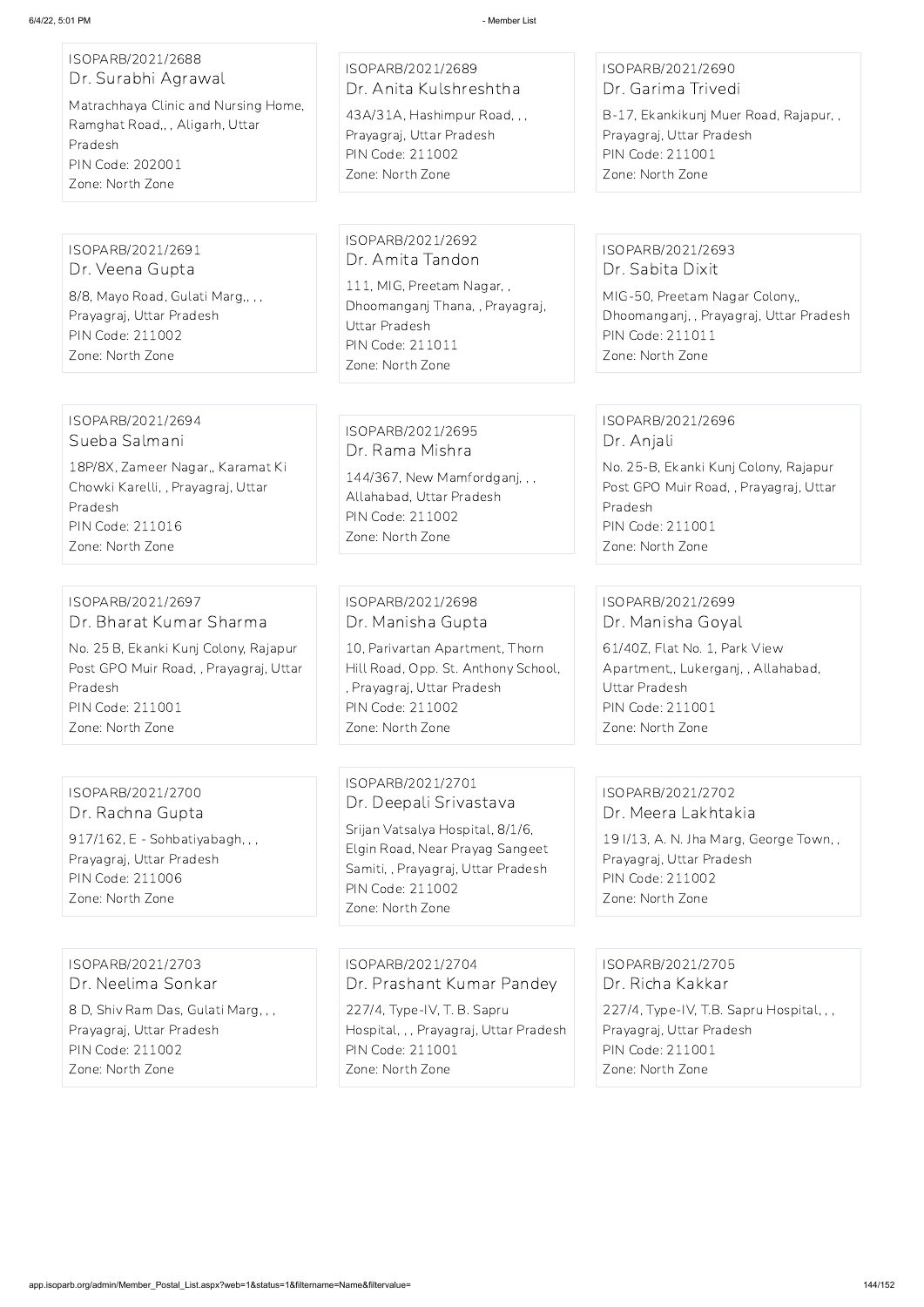| ISOPARB/2021/2706<br>Dr. Neeru Sahu<br>Usha Hospital, Near Kriti Scanning<br>Centre, , George Town, , Prayagraj,<br>Uttar Pradesh<br>PIN Code: 211002<br>Zone: North Zone                 | ISOPARB/2021/2707<br>Dr. Laxmi Singh<br>3/1/2, Tagore Town, Allahabad, , ,<br>Prayagraj, Uttar Pradesh<br><b>PIN Code: 211002</b><br>Zone: North Zone                                     | ISOPARB/2021/2708<br>Dr. Anupma Upadhyay<br>57, Nyay Nagar, Jhusi, , , Prayagraj, Uttar<br>Pradesh<br>PIN Code: 211019<br>Zone: North Zone                                            |
|-------------------------------------------------------------------------------------------------------------------------------------------------------------------------------------------|-------------------------------------------------------------------------------------------------------------------------------------------------------------------------------------------|---------------------------------------------------------------------------------------------------------------------------------------------------------------------------------------|
| ISOPARB/2021/2709<br>Dr. Manisha Gupta<br>B-303, Pushpendra Elgin Heights, ,<br>Civil Lines, Opp- Girls High School,,<br>Prayagraj, Uttar Pradesh<br>PIN Code: 211001<br>Zone: North Zone | ISOPARB/2021/2712<br>Dr. Sangam Kumari<br>2nd Floor, OPD Building, AIIMS,<br>Patna, Patna, Bihar<br>PIN Code: 801507<br>Zone: East Zone                                                   | ISOPARB/2021/2714<br>Dr. Laya Pandey<br>DR. LAYA PANDEY, K.K. CLINIC &<br>MATERNITY CARE, FATEHPUR, BYPASS<br>ROAD, SIWAN, SIWAN, Bihar<br><b>PIN Code: 841226</b><br>Zone: East Zone |
| ISOPARB/2021/2715<br>Dr. Apurba Kumar Dutta<br>Shree Durga Clinic and Fertility<br>Centre,, Bhuli,, Dhanbad, Dhanbad,<br>Jharkhand<br>PIN Code: 828105<br>Zone: East Zone                 | ISOPARB/2021/2716<br>Dr. Rukhsana Yasmin<br>C/o Md. Idris, Milli Colony, Behind<br>Hero Showroom, P.O- Dudhani,<br>Dumka, Dumka, Jharkhand<br>PIN Code: 814101<br>Zone: East Zone         | ISOPARB/2021/2717<br>Dr. Rani Hansda<br>At- Pathra, P.O- Gandanata, P.S-<br>Barsole, Jamshedpur, East Singhbhum,<br>Jharkhand<br>PIN Code: 832301<br>Zone: East Zone                  |
| ISOPARB/2021/2718<br>Dr. Preeti Singh<br>Flat No. 401, Anjanandri Block, Old ITI<br>Junction, Visakhapatnam,<br>Visakhapatnam, Andhra Pradesh<br>PIN Code: 534009<br>Zone: East Zone      | ISOPARB/2021/2719<br>Dr. Reema Kumari<br>Holding No. 36, Road No. 1, New<br>Kasidih, P.O- Sakchi,, Jamshedpur,<br>East Singhbhum, Jharkhand<br><b>PIN Code: 831001</b><br>Zone: East Zone | ISOPARB/2021/2720<br>Dr. Suman Kumari<br>Bandh Gari, Dipatoli, H. B. Road, Bariatu,<br>P.S- Sadar, Ranchi, Ranchi, Jharkhand<br>PIN Code: 834009<br>Zone: East Zone                   |
| ISOPARB/2021/2721<br>Dr. Ritika Bala                                                                                                                                                      | ISOPARB/2021/2722<br>Dr. Saumya Jha                                                                                                                                                       | ISOPARB/2021/2723<br>Dr. Ruhi Tabassum                                                                                                                                                |

Banshidhar Colony, P.T.C. Chowk, Canary Hill Road, Hazaribag, Hazaribag, Hazaribag, Jharkhand PIN Code: 825301 Zone: East Zone

A-21, Rail Vihar, , Asansol, Asansol,

West Bengal

PIN Code: 713301 Zone: East Zone

Cahndway Kanke Road, , P.O- Ranchi University, Ranchi, Ranchi, Jharkhand

PIN Code: 834008 Zone: East Zone

ISOPARB/2021/2724 Dr. Divyanka Kumari

223-A, Ward No. 22, Adarsh Nagar, Old Bus Stand, Jhumri Telaiya, , Koderma, Jharkhand PIN Code: 825403 Zone: East Zone

ISOPARB/2021/2725 Dr. Ayushi Prakash

Raja Sona House, Plot No. 55, Bank Colony, Chirondi Boreya Road, Boreya, Ranchi, Ranchi, Jharkhand PIN Code: 834006 Zone: East Zone

ISOPARB/2021/2726 Dr. Rapally Aruna

H. No. 1-43, Besides Gandhi Statue, Vill-Nawabpet, , Chityal, Jayshankar Bhupalpally, Telegana PIN Code: 506356 Zone: East Zone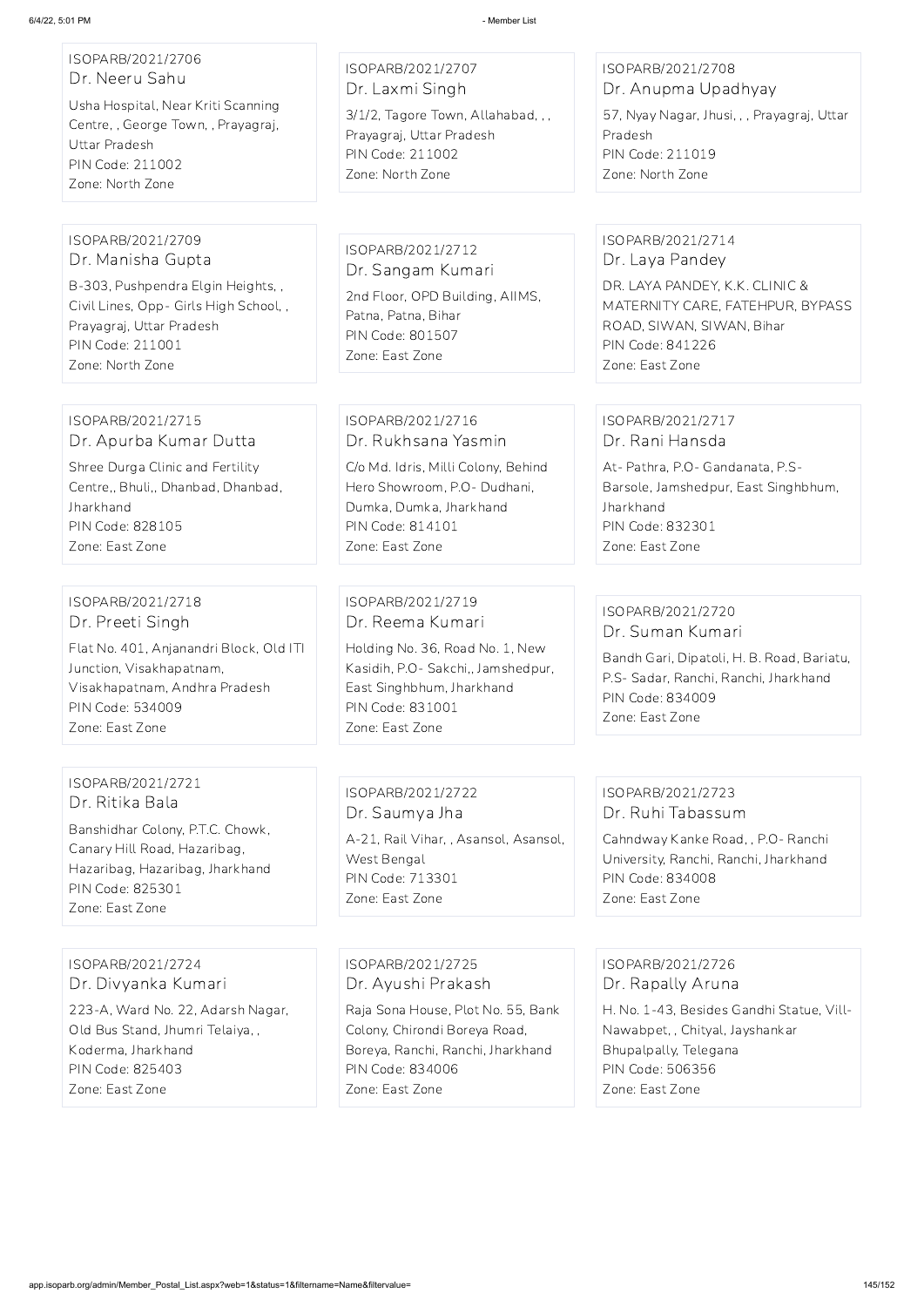# ISOPARB/2021/2727 Dr. Vipula Verma

Flat No. 3A, Mayberry App., Circular Road, Lalpur, Near Mahendra Mahila Vidyalaya, Ranchi, Ranchi, Jharkhand PIN Code: 834001 Zone: East Zone

# ISOPARB/2021/2728 Dr. Pushpa Kumari

Krishnapuri Road No. 7, Chutia, Bahubazar, Ranchi, Ranchi, **Jharkhand** PIN Code: 834001 Zone: East Zone

# ISOPARB/2021/2729 Dr. Neetu S.

Flat No. 3/D, Royal Bankey Apartment, Behind Bariatu Petrol Pump, Ranchi, Ranchi, Jharkhand PIN Code: 834009 Zone: East Zone

#### ISOPARB/2021/2730 Dr. Varsha Oraon

Lane No. 03, Bhaskar Nagar, Khakshi Toli, Bajra, Tiki Road, P.o- Hehal, Ranchi, Ranchi, Jharkhand PIN Code: 834005 Zone: East Zone

#### ISOPARB/2021/2731 Dr. Purnima Gond

Gond Niwas, Jai Prakash Nagar, , Bariatu, P.O- RMCH, Ranchi, Ranchi, **Jharkhand** PIN Code: 834009 Zone: East Zone

# ISOPARB/2021/2732 Dr. Priyanka

Q. No. H/79, Argora Housing Colony,, , Ranchi, Ranchi, Jharkhand PIN Code: 834002 Zone: East Zone

#### ISOPARB/2021/2733 Dr. Vineeta Kumari

C/o Dr. Rajesh Kumar Singh, Sidhi Homes, 2B,, Chiroundi Tagore Hill, Ranchi, Ranchi, Jharkhand PIN Code: 834008 Zone: East Zone

# ISOPARB/2021/2734 Dr. Shilpa Tigga

C/o Dr. E. Tigga, Ashok Nagar, Opp. Road No. 4, Ranchi, Ranchi, Jharkhand PIN Code: 834002 Zone: East Zone

# ISOPARB/2021/2735

Dr. Rani Sudhanjali Vandana

C/o Vandana Nursing Home, Shivpuri, , , Hazaribag, Hazaribag, Jharkhand PIN Code: 825301 Zone: East Zone

### ISOPARB/2021/2736 Dr. Aarty Priyadarshini Purty

D/12, Sahara Complex, Ram Nagar,, Road No. 4, P.O- Sonari, P.s- Kadma, Jamshedpur, Jamshedpur, Jharkhand PIN Code: 831011 Zone: East Zone

# ISOPARB/2021/2737 Dr. Shabnam Toppo

New P. G. Girls Hostel, Ghaghari Hostel, Bariatu, , Ranchi, Jharkhand PIN Code: 834009 Zone: East Zone

# ISOPARB/2021/2738 Dr. Hena Kausar

C-64, CMPDI Colony, Kanke Road, , , Ranchi, Jharkhand PIN Code: 834008 Zone: East Zone

# ISOPARB/2021/2739 Dr. Tulika Sinha

C/9, Ashashree Garden, Tagore Hill Road, , Morhabadi, , Ranchi, Jharkhand PIN Code: 834008 Zone: East Zone

ISOPARB/2021/2740 Dr. Amrita Singh Sardar House No. 531, Road No. 2, Kalyanpur Singh More, Hatia, , Ranchi, Jharkhand PIN Code: 834003 Zone: East Zone

#### ISOPARB/2021/2741 Dr. M. Amsaveni

560, NGO Colony, Sankaran Kovil, , , Tenkasi, Tamil Nadu PIN Code: 627756 Zone: East Zone

# ISOPARB/2021/2742 Dr. Anil Kumar

Kamla Niwash, Sainik Colony,, Behind Trivenipuram Apartment, Dumardaga, P.O- Booty, , Ranchi, Jharkhand PIN Code: 835217 Zone: East Zone

ISOPARB/2021/2743 Dr. Anubha Vidyarthi

New Nagratoli Colony,, P.V. Vidyarthi Lane, Nagratoli, , Ranchi, Jharkhand PIN Code: 834001 Zone: East Zone

ISOPARB/2021/2744 Dr. Amulya Swati

Flat No. 404, Fourth Flood, Draupadi Apartment,, Banomanzil Road, Gadikhana Chowk, , Ranchi, Jharkhand PIN Code: 834001 Zone: East Zone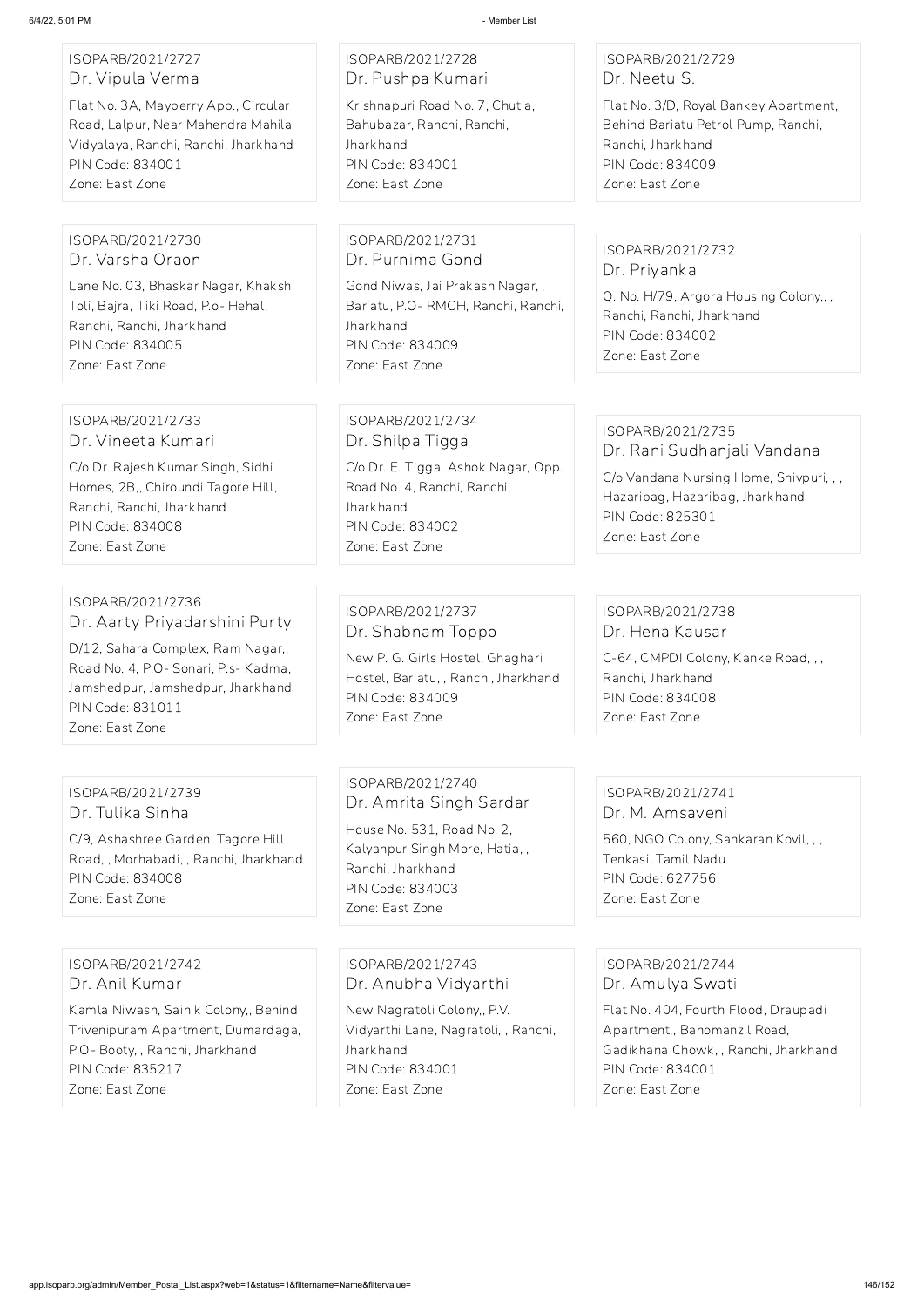ISOPARB/2021/2745 Dr. Snehlata

C/o Vandana Nursing Home, Shivpuri Main Road, , , Hazaribag, Jharkhand PIN Code: 825301 Zone: East Zone

ISOPARB/2021/2746 Dr. Divya Kumari

302, Mangalam Apartment, 56- Circular Road, Lalpur, , Ranchi, **Jharkhand** PIN Code: 834001 Zone: East Zone

#### ISOPARB/2021/2747 Dr. Bade Prasanna

#53-22-8, Chaitanya Nagar,, Madillapalem,, , Visakhapatnam, Andhra Pradesh PIN Code: 530013 Zone: East Zone

ISOPARB/2021/2748 Dr. Indu Shekhar E-260, Sector- 02, HEC Colony, P.O-Dhurna, , , Ranchi, Jharkhand PIN Code: 834004 Zone: East Zone

#### ISOPARB/2021/2749 Dr. Kumudini Sardar

Rishta Apartment, Flat No. 102, Samlong,, Bhuiyatoli, , Ranchi, **Jharkhand** PIN Code: 834010 Zone: East Zone

# ISOPARB/2021/2750 Dr. Jyoti Hosamani

RIMS Girls Hostel, Room No. 165,, Bariatu, , Ranchi, Jharkhand PIN Code: 834009 Zone: East Zone

#### ISOPARB/2021/2751 Dr. Monalisa

Sangat Ki Gali, Chailital, Gulzarbagh, , Patna, Bihar PIN Code: 800007 Zone: East Zone

# ISOPARB/2021/2752 Dr. Madhumita Nigam

W/o Ravi Nigam, House No. 49,, Darshanam-99, Sama Sauli Road, Vemali, , Vadodara, Gujarat PIN Code: 390008 Zone: East Zone

# ISOPARB/2021/2753 Dr. Lovely Kumari

C/o R. K. Sahu, House No. 417, Road No. 4,, Janak Nagar Ratu Road,, , Ranchi, Jharkhand PIN Code: 834005 Zone: East Zone

ISOPARB/2021/2754 Dr. Nidhi New Girls Hostel, RIMS, , , Ranchi, Jharkhand PIN Code: 834001 Zone: East Zone

ISOPARB/2021/2755 Dr. Pragya Kumari

D/o Vijay Kumar Pandey, Pensol Factor Road,, Jorar, Namkum,, , Ranchi, Jharkhand PIN Code: 834010 Zone: East Zone

# ISOPARB/2021/2756 Dr. Prami Atta

M. P. Tower, Phase-1, Flat NO. 503, Main Road, Adityapur, , Jamshedpur, Jharkhand PIN Code: 831013 Zone: East Zone

# ISOPARB/2021/2757 Dr. Priya Verma

Phase-III, 3 C, Subashree Apartment, Bariatu, , , Ranchi, Jharkhand PIN Code: 834009 Zone: East Zone

ISOPARB/2021/2758 Dr. Shikha Anand

JSDI Campus, Near ITI Bus Stand, , Itki Road, Hehal, , Ranchi, **Jharkhand** PIN Code: 834005 Zone: East Zone

# ISOPARB/2021/2759 Dr. Shivani

Maa Jageshwari Bhawan, Lower Vidyapati Nagar, Kanke Road, , Ranchi, Jharkhand PIN Code: 834008 Zone: East Zone

ISOPARB/2021/2760 Dr. Saumya

Flat No. 8F, Shree Sai Astha Apartment,, Opp. S.D.A. Mission Hospital, Bariatu Road, , Ranchi, Jharkhand PIN Code: 834009 Zone: East Zone

ISOPARB/2021/2761 Dr. Ankita Singh

Flat No. C/2D, Ram Deo Vihar Apartment,, Ashok Niket Near Ashok Nagar Gate-4,, , Ranchi, Jharkhand PIN Code: 834002

Zone: East Zone

ISOPARB/2021/2762

Dr. Rita Kumari

Vill + P.O- Kurum, At - Premwachan, P.S-Rajrappa Project, , Ramgarh, Jharkhand PIN Code: 829122 Zone: East Zone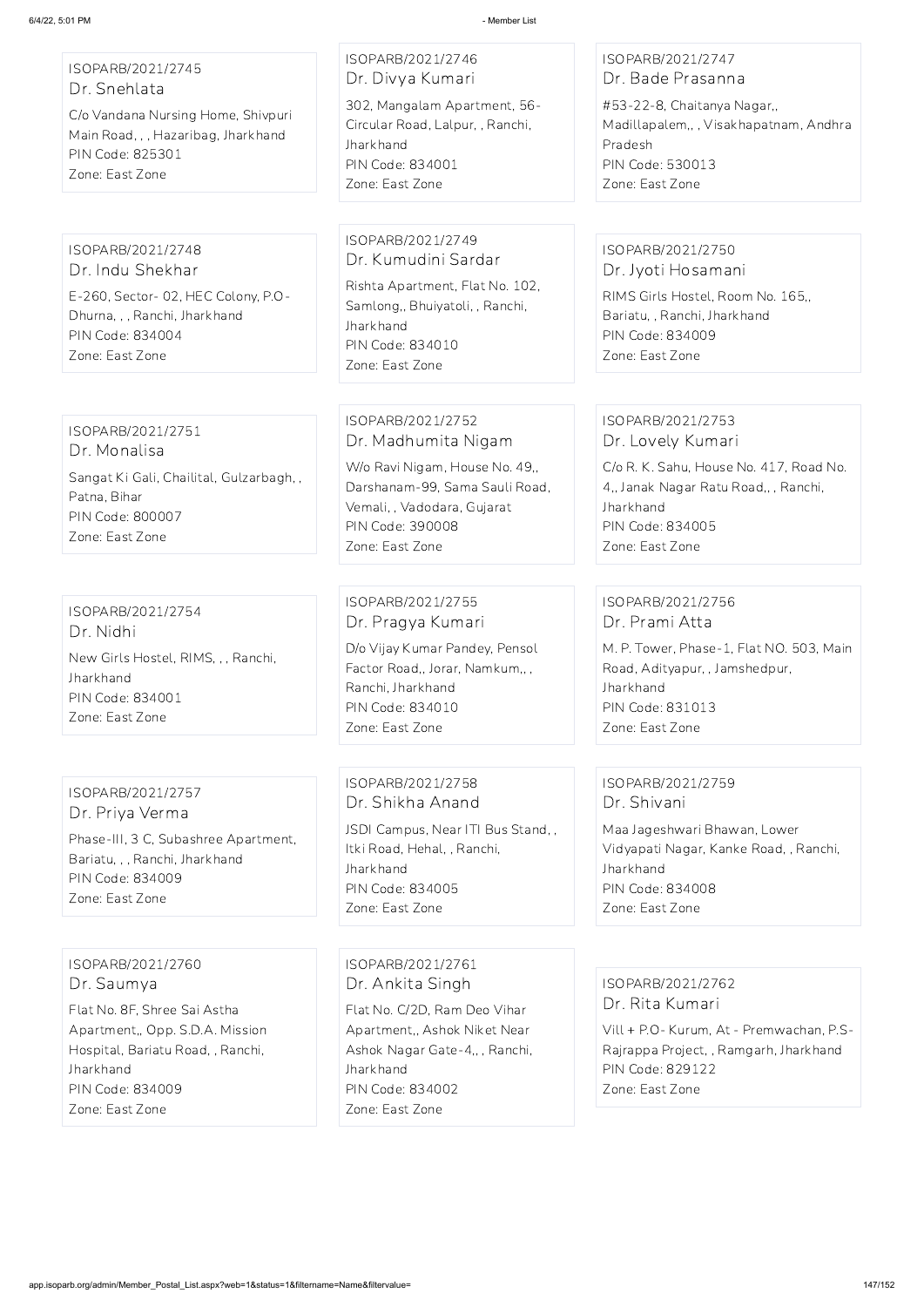#### ISOPARB/2021/2763 Dr. Reena Godsora

Disha Nursing Home, Hawai Nagar, , Road No. 1, Khunti Road, , Ranchi, Jharkhand PIN Code: 834002 Zone: East Zone

# ISOPARB/2021/2764 Dr. Shilpa Kumari

Block-B, 2F/17, Koyal Enclave Apartment, , Lower Burdhman Compound, Lalpur, , Ranchi, **Jharkhand** PIN Code: 834001 Zone: East Zone

# ISOPARB/2021/2765 Dr. Beauty Banerjee

6-D, Sri Bimalanand Tower, , Purulia Road, , Ranchi, Jharkhand PIN Code: 834001 Zone: East Zone

#### ISOPARB/2022/2766 Dr. Sangeeta Roy

B-22/166-K-1, Shankuldhara, Khojwan, Baba Kinaram Hospital, Varanasi, Varanasi, Uttar Pradesh PIN Code: 221010 Zone: North Zone

#### ISOPARB/2022/2767 Sadia Parween

Flat no.105, Tawheed Complex, Ashiana digha road, Near ramnagri more, Patna, Patna, Bihar PIN Code: 800025 Zone: East Zone

# ISOPARB/2022/2768 Dr. Manoj Chellani

Aayush Hospital & Maternity Home, C-9, Ashoka Ratan, Shankar Nagar,, Raipur, Raipur, Chhattisgarh PIN Code: 492001 Zone: West Zone

#### ISOPARB/2022/2769 Dr. Renu Gupta

L-13, GSVM Medical College Campus, , Kanpur, Kanpur, Uttar Pradesh PIN Code: 208002 Zone: North Zone

# ISOPARB/2022/2770 Dr. Sweta Mishra

H.No. 501, Kamla Nagar, Semra No. 1, , Gorakhpur, Gorakhpur, Uttar Pradesh PIN Code: 273013 Zone: North Zone

# ISOPARB/2022/2771 Dr. Kalpana Mall

Mall Hospital, Buxipur, , Gorakhpur, Gorakhpur, Uttar Pradesh PIN Code: 273001 Zone: North Zone

#### ISOPARB/2022/2772 Dr. Vibha Rani Pipal

Flat NO. 301, Orchid Green Apartment, Mohaddipur, , Gorakhpur, Gorakhpur, Uttar Pradesh PIN Code: 273008 Zone: North Zone

#### ISOPARB/2022/2773 Dr. Jaishree Mall

Mall Hospital, Buxipur,, , Gorakhpur, Gorakhpur, Uttar Pradesh PIN Code: 273001 Zone: North Zone

# ISOPARB/2022/2774 Dr. Meena Agrawal

Betiahata, Hanuman Mandir Road, , Gorakhpur, Gorakhpur, Uttar Pradesh PIN Code: 273001 Zone: North Zone

# ISOPARB/2022/2775 Dr. Nishtha Nangalia

Nangalia Hospital, Opp. TDM, Normal School Road, Gorakhpur, Gorakhpur, Uttar Pradesh PIN Code: 273001 Zone: North Zone

# ISOPARB/2022/2776 Dr. Ayushi Agrawal

C-119/929, Jatepur South, Bobina Road, , Gorakhpur, Gorakhpur, Uttar Pradesh PIN Code: 273001 Zone: North Zone

# ISOPARB/2022/2777 Dr. Anju Mishra

Pragya Hospital, 33, Kasya Road, Betia - Hata, , Gorakhpur, Gorakhpur, Uttar Pradesh PIN Code: 273001 Zone: North Zone

ISOPARB/2022/2778 Dr. Najma Malik Siddiqui

House No. - Type - 4/50, BRD Medical College Campus, , Gorakhpur, Gorakhpur, Uttar Pradesh PIN Code: 273013 Zone: North Zone

#### ISOPARB/2022/2779

Dr. Poonam Tiwari

10 No. Boring, 310 - Bankatwa Road, Rajendra Nagar, , Gorakhnath, Gorakhnath, Uttar Pradesh PIN Code: 273015 Zone: North Zone

ISOPARB/2022/2780 Dr. Shobhna Agrawal

Chandra Digital X-ray & Diagnostic Centre,, 33- Kaisa Road, Betiahata, Gorakhpur, Gorakhpur, Uttar Pradesh PIN Code: 273001

Zone: North Zone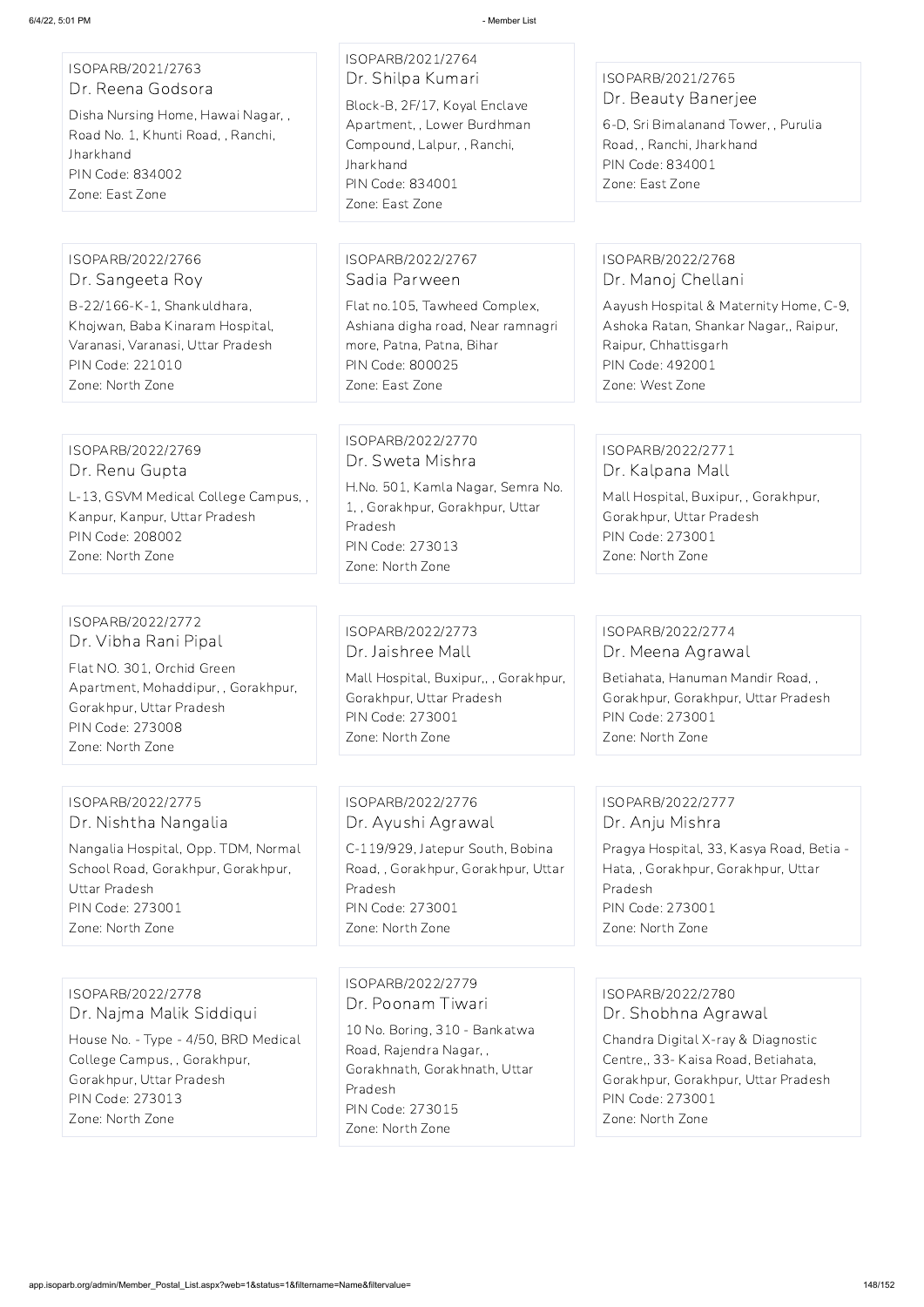#### ISOPARB/2022/2781 Dr. Manisha Sanjay Ghate

Ghate Surgical & Maternity Hospital, Ganjward, Ramala Talav Road, Chnadrapur, Chandrapur, Maharashtra PIN Code: 442401 Zone: West Zone

# ISOPARB/2022/2782 Dr. Rashmi Manish Kahar

Kharodkar Hospital, Dande Colony, Sainagar,, Amravati, Amravati, Maharashtra PIN Code: 444607 Zone: West Zone

# ISOPARB/2022/2783 Dr. Girish Ramrao Mane

Mane Hospital, Datta Square, , Yavatmal, Yavatmal, Maharashtra PIN Code: 445001 Zone: West Zone

#### ISOPARB/2022/2784 Dr. Vrishali Girish Mane

Mane Hospital, Datta Square,, , Yavatmal, Yavatmal, Maharashtra PIN Code: 445001 Zone: West Zone

#### ISOPARB/2022/2785 Dr. Sadhana Mehta

Arpit Multi-Speciality Hospital, 9A/FA Scheme No. 94,, Ring Road, Service Road, Between Bengali & Pipliahana Square, Indore, Indore, Madhya Pradesh PIN Code: 452016 Zone: West Zone

#### ISOPARB/2022/2786 Dr. Neena Gupta

P-3, Medical College Campus, G.S.V.M. Medical College, , Kanpur, Kanpur, Uttar Pradesh PIN Code: 208002 Zone: North Zone

#### ISOPARB/2022/2787 Dr. Preeti Nigam

186, M-Block, Kidwai Nagar, Kanpur, Kanpur, Uttar Pradesh PIN Code: 208011 Zone: North Zone

ISOPARB/2022/2788 Dr. Rita Mittal Aradhana, 15/78 Civil Lines, , Kanpur, Kanpur, Uttar Pradesh PIN Code: 208001 Zone: North Zone

### ISOPARB/2022/2789 Dr. Richa Bhalla

15/59, Civil Lines, , , Kanpur, Kanpur, Uttar Pradesh PIN Code: 208001 Zone: North Zone

#### ISOPARB/2022/2790 Dr. Sansu Agarwal (Jain)

471/ Vayu Vihar, Harfindar Nagar, Lal Bungalow, Kanpur, Kanpur, Uttar Pradesh PIN Code: 208007 Zone: North Zone

# ISOPARB/2022/2791 Dr. Suneeta Singh

Rama-Shiv Hospital, 81-W-2, Barra, Kanpur, Kanpur, Uttar Pradesh PIN Code: 208027 Zone: North Zone

# ISOPARB/2022/2792 Dr. Meera Manoj Agalawe

C/o Siddhivinayak Hospital,, 924 Ganesh Nagar, Nr. Bansi Dairy, Kesalwada (West), Main Road, Lakhani, Bhandara, Maharashtra PIN Code: 441804 Zone: West Zone

#### ISOPARB/2022/2793 Dr. Surekha Atul Tayade

29, Bhagya Harsh, Dr. Sushila Nayar Nagar, , Warud, , Wardha, Wardha, Maharashtra PIN Code: 442102 Zone: West Zone

### ISOPARB/2022/2794 Dr. Paresh Gandecha

Kamla Nursing Home and Yavatmal Test Tube Baby Centre, 62, Jirapure Layout, Opp. T.V. Centre, Arni Road, , Yavatmal, Maharashtra PIN Code: 445001 Zone: West Zone

### ISOPARB/2022/2795 Dr. Rakhi Agarwal

Inner Vision, Road No. 11-C, Rajendra Nagar, Behind Charminar Apartment, Patna, Patna, Bihar PIN Code: 800016 Zone: East Zone

#### ISOPARB/2022/2796 Ayush Heda

Kazi compound, Bus stand road, , Amravati, Amravati, Maharashtra PIN Code: 444602 Zone: West Zone

ISOPARB/2022/2797 Dr. Sarika Agarwal

Halwasiya Amrapalee Green Apartment, Vrindavan Yojna - 2, Raibareli Road, Lucknow, Lucknow, Uttar Pradesh PIN Code: 226014 Zone: North Zone

ISOPARB/2022/2798 Dr. Rajni Kaushav C/o Dr. Nagendra Prasad Sharma, Opp-T. V. Tower, Club Road,, , Aurangabad, Bihar PIN Code: 824101 Zone: East Zone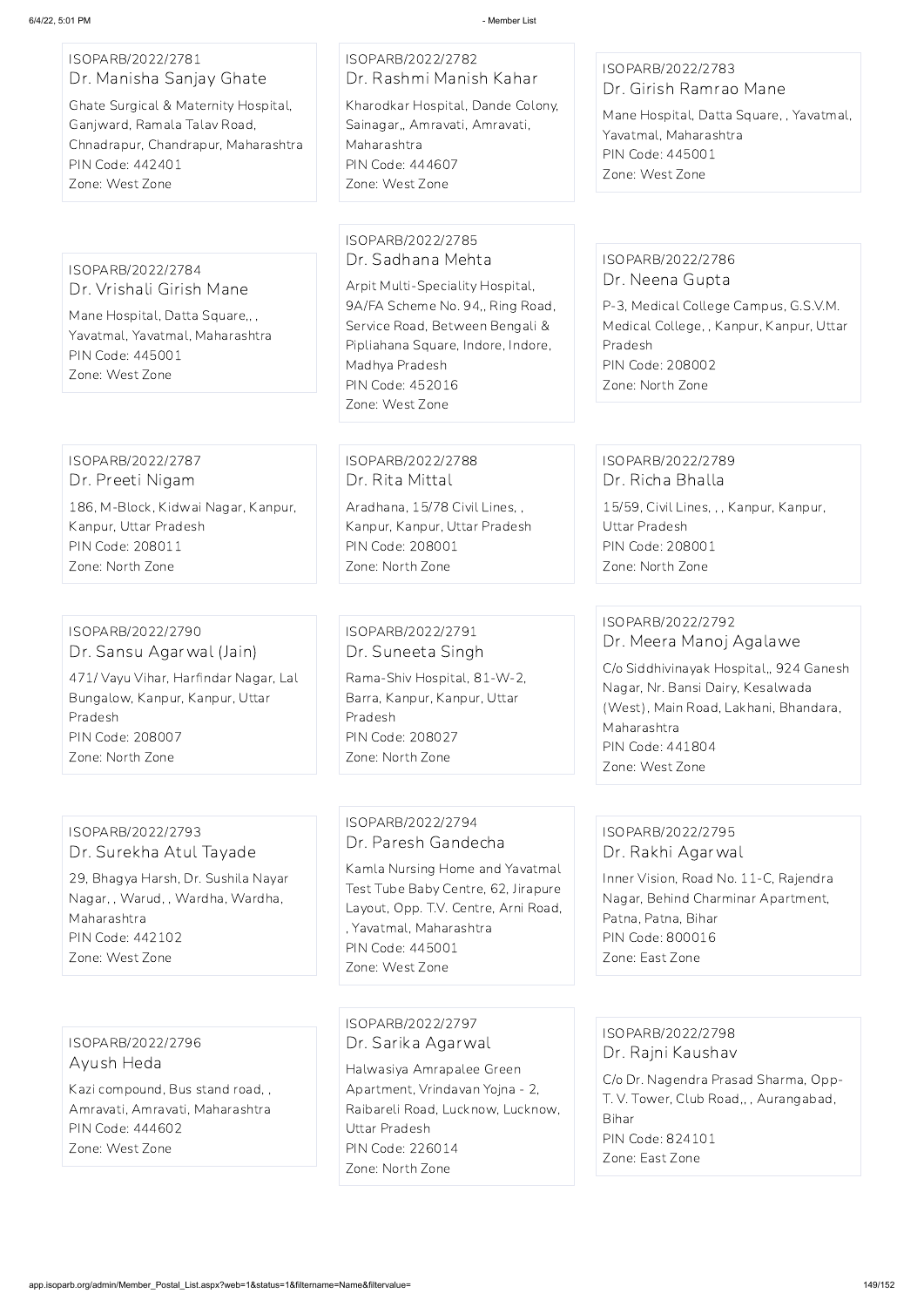#### ISOPARB/2022/2799 Dr. Abhilasha Jha

C/o Dr. C. L. Jha, Bhawani Nursing Home, , Agarwa, , Motihari, Motihari, Bihar PIN Code: 845401 Zone: East Zone

# ISOPARB/2022/2800 Dr. Nivedita

Flat No. 12, New Type-V B Apartments,, JIPMER Campus, Gorimedu,, , Puducherry, Goa PIN Code: 605008 Zone: West Zone

#### ISOPARB/2022/2802 Dr. Poonam

Qr. No. D-6/1, IGIMS Campus, , , , Patna, Bihar PIN Code: 800014 Zone: East Zone

#### ISOPARB/2022/2803 Sayamstuti Pattanaik

Shanti memorial hospital uditnagar, , Rourkela, Sundergarh , Odisha PIN Code: 769012 Zone: East Zone

#### ISOPARB/2022/2805

Deepthy Balakrishnan 2123,DNOXY APARTMENTS, DUMDUMA, KHANDAGIRI, BHUBANESWAR, KHORDA, Odisha PIN Code: 751019 Zone: East Zone

#### ISOPARB/2022/2807 Rahul Anand Kanakasabapathy

AL-68, 4th Street, 11th Main Road, Anna Nagar, Chennai, , Chennai, Chennai, Tamil Nadu PIN Code: 600040 Zone: South Zone

#### ISOPARB/2022/2812 ANITA SINGH

TYPE IV/36, OLD CAMPUS, SGPGIMS, RAIBARELI ROAD, LUCKNOW, Lucknow, Uttar Pradesh PIN Code: 226014 Zone: North Zone

# ISOPARB/2022/2813 Saumya

Room No. 27, Sneha Sadan, Kurji Holy Family Hospital Campus , , Patna, Patna, Bihar PIN Code: 800010 Zone: East Zone

# ISOPARB/2022/2814 Sunita Malhotra

5 Khandari quarters , Master plan road , Agra, Agra, Uttar Pradesh PIN Code: 282002 Zone: North Zone

#### ISOPARB/2022/2815 Dr. Mandaini Gorakh Megh

502/A-Wing, 5th Floor, Amaitas HSG, , CHS, Juhu Versova Link Road, Andheri West, , Mumbai, Maharashtra PIN Code: 400053 Zone: West Zone

### ISOPARB/2022/2816 Dr. Abhilasha

C/o Dr. Rahul Singh, Advance Centre for Diabetes Management, New Prashant Medical Complex, , Gopalganj, Bihar PIN Code: 841428 Zone: East Zone

# ISOPARB/2022/2817 Dr. Rakhi Kumari

Sant Prashray Apartment, Flat No. 202, Block-B, Rukanpura, Bailey Road, , Patna, Bihar PIN Code: 800014 Zone: East Zone

#### ISOPARB/2022/2818 Dr. Neeraj Kumari

Rastrabadi Chauraha, Nuruddinganj, Patna City, , Patna, Bihar PIN Code: 800008 Zone: East Zone

# ISOPARB/2022/2819 Dr. Shalini Mishra

P-312, Pearl Tower, Shri Radha Vintage, Govardhan Road, , Mathura, Uttar Pradesh PIN Code: 281001 Zone: North Zone

# ISOPARB/2022/2820 Dr. Anuradha Deol

155, Avas Vikas Colony- 1st, , , Amroha, Uttar Pradesh PIN Code: 244221 Zone: North Zone

ISOPARB/2022/2821 Dr. Pooja Yadav

Flat No. 111, Fatima Apartment, , Near National Pathology, Chowk, , Lucknow, Uttar Pradesh PIN Code: 226003 Zone: North Zone

ISOPARB/2022/2822 Dr. Pooja Mishra Sector-M, 512 C, LDA Colony, Aashiyana, , Lucknow, Uttar Pradesh

PIN Code: 226012 Zone: North Zone

ISOPARB/2022/2823 Dr. Apala Priyadarshini

Flat No. H-1004, Rapti Apartment, River View Enclave, Gomti Nagar Extension, , Lucknow, Uttar Pradesh PIN Code: 226010 Zone: North Zone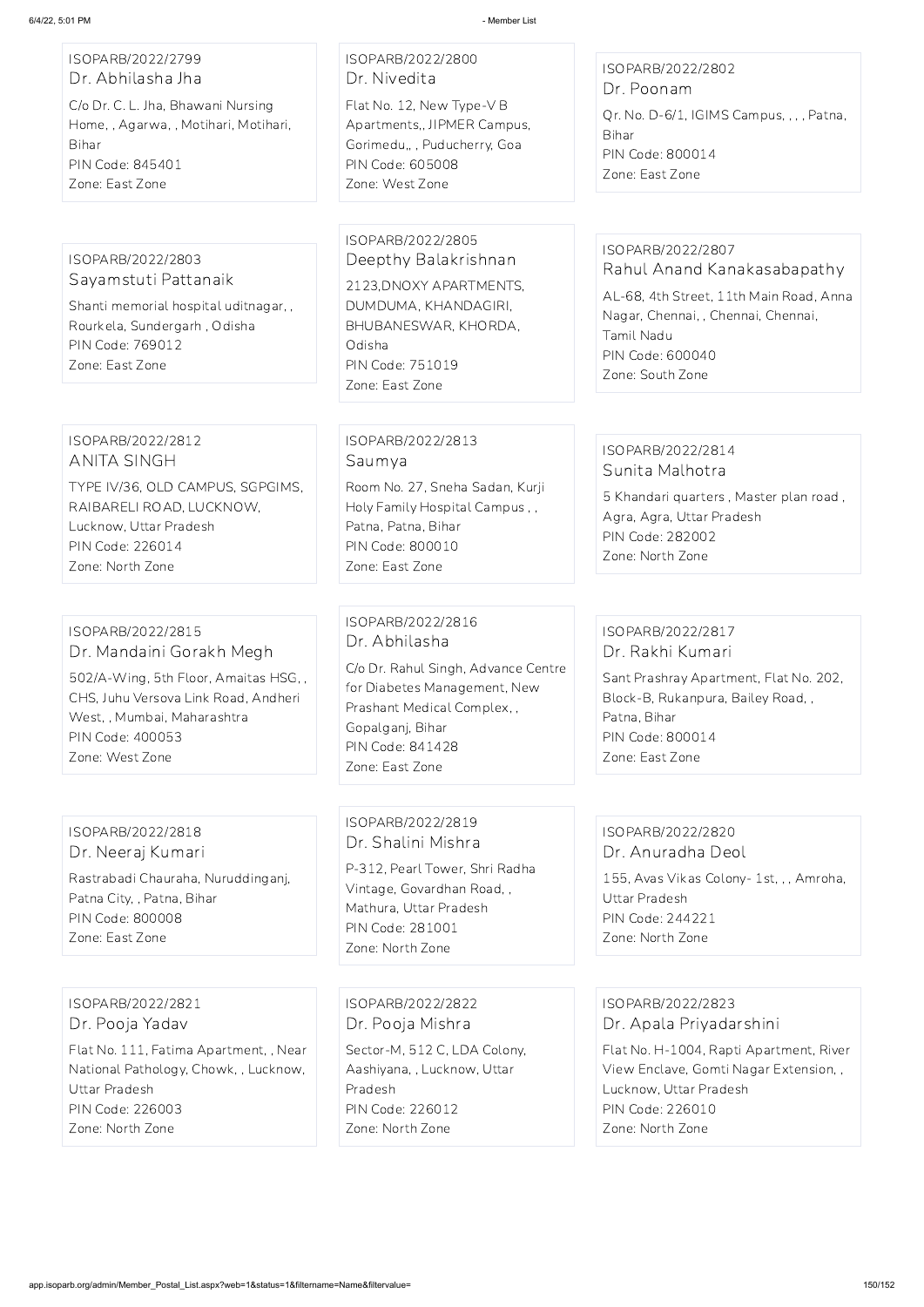# ISOPARB/2022/2824 Dr. Nikita Gupta

Flat No. 202, Third Floor Razia Court Yard, Wazirganj, , Lucknow, Uttar Pradesh PIN Code: 226018 Zone: North Zone

# ISOPARB/2022/2825 Dr. Sangeeta Yadav

Type-IV/72, Old Campus, SGPGIMS, Raibareilly Road, , Lucknow, Uttar Pradesh PIN Code: 226014 Zone: North Zone

# ISOPARB/2022/2826 Dr. Khyati Bhatia

T2-204, Parsvnath Regalia, Raj Bagh, , , Ghaziabad, Uttar Pradesh PIN Code: 201005 Zone: North Zone

# ISOPARB/2022/2827

Dr. Malvika Misra 11, Thimayya Road, Cantt., , , Lucknow, Uttar Pradesh PIN Code: 226002 Zone: North Zone

#### ISOPARB/2022/2828 Dr. Shalini Singh

Plot No. 13, 15, Malviya Road, George Town, , , Prayagraj, Uttar Pradesh PIN Code: 211002 Zone: North Zone

# ISOPARB/2022/2829 Dr. Shilpa Singh

B-906, Greenwood Apartment, Gomti Nagar Extension, , Lucknow, Uttar Pradesh PIN Code: 226010 Zone: North Zone

#### ISOPARB/2022/2830 Dr. Manasi Mehrotra

Type-IV, House No. 79, Old Campus, SGPGIMS, Lucknow, , Lucknow, Uttar Pradesh PIN Code: 226014 Zone: North Zone

# ISOPARB/2022/2831 Dr. Shruti

2/88, Virat Khand, Gomtinagar, , , Lucknow, Uttar Pradesh PIN Code: 226010 Zone: North Zone

# ISOPARB/2022/2832 Dr. Payal Saxena

Flat No. 507, Dr. RMLIMS Faculty Apartments,, TC-40, 41 V, Vibhuti Khand, Gomtinagar, , Lucknow, Uttar Pradesh PIN Code: 226010 Zone: North Zone

### ISOPARB/2022/2833 Dr. Monam Solanki

Flat No. 111, Fatima Apartments, Near National Pathology Chowk, , , Lucknow, Uttar Pradesh PIN Code: 226003 Zone: North Zone

# ISOPARB/2022/2834 Dr. Vinita Mishra

18, Hanuman Bagh, Mumlandganj, , , Prayagraj, Uttar Pradesh PIN Code: 211002 Zone: North Zone

### ISOPARB/2022/2835 Dr. Rekha Srivastava

58, MG Marg, Goerge Town, , , Prayagraj, Uttar Pradesh PIN Code: 211001 Zone: North Zone

# ISOPARB/2022/2836 Dr. Ritu Gupta

39, C-4, Chintamani Road, George Town, , , Prayagraj, Uttar Pradesh PIN Code: 211002 Zone: North Zone

# ISOPARB/2022/2837 Dr. Abhilasa Chaturvedi

Abhilasa Hospital & Research Centre Pvt. Ltd., 111 MG Marg, , , Prayagraj, Uttar Pradesh PIN Code: 211001 Zone: North Zone

# ISOPARB/2022/2838 Dr. Aparna Gupta

Astha Clinic & Maternity Center, Phaphamau, By Pass Road, 216 B/ 1 A, , Prayagraj, Uttar Pradesh PIN Code: 211013 Zone: North Zone

#### ISOPARB/2022/2839

Dr. Neeta Kevlani

E-502, Jalalpur Heights Apartment, RPS More, Off Bailey Road, , Patna, Bihar PIN Code: 801503

Zone: North Zone

ISOPARB/2022/2840 Dr. Pradeep Mattoo

HIG-175, Ratanlal Nagar, , , Kanpur, Uttar Pradesh PIN Code: 208022 Zone: North Zone

ISOPARB/2022/2841 Dr. Swati Swaroop

14/5, Civil Lines,, Swaroop's Surgical Nursing Home,, , Kanpur, Uttar Pradesh PIN Code: 208001

Zone: North Zone